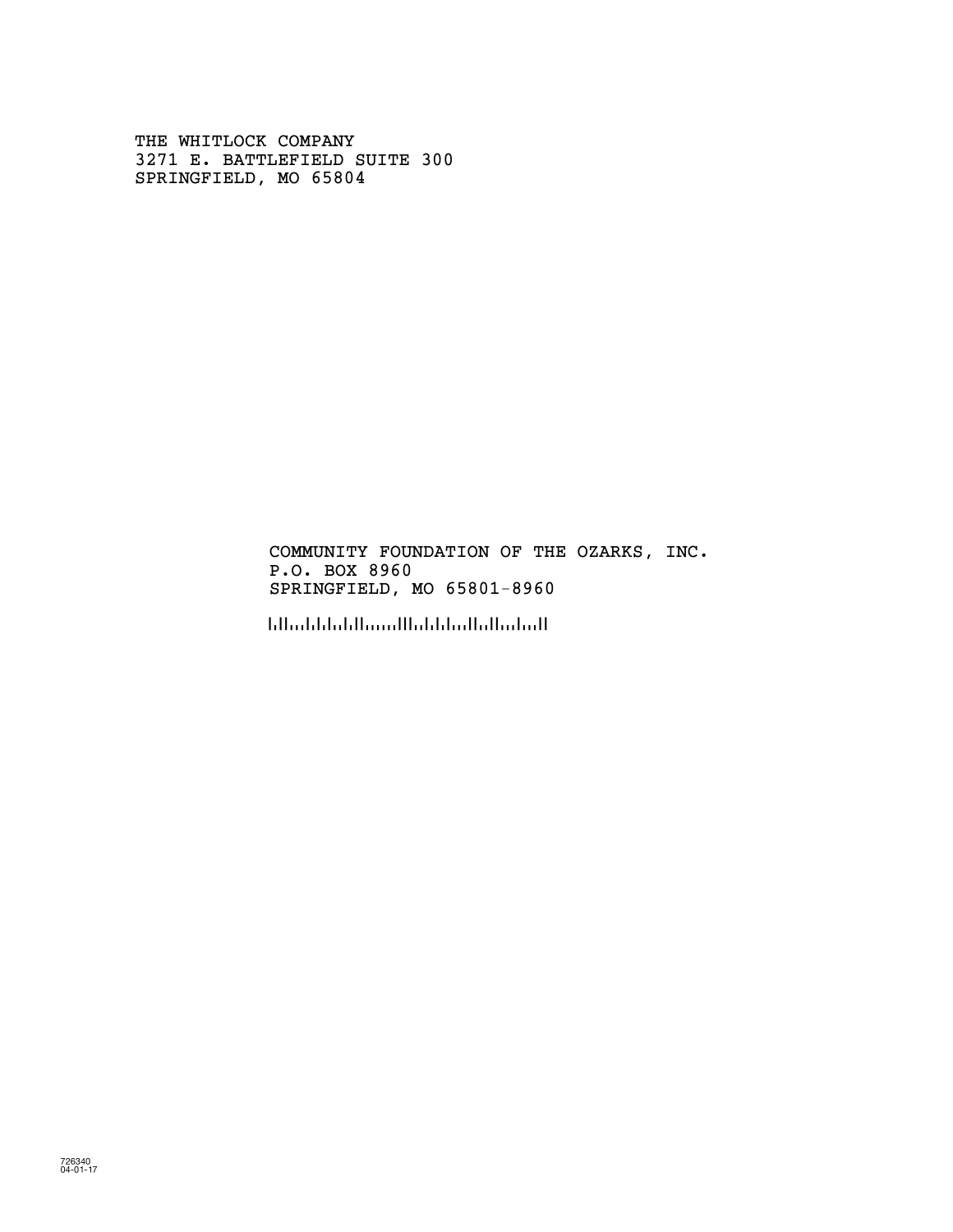Caution: Forms printed from within Adobe Acrobat products may not meet IRS or state<br>taxing agency specifications. When using Acrobat 5.x products, uncheck the "Shrink<br>oversized pages to page size" and uncheck the "Expand s

CLIENT'S COPY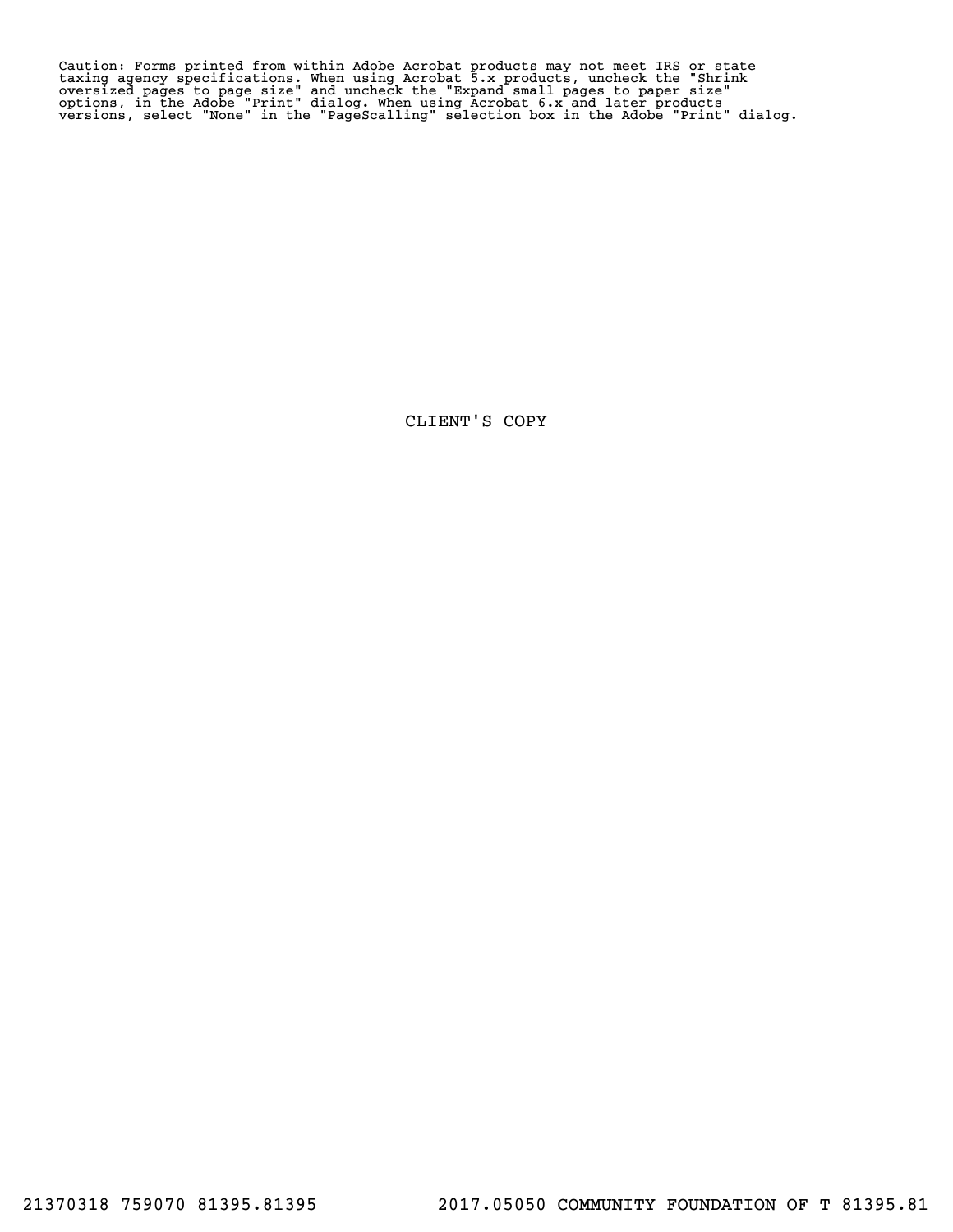

Community Foundation of the Ozarks, Inc. P.O. Box 8960 Springfield, MO 65801-8960

Community Foundation of the Ozarks, Inc.:

Enclosed are the original and one copy of the 2017 Exempt Organization return, as follows...

2017 Form 990

Each original should be dated, signed and filed in accordance with the filing instructions. The copy should be retained for your files.

Sincerely,

The Whitlock Company, LLP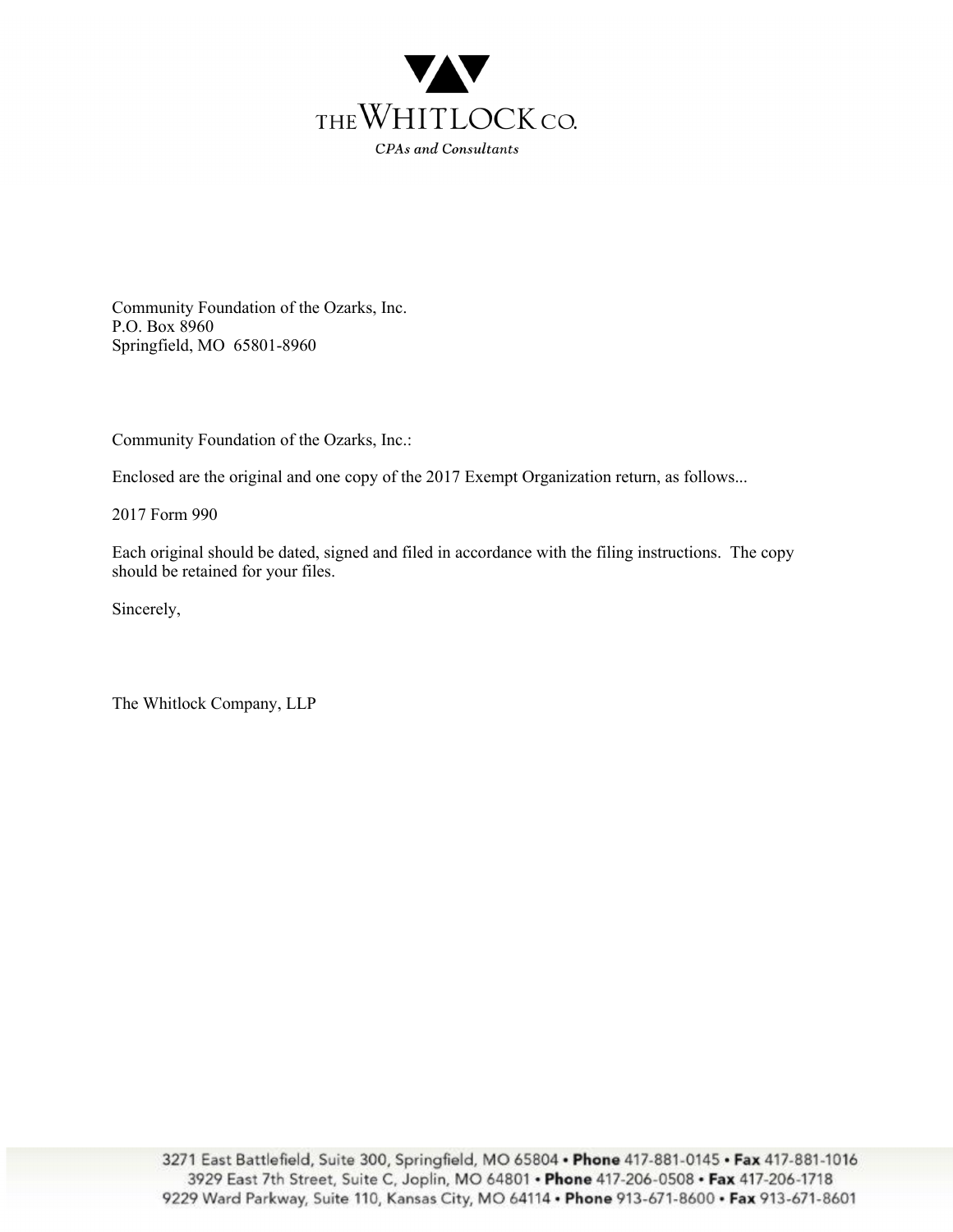# **TAX RETURN FILING INSTRUCTIONS**

FORM 990

# **FOR THE YEAR ENDING**

June 30, 2018

# **Prepared For:**

Community Foundation of the Ozarks, Inc. P.O. Box 8960 Springfield, MO 65801-8960

# **Prepared By:**

THE WHITLOCK COMPANY 3271 E. BATTLEFIELD SUITE 300 SPRINGFIELD, MO 65804

# **Amount Due or Refund:**

Not applicable

### **Make Check Payable To:**

Not applicable

# **Mail Tax Return and Check (if applicable) To:**

Not applicable

## **Return Must be Mailed On or Before:**

Not applicable

### **Special Instructions:**

This return has qualified for electronic filing. After you have reviewed the return for completeness and accuracy, please sign, date and return Form 8879-EO to our office. We will transmit the return electronically to the IRS and no further action is required. Return Form 8879-EO to us by May 15, 2019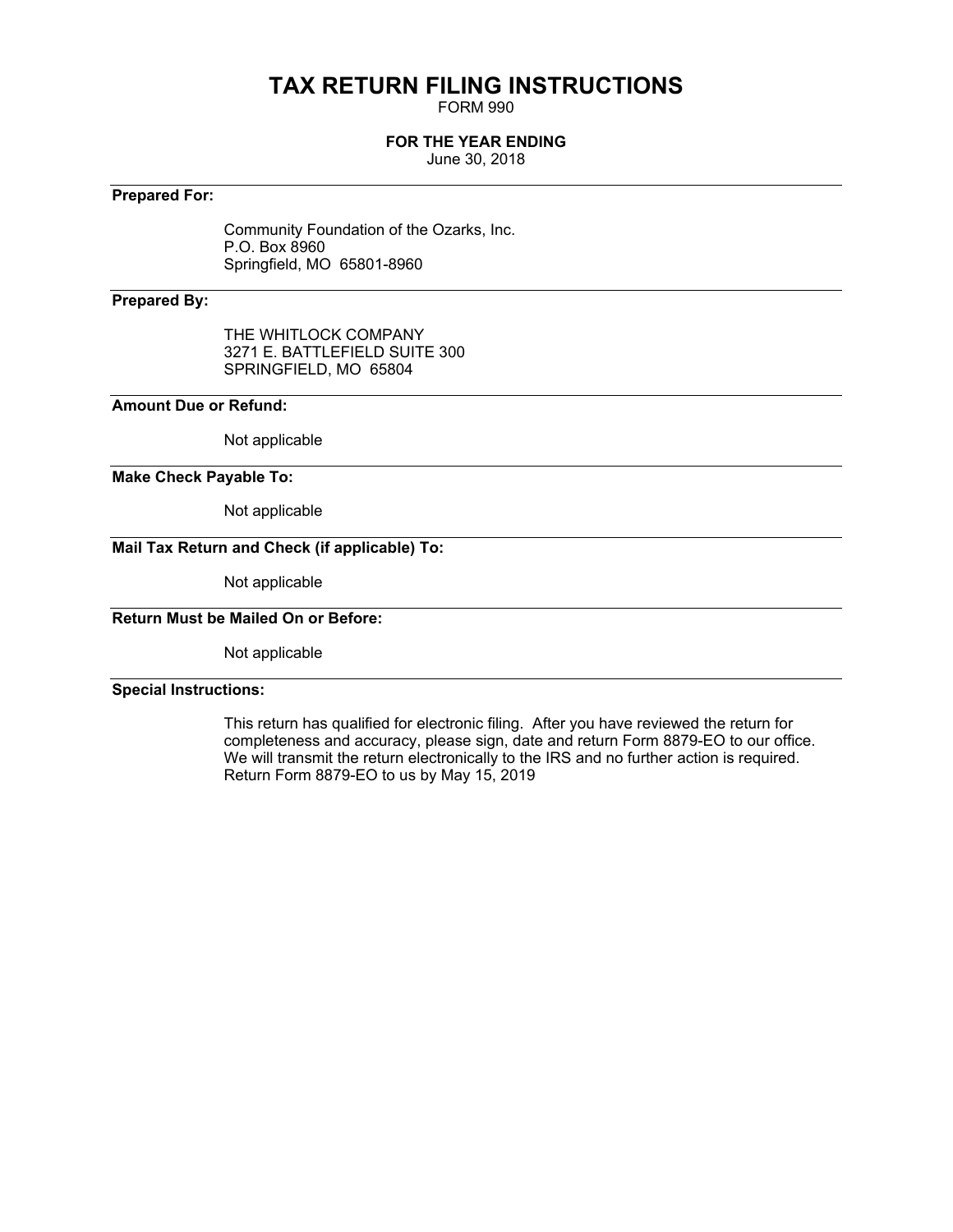| Form $8879 - EO$ |  |  |
|------------------|--|--|
|                  |  |  |

# **IRS e-file Signature Authorization for an Exempt Organization**

For calendar year 2017, or fiscal year beginning  $\frac{\text{JUL}}{\text{DQ K}}$  , 2017, and ending  $\frac{\text{JUN}}{\text{DQ K}}$  , 20 $\frac{18}{100}$ 

**| Do not send to the IRS. Keep for your records.**

**2017**

Department of the Treasury Internal Revenue Service

Name of exempt organization

**Employer identification number | Go to www.irs.gov/Form8879EO for the latest information.**

### COMMUNITY FOUNDATION OF THE OZARKS, INC. 23-7290968

Name and title of officer

## PRESIDENT SUSANNE GRAY

**Part I | Type of Return and Return Information** (Whole Dollars Only)<br>Check the box for the return for which you are using this Form 8879-FO and enter the an

on line **1a, 2a, 3a, 4a,** or **5a,** below, and the amount on that line for the return being filed with this form was blank, then leave line **1b, 2b, 3b, 4b,** or **5b,** whichever is applicable, blank (do not enter -0-). But, if you entered -0- on the return, then enter -0- on the applicable line below. **Do not** complete more Check the box for the return for which you are using this Form 8879-EO and enter the applicable amount, if any, from the return. If you check the box than 1 line in Part I.

| <b>1a</b> Form 990 check here $\blacktriangleright \boxed{X}$ | <b>b Total revenue,</b> if any (Form 990, Part VIII, column (A), line 12) |     | $1b$ 37,558,833. |
|---------------------------------------------------------------|---------------------------------------------------------------------------|-----|------------------|
| 2a Form 990-EZ check here $\blacktriangleright$               | <b>b</b> Total revenue, if any (Form 990-EZ, line 9)                      | 2b  |                  |
| <b>3a</b> Form 1120-POL check here ▶                          |                                                                           | -3b |                  |
| 4a Form 990-PF check here $\blacktriangleright$               | <b>b</b> Tax based on investment income (Form 990-PF, Part VI, line 5) 4b |     |                  |
| 5a Form 8868 check here $\blacktriangleright$                 |                                                                           | 5b  |                  |
|                                                               |                                                                           |     |                  |

### **Part II Declaration and Signature Authorization of Officer**

**(a)** an acknowledgement of receipt or reason for rejection of the transmission, (b) the reason for any delay in processing the return or refund, and (c) Under penalties of perjury, I declare that I am an officer of the above organization and that I have examined a copy of the organization's 2017 electronic return and accompanying schedules and statements and to the best of my knowledge and belief, they are true, correct, and complete. I further declare that the amount in Part I above is the amount shown on the copy of the organization's electronic return. I consent to allow my intermediate service provider, transmitter, or electronic return originator (ERO) to send the organization's return to the IRS and to receive from the IRS the date of any refund. If applicable, I authorize the U.S. Treasury and its designated Financial Agent to initiate an electronic funds withdrawal (direct debit) entry to the financial institution account indicated in the tax preparation software for payment of the organization's federal taxes owed on this return, and the financial institution to debit the entry to this account. To revoke a payment, I must contact the U.S. Treasury Financial Agent at 1-888-353-4537 no later than 2 business days prior to the payment (settlement) date. I also authorize the financial institutions involved in the processing of the electronic payment of taxes to receive confidential information necessary to answer inquiries and resolve issues related to the payment. I have selected a personal identification number (PIN) as my signature for the organization's electronic return and, if applicable, the organization's consent to electronic funds withdrawal.

### **Officer's PIN: check one box only**

| lauthorize THE WHITLOCK COMPANY                                                                                                                                                                                                                                                                                                                                                  | 81395<br>to enter my PIN                          |
|----------------------------------------------------------------------------------------------------------------------------------------------------------------------------------------------------------------------------------------------------------------------------------------------------------------------------------------------------------------------------------|---------------------------------------------------|
| <b>ERO</b> firm name                                                                                                                                                                                                                                                                                                                                                             | Enter five numbers, but<br>do not enter all zeros |
| as my signature on the organization's tax year 2017 electronically filed return. If I have indicated within this return that a copy of the return<br>is being filed with a state agency(ies) regulating charities as part of the IRS Fed/State program, I also authorize the aforementioned ERO to<br>enter my PIN on the return's disclosure consent screen.                    |                                                   |
| As an officer of the organization, I will enter my PIN as my signature on the organization's tax year 2017 electronically filed return. If I have<br>indicated within this return that a copy of the return is being filed with a state agency(ies) regulating charities as part of the IRS Fed/State<br>program, I will enter my PIN on the return's disclosure consent screen. |                                                   |
| Officer's signature $\blacktriangleright$<br><u> 1980 - Andrea Andrew Maria (h. 1980).</u>                                                                                                                                                                                                                                                                                       | Date $\blacktriangleright$                        |
| <b>Part III</b><br><b>Certification and Authentication</b>                                                                                                                                                                                                                                                                                                                       |                                                   |
| <b>ERO's EFIN/PIN.</b> Enter your six-digit electronic filing identification                                                                                                                                                                                                                                                                                                     |                                                   |
| number (EFIN) followed by your five-digit self-selected PIN.                                                                                                                                                                                                                                                                                                                     | 43066899999<br>Do not enter all zeros             |
| I certify that the above numeric entry is my PIN, which is my signature on the 2017 electronically filed return for the organization indicated above. I<br>confirm that I am submitting this return in accordance with the requirements of Pub. 4163, Modernized e-File (MeF) Information for Authorized IRS<br>e-file Providers for Business Returns.                           |                                                   |
| ERO's signature $\blacktriangleright$                                                                                                                                                                                                                                                                                                                                            | Date $\blacktriangleright$                        |
| <b>ERO Must Retain This Form - See Instructions</b>                                                                                                                                                                                                                                                                                                                              |                                                   |
| Do Not Submit This Form to the IRS Unless Requested To Do So                                                                                                                                                                                                                                                                                                                     |                                                   |
| LHA For Paperwork Reduction Act Notice, see instructions.                                                                                                                                                                                                                                                                                                                        | Form 8879-EO (2017)                               |
| 723051 10-11-17                                                                                                                                                                                                                                                                                                                                                                  |                                                   |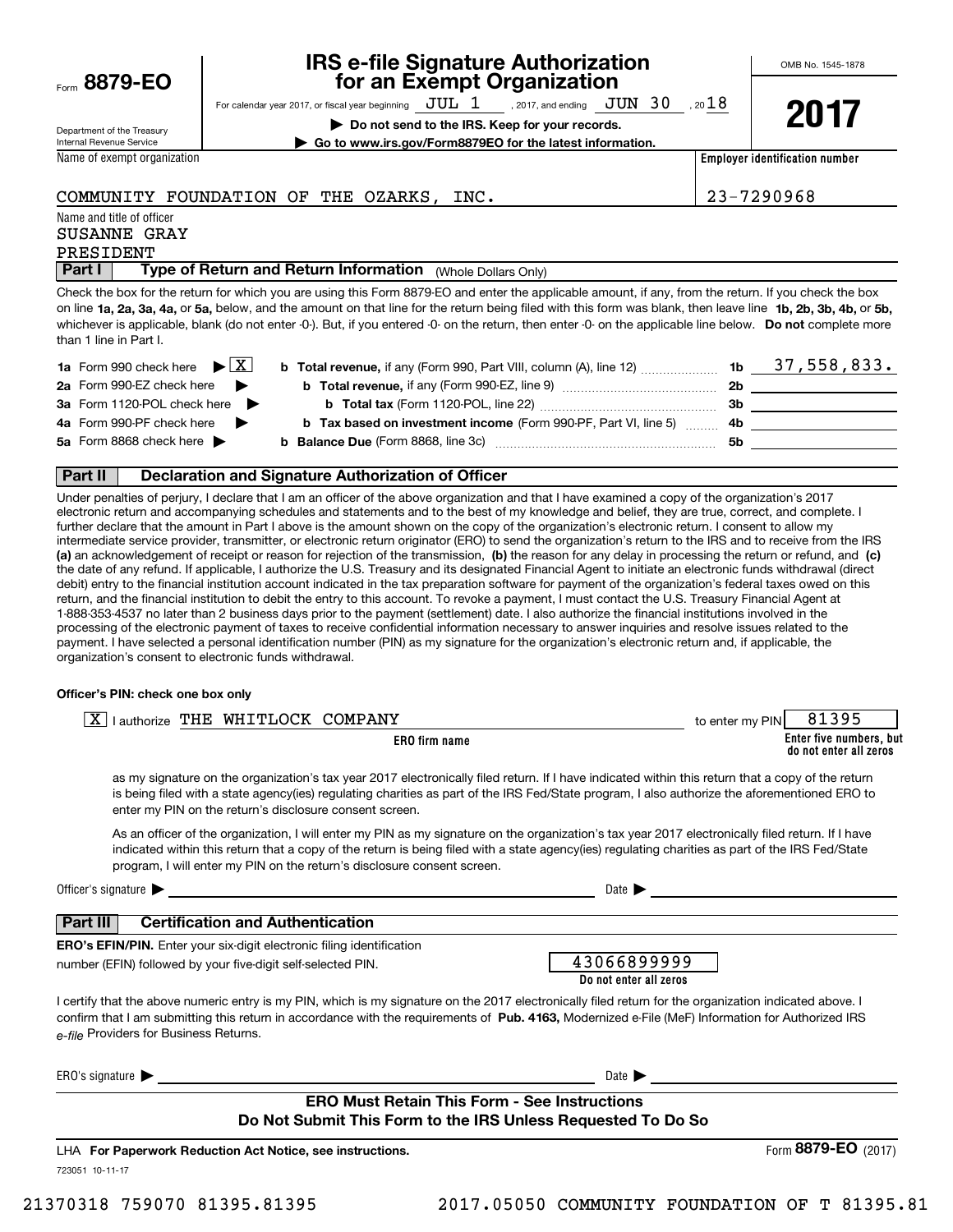| <b>Return of Organization Exempt From Income Tax</b><br>Form <b>990</b><br>Under section 501(c), 527, or 4947(a)(1) of the Internal Revenue Code (except private foundations)<br>Do not enter social security numbers on this form as it may be made public.<br><b>Open to Public</b><br>Department of the Treasury<br>Inspection<br>Internal Revenue Service<br>Go to www.irs.gov/Form990 for instructions and the latest information.<br>JUL 1, 2017<br>2018<br>A For the 2017 calendar year, or tax year beginning<br>and ending $JUN$ $30$ ,<br>D Employer identification number<br><b>C</b> Name of organization<br><b>B</b> Check if<br>applicable:<br>Address<br>COMMUNITY FOUNDATION OF THE OZARKS,<br>INC.<br>change<br>Name<br>23-7290968<br>Doing business as<br>change<br>  Initial<br>Number and street (or P.O. box if mail is not delivered to street address)<br>Room/suite<br>E Telephone number<br>return<br>Final<br>$(417)864-6199$<br>P.O. BOX 8960<br>return/<br>termin-<br>60,768,553.<br>City or town, state or province, country, and ZIP or foreign postal code<br>G Gross receipts \$<br>ated<br>Amended<br>SPRINGFIELD, MO 65801-8960<br>H(a) Is this a group return<br>return<br>Applica-<br>F Name and address of principal officer: BRIAN FOGLE<br>$\blacksquare$ Yes $\lceil$ $\overline{\mathrm{X}}\rceil$ No<br>for subordinates?<br>tion<br>pending<br>516 E NORMAL, SPRINGFIELD, MO<br>65807<br>$H(b)$ Are all subordinates included? $\Box$ Yes<br>No<br>Tax-exempt status: $\boxed{\mathbf{X}}$ 501(c)(3)<br>$501(c)$ $\left(\right)$ $\left(\right)$ (insert no.)<br>$4947(a)(1)$ or<br>527<br>If "No," attach a list. (see instructions)<br>J Website: CFOZARKS.ORG<br>$H(c)$ Group exemption number $\blacktriangleright$<br>K Form of organization: X Corporation<br>Other $\blacktriangleright$<br>L Year of formation: $1973$ M State of legal domicile: MO<br>Trust<br>Association<br>Part I<br><b>Summary</b><br>Briefly describe the organization's mission or most significant activities: TO ADMINISTER FUNDS FOR DONORS<br>1.<br>Governance<br>AND AGENCIES AND PROVIDE GRANTMAKING SERVICES TO NONPROFITS IN<br>Check this box $\blacktriangleright$<br>if the organization discontinued its operations or disposed of more than 25% of its net assets.<br>2<br>21<br>$\mathbf{3}$<br>Number of voting members of the governing body (Part VI, line 1a)<br>з<br>$\overline{21}$<br>4<br>4<br><b>Activities &amp;</b><br>$\overline{30}$<br>5<br>5<br>800<br>6<br>6<br>0.<br>7 a Total unrelated business revenue from Part VIII, column (C), line 12<br>7a<br>$\overline{0}$ .<br>7b<br><b>Prior Year</b><br><b>Current Year</b><br>30,654,947.<br>16,530,656.<br>Contributions and grants (Part VIII, line 1h)<br>8<br>Revenue<br>О.<br>0.<br>Program service revenue (Part VIII, line 2g)<br>9<br>5, 290, 125.<br>6,383,679.<br>10<br>$\overline{520}$ , 207.<br>485,797.<br>Other revenue (Part VIII, column (A), lines 5, 6d, 8c, 9c, 10c, and 11e)<br>11<br>22,306,578.<br>37,558,833.<br>Total revenue - add lines 8 through 11 (must equal Part VIII, column (A), line 12)<br>12<br>15, 279, 743.<br>16, 417, 199.<br>Grants and similar amounts paid (Part IX, column (A), lines 1-3)<br>13<br>0.<br>0.<br>Benefits paid to or for members (Part IX, column (A), line 4)<br>14<br>1,439,198.<br>1,679,882.<br>Salaries, other compensation, employee benefits (Part IX, column (A), lines 5-10)<br>15<br>Expenses<br>о.<br>0.<br>2,709,064.<br>3,857,010.<br>17<br>19,428,005.<br>21,954,091.<br>Total expenses. Add lines 13-17 (must equal Part IX, column (A), line 25)<br>18<br>15,604,742.<br>2,878,573.<br>19<br>: Assets or<br>d Balances<br><b>Beginning of Current Year</b><br><b>End of Year</b><br>283, 341, 041.<br>264, 517, 436.<br>Total assets (Part X, line 16)<br>20<br>85,373,260.<br>84,250,515.<br>Total liabilities (Part X, line 26)<br>21<br>199,090,526.<br>179, 144, 176.<br>22<br><b>Signature Block</b><br>Part II<br>Under penalties of perjury, I declare that I have examined this return, including accompanying schedules and statements, and to the best of my knowledge and belief, it is<br>true, correct, and complete. Declaration of preparer (other than officer) is based on all information of which preparer has any knowledge. |  | EXTENDED TO MAY 15, 2019 | OMB No. 1545-0047 |
|---------------------------------------------------------------------------------------------------------------------------------------------------------------------------------------------------------------------------------------------------------------------------------------------------------------------------------------------------------------------------------------------------------------------------------------------------------------------------------------------------------------------------------------------------------------------------------------------------------------------------------------------------------------------------------------------------------------------------------------------------------------------------------------------------------------------------------------------------------------------------------------------------------------------------------------------------------------------------------------------------------------------------------------------------------------------------------------------------------------------------------------------------------------------------------------------------------------------------------------------------------------------------------------------------------------------------------------------------------------------------------------------------------------------------------------------------------------------------------------------------------------------------------------------------------------------------------------------------------------------------------------------------------------------------------------------------------------------------------------------------------------------------------------------------------------------------------------------------------------------------------------------------------------------------------------------------------------------------------------------------------------------------------------------------------------------------------------------------------------------------------------------------------------------------------------------------------------------------------------------------------------------------------------------------------------------------------------------------------------------------------------------------------------------------------------------------------------------------------------------------------------------------------------------------------------------------------------------------------------------------------------------------------------------------------------------------------------------------------------------------------------------------------------------------------------------------------------------------------------------------------------------------------------------------------------------------------------------------------------------------------------------------------------------------------------------------------------------------------------------------------------------------------------------------------------------------------------------------------------------------------------------------------------------------------------------------------------------------------------------------------------------------------------------------------------------------------------------------------------------------------------------------------------------------------------------------------------------------------------------------------------------------------------------------------------------------------------------------------------------------------------------------------------------------------------------------------------------------------------------------------------------------------------------------------------------------------------------------------------------------------------------------------------------------------------------------------------------------------------------------------------------------------------------------------------------------------------------------------------------------------------------------------------------------------------------------------------|--|--------------------------|-------------------|
|                                                                                                                                                                                                                                                                                                                                                                                                                                                                                                                                                                                                                                                                                                                                                                                                                                                                                                                                                                                                                                                                                                                                                                                                                                                                                                                                                                                                                                                                                                                                                                                                                                                                                                                                                                                                                                                                                                                                                                                                                                                                                                                                                                                                                                                                                                                                                                                                                                                                                                                                                                                                                                                                                                                                                                                                                                                                                                                                                                                                                                                                                                                                                                                                                                                                                                                                                                                                                                                                                                                                                                                                                                                                                                                                                                                                                                                                                                                                                                                                                                                                                                                                                                                                                                                                                                                                       |  |                          |                   |
|                                                                                                                                                                                                                                                                                                                                                                                                                                                                                                                                                                                                                                                                                                                                                                                                                                                                                                                                                                                                                                                                                                                                                                                                                                                                                                                                                                                                                                                                                                                                                                                                                                                                                                                                                                                                                                                                                                                                                                                                                                                                                                                                                                                                                                                                                                                                                                                                                                                                                                                                                                                                                                                                                                                                                                                                                                                                                                                                                                                                                                                                                                                                                                                                                                                                                                                                                                                                                                                                                                                                                                                                                                                                                                                                                                                                                                                                                                                                                                                                                                                                                                                                                                                                                                                                                                                                       |  |                          |                   |
|                                                                                                                                                                                                                                                                                                                                                                                                                                                                                                                                                                                                                                                                                                                                                                                                                                                                                                                                                                                                                                                                                                                                                                                                                                                                                                                                                                                                                                                                                                                                                                                                                                                                                                                                                                                                                                                                                                                                                                                                                                                                                                                                                                                                                                                                                                                                                                                                                                                                                                                                                                                                                                                                                                                                                                                                                                                                                                                                                                                                                                                                                                                                                                                                                                                                                                                                                                                                                                                                                                                                                                                                                                                                                                                                                                                                                                                                                                                                                                                                                                                                                                                                                                                                                                                                                                                                       |  |                          |                   |
|                                                                                                                                                                                                                                                                                                                                                                                                                                                                                                                                                                                                                                                                                                                                                                                                                                                                                                                                                                                                                                                                                                                                                                                                                                                                                                                                                                                                                                                                                                                                                                                                                                                                                                                                                                                                                                                                                                                                                                                                                                                                                                                                                                                                                                                                                                                                                                                                                                                                                                                                                                                                                                                                                                                                                                                                                                                                                                                                                                                                                                                                                                                                                                                                                                                                                                                                                                                                                                                                                                                                                                                                                                                                                                                                                                                                                                                                                                                                                                                                                                                                                                                                                                                                                                                                                                                                       |  |                          |                   |
|                                                                                                                                                                                                                                                                                                                                                                                                                                                                                                                                                                                                                                                                                                                                                                                                                                                                                                                                                                                                                                                                                                                                                                                                                                                                                                                                                                                                                                                                                                                                                                                                                                                                                                                                                                                                                                                                                                                                                                                                                                                                                                                                                                                                                                                                                                                                                                                                                                                                                                                                                                                                                                                                                                                                                                                                                                                                                                                                                                                                                                                                                                                                                                                                                                                                                                                                                                                                                                                                                                                                                                                                                                                                                                                                                                                                                                                                                                                                                                                                                                                                                                                                                                                                                                                                                                                                       |  |                          |                   |
|                                                                                                                                                                                                                                                                                                                                                                                                                                                                                                                                                                                                                                                                                                                                                                                                                                                                                                                                                                                                                                                                                                                                                                                                                                                                                                                                                                                                                                                                                                                                                                                                                                                                                                                                                                                                                                                                                                                                                                                                                                                                                                                                                                                                                                                                                                                                                                                                                                                                                                                                                                                                                                                                                                                                                                                                                                                                                                                                                                                                                                                                                                                                                                                                                                                                                                                                                                                                                                                                                                                                                                                                                                                                                                                                                                                                                                                                                                                                                                                                                                                                                                                                                                                                                                                                                                                                       |  |                          |                   |
|                                                                                                                                                                                                                                                                                                                                                                                                                                                                                                                                                                                                                                                                                                                                                                                                                                                                                                                                                                                                                                                                                                                                                                                                                                                                                                                                                                                                                                                                                                                                                                                                                                                                                                                                                                                                                                                                                                                                                                                                                                                                                                                                                                                                                                                                                                                                                                                                                                                                                                                                                                                                                                                                                                                                                                                                                                                                                                                                                                                                                                                                                                                                                                                                                                                                                                                                                                                                                                                                                                                                                                                                                                                                                                                                                                                                                                                                                                                                                                                                                                                                                                                                                                                                                                                                                                                                       |  |                          |                   |
|                                                                                                                                                                                                                                                                                                                                                                                                                                                                                                                                                                                                                                                                                                                                                                                                                                                                                                                                                                                                                                                                                                                                                                                                                                                                                                                                                                                                                                                                                                                                                                                                                                                                                                                                                                                                                                                                                                                                                                                                                                                                                                                                                                                                                                                                                                                                                                                                                                                                                                                                                                                                                                                                                                                                                                                                                                                                                                                                                                                                                                                                                                                                                                                                                                                                                                                                                                                                                                                                                                                                                                                                                                                                                                                                                                                                                                                                                                                                                                                                                                                                                                                                                                                                                                                                                                                                       |  |                          |                   |
|                                                                                                                                                                                                                                                                                                                                                                                                                                                                                                                                                                                                                                                                                                                                                                                                                                                                                                                                                                                                                                                                                                                                                                                                                                                                                                                                                                                                                                                                                                                                                                                                                                                                                                                                                                                                                                                                                                                                                                                                                                                                                                                                                                                                                                                                                                                                                                                                                                                                                                                                                                                                                                                                                                                                                                                                                                                                                                                                                                                                                                                                                                                                                                                                                                                                                                                                                                                                                                                                                                                                                                                                                                                                                                                                                                                                                                                                                                                                                                                                                                                                                                                                                                                                                                                                                                                                       |  |                          |                   |
|                                                                                                                                                                                                                                                                                                                                                                                                                                                                                                                                                                                                                                                                                                                                                                                                                                                                                                                                                                                                                                                                                                                                                                                                                                                                                                                                                                                                                                                                                                                                                                                                                                                                                                                                                                                                                                                                                                                                                                                                                                                                                                                                                                                                                                                                                                                                                                                                                                                                                                                                                                                                                                                                                                                                                                                                                                                                                                                                                                                                                                                                                                                                                                                                                                                                                                                                                                                                                                                                                                                                                                                                                                                                                                                                                                                                                                                                                                                                                                                                                                                                                                                                                                                                                                                                                                                                       |  |                          |                   |
|                                                                                                                                                                                                                                                                                                                                                                                                                                                                                                                                                                                                                                                                                                                                                                                                                                                                                                                                                                                                                                                                                                                                                                                                                                                                                                                                                                                                                                                                                                                                                                                                                                                                                                                                                                                                                                                                                                                                                                                                                                                                                                                                                                                                                                                                                                                                                                                                                                                                                                                                                                                                                                                                                                                                                                                                                                                                                                                                                                                                                                                                                                                                                                                                                                                                                                                                                                                                                                                                                                                                                                                                                                                                                                                                                                                                                                                                                                                                                                                                                                                                                                                                                                                                                                                                                                                                       |  |                          |                   |
|                                                                                                                                                                                                                                                                                                                                                                                                                                                                                                                                                                                                                                                                                                                                                                                                                                                                                                                                                                                                                                                                                                                                                                                                                                                                                                                                                                                                                                                                                                                                                                                                                                                                                                                                                                                                                                                                                                                                                                                                                                                                                                                                                                                                                                                                                                                                                                                                                                                                                                                                                                                                                                                                                                                                                                                                                                                                                                                                                                                                                                                                                                                                                                                                                                                                                                                                                                                                                                                                                                                                                                                                                                                                                                                                                                                                                                                                                                                                                                                                                                                                                                                                                                                                                                                                                                                                       |  |                          |                   |
|                                                                                                                                                                                                                                                                                                                                                                                                                                                                                                                                                                                                                                                                                                                                                                                                                                                                                                                                                                                                                                                                                                                                                                                                                                                                                                                                                                                                                                                                                                                                                                                                                                                                                                                                                                                                                                                                                                                                                                                                                                                                                                                                                                                                                                                                                                                                                                                                                                                                                                                                                                                                                                                                                                                                                                                                                                                                                                                                                                                                                                                                                                                                                                                                                                                                                                                                                                                                                                                                                                                                                                                                                                                                                                                                                                                                                                                                                                                                                                                                                                                                                                                                                                                                                                                                                                                                       |  |                          |                   |
|                                                                                                                                                                                                                                                                                                                                                                                                                                                                                                                                                                                                                                                                                                                                                                                                                                                                                                                                                                                                                                                                                                                                                                                                                                                                                                                                                                                                                                                                                                                                                                                                                                                                                                                                                                                                                                                                                                                                                                                                                                                                                                                                                                                                                                                                                                                                                                                                                                                                                                                                                                                                                                                                                                                                                                                                                                                                                                                                                                                                                                                                                                                                                                                                                                                                                                                                                                                                                                                                                                                                                                                                                                                                                                                                                                                                                                                                                                                                                                                                                                                                                                                                                                                                                                                                                                                                       |  |                          |                   |
|                                                                                                                                                                                                                                                                                                                                                                                                                                                                                                                                                                                                                                                                                                                                                                                                                                                                                                                                                                                                                                                                                                                                                                                                                                                                                                                                                                                                                                                                                                                                                                                                                                                                                                                                                                                                                                                                                                                                                                                                                                                                                                                                                                                                                                                                                                                                                                                                                                                                                                                                                                                                                                                                                                                                                                                                                                                                                                                                                                                                                                                                                                                                                                                                                                                                                                                                                                                                                                                                                                                                                                                                                                                                                                                                                                                                                                                                                                                                                                                                                                                                                                                                                                                                                                                                                                                                       |  |                          |                   |
|                                                                                                                                                                                                                                                                                                                                                                                                                                                                                                                                                                                                                                                                                                                                                                                                                                                                                                                                                                                                                                                                                                                                                                                                                                                                                                                                                                                                                                                                                                                                                                                                                                                                                                                                                                                                                                                                                                                                                                                                                                                                                                                                                                                                                                                                                                                                                                                                                                                                                                                                                                                                                                                                                                                                                                                                                                                                                                                                                                                                                                                                                                                                                                                                                                                                                                                                                                                                                                                                                                                                                                                                                                                                                                                                                                                                                                                                                                                                                                                                                                                                                                                                                                                                                                                                                                                                       |  |                          |                   |
|                                                                                                                                                                                                                                                                                                                                                                                                                                                                                                                                                                                                                                                                                                                                                                                                                                                                                                                                                                                                                                                                                                                                                                                                                                                                                                                                                                                                                                                                                                                                                                                                                                                                                                                                                                                                                                                                                                                                                                                                                                                                                                                                                                                                                                                                                                                                                                                                                                                                                                                                                                                                                                                                                                                                                                                                                                                                                                                                                                                                                                                                                                                                                                                                                                                                                                                                                                                                                                                                                                                                                                                                                                                                                                                                                                                                                                                                                                                                                                                                                                                                                                                                                                                                                                                                                                                                       |  |                          |                   |
|                                                                                                                                                                                                                                                                                                                                                                                                                                                                                                                                                                                                                                                                                                                                                                                                                                                                                                                                                                                                                                                                                                                                                                                                                                                                                                                                                                                                                                                                                                                                                                                                                                                                                                                                                                                                                                                                                                                                                                                                                                                                                                                                                                                                                                                                                                                                                                                                                                                                                                                                                                                                                                                                                                                                                                                                                                                                                                                                                                                                                                                                                                                                                                                                                                                                                                                                                                                                                                                                                                                                                                                                                                                                                                                                                                                                                                                                                                                                                                                                                                                                                                                                                                                                                                                                                                                                       |  |                          |                   |
|                                                                                                                                                                                                                                                                                                                                                                                                                                                                                                                                                                                                                                                                                                                                                                                                                                                                                                                                                                                                                                                                                                                                                                                                                                                                                                                                                                                                                                                                                                                                                                                                                                                                                                                                                                                                                                                                                                                                                                                                                                                                                                                                                                                                                                                                                                                                                                                                                                                                                                                                                                                                                                                                                                                                                                                                                                                                                                                                                                                                                                                                                                                                                                                                                                                                                                                                                                                                                                                                                                                                                                                                                                                                                                                                                                                                                                                                                                                                                                                                                                                                                                                                                                                                                                                                                                                                       |  |                          |                   |
|                                                                                                                                                                                                                                                                                                                                                                                                                                                                                                                                                                                                                                                                                                                                                                                                                                                                                                                                                                                                                                                                                                                                                                                                                                                                                                                                                                                                                                                                                                                                                                                                                                                                                                                                                                                                                                                                                                                                                                                                                                                                                                                                                                                                                                                                                                                                                                                                                                                                                                                                                                                                                                                                                                                                                                                                                                                                                                                                                                                                                                                                                                                                                                                                                                                                                                                                                                                                                                                                                                                                                                                                                                                                                                                                                                                                                                                                                                                                                                                                                                                                                                                                                                                                                                                                                                                                       |  |                          |                   |
|                                                                                                                                                                                                                                                                                                                                                                                                                                                                                                                                                                                                                                                                                                                                                                                                                                                                                                                                                                                                                                                                                                                                                                                                                                                                                                                                                                                                                                                                                                                                                                                                                                                                                                                                                                                                                                                                                                                                                                                                                                                                                                                                                                                                                                                                                                                                                                                                                                                                                                                                                                                                                                                                                                                                                                                                                                                                                                                                                                                                                                                                                                                                                                                                                                                                                                                                                                                                                                                                                                                                                                                                                                                                                                                                                                                                                                                                                                                                                                                                                                                                                                                                                                                                                                                                                                                                       |  |                          |                   |
|                                                                                                                                                                                                                                                                                                                                                                                                                                                                                                                                                                                                                                                                                                                                                                                                                                                                                                                                                                                                                                                                                                                                                                                                                                                                                                                                                                                                                                                                                                                                                                                                                                                                                                                                                                                                                                                                                                                                                                                                                                                                                                                                                                                                                                                                                                                                                                                                                                                                                                                                                                                                                                                                                                                                                                                                                                                                                                                                                                                                                                                                                                                                                                                                                                                                                                                                                                                                                                                                                                                                                                                                                                                                                                                                                                                                                                                                                                                                                                                                                                                                                                                                                                                                                                                                                                                                       |  |                          |                   |
|                                                                                                                                                                                                                                                                                                                                                                                                                                                                                                                                                                                                                                                                                                                                                                                                                                                                                                                                                                                                                                                                                                                                                                                                                                                                                                                                                                                                                                                                                                                                                                                                                                                                                                                                                                                                                                                                                                                                                                                                                                                                                                                                                                                                                                                                                                                                                                                                                                                                                                                                                                                                                                                                                                                                                                                                                                                                                                                                                                                                                                                                                                                                                                                                                                                                                                                                                                                                                                                                                                                                                                                                                                                                                                                                                                                                                                                                                                                                                                                                                                                                                                                                                                                                                                                                                                                                       |  |                          |                   |
|                                                                                                                                                                                                                                                                                                                                                                                                                                                                                                                                                                                                                                                                                                                                                                                                                                                                                                                                                                                                                                                                                                                                                                                                                                                                                                                                                                                                                                                                                                                                                                                                                                                                                                                                                                                                                                                                                                                                                                                                                                                                                                                                                                                                                                                                                                                                                                                                                                                                                                                                                                                                                                                                                                                                                                                                                                                                                                                                                                                                                                                                                                                                                                                                                                                                                                                                                                                                                                                                                                                                                                                                                                                                                                                                                                                                                                                                                                                                                                                                                                                                                                                                                                                                                                                                                                                                       |  |                          |                   |
|                                                                                                                                                                                                                                                                                                                                                                                                                                                                                                                                                                                                                                                                                                                                                                                                                                                                                                                                                                                                                                                                                                                                                                                                                                                                                                                                                                                                                                                                                                                                                                                                                                                                                                                                                                                                                                                                                                                                                                                                                                                                                                                                                                                                                                                                                                                                                                                                                                                                                                                                                                                                                                                                                                                                                                                                                                                                                                                                                                                                                                                                                                                                                                                                                                                                                                                                                                                                                                                                                                                                                                                                                                                                                                                                                                                                                                                                                                                                                                                                                                                                                                                                                                                                                                                                                                                                       |  |                          |                   |
|                                                                                                                                                                                                                                                                                                                                                                                                                                                                                                                                                                                                                                                                                                                                                                                                                                                                                                                                                                                                                                                                                                                                                                                                                                                                                                                                                                                                                                                                                                                                                                                                                                                                                                                                                                                                                                                                                                                                                                                                                                                                                                                                                                                                                                                                                                                                                                                                                                                                                                                                                                                                                                                                                                                                                                                                                                                                                                                                                                                                                                                                                                                                                                                                                                                                                                                                                                                                                                                                                                                                                                                                                                                                                                                                                                                                                                                                                                                                                                                                                                                                                                                                                                                                                                                                                                                                       |  |                          |                   |
|                                                                                                                                                                                                                                                                                                                                                                                                                                                                                                                                                                                                                                                                                                                                                                                                                                                                                                                                                                                                                                                                                                                                                                                                                                                                                                                                                                                                                                                                                                                                                                                                                                                                                                                                                                                                                                                                                                                                                                                                                                                                                                                                                                                                                                                                                                                                                                                                                                                                                                                                                                                                                                                                                                                                                                                                                                                                                                                                                                                                                                                                                                                                                                                                                                                                                                                                                                                                                                                                                                                                                                                                                                                                                                                                                                                                                                                                                                                                                                                                                                                                                                                                                                                                                                                                                                                                       |  |                          |                   |
|                                                                                                                                                                                                                                                                                                                                                                                                                                                                                                                                                                                                                                                                                                                                                                                                                                                                                                                                                                                                                                                                                                                                                                                                                                                                                                                                                                                                                                                                                                                                                                                                                                                                                                                                                                                                                                                                                                                                                                                                                                                                                                                                                                                                                                                                                                                                                                                                                                                                                                                                                                                                                                                                                                                                                                                                                                                                                                                                                                                                                                                                                                                                                                                                                                                                                                                                                                                                                                                                                                                                                                                                                                                                                                                                                                                                                                                                                                                                                                                                                                                                                                                                                                                                                                                                                                                                       |  |                          |                   |
|                                                                                                                                                                                                                                                                                                                                                                                                                                                                                                                                                                                                                                                                                                                                                                                                                                                                                                                                                                                                                                                                                                                                                                                                                                                                                                                                                                                                                                                                                                                                                                                                                                                                                                                                                                                                                                                                                                                                                                                                                                                                                                                                                                                                                                                                                                                                                                                                                                                                                                                                                                                                                                                                                                                                                                                                                                                                                                                                                                                                                                                                                                                                                                                                                                                                                                                                                                                                                                                                                                                                                                                                                                                                                                                                                                                                                                                                                                                                                                                                                                                                                                                                                                                                                                                                                                                                       |  |                          |                   |
|                                                                                                                                                                                                                                                                                                                                                                                                                                                                                                                                                                                                                                                                                                                                                                                                                                                                                                                                                                                                                                                                                                                                                                                                                                                                                                                                                                                                                                                                                                                                                                                                                                                                                                                                                                                                                                                                                                                                                                                                                                                                                                                                                                                                                                                                                                                                                                                                                                                                                                                                                                                                                                                                                                                                                                                                                                                                                                                                                                                                                                                                                                                                                                                                                                                                                                                                                                                                                                                                                                                                                                                                                                                                                                                                                                                                                                                                                                                                                                                                                                                                                                                                                                                                                                                                                                                                       |  |                          |                   |
|                                                                                                                                                                                                                                                                                                                                                                                                                                                                                                                                                                                                                                                                                                                                                                                                                                                                                                                                                                                                                                                                                                                                                                                                                                                                                                                                                                                                                                                                                                                                                                                                                                                                                                                                                                                                                                                                                                                                                                                                                                                                                                                                                                                                                                                                                                                                                                                                                                                                                                                                                                                                                                                                                                                                                                                                                                                                                                                                                                                                                                                                                                                                                                                                                                                                                                                                                                                                                                                                                                                                                                                                                                                                                                                                                                                                                                                                                                                                                                                                                                                                                                                                                                                                                                                                                                                                       |  |                          |                   |
|                                                                                                                                                                                                                                                                                                                                                                                                                                                                                                                                                                                                                                                                                                                                                                                                                                                                                                                                                                                                                                                                                                                                                                                                                                                                                                                                                                                                                                                                                                                                                                                                                                                                                                                                                                                                                                                                                                                                                                                                                                                                                                                                                                                                                                                                                                                                                                                                                                                                                                                                                                                                                                                                                                                                                                                                                                                                                                                                                                                                                                                                                                                                                                                                                                                                                                                                                                                                                                                                                                                                                                                                                                                                                                                                                                                                                                                                                                                                                                                                                                                                                                                                                                                                                                                                                                                                       |  |                          |                   |
|                                                                                                                                                                                                                                                                                                                                                                                                                                                                                                                                                                                                                                                                                                                                                                                                                                                                                                                                                                                                                                                                                                                                                                                                                                                                                                                                                                                                                                                                                                                                                                                                                                                                                                                                                                                                                                                                                                                                                                                                                                                                                                                                                                                                                                                                                                                                                                                                                                                                                                                                                                                                                                                                                                                                                                                                                                                                                                                                                                                                                                                                                                                                                                                                                                                                                                                                                                                                                                                                                                                                                                                                                                                                                                                                                                                                                                                                                                                                                                                                                                                                                                                                                                                                                                                                                                                                       |  |                          |                   |
|                                                                                                                                                                                                                                                                                                                                                                                                                                                                                                                                                                                                                                                                                                                                                                                                                                                                                                                                                                                                                                                                                                                                                                                                                                                                                                                                                                                                                                                                                                                                                                                                                                                                                                                                                                                                                                                                                                                                                                                                                                                                                                                                                                                                                                                                                                                                                                                                                                                                                                                                                                                                                                                                                                                                                                                                                                                                                                                                                                                                                                                                                                                                                                                                                                                                                                                                                                                                                                                                                                                                                                                                                                                                                                                                                                                                                                                                                                                                                                                                                                                                                                                                                                                                                                                                                                                                       |  |                          |                   |
|                                                                                                                                                                                                                                                                                                                                                                                                                                                                                                                                                                                                                                                                                                                                                                                                                                                                                                                                                                                                                                                                                                                                                                                                                                                                                                                                                                                                                                                                                                                                                                                                                                                                                                                                                                                                                                                                                                                                                                                                                                                                                                                                                                                                                                                                                                                                                                                                                                                                                                                                                                                                                                                                                                                                                                                                                                                                                                                                                                                                                                                                                                                                                                                                                                                                                                                                                                                                                                                                                                                                                                                                                                                                                                                                                                                                                                                                                                                                                                                                                                                                                                                                                                                                                                                                                                                                       |  |                          |                   |
|                                                                                                                                                                                                                                                                                                                                                                                                                                                                                                                                                                                                                                                                                                                                                                                                                                                                                                                                                                                                                                                                                                                                                                                                                                                                                                                                                                                                                                                                                                                                                                                                                                                                                                                                                                                                                                                                                                                                                                                                                                                                                                                                                                                                                                                                                                                                                                                                                                                                                                                                                                                                                                                                                                                                                                                                                                                                                                                                                                                                                                                                                                                                                                                                                                                                                                                                                                                                                                                                                                                                                                                                                                                                                                                                                                                                                                                                                                                                                                                                                                                                                                                                                                                                                                                                                                                                       |  |                          |                   |
|                                                                                                                                                                                                                                                                                                                                                                                                                                                                                                                                                                                                                                                                                                                                                                                                                                                                                                                                                                                                                                                                                                                                                                                                                                                                                                                                                                                                                                                                                                                                                                                                                                                                                                                                                                                                                                                                                                                                                                                                                                                                                                                                                                                                                                                                                                                                                                                                                                                                                                                                                                                                                                                                                                                                                                                                                                                                                                                                                                                                                                                                                                                                                                                                                                                                                                                                                                                                                                                                                                                                                                                                                                                                                                                                                                                                                                                                                                                                                                                                                                                                                                                                                                                                                                                                                                                                       |  |                          |                   |
|                                                                                                                                                                                                                                                                                                                                                                                                                                                                                                                                                                                                                                                                                                                                                                                                                                                                                                                                                                                                                                                                                                                                                                                                                                                                                                                                                                                                                                                                                                                                                                                                                                                                                                                                                                                                                                                                                                                                                                                                                                                                                                                                                                                                                                                                                                                                                                                                                                                                                                                                                                                                                                                                                                                                                                                                                                                                                                                                                                                                                                                                                                                                                                                                                                                                                                                                                                                                                                                                                                                                                                                                                                                                                                                                                                                                                                                                                                                                                                                                                                                                                                                                                                                                                                                                                                                                       |  |                          |                   |
|                                                                                                                                                                                                                                                                                                                                                                                                                                                                                                                                                                                                                                                                                                                                                                                                                                                                                                                                                                                                                                                                                                                                                                                                                                                                                                                                                                                                                                                                                                                                                                                                                                                                                                                                                                                                                                                                                                                                                                                                                                                                                                                                                                                                                                                                                                                                                                                                                                                                                                                                                                                                                                                                                                                                                                                                                                                                                                                                                                                                                                                                                                                                                                                                                                                                                                                                                                                                                                                                                                                                                                                                                                                                                                                                                                                                                                                                                                                                                                                                                                                                                                                                                                                                                                                                                                                                       |  |                          |                   |
|                                                                                                                                                                                                                                                                                                                                                                                                                                                                                                                                                                                                                                                                                                                                                                                                                                                                                                                                                                                                                                                                                                                                                                                                                                                                                                                                                                                                                                                                                                                                                                                                                                                                                                                                                                                                                                                                                                                                                                                                                                                                                                                                                                                                                                                                                                                                                                                                                                                                                                                                                                                                                                                                                                                                                                                                                                                                                                                                                                                                                                                                                                                                                                                                                                                                                                                                                                                                                                                                                                                                                                                                                                                                                                                                                                                                                                                                                                                                                                                                                                                                                                                                                                                                                                                                                                                                       |  |                          |                   |
|                                                                                                                                                                                                                                                                                                                                                                                                                                                                                                                                                                                                                                                                                                                                                                                                                                                                                                                                                                                                                                                                                                                                                                                                                                                                                                                                                                                                                                                                                                                                                                                                                                                                                                                                                                                                                                                                                                                                                                                                                                                                                                                                                                                                                                                                                                                                                                                                                                                                                                                                                                                                                                                                                                                                                                                                                                                                                                                                                                                                                                                                                                                                                                                                                                                                                                                                                                                                                                                                                                                                                                                                                                                                                                                                                                                                                                                                                                                                                                                                                                                                                                                                                                                                                                                                                                                                       |  |                          |                   |
|                                                                                                                                                                                                                                                                                                                                                                                                                                                                                                                                                                                                                                                                                                                                                                                                                                                                                                                                                                                                                                                                                                                                                                                                                                                                                                                                                                                                                                                                                                                                                                                                                                                                                                                                                                                                                                                                                                                                                                                                                                                                                                                                                                                                                                                                                                                                                                                                                                                                                                                                                                                                                                                                                                                                                                                                                                                                                                                                                                                                                                                                                                                                                                                                                                                                                                                                                                                                                                                                                                                                                                                                                                                                                                                                                                                                                                                                                                                                                                                                                                                                                                                                                                                                                                                                                                                                       |  |                          |                   |
|                                                                                                                                                                                                                                                                                                                                                                                                                                                                                                                                                                                                                                                                                                                                                                                                                                                                                                                                                                                                                                                                                                                                                                                                                                                                                                                                                                                                                                                                                                                                                                                                                                                                                                                                                                                                                                                                                                                                                                                                                                                                                                                                                                                                                                                                                                                                                                                                                                                                                                                                                                                                                                                                                                                                                                                                                                                                                                                                                                                                                                                                                                                                                                                                                                                                                                                                                                                                                                                                                                                                                                                                                                                                                                                                                                                                                                                                                                                                                                                                                                                                                                                                                                                                                                                                                                                                       |  |                          |                   |
|                                                                                                                                                                                                                                                                                                                                                                                                                                                                                                                                                                                                                                                                                                                                                                                                                                                                                                                                                                                                                                                                                                                                                                                                                                                                                                                                                                                                                                                                                                                                                                                                                                                                                                                                                                                                                                                                                                                                                                                                                                                                                                                                                                                                                                                                                                                                                                                                                                                                                                                                                                                                                                                                                                                                                                                                                                                                                                                                                                                                                                                                                                                                                                                                                                                                                                                                                                                                                                                                                                                                                                                                                                                                                                                                                                                                                                                                                                                                                                                                                                                                                                                                                                                                                                                                                                                                       |  |                          |                   |
|                                                                                                                                                                                                                                                                                                                                                                                                                                                                                                                                                                                                                                                                                                                                                                                                                                                                                                                                                                                                                                                                                                                                                                                                                                                                                                                                                                                                                                                                                                                                                                                                                                                                                                                                                                                                                                                                                                                                                                                                                                                                                                                                                                                                                                                                                                                                                                                                                                                                                                                                                                                                                                                                                                                                                                                                                                                                                                                                                                                                                                                                                                                                                                                                                                                                                                                                                                                                                                                                                                                                                                                                                                                                                                                                                                                                                                                                                                                                                                                                                                                                                                                                                                                                                                                                                                                                       |  |                          |                   |
|                                                                                                                                                                                                                                                                                                                                                                                                                                                                                                                                                                                                                                                                                                                                                                                                                                                                                                                                                                                                                                                                                                                                                                                                                                                                                                                                                                                                                                                                                                                                                                                                                                                                                                                                                                                                                                                                                                                                                                                                                                                                                                                                                                                                                                                                                                                                                                                                                                                                                                                                                                                                                                                                                                                                                                                                                                                                                                                                                                                                                                                                                                                                                                                                                                                                                                                                                                                                                                                                                                                                                                                                                                                                                                                                                                                                                                                                                                                                                                                                                                                                                                                                                                                                                                                                                                                                       |  |                          |                   |
|                                                                                                                                                                                                                                                                                                                                                                                                                                                                                                                                                                                                                                                                                                                                                                                                                                                                                                                                                                                                                                                                                                                                                                                                                                                                                                                                                                                                                                                                                                                                                                                                                                                                                                                                                                                                                                                                                                                                                                                                                                                                                                                                                                                                                                                                                                                                                                                                                                                                                                                                                                                                                                                                                                                                                                                                                                                                                                                                                                                                                                                                                                                                                                                                                                                                                                                                                                                                                                                                                                                                                                                                                                                                                                                                                                                                                                                                                                                                                                                                                                                                                                                                                                                                                                                                                                                                       |  |                          |                   |
|                                                                                                                                                                                                                                                                                                                                                                                                                                                                                                                                                                                                                                                                                                                                                                                                                                                                                                                                                                                                                                                                                                                                                                                                                                                                                                                                                                                                                                                                                                                                                                                                                                                                                                                                                                                                                                                                                                                                                                                                                                                                                                                                                                                                                                                                                                                                                                                                                                                                                                                                                                                                                                                                                                                                                                                                                                                                                                                                                                                                                                                                                                                                                                                                                                                                                                                                                                                                                                                                                                                                                                                                                                                                                                                                                                                                                                                                                                                                                                                                                                                                                                                                                                                                                                                                                                                                       |  |                          |                   |

| Sign            | Signature of officer                                                              |                      |      | Date                       |
|-----------------|-----------------------------------------------------------------------------------|----------------------|------|----------------------------|
| Here            | BRIAN FOGLE,<br>PRESIDENT                                                         |                      |      |                            |
|                 | Type or print name and title                                                      |                      |      |                            |
|                 | Print/Type preparer's name                                                        | Preparer's signature | Date | <b>PTIN</b><br>Check       |
| Paid            | <b>ERIC LAMPE</b>                                                                 |                      |      | P01073622<br>self-emploved |
| Preparer        | THE WHITLOCK COMPANY<br>Firm's name                                               |                      |      | 43-1365401<br>Firm's EIN   |
| Use Only        | Firm's address 3271 E. BATTLEFIELD SUITE 300                                      |                      |      |                            |
|                 | SPRINGFIELD, MO 65804                                                             |                      |      | Phone no. (417) 881-0145   |
|                 | May the IRS discuss this return with the preparer shown above? (see instructions) |                      |      | x<br>No<br>Yes             |
| 732001 11-28-17 | LHA For Paperwork Reduction Act Notice, see the separate instructions.            |                      |      | Form 990 (2017)            |

SEE SCHEDULE O FOR ORGANIZATION MISSION STATEMENT CONTINUATION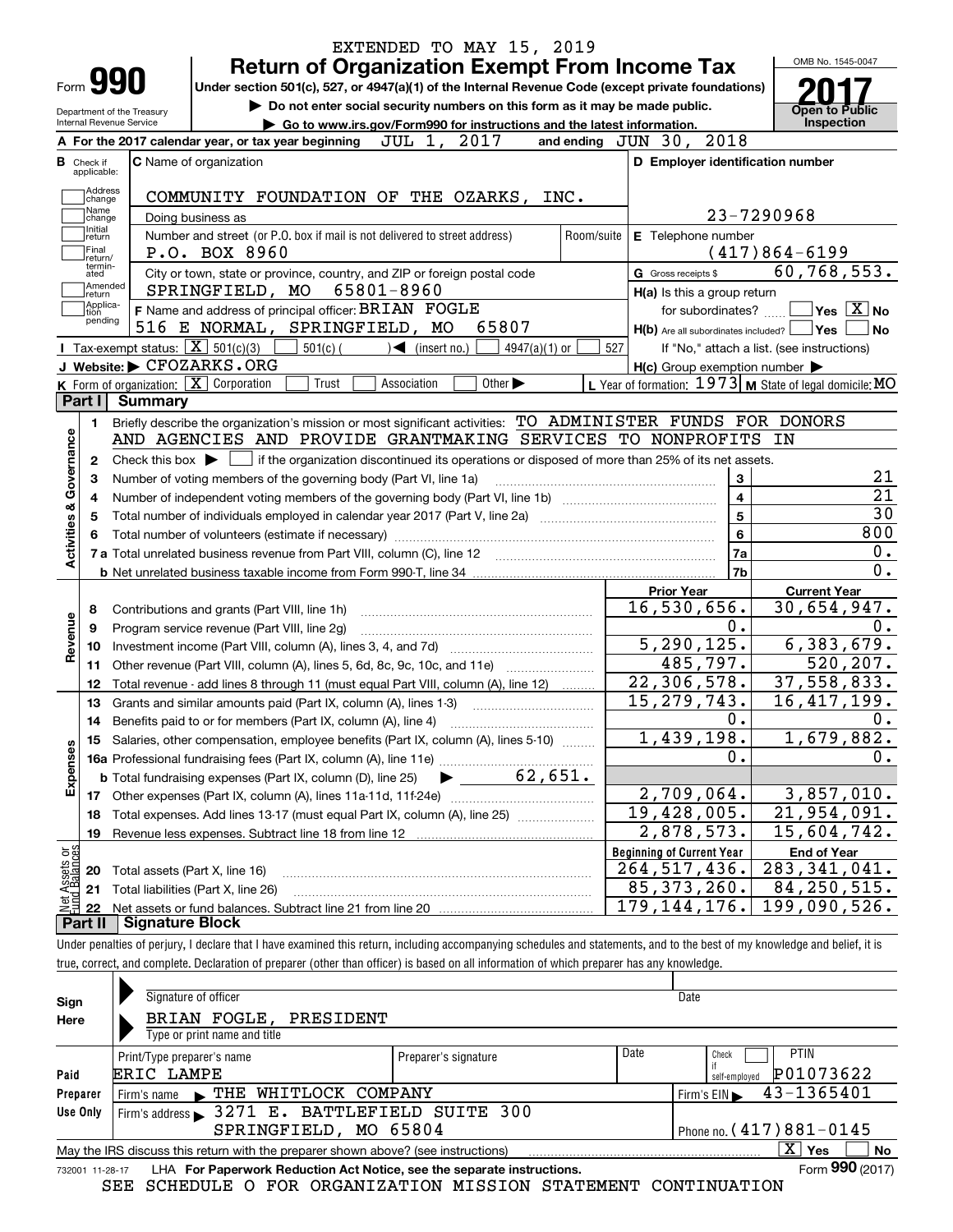|              | 23-7290968<br>COMMUNITY FOUNDATION OF THE OZARKS, INC.<br>Page <sup>2</sup><br>Form 990 (2017)                                                         |
|--------------|--------------------------------------------------------------------------------------------------------------------------------------------------------|
|              | <b>Statement of Program Service Accomplishments</b><br>Part III                                                                                        |
|              |                                                                                                                                                        |
| $\mathbf{1}$ | Briefly describe the organization's mission:<br>THE MISSION OF COMMUNITY FOUNDATION OF THE OZARKS IS TO ENHANCE THE                                    |
|              | QUALITY OF LIFE FOR OUR CITIZENS NOW AND FOR FUTURE GENERATIONS BY                                                                                     |
|              | BUILDING COMMUNITY ENDOWMENTS, MEETING NEEDS THROUGH GRANTMAKING,                                                                                      |
|              | PROVIDING LEADERSHIP, AND PROMOTING COLLABORATION ON COMMUNITY ISSUES                                                                                  |
| $\mathbf{2}$ | Did the organization undertake any significant program services during the year which were not listed on the                                           |
|              | $\overline{\mathsf{Yes} \ \mathbb{X}}$ No<br>prior Form 990 or 990-EZ?                                                                                 |
|              | If "Yes," describe these new services on Schedule O.                                                                                                   |
| 3            | $\sqrt{}$ Yes $\sqrt{}$ X $\sqrt{}$ No<br>Did the organization cease conducting, or make significant changes in how it conducts, any program services? |
|              | If "Yes," describe these changes on Schedule O.                                                                                                        |
| 4            | Describe the organization's program service accomplishments for each of its three largest program services, as measured by expenses.                   |
|              |                                                                                                                                                        |
|              | Section 501(c)(3) and 501(c)(4) organizations are required to report the amount of grants and allocations to others, the total expenses, and           |
|              | revenue, if any, for each program service reported.                                                                                                    |
| 4a           | 16, 417, 199. including grants of \$ 16, 417, 199. ) (Revenue \$<br>520, 207.<br>(Expenses \$<br>(Code:                                                |
|              | THE FOUNDATION RECEIVES, DISTRIBUTES AND ADMINISTERS FUNDS FOR                                                                                         |
|              | CHARITABLE AND PUBLIC PURPOSES, PRIMARILY PERMANENT ENDOWED FUNDS FOR                                                                                  |
|              | THE SPRINGFIELD METROPOLITAN AREA, REGIONAL COMMUNITY FOUNDATIONS AND                                                                                  |
|              | THE SOUTHERN TIER OF MISSOURI                                                                                                                          |
|              |                                                                                                                                                        |
|              |                                                                                                                                                        |
|              |                                                                                                                                                        |
|              |                                                                                                                                                        |
|              |                                                                                                                                                        |
|              |                                                                                                                                                        |
|              |                                                                                                                                                        |
|              |                                                                                                                                                        |
|              |                                                                                                                                                        |
| 4b           |                                                                                                                                                        |
|              |                                                                                                                                                        |
|              |                                                                                                                                                        |
|              |                                                                                                                                                        |
|              |                                                                                                                                                        |
|              |                                                                                                                                                        |
|              |                                                                                                                                                        |
|              |                                                                                                                                                        |
|              |                                                                                                                                                        |
|              |                                                                                                                                                        |
|              |                                                                                                                                                        |
|              |                                                                                                                                                        |
|              |                                                                                                                                                        |
| 4c           | (Code: ) (Expenses \$<br>) (Revenue \$<br>including grants of \$                                                                                       |
|              |                                                                                                                                                        |
|              |                                                                                                                                                        |
|              |                                                                                                                                                        |
|              |                                                                                                                                                        |
|              |                                                                                                                                                        |
|              |                                                                                                                                                        |
|              |                                                                                                                                                        |
|              |                                                                                                                                                        |
|              |                                                                                                                                                        |
|              |                                                                                                                                                        |
|              |                                                                                                                                                        |
|              |                                                                                                                                                        |
|              |                                                                                                                                                        |
| 4d           | Other program services (Describe in Schedule O.)                                                                                                       |
|              | (Expenses \$<br>(Revenue \$<br>including grants of \$                                                                                                  |
|              | 16, 417, 199.<br>4e Total program service expenses $\blacktriangleright$                                                                               |
|              | Form 990 (2017)                                                                                                                                        |
|              | 732002 11-28-17                                                                                                                                        |
|              |                                                                                                                                                        |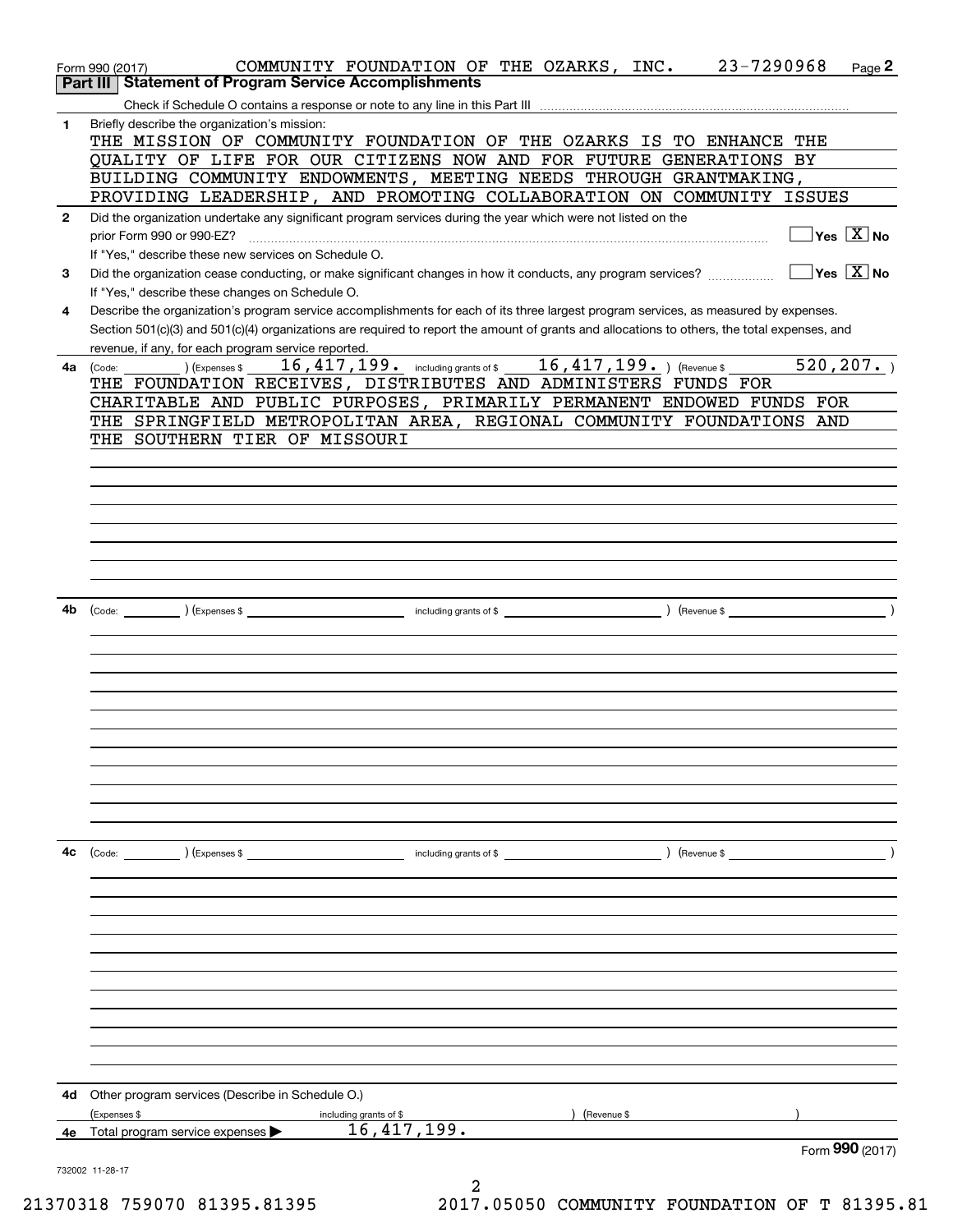| n 990 (2017) |  |
|--------------|--|
|              |  |

|     |                                                                                                                                   |                 | Yes                     | No          |
|-----|-----------------------------------------------------------------------------------------------------------------------------------|-----------------|-------------------------|-------------|
| 1.  | Is the organization described in section $501(c)(3)$ or $4947(a)(1)$ (other than a private foundation)?                           |                 |                         |             |
|     |                                                                                                                                   | 1.              | х                       |             |
| 2   |                                                                                                                                   | $\overline{2}$  | $\overline{\mathtt{x}}$ |             |
| 3   | Did the organization engage in direct or indirect political campaign activities on behalf of or in opposition to candidates for   |                 |                         |             |
|     |                                                                                                                                   | 3               |                         | x           |
| 4   | Section 501(c)(3) organizations. Did the organization engage in lobbying activities, or have a section 501(h) election in effect  |                 |                         |             |
|     |                                                                                                                                   | 4               |                         | x           |
| 5   | Is the organization a section 501(c)(4), 501(c)(5), or 501(c)(6) organization that receives membership dues, assessments, or      |                 |                         |             |
|     |                                                                                                                                   | 5               |                         | x           |
| 6   | Did the organization maintain any donor advised funds or any similar funds or accounts for which donors have the right to         |                 |                         |             |
|     | provide advice on the distribution or investment of amounts in such funds or accounts? If "Yes," complete Schedule D, Part I      | 6               | х                       |             |
| 7   | Did the organization receive or hold a conservation easement, including easements to preserve open space,                         |                 |                         |             |
|     |                                                                                                                                   | 7               |                         | x           |
| 8   | Did the organization maintain collections of works of art, historical treasures, or other similar assets? If "Yes," complete      |                 |                         |             |
|     |                                                                                                                                   | 8               |                         | x           |
| 9   | Did the organization report an amount in Part X, line 21, for escrow or custodial account liability, serve as a custodian for     |                 |                         |             |
|     | amounts not listed in Part X; or provide credit counseling, debt management, credit repair, or debt negotiation services?         |                 |                         |             |
|     | If "Yes," complete Schedule D, Part IV                                                                                            | 9               |                         | x           |
| 10  | Did the organization, directly or through a related organization, hold assets in temporarily restricted endowments, permanent     |                 |                         |             |
|     |                                                                                                                                   | 10              | х                       |             |
| 11  | If the organization's answer to any of the following questions is "Yes," then complete Schedule D, Parts VI, VIII, VIII, IX, or X |                 |                         |             |
|     | as applicable.                                                                                                                    |                 |                         |             |
|     | a Did the organization report an amount for land, buildings, and equipment in Part X, line 10? If "Yes," complete Schedule D,     |                 |                         |             |
|     |                                                                                                                                   | 11a             | х                       |             |
| b   | Did the organization report an amount for investments - other securities in Part X, line 12 that is 5% or more of its total       |                 |                         |             |
|     |                                                                                                                                   | 11 <sub>b</sub> | х                       |             |
|     | c Did the organization report an amount for investments - program related in Part X, line 13 that is 5% or more of its total      |                 |                         |             |
|     |                                                                                                                                   | 11c             |                         | x           |
|     | d Did the organization report an amount for other assets in Part X, line 15 that is 5% or more of its total assets reported in    |                 |                         |             |
|     |                                                                                                                                   | 11d             |                         | x           |
|     |                                                                                                                                   | 11e             | X                       |             |
| f   | Did the organization's separate or consolidated financial statements for the tax year include a footnote that addresses           |                 |                         |             |
|     | the organization's liability for uncertain tax positions under FIN 48 (ASC 740)? If "Yes," complete Schedule D, Part X            | 11f             |                         | x           |
|     | 12a Did the organization obtain separate, independent audited financial statements for the tax year? If "Yes," complete           |                 |                         |             |
|     | Schedule D, Parts XI and XII                                                                                                      | 12a             |                         | x           |
|     | <b>b</b> Was the organization included in consolidated, independent audited financial statements for the tax year?                |                 |                         |             |
|     | If "Yes," and if the organization answered "No" to line 12a, then completing Schedule D, Parts XI and XII is optional manuman     | 12b             | х                       |             |
| 13  |                                                                                                                                   | 13              |                         | X           |
| 14a | Did the organization maintain an office, employees, or agents outside of the United States?                                       | 14a             |                         | $\mathbf x$ |
| b   | Did the organization have aggregate revenues or expenses of more than \$10,000 from grantmaking, fundraising, business,           |                 |                         |             |
|     | investment, and program service activities outside the United States, or aggregate foreign investments valued at \$100,000        |                 |                         |             |
|     |                                                                                                                                   | 14b             |                         | X           |
| 15  | Did the organization report on Part IX, column (A), line 3, more than \$5,000 of grants or other assistance to or for any         |                 |                         |             |
|     |                                                                                                                                   | 15              |                         | x           |
| 16  | Did the organization report on Part IX, column (A), line 3, more than \$5,000 of aggregate grants or other assistance to          |                 |                         |             |
|     |                                                                                                                                   | 16              |                         | x           |
| 17  | Did the organization report a total of more than \$15,000 of expenses for professional fundraising services on Part IX,           |                 |                         |             |
|     |                                                                                                                                   | 17              |                         | x           |
| 18  | Did the organization report more than \$15,000 total of fundraising event gross income and contributions on Part VIII, lines      |                 |                         |             |
|     |                                                                                                                                   | 18              |                         | x           |
| 19  | Did the organization report more than \$15,000 of gross income from gaming activities on Part VIII, line 9a? If "Yes."            |                 |                         |             |
|     |                                                                                                                                   | 19              |                         | X           |

Form (2017) **990**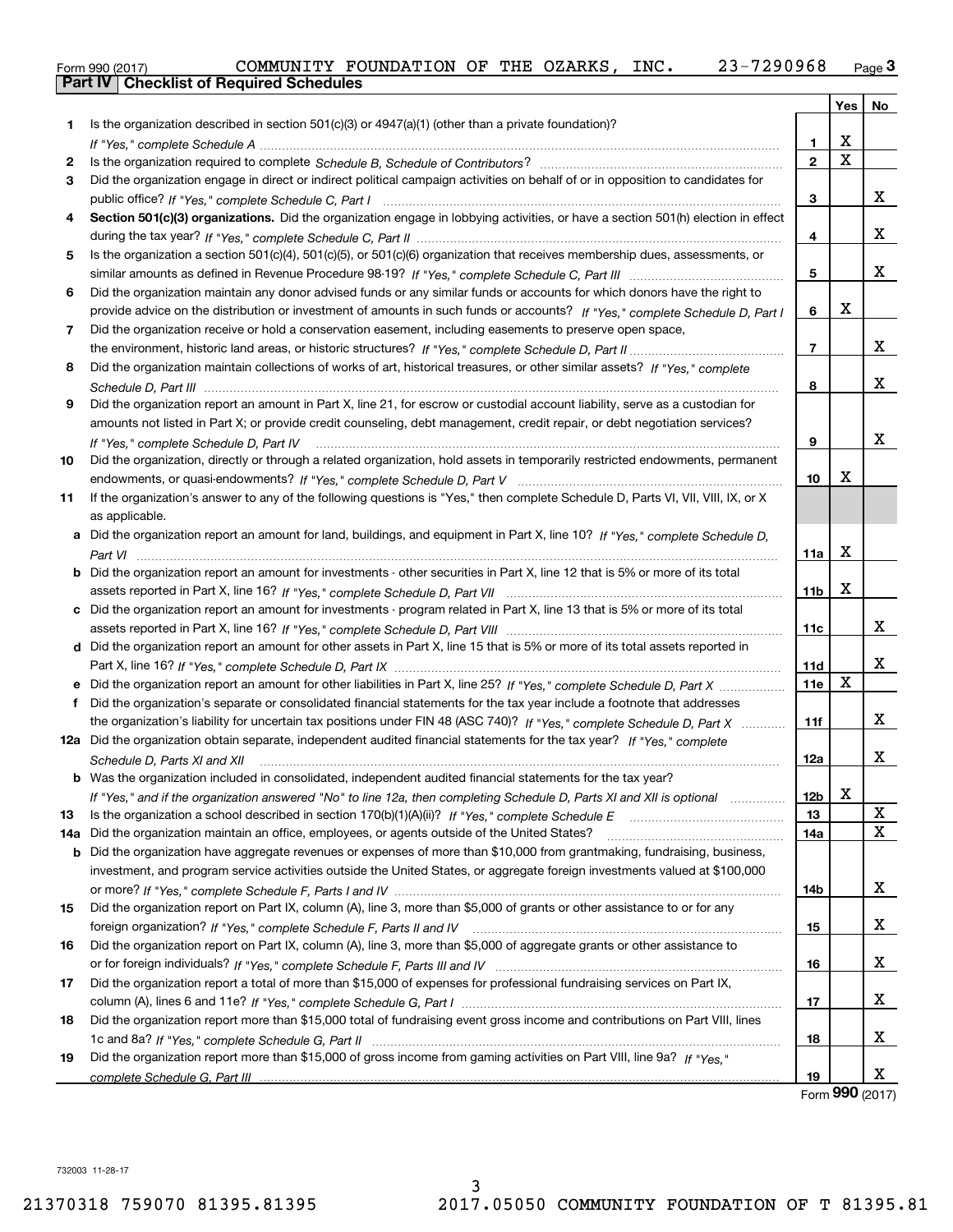| Part IV   Checklist of Required Schedules (continued)<br>Yes<br>No<br>x<br>20a<br>20 <sub>b</sub><br>b If "Yes" to line 20a, did the organization attach a copy of its audited financial statements to this return?<br>.<br>Did the organization report more than \$5,000 of grants or other assistance to any domestic organization or<br>21<br>X<br>21<br>Did the organization report more than \$5,000 of grants or other assistance to or for domestic individuals on<br>22<br>X<br>22<br>Did the organization answer "Yes" to Part VII, Section A, line 3, 4, or 5 about compensation of the organization's current<br>23<br>and former officers, directors, trustees, key employees, and highest compensated employees? If "Yes," complete<br>х<br>23<br>24a Did the organization have a tax-exempt bond issue with an outstanding principal amount of more than \$100,000 as of the<br>last day of the year, that was issued after December 31, 2002? If "Yes," answer lines 24b through 24d and complete<br>X<br>24a<br>Schedule K. If "No", go to line 25a<br><b>b</b> Did the organization invest any proceeds of tax-exempt bonds beyond a temporary period exception?<br>24 <sub>b</sub><br>c Did the organization maintain an escrow account other than a refunding escrow at any time during the year to defease<br>24c<br>24d<br>25a Section 501(c)(3), 501(c)(4), and 501(c)(29) organizations. Did the organization engage in an excess benefit<br>x<br>25a<br>b Is the organization aware that it engaged in an excess benefit transaction with a disqualified person in a prior year, and<br>that the transaction has not been reported on any of the organization's prior Forms 990 or 990-EZ? If "Yes." complete<br>x<br>25b<br>Schedule L. Part I<br>Did the organization report any amount on Part X, line 5, 6, or 22 for receivables from or payables to any current or<br>26<br>former officers, directors, trustees, key employees, highest compensated employees, or disqualified persons? If "Yes."<br>x<br>26<br>complete Schedule L. Part II manufacture compare to the complete Schedule L. Part II manufacture complete Schedule L. Part II<br>Did the organization provide a grant or other assistance to an officer, director, trustee, key employee, substantial<br>27<br>contributor or employee thereof, a grant selection committee member, or to a 35% controlled entity or family member<br>x<br>27<br>Was the organization a party to a business transaction with one of the following parties (see Schedule L, Part IV<br>28<br>instructions for applicable filing thresholds, conditions, and exceptions):<br>x<br>28a<br>X<br>28 <sub>b</sub><br>b A family member of a current or former officer, director, trustee, or key employee? If "Yes," complete Schedule L, Part IV<br>c An entity of which a current or former officer, director, trustee, or key employee (or a family member thereof) was an officer,<br>x<br>28c<br>X<br>29<br>29<br>30<br>Did the organization receive contributions of art, historical treasures, or other similar assets, or qualified conservation<br>х<br>30<br>Did the organization liquidate, terminate, or dissolve and cease operations?<br>31<br>х<br>31<br>Did the organization sell, exchange, dispose of, or transfer more than 25% of its net assets? If "Yes," complete<br>32<br>х<br>32<br>Schedule N. Part II www.communication.com/communications/communications/communications/communications/communic<br>Did the organization own 100% of an entity disregarded as separate from the organization under Regulations<br>33<br>х<br>33<br>Was the organization related to any tax-exempt or taxable entity? If "Yes," complete Schedule R, Part II, III, or IV, and<br>34<br>х<br>34<br>X<br><b>35a</b><br>b If "Yes" to line 35a, did the organization receive any payment from or engage in any transaction with a controlled entity<br>х<br>35b<br>Section 501(c)(3) organizations. Did the organization make any transfers to an exempt non-charitable related organization?<br>36<br>х<br>36<br>Did the organization conduct more than 5% of its activities through an entity that is not a related organization<br>37<br>х<br>37 |    | 23-7290968<br>COMMUNITY FOUNDATION OF THE OZARKS, INC.<br>Form 990 (2017)                                      |  | Page <sup>4</sup> |
|-------------------------------------------------------------------------------------------------------------------------------------------------------------------------------------------------------------------------------------------------------------------------------------------------------------------------------------------------------------------------------------------------------------------------------------------------------------------------------------------------------------------------------------------------------------------------------------------------------------------------------------------------------------------------------------------------------------------------------------------------------------------------------------------------------------------------------------------------------------------------------------------------------------------------------------------------------------------------------------------------------------------------------------------------------------------------------------------------------------------------------------------------------------------------------------------------------------------------------------------------------------------------------------------------------------------------------------------------------------------------------------------------------------------------------------------------------------------------------------------------------------------------------------------------------------------------------------------------------------------------------------------------------------------------------------------------------------------------------------------------------------------------------------------------------------------------------------------------------------------------------------------------------------------------------------------------------------------------------------------------------------------------------------------------------------------------------------------------------------------------------------------------------------------------------------------------------------------------------------------------------------------------------------------------------------------------------------------------------------------------------------------------------------------------------------------------------------------------------------------------------------------------------------------------------------------------------------------------------------------------------------------------------------------------------------------------------------------------------------------------------------------------------------------------------------------------------------------------------------------------------------------------------------------------------------------------------------------------------------------------------------------------------------------------------------------------------------------------------------------------------------------------------------------------------------------------------------------------------------------------------------------------------------------------------------------------------------------------------------------------------------------------------------------------------------------------------------------------------------------------------------------------------------------------------------------------------------------------------------------------------------------------------------------------------------------------------------------------------------------------------------------------------------------------------------------------------------------------------------------------------------------------------------------------------------------------------------------------------------------------------------------------------------------------------------------------------------------------------------------------------------------------------------------------------------------------------------------------------------|----|----------------------------------------------------------------------------------------------------------------|--|-------------------|
|                                                                                                                                                                                                                                                                                                                                                                                                                                                                                                                                                                                                                                                                                                                                                                                                                                                                                                                                                                                                                                                                                                                                                                                                                                                                                                                                                                                                                                                                                                                                                                                                                                                                                                                                                                                                                                                                                                                                                                                                                                                                                                                                                                                                                                                                                                                                                                                                                                                                                                                                                                                                                                                                                                                                                                                                                                                                                                                                                                                                                                                                                                                                                                                                                                                                                                                                                                                                                                                                                                                                                                                                                                                                                                                                                                                                                                                                                                                                                                                                                                                                                                                                                                                                                                     |    |                                                                                                                |  |                   |
|                                                                                                                                                                                                                                                                                                                                                                                                                                                                                                                                                                                                                                                                                                                                                                                                                                                                                                                                                                                                                                                                                                                                                                                                                                                                                                                                                                                                                                                                                                                                                                                                                                                                                                                                                                                                                                                                                                                                                                                                                                                                                                                                                                                                                                                                                                                                                                                                                                                                                                                                                                                                                                                                                                                                                                                                                                                                                                                                                                                                                                                                                                                                                                                                                                                                                                                                                                                                                                                                                                                                                                                                                                                                                                                                                                                                                                                                                                                                                                                                                                                                                                                                                                                                                                     |    |                                                                                                                |  |                   |
|                                                                                                                                                                                                                                                                                                                                                                                                                                                                                                                                                                                                                                                                                                                                                                                                                                                                                                                                                                                                                                                                                                                                                                                                                                                                                                                                                                                                                                                                                                                                                                                                                                                                                                                                                                                                                                                                                                                                                                                                                                                                                                                                                                                                                                                                                                                                                                                                                                                                                                                                                                                                                                                                                                                                                                                                                                                                                                                                                                                                                                                                                                                                                                                                                                                                                                                                                                                                                                                                                                                                                                                                                                                                                                                                                                                                                                                                                                                                                                                                                                                                                                                                                                                                                                     |    |                                                                                                                |  |                   |
|                                                                                                                                                                                                                                                                                                                                                                                                                                                                                                                                                                                                                                                                                                                                                                                                                                                                                                                                                                                                                                                                                                                                                                                                                                                                                                                                                                                                                                                                                                                                                                                                                                                                                                                                                                                                                                                                                                                                                                                                                                                                                                                                                                                                                                                                                                                                                                                                                                                                                                                                                                                                                                                                                                                                                                                                                                                                                                                                                                                                                                                                                                                                                                                                                                                                                                                                                                                                                                                                                                                                                                                                                                                                                                                                                                                                                                                                                                                                                                                                                                                                                                                                                                                                                                     |    |                                                                                                                |  |                   |
|                                                                                                                                                                                                                                                                                                                                                                                                                                                                                                                                                                                                                                                                                                                                                                                                                                                                                                                                                                                                                                                                                                                                                                                                                                                                                                                                                                                                                                                                                                                                                                                                                                                                                                                                                                                                                                                                                                                                                                                                                                                                                                                                                                                                                                                                                                                                                                                                                                                                                                                                                                                                                                                                                                                                                                                                                                                                                                                                                                                                                                                                                                                                                                                                                                                                                                                                                                                                                                                                                                                                                                                                                                                                                                                                                                                                                                                                                                                                                                                                                                                                                                                                                                                                                                     |    |                                                                                                                |  |                   |
|                                                                                                                                                                                                                                                                                                                                                                                                                                                                                                                                                                                                                                                                                                                                                                                                                                                                                                                                                                                                                                                                                                                                                                                                                                                                                                                                                                                                                                                                                                                                                                                                                                                                                                                                                                                                                                                                                                                                                                                                                                                                                                                                                                                                                                                                                                                                                                                                                                                                                                                                                                                                                                                                                                                                                                                                                                                                                                                                                                                                                                                                                                                                                                                                                                                                                                                                                                                                                                                                                                                                                                                                                                                                                                                                                                                                                                                                                                                                                                                                                                                                                                                                                                                                                                     |    |                                                                                                                |  |                   |
|                                                                                                                                                                                                                                                                                                                                                                                                                                                                                                                                                                                                                                                                                                                                                                                                                                                                                                                                                                                                                                                                                                                                                                                                                                                                                                                                                                                                                                                                                                                                                                                                                                                                                                                                                                                                                                                                                                                                                                                                                                                                                                                                                                                                                                                                                                                                                                                                                                                                                                                                                                                                                                                                                                                                                                                                                                                                                                                                                                                                                                                                                                                                                                                                                                                                                                                                                                                                                                                                                                                                                                                                                                                                                                                                                                                                                                                                                                                                                                                                                                                                                                                                                                                                                                     |    |                                                                                                                |  |                   |
|                                                                                                                                                                                                                                                                                                                                                                                                                                                                                                                                                                                                                                                                                                                                                                                                                                                                                                                                                                                                                                                                                                                                                                                                                                                                                                                                                                                                                                                                                                                                                                                                                                                                                                                                                                                                                                                                                                                                                                                                                                                                                                                                                                                                                                                                                                                                                                                                                                                                                                                                                                                                                                                                                                                                                                                                                                                                                                                                                                                                                                                                                                                                                                                                                                                                                                                                                                                                                                                                                                                                                                                                                                                                                                                                                                                                                                                                                                                                                                                                                                                                                                                                                                                                                                     |    |                                                                                                                |  |                   |
|                                                                                                                                                                                                                                                                                                                                                                                                                                                                                                                                                                                                                                                                                                                                                                                                                                                                                                                                                                                                                                                                                                                                                                                                                                                                                                                                                                                                                                                                                                                                                                                                                                                                                                                                                                                                                                                                                                                                                                                                                                                                                                                                                                                                                                                                                                                                                                                                                                                                                                                                                                                                                                                                                                                                                                                                                                                                                                                                                                                                                                                                                                                                                                                                                                                                                                                                                                                                                                                                                                                                                                                                                                                                                                                                                                                                                                                                                                                                                                                                                                                                                                                                                                                                                                     |    |                                                                                                                |  |                   |
|                                                                                                                                                                                                                                                                                                                                                                                                                                                                                                                                                                                                                                                                                                                                                                                                                                                                                                                                                                                                                                                                                                                                                                                                                                                                                                                                                                                                                                                                                                                                                                                                                                                                                                                                                                                                                                                                                                                                                                                                                                                                                                                                                                                                                                                                                                                                                                                                                                                                                                                                                                                                                                                                                                                                                                                                                                                                                                                                                                                                                                                                                                                                                                                                                                                                                                                                                                                                                                                                                                                                                                                                                                                                                                                                                                                                                                                                                                                                                                                                                                                                                                                                                                                                                                     |    |                                                                                                                |  |                   |
|                                                                                                                                                                                                                                                                                                                                                                                                                                                                                                                                                                                                                                                                                                                                                                                                                                                                                                                                                                                                                                                                                                                                                                                                                                                                                                                                                                                                                                                                                                                                                                                                                                                                                                                                                                                                                                                                                                                                                                                                                                                                                                                                                                                                                                                                                                                                                                                                                                                                                                                                                                                                                                                                                                                                                                                                                                                                                                                                                                                                                                                                                                                                                                                                                                                                                                                                                                                                                                                                                                                                                                                                                                                                                                                                                                                                                                                                                                                                                                                                                                                                                                                                                                                                                                     |    |                                                                                                                |  |                   |
|                                                                                                                                                                                                                                                                                                                                                                                                                                                                                                                                                                                                                                                                                                                                                                                                                                                                                                                                                                                                                                                                                                                                                                                                                                                                                                                                                                                                                                                                                                                                                                                                                                                                                                                                                                                                                                                                                                                                                                                                                                                                                                                                                                                                                                                                                                                                                                                                                                                                                                                                                                                                                                                                                                                                                                                                                                                                                                                                                                                                                                                                                                                                                                                                                                                                                                                                                                                                                                                                                                                                                                                                                                                                                                                                                                                                                                                                                                                                                                                                                                                                                                                                                                                                                                     |    |                                                                                                                |  |                   |
|                                                                                                                                                                                                                                                                                                                                                                                                                                                                                                                                                                                                                                                                                                                                                                                                                                                                                                                                                                                                                                                                                                                                                                                                                                                                                                                                                                                                                                                                                                                                                                                                                                                                                                                                                                                                                                                                                                                                                                                                                                                                                                                                                                                                                                                                                                                                                                                                                                                                                                                                                                                                                                                                                                                                                                                                                                                                                                                                                                                                                                                                                                                                                                                                                                                                                                                                                                                                                                                                                                                                                                                                                                                                                                                                                                                                                                                                                                                                                                                                                                                                                                                                                                                                                                     |    |                                                                                                                |  |                   |
|                                                                                                                                                                                                                                                                                                                                                                                                                                                                                                                                                                                                                                                                                                                                                                                                                                                                                                                                                                                                                                                                                                                                                                                                                                                                                                                                                                                                                                                                                                                                                                                                                                                                                                                                                                                                                                                                                                                                                                                                                                                                                                                                                                                                                                                                                                                                                                                                                                                                                                                                                                                                                                                                                                                                                                                                                                                                                                                                                                                                                                                                                                                                                                                                                                                                                                                                                                                                                                                                                                                                                                                                                                                                                                                                                                                                                                                                                                                                                                                                                                                                                                                                                                                                                                     |    |                                                                                                                |  |                   |
|                                                                                                                                                                                                                                                                                                                                                                                                                                                                                                                                                                                                                                                                                                                                                                                                                                                                                                                                                                                                                                                                                                                                                                                                                                                                                                                                                                                                                                                                                                                                                                                                                                                                                                                                                                                                                                                                                                                                                                                                                                                                                                                                                                                                                                                                                                                                                                                                                                                                                                                                                                                                                                                                                                                                                                                                                                                                                                                                                                                                                                                                                                                                                                                                                                                                                                                                                                                                                                                                                                                                                                                                                                                                                                                                                                                                                                                                                                                                                                                                                                                                                                                                                                                                                                     |    |                                                                                                                |  |                   |
|                                                                                                                                                                                                                                                                                                                                                                                                                                                                                                                                                                                                                                                                                                                                                                                                                                                                                                                                                                                                                                                                                                                                                                                                                                                                                                                                                                                                                                                                                                                                                                                                                                                                                                                                                                                                                                                                                                                                                                                                                                                                                                                                                                                                                                                                                                                                                                                                                                                                                                                                                                                                                                                                                                                                                                                                                                                                                                                                                                                                                                                                                                                                                                                                                                                                                                                                                                                                                                                                                                                                                                                                                                                                                                                                                                                                                                                                                                                                                                                                                                                                                                                                                                                                                                     |    |                                                                                                                |  |                   |
|                                                                                                                                                                                                                                                                                                                                                                                                                                                                                                                                                                                                                                                                                                                                                                                                                                                                                                                                                                                                                                                                                                                                                                                                                                                                                                                                                                                                                                                                                                                                                                                                                                                                                                                                                                                                                                                                                                                                                                                                                                                                                                                                                                                                                                                                                                                                                                                                                                                                                                                                                                                                                                                                                                                                                                                                                                                                                                                                                                                                                                                                                                                                                                                                                                                                                                                                                                                                                                                                                                                                                                                                                                                                                                                                                                                                                                                                                                                                                                                                                                                                                                                                                                                                                                     |    |                                                                                                                |  |                   |
|                                                                                                                                                                                                                                                                                                                                                                                                                                                                                                                                                                                                                                                                                                                                                                                                                                                                                                                                                                                                                                                                                                                                                                                                                                                                                                                                                                                                                                                                                                                                                                                                                                                                                                                                                                                                                                                                                                                                                                                                                                                                                                                                                                                                                                                                                                                                                                                                                                                                                                                                                                                                                                                                                                                                                                                                                                                                                                                                                                                                                                                                                                                                                                                                                                                                                                                                                                                                                                                                                                                                                                                                                                                                                                                                                                                                                                                                                                                                                                                                                                                                                                                                                                                                                                     |    |                                                                                                                |  |                   |
|                                                                                                                                                                                                                                                                                                                                                                                                                                                                                                                                                                                                                                                                                                                                                                                                                                                                                                                                                                                                                                                                                                                                                                                                                                                                                                                                                                                                                                                                                                                                                                                                                                                                                                                                                                                                                                                                                                                                                                                                                                                                                                                                                                                                                                                                                                                                                                                                                                                                                                                                                                                                                                                                                                                                                                                                                                                                                                                                                                                                                                                                                                                                                                                                                                                                                                                                                                                                                                                                                                                                                                                                                                                                                                                                                                                                                                                                                                                                                                                                                                                                                                                                                                                                                                     |    |                                                                                                                |  |                   |
|                                                                                                                                                                                                                                                                                                                                                                                                                                                                                                                                                                                                                                                                                                                                                                                                                                                                                                                                                                                                                                                                                                                                                                                                                                                                                                                                                                                                                                                                                                                                                                                                                                                                                                                                                                                                                                                                                                                                                                                                                                                                                                                                                                                                                                                                                                                                                                                                                                                                                                                                                                                                                                                                                                                                                                                                                                                                                                                                                                                                                                                                                                                                                                                                                                                                                                                                                                                                                                                                                                                                                                                                                                                                                                                                                                                                                                                                                                                                                                                                                                                                                                                                                                                                                                     |    |                                                                                                                |  |                   |
|                                                                                                                                                                                                                                                                                                                                                                                                                                                                                                                                                                                                                                                                                                                                                                                                                                                                                                                                                                                                                                                                                                                                                                                                                                                                                                                                                                                                                                                                                                                                                                                                                                                                                                                                                                                                                                                                                                                                                                                                                                                                                                                                                                                                                                                                                                                                                                                                                                                                                                                                                                                                                                                                                                                                                                                                                                                                                                                                                                                                                                                                                                                                                                                                                                                                                                                                                                                                                                                                                                                                                                                                                                                                                                                                                                                                                                                                                                                                                                                                                                                                                                                                                                                                                                     |    |                                                                                                                |  |                   |
|                                                                                                                                                                                                                                                                                                                                                                                                                                                                                                                                                                                                                                                                                                                                                                                                                                                                                                                                                                                                                                                                                                                                                                                                                                                                                                                                                                                                                                                                                                                                                                                                                                                                                                                                                                                                                                                                                                                                                                                                                                                                                                                                                                                                                                                                                                                                                                                                                                                                                                                                                                                                                                                                                                                                                                                                                                                                                                                                                                                                                                                                                                                                                                                                                                                                                                                                                                                                                                                                                                                                                                                                                                                                                                                                                                                                                                                                                                                                                                                                                                                                                                                                                                                                                                     |    |                                                                                                                |  |                   |
|                                                                                                                                                                                                                                                                                                                                                                                                                                                                                                                                                                                                                                                                                                                                                                                                                                                                                                                                                                                                                                                                                                                                                                                                                                                                                                                                                                                                                                                                                                                                                                                                                                                                                                                                                                                                                                                                                                                                                                                                                                                                                                                                                                                                                                                                                                                                                                                                                                                                                                                                                                                                                                                                                                                                                                                                                                                                                                                                                                                                                                                                                                                                                                                                                                                                                                                                                                                                                                                                                                                                                                                                                                                                                                                                                                                                                                                                                                                                                                                                                                                                                                                                                                                                                                     |    |                                                                                                                |  |                   |
|                                                                                                                                                                                                                                                                                                                                                                                                                                                                                                                                                                                                                                                                                                                                                                                                                                                                                                                                                                                                                                                                                                                                                                                                                                                                                                                                                                                                                                                                                                                                                                                                                                                                                                                                                                                                                                                                                                                                                                                                                                                                                                                                                                                                                                                                                                                                                                                                                                                                                                                                                                                                                                                                                                                                                                                                                                                                                                                                                                                                                                                                                                                                                                                                                                                                                                                                                                                                                                                                                                                                                                                                                                                                                                                                                                                                                                                                                                                                                                                                                                                                                                                                                                                                                                     |    |                                                                                                                |  |                   |
|                                                                                                                                                                                                                                                                                                                                                                                                                                                                                                                                                                                                                                                                                                                                                                                                                                                                                                                                                                                                                                                                                                                                                                                                                                                                                                                                                                                                                                                                                                                                                                                                                                                                                                                                                                                                                                                                                                                                                                                                                                                                                                                                                                                                                                                                                                                                                                                                                                                                                                                                                                                                                                                                                                                                                                                                                                                                                                                                                                                                                                                                                                                                                                                                                                                                                                                                                                                                                                                                                                                                                                                                                                                                                                                                                                                                                                                                                                                                                                                                                                                                                                                                                                                                                                     |    |                                                                                                                |  |                   |
|                                                                                                                                                                                                                                                                                                                                                                                                                                                                                                                                                                                                                                                                                                                                                                                                                                                                                                                                                                                                                                                                                                                                                                                                                                                                                                                                                                                                                                                                                                                                                                                                                                                                                                                                                                                                                                                                                                                                                                                                                                                                                                                                                                                                                                                                                                                                                                                                                                                                                                                                                                                                                                                                                                                                                                                                                                                                                                                                                                                                                                                                                                                                                                                                                                                                                                                                                                                                                                                                                                                                                                                                                                                                                                                                                                                                                                                                                                                                                                                                                                                                                                                                                                                                                                     |    |                                                                                                                |  |                   |
|                                                                                                                                                                                                                                                                                                                                                                                                                                                                                                                                                                                                                                                                                                                                                                                                                                                                                                                                                                                                                                                                                                                                                                                                                                                                                                                                                                                                                                                                                                                                                                                                                                                                                                                                                                                                                                                                                                                                                                                                                                                                                                                                                                                                                                                                                                                                                                                                                                                                                                                                                                                                                                                                                                                                                                                                                                                                                                                                                                                                                                                                                                                                                                                                                                                                                                                                                                                                                                                                                                                                                                                                                                                                                                                                                                                                                                                                                                                                                                                                                                                                                                                                                                                                                                     |    |                                                                                                                |  |                   |
|                                                                                                                                                                                                                                                                                                                                                                                                                                                                                                                                                                                                                                                                                                                                                                                                                                                                                                                                                                                                                                                                                                                                                                                                                                                                                                                                                                                                                                                                                                                                                                                                                                                                                                                                                                                                                                                                                                                                                                                                                                                                                                                                                                                                                                                                                                                                                                                                                                                                                                                                                                                                                                                                                                                                                                                                                                                                                                                                                                                                                                                                                                                                                                                                                                                                                                                                                                                                                                                                                                                                                                                                                                                                                                                                                                                                                                                                                                                                                                                                                                                                                                                                                                                                                                     |    |                                                                                                                |  |                   |
|                                                                                                                                                                                                                                                                                                                                                                                                                                                                                                                                                                                                                                                                                                                                                                                                                                                                                                                                                                                                                                                                                                                                                                                                                                                                                                                                                                                                                                                                                                                                                                                                                                                                                                                                                                                                                                                                                                                                                                                                                                                                                                                                                                                                                                                                                                                                                                                                                                                                                                                                                                                                                                                                                                                                                                                                                                                                                                                                                                                                                                                                                                                                                                                                                                                                                                                                                                                                                                                                                                                                                                                                                                                                                                                                                                                                                                                                                                                                                                                                                                                                                                                                                                                                                                     |    |                                                                                                                |  |                   |
|                                                                                                                                                                                                                                                                                                                                                                                                                                                                                                                                                                                                                                                                                                                                                                                                                                                                                                                                                                                                                                                                                                                                                                                                                                                                                                                                                                                                                                                                                                                                                                                                                                                                                                                                                                                                                                                                                                                                                                                                                                                                                                                                                                                                                                                                                                                                                                                                                                                                                                                                                                                                                                                                                                                                                                                                                                                                                                                                                                                                                                                                                                                                                                                                                                                                                                                                                                                                                                                                                                                                                                                                                                                                                                                                                                                                                                                                                                                                                                                                                                                                                                                                                                                                                                     |    |                                                                                                                |  |                   |
|                                                                                                                                                                                                                                                                                                                                                                                                                                                                                                                                                                                                                                                                                                                                                                                                                                                                                                                                                                                                                                                                                                                                                                                                                                                                                                                                                                                                                                                                                                                                                                                                                                                                                                                                                                                                                                                                                                                                                                                                                                                                                                                                                                                                                                                                                                                                                                                                                                                                                                                                                                                                                                                                                                                                                                                                                                                                                                                                                                                                                                                                                                                                                                                                                                                                                                                                                                                                                                                                                                                                                                                                                                                                                                                                                                                                                                                                                                                                                                                                                                                                                                                                                                                                                                     |    |                                                                                                                |  |                   |
|                                                                                                                                                                                                                                                                                                                                                                                                                                                                                                                                                                                                                                                                                                                                                                                                                                                                                                                                                                                                                                                                                                                                                                                                                                                                                                                                                                                                                                                                                                                                                                                                                                                                                                                                                                                                                                                                                                                                                                                                                                                                                                                                                                                                                                                                                                                                                                                                                                                                                                                                                                                                                                                                                                                                                                                                                                                                                                                                                                                                                                                                                                                                                                                                                                                                                                                                                                                                                                                                                                                                                                                                                                                                                                                                                                                                                                                                                                                                                                                                                                                                                                                                                                                                                                     |    |                                                                                                                |  |                   |
|                                                                                                                                                                                                                                                                                                                                                                                                                                                                                                                                                                                                                                                                                                                                                                                                                                                                                                                                                                                                                                                                                                                                                                                                                                                                                                                                                                                                                                                                                                                                                                                                                                                                                                                                                                                                                                                                                                                                                                                                                                                                                                                                                                                                                                                                                                                                                                                                                                                                                                                                                                                                                                                                                                                                                                                                                                                                                                                                                                                                                                                                                                                                                                                                                                                                                                                                                                                                                                                                                                                                                                                                                                                                                                                                                                                                                                                                                                                                                                                                                                                                                                                                                                                                                                     |    |                                                                                                                |  |                   |
|                                                                                                                                                                                                                                                                                                                                                                                                                                                                                                                                                                                                                                                                                                                                                                                                                                                                                                                                                                                                                                                                                                                                                                                                                                                                                                                                                                                                                                                                                                                                                                                                                                                                                                                                                                                                                                                                                                                                                                                                                                                                                                                                                                                                                                                                                                                                                                                                                                                                                                                                                                                                                                                                                                                                                                                                                                                                                                                                                                                                                                                                                                                                                                                                                                                                                                                                                                                                                                                                                                                                                                                                                                                                                                                                                                                                                                                                                                                                                                                                                                                                                                                                                                                                                                     |    |                                                                                                                |  |                   |
|                                                                                                                                                                                                                                                                                                                                                                                                                                                                                                                                                                                                                                                                                                                                                                                                                                                                                                                                                                                                                                                                                                                                                                                                                                                                                                                                                                                                                                                                                                                                                                                                                                                                                                                                                                                                                                                                                                                                                                                                                                                                                                                                                                                                                                                                                                                                                                                                                                                                                                                                                                                                                                                                                                                                                                                                                                                                                                                                                                                                                                                                                                                                                                                                                                                                                                                                                                                                                                                                                                                                                                                                                                                                                                                                                                                                                                                                                                                                                                                                                                                                                                                                                                                                                                     |    |                                                                                                                |  |                   |
|                                                                                                                                                                                                                                                                                                                                                                                                                                                                                                                                                                                                                                                                                                                                                                                                                                                                                                                                                                                                                                                                                                                                                                                                                                                                                                                                                                                                                                                                                                                                                                                                                                                                                                                                                                                                                                                                                                                                                                                                                                                                                                                                                                                                                                                                                                                                                                                                                                                                                                                                                                                                                                                                                                                                                                                                                                                                                                                                                                                                                                                                                                                                                                                                                                                                                                                                                                                                                                                                                                                                                                                                                                                                                                                                                                                                                                                                                                                                                                                                                                                                                                                                                                                                                                     |    |                                                                                                                |  |                   |
|                                                                                                                                                                                                                                                                                                                                                                                                                                                                                                                                                                                                                                                                                                                                                                                                                                                                                                                                                                                                                                                                                                                                                                                                                                                                                                                                                                                                                                                                                                                                                                                                                                                                                                                                                                                                                                                                                                                                                                                                                                                                                                                                                                                                                                                                                                                                                                                                                                                                                                                                                                                                                                                                                                                                                                                                                                                                                                                                                                                                                                                                                                                                                                                                                                                                                                                                                                                                                                                                                                                                                                                                                                                                                                                                                                                                                                                                                                                                                                                                                                                                                                                                                                                                                                     |    |                                                                                                                |  |                   |
|                                                                                                                                                                                                                                                                                                                                                                                                                                                                                                                                                                                                                                                                                                                                                                                                                                                                                                                                                                                                                                                                                                                                                                                                                                                                                                                                                                                                                                                                                                                                                                                                                                                                                                                                                                                                                                                                                                                                                                                                                                                                                                                                                                                                                                                                                                                                                                                                                                                                                                                                                                                                                                                                                                                                                                                                                                                                                                                                                                                                                                                                                                                                                                                                                                                                                                                                                                                                                                                                                                                                                                                                                                                                                                                                                                                                                                                                                                                                                                                                                                                                                                                                                                                                                                     |    |                                                                                                                |  |                   |
|                                                                                                                                                                                                                                                                                                                                                                                                                                                                                                                                                                                                                                                                                                                                                                                                                                                                                                                                                                                                                                                                                                                                                                                                                                                                                                                                                                                                                                                                                                                                                                                                                                                                                                                                                                                                                                                                                                                                                                                                                                                                                                                                                                                                                                                                                                                                                                                                                                                                                                                                                                                                                                                                                                                                                                                                                                                                                                                                                                                                                                                                                                                                                                                                                                                                                                                                                                                                                                                                                                                                                                                                                                                                                                                                                                                                                                                                                                                                                                                                                                                                                                                                                                                                                                     |    |                                                                                                                |  |                   |
|                                                                                                                                                                                                                                                                                                                                                                                                                                                                                                                                                                                                                                                                                                                                                                                                                                                                                                                                                                                                                                                                                                                                                                                                                                                                                                                                                                                                                                                                                                                                                                                                                                                                                                                                                                                                                                                                                                                                                                                                                                                                                                                                                                                                                                                                                                                                                                                                                                                                                                                                                                                                                                                                                                                                                                                                                                                                                                                                                                                                                                                                                                                                                                                                                                                                                                                                                                                                                                                                                                                                                                                                                                                                                                                                                                                                                                                                                                                                                                                                                                                                                                                                                                                                                                     |    |                                                                                                                |  |                   |
|                                                                                                                                                                                                                                                                                                                                                                                                                                                                                                                                                                                                                                                                                                                                                                                                                                                                                                                                                                                                                                                                                                                                                                                                                                                                                                                                                                                                                                                                                                                                                                                                                                                                                                                                                                                                                                                                                                                                                                                                                                                                                                                                                                                                                                                                                                                                                                                                                                                                                                                                                                                                                                                                                                                                                                                                                                                                                                                                                                                                                                                                                                                                                                                                                                                                                                                                                                                                                                                                                                                                                                                                                                                                                                                                                                                                                                                                                                                                                                                                                                                                                                                                                                                                                                     |    |                                                                                                                |  |                   |
|                                                                                                                                                                                                                                                                                                                                                                                                                                                                                                                                                                                                                                                                                                                                                                                                                                                                                                                                                                                                                                                                                                                                                                                                                                                                                                                                                                                                                                                                                                                                                                                                                                                                                                                                                                                                                                                                                                                                                                                                                                                                                                                                                                                                                                                                                                                                                                                                                                                                                                                                                                                                                                                                                                                                                                                                                                                                                                                                                                                                                                                                                                                                                                                                                                                                                                                                                                                                                                                                                                                                                                                                                                                                                                                                                                                                                                                                                                                                                                                                                                                                                                                                                                                                                                     |    |                                                                                                                |  |                   |
|                                                                                                                                                                                                                                                                                                                                                                                                                                                                                                                                                                                                                                                                                                                                                                                                                                                                                                                                                                                                                                                                                                                                                                                                                                                                                                                                                                                                                                                                                                                                                                                                                                                                                                                                                                                                                                                                                                                                                                                                                                                                                                                                                                                                                                                                                                                                                                                                                                                                                                                                                                                                                                                                                                                                                                                                                                                                                                                                                                                                                                                                                                                                                                                                                                                                                                                                                                                                                                                                                                                                                                                                                                                                                                                                                                                                                                                                                                                                                                                                                                                                                                                                                                                                                                     |    |                                                                                                                |  |                   |
|                                                                                                                                                                                                                                                                                                                                                                                                                                                                                                                                                                                                                                                                                                                                                                                                                                                                                                                                                                                                                                                                                                                                                                                                                                                                                                                                                                                                                                                                                                                                                                                                                                                                                                                                                                                                                                                                                                                                                                                                                                                                                                                                                                                                                                                                                                                                                                                                                                                                                                                                                                                                                                                                                                                                                                                                                                                                                                                                                                                                                                                                                                                                                                                                                                                                                                                                                                                                                                                                                                                                                                                                                                                                                                                                                                                                                                                                                                                                                                                                                                                                                                                                                                                                                                     |    |                                                                                                                |  |                   |
|                                                                                                                                                                                                                                                                                                                                                                                                                                                                                                                                                                                                                                                                                                                                                                                                                                                                                                                                                                                                                                                                                                                                                                                                                                                                                                                                                                                                                                                                                                                                                                                                                                                                                                                                                                                                                                                                                                                                                                                                                                                                                                                                                                                                                                                                                                                                                                                                                                                                                                                                                                                                                                                                                                                                                                                                                                                                                                                                                                                                                                                                                                                                                                                                                                                                                                                                                                                                                                                                                                                                                                                                                                                                                                                                                                                                                                                                                                                                                                                                                                                                                                                                                                                                                                     |    |                                                                                                                |  |                   |
|                                                                                                                                                                                                                                                                                                                                                                                                                                                                                                                                                                                                                                                                                                                                                                                                                                                                                                                                                                                                                                                                                                                                                                                                                                                                                                                                                                                                                                                                                                                                                                                                                                                                                                                                                                                                                                                                                                                                                                                                                                                                                                                                                                                                                                                                                                                                                                                                                                                                                                                                                                                                                                                                                                                                                                                                                                                                                                                                                                                                                                                                                                                                                                                                                                                                                                                                                                                                                                                                                                                                                                                                                                                                                                                                                                                                                                                                                                                                                                                                                                                                                                                                                                                                                                     |    |                                                                                                                |  |                   |
|                                                                                                                                                                                                                                                                                                                                                                                                                                                                                                                                                                                                                                                                                                                                                                                                                                                                                                                                                                                                                                                                                                                                                                                                                                                                                                                                                                                                                                                                                                                                                                                                                                                                                                                                                                                                                                                                                                                                                                                                                                                                                                                                                                                                                                                                                                                                                                                                                                                                                                                                                                                                                                                                                                                                                                                                                                                                                                                                                                                                                                                                                                                                                                                                                                                                                                                                                                                                                                                                                                                                                                                                                                                                                                                                                                                                                                                                                                                                                                                                                                                                                                                                                                                                                                     |    |                                                                                                                |  |                   |
|                                                                                                                                                                                                                                                                                                                                                                                                                                                                                                                                                                                                                                                                                                                                                                                                                                                                                                                                                                                                                                                                                                                                                                                                                                                                                                                                                                                                                                                                                                                                                                                                                                                                                                                                                                                                                                                                                                                                                                                                                                                                                                                                                                                                                                                                                                                                                                                                                                                                                                                                                                                                                                                                                                                                                                                                                                                                                                                                                                                                                                                                                                                                                                                                                                                                                                                                                                                                                                                                                                                                                                                                                                                                                                                                                                                                                                                                                                                                                                                                                                                                                                                                                                                                                                     |    |                                                                                                                |  |                   |
|                                                                                                                                                                                                                                                                                                                                                                                                                                                                                                                                                                                                                                                                                                                                                                                                                                                                                                                                                                                                                                                                                                                                                                                                                                                                                                                                                                                                                                                                                                                                                                                                                                                                                                                                                                                                                                                                                                                                                                                                                                                                                                                                                                                                                                                                                                                                                                                                                                                                                                                                                                                                                                                                                                                                                                                                                                                                                                                                                                                                                                                                                                                                                                                                                                                                                                                                                                                                                                                                                                                                                                                                                                                                                                                                                                                                                                                                                                                                                                                                                                                                                                                                                                                                                                     |    |                                                                                                                |  |                   |
|                                                                                                                                                                                                                                                                                                                                                                                                                                                                                                                                                                                                                                                                                                                                                                                                                                                                                                                                                                                                                                                                                                                                                                                                                                                                                                                                                                                                                                                                                                                                                                                                                                                                                                                                                                                                                                                                                                                                                                                                                                                                                                                                                                                                                                                                                                                                                                                                                                                                                                                                                                                                                                                                                                                                                                                                                                                                                                                                                                                                                                                                                                                                                                                                                                                                                                                                                                                                                                                                                                                                                                                                                                                                                                                                                                                                                                                                                                                                                                                                                                                                                                                                                                                                                                     |    |                                                                                                                |  |                   |
|                                                                                                                                                                                                                                                                                                                                                                                                                                                                                                                                                                                                                                                                                                                                                                                                                                                                                                                                                                                                                                                                                                                                                                                                                                                                                                                                                                                                                                                                                                                                                                                                                                                                                                                                                                                                                                                                                                                                                                                                                                                                                                                                                                                                                                                                                                                                                                                                                                                                                                                                                                                                                                                                                                                                                                                                                                                                                                                                                                                                                                                                                                                                                                                                                                                                                                                                                                                                                                                                                                                                                                                                                                                                                                                                                                                                                                                                                                                                                                                                                                                                                                                                                                                                                                     |    |                                                                                                                |  |                   |
|                                                                                                                                                                                                                                                                                                                                                                                                                                                                                                                                                                                                                                                                                                                                                                                                                                                                                                                                                                                                                                                                                                                                                                                                                                                                                                                                                                                                                                                                                                                                                                                                                                                                                                                                                                                                                                                                                                                                                                                                                                                                                                                                                                                                                                                                                                                                                                                                                                                                                                                                                                                                                                                                                                                                                                                                                                                                                                                                                                                                                                                                                                                                                                                                                                                                                                                                                                                                                                                                                                                                                                                                                                                                                                                                                                                                                                                                                                                                                                                                                                                                                                                                                                                                                                     |    |                                                                                                                |  |                   |
|                                                                                                                                                                                                                                                                                                                                                                                                                                                                                                                                                                                                                                                                                                                                                                                                                                                                                                                                                                                                                                                                                                                                                                                                                                                                                                                                                                                                                                                                                                                                                                                                                                                                                                                                                                                                                                                                                                                                                                                                                                                                                                                                                                                                                                                                                                                                                                                                                                                                                                                                                                                                                                                                                                                                                                                                                                                                                                                                                                                                                                                                                                                                                                                                                                                                                                                                                                                                                                                                                                                                                                                                                                                                                                                                                                                                                                                                                                                                                                                                                                                                                                                                                                                                                                     |    |                                                                                                                |  |                   |
| х<br>38                                                                                                                                                                                                                                                                                                                                                                                                                                                                                                                                                                                                                                                                                                                                                                                                                                                                                                                                                                                                                                                                                                                                                                                                                                                                                                                                                                                                                                                                                                                                                                                                                                                                                                                                                                                                                                                                                                                                                                                                                                                                                                                                                                                                                                                                                                                                                                                                                                                                                                                                                                                                                                                                                                                                                                                                                                                                                                                                                                                                                                                                                                                                                                                                                                                                                                                                                                                                                                                                                                                                                                                                                                                                                                                                                                                                                                                                                                                                                                                                                                                                                                                                                                                                                             | 38 | Did the organization complete Schedule O and provide explanations in Schedule O for Part VI, lines 11b and 19? |  |                   |

Form (2017) **990**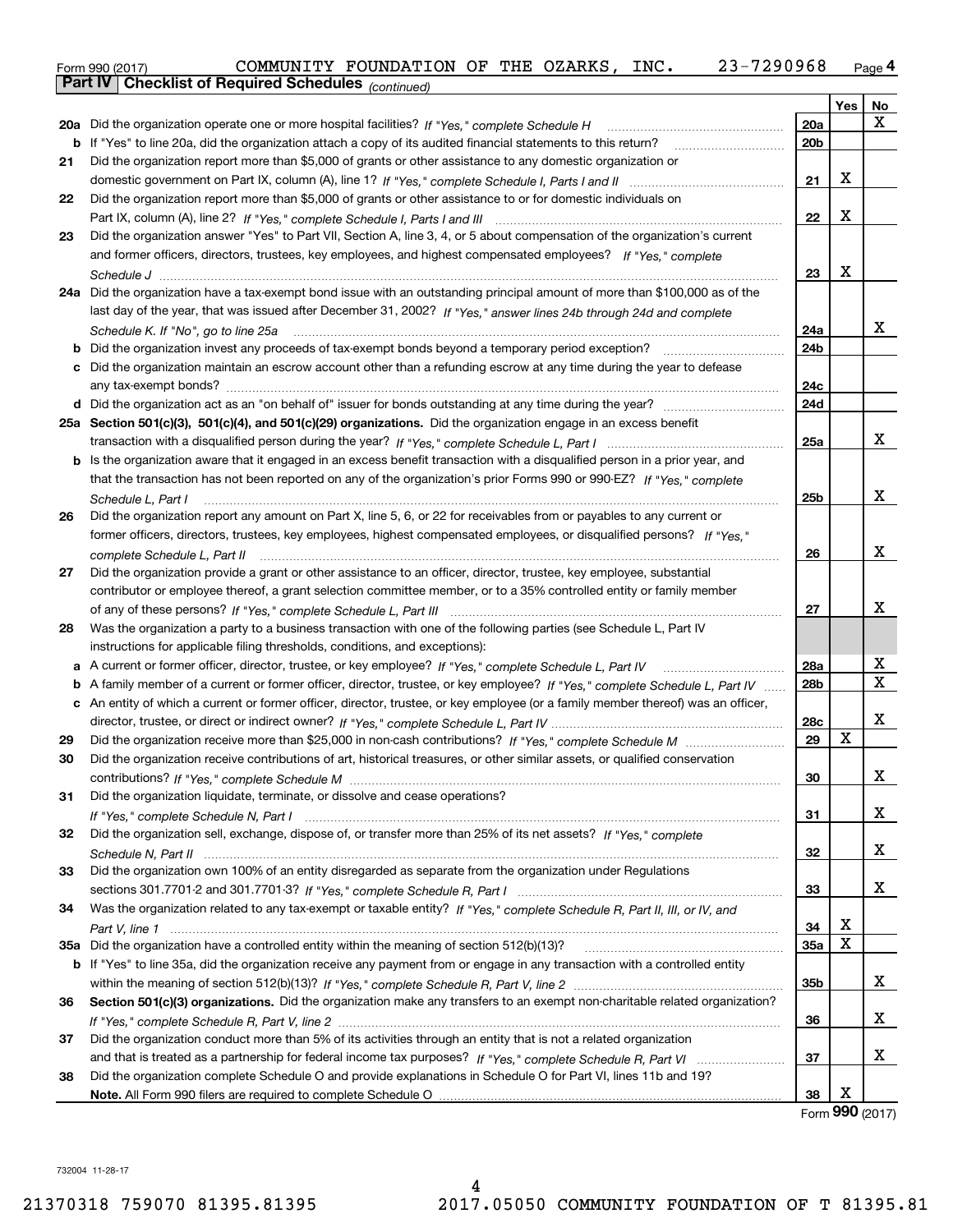|        | 23-7290968<br>COMMUNITY FOUNDATION OF THE OZARKS,<br>INC.<br>Form 990 (2017)                                                                    |                |                 | Page $5$ |
|--------|-------------------------------------------------------------------------------------------------------------------------------------------------|----------------|-----------------|----------|
| Part V | <b>Statements Regarding Other IRS Filings and Tax Compliance</b>                                                                                |                |                 |          |
|        | Check if Schedule O contains a response or note to any line in this Part V                                                                      |                |                 |          |
|        |                                                                                                                                                 |                | Yes             | No       |
|        | 24<br>1a                                                                                                                                        |                |                 |          |
| b      | 0<br>1 <sub>b</sub><br>Enter the number of Forms W-2G included in line 1a. Enter -0- if not applicable                                          |                |                 |          |
| с      | Did the organization comply with backup withholding rules for reportable payments to vendors and reportable gaming                              |                |                 |          |
|        |                                                                                                                                                 | 1c             |                 |          |
|        | 2a Enter the number of employees reported on Form W-3, Transmittal of Wage and Tax Statements,                                                  |                |                 |          |
|        | 30<br>filed for the calendar year ending with or within the year covered by this return<br>2a                                                   |                |                 |          |
|        |                                                                                                                                                 | 2 <sub>b</sub> | х               |          |
|        |                                                                                                                                                 |                |                 |          |
|        | 3a Did the organization have unrelated business gross income of \$1,000 or more during the year?                                                | 3a             |                 | х        |
|        |                                                                                                                                                 | 3 <sub>b</sub> |                 |          |
|        | 4a At any time during the calendar year, did the organization have an interest in, or a signature or other authority over, a                    |                |                 |          |
|        |                                                                                                                                                 | 4a             |                 | х        |
|        | <b>b</b> If "Yes," enter the name of the foreign country: $\blacktriangleright$                                                                 |                |                 |          |
|        | See instructions for filing requirements for FinCEN Form 114, Report of Foreign Bank and Financial Accounts (FBAR).                             |                |                 |          |
|        | 5a Was the organization a party to a prohibited tax shelter transaction at any time during the tax year?                                        | 5a             |                 | х        |
| b      |                                                                                                                                                 | 5 <sub>b</sub> |                 | х        |
| с      | If "Yes," to line 5a or 5b, did the organization file Form 8886-T?                                                                              | 5c             |                 |          |
|        | 6a Does the organization have annual gross receipts that are normally greater than \$100,000, and did the organization solicit                  |                |                 |          |
|        | any contributions that were not tax deductible as charitable contributions?                                                                     | 6a             |                 | x        |
|        | <b>b</b> If "Yes," did the organization include with every solicitation an express statement that such contributions or gifts                   |                |                 |          |
|        | were not tax deductible?                                                                                                                        | 6b             |                 |          |
| 7      | Organizations that may receive deductible contributions under section 170(c).                                                                   |                |                 |          |
| a      | Did the organization receive a payment in excess of \$75 made partly as a contribution and partly for goods and services provided to the payor? | 7a             |                 | х        |
|        | <b>b</b> If "Yes," did the organization notify the donor of the value of the goods or services provided?                                        | 7b             |                 |          |
|        | c Did the organization sell, exchange, or otherwise dispose of tangible personal property for which it was required                             |                |                 |          |
|        |                                                                                                                                                 | 7c             | х               |          |
|        | 1<br>7d<br>d If "Yes," indicate the number of Forms 8282 filed during the year [11,111] The Section of Holder and The Year                      |                |                 |          |
| е      |                                                                                                                                                 | 7е             |                 | х        |
| f      | Did the organization, during the year, pay premiums, directly or indirectly, on a personal benefit contract?                                    | 7f             |                 | x        |
| g      | If the organization received a contribution of qualified intellectual property, did the organization file Form 8899 as required?                | 7g             |                 |          |
|        | h If the organization received a contribution of cars, boats, airplanes, or other vehicles, did the organization file a Form 1098-C?            | 7h             |                 |          |
| 8      | Sponsoring organizations maintaining donor advised funds. Did a donor advised fund maintained by the                                            |                |                 |          |
|        | sponsoring organization have excess business holdings at any time during the year?                                                              | 8              |                 |          |
|        | Sponsoring organizations maintaining donor advised funds.                                                                                       |                |                 |          |
| a      | Did the sponsoring organization make any taxable distributions under section 4966?                                                              | 9а             |                 |          |
| b      | Did the sponsoring organization make a distribution to a donor, donor advisor, or related person?                                               | 9b             |                 |          |
| 10     | Section 501(c)(7) organizations. Enter:                                                                                                         |                |                 |          |
| а      | Initiation fees and capital contributions included on Part VIII, line 12 <i>manuarous controllers</i><br>10a                                    |                |                 |          |
| b      | Gross receipts, included on Form 990, Part VIII, line 12, for public use of club facilities manuscom<br>10 <sub>b</sub>                         |                |                 |          |
| 11     | Section 501(c)(12) organizations. Enter:                                                                                                        |                |                 |          |
| a      | Gross income from members or shareholders<br>11a                                                                                                |                |                 |          |
|        | b Gross income from other sources (Do not net amounts due or paid to other sources against                                                      |                |                 |          |
|        | amounts due or received from them.)<br>11b                                                                                                      |                |                 |          |
|        | 12a Section 4947(a)(1) non-exempt charitable trusts. Is the organization filing Form 990 in lieu of Form 1041?                                  | 12a            |                 |          |
|        | <b>b</b> If "Yes," enter the amount of tax-exempt interest received or accrued during the year <i>manument</i><br>12b                           |                |                 |          |
| 13     | Section 501(c)(29) qualified nonprofit health insurance issuers.                                                                                |                |                 |          |
|        | a Is the organization licensed to issue qualified health plans in more than one state?                                                          | 13а            |                 |          |
|        | Note. See the instructions for additional information the organization must report on Schedule O.                                               |                |                 |          |
|        | <b>b</b> Enter the amount of reserves the organization is required to maintain by the states in which the                                       |                |                 |          |
|        | 13b                                                                                                                                             |                |                 |          |
|        | 13c                                                                                                                                             |                |                 |          |
|        | 14a Did the organization receive any payments for indoor tanning services during the tax year?                                                  | 14a            |                 | x        |
|        |                                                                                                                                                 | 14b            |                 |          |
|        |                                                                                                                                                 |                | Form 990 (2017) |          |
|        |                                                                                                                                                 |                |                 |          |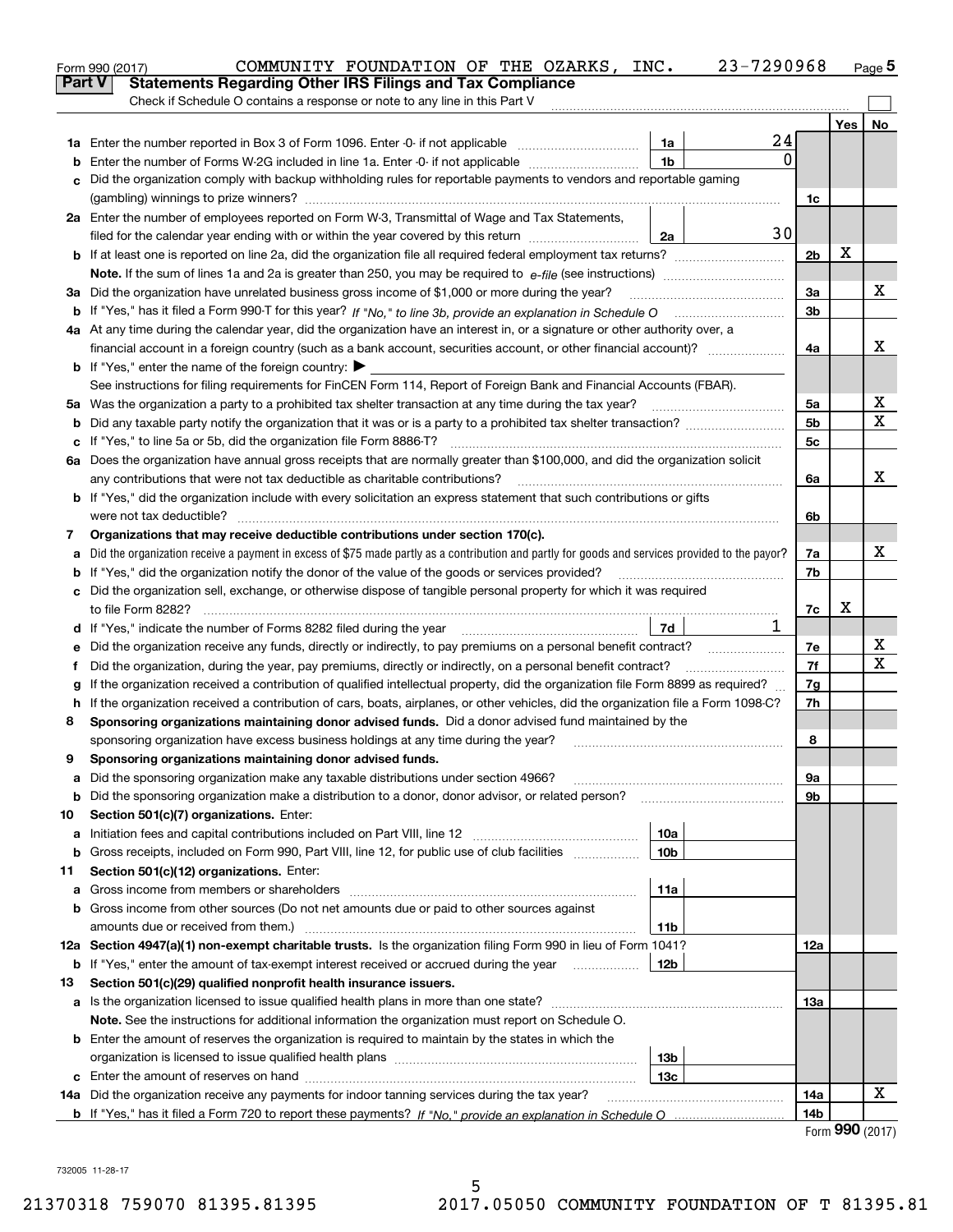|  | Form 990 (2017) |
|--|-----------------|
|  |                 |

*For each "Yes" response to lines 2 through 7b below, and for a "No" response to line 8a, 8b, or 10b below, describe the circumstances, processes, or changes in Schedule O. See instructions.* Form 990 (2017) Page **6Part VI Governance, Management, and Disclosure** 

|    |                                                                                                                                                                               |    |    |                 | Yes   No |             |
|----|-------------------------------------------------------------------------------------------------------------------------------------------------------------------------------|----|----|-----------------|----------|-------------|
|    | <b>1a</b> Enter the number of voting members of the governing body at the end of the tax year                                                                                 | 1a | 21 |                 |          |             |
|    | If there are material differences in voting rights among members of the governing body, or if the governing                                                                   |    |    |                 |          |             |
|    | body delegated broad authority to an executive committee or similar committee, explain in Schedule O.                                                                         |    |    |                 |          |             |
|    | <b>b</b> Enter the number of voting members included in line 1a, above, who are independent <i>manumum</i>                                                                    | 1b | 21 |                 |          |             |
| 2  | Did any officer, director, trustee, or key employee have a family relationship or a business relationship with any other                                                      |    |    |                 |          |             |
|    | officer, director, trustee, or key employee?                                                                                                                                  |    |    | $\mathbf{2}$    |          | X           |
| 3  | Did the organization delegate control over management duties customarily performed by or under the direct supervision                                                         |    |    |                 |          |             |
|    |                                                                                                                                                                               |    |    | 3               |          | X           |
| 4  | Did the organization make any significant changes to its governing documents since the prior Form 990 was filed?                                                              |    |    | $\overline{4}$  |          | $\mathbf X$ |
| 5  |                                                                                                                                                                               |    |    | 5               |          | $\mathbf X$ |
| 6  |                                                                                                                                                                               |    |    | 6               |          | $\mathbf X$ |
| 7a | Did the organization have members, stockholders, or other persons who had the power to elect or appoint one or                                                                |    |    |                 |          |             |
|    |                                                                                                                                                                               |    |    | 7a              |          | x           |
|    | <b>b</b> Are any governance decisions of the organization reserved to (or subject to approval by) members, stockholders, or                                                   |    |    |                 |          |             |
|    | persons other than the governing body?                                                                                                                                        |    |    | 7b              |          | х           |
| 8  | Did the organization contemporaneously document the meetings held or written actions undertaken during the year by the following:                                             |    |    |                 |          |             |
|    |                                                                                                                                                                               |    |    |                 | X        |             |
| a  |                                                                                                                                                                               |    |    | 8a<br>8b        | X        |             |
|    |                                                                                                                                                                               |    |    |                 |          |             |
| 9  | Is there any officer, director, trustee, or key employee listed in Part VII, Section A, who cannot be reached at the                                                          |    |    |                 |          | x           |
|    |                                                                                                                                                                               |    |    | 9               |          |             |
|    | Section B. Policies (This Section B requests information about policies not required by the Internal Revenue Code.)                                                           |    |    |                 |          |             |
|    |                                                                                                                                                                               |    |    |                 | Yes      | No<br>X     |
|    |                                                                                                                                                                               |    |    | 10a             |          |             |
|    | <b>b</b> If "Yes," did the organization have written policies and procedures governing the activities of such chapters, affiliates,                                           |    |    |                 |          |             |
|    |                                                                                                                                                                               |    |    | 10 <sub>b</sub> |          |             |
|    | 11a Has the organization provided a complete copy of this Form 990 to all members of its governing body before filing the form?                                               |    |    | 11a             | X        |             |
|    | <b>b</b> Describe in Schedule O the process, if any, used by the organization to review this Form 990.                                                                        |    |    |                 |          |             |
|    |                                                                                                                                                                               |    |    | 12a             | X        |             |
| b  |                                                                                                                                                                               |    |    | 12 <sub>b</sub> | X        |             |
|    | c Did the organization regularly and consistently monitor and enforce compliance with the policy? If "Yes." describe                                                          |    |    |                 |          |             |
|    | in Schedule O how this was done manufactured and continuum control of the Schedule O how this was done manufactured and continuum control of the Schedule O how this was done |    |    | 12c             | X        |             |
| 13 |                                                                                                                                                                               |    |    | 13              | X        |             |
| 14 | Did the organization have a written document retention and destruction policy? manufactured and the organization have a written document retention and destruction policy?    |    |    | 14              | X        |             |
| 15 | Did the process for determining compensation of the following persons include a review and approval by independent                                                            |    |    |                 |          |             |
|    | persons, comparability data, and contemporaneous substantiation of the deliberation and decision?                                                                             |    |    |                 |          |             |
|    |                                                                                                                                                                               |    |    | 15a             | X        |             |
|    |                                                                                                                                                                               |    |    | 15 <sub>b</sub> | X        |             |
|    | If "Yes" to line 15a or 15b, describe the process in Schedule O (see instructions).                                                                                           |    |    |                 |          |             |
|    | 16a Did the organization invest in, contribute assets to, or participate in a joint venture or similar arrangement with a                                                     |    |    |                 |          |             |
|    | taxable entity during the year?                                                                                                                                               |    |    | 16a             |          | X           |
|    | b If "Yes," did the organization follow a written policy or procedure requiring the organization to evaluate its participation                                                |    |    |                 |          |             |
|    | in joint venture arrangements under applicable federal tax law, and take steps to safequard the organization's                                                                |    |    |                 |          |             |
|    | exempt status with respect to such arrangements?                                                                                                                              |    |    | 16 <sub>b</sub> |          |             |
|    | <b>Section C. Disclosure</b>                                                                                                                                                  |    |    |                 |          |             |
| 17 | <b>NONE</b><br>List the states with which a copy of this Form 990 is required to be filed $\blacktriangleright$                                                               |    |    |                 |          |             |
| 18 | Section 6104 requires an organization to make its Forms 1023 (or 1024 if applicable), 990, and 990-T (Section 501(c)(3)s only) available                                      |    |    |                 |          |             |
|    | for public inspection. Indicate how you made these available. Check all that apply.                                                                                           |    |    |                 |          |             |
|    | $X$ Upon request<br>$ X $ Own website<br>$X$ Another's website<br>Other (explain in Schedule O)                                                                               |    |    |                 |          |             |
| 19 | Describe in Schedule O whether (and if so, how) the organization made its governing documents, conflict of interest policy, and financial                                     |    |    |                 |          |             |
|    | statements available to the public during the tax year.                                                                                                                       |    |    |                 |          |             |
| 20 | State the name, address, and telephone number of the person who possesses the organization's books and records:                                                               |    |    |                 |          |             |
|    | SUSANNE GRAY - (417) 864-6199                                                                                                                                                 |    |    |                 |          |             |
|    | 65801-8960<br>P.O. BOX 8960, SPRINGFIELD, MO                                                                                                                                  |    |    |                 |          |             |
|    |                                                                                                                                                                               |    |    |                 |          |             |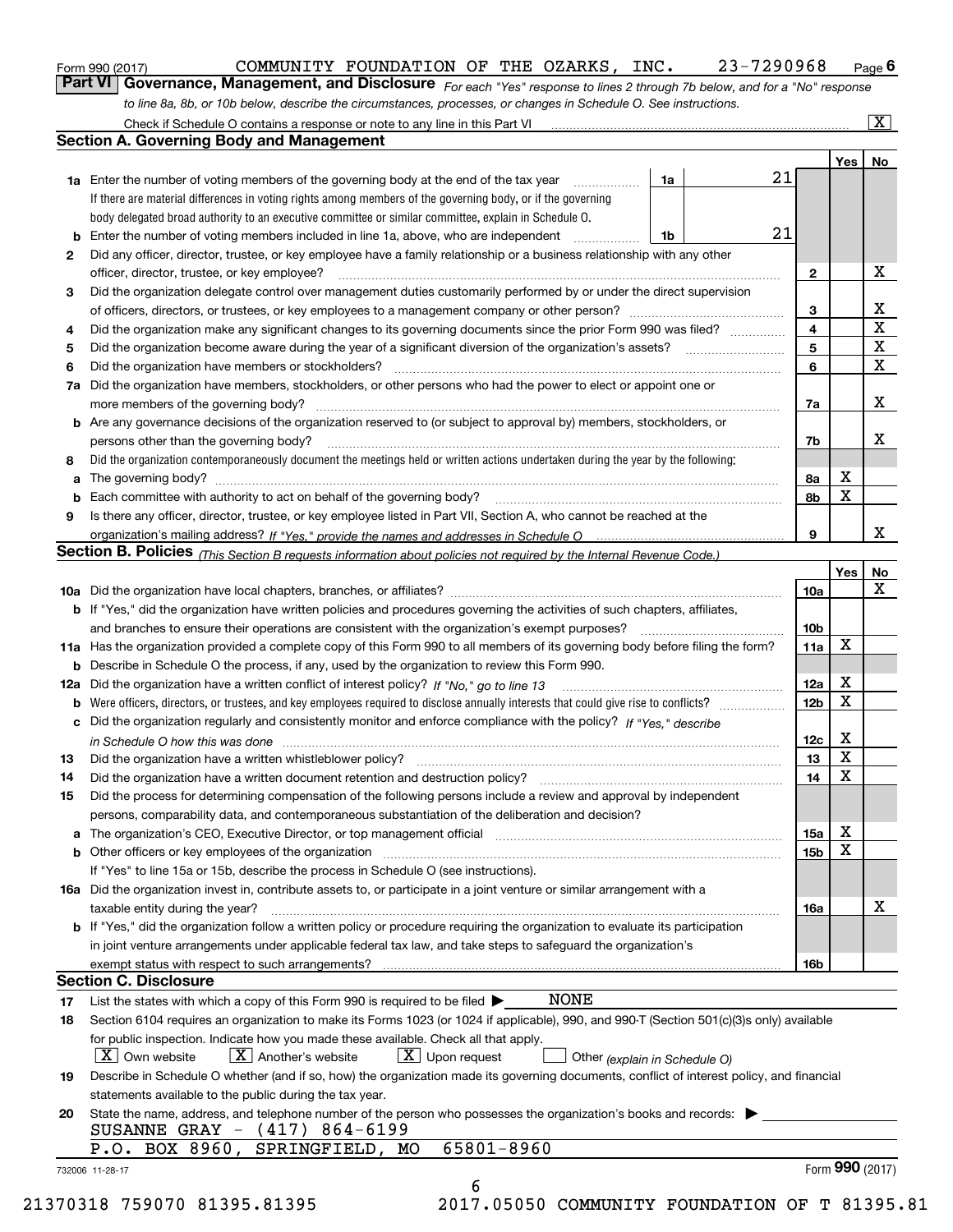Form 990 (2017) COMMUNITY FOUNDATION OF THE OZARKS,INC. 23-7290968 <sub>Page</sub><br>Part VIII Compensation of Officers. Directors. Trustees. Key Employees. Highest Compensated **7Part VII Compensation of Officers, Directors, Trustees, Key Employees, Highest Compensated Employees, and Independent Contractors**

Check if Schedule O contains a response or note to any line in this Part VII

**Section A. Officers, Directors, Trustees, Key Employees, and Highest Compensated Employees**

**1a**  Complete this table for all persons required to be listed. Report compensation for the calendar year ending with or within the organization's tax year.

**current**  ¥ List all of the organization's officers, directors, trustees (whether individuals or organizations), regardless of amount of compensation. Enter -0- in columns (D), (E), and (F) if no compensation was paid.

● List all of the organization's **current** key employees, if any. See instructions for definition of "key employee."

· List the organization's five current highest compensated employees (other than an officer, director, trustee, or key employee) who received report-■ List the organization's five current highest compensated employees (other than an officer, director, trustee, or key employee) who received report-<br>able compensation (Box 5 of Form W-2 and/or Box 7 of Form 1099-MISC) of

 $\bullet$  List all of the organization's **former** officers, key employees, and highest compensated employees who received more than \$100,000 of reportable compensation from the organization and any related organizations.

**•** List all of the organization's former directors or trustees that received, in the capacity as a former director or trustee of the organization, more than \$10,000 of reportable compensation from the organization and any related organizations.

List persons in the following order: individual trustees or directors; institutional trustees; officers; key employees; highest compensated employees; and former such persons.

Check this box if neither the organization nor any related organization compensated any current officer, director, or trustee.

| (A)                               | (B)                    |                                         |                                                                  | (C)         |              |                                  |           | (D)             | (E)             | (F)             |
|-----------------------------------|------------------------|-----------------------------------------|------------------------------------------------------------------|-------------|--------------|----------------------------------|-----------|-----------------|-----------------|-----------------|
| Name and Title                    | Average                | Position<br>(do not check more than one |                                                                  |             | Reportable   | Reportable                       | Estimated |                 |                 |                 |
|                                   | hours per              |                                         | box, unless person is both an<br>officer and a director/trustee) |             | compensation | compensation                     | amount of |                 |                 |                 |
|                                   | week                   |                                         |                                                                  |             |              |                                  |           | from            | from related    | other           |
|                                   | (list any              |                                         |                                                                  |             |              |                                  |           | the             | organizations   | compensation    |
|                                   | hours for              |                                         |                                                                  |             |              |                                  |           | organization    | (W-2/1099-MISC) | from the        |
|                                   | related                |                                         |                                                                  |             |              |                                  |           | (W-2/1099-MISC) |                 | organization    |
|                                   | organizations<br>below |                                         |                                                                  |             |              |                                  |           |                 |                 | and related     |
|                                   | line)                  | Individual trustee or director          | Institutional trustee                                            | Officer     | Key employee | Highest compensated<br> employee | Former    |                 |                 | organizations   |
| ROB FOSTER<br>(1)                 | $\overline{2.00}$      |                                         |                                                                  |             |              |                                  |           |                 |                 |                 |
| CHAIR EMERITUS                    |                        | X                                       |                                                                  | $\mathbf X$ |              |                                  |           | 0.              | $\mathbf 0$ .   | 0.              |
| (2)<br>JEFF SCHRAG                | $\overline{2.00}$      |                                         |                                                                  |             |              |                                  |           |                 |                 |                 |
| <b>CHAIR</b>                      |                        | X                                       |                                                                  | $\mathbf X$ |              |                                  |           | 0.              | $\mathbf 0$ .   | $\mathbf 0$ .   |
| (3)<br>ROBIN WALKER               | $\overline{2.00}$      |                                         |                                                                  |             |              |                                  |           |                 |                 |                 |
| VICE CHAIR                        |                        | X                                       |                                                                  |             |              |                                  |           | 0.              | $\mathbf 0$ .   | $\mathbf 0$ .   |
| BRIAN HAMMONS<br>(4)              | $\overline{2.00}$      |                                         |                                                                  |             |              |                                  |           |                 |                 |                 |
| BOARD OF DIRECTORS                |                        | X                                       |                                                                  |             |              |                                  |           | 0.              | $\mathbf 0$ .   | $\mathbf 0$ .   |
| RON PENNEY<br>(5)                 | $\overline{2.00}$      |                                         |                                                                  |             |              |                                  |           |                 |                 |                 |
| TREASURER                         |                        | X                                       |                                                                  |             |              |                                  |           | 0.              | $\mathbf 0$ .   | $\mathbf 0$ .   |
| RANDY HOWARD<br>(6)               | $\overline{2.00}$      |                                         |                                                                  |             |              |                                  |           |                 |                 |                 |
| IAB REPRESENTATIVE                |                        | X                                       |                                                                  |             |              |                                  |           | 0.              | $\mathbf 0$ .   | $\mathbf 0$ .   |
| <b>JEAN TWITTY</b><br>(7)         | $\overline{2.00}$      |                                         |                                                                  |             |              |                                  |           |                 |                 |                 |
| BOARD OF DIRECTORS                |                        | X                                       |                                                                  |             |              |                                  |           | 0.              | $\mathbf 0$ .   | $\mathbf 0$ .   |
| MITCH HOLMES<br>(8)               | $\overline{2.00}$      |                                         |                                                                  |             |              |                                  |           |                 |                 |                 |
| BOARD OF DIRECTORS                |                        | X                                       |                                                                  |             |              |                                  |           | 0.              | $\mathbf 0$ .   | $\mathbf 0$ .   |
| <b>JARED LIGHTLE</b><br>(9)       | $\overline{2.00}$      |                                         |                                                                  |             |              |                                  |           |                 |                 |                 |
| BOARD OF DIRECTORS                |                        | X                                       |                                                                  |             |              |                                  |           | 0.              | $\mathbf 0$ .   | $\mathbf 0$ .   |
| (10) JIM HOLT                     | $\overline{2.00}$      |                                         |                                                                  |             |              |                                  |           |                 |                 |                 |
| BOARD OF DIRECTORS                |                        | X                                       |                                                                  |             |              |                                  |           | 0.              | $\mathbf 0$ .   | $\mathbf 0$ .   |
| (11) CHRIS NEALE                  | $\overline{2.00}$      |                                         |                                                                  |             |              |                                  |           |                 |                 |                 |
| BOARD OF DIRECTORS                |                        | X                                       |                                                                  |             |              |                                  |           | 0.              | $\mathbf 0$ .   | $0_{.}$         |
| (12) GARY POWELL                  | $\overline{2.00}$      |                                         |                                                                  |             |              |                                  |           |                 |                 |                 |
| BOARD OF DIRECTORS                |                        | X                                       |                                                                  |             |              |                                  |           | 0.              | $\mathbf 0$ .   | $\mathbf 0$ .   |
| (13) LYNN TYNES                   | $\overline{2.00}$      |                                         |                                                                  |             |              |                                  |           |                 |                 |                 |
| BOARD OF DIRECTORS                |                        | X                                       |                                                                  |             |              |                                  |           | 0.              | $\mathbf 0$ .   | $\mathbf 0$ .   |
| (14) KATHY LASLEY                 | $\overline{2.00}$      |                                         |                                                                  |             |              |                                  |           |                 |                 |                 |
| BOARD OF DIRECTORS                |                        | X                                       |                                                                  |             |              |                                  |           | 0.              | $\mathbf 0$ .   | $\mathbf 0$ .   |
| (15) ABRAM MCGULL II              | $\overline{2.00}$      |                                         |                                                                  |             |              |                                  |           |                 |                 |                 |
| BOARD OF DIRECTORS                |                        | X                                       |                                                                  |             |              |                                  |           | $\mathbf 0$ .   | $\mathfrak o$ . | 0.              |
| (16) MOREY MECHLIN                | 2.00                   |                                         |                                                                  |             |              |                                  |           |                 |                 |                 |
| $AT-LARGE$                        |                        | X                                       |                                                                  |             |              |                                  |           | 0.              | $\mathbf 0$ .   | 0.              |
| (17) STEPHANIE STENGER MONTGOMERY | 2.00                   |                                         |                                                                  |             |              |                                  |           |                 |                 |                 |
| $AT-LARGE$                        |                        | $\mathbf X$                             |                                                                  |             |              |                                  |           | 0.              | $\mathbf 0$ .   | 0.              |
| 732007 11-28-17                   |                        |                                         |                                                                  | 7           |              |                                  |           |                 |                 | Form 990 (2017) |
|                                   |                        |                                         |                                                                  |             |              |                                  |           |                 |                 |                 |

21370318 759070 81395.81395 2017.05050 COMMUNITY FOUNDATION OF T 81395.81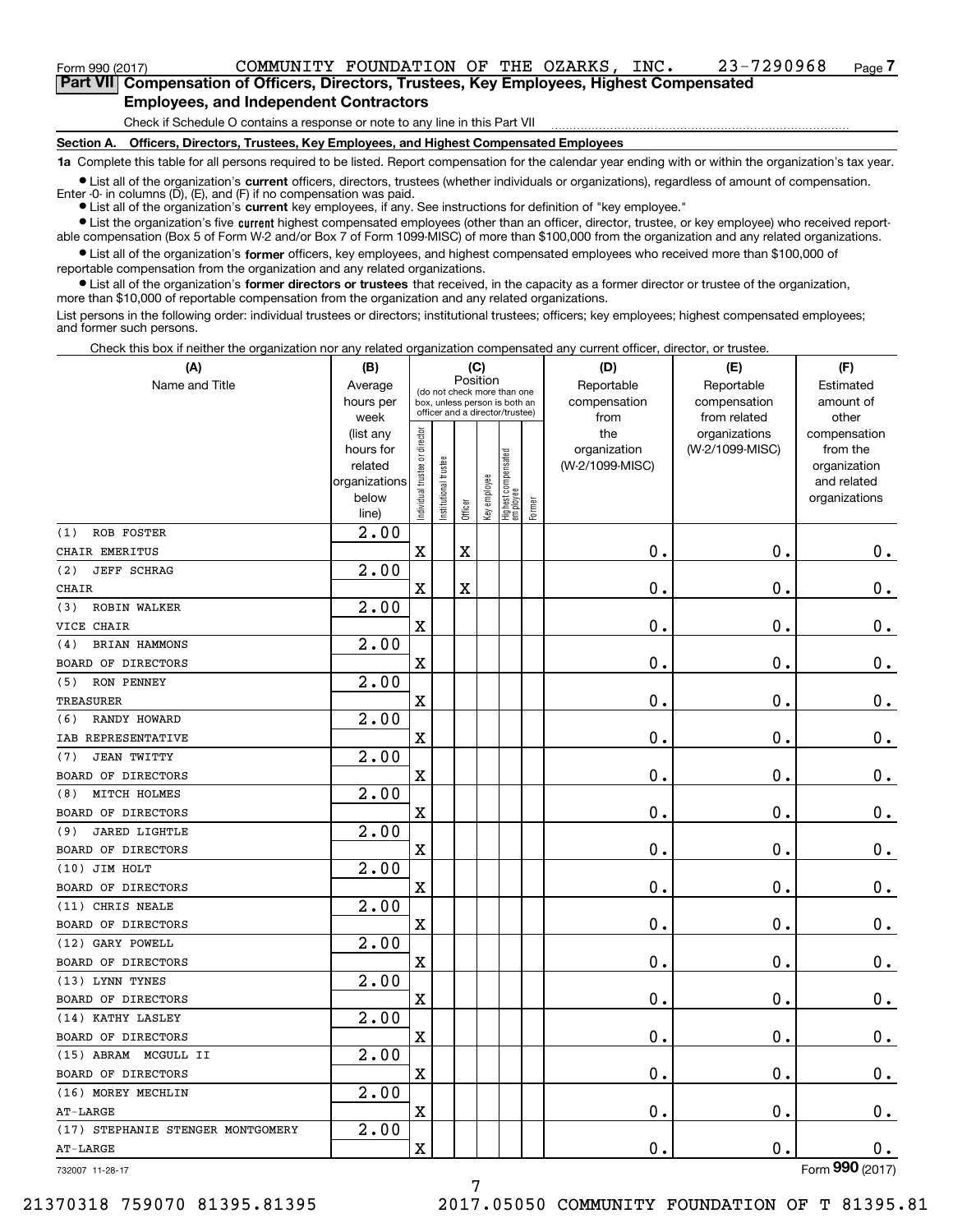| Form 990 (2017)                                                                                                                                                                                                                                                                  |                                                                      |                                |                                                                                                 |          |              |                                   |        | COMMUNITY FOUNDATION OF THE OZARKS, INC.  | 23-7290968                                        |                             |              | Page 8                                                                   |
|----------------------------------------------------------------------------------------------------------------------------------------------------------------------------------------------------------------------------------------------------------------------------------|----------------------------------------------------------------------|--------------------------------|-------------------------------------------------------------------------------------------------|----------|--------------|-----------------------------------|--------|-------------------------------------------|---------------------------------------------------|-----------------------------|--------------|--------------------------------------------------------------------------|
| <b>Part VII</b><br>Section A. Officers, Directors, Trustees, Key Employees, and Highest Compensated Employees (continued)                                                                                                                                                        |                                                                      |                                |                                                                                                 |          |              |                                   |        |                                           |                                                   |                             |              |                                                                          |
| (A)<br>Name and title                                                                                                                                                                                                                                                            | (B)<br>Average<br>hours per<br>week                                  |                                | (do not check more than one<br>box, unless person is both an<br>officer and a director/trustee) | Position | (C)          |                                   |        | (D)<br>Reportable<br>compensation<br>from | (E)<br>Reportable<br>compensation<br>from related |                             |              | (F)<br>Estimated<br>amount of<br>other                                   |
|                                                                                                                                                                                                                                                                                  | (list any<br>hours for<br>related<br>organizations<br>below<br>line) | Individual trustee or director | nstitutional trustee                                                                            | Officer  | key employee | Highest compensated<br>  employee | Former | the<br>organization<br>(W-2/1099-MISC)    | organizations<br>(W-2/1099-MISC)                  |                             |              | compensation<br>from the<br>organization<br>and related<br>organizations |
| (18) RHONDA CHRISTOPHER<br>BOARD OF DIRECTORS                                                                                                                                                                                                                                    | 2.00                                                                 | Χ                              |                                                                                                 |          |              |                                   |        | 0.                                        |                                                   | 0.                          |              | 0.                                                                       |
| (19) DON DAVIS                                                                                                                                                                                                                                                                   | 2.00                                                                 |                                |                                                                                                 |          |              |                                   |        |                                           |                                                   |                             |              |                                                                          |
| BOARD OF DIRECTORS                                                                                                                                                                                                                                                               |                                                                      | Χ                              |                                                                                                 |          |              |                                   |        | 0.                                        |                                                   | 0.                          |              | 0.                                                                       |
| (20) ROBIN MORGAN                                                                                                                                                                                                                                                                | 2.00                                                                 |                                |                                                                                                 |          |              |                                   |        |                                           |                                                   |                             |              |                                                                          |
| BOARD OF DIRECTORS                                                                                                                                                                                                                                                               |                                                                      | $\mathbf X$                    |                                                                                                 |          |              |                                   |        | 0.                                        |                                                   | 0.                          |              | 0.                                                                       |
| (21) MARVIN SILLIMAN<br>BOARD OF DIRECTORS                                                                                                                                                                                                                                       | 2.00                                                                 | $\mathbf X$                    |                                                                                                 |          |              |                                   |        | 0.                                        |                                                   | 0.                          |              | 0.                                                                       |
| (22) BRIAN FOGLE                                                                                                                                                                                                                                                                 | 40.00                                                                |                                |                                                                                                 |          |              |                                   |        |                                           |                                                   |                             |              |                                                                          |
| PRESIDENT                                                                                                                                                                                                                                                                        |                                                                      |                                |                                                                                                 | X        |              |                                   |        | 142,821.                                  |                                                   | 0.                          |              | 27,877.                                                                  |
| (23) SUSANNE GRAY                                                                                                                                                                                                                                                                | 40.00                                                                |                                |                                                                                                 |          |              |                                   |        |                                           |                                                   |                             |              |                                                                          |
| ASSISTANT SECRETARY                                                                                                                                                                                                                                                              |                                                                      |                                |                                                                                                 | X        |              |                                   |        | 100,438.                                  |                                                   | 0.                          |              | 27,703.                                                                  |
|                                                                                                                                                                                                                                                                                  |                                                                      |                                |                                                                                                 |          |              |                                   |        |                                           |                                                   |                             |              |                                                                          |
|                                                                                                                                                                                                                                                                                  |                                                                      |                                |                                                                                                 |          |              |                                   |        |                                           |                                                   |                             |              |                                                                          |
|                                                                                                                                                                                                                                                                                  |                                                                      |                                |                                                                                                 |          |              |                                   |        |                                           |                                                   |                             |              |                                                                          |
|                                                                                                                                                                                                                                                                                  |                                                                      |                                |                                                                                                 |          |              |                                   |        | 243,259.                                  |                                                   | 0.                          |              | 55,580.                                                                  |
|                                                                                                                                                                                                                                                                                  |                                                                      |                                |                                                                                                 |          |              |                                   |        | 0.                                        |                                                   | 0.                          |              | 0.                                                                       |
|                                                                                                                                                                                                                                                                                  |                                                                      |                                |                                                                                                 |          |              |                                   |        | 243,259.                                  |                                                   | $\overline{\mathfrak{o}}$ . |              | 55,580.                                                                  |
| Total number of individuals (including but not limited to those listed above) who received more than \$100,000 of reportable<br>$\mathbf{2}$<br>compensation from the organization $\blacktriangleright$                                                                         |                                                                      |                                |                                                                                                 |          |              |                                   |        |                                           |                                                   |                             |              | 2                                                                        |
|                                                                                                                                                                                                                                                                                  |                                                                      |                                |                                                                                                 |          |              |                                   |        |                                           |                                                   |                             |              | No<br>Yes                                                                |
| Did the organization list any former officer, director, or trustee, key employee, or highest compensated employee on<br>3                                                                                                                                                        |                                                                      |                                |                                                                                                 |          |              |                                   |        |                                           |                                                   |                             |              | X                                                                        |
| line 1a? If "Yes," complete Schedule J for such individual manufactured contained and the 1a? If "Yes," complete Schedule J for such individual<br>For any individual listed on line 1a, is the sum of reportable compensation and other compensation from the organization<br>4 |                                                                      |                                |                                                                                                 |          |              |                                   |        |                                           |                                                   |                             | 3            |                                                                          |
|                                                                                                                                                                                                                                                                                  |                                                                      |                                |                                                                                                 |          |              |                                   |        |                                           |                                                   |                             | 4            | X                                                                        |
| Did any person listed on line 1a receive or accrue compensation from any unrelated organization or individual for services<br>5                                                                                                                                                  |                                                                      |                                |                                                                                                 |          |              |                                   |        |                                           |                                                   |                             |              |                                                                          |
| <b>Section B. Independent Contractors</b>                                                                                                                                                                                                                                        |                                                                      |                                |                                                                                                 |          |              |                                   |        |                                           |                                                   |                             | 5            | X                                                                        |
| Complete this table for your five highest compensated independent contractors that received more than \$100,000 of compensation from<br>1                                                                                                                                        |                                                                      |                                |                                                                                                 |          |              |                                   |        |                                           |                                                   |                             |              |                                                                          |
| the organization. Report compensation for the calendar year ending with or within the organization's tax year.<br>(A)                                                                                                                                                            |                                                                      |                                |                                                                                                 |          |              |                                   |        | (B)                                       |                                                   |                             | (C)          |                                                                          |
| Name and business address                                                                                                                                                                                                                                                        |                                                                      |                                | <b>NONE</b>                                                                                     |          |              |                                   |        | Description of services                   |                                                   |                             | Compensation |                                                                          |
|                                                                                                                                                                                                                                                                                  |                                                                      |                                |                                                                                                 |          |              |                                   |        |                                           |                                                   |                             |              |                                                                          |
|                                                                                                                                                                                                                                                                                  |                                                                      |                                |                                                                                                 |          |              |                                   |        |                                           |                                                   |                             |              |                                                                          |
|                                                                                                                                                                                                                                                                                  |                                                                      |                                |                                                                                                 |          |              |                                   |        |                                           |                                                   |                             |              |                                                                          |
|                                                                                                                                                                                                                                                                                  |                                                                      |                                |                                                                                                 |          |              |                                   |        |                                           |                                                   |                             |              |                                                                          |
|                                                                                                                                                                                                                                                                                  |                                                                      |                                |                                                                                                 |          |              |                                   |        |                                           |                                                   |                             |              |                                                                          |
|                                                                                                                                                                                                                                                                                  |                                                                      |                                |                                                                                                 |          |              |                                   |        |                                           |                                                   |                             |              |                                                                          |
| Total number of independent contractors (including but not limited to those listed above) who received more than<br>2<br>\$100,000 of compensation from the organization                                                                                                         |                                                                      |                                |                                                                                                 |          | 0            |                                   |        |                                           |                                                   |                             |              |                                                                          |
|                                                                                                                                                                                                                                                                                  |                                                                      |                                |                                                                                                 |          |              |                                   |        |                                           |                                                   |                             |              | Form 990 (2017)                                                          |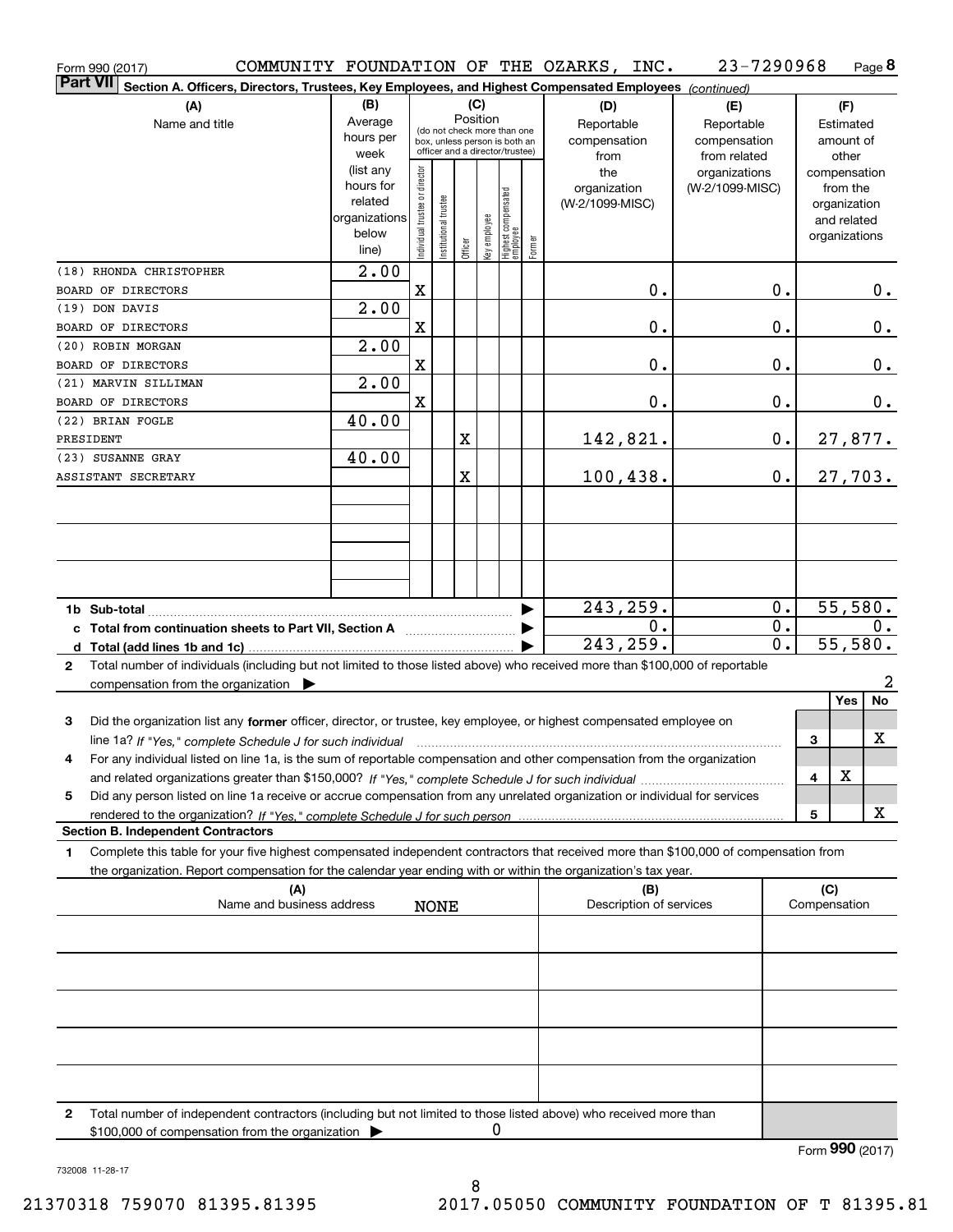|                                                           | Check if Schedule O contains a response or note to any line in this Part VIII                                              |                                              |                                | (A)           | (B)                                      | $\overline{C}$                   | (D)                                                         |
|-----------------------------------------------------------|----------------------------------------------------------------------------------------------------------------------------|----------------------------------------------|--------------------------------|---------------|------------------------------------------|----------------------------------|-------------------------------------------------------------|
|                                                           |                                                                                                                            |                                              |                                | Total revenue | Related or<br>exempt function<br>revenue | Unrelated<br>business<br>revenue | Revenue excluded<br>from tax under<br>sections<br>512 - 514 |
|                                                           | 1 a Federated campaigns                                                                                                    | 1a                                           |                                |               |                                          |                                  |                                                             |
| Contributions, Gifts, Grants<br>and Other Similar Amounts |                                                                                                                            | 1 <sub>b</sub>                               |                                |               |                                          |                                  |                                                             |
|                                                           | c Fundraising events                                                                                                       | 1c                                           |                                |               |                                          |                                  |                                                             |
|                                                           | d Related organizations                                                                                                    | 1d                                           |                                |               |                                          |                                  |                                                             |
|                                                           | e Government grants (contributions)                                                                                        | 1e                                           |                                |               |                                          |                                  |                                                             |
|                                                           | f All other contributions, gifts, grants, and                                                                              |                                              |                                |               |                                          |                                  |                                                             |
|                                                           | similar amounts not included above                                                                                         | 1f                                           | 30,654,947.                    |               |                                          |                                  |                                                             |
|                                                           | <b>g</b> Noncash contributions included in lines 1a-1f: \$                                                                 |                                              | 12, 235, 374.                  |               |                                          |                                  |                                                             |
|                                                           |                                                                                                                            |                                              | ▶                              | 30,654,947.   |                                          |                                  |                                                             |
|                                                           |                                                                                                                            |                                              | <b>Business Code</b>           |               |                                          |                                  |                                                             |
| 2a                                                        | <u> 1989 - Johann Stein, marwolaethau a bhann an t-Amhair ann an t-Amhair an t-Amhair an t-Amhair an t-Amhair an</u>       |                                              |                                |               |                                          |                                  |                                                             |
| b                                                         | <u> 1989 - Johann Harry Harry Harry Harry Harry Harry Harry Harry Harry Harry Harry Harry Harry Harry Harry Harry</u>      |                                              |                                |               |                                          |                                  |                                                             |
| с                                                         | <u> 2000 - Jan Samuel Barbara, martin da shekara 1992 - Shekara 1992 - Shekara 1992 - Shekara 1992 - Shekara 1992 - Sh</u> |                                              |                                |               |                                          |                                  |                                                             |
| d                                                         | <u> 1989 - Johann Stein, marwolaethau a bhann an t-Amhair an t-Amhair an t-Amhair an t-Amhair an t-Amhair an t-A</u>       |                                              |                                |               |                                          |                                  |                                                             |
| Program Service<br>Revenue<br>е                           |                                                                                                                            |                                              |                                |               |                                          |                                  |                                                             |
|                                                           | f All other program service revenue                                                                                        |                                              |                                |               |                                          |                                  |                                                             |
| a                                                         |                                                                                                                            |                                              |                                |               |                                          |                                  |                                                             |
| 3                                                         | Investment income (including dividends, interest, and                                                                      |                                              |                                |               |                                          |                                  |                                                             |
|                                                           |                                                                                                                            |                                              |                                | 4,454,181.    |                                          |                                  | 4, 454, 181.                                                |
| 4                                                         | Income from investment of tax-exempt bond proceeds                                                                         |                                              |                                |               |                                          |                                  |                                                             |
| 5                                                         |                                                                                                                            |                                              |                                |               |                                          |                                  |                                                             |
|                                                           |                                                                                                                            | (i) Real                                     | (ii) Personal                  |               |                                          |                                  |                                                             |
|                                                           | 6 a Gross rents                                                                                                            |                                              |                                |               |                                          |                                  |                                                             |
|                                                           | <b>b</b> Less: rental expenses                                                                                             | the control of the control of the control of |                                |               |                                          |                                  |                                                             |
|                                                           | c Rental income or (loss)                                                                                                  | and the control of the control of            |                                |               |                                          |                                  |                                                             |
|                                                           |                                                                                                                            |                                              |                                |               |                                          |                                  |                                                             |
|                                                           | 7 a Gross amount from sales of                                                                                             | (i) Securities                               | (ii) Other                     |               |                                          |                                  |                                                             |
|                                                           | assets other than inventory                                                                                                | 25, 139, 218.                                |                                |               |                                          |                                  |                                                             |
|                                                           | <b>b</b> Less: cost or other basis                                                                                         |                                              |                                |               |                                          |                                  |                                                             |
|                                                           | and sales expenses                                                                                                         | 23, 209, 720.                                |                                |               |                                          |                                  |                                                             |
|                                                           |                                                                                                                            | 1,929,498.                                   |                                |               |                                          |                                  |                                                             |
|                                                           |                                                                                                                            |                                              |                                | 1,929,498.    |                                          |                                  | 1,929,498.                                                  |
|                                                           | 8 a Gross income from fundraising events (not<br>including \$                                                              |                                              |                                |               |                                          |                                  |                                                             |
|                                                           | $\overline{\phantom{a}}$ of                                                                                                |                                              |                                |               |                                          |                                  |                                                             |
|                                                           | contributions reported on line 1c). See                                                                                    |                                              |                                |               |                                          |                                  |                                                             |
|                                                           |                                                                                                                            |                                              |                                |               |                                          |                                  |                                                             |
|                                                           |                                                                                                                            | $\mathbf b$                                  |                                |               |                                          |                                  |                                                             |
|                                                           | c Net income or (loss) from fundraising events                                                                             |                                              |                                |               |                                          |                                  |                                                             |
|                                                           | 9 a Gross income from gaming activities. See                                                                               |                                              |                                |               |                                          |                                  |                                                             |
|                                                           |                                                                                                                            |                                              |                                |               |                                          |                                  |                                                             |
|                                                           |                                                                                                                            | $\mathbf b$                                  |                                |               |                                          |                                  |                                                             |
|                                                           |                                                                                                                            |                                              |                                |               |                                          |                                  |                                                             |
|                                                           | 10 a Gross sales of inventory, less returns                                                                                |                                              |                                |               |                                          |                                  |                                                             |
|                                                           |                                                                                                                            |                                              |                                |               |                                          |                                  |                                                             |
|                                                           |                                                                                                                            | b                                            |                                |               |                                          |                                  |                                                             |
|                                                           | c Net income or (loss) from sales of inventory                                                                             |                                              |                                |               |                                          |                                  |                                                             |
|                                                           | Miscellaneous Revenue                                                                                                      |                                              | <b>Business Code</b><br>900099 |               |                                          |                                  |                                                             |
|                                                           | 11 a MANAGEMENT FEES                                                                                                       |                                              |                                | 503,052.      | 503,052.                                 |                                  |                                                             |
|                                                           | <b>b</b> OTHER REVENUES                                                                                                    |                                              | 900099                         | 17, 155.      | 17, 155.                                 |                                  |                                                             |
| с                                                         |                                                                                                                            |                                              |                                |               |                                          |                                  |                                                             |
|                                                           |                                                                                                                            |                                              |                                |               |                                          |                                  |                                                             |
|                                                           |                                                                                                                            |                                              |                                | 520,207.      |                                          |                                  |                                                             |
| 12                                                        |                                                                                                                            |                                              |                                | 37,558,833.   | 520, 207.                                | 0.                               | 6,383,679.                                                  |

732009 11-28-17

9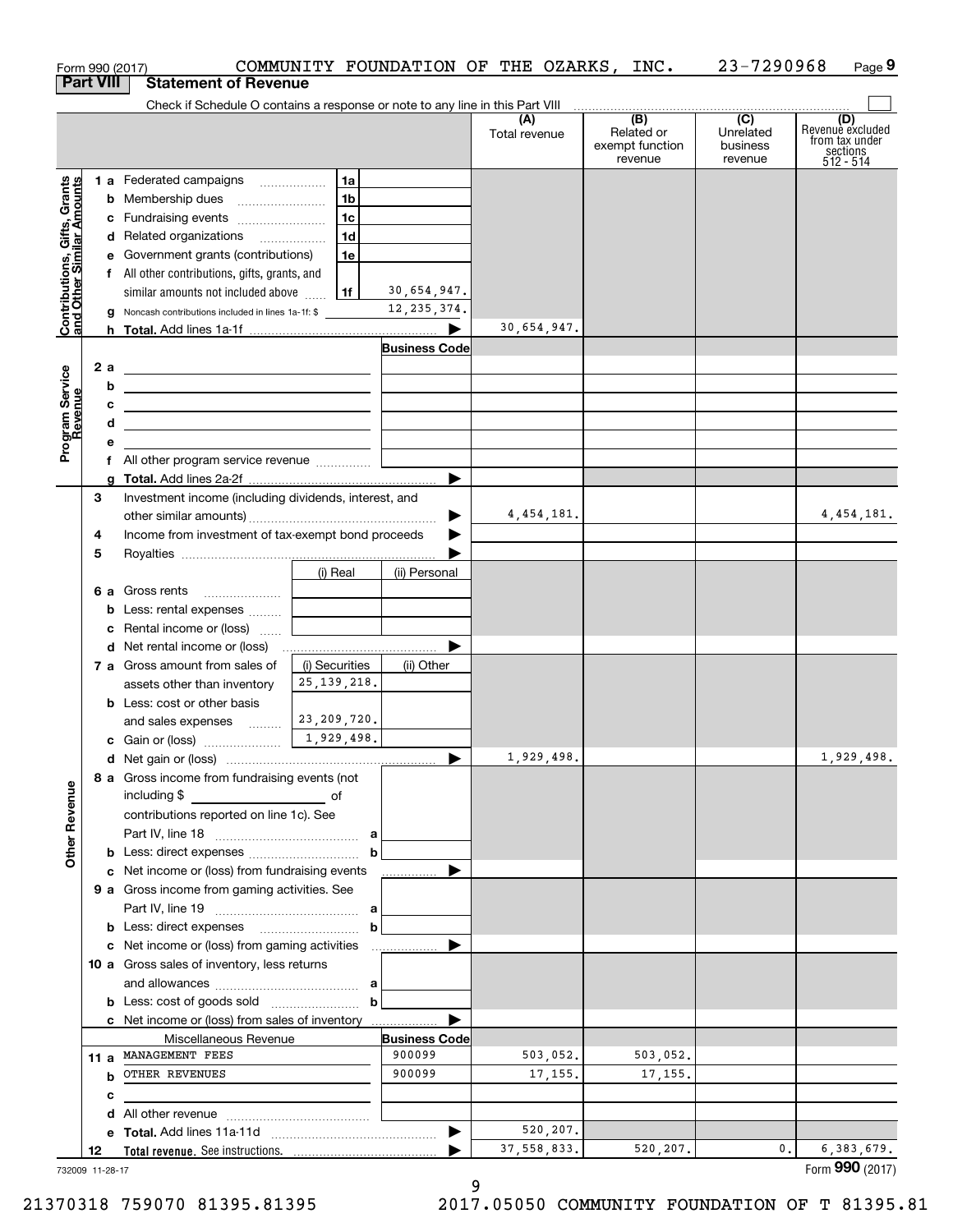#### Form 990 (2017) COMMUNITY FOUNDATION OF THE OZARKS,INC。 23-7290968 <sub>Page</sub><br>Part IX | Statement of Functional Expenses **10 Part IX | Statement of Functional Expenses**

*Section 501(c)(3) and 501(c)(4) organizations must complete all columns. All other organizations must complete column (A).* Check if Schedule O contains a response or note to any line in this Part IX

|              | Do not include amounts reported on lines 6b,<br>7b, 8b, 9b, and 10b of Part VIII.               | (A)<br>Total expenses  | (B)<br>Program service<br>expenses | $\overline{C}$<br>Management and<br>general expenses | (D)<br>Fundraising<br>expenses |
|--------------|-------------------------------------------------------------------------------------------------|------------------------|------------------------------------|------------------------------------------------------|--------------------------------|
| $\mathbf 1$  | Grants and other assistance to domestic organizations                                           |                        |                                    |                                                      |                                |
|              | and domestic governments. See Part IV, line 21                                                  | 13,747,279.            | <u>13,747,279.</u>                 |                                                      |                                |
| $\mathbf{2}$ | Grants and other assistance to domestic                                                         |                        |                                    |                                                      |                                |
|              | individuals. See Part IV, line 22                                                               | 2,669,920.             | 2,669,920.                         |                                                      |                                |
| 3            | Grants and other assistance to foreign                                                          |                        |                                    |                                                      |                                |
|              | organizations, foreign governments, and foreign                                                 |                        |                                    |                                                      |                                |
|              | individuals. See Part IV, lines 15 and 16                                                       |                        |                                    |                                                      |                                |
| 4            | Benefits paid to or for members                                                                 |                        |                                    |                                                      |                                |
| 5            | Compensation of current officers, directors,                                                    |                        |                                    |                                                      |                                |
|              | trustees, and key employees                                                                     | 318,644.               |                                    | 255,993.                                             | 62,651.                        |
| 6            | Compensation not included above, to disqualified                                                |                        |                                    |                                                      |                                |
|              | persons (as defined under section 4958(f)(1)) and                                               |                        |                                    |                                                      |                                |
|              | persons described in section 4958(c)(3)(B)                                                      |                        |                                    |                                                      |                                |
| 7            |                                                                                                 | 1,065,395.             |                                    | 1,065,395.                                           |                                |
| 8            | Pension plan accruals and contributions (include                                                |                        |                                    |                                                      |                                |
|              | section 401(k) and 403(b) employer contributions)                                               | 43, 402.               |                                    | 43,402.                                              |                                |
| 9            |                                                                                                 | 157,854.<br>94,587.    |                                    | 157,854.<br>94,587.                                  |                                |
| 10           |                                                                                                 |                        |                                    |                                                      |                                |
| 11           | Fees for services (non-employees):                                                              |                        |                                    |                                                      |                                |
| a<br>b       |                                                                                                 | 12,507.                |                                    | 12,507.                                              |                                |
| с            |                                                                                                 | 26,425.                |                                    | 26,425.                                              |                                |
| d            |                                                                                                 |                        |                                    |                                                      |                                |
| е            | Professional fundraising services. See Part IV, line 17                                         |                        |                                    |                                                      |                                |
| f            | Investment management fees                                                                      | 1,532,161.             |                                    | 1,532,161.                                           |                                |
| a            | Other. (If line 11g amount exceeds 10% of line 25,                                              |                        |                                    |                                                      |                                |
|              | column (A) amount, list line 11g expenses on Sch 0.)                                            |                        |                                    |                                                      |                                |
| 12           |                                                                                                 |                        |                                    |                                                      |                                |
| 13           |                                                                                                 | 199,457.               |                                    | 199,457.                                             |                                |
| 14           |                                                                                                 |                        |                                    |                                                      |                                |
| 15           |                                                                                                 |                        |                                    |                                                      |                                |
| 16           |                                                                                                 | 50,589.                |                                    | 50, 589.                                             |                                |
| 17           | Travel                                                                                          | $\overline{20, 357}$ . |                                    | 20, 357.                                             |                                |
| 18           | Payments of travel or entertainment expenses                                                    |                        |                                    |                                                      |                                |
|              | for any federal, state, or local public officials                                               |                        |                                    |                                                      |                                |
| 19           | Conferences, conventions, and meetings                                                          | 15,008.<br>23,854.     |                                    | 15,008.<br>23,854.                                   |                                |
| 20           | Interest                                                                                        |                        |                                    |                                                      |                                |
| 21<br>22     | Depreciation, depletion, and amortization                                                       | 41,066.                |                                    | 41,066.                                              |                                |
| 23           | Insurance                                                                                       | 32,046.                |                                    | 32,046.                                              |                                |
| 24           | Other expenses. Itemize expenses not covered                                                    |                        |                                    |                                                      |                                |
|              | above. (List miscellaneous expenses in line 24e. If line                                        |                        |                                    |                                                      |                                |
|              | 24e amount exceeds 10% of line 25, column (A)<br>amount, list line 24e expenses on Schedule O.) |                        |                                    |                                                      |                                |
| a            | OTHER EXPENSES                                                                                  | 1,273,657.             |                                    | 1,273,657.                                           |                                |
| b            | PREMIUM EXPENSE                                                                                 | 279,295.               |                                    | 279,295.                                             |                                |
| c            | <b>TRANSFERS</b>                                                                                | 114,442.               |                                    | 114,442.                                             |                                |
| d            | FINANCIAL SOFTWARE                                                                              | 88,663.                |                                    | 88,663.                                              |                                |
| е            | All other expenses                                                                              | 147,483.               |                                    | 147,483.                                             |                                |
| 25           | Total functional expenses. Add lines 1 through 24e                                              | 21,954,091.            | 16, 417, 199.                      | 5,474,241.                                           | 62,651.                        |
| 26           | Joint costs. Complete this line only if the organization                                        |                        |                                    |                                                      |                                |
|              | reported in column (B) joint costs from a combined                                              |                        |                                    |                                                      |                                |
|              | educational campaign and fundraising solicitation.                                              |                        |                                    |                                                      |                                |
|              | Check here $\blacktriangleright$<br>if following SOP 98-2 (ASC 958-720)                         |                        |                                    |                                                      |                                |

732010 11-28-17

Form (2017) **990**

10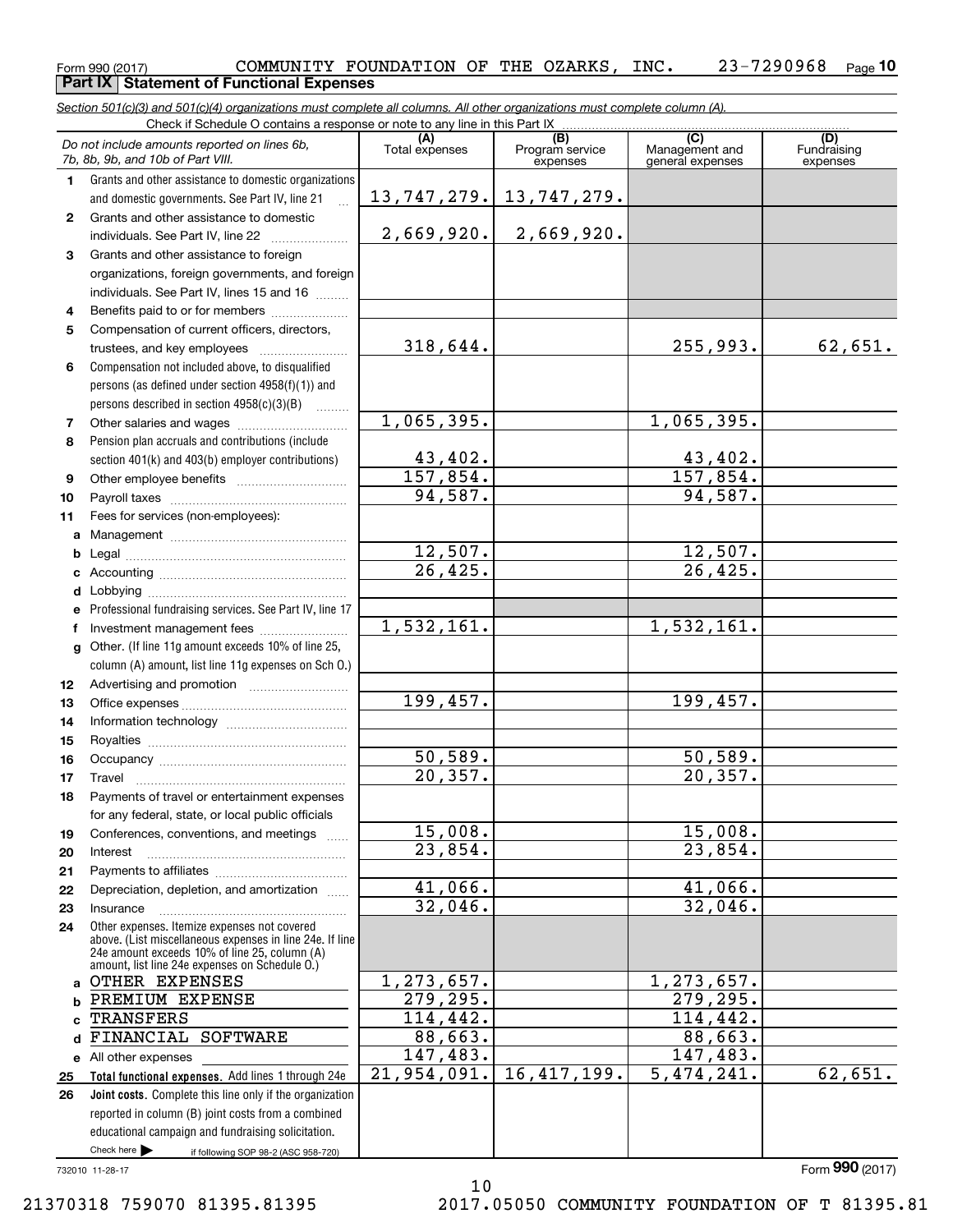| Form 990 (2017) | COMMUNITY T | <b>FOUNDATION OF</b> |  |  | THE OZARKS. | INC. | 7290968 | Page |
|-----------------|-------------|----------------------|--|--|-------------|------|---------|------|
|-----------------|-------------|----------------------|--|--|-------------|------|---------|------|

**11**

|                             |    | Check if Schedule O contains a response or note to any line in this Part X                                                |  |              |                              |                 |                             |
|-----------------------------|----|---------------------------------------------------------------------------------------------------------------------------|--|--------------|------------------------------|-----------------|-----------------------------|
|                             |    |                                                                                                                           |  |              | (A)<br>Beginning of year     |                 | (B)<br>End of year          |
|                             | 1  |                                                                                                                           |  |              |                              | 1.              |                             |
|                             | 2  |                                                                                                                           |  |              | 41,694,233.                  | $\mathbf{2}$    | 51,468,493.                 |
|                             | з  |                                                                                                                           |  | 774,265.     | 3                            | 676, 397.       |                             |
|                             | 4  |                                                                                                                           |  | 4            |                              |                 |                             |
|                             | 5  | Loans and other receivables from current and former officers, directors,                                                  |  |              |                              |                 |                             |
|                             |    | trustees, key employees, and highest compensated employees. Complete                                                      |  |              |                              |                 |                             |
|                             |    | Part II of Schedule L                                                                                                     |  | 5            |                              |                 |                             |
|                             | 6  | Loans and other receivables from other disqualified persons (as defined under                                             |  |              |                              |                 |                             |
|                             |    | section 4958(f)(1)), persons described in section 4958(c)(3)(B), and contributing                                         |  |              |                              |                 |                             |
|                             |    | employers and sponsoring organizations of section 501(c)(9) voluntary                                                     |  |              |                              |                 |                             |
|                             |    | employees' beneficiary organizations (see instr). Complete Part II of Sch L                                               |  |              |                              | 6               |                             |
| Assets                      | 7  |                                                                                                                           |  |              | 1,647,392.                   | $\overline{7}$  | 1, 133, 218.                |
|                             | 8  |                                                                                                                           |  |              |                              | 8               |                             |
|                             | 9  | Prepaid expenses and deferred charges [11] matter contracts and set of the contracts and deferred charges [11]            |  |              |                              | 9               |                             |
|                             |    | <b>10a</b> Land, buildings, and equipment: cost or other                                                                  |  |              |                              |                 |                             |
|                             |    | basis. Complete Part VI of Schedule D $\frac{10a}{10a}$ 11, 940, 260.                                                     |  |              |                              |                 |                             |
|                             |    |                                                                                                                           |  | 643, 106.    | 12,081,156.                  | 10 <sub>c</sub> | 11,297,154.                 |
|                             | 11 |                                                                                                                           |  | 166,978,676. | 11                           | 170,694,462.    |                             |
|                             | 12 |                                                                                                                           |  |              | 39,639,678.                  | 12              | $\overline{46}$ , 701, 314. |
|                             | 13 |                                                                                                                           |  |              | 13                           |                 |                             |
|                             | 14 |                                                                                                                           |  |              |                              | 14              |                             |
|                             | 15 |                                                                                                                           |  |              | 1,702,036.                   | 15              | 1,370,003.                  |
|                             | 16 |                                                                                                                           |  |              | $\overline{264, 517, 436}$ . | 16              | 283, 341, 041.              |
|                             | 17 |                                                                                                                           |  |              | 320,341.                     | 17              | 325,653.                    |
|                             | 18 |                                                                                                                           |  | 18           |                              |                 |                             |
|                             | 19 | Deferred revenue manufacture contracts and contracts are contracted revenue of the contract of the contract of            |  | 19           |                              |                 |                             |
|                             | 20 |                                                                                                                           |  |              | 20                           |                 |                             |
|                             | 21 | Escrow or custodial account liability. Complete Part IV of Schedule D                                                     |  |              |                              | 21              |                             |
|                             | 22 | Loans and other payables to current and former officers, directors, trustees,                                             |  |              |                              |                 |                             |
| Liabilities                 |    | key employees, highest compensated employees, and disqualified persons.                                                   |  |              |                              |                 |                             |
|                             |    |                                                                                                                           |  |              |                              | 22              |                             |
|                             | 23 | Secured mortgages and notes payable to unrelated third parties                                                            |  |              | $\overline{716}$ , 411.      | 23              | 563,582.                    |
|                             | 24 |                                                                                                                           |  |              |                              | 24              |                             |
|                             | 25 | Other liabilities (including federal income tax, payables to related third                                                |  |              |                              |                 |                             |
|                             |    | parties, and other liabilities not included on lines 17-24). Complete Part X of                                           |  |              |                              |                 |                             |
|                             |    | Schedule D                                                                                                                |  |              | 84, 336, 508.                | 25              | 83, 361, 280.               |
|                             | 26 | Total liabilities. Add lines 17 through 25                                                                                |  |              | 85, 373, 260.                | 26              | 84, 250, 515.               |
|                             |    | Organizations that follow SFAS 117 (ASC 958), check here $\blacktriangleright \begin{array}{c} \boxed{X} \end{array}$ and |  |              |                              |                 |                             |
|                             |    | complete lines 27 through 29, and lines 33 and 34.                                                                        |  |              |                              |                 |                             |
|                             | 27 |                                                                                                                           |  |              | 6,937,241.                   | 27              | 6, 204, 202.                |
|                             | 28 | Temporarily restricted net assets                                                                                         |  |              | 96,070,890.                  | 28              | 113, 533, 831.              |
|                             | 29 | Permanently restricted net assets                                                                                         |  |              | 76,136,045.                  | 29              | 79,352,493.                 |
|                             |    | Organizations that do not follow SFAS 117 (ASC 958), check here ▶                                                         |  |              |                              |                 |                             |
|                             |    | and complete lines 30 through 34.                                                                                         |  |              |                              |                 |                             |
|                             | 30 |                                                                                                                           |  |              | 30                           |                 |                             |
|                             | 31 |                                                                                                                           |  |              | 31                           |                 |                             |
| Net Assets or Fund Balances | 32 | Retained earnings, endowment, accumulated income, or other funds                                                          |  | $\cdots$     |                              | 32              |                             |
|                             | 33 |                                                                                                                           |  |              | 179, 144, 176.               | 33              | 199,090,526.                |
|                             | 34 |                                                                                                                           |  |              | 264, 517, 436.               | 34              | 283, 341, 041.              |
|                             |    |                                                                                                                           |  |              |                              |                 | Form 990 (2017)             |

**Part X Balance Sheet**

|  | orm 990 (2017) |  |
|--|----------------|--|
|--|----------------|--|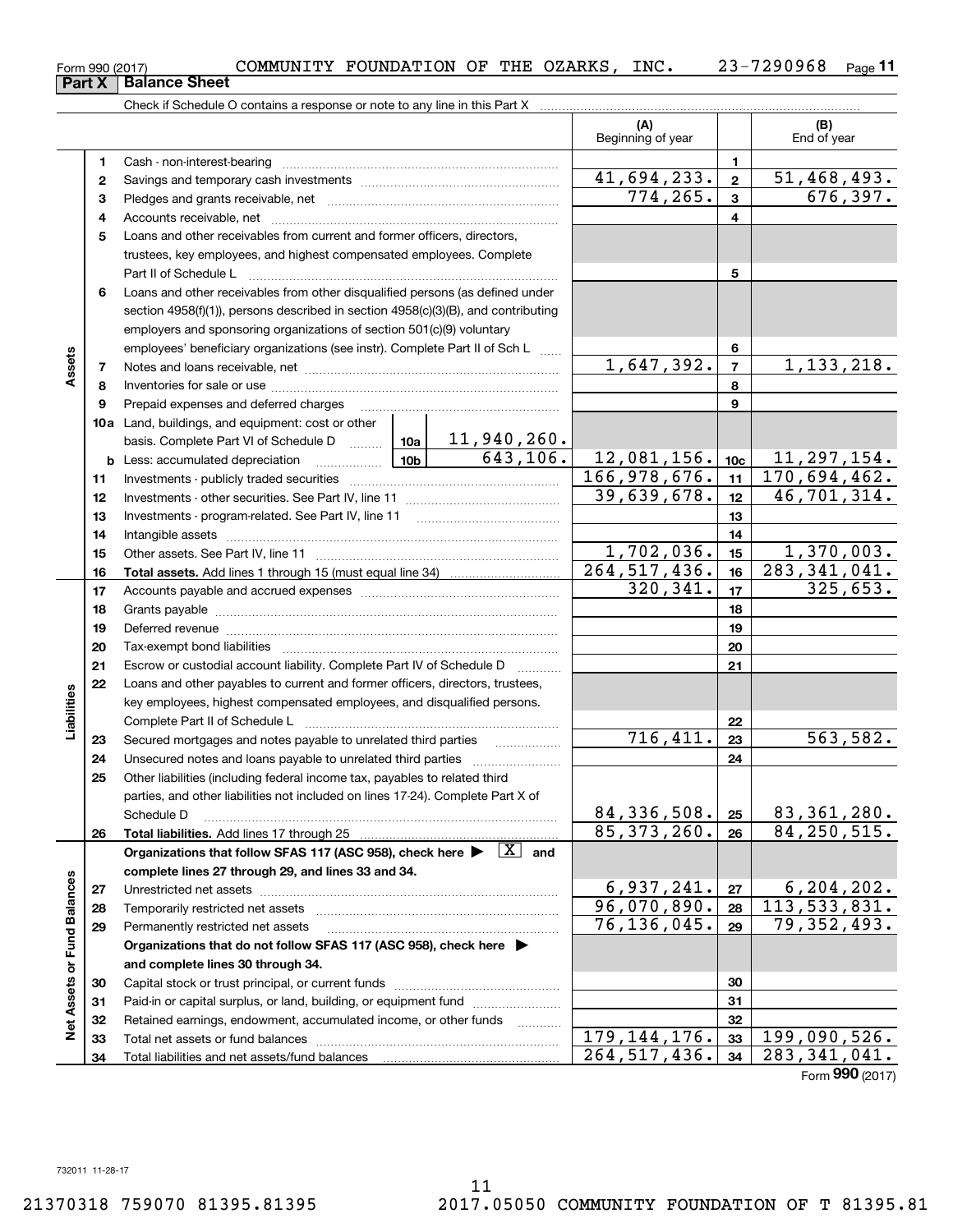|    | COMMUNITY FOUNDATION OF THE OZARKS, INC.<br>Form 990 (2017)                                                                                                                                                                    |                         | 23-7290968 |                             |     | Page $12$               |
|----|--------------------------------------------------------------------------------------------------------------------------------------------------------------------------------------------------------------------------------|-------------------------|------------|-----------------------------|-----|-------------------------|
|    | <b>Part XI   Reconciliation of Net Assets</b>                                                                                                                                                                                  |                         |            |                             |     |                         |
|    | Check if Schedule O contains a response or note to any line in this Part XI                                                                                                                                                    |                         |            |                             |     | $ \mathbf{X} $          |
|    |                                                                                                                                                                                                                                |                         |            |                             |     |                         |
| 1  | Total revenue (must equal Part VIII, column (A), line 12)                                                                                                                                                                      | 1.                      |            | 37,558,833.                 |     |                         |
| 2  | Total expenses (must equal Part IX, column (A), line 25)                                                                                                                                                                       | $\overline{2}$          |            | $\overline{21}$ , 954, 091. |     |                         |
| 3  | Revenue less expenses. Subtract line 2 from line 1                                                                                                                                                                             | 3                       |            | 15,604,742.                 |     |                         |
| 4  |                                                                                                                                                                                                                                | $\overline{\mathbf{4}}$ |            | 179, 144, 176.              |     |                         |
| 5  | Net unrealized gains (losses) on investments                                                                                                                                                                                   | 5                       |            | 5,801,134.                  |     |                         |
| 6  | Donated services and use of facilities                                                                                                                                                                                         | 6                       |            |                             |     |                         |
| 7  | Investment expenses                                                                                                                                                                                                            | $\overline{7}$          |            |                             |     |                         |
| 8  | Prior period adjustments                                                                                                                                                                                                       | 8                       |            |                             |     |                         |
| 9  | Other changes in net assets or fund balances (explain in Schedule O) [11] content changes in net assets or fund balances (explain in Schedule O) [11] content changes in net assets or fund balances (explain in Schedule O) [ | 9                       |            | $-1,459,526.$               |     |                         |
| 10 | Net assets or fund balances at end of year. Combine lines 3 through 9 (must equal Part X, line 33,                                                                                                                             |                         |            |                             |     |                         |
|    | column (B))                                                                                                                                                                                                                    | 10                      |            | 199,090,526.                |     |                         |
|    | Part XII Financial Statements and Reporting                                                                                                                                                                                    |                         |            |                             |     |                         |
|    |                                                                                                                                                                                                                                |                         |            |                             |     | $\overline{\mathtt{x}}$ |
|    |                                                                                                                                                                                                                                |                         |            |                             | Yes | No                      |
| 1. | $\boxed{\mathbf{X}}$ Accrual<br>Accounting method used to prepare the Form 990: <u>I</u> Cash<br>Other                                                                                                                         |                         |            |                             |     |                         |
|    | If the organization changed its method of accounting from a prior year or checked "Other," explain in Schedule O.                                                                                                              |                         |            |                             |     |                         |
|    | 2a Were the organization's financial statements compiled or reviewed by an independent accountant?                                                                                                                             |                         |            | 2a                          |     | х                       |
|    | If "Yes," check a box below to indicate whether the financial statements for the year were compiled or reviewed on a                                                                                                           |                         |            |                             |     |                         |
|    | separate basis, consolidated basis, or both:                                                                                                                                                                                   |                         |            |                             |     |                         |
|    | <b>Consolidated basis</b><br>Both consolidated and separate basis<br>Separate basis                                                                                                                                            |                         |            |                             |     |                         |
|    | <b>b</b> Were the organization's financial statements audited by an independent accountant?                                                                                                                                    |                         |            | 2 <sub>b</sub>              | X   |                         |
|    | If "Yes," check a box below to indicate whether the financial statements for the year were audited on a separate basis,                                                                                                        |                         |            |                             |     |                         |
|    | consolidated basis, or both:                                                                                                                                                                                                   |                         |            |                             |     |                         |
|    | $X$ Separate basis<br>Consolidated basis<br>Both consolidated and separate basis                                                                                                                                               |                         |            |                             |     |                         |
|    | c If "Yes" to line 2a or 2b, does the organization have a committee that assumes responsibility for oversight of the audit,                                                                                                    |                         |            |                             |     |                         |
|    |                                                                                                                                                                                                                                |                         |            | 2c                          | х   |                         |
|    | If the organization changed either its oversight process or selection process during the tax year, explain in Schedule O.                                                                                                      |                         |            |                             |     |                         |
|    | 3a As a result of a federal award, was the organization required to undergo an audit or audits as set forth in the Single Audit                                                                                                |                         |            |                             |     |                         |
|    |                                                                                                                                                                                                                                |                         |            | За                          |     | х                       |
|    | b If "Yes," did the organization undergo the required audit or audits? If the organization did not undergo the required audit                                                                                                  |                         |            |                             |     |                         |
|    | or audits, explain why in Schedule O and describe any steps taken to undergo such audits                                                                                                                                       |                         |            | 3b                          | מהה |                         |

Form (2017) **990**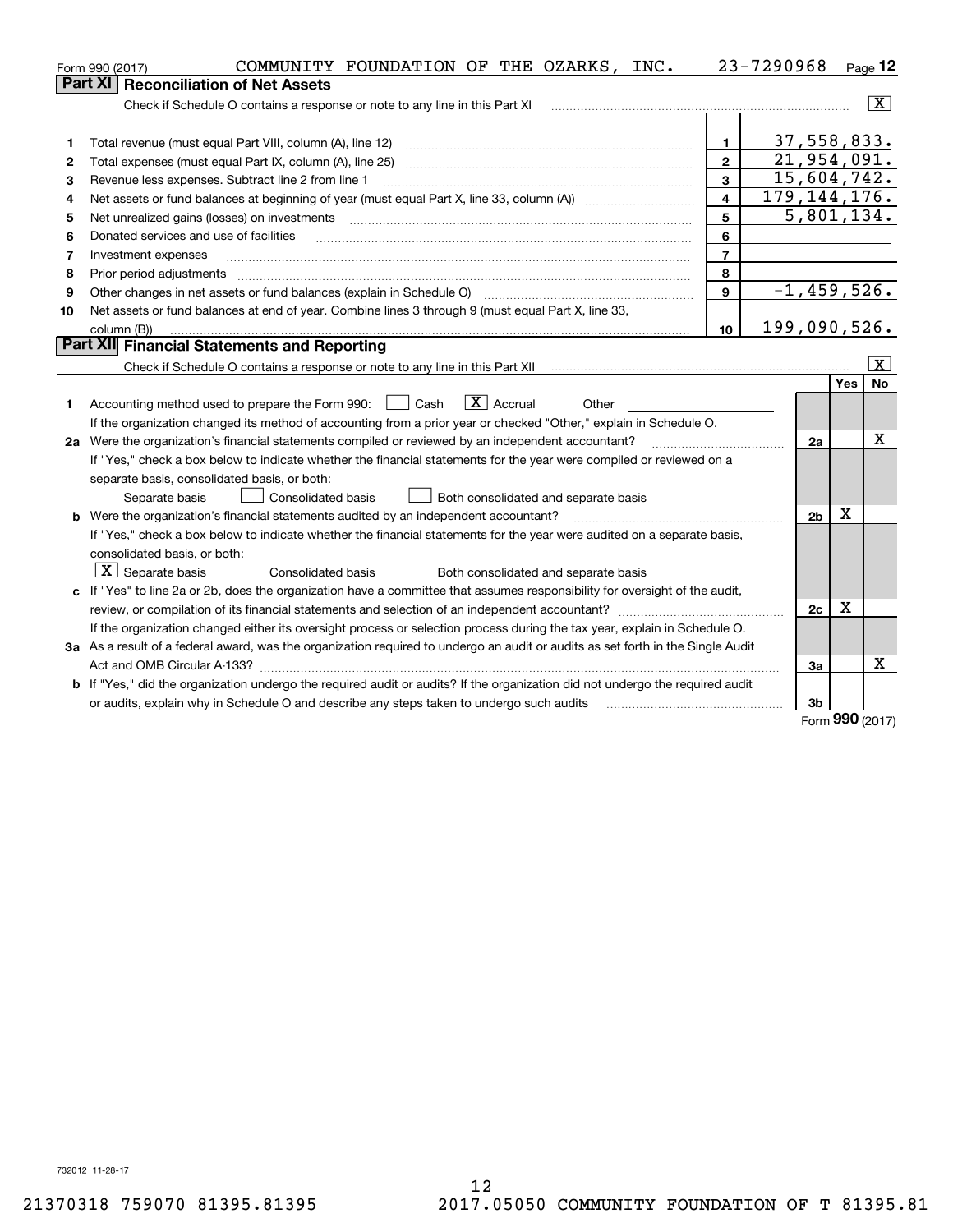| <b>SCHEDULE A</b> |
|-------------------|
|-------------------|

| (Form 990 or 990-EZ) |  |  |  |  |
|----------------------|--|--|--|--|
|----------------------|--|--|--|--|

# **Public Charity Status and Public Support**

**Complete if the organization is a section 501(c)(3) organization or a section 4947(a)(1) nonexempt charitable trust.**

| OMB No. 1545-0047     |
|-----------------------|
|                       |
| <b>Open to Public</b> |

| <b>4947 (a)(T) Honexempt Charitable trust.</b><br>Department of the Treasury<br>Attach to Form 990 or Form 990-EZ.<br>Internal Revenue Service<br>$\blacktriangleright$ Go to www.irs.gov/Form990 for instructions and the latest information. |                     |                                                                                                                                                                            |  |                                                                        |                                                                                                                                               | <b>Open to Public</b><br><b>Inspection</b> |                                                                |                            |  |                                       |
|------------------------------------------------------------------------------------------------------------------------------------------------------------------------------------------------------------------------------------------------|---------------------|----------------------------------------------------------------------------------------------------------------------------------------------------------------------------|--|------------------------------------------------------------------------|-----------------------------------------------------------------------------------------------------------------------------------------------|--------------------------------------------|----------------------------------------------------------------|----------------------------|--|---------------------------------------|
|                                                                                                                                                                                                                                                |                     | Name of the organization                                                                                                                                                   |  |                                                                        |                                                                                                                                               |                                            |                                                                |                            |  | <b>Employer identification number</b> |
|                                                                                                                                                                                                                                                |                     |                                                                                                                                                                            |  |                                                                        | COMMUNITY FOUNDATION OF THE OZARKS, INC.                                                                                                      |                                            |                                                                |                            |  | 23-7290968                            |
|                                                                                                                                                                                                                                                | Part I              |                                                                                                                                                                            |  |                                                                        | Reason for Public Charity Status (All organizations must complete this part.) See instructions.                                               |                                            |                                                                |                            |  |                                       |
|                                                                                                                                                                                                                                                |                     |                                                                                                                                                                            |  |                                                                        | The organization is not a private foundation because it is: (For lines 1 through 12, check only one box.)                                     |                                            |                                                                |                            |  |                                       |
| 1                                                                                                                                                                                                                                              |                     |                                                                                                                                                                            |  |                                                                        | A church, convention of churches, or association of churches described in section 170(b)(1)(A)(i).                                            |                                            |                                                                |                            |  |                                       |
| 2                                                                                                                                                                                                                                              |                     |                                                                                                                                                                            |  |                                                                        | A school described in section 170(b)(1)(A)(ii). (Attach Schedule E (Form 990 or 990-EZ).)                                                     |                                            |                                                                |                            |  |                                       |
| з                                                                                                                                                                                                                                              |                     |                                                                                                                                                                            |  |                                                                        | A hospital or a cooperative hospital service organization described in section 170(b)(1)(A)(iii).                                             |                                            |                                                                |                            |  |                                       |
| 4                                                                                                                                                                                                                                              |                     | A medical research organization operated in conjunction with a hospital described in section 170(b)(1)(A)(iii). Enter the hospital's name,<br>city, and state:             |  |                                                                        |                                                                                                                                               |                                            |                                                                |                            |  |                                       |
| 5                                                                                                                                                                                                                                              |                     | An organization operated for the benefit of a college or university owned or operated by a governmental unit described in<br>section 170(b)(1)(A)(iv). (Complete Part II.) |  |                                                                        |                                                                                                                                               |                                            |                                                                |                            |  |                                       |
| 6                                                                                                                                                                                                                                              |                     |                                                                                                                                                                            |  |                                                                        | A federal, state, or local government or governmental unit described in section 170(b)(1)(A)(v).                                              |                                            |                                                                |                            |  |                                       |
| 7                                                                                                                                                                                                                                              | $\lfloor x \rfloor$ |                                                                                                                                                                            |  |                                                                        | An organization that normally receives a substantial part of its support from a governmental unit or from the general public described in     |                                            |                                                                |                            |  |                                       |
|                                                                                                                                                                                                                                                |                     |                                                                                                                                                                            |  | section 170(b)(1)(A)(vi). (Complete Part II.)                          |                                                                                                                                               |                                            |                                                                |                            |  |                                       |
| 8                                                                                                                                                                                                                                              |                     |                                                                                                                                                                            |  |                                                                        | A community trust described in section 170(b)(1)(A)(vi). (Complete Part II.)                                                                  |                                            |                                                                |                            |  |                                       |
| 9                                                                                                                                                                                                                                              |                     |                                                                                                                                                                            |  |                                                                        | An agricultural research organization described in section 170(b)(1)(A)(ix) operated in conjunction with a land-grant college                 |                                            |                                                                |                            |  |                                       |
|                                                                                                                                                                                                                                                |                     |                                                                                                                                                                            |  |                                                                        | or university or a non-land-grant college of agriculture (see instructions). Enter the name, city, and state of the college or                |                                            |                                                                |                            |  |                                       |
|                                                                                                                                                                                                                                                |                     | university:                                                                                                                                                                |  |                                                                        |                                                                                                                                               |                                            |                                                                |                            |  |                                       |
| 10                                                                                                                                                                                                                                             |                     |                                                                                                                                                                            |  |                                                                        | An organization that normally receives: (1) more than 33 1/3% of its support from contributions, membership fees, and gross receipts from     |                                            |                                                                |                            |  |                                       |
|                                                                                                                                                                                                                                                |                     |                                                                                                                                                                            |  |                                                                        | activities related to its exempt functions - subject to certain exceptions, and (2) no more than 33 1/3% of its support from gross investment |                                            |                                                                |                            |  |                                       |
|                                                                                                                                                                                                                                                |                     |                                                                                                                                                                            |  |                                                                        | income and unrelated business taxable income (less section 511 tax) from businesses acquired by the organization after June 30, 1975.         |                                            |                                                                |                            |  |                                       |
|                                                                                                                                                                                                                                                |                     |                                                                                                                                                                            |  | See section 509(a)(2). (Complete Part III.)                            |                                                                                                                                               |                                            |                                                                |                            |  |                                       |
| 11                                                                                                                                                                                                                                             |                     |                                                                                                                                                                            |  |                                                                        | An organization organized and operated exclusively to test for public safety. See section 509(a)(4).                                          |                                            |                                                                |                            |  |                                       |
| 12                                                                                                                                                                                                                                             |                     |                                                                                                                                                                            |  |                                                                        | An organization organized and operated exclusively for the benefit of, to perform the functions of, or to carry out the purposes of one or    |                                            |                                                                |                            |  |                                       |
|                                                                                                                                                                                                                                                |                     |                                                                                                                                                                            |  |                                                                        | more publicly supported organizations described in section 509(a)(1) or section 509(a)(2). See section 509(a)(3). Check the box in            |                                            |                                                                |                            |  |                                       |
|                                                                                                                                                                                                                                                |                     |                                                                                                                                                                            |  |                                                                        | lines 12a through 12d that describes the type of supporting organization and complete lines 12e, 12f, and 12g.                                |                                            |                                                                |                            |  |                                       |
| а                                                                                                                                                                                                                                              |                     |                                                                                                                                                                            |  |                                                                        | Type I. A supporting organization operated, supervised, or controlled by its supported organization(s), typically by giving                   |                                            |                                                                |                            |  |                                       |
|                                                                                                                                                                                                                                                |                     |                                                                                                                                                                            |  |                                                                        | the supported organization(s) the power to regularly appoint or elect a majority of the directors or trustees of the supporting               |                                            |                                                                |                            |  |                                       |
|                                                                                                                                                                                                                                                |                     |                                                                                                                                                                            |  | organization. You must complete Part IV, Sections A and B.             |                                                                                                                                               |                                            |                                                                |                            |  |                                       |
| b                                                                                                                                                                                                                                              |                     |                                                                                                                                                                            |  |                                                                        | Type II. A supporting organization supervised or controlled in connection with its supported organization(s), by having                       |                                            |                                                                |                            |  |                                       |
|                                                                                                                                                                                                                                                |                     |                                                                                                                                                                            |  |                                                                        | control or management of the supporting organization vested in the same persons that control or manage the supported                          |                                            |                                                                |                            |  |                                       |
|                                                                                                                                                                                                                                                |                     |                                                                                                                                                                            |  | organization(s). You must complete Part IV, Sections A and C.          |                                                                                                                                               |                                            |                                                                |                            |  |                                       |
| с                                                                                                                                                                                                                                              |                     |                                                                                                                                                                            |  |                                                                        | Type III functionally integrated. A supporting organization operated in connection with, and functionally integrated with,                    |                                            |                                                                |                            |  |                                       |
|                                                                                                                                                                                                                                                |                     |                                                                                                                                                                            |  |                                                                        | its supported organization(s) (see instructions). You must complete Part IV, Sections A, D, and E.                                            |                                            |                                                                |                            |  |                                       |
| d                                                                                                                                                                                                                                              |                     |                                                                                                                                                                            |  |                                                                        | Type III non-functionally integrated. A supporting organization operated in connection with its supported organization(s)                     |                                            |                                                                |                            |  |                                       |
|                                                                                                                                                                                                                                                |                     |                                                                                                                                                                            |  |                                                                        | that is not functionally integrated. The organization generally must satisfy a distribution requirement and an attentiveness                  |                                            |                                                                |                            |  |                                       |
|                                                                                                                                                                                                                                                |                     |                                                                                                                                                                            |  |                                                                        | requirement (see instructions). You must complete Part IV, Sections A and D, and Part V.                                                      |                                            |                                                                |                            |  |                                       |
| е                                                                                                                                                                                                                                              |                     |                                                                                                                                                                            |  |                                                                        | Check this box if the organization received a written determination from the IRS that it is a Type I, Type II, Type III                       |                                            |                                                                |                            |  |                                       |
|                                                                                                                                                                                                                                                |                     |                                                                                                                                                                            |  |                                                                        | functionally integrated, or Type III non-functionally integrated supporting organization.                                                     |                                            |                                                                |                            |  |                                       |
| f.                                                                                                                                                                                                                                             |                     | Enter the number of supported organizations                                                                                                                                |  |                                                                        |                                                                                                                                               |                                            |                                                                |                            |  |                                       |
|                                                                                                                                                                                                                                                |                     |                                                                                                                                                                            |  | Provide the following information about the supported organization(s). |                                                                                                                                               |                                            |                                                                |                            |  |                                       |
|                                                                                                                                                                                                                                                |                     | (i) Name of supported                                                                                                                                                      |  | (ii) EIN                                                               | (iii) Type of organization                                                                                                                    |                                            | (iv) Is the organization listed<br>in your governing document? | (v) Amount of monetary     |  | (vi) Amount of other                  |
|                                                                                                                                                                                                                                                |                     | organization                                                                                                                                                               |  |                                                                        | (described on lines 1-10<br>above (see instructions))                                                                                         | Yes                                        | No                                                             | support (see instructions) |  | support (see instructions)            |
|                                                                                                                                                                                                                                                |                     |                                                                                                                                                                            |  |                                                                        |                                                                                                                                               |                                            |                                                                |                            |  |                                       |
|                                                                                                                                                                                                                                                |                     |                                                                                                                                                                            |  |                                                                        |                                                                                                                                               |                                            |                                                                |                            |  |                                       |
|                                                                                                                                                                                                                                                |                     |                                                                                                                                                                            |  |                                                                        |                                                                                                                                               |                                            |                                                                |                            |  |                                       |
|                                                                                                                                                                                                                                                |                     |                                                                                                                                                                            |  |                                                                        |                                                                                                                                               |                                            |                                                                |                            |  |                                       |
|                                                                                                                                                                                                                                                |                     |                                                                                                                                                                            |  |                                                                        |                                                                                                                                               |                                            |                                                                |                            |  |                                       |
|                                                                                                                                                                                                                                                |                     |                                                                                                                                                                            |  |                                                                        |                                                                                                                                               |                                            |                                                                |                            |  |                                       |
|                                                                                                                                                                                                                                                |                     |                                                                                                                                                                            |  |                                                                        |                                                                                                                                               |                                            |                                                                |                            |  |                                       |
|                                                                                                                                                                                                                                                |                     |                                                                                                                                                                            |  |                                                                        |                                                                                                                                               |                                            |                                                                |                            |  |                                       |
|                                                                                                                                                                                                                                                |                     |                                                                                                                                                                            |  |                                                                        |                                                                                                                                               |                                            |                                                                |                            |  |                                       |

**Total**

LHA For Paperwork Reduction Act Notice, see the Instructions for Form 990 or 990-EZ. 732021 10-06-17 Schedule A (Form 990 or 990-EZ) 2017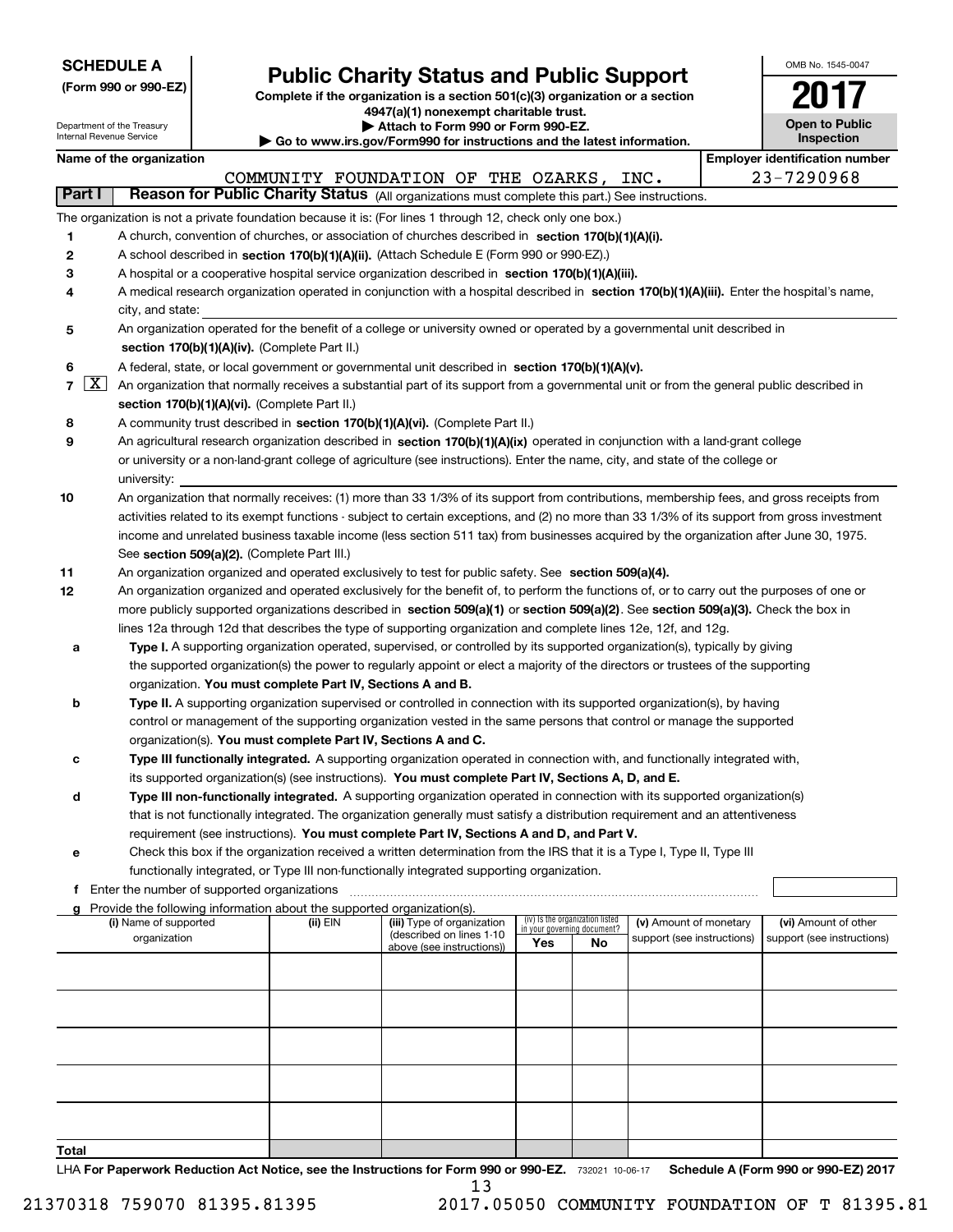### **2** Schedule A (Form 990 or 990-EZ) 2017 Page COMMUNITY FOUNDATION OF THE OZARKS, INC. 23-7290968 **Part II Support Schedule for Organizations Described in Sections 170(b)(1)(A)(iv) and 170(b)(1)(A)(vi)**

(Complete only if you checked the box on line 5, 7, or 8 of Part I or if the organization failed to qualify under Part III. If the organization fails to qualify under the tests listed below, please complete Part III.)

|    | <b>Section A. Public Support</b>                                                                                                                                                                                               |                                                        |          |            |            |          |                                                        |
|----|--------------------------------------------------------------------------------------------------------------------------------------------------------------------------------------------------------------------------------|--------------------------------------------------------|----------|------------|------------|----------|--------------------------------------------------------|
|    | Calendar year (or fiscal year beginning in) $\blacktriangleright$                                                                                                                                                              | (a) 2013                                               | (b) 2014 | $(c)$ 2015 | $(d)$ 2016 | (e) 2017 | (f) Total                                              |
|    | <b>1</b> Gifts, grants, contributions, and                                                                                                                                                                                     |                                                        |          |            |            |          |                                                        |
|    | membership fees received. (Do not                                                                                                                                                                                              |                                                        |          |            |            |          |                                                        |
|    | include any "unusual grants.")                                                                                                                                                                                                 | 15271657.18801627.15562713.16530656.30654947.96821600. |          |            |            |          |                                                        |
|    | 2 Tax revenues levied for the organ-                                                                                                                                                                                           |                                                        |          |            |            |          |                                                        |
|    | ization's benefit and either paid to                                                                                                                                                                                           |                                                        |          |            |            |          |                                                        |
|    | or expended on its behalf                                                                                                                                                                                                      |                                                        |          |            |            |          |                                                        |
|    | 3 The value of services or facilities                                                                                                                                                                                          |                                                        |          |            |            |          |                                                        |
|    | furnished by a governmental unit to                                                                                                                                                                                            |                                                        |          |            |            |          |                                                        |
|    | the organization without charge                                                                                                                                                                                                |                                                        |          |            |            |          |                                                        |
|    | 4 Total. Add lines 1 through 3                                                                                                                                                                                                 |                                                        |          |            |            |          | 15271657.18801627.15562713.16530656.30654947.96821600. |
| 5. | The portion of total contributions                                                                                                                                                                                             |                                                        |          |            |            |          |                                                        |
|    | by each person (other than a                                                                                                                                                                                                   |                                                        |          |            |            |          |                                                        |
|    | governmental unit or publicly                                                                                                                                                                                                  |                                                        |          |            |            |          |                                                        |
|    | supported organization) included                                                                                                                                                                                               |                                                        |          |            |            |          |                                                        |
|    | on line 1 that exceeds 2% of the                                                                                                                                                                                               |                                                        |          |            |            |          |                                                        |
|    | amount shown on line 11,                                                                                                                                                                                                       |                                                        |          |            |            |          |                                                        |
|    | column (f)                                                                                                                                                                                                                     |                                                        |          |            |            |          | 6573298.                                               |
|    | 6 Public support. Subtract line 5 from line 4.                                                                                                                                                                                 |                                                        |          |            |            |          | 90248302.                                              |
|    | <b>Section B. Total Support</b>                                                                                                                                                                                                |                                                        |          |            |            |          |                                                        |
|    | Calendar year (or fiscal year beginning in) $\blacktriangleright$                                                                                                                                                              | (a) 2013                                               | (b) 2014 | $(c)$ 2015 | $(d)$ 2016 | (e) 2017 | (f) Total                                              |
|    | <b>7</b> Amounts from line 4                                                                                                                                                                                                   |                                                        |          |            |            |          | 15271657.18801627.15562713.16530656.30654947.96821600. |
|    | 8 Gross income from interest,                                                                                                                                                                                                  |                                                        |          |            |            |          |                                                        |
|    | dividends, payments received on                                                                                                                                                                                                |                                                        |          |            |            |          |                                                        |
|    | securities loans, rents, royalties,                                                                                                                                                                                            |                                                        |          |            |            |          |                                                        |
|    | and income from similar sources                                                                                                                                                                                                | 2087955.                                               | 2537026. | 2287332.   | 2897165.   |          | 2922020.12731498.                                      |
|    | <b>9</b> Net income from unrelated business                                                                                                                                                                                    |                                                        |          |            |            |          |                                                        |
|    | activities, whether or not the                                                                                                                                                                                                 |                                                        |          |            |            |          |                                                        |
|    | business is regularly carried on                                                                                                                                                                                               |                                                        |          |            |            |          |                                                        |
|    | <b>10</b> Other income. Do not include gain                                                                                                                                                                                    |                                                        |          |            |            |          |                                                        |
|    | or loss from the sale of capital                                                                                                                                                                                               |                                                        |          |            |            |          |                                                        |
|    | assets (Explain in Part VI.)                                                                                                                                                                                                   |                                                        |          |            |            |          |                                                        |
|    | <b>11 Total support.</b> Add lines 7 through 10                                                                                                                                                                                |                                                        |          |            |            |          | 109553098                                              |
|    | <b>12</b> Gross receipts from related activities, etc. (see instructions)                                                                                                                                                      |                                                        |          |            |            | 12       |                                                        |
|    | 13 First five years. If the Form 990 is for the organization's first, second, third, fourth, or fifth tax year as a section 501(c)(3)                                                                                          |                                                        |          |            |            |          |                                                        |
|    | organization, check this box and stop here                                                                                                                                                                                     |                                                        |          |            |            |          |                                                        |
|    | Section C. Computation of Public Support Percentage                                                                                                                                                                            |                                                        |          |            |            |          |                                                        |
|    | 14 Public support percentage for 2017 (line 6, column (f) divided by line 11, column (f) <i>mummumumum</i>                                                                                                                     |                                                        |          |            |            | 14       | 82.38<br>%                                             |
|    | 15 Public support percentage from 2016 Schedule A, Part II, line 14 [11] [11] manument continuum manument of Public support percentage from 2016 Schedule A, Part II, line 14 [11] manument continuum manument of Public suppo |                                                        |          |            |            | 15       | 84.98<br>$\%$                                          |
|    | 16a 33 1/3% support test - 2017. If the organization did not check the box on line 13, and line 14 is 33 1/3% or more, check this box and                                                                                      |                                                        |          |            |            |          |                                                        |
|    | stop here. The organization qualifies as a publicly supported organization                                                                                                                                                     |                                                        |          |            |            |          | $\blacktriangleright$ $\boxed{\text{X}}$               |
|    | b 33 1/3% support test - 2016. If the organization did not check a box on line 13 or 16a, and line 15 is 33 1/3% or more, check this box                                                                                       |                                                        |          |            |            |          |                                                        |
|    | and stop here. The organization qualifies as a publicly supported organization                                                                                                                                                 |                                                        |          |            |            |          |                                                        |
|    | 17a 10% -facts-and-circumstances test - 2017. If the organization did not check a box on line 13, 16a, or 16b, and line 14 is 10% or more,                                                                                     |                                                        |          |            |            |          |                                                        |
|    | and if the organization meets the "facts-and-circumstances" test, check this box and stop here. Explain in Part VI how the organization                                                                                        |                                                        |          |            |            |          |                                                        |
|    | meets the "facts-and-circumstances" test. The organization qualifies as a publicly supported organization                                                                                                                      |                                                        |          |            |            |          |                                                        |
|    | <b>b 10% -facts-and-circumstances test - 2016.</b> If the organization did not check a box on line 13, 16a, 16b, or 17a, and line 15 is 10% or                                                                                 |                                                        |          |            |            |          |                                                        |
|    | more, and if the organization meets the "facts-and-circumstances" test, check this box and stop here. Explain in Part VI how the                                                                                               |                                                        |          |            |            |          |                                                        |
|    | organization meets the "facts-and-circumstances" test. The organization qualifies as a publicly supported organization                                                                                                         |                                                        |          |            |            |          |                                                        |
|    | 18 Private foundation. If the organization did not check a box on line 13, 16a, 16b, 17a, or 17b, check this box and see instructions                                                                                          |                                                        |          |            |            |          |                                                        |
|    |                                                                                                                                                                                                                                |                                                        |          |            |            |          | Schedule A (Form 990 or 990-F7) 2017                   |

**Schedule A (Form 990 or 990-EZ) 2017**

732022 10-06-17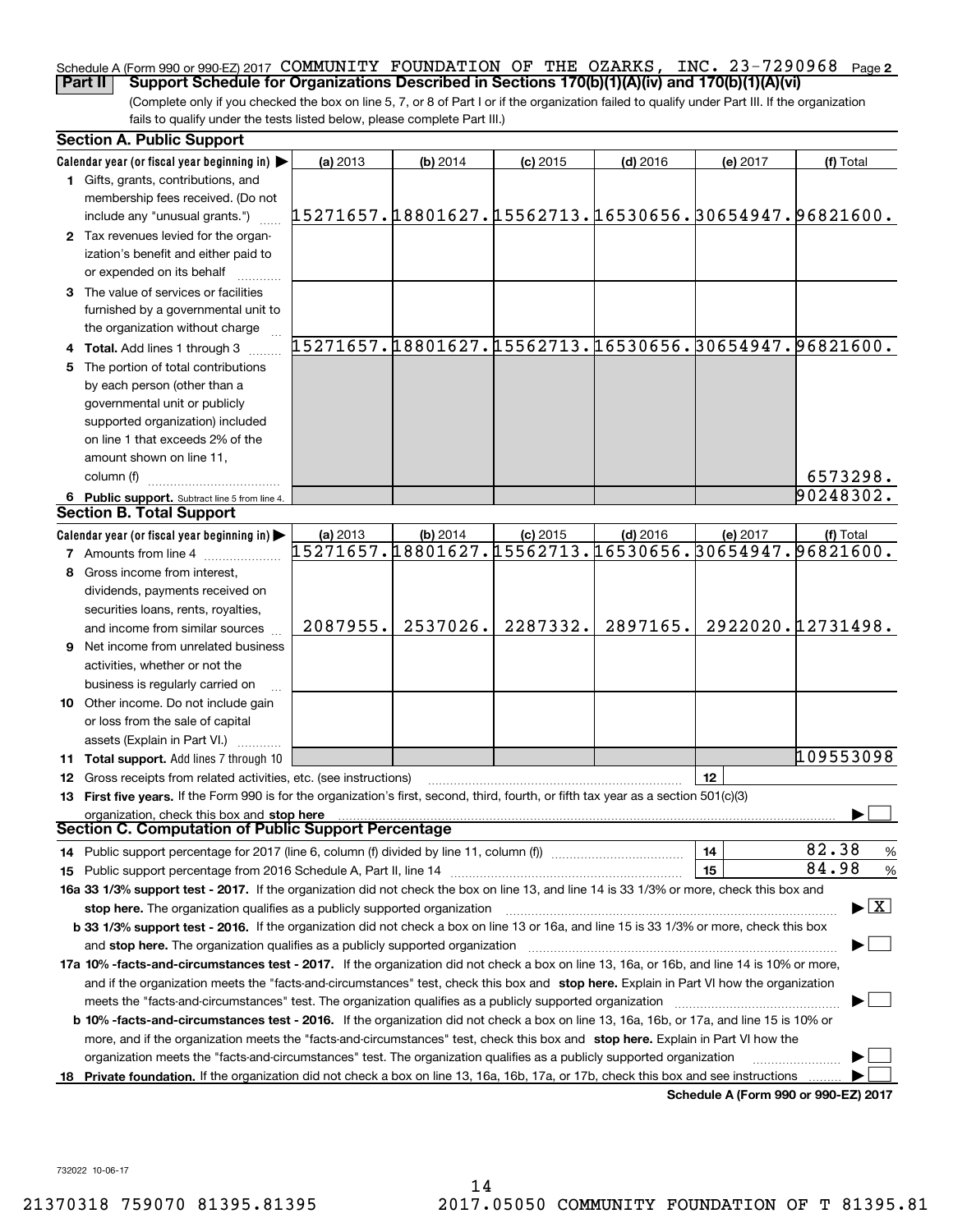### Schedule A (Form 990 or 990-EZ) 2017  $\,$  **COMMUNITY <code>FOUNDATION OF THE OZARKS</code> , <code>INC. 23–7290968</code> <code>Page 3</code> Part III Support Schedule for Organizations Described in Section 509(a)(2)**

(Complete only if you checked the box on line 10 of Part I or if the organization failed to qualify under Part II. If the organization fails to qualify under the tests listed below, please complete Part II.)

|    | <b>Section A. Public Support</b>                                                                                                                                                                                                          |          |          |            |            |          |                                      |
|----|-------------------------------------------------------------------------------------------------------------------------------------------------------------------------------------------------------------------------------------------|----------|----------|------------|------------|----------|--------------------------------------|
|    | Calendar year (or fiscal year beginning in) $\blacktriangleright$                                                                                                                                                                         | (a) 2013 | (b) 2014 | $(c)$ 2015 | $(d)$ 2016 | (e) 2017 | (f) Total                            |
|    | 1 Gifts, grants, contributions, and                                                                                                                                                                                                       |          |          |            |            |          |                                      |
|    | membership fees received. (Do not                                                                                                                                                                                                         |          |          |            |            |          |                                      |
|    | include any "unusual grants.")                                                                                                                                                                                                            |          |          |            |            |          |                                      |
|    | 2 Gross receipts from admissions,<br>merchandise sold or services per-<br>formed, or facilities furnished in<br>any activity that is related to the<br>organization's tax-exempt purpose                                                  |          |          |            |            |          |                                      |
|    | 3 Gross receipts from activities that                                                                                                                                                                                                     |          |          |            |            |          |                                      |
|    | are not an unrelated trade or bus-                                                                                                                                                                                                        |          |          |            |            |          |                                      |
|    | iness under section 513                                                                                                                                                                                                                   |          |          |            |            |          |                                      |
|    | 4 Tax revenues levied for the organ-                                                                                                                                                                                                      |          |          |            |            |          |                                      |
|    | ization's benefit and either paid to                                                                                                                                                                                                      |          |          |            |            |          |                                      |
|    | or expended on its behalf<br>.                                                                                                                                                                                                            |          |          |            |            |          |                                      |
|    | 5 The value of services or facilities                                                                                                                                                                                                     |          |          |            |            |          |                                      |
|    | furnished by a governmental unit to                                                                                                                                                                                                       |          |          |            |            |          |                                      |
|    | the organization without charge                                                                                                                                                                                                           |          |          |            |            |          |                                      |
|    | <b>6 Total.</b> Add lines 1 through 5                                                                                                                                                                                                     |          |          |            |            |          |                                      |
|    | 7a Amounts included on lines 1, 2, and                                                                                                                                                                                                    |          |          |            |            |          |                                      |
|    | 3 received from disqualified persons<br><b>b</b> Amounts included on lines 2 and 3 received                                                                                                                                               |          |          |            |            |          |                                      |
|    | from other than disqualified persons that<br>exceed the greater of \$5,000 or 1% of the<br>amount on line 13 for the year                                                                                                                 |          |          |            |            |          |                                      |
|    | c Add lines 7a and 7b                                                                                                                                                                                                                     |          |          |            |            |          |                                      |
|    | 8 Public support. (Subtract line 7c from line 6.)                                                                                                                                                                                         |          |          |            |            |          |                                      |
|    | <b>Section B. Total Support</b>                                                                                                                                                                                                           |          |          |            |            |          |                                      |
|    | Calendar year (or fiscal year beginning in) $\blacktriangleright$                                                                                                                                                                         | (a) 2013 | (b) 2014 | $(c)$ 2015 | $(d)$ 2016 | (e) 2017 | (f) Total                            |
|    | 9 Amounts from line 6                                                                                                                                                                                                                     |          |          |            |            |          |                                      |
|    | 10a Gross income from interest,<br>dividends, payments received on<br>securities loans, rents, royalties,<br>and income from similar sources                                                                                              |          |          |            |            |          |                                      |
|    | <b>b</b> Unrelated business taxable income                                                                                                                                                                                                |          |          |            |            |          |                                      |
|    | (less section 511 taxes) from businesses                                                                                                                                                                                                  |          |          |            |            |          |                                      |
|    | acquired after June 30, 1975                                                                                                                                                                                                              |          |          |            |            |          |                                      |
|    | c Add lines 10a and 10b                                                                                                                                                                                                                   |          |          |            |            |          |                                      |
|    | 11 Net income from unrelated business<br>activities not included in line 10b,<br>whether or not the business is<br>regularly carried on                                                                                                   |          |          |            |            |          |                                      |
|    | <b>12</b> Other income. Do not include gain<br>or loss from the sale of capital<br>assets (Explain in Part VI.)                                                                                                                           |          |          |            |            |          |                                      |
|    | <b>13</b> Total support. (Add lines 9, 10c, 11, and 12.)                                                                                                                                                                                  |          |          |            |            |          |                                      |
|    | 14 First five years. If the Form 990 is for the organization's first, second, third, fourth, or fifth tax year as a section 501(c)(3) organization,                                                                                       |          |          |            |            |          |                                      |
|    | check this box and <b>stop here</b> measurement contracts and <b>structure the state of the state of the state of the state of the state of the state of the state of the state of the state of the state of the state of the state o</b> |          |          |            |            |          |                                      |
|    | <b>Section C. Computation of Public Support Percentage</b>                                                                                                                                                                                |          |          |            |            |          |                                      |
|    |                                                                                                                                                                                                                                           |          |          |            |            | 15       | %                                    |
|    | 16 Public support percentage from 2016 Schedule A, Part III, line 15                                                                                                                                                                      |          |          |            |            | 16       | %                                    |
|    | <b>Section D. Computation of Investment Income Percentage</b>                                                                                                                                                                             |          |          |            |            |          |                                      |
|    | 17 Investment income percentage for 2017 (line 10c, column (f) divided by line 13, column (f))                                                                                                                                            |          |          |            |            | 17       | %                                    |
|    | 18 Investment income percentage from 2016 Schedule A, Part III, line 17                                                                                                                                                                   |          |          |            |            | 18       | %                                    |
|    | 19a 33 1/3% support tests - 2017. If the organization did not check the box on line 14, and line 15 is more than 33 1/3%, and line 17 is not                                                                                              |          |          |            |            |          |                                      |
|    | more than 33 1/3%, check this box and stop here. The organization qualifies as a publicly supported organization                                                                                                                          |          |          |            |            |          | ▶                                    |
|    | b 33 1/3% support tests - 2016. If the organization did not check a box on line 14 or line 19a, and line 16 is more than 33 1/3%, and                                                                                                     |          |          |            |            |          |                                      |
|    | line 18 is not more than 33 1/3%, check this box and stop here. The organization qualifies as a publicly supported organization                                                                                                           |          |          |            |            |          |                                      |
| 20 | <b>Private foundation.</b> If the organization did not check a box on line 14, 19a, or 19b, check this box and see instructions                                                                                                           |          |          |            |            |          |                                      |
|    | 732023 10-06-17                                                                                                                                                                                                                           |          | 15       |            |            |          | Schedule A (Form 990 or 990-EZ) 2017 |

21370318 759070 81395.81395 2017.05050 COMMUNITY FOUNDATION OF T 81395.81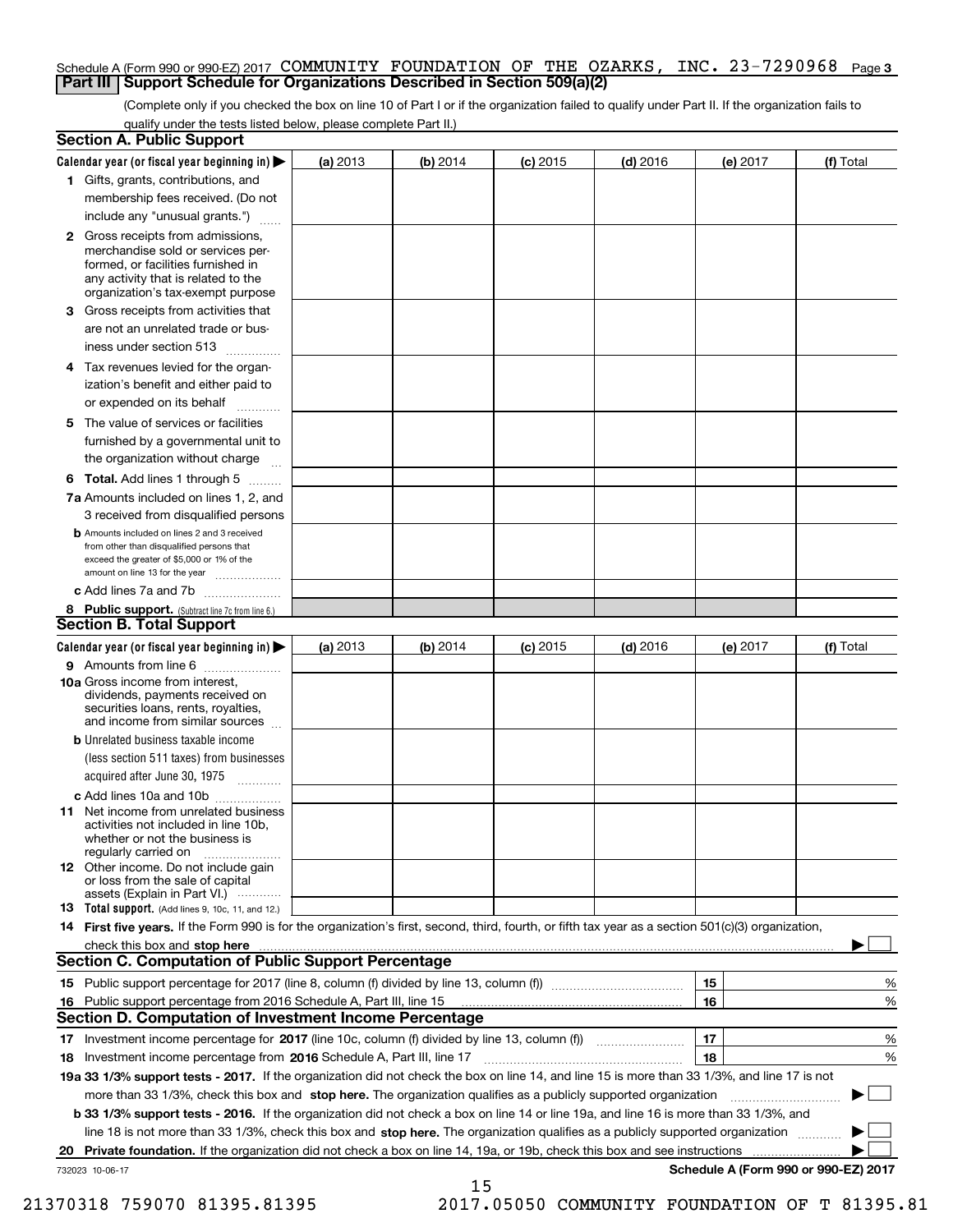### Schedule A (Form 990 or 990-EZ) 2017  $\,$  **COMMUNITY**  $\,$  **FOUNDATION OF THE OZARKS,**  $\,$  **INC**  $\,$  **23-7290968**  $\,$  **Page 4**  $\,$

# **Part IV Supporting Organizations**

(Complete only if you checked a box in line 12 on Part I. If you checked 12a of Part I, complete Sections A and B. If you checked 12b of Part I, complete Sections A and C. If you checked 12c of Part I, complete Sections A, D, and E. If you checked 12d of Part I, complete Sections A and D, and complete Part V.)

### **Section A. All Supporting Organizations**

- **1** Are all of the organization's supported organizations listed by name in the organization's governing documents? If "No," describe in **Part VI** how the supported organizations are designated. If designated by *class or purpose, describe the designation. If historic and continuing relationship, explain.*
- **2** Did the organization have any supported organization that does not have an IRS determination of status under section 509(a)(1) or (2)? If "Yes," explain in Part VI how the organization determined that the supported *organization was described in section 509(a)(1) or (2).*
- **3a** Did the organization have a supported organization described in section 501(c)(4), (5), or (6)? If "Yes," answer *(b) and (c) below.*
- **b** Did the organization confirm that each supported organization qualified under section 501(c)(4), (5), or (6) and satisfied the public support tests under section 509(a)(2)? If "Yes," describe in **Part VI** when and how the *organization made the determination.*
- **c**Did the organization ensure that all support to such organizations was used exclusively for section 170(c)(2)(B) purposes? If "Yes," explain in **Part VI** what controls the organization put in place to ensure such use.
- **4a***If* Was any supported organization not organized in the United States ("foreign supported organization")? *"Yes," and if you checked 12a or 12b in Part I, answer (b) and (c) below.*
- **b** Did the organization have ultimate control and discretion in deciding whether to make grants to the foreign supported organization? If "Yes," describe in **Part VI** how the organization had such control and discretion *despite being controlled or supervised by or in connection with its supported organizations.*
- **c** Did the organization support any foreign supported organization that does not have an IRS determination under sections 501(c)(3) and 509(a)(1) or (2)? If "Yes," explain in **Part VI** what controls the organization used *to ensure that all support to the foreign supported organization was used exclusively for section 170(c)(2)(B) purposes.*
- **5a** Did the organization add, substitute, or remove any supported organizations during the tax year? If "Yes," answer (b) and (c) below (if applicable). Also, provide detail in **Part VI,** including (i) the names and EIN *numbers of the supported organizations added, substituted, or removed; (ii) the reasons for each such action; (iii) the authority under the organization's organizing document authorizing such action; and (iv) how the action was accomplished (such as by amendment to the organizing document).*
- **b** Type I or Type II only. Was any added or substituted supported organization part of a class already designated in the organization's organizing document?
- **cSubstitutions only.**  Was the substitution the result of an event beyond the organization's control?
- **6** Did the organization provide support (whether in the form of grants or the provision of services or facilities) to **Part VI.** *If "Yes," provide detail in* support or benefit one or more of the filing organization's supported organizations? anyone other than (i) its supported organizations, (ii) individuals that are part of the charitable class benefited by one or more of its supported organizations, or (iii) other supporting organizations that also
- **7**Did the organization provide a grant, loan, compensation, or other similar payment to a substantial contributor *If "Yes," complete Part I of Schedule L (Form 990 or 990-EZ).* regard to a substantial contributor? (defined in section 4958(c)(3)(C)), a family member of a substantial contributor, or a 35% controlled entity with
- **8** Did the organization make a loan to a disqualified person (as defined in section 4958) not described in line 7? *If "Yes," complete Part I of Schedule L (Form 990 or 990-EZ).*
- **9a** Was the organization controlled directly or indirectly at any time during the tax year by one or more in section 509(a)(1) or (2))? If "Yes," *provide detail in* <code>Part VI.</code> disqualified persons as defined in section 4946 (other than foundation managers and organizations described
- **b** Did one or more disqualified persons (as defined in line 9a) hold a controlling interest in any entity in which the supporting organization had an interest? If "Yes," provide detail in P**art VI**.
- **c**Did a disqualified person (as defined in line 9a) have an ownership interest in, or derive any personal benefit from, assets in which the supporting organization also had an interest? If "Yes," provide detail in P**art VI.**
- **10a** Was the organization subject to the excess business holdings rules of section 4943 because of section supporting organizations)? If "Yes," answer 10b below. 4943(f) (regarding certain Type II supporting organizations, and all Type III non-functionally integrated
- **b** Did the organization have any excess business holdings in the tax year? (Use Schedule C, Form 4720, to *determine whether the organization had excess business holdings.)*

16

732024 10-06-17

**Schedule A (Form 990 or 990-EZ) 2017**

**YesNo**

**1**

**2**

**3a**

**3b**

**3c**

**4a**

**4b**

**4c**

**5a**

**5b5c**

**6**

**7**

**8**

**9a**

**9b**

**9c**

**10a**

**10b**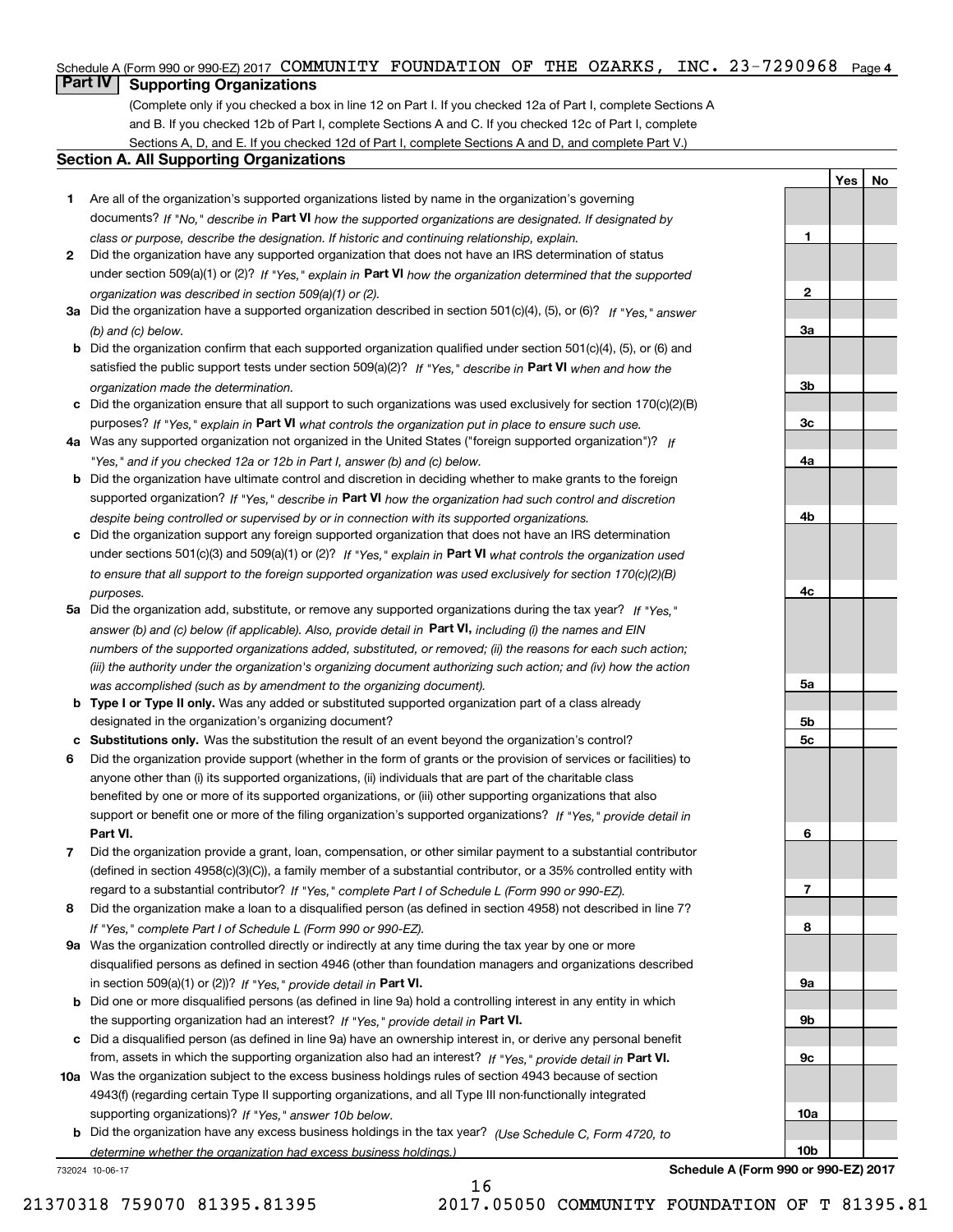### **5** Schedule A (Form 990 or 990-EZ) 2017 Page COMMUNITY FOUNDATION OF THE OZARKS, INC. 23-7290968 **Part IV Supporting Organizations** *(continued)*

|    |                                                                                                                                                                                                               |                 | Yes        | No |
|----|---------------------------------------------------------------------------------------------------------------------------------------------------------------------------------------------------------------|-----------------|------------|----|
| 11 | Has the organization accepted a gift or contribution from any of the following persons?                                                                                                                       |                 |            |    |
|    | a A person who directly or indirectly controls, either alone or together with persons described in (b) and (c)                                                                                                |                 |            |    |
|    | below, the governing body of a supported organization?                                                                                                                                                        | 11a             |            |    |
|    | <b>b</b> A family member of a person described in (a) above?                                                                                                                                                  | 11 <sub>b</sub> |            |    |
|    | c A 35% controlled entity of a person described in (a) or (b) above? If "Yes" to a, b, or c, provide detail in Part VI.                                                                                       | 11c             |            |    |
|    | <b>Section B. Type I Supporting Organizations</b>                                                                                                                                                             |                 |            |    |
|    |                                                                                                                                                                                                               |                 | Yes        | No |
| 1  | Did the directors, trustees, or membership of one or more supported organizations have the power to                                                                                                           |                 |            |    |
|    | regularly appoint or elect at least a majority of the organization's directors or trustees at all times during the                                                                                            |                 |            |    |
|    | tax year? If "No," describe in Part VI how the supported organization(s) effectively operated, supervised, or                                                                                                 |                 |            |    |
|    | controlled the organization's activities. If the organization had more than one supported organization,                                                                                                       |                 |            |    |
|    |                                                                                                                                                                                                               |                 |            |    |
|    | describe how the powers to appoint and/or remove directors or trustees were allocated among the supported                                                                                                     | 1               |            |    |
| 2  | organizations and what conditions or restrictions, if any, applied to such powers during the tax year.<br>Did the organization operate for the benefit of any supported organization other than the supported |                 |            |    |
|    |                                                                                                                                                                                                               |                 |            |    |
|    | organization(s) that operated, supervised, or controlled the supporting organization? If "Yes," explain in                                                                                                    |                 |            |    |
|    | Part VI how providing such benefit carried out the purposes of the supported organization(s) that operated,                                                                                                   |                 |            |    |
|    | supervised, or controlled the supporting organization.<br><b>Section C. Type II Supporting Organizations</b>                                                                                                  | $\mathbf{2}$    |            |    |
|    |                                                                                                                                                                                                               |                 | Yes        |    |
|    |                                                                                                                                                                                                               |                 |            | No |
| 1. | Were a majority of the organization's directors or trustees during the tax year also a majority of the directors                                                                                              |                 |            |    |
|    | or trustees of each of the organization's supported organization(s)? If "No," describe in Part VI how control                                                                                                 |                 |            |    |
|    | or management of the supporting organization was vested in the same persons that controlled or managed                                                                                                        |                 |            |    |
|    | the supported organization(s).<br><b>Section D. All Type III Supporting Organizations</b>                                                                                                                     | 1               |            |    |
|    |                                                                                                                                                                                                               |                 |            |    |
|    |                                                                                                                                                                                                               |                 | Yes        | No |
| 1  | Did the organization provide to each of its supported organizations, by the last day of the fifth month of the                                                                                                |                 |            |    |
|    | organization's tax year, (i) a written notice describing the type and amount of support provided during the prior tax                                                                                         |                 |            |    |
|    | year, (ii) a copy of the Form 990 that was most recently filed as of the date of notification, and (iii) copies of the                                                                                        |                 |            |    |
|    | organization's governing documents in effect on the date of notification, to the extent not previously provided?                                                                                              | 1               |            |    |
| 2  | Were any of the organization's officers, directors, or trustees either (i) appointed or elected by the supported                                                                                              |                 |            |    |
|    | organization(s) or (ii) serving on the governing body of a supported organization? If "No," explain in Part VI how                                                                                            |                 |            |    |
|    | the organization maintained a close and continuous working relationship with the supported organization(s).                                                                                                   | $\mathbf{2}$    |            |    |
| 3  | By reason of the relationship described in (2), did the organization's supported organizations have a                                                                                                         |                 |            |    |
|    | significant voice in the organization's investment policies and in directing the use of the organization's                                                                                                    |                 |            |    |
|    | income or assets at all times during the tax year? If "Yes," describe in Part VI the role the organization's                                                                                                  |                 |            |    |
|    | supported organizations played in this regard.                                                                                                                                                                | 3               |            |    |
|    | Section E. Type III Functionally Integrated Supporting Organizations                                                                                                                                          |                 |            |    |
| 1  | Check the box next to the method that the organization used to satisfy the Integral Part Test during the year (see instructions).                                                                             |                 |            |    |
| а  | The organization satisfied the Activities Test. Complete line 2 below.                                                                                                                                        |                 |            |    |
| b  | The organization is the parent of each of its supported organizations. Complete line 3 below.                                                                                                                 |                 |            |    |
| с  | The organization supported a governmental entity. Describe in Part VI how you supported a government entity (see instructions),                                                                               |                 |            |    |
| 2  | Activities Test. Answer (a) and (b) below.                                                                                                                                                                    |                 | <b>Yes</b> | No |
| а  | Did substantially all of the organization's activities during the tax year directly further the exempt purposes of                                                                                            |                 |            |    |
|    | the supported organization(s) to which the organization was responsive? If "Yes," then in Part VI identify                                                                                                    |                 |            |    |
|    | those supported organizations and explain how these activities directly furthered their exempt purposes,                                                                                                      |                 |            |    |
|    | how the organization was responsive to those supported organizations, and how the organization determined                                                                                                     |                 |            |    |
|    | that these activities constituted substantially all of its activities.                                                                                                                                        | 2a              |            |    |
|    | <b>b</b> Did the activities described in (a) constitute activities that, but for the organization's involvement, one or more                                                                                  |                 |            |    |
|    | of the organization's supported organization(s) would have been engaged in? If "Yes," explain in Part VI the                                                                                                  |                 |            |    |
|    | reasons for the organization's position that its supported organization(s) would have engaged in these                                                                                                        |                 |            |    |
|    | activities but for the organization's involvement.                                                                                                                                                            | 2b              |            |    |
| 3  | Parent of Supported Organizations. Answer (a) and (b) below.                                                                                                                                                  |                 |            |    |
|    | a Did the organization have the power to regularly appoint or elect a majority of the officers, directors, or                                                                                                 |                 |            |    |
|    | trustees of each of the supported organizations? Provide details in Part VI.                                                                                                                                  | За              |            |    |
|    | <b>b</b> Did the organization exercise a substantial degree of direction over the policies, programs, and activities of each                                                                                  |                 |            |    |
|    | of its supported organizations? If "Yes." describe in Part VI the role played by the organization in this regard.                                                                                             | 3b              |            |    |
|    | Schedule A (Form 990 or 990-EZ) 2017<br>732025 10-06-17                                                                                                                                                       |                 |            |    |

17

**Schedule A (Form 990 or 990-EZ) 2017**

21370318 759070 81395.81395 2017.05050 COMMUNITY FOUNDATION OF T 81395.81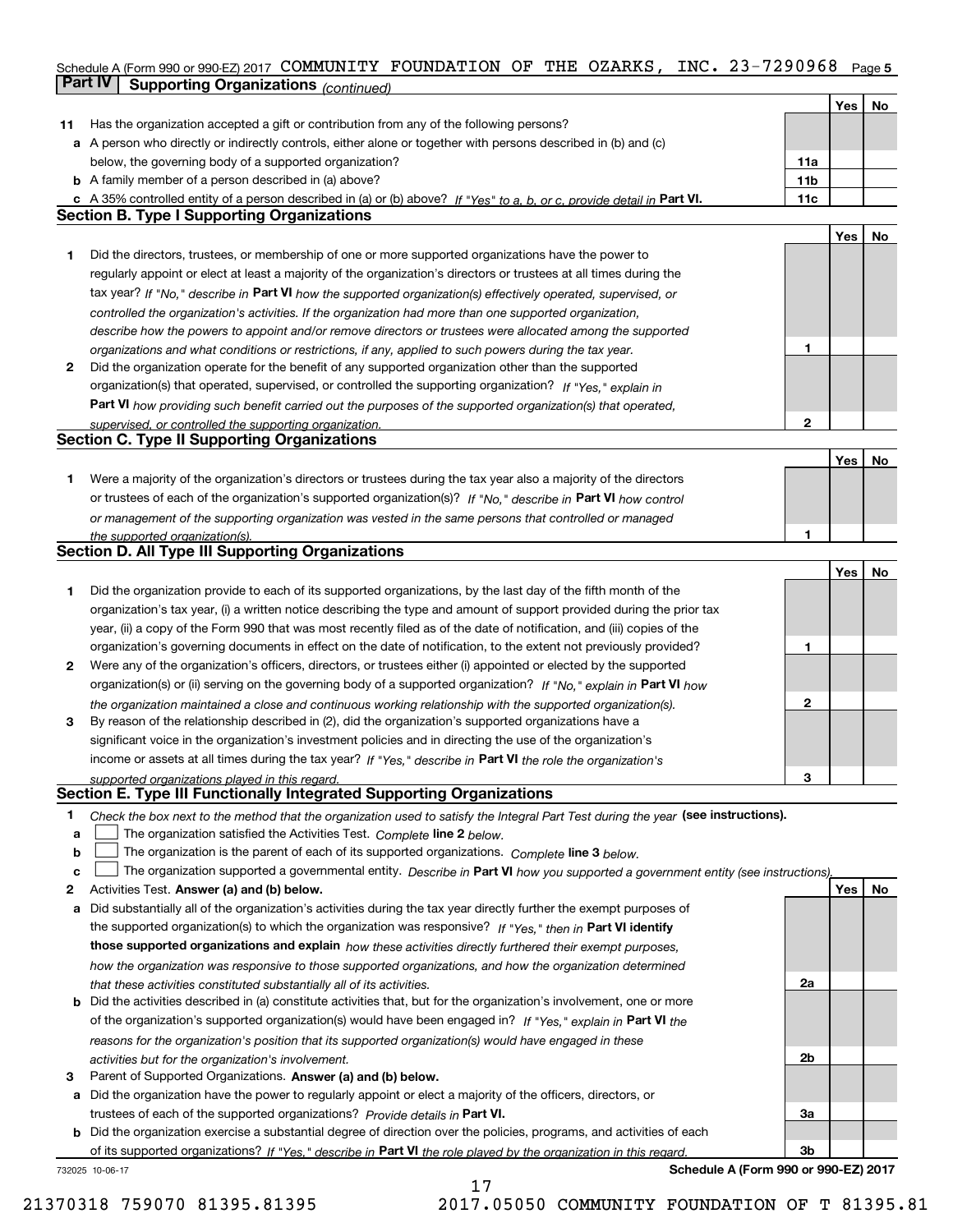| <b>Part V</b> | Schedule A (Form 990 or 990-EZ) 2017 COMMUNITY FOUNDATION OF THE OZARKS, INC. 23-7290968<br>Type III Non-Functionally Integrated 509(a)(3) Supporting Organizations |                |                | Page 6                         |
|---------------|---------------------------------------------------------------------------------------------------------------------------------------------------------------------|----------------|----------------|--------------------------------|
| 1             | Check here if the organization satisfied the Integral Part Test as a qualifying trust on Nov. 20, 1970 (explain in Part VI.) See instructions. All                  |                |                |                                |
|               | other Type III non-functionally integrated supporting organizations must complete Sections A through E.                                                             |                |                |                                |
|               | Section A - Adjusted Net Income                                                                                                                                     |                | (A) Prior Year | (B) Current Year<br>(optional) |
| 1             | Net short-term capital gain                                                                                                                                         | 1              |                |                                |
| 2             | Recoveries of prior-year distributions                                                                                                                              | $\mathbf{2}$   |                |                                |
| 3             | Other gross income (see instructions)                                                                                                                               | 3              |                |                                |
| 4             | Add lines 1 through 3                                                                                                                                               | 4              |                |                                |
| 5             | Depreciation and depletion                                                                                                                                          | 5              |                |                                |
| 6             | Portion of operating expenses paid or incurred for production or                                                                                                    |                |                |                                |
|               | collection of gross income or for management, conservation, or                                                                                                      |                |                |                                |
|               | maintenance of property held for production of income (see instructions)                                                                                            | 6              |                |                                |
| 7             | Other expenses (see instructions)                                                                                                                                   | $\overline{7}$ |                |                                |
| 8             | Adjusted Net Income (subtract lines 5, 6, and 7 from line 4)                                                                                                        | 8              |                |                                |
|               | <b>Section B - Minimum Asset Amount</b>                                                                                                                             |                | (A) Prior Year | (B) Current Year<br>(optional) |
| 1             | Aggregate fair market value of all non-exempt-use assets (see                                                                                                       |                |                |                                |
|               | instructions for short tax year or assets held for part of year):                                                                                                   |                |                |                                |
|               | a Average monthly value of securities                                                                                                                               | 1a             |                |                                |
|               | <b>b</b> Average monthly cash balances                                                                                                                              | 1b             |                |                                |
|               | c Fair market value of other non-exempt-use assets                                                                                                                  | 1 <sub>c</sub> |                |                                |
|               | d Total (add lines 1a, 1b, and 1c)                                                                                                                                  | 1d             |                |                                |
|               | <b>e</b> Discount claimed for blockage or other                                                                                                                     |                |                |                                |
|               | factors (explain in detail in <b>Part VI</b> ):                                                                                                                     |                |                |                                |
| 2             | Acquisition indebtedness applicable to non-exempt-use assets                                                                                                        | $\mathbf{2}$   |                |                                |
| 3             | Subtract line 2 from line 1d                                                                                                                                        | 3              |                |                                |
| 4             | Cash deemed held for exempt use. Enter 1-1/2% of line 3 (for greater amount,                                                                                        |                |                |                                |
|               | see instructions)                                                                                                                                                   | 4              |                |                                |
| 5             | Net value of non-exempt-use assets (subtract line 4 from line 3)                                                                                                    | 5              |                |                                |
| 6             | Multiply line 5 by .035                                                                                                                                             | 6              |                |                                |
| 7             | Recoveries of prior-year distributions                                                                                                                              | $\overline{7}$ |                |                                |
| 8             | Minimum Asset Amount (add line 7 to line 6)                                                                                                                         | 8              |                |                                |
|               | <b>Section C - Distributable Amount</b>                                                                                                                             |                |                | <b>Current Year</b>            |
|               | Adjusted net income for prior year (from Section A, line 8, Column A)                                                                                               | 1              |                |                                |
|               | Enter 85% of line 1                                                                                                                                                 | 2              |                |                                |
| 3             | Minimum asset amount for prior year (from Section B, line 8, Column A)                                                                                              | 3              |                |                                |
| 4             | Enter greater of line 2 or line 3                                                                                                                                   | 4              |                |                                |
| 5             | Income tax imposed in prior year                                                                                                                                    | 5              |                |                                |
| 6             | <b>Distributable Amount.</b> Subtract line 5 from line 4, unless subject to                                                                                         |                |                |                                |
|               | emergency temporary reduction (see instructions)                                                                                                                    | 6              |                |                                |
| $\mathbf{7}$  | Check here if the current year is the organization's first as a non-functionally integrated Type III supporting organization (see                                   |                |                |                                |

**Schedule A (Form 990 or 990-EZ) 2017**

732026 10-06-17

instructions).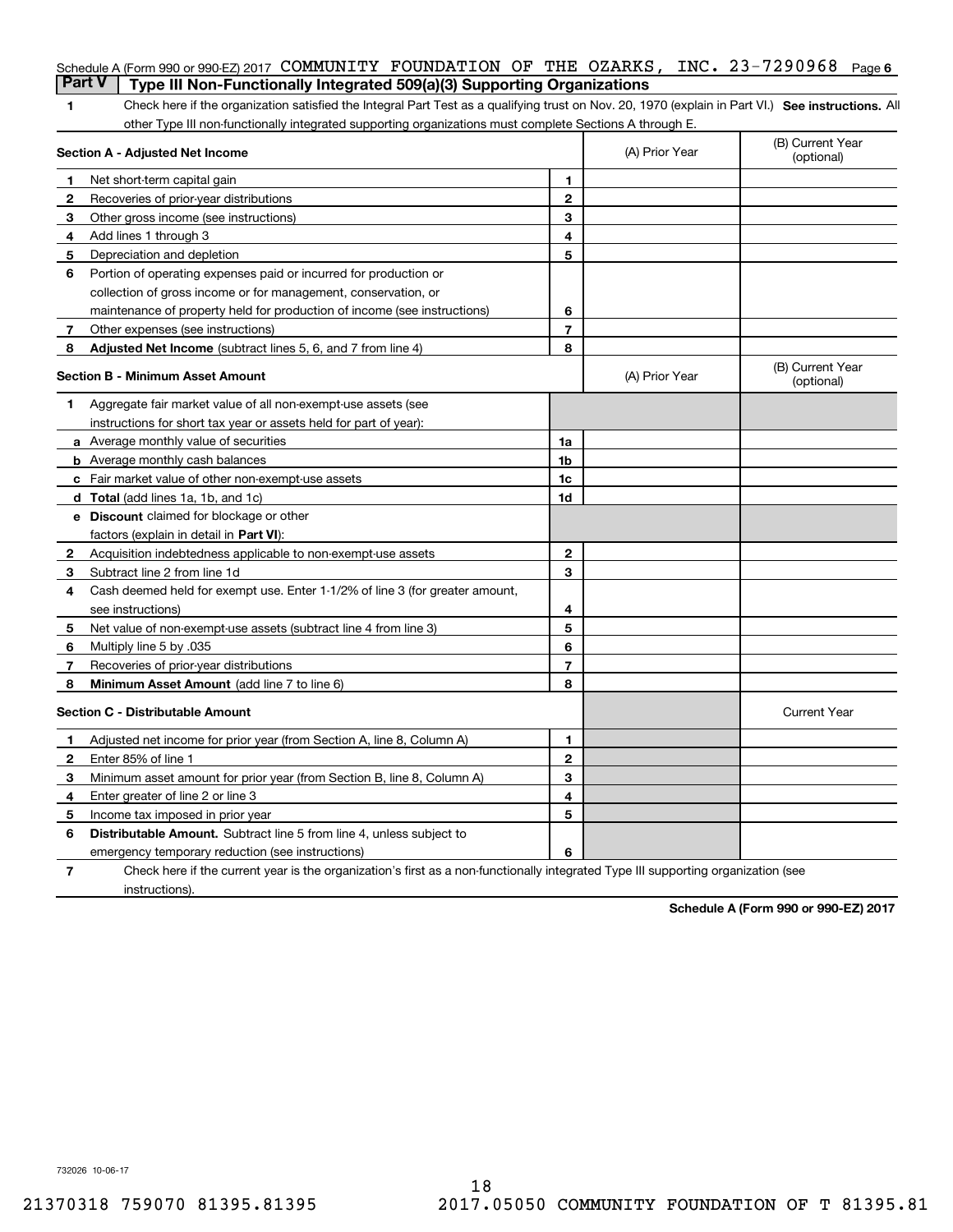# Schedule A (Form 990 or 990-EZ) 2017 COMMUNITY FOUNDATION OF THE OZARKS, INC. 23-7290968 <sub>Page 7</sub><br>L**Part V** L Type III Non Eunotionally Integrated 509(a)(3) Supporting Organizations

| <b>Part V</b> | Type III Non-Functionally Integrated 509(a)(3) Supporting Organizations                                                   |                                    | (continued)                                    |                                                         |
|---------------|---------------------------------------------------------------------------------------------------------------------------|------------------------------------|------------------------------------------------|---------------------------------------------------------|
|               | <b>Section D - Distributions</b>                                                                                          |                                    |                                                | <b>Current Year</b>                                     |
| 1             | Amounts paid to supported organizations to accomplish exempt purposes                                                     |                                    |                                                |                                                         |
| 2             | Amounts paid to perform activity that directly furthers exempt purposes of supported                                      |                                    |                                                |                                                         |
|               | organizations, in excess of income from activity                                                                          |                                    |                                                |                                                         |
| з             | Administrative expenses paid to accomplish exempt purposes of supported organizations                                     |                                    |                                                |                                                         |
| 4             | Amounts paid to acquire exempt-use assets                                                                                 |                                    |                                                |                                                         |
| 5             | Qualified set-aside amounts (prior IRS approval required)                                                                 |                                    |                                                |                                                         |
| 6             | Other distributions (describe in Part VI). See instructions.                                                              |                                    |                                                |                                                         |
| 7             | Total annual distributions. Add lines 1 through 6.                                                                        |                                    |                                                |                                                         |
| 8             | Distributions to attentive supported organizations to which the organization is responsive                                |                                    |                                                |                                                         |
|               | (provide details in Part VI). See instructions.                                                                           |                                    |                                                |                                                         |
| 9             | Distributable amount for 2017 from Section C, line 6                                                                      |                                    |                                                |                                                         |
| 10            | Line 8 amount divided by line 9 amount                                                                                    |                                    |                                                |                                                         |
|               | Section E - Distribution Allocations (see instructions)                                                                   | (i)<br><b>Excess Distributions</b> | (iii)<br><b>Underdistributions</b><br>Pre-2017 | (iii)<br><b>Distributable</b><br><b>Amount for 2017</b> |
| 1             | Distributable amount for 2017 from Section C, line 6                                                                      |                                    |                                                |                                                         |
| 2             | Underdistributions, if any, for years prior to 2017 (reason-                                                              |                                    |                                                |                                                         |
|               | able cause required- explain in <b>Part VI</b> ). See instructions.                                                       |                                    |                                                |                                                         |
| 3             | Excess distributions carryover, if any, to 2017                                                                           |                                    |                                                |                                                         |
| а             |                                                                                                                           |                                    |                                                |                                                         |
|               | <b>b</b> From 2013                                                                                                        |                                    |                                                |                                                         |
|               | $c$ From 2014                                                                                                             |                                    |                                                |                                                         |
|               | <b>d</b> From 2015                                                                                                        |                                    |                                                |                                                         |
|               | e From 2016                                                                                                               |                                    |                                                |                                                         |
|               | Total of lines 3a through e                                                                                               |                                    |                                                |                                                         |
|               | <b>g</b> Applied to underdistributions of prior years                                                                     |                                    |                                                |                                                         |
|               | <b>h</b> Applied to 2017 distributable amount                                                                             |                                    |                                                |                                                         |
|               | Carryover from 2012 not applied (see instructions)                                                                        |                                    |                                                |                                                         |
|               | Remainder. Subtract lines 3g, 3h, and 3i from 3f.                                                                         |                                    |                                                |                                                         |
| 4             | Distributions for 2017 from Section D,                                                                                    |                                    |                                                |                                                         |
|               | line $7:$                                                                                                                 |                                    |                                                |                                                         |
|               | <b>a</b> Applied to underdistributions of prior years                                                                     |                                    |                                                |                                                         |
|               | <b>b</b> Applied to 2017 distributable amount                                                                             |                                    |                                                |                                                         |
| с             | Remainder. Subtract lines 4a and 4b from 4.                                                                               |                                    |                                                |                                                         |
| 5             | Remaining underdistributions for years prior to 2017, if<br>any. Subtract lines 3g and 4a from line 2. For result greater |                                    |                                                |                                                         |
|               |                                                                                                                           |                                    |                                                |                                                         |
| 6             | than zero, explain in Part VI. See instructions.<br>Remaining underdistributions for 2017. Subtract lines 3h              |                                    |                                                |                                                         |
|               | and 4b from line 1. For result greater than zero, explain in                                                              |                                    |                                                |                                                         |
|               | Part VI. See instructions.                                                                                                |                                    |                                                |                                                         |
| 7             | Excess distributions carryover to 2018. Add lines 3j                                                                      |                                    |                                                |                                                         |
|               | and 4c.                                                                                                                   |                                    |                                                |                                                         |
| 8             | Breakdown of line 7:                                                                                                      |                                    |                                                |                                                         |
|               | <b>a</b> Excess from 2013                                                                                                 |                                    |                                                |                                                         |
|               | <b>b</b> Excess from 2014                                                                                                 |                                    |                                                |                                                         |
|               | c Excess from 2015                                                                                                        |                                    |                                                |                                                         |
|               | d Excess from 2016                                                                                                        |                                    |                                                |                                                         |
|               | e Excess from 2017                                                                                                        |                                    |                                                |                                                         |
|               |                                                                                                                           |                                    |                                                |                                                         |

**Schedule A (Form 990 or 990-EZ) 2017**

732027 10-06-17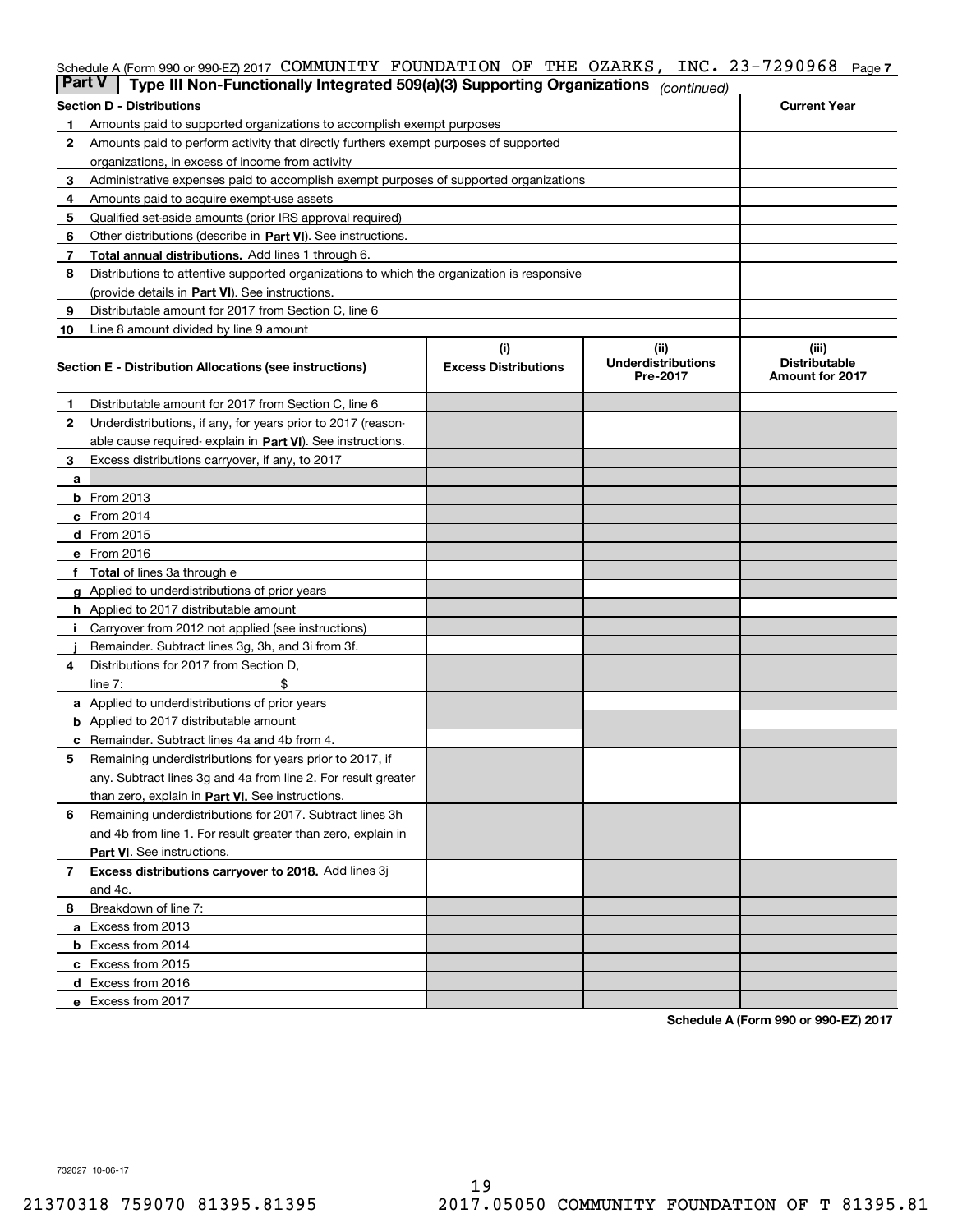| <b>Part VI</b>  |                                                                                                                                                        |    |  | Schedule A (Form 990 or 990-EZ) 2017 COMMUNITY FOUNDATION OF THE OZARKS, INC. 23-7290968 Page 8<br>Supplemental Information. Provide the explanations required by Part II, line 10; Part II, line 17a or 17b; Part III, line 12;<br>Part IV, Section A, lines 1, 2, 3b, 3c, 4b, 4c, 5a, 6, 9a, 9b, 9c, 11a, 11b, and 11c; Part IV, Section B, lines 1 and 2; Part IV, Section C,<br>line 1; Part IV, Section D, lines 2 and 3; Part IV, Section E, lines 1c, 2a, 2b, 3a, and 3b; Part V, line 1; Part V, Section B, line 1e; Part V, |
|-----------------|--------------------------------------------------------------------------------------------------------------------------------------------------------|----|--|--------------------------------------------------------------------------------------------------------------------------------------------------------------------------------------------------------------------------------------------------------------------------------------------------------------------------------------------------------------------------------------------------------------------------------------------------------------------------------------------------------------------------------------|
|                 | Section D, lines 5, 6, and 8; and Part V, Section E, lines 2, 5, and 6. Also complete this part for any additional information.<br>(See instructions.) |    |  |                                                                                                                                                                                                                                                                                                                                                                                                                                                                                                                                      |
|                 |                                                                                                                                                        |    |  |                                                                                                                                                                                                                                                                                                                                                                                                                                                                                                                                      |
|                 |                                                                                                                                                        |    |  |                                                                                                                                                                                                                                                                                                                                                                                                                                                                                                                                      |
|                 |                                                                                                                                                        |    |  |                                                                                                                                                                                                                                                                                                                                                                                                                                                                                                                                      |
|                 |                                                                                                                                                        |    |  |                                                                                                                                                                                                                                                                                                                                                                                                                                                                                                                                      |
|                 |                                                                                                                                                        |    |  |                                                                                                                                                                                                                                                                                                                                                                                                                                                                                                                                      |
|                 |                                                                                                                                                        |    |  |                                                                                                                                                                                                                                                                                                                                                                                                                                                                                                                                      |
|                 |                                                                                                                                                        |    |  |                                                                                                                                                                                                                                                                                                                                                                                                                                                                                                                                      |
|                 |                                                                                                                                                        |    |  |                                                                                                                                                                                                                                                                                                                                                                                                                                                                                                                                      |
|                 |                                                                                                                                                        |    |  |                                                                                                                                                                                                                                                                                                                                                                                                                                                                                                                                      |
|                 |                                                                                                                                                        |    |  |                                                                                                                                                                                                                                                                                                                                                                                                                                                                                                                                      |
|                 |                                                                                                                                                        |    |  |                                                                                                                                                                                                                                                                                                                                                                                                                                                                                                                                      |
|                 |                                                                                                                                                        |    |  |                                                                                                                                                                                                                                                                                                                                                                                                                                                                                                                                      |
|                 |                                                                                                                                                        |    |  |                                                                                                                                                                                                                                                                                                                                                                                                                                                                                                                                      |
|                 |                                                                                                                                                        |    |  |                                                                                                                                                                                                                                                                                                                                                                                                                                                                                                                                      |
|                 |                                                                                                                                                        |    |  |                                                                                                                                                                                                                                                                                                                                                                                                                                                                                                                                      |
|                 |                                                                                                                                                        |    |  |                                                                                                                                                                                                                                                                                                                                                                                                                                                                                                                                      |
|                 |                                                                                                                                                        |    |  |                                                                                                                                                                                                                                                                                                                                                                                                                                                                                                                                      |
|                 |                                                                                                                                                        |    |  |                                                                                                                                                                                                                                                                                                                                                                                                                                                                                                                                      |
|                 |                                                                                                                                                        |    |  |                                                                                                                                                                                                                                                                                                                                                                                                                                                                                                                                      |
|                 |                                                                                                                                                        |    |  |                                                                                                                                                                                                                                                                                                                                                                                                                                                                                                                                      |
|                 |                                                                                                                                                        |    |  |                                                                                                                                                                                                                                                                                                                                                                                                                                                                                                                                      |
|                 |                                                                                                                                                        |    |  |                                                                                                                                                                                                                                                                                                                                                                                                                                                                                                                                      |
|                 |                                                                                                                                                        |    |  |                                                                                                                                                                                                                                                                                                                                                                                                                                                                                                                                      |
|                 |                                                                                                                                                        |    |  |                                                                                                                                                                                                                                                                                                                                                                                                                                                                                                                                      |
|                 |                                                                                                                                                        |    |  |                                                                                                                                                                                                                                                                                                                                                                                                                                                                                                                                      |
|                 |                                                                                                                                                        |    |  |                                                                                                                                                                                                                                                                                                                                                                                                                                                                                                                                      |
|                 |                                                                                                                                                        |    |  |                                                                                                                                                                                                                                                                                                                                                                                                                                                                                                                                      |
|                 |                                                                                                                                                        |    |  |                                                                                                                                                                                                                                                                                                                                                                                                                                                                                                                                      |
|                 |                                                                                                                                                        |    |  |                                                                                                                                                                                                                                                                                                                                                                                                                                                                                                                                      |
|                 |                                                                                                                                                        |    |  |                                                                                                                                                                                                                                                                                                                                                                                                                                                                                                                                      |
|                 |                                                                                                                                                        |    |  |                                                                                                                                                                                                                                                                                                                                                                                                                                                                                                                                      |
|                 |                                                                                                                                                        |    |  | Schedule A (Form 990 or 990-EZ) 2017                                                                                                                                                                                                                                                                                                                                                                                                                                                                                                 |
| 732028 10-06-17 |                                                                                                                                                        | 20 |  |                                                                                                                                                                                                                                                                                                                                                                                                                                                                                                                                      |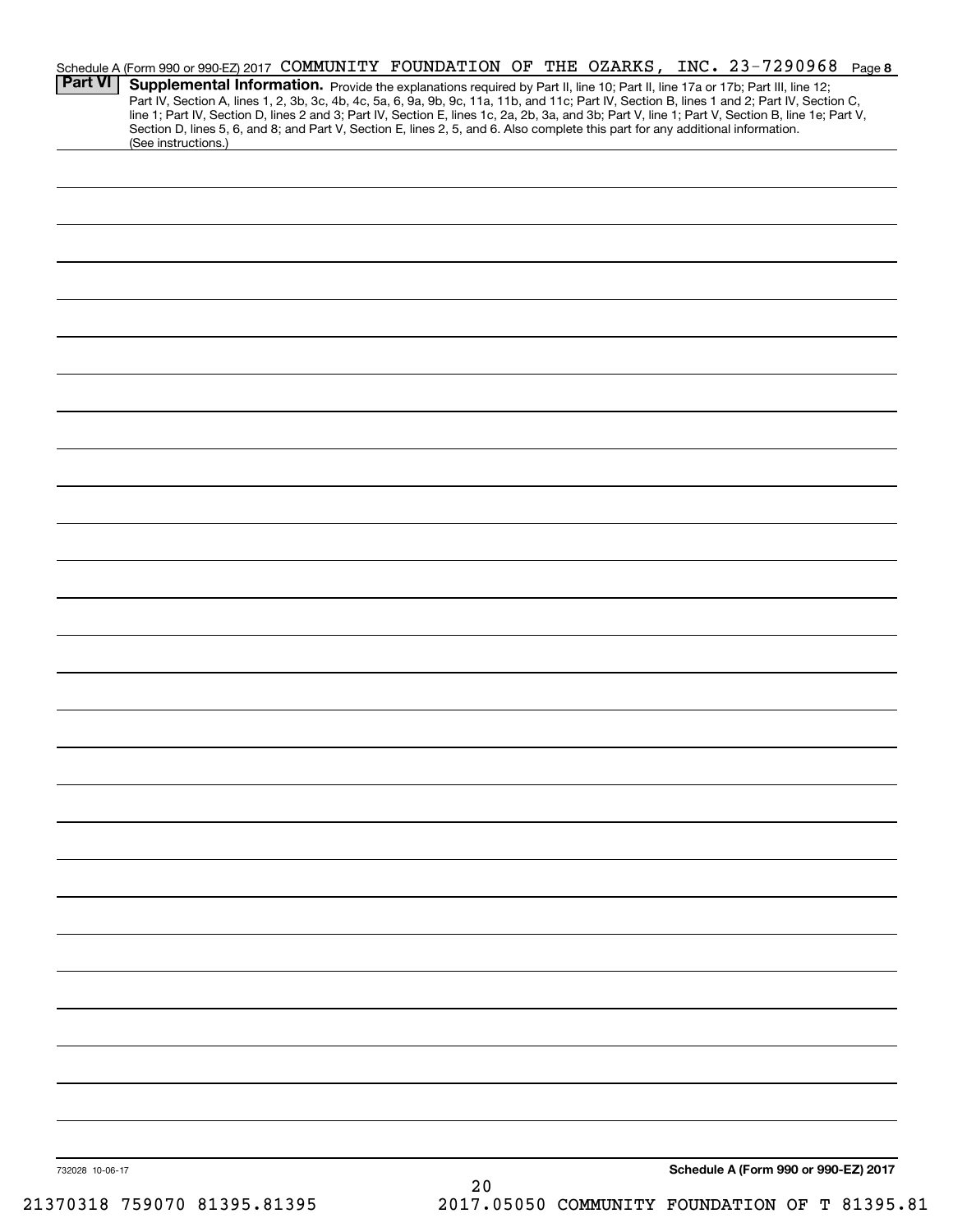| <b>SCHEDULE D</b> |  |
|-------------------|--|
|-------------------|--|

| (Form 990) |  |
|------------|--|
|------------|--|

# **SCHEDULE D Supplemental Financial Statements**

(Form 990)<br>
Pepartment of the Treasury<br>
Department of the Treasury<br>
Department of the Treasury<br>
Department of the Treasury<br> **Co to www.irs.gov/Form990 for instructions and the latest information.**<br> **Co to www.irs.gov/Form9** 



Department of the Treasury Internal Revenue Service

**Name of the organization**<br>COMMIINTTY FOIINDATION OF THE OZARKS TNC 23-7290968

|         |                                                                                                                                                                                                                               | COMMUNITY FOUNDATION OF THE OZARKS, INC.           | 23-7290968                      |
|---------|-------------------------------------------------------------------------------------------------------------------------------------------------------------------------------------------------------------------------------|----------------------------------------------------|---------------------------------|
| Part I  | Organizations Maintaining Donor Advised Funds or Other Similar Funds or Accounts. Complete if the                                                                                                                             |                                                    |                                 |
|         | organization answered "Yes" on Form 990, Part IV, line 6.                                                                                                                                                                     |                                                    |                                 |
|         |                                                                                                                                                                                                                               | (a) Donor advised funds                            | (b) Funds and other accounts    |
| 1.      |                                                                                                                                                                                                                               | 342                                                |                                 |
| 2       | Aggregate value of contributions to (during year)                                                                                                                                                                             | 17,747,632.                                        |                                 |
| 3       |                                                                                                                                                                                                                               | $\overline{6, 268, 201.}$                          |                                 |
| 4       |                                                                                                                                                                                                                               | $\overline{58,548,221}$ .                          |                                 |
| 5       | Did the organization inform all donors and donor advisors in writing that the assets held in donor advised funds                                                                                                              |                                                    |                                 |
|         |                                                                                                                                                                                                                               |                                                    | $\boxed{\text{X}}$ Yes<br>No    |
| 6       | Did the organization inform all grantees, donors, and donor advisors in writing that grant funds can be used only                                                                                                             |                                                    |                                 |
|         | for charitable purposes and not for the benefit of the donor or donor advisor, or for any other purpose conferring                                                                                                            |                                                    |                                 |
|         | impermissible private benefit?                                                                                                                                                                                                |                                                    | $\overline{X}$ Yes<br>No.       |
| Part II | <b>Conservation Easements.</b> Complete if the organization answered "Yes" on Form 990, Part IV, line 7.                                                                                                                      |                                                    |                                 |
| 1.      | Purpose(s) of conservation easements held by the organization (check all that apply).                                                                                                                                         |                                                    |                                 |
|         | Preservation of land for public use (e.g., recreation or education)                                                                                                                                                           | Preservation of a historically important land area |                                 |
|         | Protection of natural habitat                                                                                                                                                                                                 | Preservation of a certified historic structure     |                                 |
|         | Preservation of open space                                                                                                                                                                                                    |                                                    |                                 |
|         |                                                                                                                                                                                                                               |                                                    |                                 |
| 2       | Complete lines 2a through 2d if the organization held a qualified conservation contribution in the form of a conservation easement on the last                                                                                |                                                    | Held at the End of the Tax Year |
|         | day of the tax year.                                                                                                                                                                                                          |                                                    |                                 |
|         | a Total number of conservation easements                                                                                                                                                                                      |                                                    | 2a                              |
|         | <b>b</b> Total acreage restricted by conservation easements                                                                                                                                                                   |                                                    | 2b                              |
|         | c Number of conservation easements on a certified historic structure included in (a) manufacture included in (a)                                                                                                              |                                                    | 2c                              |
|         | d Number of conservation easements included in (c) acquired after 7/25/06, and not on a historic structure                                                                                                                    |                                                    |                                 |
|         | listed in the National Register [11, 1200] [12] The National Register [11, 1200] [12] The National Register [11, 1200] [12] The National Register [11, 1200] [12] The National Register [11, 1200] [12] The National Register |                                                    | 2d                              |
| 3       | Number of conservation easements modified, transferred, released, extinguished, or terminated by the organization during the tax                                                                                              |                                                    |                                 |
|         | $year \blacktriangleright$                                                                                                                                                                                                    |                                                    |                                 |
| 4       | Number of states where property subject to conservation easement is located >                                                                                                                                                 |                                                    |                                 |
| 5       | Does the organization have a written policy regarding the periodic monitoring, inspection, handling of                                                                                                                        |                                                    |                                 |
|         | violations, and enforcement of the conservation easements it holds?                                                                                                                                                           |                                                    | Yes<br>No                       |
| 6       | Staff and volunteer hours devoted to monitoring, inspecting, handling of violations, and enforcing conservation easements during the year                                                                                     |                                                    |                                 |
|         |                                                                                                                                                                                                                               |                                                    |                                 |
| 7       | Amount of expenses incurred in monitoring, inspecting, handling of violations, and enforcing conservation easements during the year                                                                                           |                                                    |                                 |
|         | ▶ \$                                                                                                                                                                                                                          |                                                    |                                 |
| 8       | Does each conservation easement reported on line 2(d) above satisfy the requirements of section 170(h)(4)(B)(i)                                                                                                               |                                                    |                                 |
|         |                                                                                                                                                                                                                               |                                                    | Yes<br>No                       |
| 9       | In Part XIII, describe how the organization reports conservation easements in its revenue and expense statement, and balance sheet, and                                                                                       |                                                    |                                 |
|         | include, if applicable, the text of the footnote to the organization's financial statements that describes the organization's accounting for                                                                                  |                                                    |                                 |
|         | conservation easements.                                                                                                                                                                                                       |                                                    |                                 |
|         | Organizations Maintaining Collections of Art, Historical Treasures, or Other Similar Assets.<br>Part III                                                                                                                      |                                                    |                                 |
|         | Complete if the organization answered "Yes" on Form 990, Part IV, line 8.                                                                                                                                                     |                                                    |                                 |
|         | 1a If the organization elected, as permitted under SFAS 116 (ASC 958), not to report in its revenue statement and balance sheet works of art,                                                                                 |                                                    |                                 |
|         | historical treasures, or other similar assets held for public exhibition, education, or research in furtherance of public service, provide, in Part XIII,                                                                     |                                                    |                                 |
|         | the text of the footnote to its financial statements that describes these items.                                                                                                                                              |                                                    |                                 |
|         | <b>b</b> If the organization elected, as permitted under SFAS 116 (ASC 958), to report in its revenue statement and balance sheet works of art, historical                                                                    |                                                    |                                 |
|         | treasures, or other similar assets held for public exhibition, education, or research in furtherance of public service, provide the following amounts                                                                         |                                                    |                                 |
|         | relating to these items:                                                                                                                                                                                                      |                                                    |                                 |
|         |                                                                                                                                                                                                                               |                                                    | - \$<br>▶                       |
|         | (ii) Assets included in Form 990, Part X                                                                                                                                                                                      |                                                    | $\blacktriangleright$ s         |
| 2       | If the organization received or held works of art, historical treasures, or other similar assets for financial gain, provide                                                                                                  |                                                    |                                 |
|         | the following amounts required to be reported under SFAS 116 (ASC 958) relating to these items:                                                                                                                               |                                                    |                                 |
|         |                                                                                                                                                                                                                               |                                                    | - \$                            |
|         |                                                                                                                                                                                                                               |                                                    | $\blacktriangleright$ \$        |
|         | LHA For Paperwork Reduction Act Notice, see the Instructions for Form 990.                                                                                                                                                    |                                                    | Schedule D (Form 990) 2017      |
|         | 732051 10-09-17                                                                                                                                                                                                               |                                                    |                                 |

26

21370318 759070 81395.81395 2017.05050 COMMUNITY FOUNDATION OF T 81395.81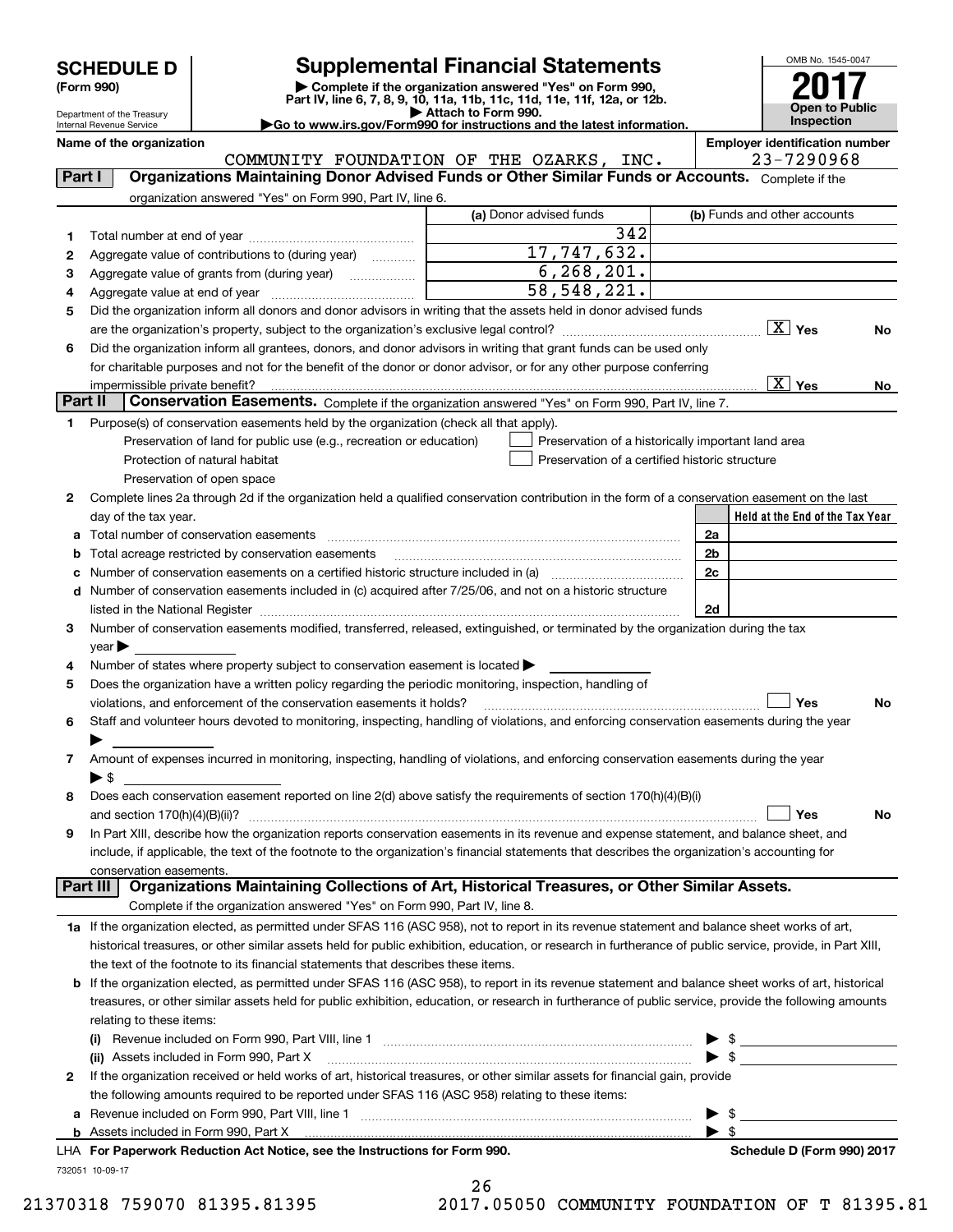|                | Schedule D (Form 990) 2017                                                                                                                                                                                                     | COMMUNITY FOUNDATION OF THE OZARKS, INC. |                |                                    |              |                                 |                | $23 - 7290968$ Page 2      |                |
|----------------|--------------------------------------------------------------------------------------------------------------------------------------------------------------------------------------------------------------------------------|------------------------------------------|----------------|------------------------------------|--------------|---------------------------------|----------------|----------------------------|----------------|
| Part III       | Organizations Maintaining Collections of Art, Historical Treasures, or Other Similar Assets (continued)                                                                                                                        |                                          |                |                                    |              |                                 |                |                            |                |
| 3              | Using the organization's acquisition, accession, and other records, check any of the following that are a significant use of its collection items                                                                              |                                          |                |                                    |              |                                 |                |                            |                |
|                | (check all that apply):                                                                                                                                                                                                        |                                          |                |                                    |              |                                 |                |                            |                |
| а              | Public exhibition                                                                                                                                                                                                              | d                                        |                | Loan or exchange programs          |              |                                 |                |                            |                |
| b              | Scholarly research                                                                                                                                                                                                             | e                                        |                |                                    |              |                                 |                |                            |                |
| c              | Preservation for future generations                                                                                                                                                                                            |                                          |                |                                    |              |                                 |                |                            |                |
|                | Provide a description of the organization's collections and explain how they further the organization's exempt purpose in Part XIII.                                                                                           |                                          |                |                                    |              |                                 |                |                            |                |
| 5              | During the year, did the organization solicit or receive donations of art, historical treasures, or other similar assets                                                                                                       |                                          |                |                                    |              |                                 |                |                            |                |
|                | to be sold to raise funds rather than to be maintained as part of the organization's collection?                                                                                                                               |                                          |                |                                    |              |                                 |                | Yes                        | No.            |
|                | <b>Part IV</b><br>Escrow and Custodial Arrangements. Complete if the organization answered "Yes" on Form 990, Part IV, line 9, or                                                                                              |                                          |                |                                    |              |                                 |                |                            |                |
|                | reported an amount on Form 990, Part X, line 21.                                                                                                                                                                               |                                          |                |                                    |              |                                 |                |                            |                |
|                | 1a Is the organization an agent, trustee, custodian or other intermediary for contributions or other assets not included                                                                                                       |                                          |                |                                    |              |                                 |                |                            |                |
|                | on Form 990, Part X? [11] matter contracts and contracts and contracts are contracted as a form 990, Part X?                                                                                                                   |                                          |                |                                    |              |                                 |                | Yes                        | No             |
|                | b If "Yes," explain the arrangement in Part XIII and complete the following table:                                                                                                                                             |                                          |                |                                    |              |                                 |                |                            |                |
|                |                                                                                                                                                                                                                                |                                          |                |                                    |              |                                 |                |                            |                |
|                |                                                                                                                                                                                                                                |                                          |                |                                    |              |                                 |                | Amount                     |                |
|                |                                                                                                                                                                                                                                |                                          |                |                                    |              | 1c                              |                |                            |                |
|                |                                                                                                                                                                                                                                |                                          |                |                                    |              | 1d                              |                |                            |                |
|                | e Distributions during the year manufactured and contain an account of the year manufactured and the year manufactured and the year manufactured and the year manufactured and the year manufactured and the year manufactured |                                          |                |                                    |              | 1e                              |                |                            |                |
|                |                                                                                                                                                                                                                                |                                          |                |                                    |              | 1f                              |                |                            |                |
|                | 2a Did the organization include an amount on Form 990, Part X, line 21, for escrow or custodial account liability?                                                                                                             |                                          |                |                                    |              |                                 |                | Yes                        | No             |
|                | b If "Yes," explain the arrangement in Part XIII. Check here if the explanation has been provided on Part XIII                                                                                                                 |                                          |                |                                    |              |                                 |                |                            |                |
| <b>Part V</b>  | Endowment Funds. Complete if the organization answered "Yes" on Form 990, Part IV, line 10.                                                                                                                                    |                                          |                |                                    |              |                                 |                |                            |                |
|                |                                                                                                                                                                                                                                | (a) Current year                         | (b) Prior year | (c) Two years back                 |              | (d) Three years back            |                | (e) Four years back        |                |
| 1a             | Beginning of year balance                                                                                                                                                                                                      | 128,053,421.                             | 119, 752, 116. | 112,985,967.                       |              |                                 | 111, 334, 498. |                            | 102,449,323.   |
| b              |                                                                                                                                                                                                                                | 7,547,160.                               | 6,867,501.     |                                    | 6, 223, 414. |                                 | 5, 257, 567.   |                            | 7,838,822.     |
|                | Net investment earnings, gains, and losses                                                                                                                                                                                     | 3,837,199.                               | 4,710,357.     |                                    | 767,657.     |                                 | 79,342.        |                            | 3,747,602.     |
| d              |                                                                                                                                                                                                                                | 2,251,588.                               | 2,598,498.     |                                    | 1,904,790.   |                                 | 2,067,745.     |                            | 2,284,840.     |
|                | e Other expenditures for facilities                                                                                                                                                                                            |                                          |                |                                    |              |                                 |                |                            |                |
|                | and programs                                                                                                                                                                                                                   |                                          |                |                                    |              |                                 |                |                            |                |
|                | f Administrative expenses <i></i>                                                                                                                                                                                              | 438,888.                                 | 678,055.       |                                    | 613,610.     |                                 | 1,617,695.     |                            | 416,409.       |
| g              | End of year balance                                                                                                                                                                                                            | 136, 747, 304.                           | 128,053,421.   | 119, 752, 116.                     |              |                                 | 112,985,967.   |                            | 111, 334, 498. |
| 2              | Provide the estimated percentage of the current year end balance (line 1g, column (a)) held as:                                                                                                                                |                                          |                |                                    |              |                                 |                |                            |                |
| а              | Board designated or quasi-endowment >                                                                                                                                                                                          |                                          |                |                                    |              |                                 |                |                            |                |
| b              | Permanent endowment > 58.03                                                                                                                                                                                                    | %                                        |                |                                    |              |                                 |                |                            |                |
|                | c Temporarily restricted endowment $\blacktriangleright$ __41.97                                                                                                                                                               | %                                        |                |                                    |              |                                 |                |                            |                |
|                | The percentages on lines 2a, 2b, and 2c should equal 100%.                                                                                                                                                                     |                                          |                |                                    |              |                                 |                |                            |                |
|                | 3a Are there endowment funds not in the possession of the organization that are held and administered for the organization                                                                                                     |                                          |                |                                    |              |                                 |                |                            |                |
|                | by:                                                                                                                                                                                                                            |                                          |                |                                    |              |                                 |                |                            | Yes<br>No      |
|                | (i)                                                                                                                                                                                                                            |                                          |                |                                    |              |                                 |                | 3a(i)                      | х              |
|                | (ii)<br>related organizations                                                                                                                                                                                                  |                                          |                |                                    |              |                                 |                | 3a(ii)                     | X              |
|                |                                                                                                                                                                                                                                |                                          |                |                                    |              |                                 |                | 3 <sub>b</sub>             |                |
| 4              | Describe in Part XIII the intended uses of the organization's endowment funds.                                                                                                                                                 |                                          |                |                                    |              |                                 |                |                            |                |
| <b>Part VI</b> | Land, Buildings, and Equipment.                                                                                                                                                                                                |                                          |                |                                    |              |                                 |                |                            |                |
|                | Complete if the organization answered "Yes" on Form 990, Part IV, line 11a. See Form 990, Part X, line 10.                                                                                                                     |                                          |                |                                    |              |                                 |                |                            |                |
|                |                                                                                                                                                                                                                                |                                          |                |                                    |              |                                 |                |                            |                |
|                | Description of property                                                                                                                                                                                                        | (a) Cost or other<br>basis (investment)  |                | (b) Cost or other<br>basis (other) |              | (c) Accumulated<br>depreciation |                | (d) Book value             |                |
|                |                                                                                                                                                                                                                                | 10,208,004.                              |                |                                    |              |                                 |                |                            |                |
|                |                                                                                                                                                                                                                                |                                          |                |                                    |              |                                 |                | 10, 208, 004.              |                |
|                |                                                                                                                                                                                                                                |                                          |                | 1,459,776.                         |              | 437,933.                        |                | 1,021,843.                 |                |
|                |                                                                                                                                                                                                                                |                                          |                |                                    |              |                                 |                |                            |                |
|                |                                                                                                                                                                                                                                |                                          |                | 240,480.                           |              | 196,030.                        |                |                            | 44, 450.       |
|                | e Other                                                                                                                                                                                                                        |                                          |                | 32,000.                            |              | 9,143.                          |                |                            | 22,857.        |
|                | Total. Add lines 1a through 1e. (Column (d) must equal Form 990. Part X, column (B), line 10c.)                                                                                                                                |                                          |                |                                    |              |                                 |                | 11,297,154.                |                |
|                |                                                                                                                                                                                                                                |                                          |                |                                    |              |                                 |                | Schedule D (Form 990) 2017 |                |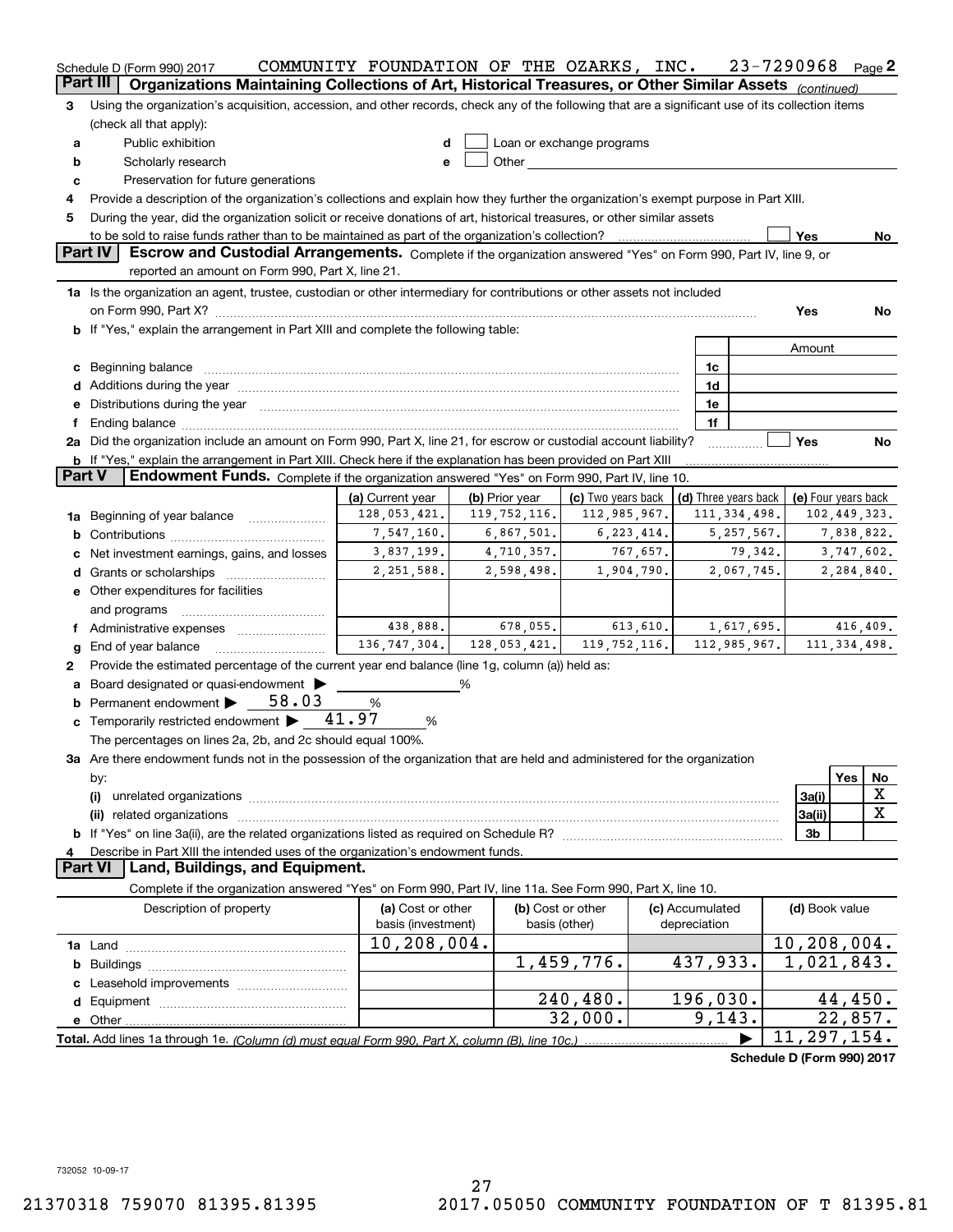| Complete if the organization answered "Yes" on Form 990, Part IV, line 11b. See Form 990, Part X, line 12.<br>(a) Description of security or category (including name of security)<br>(c) Method of valuation: Cost or end-of-year market value<br>(b) Book value<br>(1) Financial derivatives<br>1, 256, 543.<br>END-OF-YEAR MARKET VALUE<br>(2)<br>(3) Other<br>MONEY MARKET<br>438,140.<br>END-OF-YEAR MARKET VALUE<br>(A)<br>104,480.<br><b>NOTE RECEIVABLE</b><br>END-OF-YEAR MARKET VALUE<br>(B)<br>44,902,151.<br>END-OF-YEAR MARKET<br>HEDGE FUNDS<br>VALUE<br>(C)<br>(D)<br>(E)<br>(F)<br>(G)<br>(H)<br>46,701,314.<br>Total. (Col. (b) must equal Form 990, Part X, col. (B) line 12.)<br>Part VIII Investments - Program Related.<br>Complete if the organization answered "Yes" on Form 990, Part IV, line 11c. See Form 990, Part X, line 13.<br>(a) Description of investment<br>(b) Book value<br>(c) Method of valuation: Cost or end-of-year market value<br>(1)<br>(2)<br>(3)<br>(4)<br>(5)<br>(6)<br>(7)<br>(8)<br>(9)<br>Total. (Col. (b) must equal Form 990, Part X, col. (B) line 13.)<br><b>Other Assets.</b><br>Part IX<br>Complete if the organization answered "Yes" on Form 990, Part IV, line 11d. See Form 990, Part X, line 15.<br>(a) Description<br>(1)<br>(2)<br>(3)<br>(4)<br>(5)<br>(6)<br>(7)<br>(8)<br>(9)<br><b>Other Liabilities.</b><br>Part X<br>Complete if the organization answered "Yes" on Form 990, Part IV, line 11e or 11f. See Form 990, Part X, line 25.<br>(a) Description of liability<br>(b) Book value<br>1.<br>(1)<br>Federal income taxes<br>83, 361, 280.<br><b>AGENCY FUNDS</b><br>(2)<br>(3)<br>(4)<br>(5)<br>(6)<br>(7)<br>(8)<br>(9)<br>83, 361, 280.<br>Total. (Column (b) must equal Form 990, Part X, col. (B) line 25.)<br>2. Liability for uncertain tax positions. In Part XIII, provide the text of the footnote to the organization's financial statements that reports the | Schedule D (Form 990) 2017<br>Part VII Investments - Other Securities. | COMMUNITY FOUNDATION OF THE OZARKS, INC. | 23-7290968<br>Page $3$ |
|----------------------------------------------------------------------------------------------------------------------------------------------------------------------------------------------------------------------------------------------------------------------------------------------------------------------------------------------------------------------------------------------------------------------------------------------------------------------------------------------------------------------------------------------------------------------------------------------------------------------------------------------------------------------------------------------------------------------------------------------------------------------------------------------------------------------------------------------------------------------------------------------------------------------------------------------------------------------------------------------------------------------------------------------------------------------------------------------------------------------------------------------------------------------------------------------------------------------------------------------------------------------------------------------------------------------------------------------------------------------------------------------------------------------------------------------------------------------------------------------------------------------------------------------------------------------------------------------------------------------------------------------------------------------------------------------------------------------------------------------------------------------------------------------------------------------------------------------------------------------------------------------------------------------------------------------------|------------------------------------------------------------------------|------------------------------------------|------------------------|
|                                                                                                                                                                                                                                                                                                                                                                                                                                                                                                                                                                                                                                                                                                                                                                                                                                                                                                                                                                                                                                                                                                                                                                                                                                                                                                                                                                                                                                                                                                                                                                                                                                                                                                                                                                                                                                                                                                                                                    |                                                                        |                                          |                        |
|                                                                                                                                                                                                                                                                                                                                                                                                                                                                                                                                                                                                                                                                                                                                                                                                                                                                                                                                                                                                                                                                                                                                                                                                                                                                                                                                                                                                                                                                                                                                                                                                                                                                                                                                                                                                                                                                                                                                                    |                                                                        |                                          |                        |
|                                                                                                                                                                                                                                                                                                                                                                                                                                                                                                                                                                                                                                                                                                                                                                                                                                                                                                                                                                                                                                                                                                                                                                                                                                                                                                                                                                                                                                                                                                                                                                                                                                                                                                                                                                                                                                                                                                                                                    |                                                                        |                                          |                        |
|                                                                                                                                                                                                                                                                                                                                                                                                                                                                                                                                                                                                                                                                                                                                                                                                                                                                                                                                                                                                                                                                                                                                                                                                                                                                                                                                                                                                                                                                                                                                                                                                                                                                                                                                                                                                                                                                                                                                                    |                                                                        |                                          |                        |
|                                                                                                                                                                                                                                                                                                                                                                                                                                                                                                                                                                                                                                                                                                                                                                                                                                                                                                                                                                                                                                                                                                                                                                                                                                                                                                                                                                                                                                                                                                                                                                                                                                                                                                                                                                                                                                                                                                                                                    |                                                                        |                                          |                        |
|                                                                                                                                                                                                                                                                                                                                                                                                                                                                                                                                                                                                                                                                                                                                                                                                                                                                                                                                                                                                                                                                                                                                                                                                                                                                                                                                                                                                                                                                                                                                                                                                                                                                                                                                                                                                                                                                                                                                                    |                                                                        |                                          |                        |
|                                                                                                                                                                                                                                                                                                                                                                                                                                                                                                                                                                                                                                                                                                                                                                                                                                                                                                                                                                                                                                                                                                                                                                                                                                                                                                                                                                                                                                                                                                                                                                                                                                                                                                                                                                                                                                                                                                                                                    |                                                                        |                                          |                        |
|                                                                                                                                                                                                                                                                                                                                                                                                                                                                                                                                                                                                                                                                                                                                                                                                                                                                                                                                                                                                                                                                                                                                                                                                                                                                                                                                                                                                                                                                                                                                                                                                                                                                                                                                                                                                                                                                                                                                                    |                                                                        |                                          |                        |
|                                                                                                                                                                                                                                                                                                                                                                                                                                                                                                                                                                                                                                                                                                                                                                                                                                                                                                                                                                                                                                                                                                                                                                                                                                                                                                                                                                                                                                                                                                                                                                                                                                                                                                                                                                                                                                                                                                                                                    |                                                                        |                                          |                        |
|                                                                                                                                                                                                                                                                                                                                                                                                                                                                                                                                                                                                                                                                                                                                                                                                                                                                                                                                                                                                                                                                                                                                                                                                                                                                                                                                                                                                                                                                                                                                                                                                                                                                                                                                                                                                                                                                                                                                                    |                                                                        |                                          |                        |
|                                                                                                                                                                                                                                                                                                                                                                                                                                                                                                                                                                                                                                                                                                                                                                                                                                                                                                                                                                                                                                                                                                                                                                                                                                                                                                                                                                                                                                                                                                                                                                                                                                                                                                                                                                                                                                                                                                                                                    |                                                                        |                                          |                        |
|                                                                                                                                                                                                                                                                                                                                                                                                                                                                                                                                                                                                                                                                                                                                                                                                                                                                                                                                                                                                                                                                                                                                                                                                                                                                                                                                                                                                                                                                                                                                                                                                                                                                                                                                                                                                                                                                                                                                                    |                                                                        |                                          |                        |
|                                                                                                                                                                                                                                                                                                                                                                                                                                                                                                                                                                                                                                                                                                                                                                                                                                                                                                                                                                                                                                                                                                                                                                                                                                                                                                                                                                                                                                                                                                                                                                                                                                                                                                                                                                                                                                                                                                                                                    |                                                                        |                                          |                        |
|                                                                                                                                                                                                                                                                                                                                                                                                                                                                                                                                                                                                                                                                                                                                                                                                                                                                                                                                                                                                                                                                                                                                                                                                                                                                                                                                                                                                                                                                                                                                                                                                                                                                                                                                                                                                                                                                                                                                                    |                                                                        |                                          |                        |
|                                                                                                                                                                                                                                                                                                                                                                                                                                                                                                                                                                                                                                                                                                                                                                                                                                                                                                                                                                                                                                                                                                                                                                                                                                                                                                                                                                                                                                                                                                                                                                                                                                                                                                                                                                                                                                                                                                                                                    |                                                                        |                                          |                        |
|                                                                                                                                                                                                                                                                                                                                                                                                                                                                                                                                                                                                                                                                                                                                                                                                                                                                                                                                                                                                                                                                                                                                                                                                                                                                                                                                                                                                                                                                                                                                                                                                                                                                                                                                                                                                                                                                                                                                                    |                                                                        |                                          |                        |
|                                                                                                                                                                                                                                                                                                                                                                                                                                                                                                                                                                                                                                                                                                                                                                                                                                                                                                                                                                                                                                                                                                                                                                                                                                                                                                                                                                                                                                                                                                                                                                                                                                                                                                                                                                                                                                                                                                                                                    |                                                                        |                                          |                        |
|                                                                                                                                                                                                                                                                                                                                                                                                                                                                                                                                                                                                                                                                                                                                                                                                                                                                                                                                                                                                                                                                                                                                                                                                                                                                                                                                                                                                                                                                                                                                                                                                                                                                                                                                                                                                                                                                                                                                                    |                                                                        |                                          |                        |
|                                                                                                                                                                                                                                                                                                                                                                                                                                                                                                                                                                                                                                                                                                                                                                                                                                                                                                                                                                                                                                                                                                                                                                                                                                                                                                                                                                                                                                                                                                                                                                                                                                                                                                                                                                                                                                                                                                                                                    |                                                                        |                                          |                        |
|                                                                                                                                                                                                                                                                                                                                                                                                                                                                                                                                                                                                                                                                                                                                                                                                                                                                                                                                                                                                                                                                                                                                                                                                                                                                                                                                                                                                                                                                                                                                                                                                                                                                                                                                                                                                                                                                                                                                                    |                                                                        |                                          |                        |
|                                                                                                                                                                                                                                                                                                                                                                                                                                                                                                                                                                                                                                                                                                                                                                                                                                                                                                                                                                                                                                                                                                                                                                                                                                                                                                                                                                                                                                                                                                                                                                                                                                                                                                                                                                                                                                                                                                                                                    |                                                                        |                                          |                        |
|                                                                                                                                                                                                                                                                                                                                                                                                                                                                                                                                                                                                                                                                                                                                                                                                                                                                                                                                                                                                                                                                                                                                                                                                                                                                                                                                                                                                                                                                                                                                                                                                                                                                                                                                                                                                                                                                                                                                                    |                                                                        |                                          |                        |
|                                                                                                                                                                                                                                                                                                                                                                                                                                                                                                                                                                                                                                                                                                                                                                                                                                                                                                                                                                                                                                                                                                                                                                                                                                                                                                                                                                                                                                                                                                                                                                                                                                                                                                                                                                                                                                                                                                                                                    |                                                                        |                                          |                        |
|                                                                                                                                                                                                                                                                                                                                                                                                                                                                                                                                                                                                                                                                                                                                                                                                                                                                                                                                                                                                                                                                                                                                                                                                                                                                                                                                                                                                                                                                                                                                                                                                                                                                                                                                                                                                                                                                                                                                                    |                                                                        |                                          |                        |
|                                                                                                                                                                                                                                                                                                                                                                                                                                                                                                                                                                                                                                                                                                                                                                                                                                                                                                                                                                                                                                                                                                                                                                                                                                                                                                                                                                                                                                                                                                                                                                                                                                                                                                                                                                                                                                                                                                                                                    |                                                                        |                                          |                        |
|                                                                                                                                                                                                                                                                                                                                                                                                                                                                                                                                                                                                                                                                                                                                                                                                                                                                                                                                                                                                                                                                                                                                                                                                                                                                                                                                                                                                                                                                                                                                                                                                                                                                                                                                                                                                                                                                                                                                                    |                                                                        |                                          |                        |
|                                                                                                                                                                                                                                                                                                                                                                                                                                                                                                                                                                                                                                                                                                                                                                                                                                                                                                                                                                                                                                                                                                                                                                                                                                                                                                                                                                                                                                                                                                                                                                                                                                                                                                                                                                                                                                                                                                                                                    |                                                                        |                                          |                        |
|                                                                                                                                                                                                                                                                                                                                                                                                                                                                                                                                                                                                                                                                                                                                                                                                                                                                                                                                                                                                                                                                                                                                                                                                                                                                                                                                                                                                                                                                                                                                                                                                                                                                                                                                                                                                                                                                                                                                                    |                                                                        |                                          |                        |
|                                                                                                                                                                                                                                                                                                                                                                                                                                                                                                                                                                                                                                                                                                                                                                                                                                                                                                                                                                                                                                                                                                                                                                                                                                                                                                                                                                                                                                                                                                                                                                                                                                                                                                                                                                                                                                                                                                                                                    |                                                                        |                                          |                        |
|                                                                                                                                                                                                                                                                                                                                                                                                                                                                                                                                                                                                                                                                                                                                                                                                                                                                                                                                                                                                                                                                                                                                                                                                                                                                                                                                                                                                                                                                                                                                                                                                                                                                                                                                                                                                                                                                                                                                                    |                                                                        |                                          | (b) Book value         |
|                                                                                                                                                                                                                                                                                                                                                                                                                                                                                                                                                                                                                                                                                                                                                                                                                                                                                                                                                                                                                                                                                                                                                                                                                                                                                                                                                                                                                                                                                                                                                                                                                                                                                                                                                                                                                                                                                                                                                    |                                                                        |                                          |                        |
|                                                                                                                                                                                                                                                                                                                                                                                                                                                                                                                                                                                                                                                                                                                                                                                                                                                                                                                                                                                                                                                                                                                                                                                                                                                                                                                                                                                                                                                                                                                                                                                                                                                                                                                                                                                                                                                                                                                                                    |                                                                        |                                          |                        |
|                                                                                                                                                                                                                                                                                                                                                                                                                                                                                                                                                                                                                                                                                                                                                                                                                                                                                                                                                                                                                                                                                                                                                                                                                                                                                                                                                                                                                                                                                                                                                                                                                                                                                                                                                                                                                                                                                                                                                    |                                                                        |                                          |                        |
|                                                                                                                                                                                                                                                                                                                                                                                                                                                                                                                                                                                                                                                                                                                                                                                                                                                                                                                                                                                                                                                                                                                                                                                                                                                                                                                                                                                                                                                                                                                                                                                                                                                                                                                                                                                                                                                                                                                                                    |                                                                        |                                          |                        |
|                                                                                                                                                                                                                                                                                                                                                                                                                                                                                                                                                                                                                                                                                                                                                                                                                                                                                                                                                                                                                                                                                                                                                                                                                                                                                                                                                                                                                                                                                                                                                                                                                                                                                                                                                                                                                                                                                                                                                    |                                                                        |                                          |                        |
|                                                                                                                                                                                                                                                                                                                                                                                                                                                                                                                                                                                                                                                                                                                                                                                                                                                                                                                                                                                                                                                                                                                                                                                                                                                                                                                                                                                                                                                                                                                                                                                                                                                                                                                                                                                                                                                                                                                                                    |                                                                        |                                          |                        |
|                                                                                                                                                                                                                                                                                                                                                                                                                                                                                                                                                                                                                                                                                                                                                                                                                                                                                                                                                                                                                                                                                                                                                                                                                                                                                                                                                                                                                                                                                                                                                                                                                                                                                                                                                                                                                                                                                                                                                    |                                                                        |                                          |                        |
|                                                                                                                                                                                                                                                                                                                                                                                                                                                                                                                                                                                                                                                                                                                                                                                                                                                                                                                                                                                                                                                                                                                                                                                                                                                                                                                                                                                                                                                                                                                                                                                                                                                                                                                                                                                                                                                                                                                                                    |                                                                        |                                          |                        |
|                                                                                                                                                                                                                                                                                                                                                                                                                                                                                                                                                                                                                                                                                                                                                                                                                                                                                                                                                                                                                                                                                                                                                                                                                                                                                                                                                                                                                                                                                                                                                                                                                                                                                                                                                                                                                                                                                                                                                    |                                                                        |                                          |                        |
|                                                                                                                                                                                                                                                                                                                                                                                                                                                                                                                                                                                                                                                                                                                                                                                                                                                                                                                                                                                                                                                                                                                                                                                                                                                                                                                                                                                                                                                                                                                                                                                                                                                                                                                                                                                                                                                                                                                                                    |                                                                        |                                          |                        |
|                                                                                                                                                                                                                                                                                                                                                                                                                                                                                                                                                                                                                                                                                                                                                                                                                                                                                                                                                                                                                                                                                                                                                                                                                                                                                                                                                                                                                                                                                                                                                                                                                                                                                                                                                                                                                                                                                                                                                    |                                                                        |                                          |                        |
|                                                                                                                                                                                                                                                                                                                                                                                                                                                                                                                                                                                                                                                                                                                                                                                                                                                                                                                                                                                                                                                                                                                                                                                                                                                                                                                                                                                                                                                                                                                                                                                                                                                                                                                                                                                                                                                                                                                                                    |                                                                        |                                          |                        |
|                                                                                                                                                                                                                                                                                                                                                                                                                                                                                                                                                                                                                                                                                                                                                                                                                                                                                                                                                                                                                                                                                                                                                                                                                                                                                                                                                                                                                                                                                                                                                                                                                                                                                                                                                                                                                                                                                                                                                    |                                                                        |                                          |                        |
|                                                                                                                                                                                                                                                                                                                                                                                                                                                                                                                                                                                                                                                                                                                                                                                                                                                                                                                                                                                                                                                                                                                                                                                                                                                                                                                                                                                                                                                                                                                                                                                                                                                                                                                                                                                                                                                                                                                                                    |                                                                        |                                          |                        |
|                                                                                                                                                                                                                                                                                                                                                                                                                                                                                                                                                                                                                                                                                                                                                                                                                                                                                                                                                                                                                                                                                                                                                                                                                                                                                                                                                                                                                                                                                                                                                                                                                                                                                                                                                                                                                                                                                                                                                    |                                                                        |                                          |                        |
|                                                                                                                                                                                                                                                                                                                                                                                                                                                                                                                                                                                                                                                                                                                                                                                                                                                                                                                                                                                                                                                                                                                                                                                                                                                                                                                                                                                                                                                                                                                                                                                                                                                                                                                                                                                                                                                                                                                                                    |                                                                        |                                          |                        |
|                                                                                                                                                                                                                                                                                                                                                                                                                                                                                                                                                                                                                                                                                                                                                                                                                                                                                                                                                                                                                                                                                                                                                                                                                                                                                                                                                                                                                                                                                                                                                                                                                                                                                                                                                                                                                                                                                                                                                    |                                                                        |                                          |                        |
|                                                                                                                                                                                                                                                                                                                                                                                                                                                                                                                                                                                                                                                                                                                                                                                                                                                                                                                                                                                                                                                                                                                                                                                                                                                                                                                                                                                                                                                                                                                                                                                                                                                                                                                                                                                                                                                                                                                                                    |                                                                        |                                          |                        |
|                                                                                                                                                                                                                                                                                                                                                                                                                                                                                                                                                                                                                                                                                                                                                                                                                                                                                                                                                                                                                                                                                                                                                                                                                                                                                                                                                                                                                                                                                                                                                                                                                                                                                                                                                                                                                                                                                                                                                    |                                                                        |                                          |                        |
|                                                                                                                                                                                                                                                                                                                                                                                                                                                                                                                                                                                                                                                                                                                                                                                                                                                                                                                                                                                                                                                                                                                                                                                                                                                                                                                                                                                                                                                                                                                                                                                                                                                                                                                                                                                                                                                                                                                                                    |                                                                        |                                          |                        |
|                                                                                                                                                                                                                                                                                                                                                                                                                                                                                                                                                                                                                                                                                                                                                                                                                                                                                                                                                                                                                                                                                                                                                                                                                                                                                                                                                                                                                                                                                                                                                                                                                                                                                                                                                                                                                                                                                                                                                    |                                                                        |                                          |                        |
|                                                                                                                                                                                                                                                                                                                                                                                                                                                                                                                                                                                                                                                                                                                                                                                                                                                                                                                                                                                                                                                                                                                                                                                                                                                                                                                                                                                                                                                                                                                                                                                                                                                                                                                                                                                                                                                                                                                                                    |                                                                        |                                          |                        |
|                                                                                                                                                                                                                                                                                                                                                                                                                                                                                                                                                                                                                                                                                                                                                                                                                                                                                                                                                                                                                                                                                                                                                                                                                                                                                                                                                                                                                                                                                                                                                                                                                                                                                                                                                                                                                                                                                                                                                    |                                                                        |                                          |                        |
| organization's liability for uncertain tax positions under FIN 48 (ASC 740). Check here if the text of the footnote has been provided in Part XIII                                                                                                                                                                                                                                                                                                                                                                                                                                                                                                                                                                                                                                                                                                                                                                                                                                                                                                                                                                                                                                                                                                                                                                                                                                                                                                                                                                                                                                                                                                                                                                                                                                                                                                                                                                                                 |                                                                        |                                          |                        |

**Schedule D (Form 990) 2017**

23-7290968 Page 3

732053 10-09-17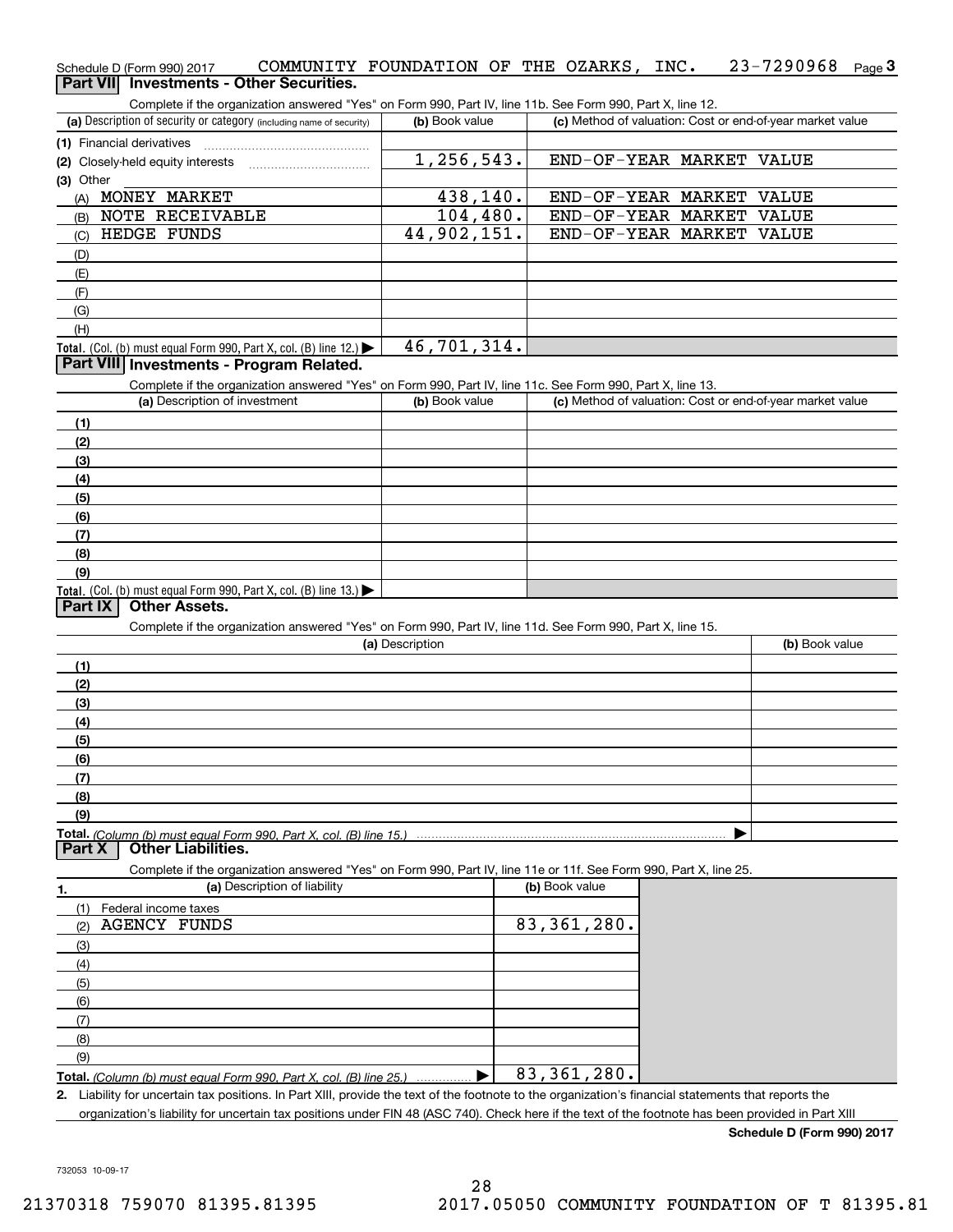| Reconciliation of Revenue per Audited Financial Statements With Revenue per Return.<br><b>Part XI</b><br>Complete if the organization answered "Yes" on Form 990, Part IV, line 12a.<br>43,784,980.<br>$\mathbf{1}$<br>Total revenue, gains, and other support per audited financial statements<br>1<br>Amounts included on line 1 but not on Form 990, Part VIII, line 12:<br>2<br>5,801,134.<br>2a<br>Net unrealized gains (losses) on investments [11] matter contracts and the unrealized gains (losses) on investments<br>a<br>2 <sub>b</sub><br>b<br>2c<br>с<br>2,009,855.<br>2d<br>Other (Describe in Part XIII.)<br>d<br>7,810,989.<br>35,973,991.<br>Add lines 2a through 2d<br>2e<br>е<br>3<br>3<br>Amounts included on Form 990, Part VIII, line 12, but not on line 1:<br>4<br>Investment expenses not included on Form 990, Part VIII, line 7b<br>4a<br>a<br>1,584,842.<br>4 <sub>b</sub><br>Other (Describe in Part XIII.) [100] [100] [100] [100] [100] [100] [100] [100] [100] [100] [100] [100] [100] [<br>b<br>$\frac{1,584,842.}{37,558,833.}$<br>Add lines 4a and 4b<br>4с<br>5<br>Part XII   Reconciliation of Expenses per Audited Financial Statements With Expenses per Return.<br>Complete if the organization answered "Yes" on Form 990, Part IV, line 12a.<br>22,423,602.<br>$\blacksquare$<br>Total expenses and losses per audited financial statements [111] [12] content and a superior and statements [11] $\frac{1}{2}$<br>1<br>Amounts included on line 1 but not on Form 990, Part IX, line 25:<br>2<br>2a<br>a<br>2 <sub>b</sub><br>b<br>2c<br>2,009,855.<br>2d<br>Other (Describe in Part XIII.) <b>Construction Construction</b> Chern Construction Chern Chern Chern Chern Chern Chern<br>d<br><u>2,009,855.</u><br>Add lines 2a through 2d<br>2e<br>е<br>20, 413, 747.<br>3<br>3<br>Amounts included on Form 990, Part IX, line 25, but not on line 1:<br>4<br>Investment expenses not included on Form 990, Part VIII, line 7b [11, 111, 111, 111]<br>4a<br>a<br>1,540,344.<br>4 <sub>h</sub><br>Other (Describe in Part XIII.) [100] [100] [100] [100] [100] [100] [100] [100] [100] [100] [100] [100] [100] [<br>b<br>1,540,344.<br>c Add lines 4a and 4b<br>4с<br>21,954,091.<br>5<br>5<br><b>Part XIII Supplemental Information.</b><br>Provide the descriptions required for Part II, lines 3, 5, and 9; Part III, lines 1a and 4; Part IV, lines 1b and 2b; Part V, line 4; Part X, line 2; Part XI,<br>lines 2d and 4b; and Part XII, lines 2d and 4b. Also complete this part to provide any additional information.<br>PART XI, LINE 2D - OTHER ADJUSTMENTS:<br>2,009,855.<br>MANAGEMENT FEE EXPENSE<br>PART XI, LINE 4B - OTHER ADJUSTMENTS:<br>1,532,161.<br>INVESTMENT FESS NETTED AGAINST INCOME<br>44,498.<br>ANNUAL ACTUARIAL ADJUSTMENT<br>8,183.<br>CREDIT CARDS FEES INCLUDED IN MANAGEMENT FEE<br>1,584,842.<br>TOTAL TO SCHEDULE D, PART XI, LINE 4B<br>PART XII, LINE 2D - OTHER ADJUSTMENTS:<br>2,009,855.<br>MANAGEMENT FEE EXPENSE | COMMUNITY FOUNDATION OF THE OZARKS, INC.<br>Schedule D (Form 990) 2017 |  |  | 23-7290968 | Page 4 |
|------------------------------------------------------------------------------------------------------------------------------------------------------------------------------------------------------------------------------------------------------------------------------------------------------------------------------------------------------------------------------------------------------------------------------------------------------------------------------------------------------------------------------------------------------------------------------------------------------------------------------------------------------------------------------------------------------------------------------------------------------------------------------------------------------------------------------------------------------------------------------------------------------------------------------------------------------------------------------------------------------------------------------------------------------------------------------------------------------------------------------------------------------------------------------------------------------------------------------------------------------------------------------------------------------------------------------------------------------------------------------------------------------------------------------------------------------------------------------------------------------------------------------------------------------------------------------------------------------------------------------------------------------------------------------------------------------------------------------------------------------------------------------------------------------------------------------------------------------------------------------------------------------------------------------------------------------------------------------------------------------------------------------------------------------------------------------------------------------------------------------------------------------------------------------------------------------------------------------------------------------------------------------------------------------------------------------------------------------------------------------------------------------------------------------------------------------------------------------------------------------------------------------------------------------------------------------------------------------------------------------------------------------------------------------------------------------------------------------------------------------------------------------------------------------------------------------------------------------------------------------------------------------------------------------------------------------------------------------------------------------|------------------------------------------------------------------------|--|--|------------|--------|
|                                                                                                                                                                                                                                                                                                                                                                                                                                                                                                                                                                                                                                                                                                                                                                                                                                                                                                                                                                                                                                                                                                                                                                                                                                                                                                                                                                                                                                                                                                                                                                                                                                                                                                                                                                                                                                                                                                                                                                                                                                                                                                                                                                                                                                                                                                                                                                                                                                                                                                                                                                                                                                                                                                                                                                                                                                                                                                                                                                                                      |                                                                        |  |  |            |        |
|                                                                                                                                                                                                                                                                                                                                                                                                                                                                                                                                                                                                                                                                                                                                                                                                                                                                                                                                                                                                                                                                                                                                                                                                                                                                                                                                                                                                                                                                                                                                                                                                                                                                                                                                                                                                                                                                                                                                                                                                                                                                                                                                                                                                                                                                                                                                                                                                                                                                                                                                                                                                                                                                                                                                                                                                                                                                                                                                                                                                      |                                                                        |  |  |            |        |
|                                                                                                                                                                                                                                                                                                                                                                                                                                                                                                                                                                                                                                                                                                                                                                                                                                                                                                                                                                                                                                                                                                                                                                                                                                                                                                                                                                                                                                                                                                                                                                                                                                                                                                                                                                                                                                                                                                                                                                                                                                                                                                                                                                                                                                                                                                                                                                                                                                                                                                                                                                                                                                                                                                                                                                                                                                                                                                                                                                                                      |                                                                        |  |  |            |        |
|                                                                                                                                                                                                                                                                                                                                                                                                                                                                                                                                                                                                                                                                                                                                                                                                                                                                                                                                                                                                                                                                                                                                                                                                                                                                                                                                                                                                                                                                                                                                                                                                                                                                                                                                                                                                                                                                                                                                                                                                                                                                                                                                                                                                                                                                                                                                                                                                                                                                                                                                                                                                                                                                                                                                                                                                                                                                                                                                                                                                      |                                                                        |  |  |            |        |
|                                                                                                                                                                                                                                                                                                                                                                                                                                                                                                                                                                                                                                                                                                                                                                                                                                                                                                                                                                                                                                                                                                                                                                                                                                                                                                                                                                                                                                                                                                                                                                                                                                                                                                                                                                                                                                                                                                                                                                                                                                                                                                                                                                                                                                                                                                                                                                                                                                                                                                                                                                                                                                                                                                                                                                                                                                                                                                                                                                                                      |                                                                        |  |  |            |        |
|                                                                                                                                                                                                                                                                                                                                                                                                                                                                                                                                                                                                                                                                                                                                                                                                                                                                                                                                                                                                                                                                                                                                                                                                                                                                                                                                                                                                                                                                                                                                                                                                                                                                                                                                                                                                                                                                                                                                                                                                                                                                                                                                                                                                                                                                                                                                                                                                                                                                                                                                                                                                                                                                                                                                                                                                                                                                                                                                                                                                      |                                                                        |  |  |            |        |
|                                                                                                                                                                                                                                                                                                                                                                                                                                                                                                                                                                                                                                                                                                                                                                                                                                                                                                                                                                                                                                                                                                                                                                                                                                                                                                                                                                                                                                                                                                                                                                                                                                                                                                                                                                                                                                                                                                                                                                                                                                                                                                                                                                                                                                                                                                                                                                                                                                                                                                                                                                                                                                                                                                                                                                                                                                                                                                                                                                                                      |                                                                        |  |  |            |        |
|                                                                                                                                                                                                                                                                                                                                                                                                                                                                                                                                                                                                                                                                                                                                                                                                                                                                                                                                                                                                                                                                                                                                                                                                                                                                                                                                                                                                                                                                                                                                                                                                                                                                                                                                                                                                                                                                                                                                                                                                                                                                                                                                                                                                                                                                                                                                                                                                                                                                                                                                                                                                                                                                                                                                                                                                                                                                                                                                                                                                      |                                                                        |  |  |            |        |
|                                                                                                                                                                                                                                                                                                                                                                                                                                                                                                                                                                                                                                                                                                                                                                                                                                                                                                                                                                                                                                                                                                                                                                                                                                                                                                                                                                                                                                                                                                                                                                                                                                                                                                                                                                                                                                                                                                                                                                                                                                                                                                                                                                                                                                                                                                                                                                                                                                                                                                                                                                                                                                                                                                                                                                                                                                                                                                                                                                                                      |                                                                        |  |  |            |        |
|                                                                                                                                                                                                                                                                                                                                                                                                                                                                                                                                                                                                                                                                                                                                                                                                                                                                                                                                                                                                                                                                                                                                                                                                                                                                                                                                                                                                                                                                                                                                                                                                                                                                                                                                                                                                                                                                                                                                                                                                                                                                                                                                                                                                                                                                                                                                                                                                                                                                                                                                                                                                                                                                                                                                                                                                                                                                                                                                                                                                      |                                                                        |  |  |            |        |
|                                                                                                                                                                                                                                                                                                                                                                                                                                                                                                                                                                                                                                                                                                                                                                                                                                                                                                                                                                                                                                                                                                                                                                                                                                                                                                                                                                                                                                                                                                                                                                                                                                                                                                                                                                                                                                                                                                                                                                                                                                                                                                                                                                                                                                                                                                                                                                                                                                                                                                                                                                                                                                                                                                                                                                                                                                                                                                                                                                                                      |                                                                        |  |  |            |        |
|                                                                                                                                                                                                                                                                                                                                                                                                                                                                                                                                                                                                                                                                                                                                                                                                                                                                                                                                                                                                                                                                                                                                                                                                                                                                                                                                                                                                                                                                                                                                                                                                                                                                                                                                                                                                                                                                                                                                                                                                                                                                                                                                                                                                                                                                                                                                                                                                                                                                                                                                                                                                                                                                                                                                                                                                                                                                                                                                                                                                      |                                                                        |  |  |            |        |
|                                                                                                                                                                                                                                                                                                                                                                                                                                                                                                                                                                                                                                                                                                                                                                                                                                                                                                                                                                                                                                                                                                                                                                                                                                                                                                                                                                                                                                                                                                                                                                                                                                                                                                                                                                                                                                                                                                                                                                                                                                                                                                                                                                                                                                                                                                                                                                                                                                                                                                                                                                                                                                                                                                                                                                                                                                                                                                                                                                                                      |                                                                        |  |  |            |        |
|                                                                                                                                                                                                                                                                                                                                                                                                                                                                                                                                                                                                                                                                                                                                                                                                                                                                                                                                                                                                                                                                                                                                                                                                                                                                                                                                                                                                                                                                                                                                                                                                                                                                                                                                                                                                                                                                                                                                                                                                                                                                                                                                                                                                                                                                                                                                                                                                                                                                                                                                                                                                                                                                                                                                                                                                                                                                                                                                                                                                      |                                                                        |  |  |            |        |
|                                                                                                                                                                                                                                                                                                                                                                                                                                                                                                                                                                                                                                                                                                                                                                                                                                                                                                                                                                                                                                                                                                                                                                                                                                                                                                                                                                                                                                                                                                                                                                                                                                                                                                                                                                                                                                                                                                                                                                                                                                                                                                                                                                                                                                                                                                                                                                                                                                                                                                                                                                                                                                                                                                                                                                                                                                                                                                                                                                                                      |                                                                        |  |  |            |        |
|                                                                                                                                                                                                                                                                                                                                                                                                                                                                                                                                                                                                                                                                                                                                                                                                                                                                                                                                                                                                                                                                                                                                                                                                                                                                                                                                                                                                                                                                                                                                                                                                                                                                                                                                                                                                                                                                                                                                                                                                                                                                                                                                                                                                                                                                                                                                                                                                                                                                                                                                                                                                                                                                                                                                                                                                                                                                                                                                                                                                      |                                                                        |  |  |            |        |
|                                                                                                                                                                                                                                                                                                                                                                                                                                                                                                                                                                                                                                                                                                                                                                                                                                                                                                                                                                                                                                                                                                                                                                                                                                                                                                                                                                                                                                                                                                                                                                                                                                                                                                                                                                                                                                                                                                                                                                                                                                                                                                                                                                                                                                                                                                                                                                                                                                                                                                                                                                                                                                                                                                                                                                                                                                                                                                                                                                                                      |                                                                        |  |  |            |        |
|                                                                                                                                                                                                                                                                                                                                                                                                                                                                                                                                                                                                                                                                                                                                                                                                                                                                                                                                                                                                                                                                                                                                                                                                                                                                                                                                                                                                                                                                                                                                                                                                                                                                                                                                                                                                                                                                                                                                                                                                                                                                                                                                                                                                                                                                                                                                                                                                                                                                                                                                                                                                                                                                                                                                                                                                                                                                                                                                                                                                      |                                                                        |  |  |            |        |
|                                                                                                                                                                                                                                                                                                                                                                                                                                                                                                                                                                                                                                                                                                                                                                                                                                                                                                                                                                                                                                                                                                                                                                                                                                                                                                                                                                                                                                                                                                                                                                                                                                                                                                                                                                                                                                                                                                                                                                                                                                                                                                                                                                                                                                                                                                                                                                                                                                                                                                                                                                                                                                                                                                                                                                                                                                                                                                                                                                                                      |                                                                        |  |  |            |        |
|                                                                                                                                                                                                                                                                                                                                                                                                                                                                                                                                                                                                                                                                                                                                                                                                                                                                                                                                                                                                                                                                                                                                                                                                                                                                                                                                                                                                                                                                                                                                                                                                                                                                                                                                                                                                                                                                                                                                                                                                                                                                                                                                                                                                                                                                                                                                                                                                                                                                                                                                                                                                                                                                                                                                                                                                                                                                                                                                                                                                      |                                                                        |  |  |            |        |
|                                                                                                                                                                                                                                                                                                                                                                                                                                                                                                                                                                                                                                                                                                                                                                                                                                                                                                                                                                                                                                                                                                                                                                                                                                                                                                                                                                                                                                                                                                                                                                                                                                                                                                                                                                                                                                                                                                                                                                                                                                                                                                                                                                                                                                                                                                                                                                                                                                                                                                                                                                                                                                                                                                                                                                                                                                                                                                                                                                                                      |                                                                        |  |  |            |        |
|                                                                                                                                                                                                                                                                                                                                                                                                                                                                                                                                                                                                                                                                                                                                                                                                                                                                                                                                                                                                                                                                                                                                                                                                                                                                                                                                                                                                                                                                                                                                                                                                                                                                                                                                                                                                                                                                                                                                                                                                                                                                                                                                                                                                                                                                                                                                                                                                                                                                                                                                                                                                                                                                                                                                                                                                                                                                                                                                                                                                      |                                                                        |  |  |            |        |
|                                                                                                                                                                                                                                                                                                                                                                                                                                                                                                                                                                                                                                                                                                                                                                                                                                                                                                                                                                                                                                                                                                                                                                                                                                                                                                                                                                                                                                                                                                                                                                                                                                                                                                                                                                                                                                                                                                                                                                                                                                                                                                                                                                                                                                                                                                                                                                                                                                                                                                                                                                                                                                                                                                                                                                                                                                                                                                                                                                                                      |                                                                        |  |  |            |        |
|                                                                                                                                                                                                                                                                                                                                                                                                                                                                                                                                                                                                                                                                                                                                                                                                                                                                                                                                                                                                                                                                                                                                                                                                                                                                                                                                                                                                                                                                                                                                                                                                                                                                                                                                                                                                                                                                                                                                                                                                                                                                                                                                                                                                                                                                                                                                                                                                                                                                                                                                                                                                                                                                                                                                                                                                                                                                                                                                                                                                      |                                                                        |  |  |            |        |
|                                                                                                                                                                                                                                                                                                                                                                                                                                                                                                                                                                                                                                                                                                                                                                                                                                                                                                                                                                                                                                                                                                                                                                                                                                                                                                                                                                                                                                                                                                                                                                                                                                                                                                                                                                                                                                                                                                                                                                                                                                                                                                                                                                                                                                                                                                                                                                                                                                                                                                                                                                                                                                                                                                                                                                                                                                                                                                                                                                                                      |                                                                        |  |  |            |        |
|                                                                                                                                                                                                                                                                                                                                                                                                                                                                                                                                                                                                                                                                                                                                                                                                                                                                                                                                                                                                                                                                                                                                                                                                                                                                                                                                                                                                                                                                                                                                                                                                                                                                                                                                                                                                                                                                                                                                                                                                                                                                                                                                                                                                                                                                                                                                                                                                                                                                                                                                                                                                                                                                                                                                                                                                                                                                                                                                                                                                      |                                                                        |  |  |            |        |
|                                                                                                                                                                                                                                                                                                                                                                                                                                                                                                                                                                                                                                                                                                                                                                                                                                                                                                                                                                                                                                                                                                                                                                                                                                                                                                                                                                                                                                                                                                                                                                                                                                                                                                                                                                                                                                                                                                                                                                                                                                                                                                                                                                                                                                                                                                                                                                                                                                                                                                                                                                                                                                                                                                                                                                                                                                                                                                                                                                                                      |                                                                        |  |  |            |        |
|                                                                                                                                                                                                                                                                                                                                                                                                                                                                                                                                                                                                                                                                                                                                                                                                                                                                                                                                                                                                                                                                                                                                                                                                                                                                                                                                                                                                                                                                                                                                                                                                                                                                                                                                                                                                                                                                                                                                                                                                                                                                                                                                                                                                                                                                                                                                                                                                                                                                                                                                                                                                                                                                                                                                                                                                                                                                                                                                                                                                      |                                                                        |  |  |            |        |
|                                                                                                                                                                                                                                                                                                                                                                                                                                                                                                                                                                                                                                                                                                                                                                                                                                                                                                                                                                                                                                                                                                                                                                                                                                                                                                                                                                                                                                                                                                                                                                                                                                                                                                                                                                                                                                                                                                                                                                                                                                                                                                                                                                                                                                                                                                                                                                                                                                                                                                                                                                                                                                                                                                                                                                                                                                                                                                                                                                                                      |                                                                        |  |  |            |        |
|                                                                                                                                                                                                                                                                                                                                                                                                                                                                                                                                                                                                                                                                                                                                                                                                                                                                                                                                                                                                                                                                                                                                                                                                                                                                                                                                                                                                                                                                                                                                                                                                                                                                                                                                                                                                                                                                                                                                                                                                                                                                                                                                                                                                                                                                                                                                                                                                                                                                                                                                                                                                                                                                                                                                                                                                                                                                                                                                                                                                      |                                                                        |  |  |            |        |
|                                                                                                                                                                                                                                                                                                                                                                                                                                                                                                                                                                                                                                                                                                                                                                                                                                                                                                                                                                                                                                                                                                                                                                                                                                                                                                                                                                                                                                                                                                                                                                                                                                                                                                                                                                                                                                                                                                                                                                                                                                                                                                                                                                                                                                                                                                                                                                                                                                                                                                                                                                                                                                                                                                                                                                                                                                                                                                                                                                                                      |                                                                        |  |  |            |        |
|                                                                                                                                                                                                                                                                                                                                                                                                                                                                                                                                                                                                                                                                                                                                                                                                                                                                                                                                                                                                                                                                                                                                                                                                                                                                                                                                                                                                                                                                                                                                                                                                                                                                                                                                                                                                                                                                                                                                                                                                                                                                                                                                                                                                                                                                                                                                                                                                                                                                                                                                                                                                                                                                                                                                                                                                                                                                                                                                                                                                      |                                                                        |  |  |            |        |
|                                                                                                                                                                                                                                                                                                                                                                                                                                                                                                                                                                                                                                                                                                                                                                                                                                                                                                                                                                                                                                                                                                                                                                                                                                                                                                                                                                                                                                                                                                                                                                                                                                                                                                                                                                                                                                                                                                                                                                                                                                                                                                                                                                                                                                                                                                                                                                                                                                                                                                                                                                                                                                                                                                                                                                                                                                                                                                                                                                                                      |                                                                        |  |  |            |        |
|                                                                                                                                                                                                                                                                                                                                                                                                                                                                                                                                                                                                                                                                                                                                                                                                                                                                                                                                                                                                                                                                                                                                                                                                                                                                                                                                                                                                                                                                                                                                                                                                                                                                                                                                                                                                                                                                                                                                                                                                                                                                                                                                                                                                                                                                                                                                                                                                                                                                                                                                                                                                                                                                                                                                                                                                                                                                                                                                                                                                      |                                                                        |  |  |            |        |
|                                                                                                                                                                                                                                                                                                                                                                                                                                                                                                                                                                                                                                                                                                                                                                                                                                                                                                                                                                                                                                                                                                                                                                                                                                                                                                                                                                                                                                                                                                                                                                                                                                                                                                                                                                                                                                                                                                                                                                                                                                                                                                                                                                                                                                                                                                                                                                                                                                                                                                                                                                                                                                                                                                                                                                                                                                                                                                                                                                                                      |                                                                        |  |  |            |        |
|                                                                                                                                                                                                                                                                                                                                                                                                                                                                                                                                                                                                                                                                                                                                                                                                                                                                                                                                                                                                                                                                                                                                                                                                                                                                                                                                                                                                                                                                                                                                                                                                                                                                                                                                                                                                                                                                                                                                                                                                                                                                                                                                                                                                                                                                                                                                                                                                                                                                                                                                                                                                                                                                                                                                                                                                                                                                                                                                                                                                      |                                                                        |  |  |            |        |
|                                                                                                                                                                                                                                                                                                                                                                                                                                                                                                                                                                                                                                                                                                                                                                                                                                                                                                                                                                                                                                                                                                                                                                                                                                                                                                                                                                                                                                                                                                                                                                                                                                                                                                                                                                                                                                                                                                                                                                                                                                                                                                                                                                                                                                                                                                                                                                                                                                                                                                                                                                                                                                                                                                                                                                                                                                                                                                                                                                                                      |                                                                        |  |  |            |        |
|                                                                                                                                                                                                                                                                                                                                                                                                                                                                                                                                                                                                                                                                                                                                                                                                                                                                                                                                                                                                                                                                                                                                                                                                                                                                                                                                                                                                                                                                                                                                                                                                                                                                                                                                                                                                                                                                                                                                                                                                                                                                                                                                                                                                                                                                                                                                                                                                                                                                                                                                                                                                                                                                                                                                                                                                                                                                                                                                                                                                      |                                                                        |  |  |            |        |
|                                                                                                                                                                                                                                                                                                                                                                                                                                                                                                                                                                                                                                                                                                                                                                                                                                                                                                                                                                                                                                                                                                                                                                                                                                                                                                                                                                                                                                                                                                                                                                                                                                                                                                                                                                                                                                                                                                                                                                                                                                                                                                                                                                                                                                                                                                                                                                                                                                                                                                                                                                                                                                                                                                                                                                                                                                                                                                                                                                                                      |                                                                        |  |  |            |        |
|                                                                                                                                                                                                                                                                                                                                                                                                                                                                                                                                                                                                                                                                                                                                                                                                                                                                                                                                                                                                                                                                                                                                                                                                                                                                                                                                                                                                                                                                                                                                                                                                                                                                                                                                                                                                                                                                                                                                                                                                                                                                                                                                                                                                                                                                                                                                                                                                                                                                                                                                                                                                                                                                                                                                                                                                                                                                                                                                                                                                      |                                                                        |  |  |            |        |
|                                                                                                                                                                                                                                                                                                                                                                                                                                                                                                                                                                                                                                                                                                                                                                                                                                                                                                                                                                                                                                                                                                                                                                                                                                                                                                                                                                                                                                                                                                                                                                                                                                                                                                                                                                                                                                                                                                                                                                                                                                                                                                                                                                                                                                                                                                                                                                                                                                                                                                                                                                                                                                                                                                                                                                                                                                                                                                                                                                                                      |                                                                        |  |  |            |        |
|                                                                                                                                                                                                                                                                                                                                                                                                                                                                                                                                                                                                                                                                                                                                                                                                                                                                                                                                                                                                                                                                                                                                                                                                                                                                                                                                                                                                                                                                                                                                                                                                                                                                                                                                                                                                                                                                                                                                                                                                                                                                                                                                                                                                                                                                                                                                                                                                                                                                                                                                                                                                                                                                                                                                                                                                                                                                                                                                                                                                      |                                                                        |  |  |            |        |
|                                                                                                                                                                                                                                                                                                                                                                                                                                                                                                                                                                                                                                                                                                                                                                                                                                                                                                                                                                                                                                                                                                                                                                                                                                                                                                                                                                                                                                                                                                                                                                                                                                                                                                                                                                                                                                                                                                                                                                                                                                                                                                                                                                                                                                                                                                                                                                                                                                                                                                                                                                                                                                                                                                                                                                                                                                                                                                                                                                                                      |                                                                        |  |  |            |        |
|                                                                                                                                                                                                                                                                                                                                                                                                                                                                                                                                                                                                                                                                                                                                                                                                                                                                                                                                                                                                                                                                                                                                                                                                                                                                                                                                                                                                                                                                                                                                                                                                                                                                                                                                                                                                                                                                                                                                                                                                                                                                                                                                                                                                                                                                                                                                                                                                                                                                                                                                                                                                                                                                                                                                                                                                                                                                                                                                                                                                      |                                                                        |  |  |            |        |
|                                                                                                                                                                                                                                                                                                                                                                                                                                                                                                                                                                                                                                                                                                                                                                                                                                                                                                                                                                                                                                                                                                                                                                                                                                                                                                                                                                                                                                                                                                                                                                                                                                                                                                                                                                                                                                                                                                                                                                                                                                                                                                                                                                                                                                                                                                                                                                                                                                                                                                                                                                                                                                                                                                                                                                                                                                                                                                                                                                                                      |                                                                        |  |  |            |        |
|                                                                                                                                                                                                                                                                                                                                                                                                                                                                                                                                                                                                                                                                                                                                                                                                                                                                                                                                                                                                                                                                                                                                                                                                                                                                                                                                                                                                                                                                                                                                                                                                                                                                                                                                                                                                                                                                                                                                                                                                                                                                                                                                                                                                                                                                                                                                                                                                                                                                                                                                                                                                                                                                                                                                                                                                                                                                                                                                                                                                      |                                                                        |  |  |            |        |
|                                                                                                                                                                                                                                                                                                                                                                                                                                                                                                                                                                                                                                                                                                                                                                                                                                                                                                                                                                                                                                                                                                                                                                                                                                                                                                                                                                                                                                                                                                                                                                                                                                                                                                                                                                                                                                                                                                                                                                                                                                                                                                                                                                                                                                                                                                                                                                                                                                                                                                                                                                                                                                                                                                                                                                                                                                                                                                                                                                                                      |                                                                        |  |  |            |        |
|                                                                                                                                                                                                                                                                                                                                                                                                                                                                                                                                                                                                                                                                                                                                                                                                                                                                                                                                                                                                                                                                                                                                                                                                                                                                                                                                                                                                                                                                                                                                                                                                                                                                                                                                                                                                                                                                                                                                                                                                                                                                                                                                                                                                                                                                                                                                                                                                                                                                                                                                                                                                                                                                                                                                                                                                                                                                                                                                                                                                      |                                                                        |  |  |            |        |
|                                                                                                                                                                                                                                                                                                                                                                                                                                                                                                                                                                                                                                                                                                                                                                                                                                                                                                                                                                                                                                                                                                                                                                                                                                                                                                                                                                                                                                                                                                                                                                                                                                                                                                                                                                                                                                                                                                                                                                                                                                                                                                                                                                                                                                                                                                                                                                                                                                                                                                                                                                                                                                                                                                                                                                                                                                                                                                                                                                                                      |                                                                        |  |  |            |        |
|                                                                                                                                                                                                                                                                                                                                                                                                                                                                                                                                                                                                                                                                                                                                                                                                                                                                                                                                                                                                                                                                                                                                                                                                                                                                                                                                                                                                                                                                                                                                                                                                                                                                                                                                                                                                                                                                                                                                                                                                                                                                                                                                                                                                                                                                                                                                                                                                                                                                                                                                                                                                                                                                                                                                                                                                                                                                                                                                                                                                      |                                                                        |  |  |            |        |
|                                                                                                                                                                                                                                                                                                                                                                                                                                                                                                                                                                                                                                                                                                                                                                                                                                                                                                                                                                                                                                                                                                                                                                                                                                                                                                                                                                                                                                                                                                                                                                                                                                                                                                                                                                                                                                                                                                                                                                                                                                                                                                                                                                                                                                                                                                                                                                                                                                                                                                                                                                                                                                                                                                                                                                                                                                                                                                                                                                                                      |                                                                        |  |  |            |        |
|                                                                                                                                                                                                                                                                                                                                                                                                                                                                                                                                                                                                                                                                                                                                                                                                                                                                                                                                                                                                                                                                                                                                                                                                                                                                                                                                                                                                                                                                                                                                                                                                                                                                                                                                                                                                                                                                                                                                                                                                                                                                                                                                                                                                                                                                                                                                                                                                                                                                                                                                                                                                                                                                                                                                                                                                                                                                                                                                                                                                      |                                                                        |  |  |            |        |

29

732054 10-09-17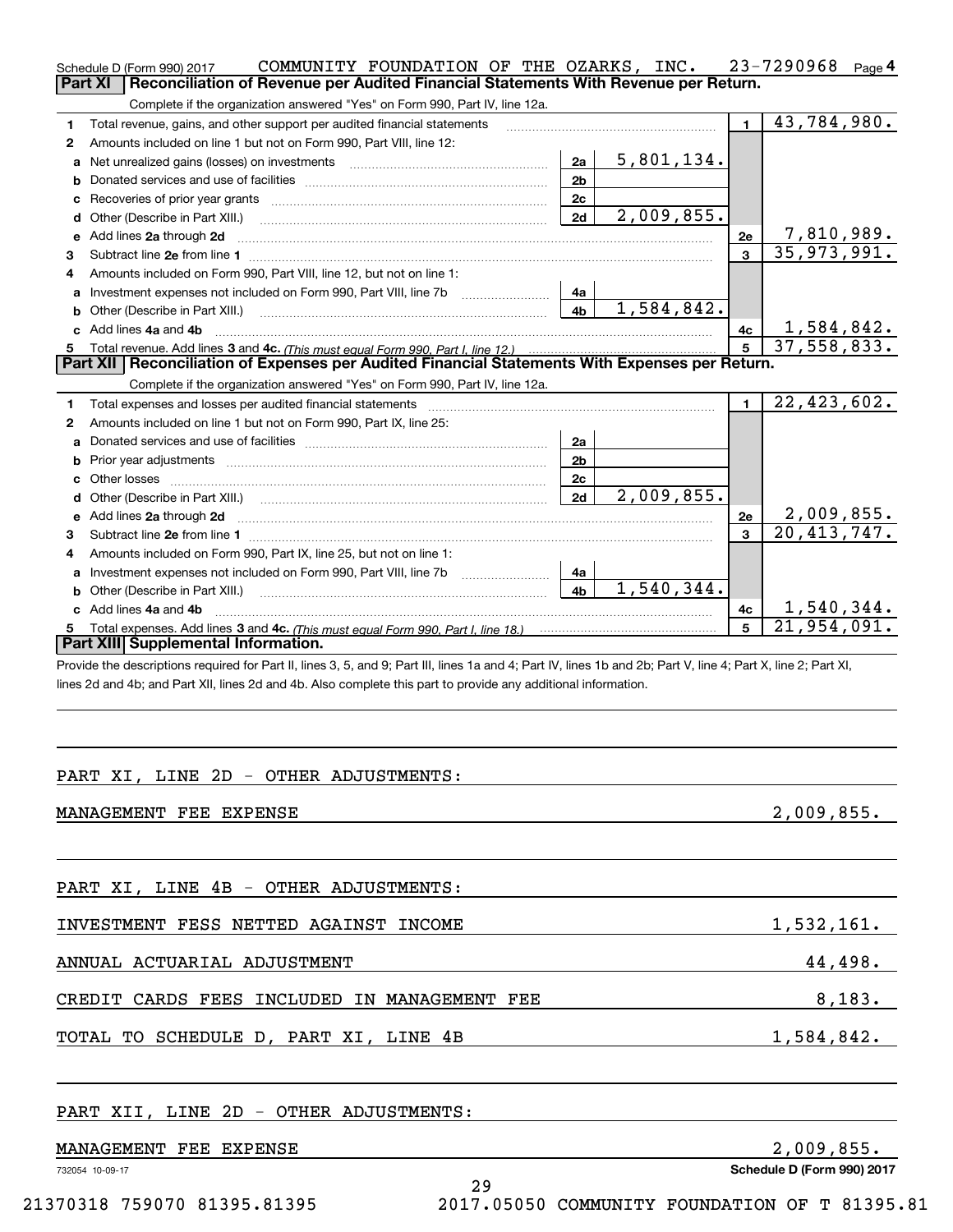| Schedule D (Form 990) 2017 COMMUNITY FOUNDATION OF THE OZARKS, INC. 23-7290968 Page 5<br>Part XIII Supplemental Information <sub>(continued)</sub> |                                                          |
|----------------------------------------------------------------------------------------------------------------------------------------------------|----------------------------------------------------------|
|                                                                                                                                                    |                                                          |
|                                                                                                                                                    |                                                          |
| PART XII, LINE 4B - OTHER ADJUSTMENTS:                                                                                                             | <u> 1989 - Johann John Stein, marwolaethau (b. 1989)</u> |
| INVESTMENT FESS NETTED AGAINST INCOME<br><u> 1989 - Johann Stoff, Amerikaansk politiker (</u>                                                      | 1,532,161.                                               |
| CREDIT CARD FEES INCLUDED IN MANAGEMENT FEES                                                                                                       | 8,183.                                                   |
| TOTAL TO SCHEDULE D, PART XII, LINE 4B<br><u> 1989 - Johann Stoff, Amerikaansk politiker (</u>                                                     | 1,540,344.                                               |
|                                                                                                                                                    |                                                          |
|                                                                                                                                                    |                                                          |
|                                                                                                                                                    |                                                          |
|                                                                                                                                                    |                                                          |
|                                                                                                                                                    |                                                          |
|                                                                                                                                                    |                                                          |
|                                                                                                                                                    |                                                          |
|                                                                                                                                                    |                                                          |
|                                                                                                                                                    |                                                          |
|                                                                                                                                                    |                                                          |
|                                                                                                                                                    |                                                          |
|                                                                                                                                                    |                                                          |
|                                                                                                                                                    |                                                          |
|                                                                                                                                                    |                                                          |
|                                                                                                                                                    |                                                          |
|                                                                                                                                                    |                                                          |
|                                                                                                                                                    |                                                          |
|                                                                                                                                                    |                                                          |
|                                                                                                                                                    |                                                          |
|                                                                                                                                                    |                                                          |
|                                                                                                                                                    |                                                          |
|                                                                                                                                                    |                                                          |
|                                                                                                                                                    |                                                          |
|                                                                                                                                                    |                                                          |
|                                                                                                                                                    | Schedule D (Form 990) 2017                               |
| 732055 10-09-17                                                                                                                                    |                                                          |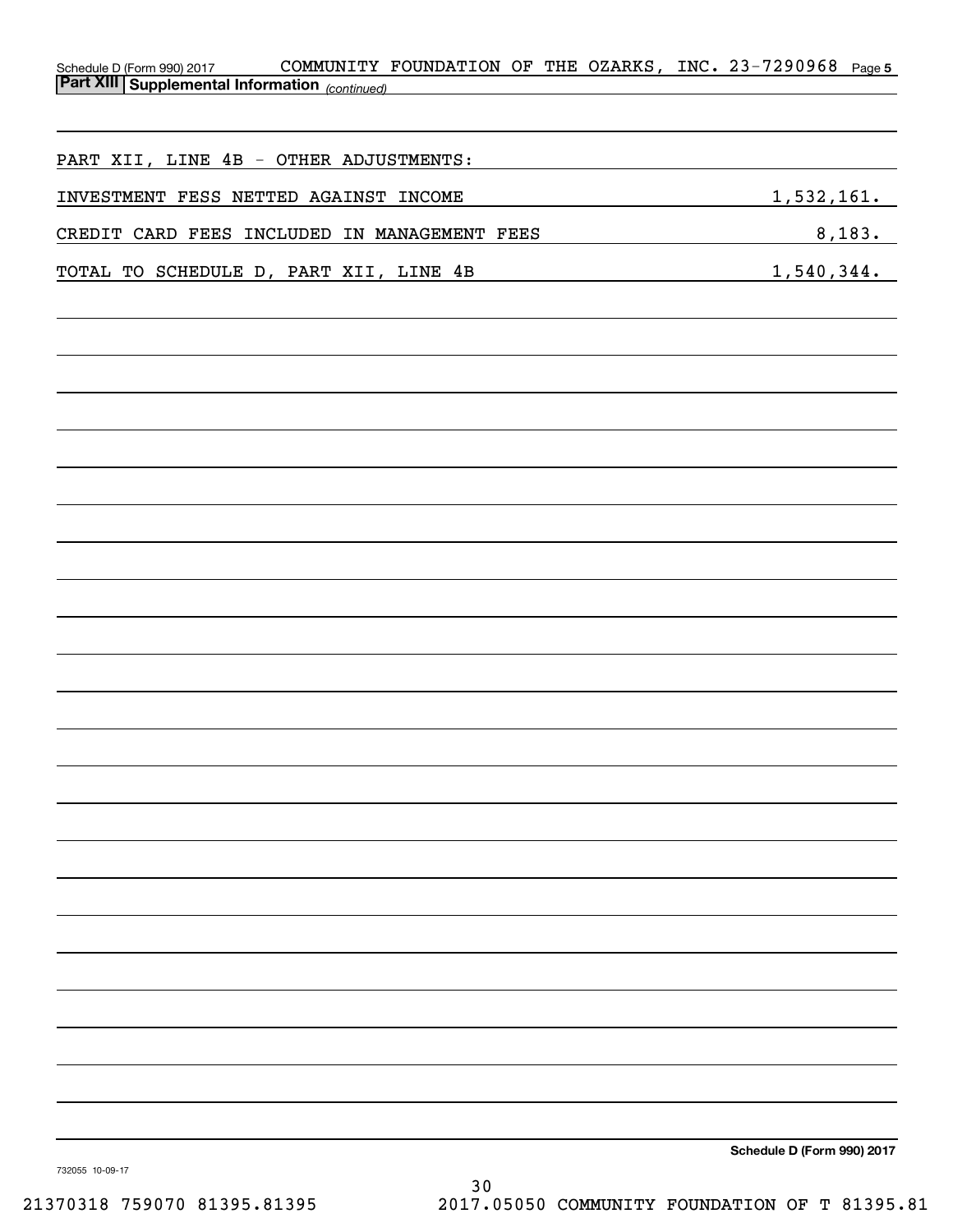| <b>SCHEDULE I</b><br>(Form 990)                                                                                                                                                                                                                                                                                | <b>Grants and Other Assistance to Organizations,</b>                                                |                                                                                                                                       |                                                                              |                |  |      |                                                     |  |  |  |  |  |
|----------------------------------------------------------------------------------------------------------------------------------------------------------------------------------------------------------------------------------------------------------------------------------------------------------------|-----------------------------------------------------------------------------------------------------|---------------------------------------------------------------------------------------------------------------------------------------|------------------------------------------------------------------------------|----------------|--|------|-----------------------------------------------------|--|--|--|--|--|
|                                                                                                                                                                                                                                                                                                                |                                                                                                     | Governments, and Individuals in the United States<br>Complete if the organization answered "Yes" on Form 990, Part IV, line 21 or 22. |                                                                              |                |  |      |                                                     |  |  |  |  |  |
| Department of the Treasury<br>Internal Revenue Service                                                                                                                                                                                                                                                         |                                                                                                     |                                                                                                                                       | Attach to Form 990.<br>Go to www.irs.gov/Form990 for the latest information. |                |  |      | <b>Open to Public</b><br>Inspection                 |  |  |  |  |  |
| Name of the organization                                                                                                                                                                                                                                                                                       | COMMUNITY FOUNDATION OF THE OZARKS, INC.                                                            |                                                                                                                                       |                                                                              |                |  |      | <b>Employer identification number</b><br>23-7290968 |  |  |  |  |  |
| Part I                                                                                                                                                                                                                                                                                                         | <b>General Information on Grants and Assistance</b>                                                 |                                                                                                                                       |                                                                              |                |  |      |                                                     |  |  |  |  |  |
| 1 Does the organization maintain records to substantiate the amount of the grants or assistance, the grantees' eligibility for the grants or assistance, and the selection<br>$X$ No<br>Yes                                                                                                                    |                                                                                                     |                                                                                                                                       |                                                                              |                |  |      |                                                     |  |  |  |  |  |
| Describe in Part IV the organization's procedures for monitoring the use of grant funds in the United States.<br>$\mathbf{2}$<br>Part II<br>Grants and Other Assistance to Domestic Organizations and Domestic Governments. Complete if the organization answered "Yes" on Form 990, Part IV, line 21, for any |                                                                                                     |                                                                                                                                       |                                                                              |                |  |      |                                                     |  |  |  |  |  |
|                                                                                                                                                                                                                                                                                                                | recipient that received more than \$5,000. Part II can be duplicated if additional space is needed. |                                                                                                                                       |                                                                              |                |  |      |                                                     |  |  |  |  |  |
| <b>1 (a)</b> Name and address of organization<br>or government                                                                                                                                                                                                                                                 | (h) Purpose of grant<br>or assistance                                                               |                                                                                                                                       |                                                                              |                |  |      |                                                     |  |  |  |  |  |
| ABOUT OUR KIDS, INC.                                                                                                                                                                                                                                                                                           |                                                                                                     |                                                                                                                                       |                                                                              |                |  |      |                                                     |  |  |  |  |  |
| PO BOX 375                                                                                                                                                                                                                                                                                                     |                                                                                                     |                                                                                                                                       |                                                                              |                |  |      |                                                     |  |  |  |  |  |
| LAMAR, MO 64756                                                                                                                                                                                                                                                                                                |                                                                                                     | $20-1492167$ 501(C)(3)                                                                                                                | 19,300.                                                                      | $\mathbf{0}$ . |  | CASH | YOUTH PROGRAMMING                                   |  |  |  |  |  |
| ALL ABOARD LEARNING CENTER<br>106 E WASHINGTON                                                                                                                                                                                                                                                                 |                                                                                                     |                                                                                                                                       |                                                                              |                |  |      |                                                     |  |  |  |  |  |
| CUBA, MO 65453                                                                                                                                                                                                                                                                                                 |                                                                                                     | $43-1941534$ $501(C)(3)$                                                                                                              | 5,500                                                                        | 0.             |  | CASH | UNRESTRICTED                                        |  |  |  |  |  |
| ALL SAINTS EPISCOPAL CHURCH<br>3026 S. STAPLES<br>CORPUS CHRISTI, TX 78404                                                                                                                                                                                                                                     |                                                                                                     | $74 - 1246247$ 501(C)(3)                                                                                                              | 1,000                                                                        | 0.             |  | CASH | HURRICANE HARVEY RELIEF                             |  |  |  |  |  |
| ALL SAINTS EPISCOPAL CHURCH<br>3026 S. STAPLES                                                                                                                                                                                                                                                                 |                                                                                                     |                                                                                                                                       |                                                                              |                |  |      |                                                     |  |  |  |  |  |
| CORPUS CHRISTI, TX 78404                                                                                                                                                                                                                                                                                       |                                                                                                     | $74-1246247$ 501(C)(3)                                                                                                                | 5,000                                                                        | 0.             |  | CASH | UNRESTRICTED                                        |  |  |  |  |  |
| ALZHEIMERS ASSOCIATION<br>MID-MISSOURI CHAPTER - 2400 BLUFF<br>CREEK DR.<br>- COLUMBIA, MO 65201                                                                                                                                                                                                               |                                                                                                     | $43 - 1344786$ 501(C)(3)                                                                                                              | 5,000                                                                        | $\mathbf{0}$ . |  | CASH | UNRESTRICTED                                        |  |  |  |  |  |
| AMERICAN CANCER SOCIETY<br>2926 E. BATTLEFIELD                                                                                                                                                                                                                                                                 |                                                                                                     |                                                                                                                                       |                                                                              |                |  |      |                                                     |  |  |  |  |  |
| SPRINGFIELD, MO 65804                                                                                                                                                                                                                                                                                          |                                                                                                     | $23 - 7040934$ 501(C)(3)                                                                                                              | 21,829.                                                                      | 0.             |  | CASH | <b>UNRESTRICTED</b>                                 |  |  |  |  |  |
| 2 Enter total number of section 501(c)(3) and government organizations listed in the line 1 table                                                                                                                                                                                                              |                                                                                                     |                                                                                                                                       |                                                                              |                |  |      | $\overline{661}$ .                                  |  |  |  |  |  |
| 3 Enter total number of other organizations listed in the line 1 table                                                                                                                                                                                                                                         |                                                                                                     |                                                                                                                                       |                                                                              |                |  |      |                                                     |  |  |  |  |  |

**For Paperwork Reduction Act Notice, see the Instructions for Form 990. Schedule I (Form 990) (2017)** LHA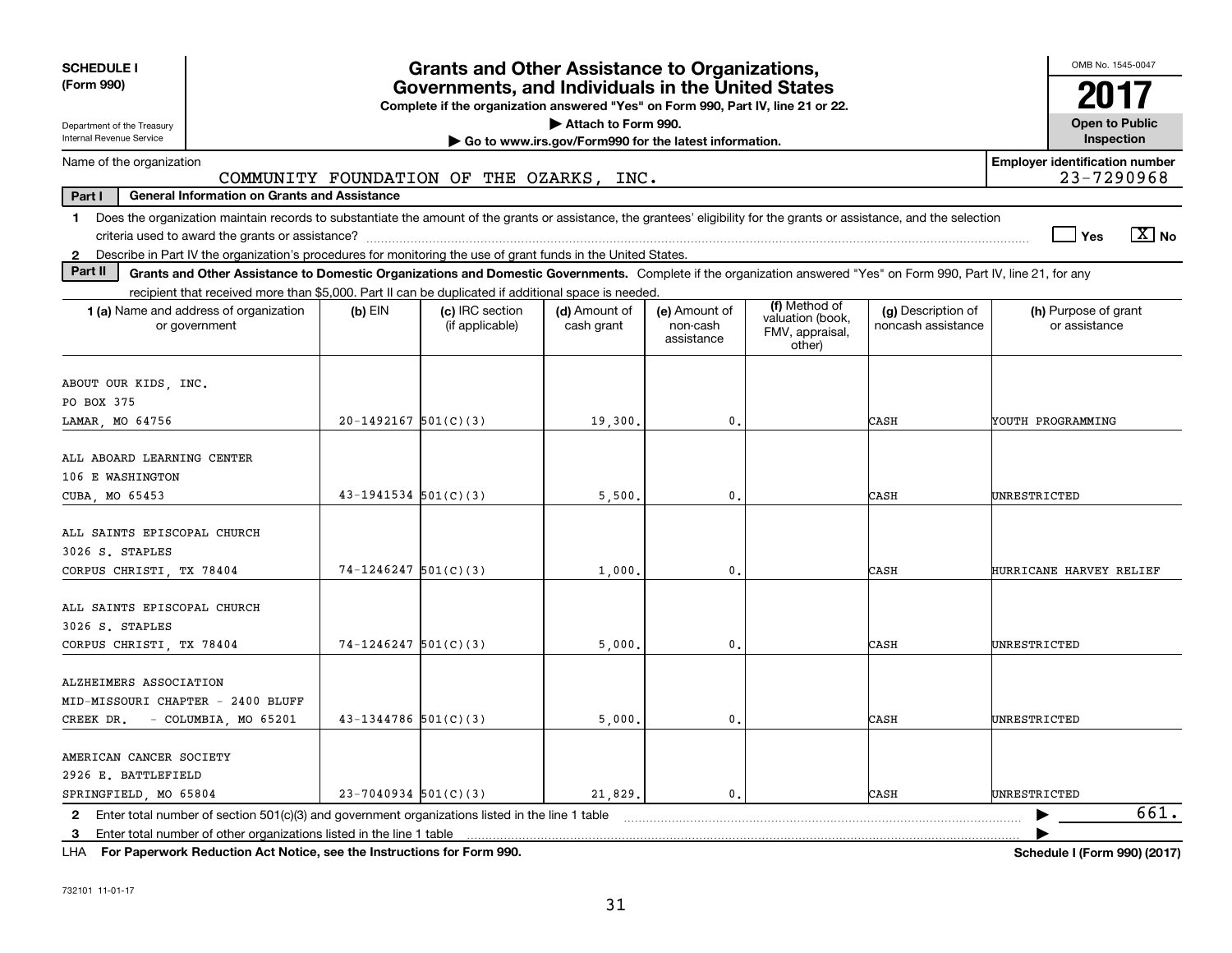#### 73224104-01-17

AMERICANS FOR OXFORD, INC.

ASKINOSIE FOUNDATION 514 E COMMERCIAL STREET

| $43 - 6049004$ 501(C)(3) | 18.740. | 0 |  |
|--------------------------|---------|---|--|
|                          |         |   |  |
|                          |         |   |  |
|                          |         |   |  |
| $44-6001727$ 501(C)(3)   | 7.855.  | 0 |  |
|                          |         |   |  |

SPRINGFIELD, MO 65803 82-4109289 501(C)(3) 102,000. 0. CASH CASH UNRESTRICTED

AMERICAN RED CROSS NATIONAL UNRESTRICTED FOR THE HEADQUARTERS - 2025 E ST. NW - GREATER IN CHAPTER IN CHAPTER OUNCES IN CHAPTER IN

500 FIFTH AVENUE 32ND FLOOR BENEFIT OF JESUS COLLEGE,

WASTINGTON, DC 20006 44-0563832 501(C)(3)  $\begin{vmatrix} 24.255 \end{vmatrix}$  0. CASH SPRINGFIELD, MO

| NEW YORK, NY 10110    | $52 - 1495060$ $501(C)(3)$ | 50,000. |  | CASH | OXFORD                   |
|-----------------------|----------------------------|---------|--|------|--------------------------|
|                       |                            |         |  |      |                          |
| ARC OF THE OZARKS     |                            |         |  |      |                          |
| 1501 E PYTHIAN        |                            |         |  |      |                          |
| SPRINGFIELD, MO 65802 | $43 - 6049004$ $501(C)(3)$ | 18,740. |  | CASH | UNRESTRICTED             |
|                       |                            |         |  |      |                          |
| ASH GROVE SCHOOLS     |                            |         |  |      |                          |
| 100 MAPLE LANE        |                            |         |  |      | SCHOLARSHIPS AND TEACHER |
| ASH GROVE, MO 65604   | $44-6001727$ 501(C)(3)     | .855.   |  | CASH | AWARD                    |
|                       |                            |         |  |      |                          |

| AMERICAN HEART ASSOCIATION |                            |         |  |      |                           |
|----------------------------|----------------------------|---------|--|------|---------------------------|
| 2446 E. MADRID AVE.        |                            |         |  |      | UNRESTRICTED FOR MISSOURI |
| SPRINGFIELD MO 65804       | $13 - 5613797$ $501(C)(3)$ | 19.384. |  | CASH | SOUTH CENTRAL REGION      |
|                            |                            |         |  |      |                           |
| AMERICAN KIDS, INC.        |                            |         |  |      |                           |
| 150 THE BLUFFS #11         |                            |         |  |      |                           |
| BRANSON, MO 65616          | $73 - 1243062$ $501(C)(3)$ | 22,450. |  | CASH | UNRESTRICTED              |

|                                                                             |                          |           | assistance | (book, FMV,<br>appraisal, other) |      |                         |
|-----------------------------------------------------------------------------|--------------------------|-----------|------------|----------------------------------|------|-------------------------|
| AMERICAN CANCER SOCIETY                                                     |                          |           |            |                                  |      |                         |
| PO BOX 720366                                                               |                          |           |            |                                  |      |                         |
| CITY, OK 73162                                                              | $13-1788491$ $501(C)(3)$ | 132,574.  | 0.         |                                  | CASH | CANCER RESEARCH         |
| AMERICAN ENDOWMENT FOUNDATION<br>5700 DARROW RD STE 118<br>HUDSON, OH 44236 | $34-1747398$ 501(C)(3)   | 417, 294. | 0.         |                                  | CASH | SAMHILL CHARITABLE FUND |
|                                                                             |                          |           |            |                                  |      |                         |

| Part II | Continuation of Grants and Other Assistance to Governments and Organizations in the United States (Schedule I (Form 990), Part II.) |           |                                  |                             |                                                          |                                                     |                                               |     |  |  |  |  |
|---------|-------------------------------------------------------------------------------------------------------------------------------------|-----------|----------------------------------|-----------------------------|----------------------------------------------------------|-----------------------------------------------------|-----------------------------------------------|-----|--|--|--|--|
|         | (a) Name and address of<br>organization or government                                                                               | $(b)$ EIN | (c) IRC section<br>if applicable | (d) Amount of<br>cash grant | (e) Amount of<br>non-cash<br>$\sim$ $\sim$ $\sim$ $\sim$ | (f) Method of<br>valuation<br>$(h$ aale $\Gamma$ MI | (g) Description of<br>I non-cash assistance I | (h) |  |  |  |  |

Schedule I (Form 990)  ${\tt COMMUNITY}$  <code>FOUNDATION OF THE OZARKS, INC</code> .  $23-7290968$  Page 1

**Schedule I (Form 990)**

(h) Purpose of grant or assistance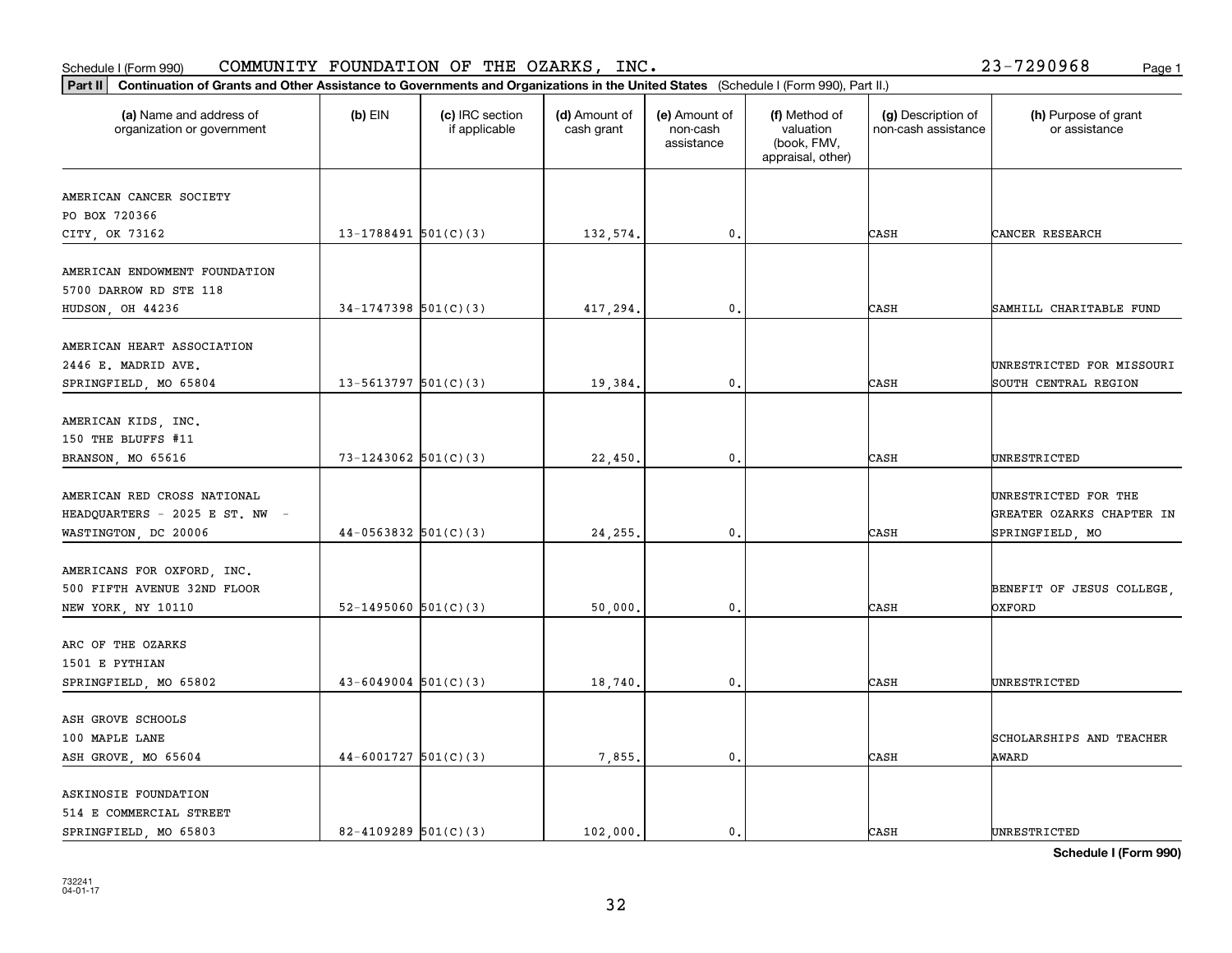#### Schedule I (Form 990) COMMUNITY FOUNDATION OF THE OZARKS, INC。 Page 1 COMMUNITY FOUNDATION OF THE OZARKS, INC. 23-7290968

| Part II   Continuation of Grants and Other Assistance to Governments and Organizations in the United States (Schedule I (Form 990), Part II.) |                          |                                  |                             |                                         |                                                                |                                           |                                       |
|-----------------------------------------------------------------------------------------------------------------------------------------------|--------------------------|----------------------------------|-----------------------------|-----------------------------------------|----------------------------------------------------------------|-------------------------------------------|---------------------------------------|
| (a) Name and address of<br>organization or government                                                                                         | $(b)$ EIN                | (c) IRC section<br>if applicable | (d) Amount of<br>cash grant | (e) Amount of<br>non-cash<br>assistance | (f) Method of<br>valuation<br>(book, FMV,<br>appraisal, other) | (g) Description of<br>non-cash assistance | (h) Purpose of grant<br>or assistance |
| ASSEMBLIES OF GOD WORLD MISSIONS                                                                                                              |                          |                                  |                             |                                         |                                                                |                                           |                                       |
| 1445 N. BOONVILLE                                                                                                                             |                          |                                  |                             |                                         |                                                                |                                           |                                       |
| SPRINGFIELD, MO 65802                                                                                                                         | $44-0577787$ 501(C)(3)   |                                  | 5,000                       | $^{\circ}$ .                            |                                                                | CASH                                      | UNRESTRICTED                          |
|                                                                                                                                               |                          |                                  |                             |                                         |                                                                |                                           |                                       |
| AURORA R-8 SCHOOL DISTRICT                                                                                                                    |                          |                                  |                             |                                         |                                                                |                                           |                                       |
| 201 S MADISON AVE                                                                                                                             |                          |                                  |                             |                                         |                                                                |                                           | <b>HOUN DAWG ALUMNI &amp;</b>         |
| AURORA, MO 65605                                                                                                                              | $44-6001732$ 501(C)(3)   |                                  | 300                         | 0.                                      |                                                                | CASH                                      | OUTREACH CENTER                       |
| AURORA R-8 SCHOOL DISTRICT                                                                                                                    |                          |                                  |                             |                                         |                                                                |                                           |                                       |
| 201 S MADISON AVE                                                                                                                             |                          |                                  |                             |                                         |                                                                |                                           | <b>MUSICAL PERFORMANCE FOR</b>        |
| AURORA, MO 65605                                                                                                                              | $44-6001732$ 501(C)(3)   |                                  | 150                         | $\mathfrak{o}$ .                        |                                                                | CASH                                      | COMMUNITY EVENT                       |
|                                                                                                                                               |                          |                                  |                             |                                         |                                                                |                                           |                                       |
| AURORA R-8 SCHOOL DISTRICT                                                                                                                    |                          |                                  |                             |                                         |                                                                |                                           |                                       |
| 201 S MADISON AVE                                                                                                                             |                          |                                  |                             |                                         |                                                                |                                           |                                       |
| AURORA, MO 65605                                                                                                                              | $44-6001732$ 501(C)(3)   |                                  | 476.                        | $\mathfrak{o}$ .                        |                                                                | CASH                                      | <b>PATE EARLY CHILDHOOD</b>           |
| AURORA R-8 SCHOOL DISTRICT                                                                                                                    |                          |                                  |                             |                                         |                                                                |                                           |                                       |
| 201 S MADISON AVE                                                                                                                             |                          |                                  |                             |                                         |                                                                |                                           |                                       |
| AURORA, MO 65605                                                                                                                              | $44-6001732$ 501(C)(3)   |                                  | 3,735.                      | 0.                                      |                                                                | CASH                                      | UNRESTRICTED                          |
|                                                                                                                                               |                          |                                  |                             |                                         |                                                                |                                           |                                       |
| AURORA R-8 SCHOOL DISTRICT                                                                                                                    |                          |                                  |                             |                                         |                                                                |                                           |                                       |
| 201 S MADISON AVE                                                                                                                             |                          |                                  |                             |                                         |                                                                |                                           | AURORA HIGH SCHOOL                    |
| AURORA, MO 65605                                                                                                                              | $44-6001732$ 501(C)(3)   |                                  | 1,350                       | $\mathfrak{o}$ .                        |                                                                | CASH                                      | LEADERSHIP CLASS                      |
|                                                                                                                                               |                          |                                  |                             |                                         |                                                                |                                           |                                       |
| AURORA R-8 SCHOOL DISTRICT                                                                                                                    |                          |                                  |                             |                                         |                                                                |                                           | AURORA HIGH SCHOOL -                  |
| 201 S MADISON AVE                                                                                                                             |                          |                                  |                             |                                         |                                                                |                                           | WINDOW TO THE WORLD                   |
| AURORA, MO 65605                                                                                                                              | $44-6001732$ 501(C)(3)   |                                  | 446.                        | $\mathfrak{o}$ .                        |                                                                | CASH                                      | LEARNING LAB                          |
| BARC ANIMAL SHELTER                                                                                                                           |                          |                                  |                             |                                         |                                                                |                                           |                                       |
| 3300 CARR STREET                                                                                                                              |                          |                                  |                             |                                         |                                                                |                                           |                                       |
| HOUSTON, TX 77026                                                                                                                             | $74 - 6001164$ 501(C)(3) |                                  | 5,000.                      | $\mathfrak o$ .                         |                                                                | CASH                                      | HURRICANE HARVEY RELIEF               |
|                                                                                                                                               |                          |                                  |                             |                                         |                                                                |                                           |                                       |
| BARNABAS FOUNDATION, INC                                                                                                                      |                          |                                  |                             |                                         |                                                                |                                           |                                       |
| PO BOX 3200                                                                                                                                   |                          |                                  |                             |                                         |                                                                |                                           |                                       |
| SPRINGFIELD, MO 65808                                                                                                                         | $43-1700240$ 501(C)(3)   |                                  | 16,250.                     | $\mathbf{0}$ .                          |                                                                | CASH                                      | <b>UNRESTRICTED</b>                   |

**Schedule I (Form 990)**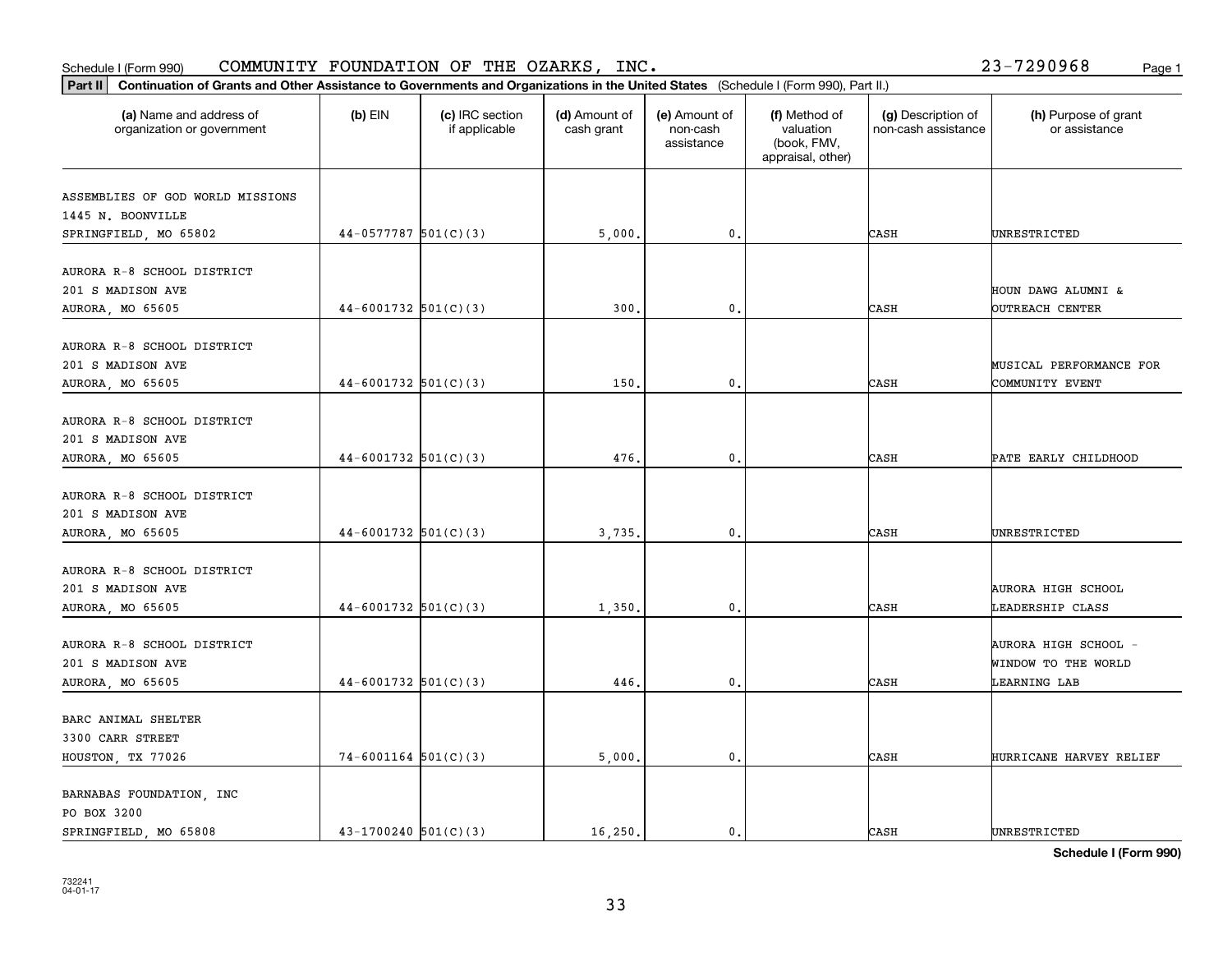#### 73224104-01-17

BIG BROTHERS BIG SISTERS OF THE OZARKS - 3372 W BATTLEFIELD -

BILL WALLIS SCHOLARSHIP

BLOOMSDALE VOLUNTEER FIRE

425 E TRAFFICWAY

| BISHOP KEMPER SCHOOL OF MINISTRY  |                            |        |  |      |                           |  |
|-----------------------------------|----------------------------|--------|--|------|---------------------------|--|
| 136 MAIN STREET, STE 100          |                            |        |  |      |                           |  |
| KANSAS CITY MO 64105              | $46 - 3536944$ $501(C)(3)$ | 6 500. |  | CASH | UNRESTRICTED              |  |
|                                   |                            |        |  |      |                           |  |
| BLOOMSDALE ST. VINCENT DE PAUL    |                            |        |  |      |                           |  |
| PANTRY - HWY Y<br>- BLOOMSDALE MO |                            |        |  |      | BLOOMSDALE ST. VINCENT DE |  |
| 63627                             | $43 - 0652684$ 501(C)(3)   | 7.500. |  | CASH | PAUL                      |  |

BLOOMSDALE, MO 63627 43-1217976 501(C)(3) 9,900. 0. CASH CASH DEPARTMENT

SPRINGFIELD, MO 65807 43-0971303 501(C)(3) 21,600. 0. CASH CASH UNRESTRICTED

SPRINGFIELD, MO 65806 23-7290968 501(C)(3) 17,000. 0. CASH SCHOLARSHIPS

| organization or government                          |                          | if applicable | cash grant | non-cash<br>assistance | valuation<br>(book, FMV,<br>appraisal, other) | non-cash assistance | or assistance                |
|-----------------------------------------------------|--------------------------|---------------|------------|------------------------|-----------------------------------------------|---------------------|------------------------------|
|                                                     |                          |               |            |                        |                                               |                     |                              |
| BARRY-LAWRENCE REGIONAL LIBRARY                     |                          |               |            |                        |                                               |                     |                              |
| 206 W. WATER STREET                                 |                          |               |            |                        |                                               |                     | PURCHASE OF DIGITAL          |
| MOUNT VERNON, MO 65712                              | $44-6005868$ $501(C)(3)$ |               | 6,595.     | 0.                     |                                               | CASH                | MICROFILM READER/SCANNER     |
|                                                     |                          |               |            |                        |                                               |                     |                              |
| BEN WILKEN MEMORIAL SCHOLARSHIP                     |                          |               |            |                        |                                               |                     |                              |
| FUND - 425 E TRAFFICWAY<br>$\overline{\phantom{m}}$ |                          |               |            |                        |                                               |                     |                              |
| SPRINGFIELD, MO 65806                               | $23 - 7290968$ 501(C)(3) |               | 25,000.    | $^{\circ}$ .           |                                               | CASH                | <b>SCHOLARSHIP</b>           |
| BEREAN CHRISTIAN ACADEMY                            |                          |               |            |                        |                                               |                     |                              |
| 10385 US HWY 60                                     |                          |               |            |                        |                                               |                     | <b>INSTRUMENTS FOR MUSIC</b> |
| MONETT, MO 65708                                    | $20-0732533$ $501(C)(3)$ |               | 6,000.     | $\mathfrak{o}$ .       |                                               | CASH                | PROGRAM                      |
|                                                     |                          |               |            |                        |                                               |                     |                              |
| BIG BROTHERS BIG SISTERS OF THE                     |                          |               |            |                        |                                               |                     |                              |
| OZARKS - 3372 W BATTLEFIELD -                       |                          |               |            |                        |                                               |                     | PARTNERSHIP WITH YMCA TO     |

SPRINGFIELD, MO 65807 43-0971303 501(C)(3) 15,000. 0. CASH IMPROVE YOUTH SERVICES

**(a) (b) (c) (d) (e) (f) (g) (h)** Name and address of

(d) Amount of

(e) Amount of

(f) Method of

(g) Description of

### Schedule I (Form 990)  ${\tt COMMUNITY}$  <code>FOUNDATION OF THE OZARKS, INC</code> .  $23-7290968$  Page 1

**Part II Continuation of Grants and Other Assistance to Governments and Organizations in the United States**  (Schedule I (Form 990), Part II.)

 $(b)$  EIN  $(c)$  IRC section

(h) Purpose of grant

**Schedule I (Form 990)**

DEPARTMENT - PO BOX #42 - BLOOMSDALE VOLUNTEER FIRE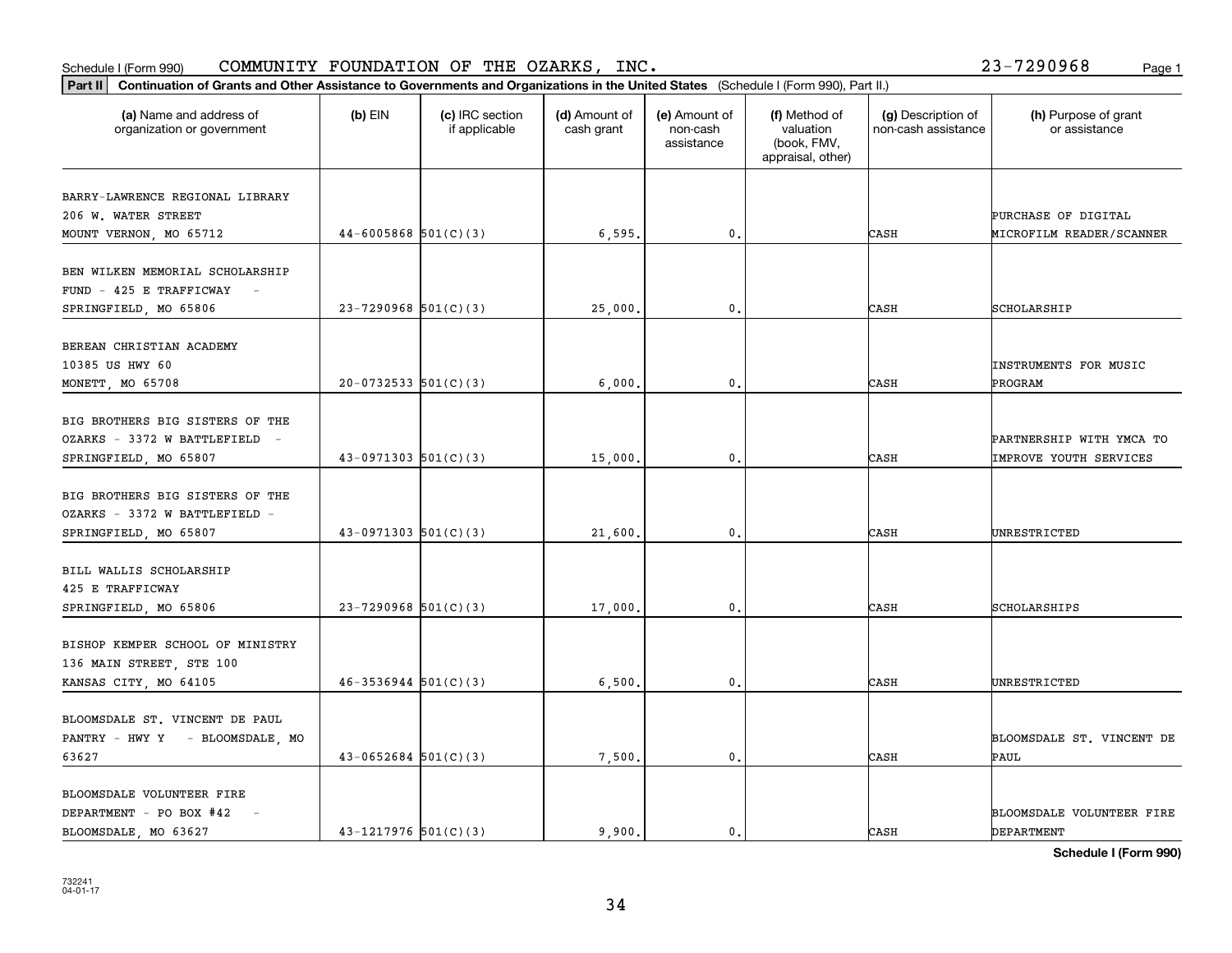|         | Schedule I (Form 990) | COMMUNITY | FOUNDATION OF THE OZARKS |  | INC. |                                                                                                                                                  | 7290968 | Page 1 |
|---------|-----------------------|-----------|--------------------------|--|------|--------------------------------------------------------------------------------------------------------------------------------------------------|---------|--------|
| Part II |                       |           |                          |  |      | <sup>q</sup> Continuation of Grants and Other Assistance to Governments and Organizations in the United States (Schedule I (Form 990), Part II.) |         |        |

23-7290968

| Part II   Continuation of Grants and Other Assistance to Governments and Organizations in the United States (Schedule I (Form 990), Part II.) |                          |                                  |                             |                                         |                                                                |                                           |                                       |  |  |  |
|-----------------------------------------------------------------------------------------------------------------------------------------------|--------------------------|----------------------------------|-----------------------------|-----------------------------------------|----------------------------------------------------------------|-------------------------------------------|---------------------------------------|--|--|--|
| (a) Name and address of<br>organization or government                                                                                         | $(b)$ EIN                | (c) IRC section<br>if applicable | (d) Amount of<br>cash grant | (e) Amount of<br>non-cash<br>assistance | (f) Method of<br>valuation<br>(book, FMV,<br>appraisal, other) | (g) Description of<br>non-cash assistance | (h) Purpose of grant<br>or assistance |  |  |  |
| BONEBRAKE CENTER OF NATURE AND                                                                                                                |                          |                                  |                             |                                         |                                                                |                                           |                                       |  |  |  |
| HISTORY ENDOWMENT FUND - 425 E                                                                                                                |                          |                                  |                             |                                         |                                                                |                                           |                                       |  |  |  |
| TRAFFICWAY<br>- SPRINGFIELD, MO                                                                                                               |                          |                                  |                             |                                         |                                                                |                                           | ENDOWMENT BUILDING                    |  |  |  |
| 65806                                                                                                                                         | $23 - 7290968$ 501(C)(3) |                                  | 5,000                       | 0.                                      |                                                                | CASH                                      | PROGRAM                               |  |  |  |
| BONEBRAKE CENTER OF NATURE AND<br>HISTORY - 601 NORTH HICKORY STREET                                                                          |                          |                                  |                             |                                         |                                                                |                                           |                                       |  |  |  |
| - SALEM, MO 65560                                                                                                                             | $43 - 1514904$ 501(C)(3) |                                  | 8,055                       | 0.                                      |                                                                | CASH                                      | UNRESTRICTED                          |  |  |  |
| BOOTS, BANDS AND BBQ FUND<br>425 EAST TRAFFICWAY<br>SPRINGFIELD, MO 65806                                                                     | $23 - 7290968$ 501(C)(3) |                                  | 10,500                      | 0.                                      |                                                                | CASH                                      | UNRESTRICTED                          |  |  |  |
|                                                                                                                                               |                          |                                  |                             |                                         |                                                                |                                           |                                       |  |  |  |
| BOY SCOUTS OF AMERICA - OZARK<br>TRAILS COUNCIL - 1616 SOUTH                                                                                  |                          |                                  |                             |                                         |                                                                |                                           |                                       |  |  |  |
| - SPRINGFIELD, MO 65809<br>EASTGATE                                                                                                           | $44-0546294$ 501(C)(3)   |                                  | 15,000                      | $\mathbf{0}$ .                          |                                                                | CASH                                      | COMPUTER SYSTEM                       |  |  |  |
| BOY SCOUTS OF AMERICA - OZARK<br>TRAILS COUNCIL - 1616 SOUTH<br><b>EASTGATE</b><br>- SPRINGFIELD, MO 65809                                    | $44-0546294$ 501(C)(3)   |                                  | 16,500                      | 0.                                      |                                                                | CASH                                      | UNRESTRICTED                          |  |  |  |
| BOYS & GIRLS CLUB OF GREATER SALEM<br>13 HAWTHORNE BLVD<br>SALEM, MA 19700                                                                    | $04 - 2104912$ 501(C)(3) |                                  | 5,000                       | 0.                                      |                                                                | CASH                                      | UNRESTRICTED                          |  |  |  |
|                                                                                                                                               |                          |                                  |                             |                                         |                                                                |                                           |                                       |  |  |  |
| BOYS & GIRLS CLUB OF THE OZARKS<br>1460 BEE CREEK RD                                                                                          |                          |                                  |                             |                                         |                                                                |                                           |                                       |  |  |  |
| BRANSON, MO 65616                                                                                                                             | $43 - 1664669$ 501(C)(3) |                                  | 3,375.                      | 0.                                      |                                                                | CASH                                      | UNRESTRICTED                          |  |  |  |
| BOYS & GIRLS CLUB OF THE OZARKS<br>1460 BEE CREEK RD                                                                                          |                          |                                  |                             |                                         |                                                                |                                           |                                       |  |  |  |
| BRANSON, MO 65616                                                                                                                             | $43 - 1664669$ 501(C)(3) |                                  | 15,495.                     | $\mathbf{0}$ .                          |                                                                | CASH                                      | YOUTH PROJECT                         |  |  |  |
| BOYS AND GIRLS CLUBS OF<br>SPRINGFIELD - 1410 N FREMONT AVE                                                                                   |                          |                                  |                             |                                         |                                                                |                                           | COMMUNITY INNOVATION                  |  |  |  |
| - SPRINGFIELD, MO 65802                                                                                                                       | $44-0513659$ 501(C)(3)   |                                  | 3,500.                      | $\mathbf{0}$ .                          |                                                                | CASH                                      | GRANT: TRAINING FOR STAFF             |  |  |  |

**Schedule I (Form 990)**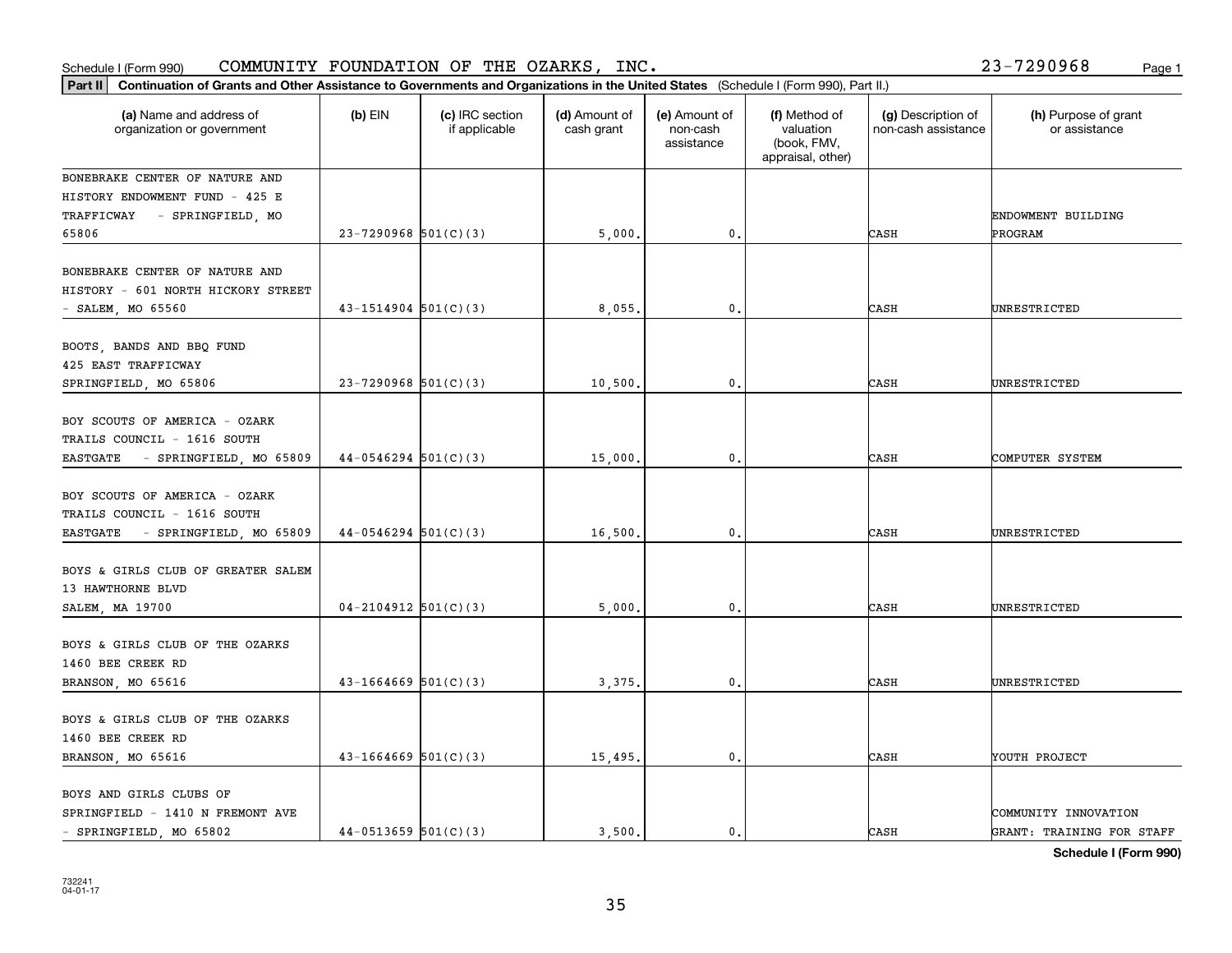### **Part III Continuation of Grants and Other Assistance to Governments and Organization of Grants and Organization of Grants and Organizations of Organizations and Organization of Grants and Organizations of Departments an** Schedule I (Form 990)  ${\tt COMMUNITY}$  <code>FOUNDATION OF THE OZARKS, INC</code> .  $23-7290968$  Page 1

| Continuation of Grants and Other Assistance to Governments and Organizations in the United States (Schedule I (Form 990), Part II.)<br>Part II |                            |                                  |                             |                                         |                                                                |                                           |                                         |
|------------------------------------------------------------------------------------------------------------------------------------------------|----------------------------|----------------------------------|-----------------------------|-----------------------------------------|----------------------------------------------------------------|-------------------------------------------|-----------------------------------------|
| (a) Name and address of<br>organization or government                                                                                          | $(b)$ EIN                  | (c) IRC section<br>if applicable | (d) Amount of<br>cash grant | (e) Amount of<br>non-cash<br>assistance | (f) Method of<br>valuation<br>(book, FMV,<br>appraisal, other) | (g) Description of<br>non-cash assistance | (h) Purpose of grant<br>or assistance   |
| BOYS AND GIRLS CLUBS OF<br>SPRINGFIELD - 1410 N FREMONT AVE<br>- SPRINGFIELD, MO 65802                                                         | $44-0513659$ $501(C)(3)$   |                                  | 750                         | $\mathbf{0}$ .                          |                                                                | CASH                                      | FINE ARTS & PHOTOGRPHY<br>PROGRAMS      |
| BOYS AND GIRLS CLUBS OF<br>SPRINGFIELD - 1410 N FREMONT AVE<br>- SPRINGFIELD, MO 65802                                                         | $44-0513659$ 501(C)(3)     |                                  | 992.                        | $\mathfrak{o}$ .                        |                                                                | CASH                                      | SCHOLARSHIPS FOR LOW<br>INCOME CHILDREN |
| BOYS AND GIRLS CLUBS OF<br>SPRINGFIELD - 1410 N FREMONT AVE<br>- SPRINGFIELD, MO 65802                                                         | $44-0513659$ $501(C)(3)$   |                                  | 480                         | 0.                                      |                                                                | CASH                                      | WONDERS OF WILDLIFE FIELD<br>TRIP       |
| BOYS AND GIRLS CLUBS OF<br>SPRINGFIELD - 1410 N FREMONT AVE<br>- SPRINGFIELD, MO 65802                                                         | $44-0513659$ $501(C)(3)$   |                                  | 2,000                       | $^{\circ}$ .                            |                                                                | CASH                                      | BIKES FOR KIDS                          |
| BOYS AND GIRLS CLUBS OF<br>SPRINGFIELD - 1410 N FREMONT AVE<br>- SPRINGFIELD, MO 65802                                                         | $44-0513659$ 501(C)(3)     |                                  | 45,879                      | $\mathfrak o$ .                         |                                                                | CASH                                      | UNRESTRICTED                            |
| BRADLEYVILLE SCHOLARSHIP FUND<br>425 E TRAFFICWAY<br>SPRINGFIELD, MO 65806                                                                     | $23-7290968$ $501(C)(3)$   |                                  | 8,415.                      | $\mathfrak{o}$ .                        |                                                                | CASH                                      | UNRESTRICTED                            |
| BREAST CANCER FOUNDATION OF THE<br>OZARKS - 620 WEST REPUBLIC ROAD -<br>SPRINGFIELD, MO 65807                                                  | $43 - 1881450$ $501(C)(3)$ |                                  | 15,000                      | $\mathbf{0}$ .                          |                                                                | CASH                                      | FINANCIAL ASSISTANCE<br>PROGRAM         |
| BREAST CANCER FOUNDATION OF THE<br>OZARKS - 620 WEST REPUBLIC ROAD -<br>SPRINGFIELD, MO 65807                                                  | $43 - 1881450$ 501(C)(3)   |                                  | 500                         | $\mathfrak o$ .                         |                                                                | CASH                                      | CHILDREN'S FUND                         |
| BREAST CANCER FOUNDATION OF THE<br>OZARKS - 620 WEST REPUBLIC ROAD -<br>SPRINGFIELD, MO 65807                                                  | $43 - 1881450$ $501(C)(3)$ |                                  | 6.000.                      | $\mathbf{0}$ .                          |                                                                | CASH                                      | LEGACY OF HOPE                          |

**Schedule I (Form 990)**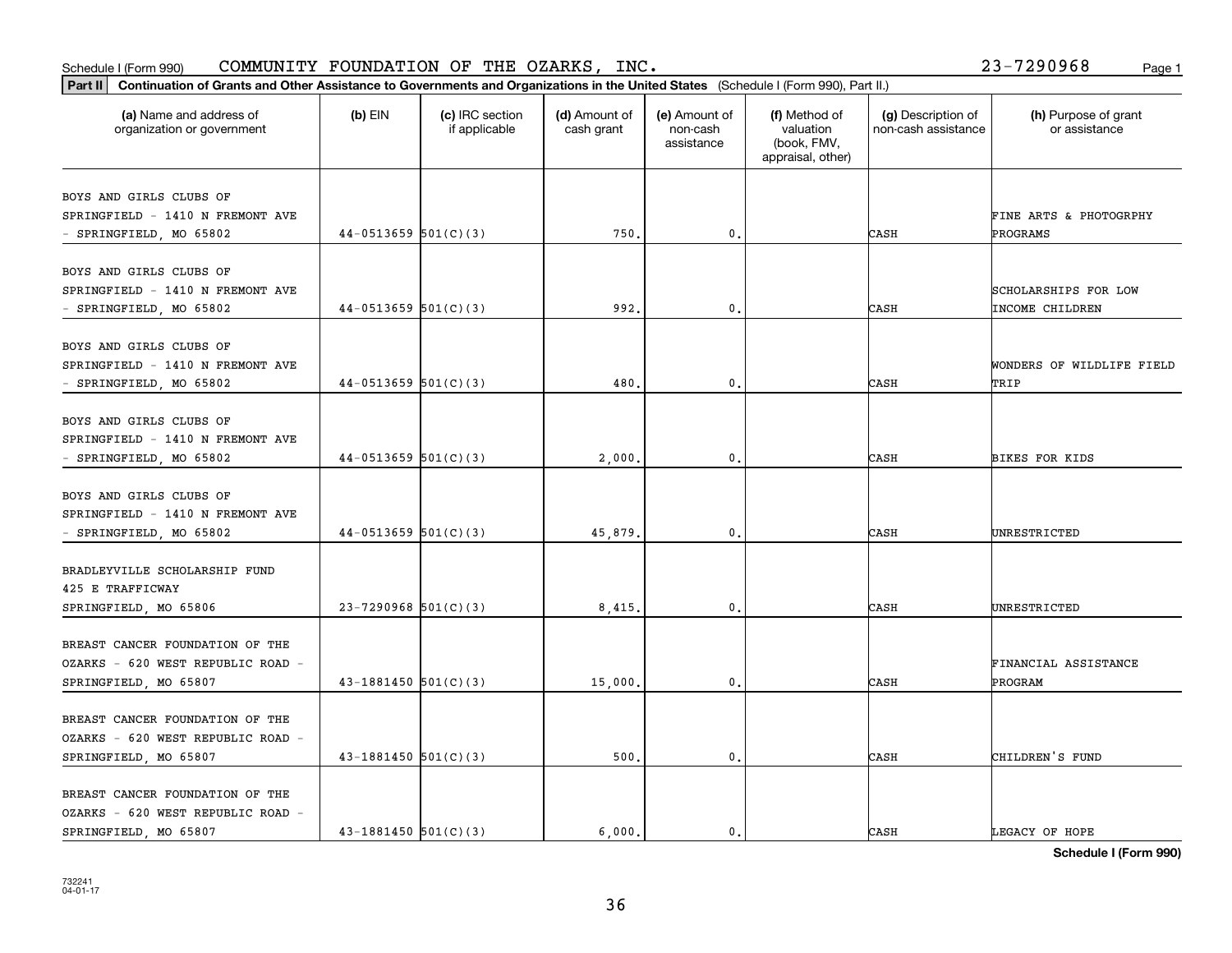#### Schedule I (Form 990) COMMUNITY FOUNDATION OF THE OZARKS, INC。 Page 1 COMMUNITY FOUNDATION OF THE OZARKS, INC. 23-7290968

| Part II   Continuation of Grants and Other Assistance to Governments and Organizations in the United States (Schedule I (Form 990), Part II.) |                            |                                  |                             |                                         |                                                                |                                           |                                          |
|-----------------------------------------------------------------------------------------------------------------------------------------------|----------------------------|----------------------------------|-----------------------------|-----------------------------------------|----------------------------------------------------------------|-------------------------------------------|------------------------------------------|
| (a) Name and address of<br>organization or government                                                                                         | $(b)$ EIN                  | (c) IRC section<br>if applicable | (d) Amount of<br>cash grant | (e) Amount of<br>non-cash<br>assistance | (f) Method of<br>valuation<br>(book, FMV,<br>appraisal, other) | (g) Description of<br>non-cash assistance | (h) Purpose of grant<br>or assistance    |
| BREAST CANCER FOUNDATION OF THE<br>OZARKS - 620 WEST REPUBLIC ROAD -                                                                          |                            |                                  |                             |                                         |                                                                |                                           |                                          |
| SPRINGFIELD, MO 65807                                                                                                                         | $43 - 1881450$ 501(C)(3)   |                                  | 33,550.                     | $\mathfrak{o}$ .                        |                                                                | CASH                                      | UNRESTRICTED                             |
| BRENTWOOD CHRISTIAN CHURCH<br>1900 E BARATARIA                                                                                                |                            |                                  |                             |                                         |                                                                |                                           |                                          |
| SPRINGFIELD, MO 65804                                                                                                                         | $44-6006164$ $501(C)(3)$   |                                  | 25,700                      | 0.                                      |                                                                | CASH                                      | UNRESTRICTED                             |
| BRIDGE OF FAITH COMMUNITY CHURCH<br>PO BOX 1059                                                                                               |                            |                                  |                             |                                         |                                                                |                                           |                                          |
| ROCKAWAY BEACH, MO 65740                                                                                                                      | $20 - 8112523$ 501(C)(3)   |                                  | 25,000                      | $\mathbf{0}$ .                          |                                                                | CASH                                      | UNRESTRICTED                             |
| BRIDGES FOR YOUTH<br>P.O. BOX 9866<br>SPRINGFIELD, MO 65801                                                                                   | $43 - 1718841$ $501(C)(3)$ |                                  | 16,250                      | 0.                                      |                                                                | CASH                                      | UNRESTRICTED                             |
| BROWNELL PUBLIC LIBRARY<br>44 COMMONS PO BOX 146                                                                                              |                            |                                  |                             |                                         |                                                                |                                           |                                          |
| LITTLE COMPTON, RI 12837                                                                                                                      | $05 - 0259263$ $501(C)(3)$ |                                  | 20,000                      | 0.                                      |                                                                | CASH                                      | UNRESTRICTED                             |
| BURRELL CENTER FND. FOR ABUSED<br>WOMEN & CHILDREN - PO BOX 1611<br>$\hspace{0.1mm}-\hspace{0.1mm}$<br>SPRINGFIELD, MO 65801                  | $43 - 1467704$ 501(C)(3)   |                                  | 5,026                       | 0.                                      |                                                                | CASH                                      | SUPPORT FOR ABUSED WOMEN<br>AND CHILDREN |
| CAMDENTON R-III SCHOOL DISTRICT<br>EDUCATION FOUNDATION, INC. - P.O.                                                                          |                            |                                  |                             |                                         |                                                                |                                           |                                          |
| BOX 1409<br>- CAMDENTON, MO 65020                                                                                                             | $43-1911038$ 501(C)(3)     |                                  | 1,270                       | $\mathbf{0}$ .                          |                                                                | CASH                                      | BUDDY PACKS                              |
| CAMDENTON R-III SCHOOL DISTRICT<br>EDUCATION FOUNDATION, INC. - P.O.<br>BOX 1409<br>- CAMDENTON, MO 65020                                     | $43-1911038$ 501(C)(3)     |                                  | 1,500.                      | $\mathfrak o$ .                         |                                                                | CASH                                      | FOR LASER ROBOTICS - 6<br>CHROMBOOKS     |
| CAMDENTON R-III SCHOOL DISTRICT<br>EDUCATION FOUNDATION, INC. - P.O.<br>- CAMDENTON, MO 65020<br>BOX 1409                                     | $43-1911038$ $501(C)(3)$   |                                  | 500                         | 0.                                      |                                                                | CASH                                      | PROJECT GRADUATION                       |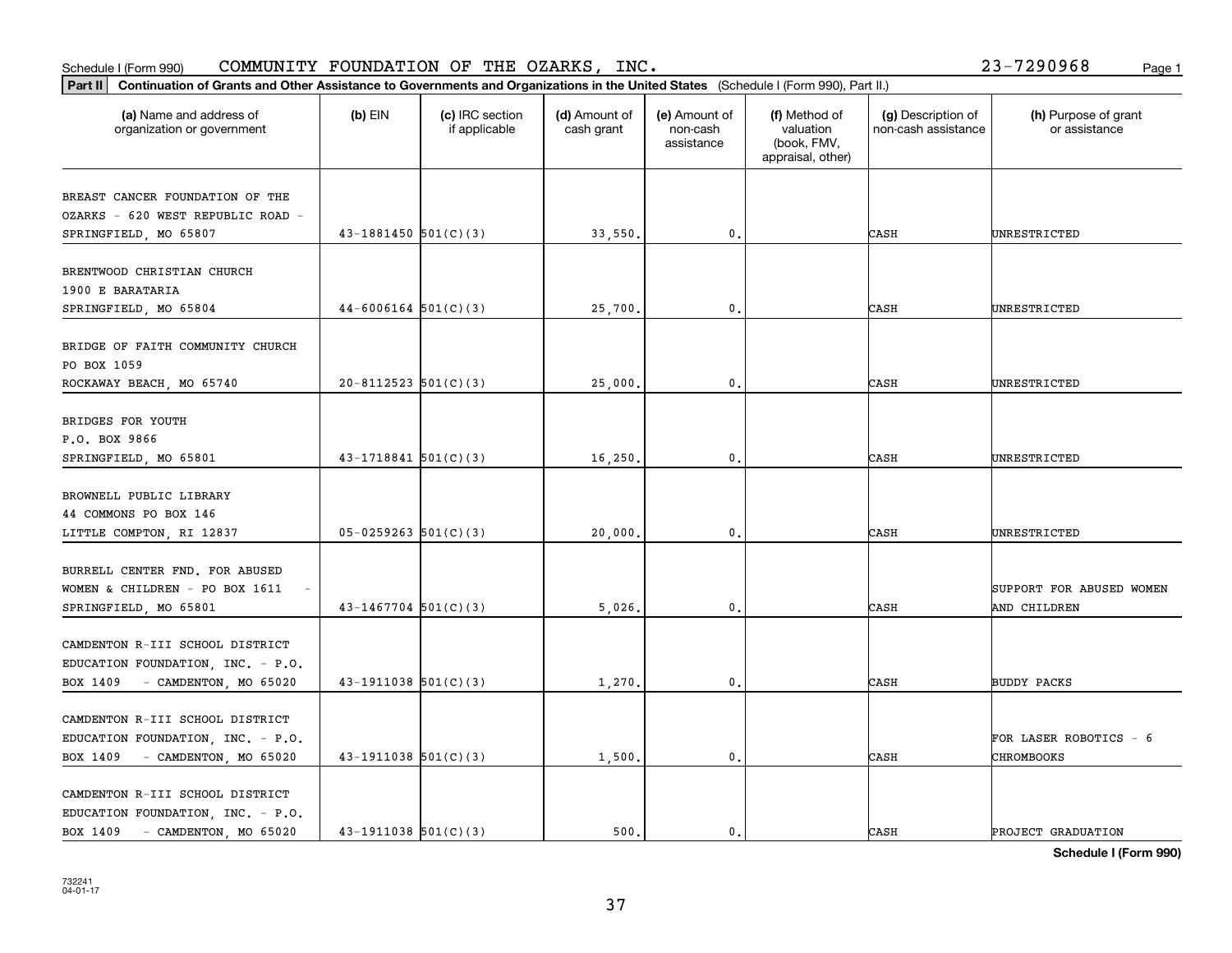Schedule I (Form 990) COMMUNITY FOUNDATION OF THE OZARKS, INC。 Page 1 COMMUNITY FOUNDATION OF THE OZARKS, INC. 23-7290968

| Part II   Continuation of Grants and Other Assistance to Governments and Organizations in the United States (Schedule I (Form 990), Part II.) |                            |                                  |                             |                                         |                                                                |                                           |                                       |
|-----------------------------------------------------------------------------------------------------------------------------------------------|----------------------------|----------------------------------|-----------------------------|-----------------------------------------|----------------------------------------------------------------|-------------------------------------------|---------------------------------------|
| (a) Name and address of<br>organization or government                                                                                         | $(b)$ EIN                  | (c) IRC section<br>if applicable | (d) Amount of<br>cash grant | (e) Amount of<br>non-cash<br>assistance | (f) Method of<br>valuation<br>(book, FMV,<br>appraisal, other) | (g) Description of<br>non-cash assistance | (h) Purpose of grant<br>or assistance |
|                                                                                                                                               |                            |                                  |                             |                                         |                                                                |                                           |                                       |
| CAMDENTON R-III SCHOOL DISTRICT<br>EDUCATION FOUNDATION, INC. - P.O.                                                                          |                            |                                  |                             |                                         |                                                                |                                           |                                       |
| BOX 1409<br>- CAMDENTON, MO 65020                                                                                                             | $43 - 1911038$ 501(C)(3)   |                                  | 2,840.                      | 0.                                      |                                                                | CASH                                      | UNRESTRICTED                          |
|                                                                                                                                               |                            |                                  |                             |                                         |                                                                |                                           |                                       |
| CAMP PENUEL                                                                                                                                   |                            |                                  |                             |                                         |                                                                |                                           |                                       |
| PO BOX 367                                                                                                                                    |                            |                                  |                             |                                         |                                                                |                                           |                                       |
| LAKE KILLARNEY IRONTON, MO 63650                                                                                                              | $23 - 7318998$ 501(C)(3)   |                                  | 25,000                      | 0.                                      |                                                                | CASH                                      | UNRESTRICTED                          |
|                                                                                                                                               |                            |                                  |                             |                                         |                                                                |                                           |                                       |
| CAMPING & EDUCATION FOUNDATION                                                                                                                |                            |                                  |                             |                                         |                                                                |                                           |                                       |
| 3515 MICHIGAN AVE                                                                                                                             |                            |                                  |                             |                                         |                                                                |                                           | PORTION TO BE USED FOR                |
| CINCINNATI, OH 45208                                                                                                                          | $31 - 0650653$ 501(C)(3)   |                                  | 5,000                       | $\mathbf{0}$ .                          |                                                                | CASH                                      | OGICHI SCHOLARSHIP                    |
| CAMPUS CRUSADE FOR CHRIST (CRU)                                                                                                               |                            |                                  |                             |                                         |                                                                |                                           |                                       |
|                                                                                                                                               |                            |                                  |                             |                                         |                                                                |                                           |                                       |
| PO BOX 628222 100 LAKE HART DRIVE #                                                                                                           | $95 - 6006173$ $501(C)(3)$ |                                  |                             | 0.                                      |                                                                | CASH                                      | UNRESTRICTED                          |
| ORLANDO, FL 32832                                                                                                                             |                            |                                  | 10,300                      |                                         |                                                                |                                           |                                       |
| CARE TO LEARN                                                                                                                                 |                            |                                  |                             |                                         |                                                                |                                           |                                       |
| 1740 S GLENSTONE                                                                                                                              |                            |                                  |                             |                                         |                                                                |                                           |                                       |
| SPRINGFIELD, MO 65804                                                                                                                         | $47 - 1494384$ 501(C)(3)   |                                  | 19,000                      | 0.                                      |                                                                | CASH                                      | CLOTHING CLOSETS                      |
|                                                                                                                                               |                            |                                  |                             |                                         |                                                                |                                           |                                       |
| CARE TO LEARN                                                                                                                                 |                            |                                  |                             |                                         |                                                                |                                           |                                       |
| 1740 S GLENSTONE                                                                                                                              |                            |                                  |                             |                                         |                                                                |                                           | FORDLAND CARE TO LEARN -              |
| SPRINGFIELD, MO 65804                                                                                                                         | $47 - 1494384$ 501(C)(3)   |                                  | 200                         | 0.                                      |                                                                | CASH                                      | FOOD AND HYGIENE                      |
|                                                                                                                                               |                            |                                  |                             |                                         |                                                                |                                           |                                       |
| CARE TO LEARN                                                                                                                                 |                            |                                  |                             |                                         |                                                                |                                           |                                       |
| 1740 S GLENSTONE                                                                                                                              |                            |                                  |                             |                                         |                                                                |                                           | SEYMOUR CARE TO LEARN -               |
| SPRINGFIELD, MO 65804                                                                                                                         | $47 - 1494384$ 501(C)(3)   |                                  | 1,500                       | $\mathfrak{o}$ .                        |                                                                | CASH                                      | BACKPACK PROGRAM                      |
| CARE TO LEARN                                                                                                                                 |                            |                                  |                             |                                         |                                                                |                                           |                                       |
| 1740 S GLENSTONE                                                                                                                              |                            |                                  |                             |                                         |                                                                |                                           |                                       |
|                                                                                                                                               | $47 - 1494384$ 501(C)(3)   |                                  | 26,760.                     | $\mathfrak o$ .                         |                                                                | CASH                                      | UNRESTRICTED                          |
| SPRINGFIELD, MO 65804                                                                                                                         |                            |                                  |                             |                                         |                                                                |                                           |                                       |
| CARE TO LEARN                                                                                                                                 |                            |                                  |                             |                                         |                                                                |                                           | YOUTH CLOTHING EFFORT IN              |
| 1740 S GLENSTONE                                                                                                                              |                            |                                  |                             |                                         |                                                                |                                           | PARTNERSHIP WITH SCHOOLS              |
| SPRINGFIELD, MO 65804                                                                                                                         | $47-1494384$ 501(C)(3)     |                                  | 2.554.                      | 0.                                      |                                                                | CASH                                      | AND FOOD BANK                         |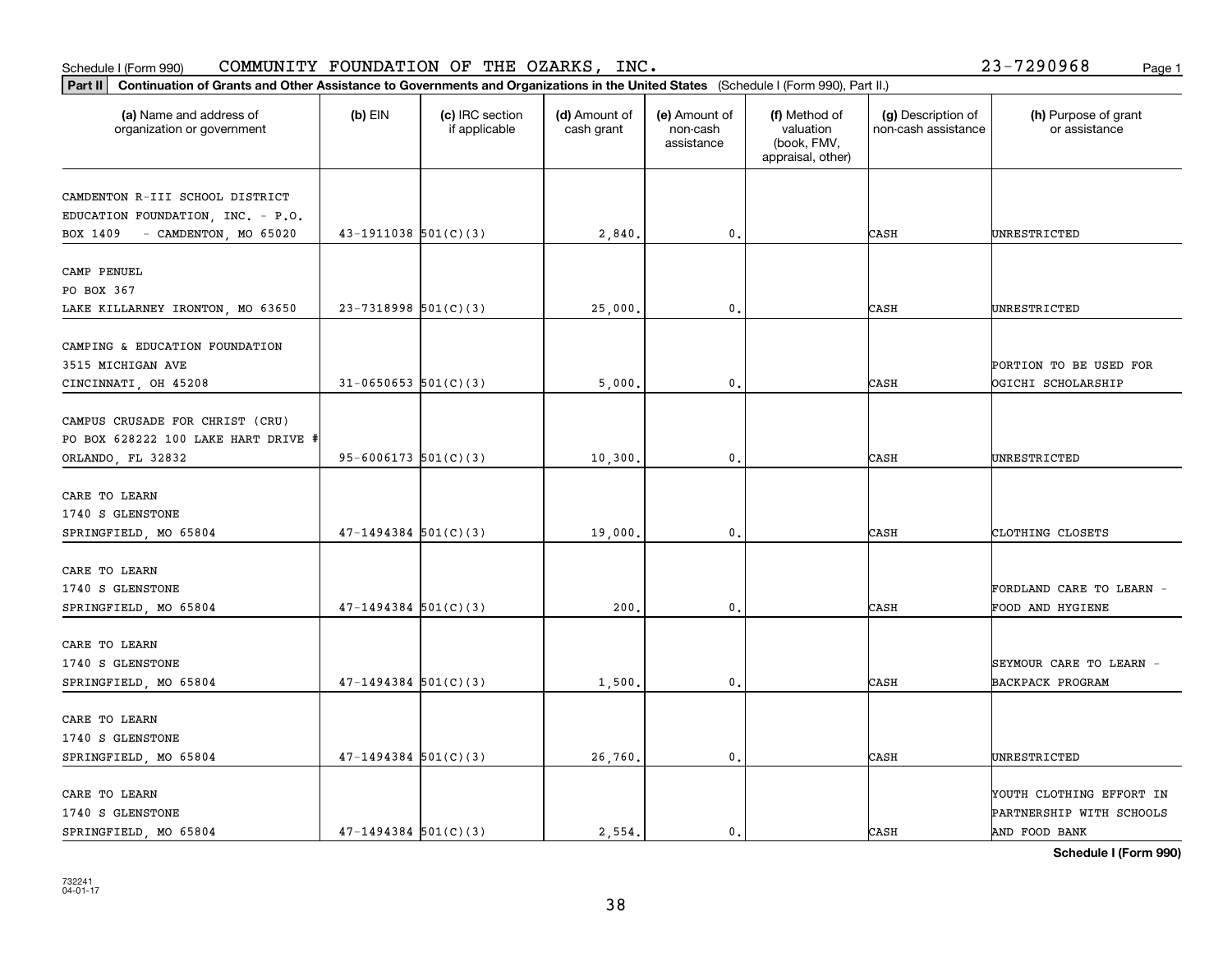| Schedule I (Form 990) | INC<br>COMMUNITY FOUNDATION OF THE OZARKS, | 7290968<br>$23 -$<br>Page 1 |
|-----------------------|--------------------------------------------|-----------------------------|
|                       |                                            |                             |

| Part II   Continuation of Grants and Other Assistance to Governments and Organizations in the United States (Schedule I (Form 990), Part II.)<br>(a) Name and address of | $(b)$ EIN                  | (c) IRC section | (d) Amount of | (e) Amount of          | (f) Method of                                 | (g) Description of  | (h) Purpose of grant     |
|--------------------------------------------------------------------------------------------------------------------------------------------------------------------------|----------------------------|-----------------|---------------|------------------------|-----------------------------------------------|---------------------|--------------------------|
| organization or government                                                                                                                                               |                            | if applicable   | cash grant    | non-cash<br>assistance | valuation<br>(book, FMV,<br>appraisal, other) | non-cash assistance | or assistance            |
| CARE TO LEARN                                                                                                                                                            |                            |                 |               |                        |                                               |                     | YOUTH CLOTHING EFFORT IN |
| 1740 S GLENSTONE                                                                                                                                                         |                            |                 |               |                        |                                               |                     | PARTNERSHIP WITH SCHOOLS |
| SPRINGFIELD, MO 65804                                                                                                                                                    | $47 - 1494384$ 501(C)(3)   |                 | 27,446.       | 0.                     |                                               | CASH                | AND FOOD BANK            |
| CARTHAGE COUNCIL ON THE ARTS<br>PO BOX 33                                                                                                                                |                            |                 |               |                        |                                               |                     |                          |
| CARTHAGE, MO 64836                                                                                                                                                       | $43 - 1525120$ $501(C)(3)$ |                 | 1,430         | $\mathbf{0}$ .         |                                               | CASH                | SCHOLARSHIPS             |
| CARTHAGE COUNCIL ON THE ARTS<br>PO BOX 33 CARTHAGE                                                                                                                       |                            |                 |               |                        |                                               |                     |                          |
| CARTHAGE, MO 64836                                                                                                                                                       | $43 - 1525120$ $501(C)(3)$ |                 | 1,579.        | $\mathbf{0}$ .         |                                               | CASH                | UNRESTRICTED             |
| CARTHAGE COUNCIL ON THE ARTS<br>PO BOX 33                                                                                                                                |                            |                 |               |                        |                                               |                     |                          |
| CARTHAGE, MO 64836                                                                                                                                                       | $43 - 1525120$ $501(C)(3)$ |                 | 2,500         | 0.                     |                                               | CASH                | <b>MUSIC PROGRAMS</b>    |
| CARTHAGE CRISIS CENTER<br>100 S MAIN ST                                                                                                                                  |                            |                 |               |                        |                                               |                     |                          |
| CARTHAGE, MO 64836                                                                                                                                                       | $43-1769385$ 501(C)(3)     |                 | 1,000,        | $\mathbf{0}$           |                                               | CASH                | UNRESTRICTED             |
| CARTHAGE CRISIS CENTER<br>100 S MAIN ST                                                                                                                                  |                            |                 |               |                        |                                               |                     |                          |
| CARTHAGE, MO 64836                                                                                                                                                       | $43 - 1769385$ 501(C)(3)   |                 | 2,500         | 0.                     |                                               | CASH                | FACILITY UPGRADES        |
| CARTHAGE CRISIS CENTER<br>100 S MAIN ST                                                                                                                                  |                            |                 |               |                        |                                               |                     | FORK LIFT AND TRAINING   |
| CARTHAGE, MO 64836                                                                                                                                                       | $43-1769385$ 501(C)(3)     |                 | 2,500         | $\mathbf{0}$ .         |                                               | CASH                | CERTIFICATE              |
| CARTHAGE LITERACY COUNCIL                                                                                                                                                |                            |                 |               |                        |                                               |                     |                          |
| 1829 BLUEBIRD WAY<br>CARTHAGE, MO 64836                                                                                                                                  | $43 - 1450480$ 501(C)(3)   |                 | 15,000.       | $\mathbf{0}$ .         |                                               | CASH                | NEWBORN BOOK PACKAGES    |
|                                                                                                                                                                          |                            |                 |               |                        |                                               |                     |                          |
| CARTHAGE LITERACY COUNCIL<br>1829 BLUEBIRD WAY                                                                                                                           |                            |                 |               |                        |                                               |                     | BOOKS FOR 4-YEAR-OLDS IN |
| CARTHAGE, MO 64836                                                                                                                                                       | $43 - 1450480$ 501(C)(3)   |                 | 2,500.        | 0.                     |                                               | CASH                | R9 DISTRICT              |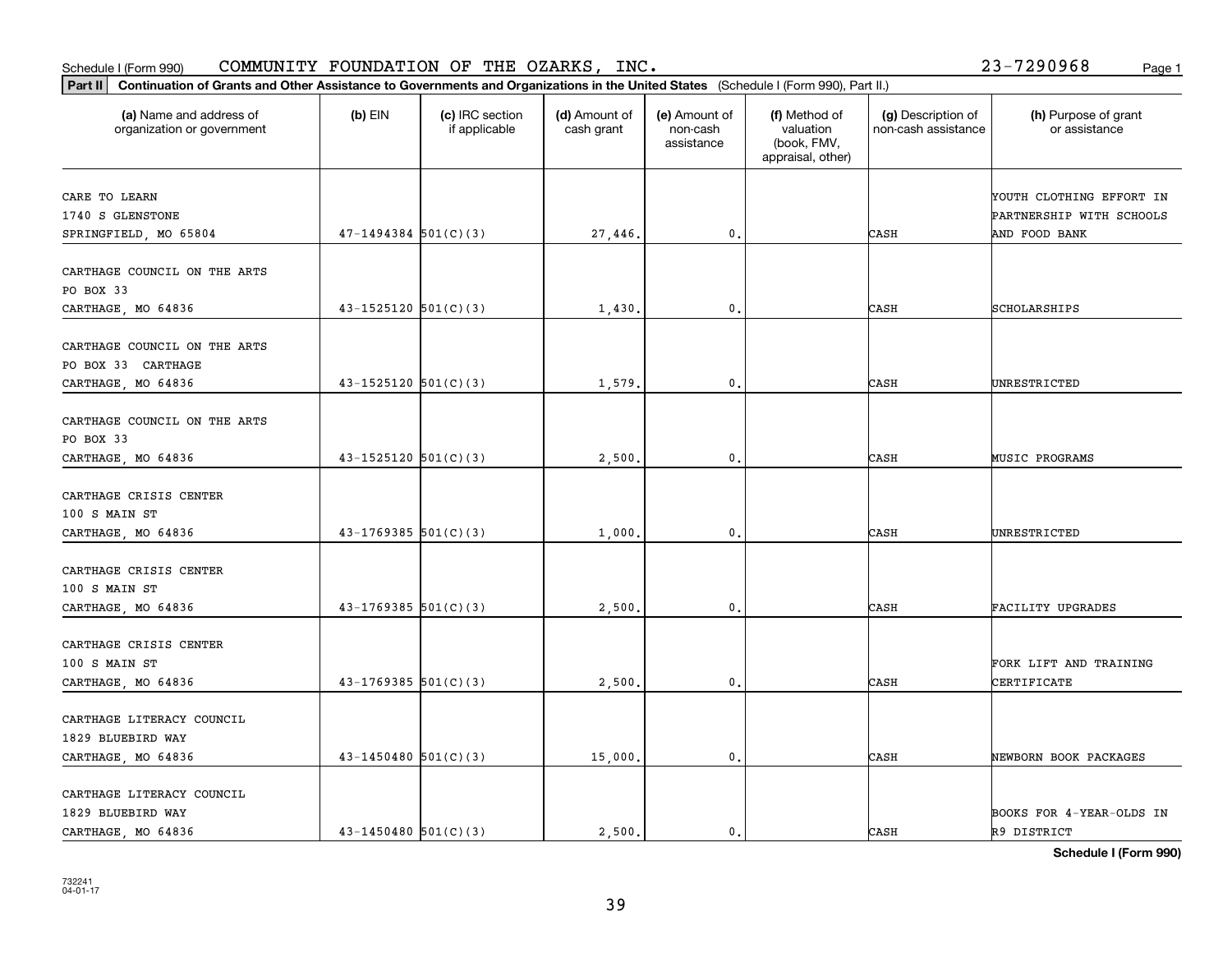| Part II   Continuation of Grants and Other Assistance to Governments and Organizations in the United States (Schedule I (Form 990), Part II.) |                          |                                  |                             |                                         |                                                                |                                           |                                                  |
|-----------------------------------------------------------------------------------------------------------------------------------------------|--------------------------|----------------------------------|-----------------------------|-----------------------------------------|----------------------------------------------------------------|-------------------------------------------|--------------------------------------------------|
| (a) Name and address of<br>organization or government                                                                                         | $(b)$ EIN                | (c) IRC section<br>if applicable | (d) Amount of<br>cash grant | (e) Amount of<br>non-cash<br>assistance | (f) Method of<br>valuation<br>(book, FMV,<br>appraisal, other) | (g) Description of<br>non-cash assistance | (h) Purpose of grant<br>or assistance            |
|                                                                                                                                               |                          |                                  |                             |                                         |                                                                |                                           |                                                  |
| CARTHAGE LITERACY COUNCIL<br>1829 BLUEBIRD WAY                                                                                                |                          |                                  |                             |                                         |                                                                |                                           | 3 NEW FREE LITTLE                                |
| CARTHAGE, MO 64836                                                                                                                            | $43 - 1450480$ 501(C)(3) |                                  | 2,500.                      | 0.                                      |                                                                | CASH                                      | LIBRARIES                                        |
|                                                                                                                                               |                          |                                  |                             |                                         |                                                                |                                           |                                                  |
| CARTHAGE MISSOURI POLICE<br>DEPARTMENT - 310 WEST 4TH STREET                                                                                  |                          |                                  |                             |                                         |                                                                |                                           |                                                  |
| $-$ CARTHAGE, MO 64836                                                                                                                        | $44-6000157$ 501(C)(3)   |                                  | 7,000                       | 0.                                      |                                                                | CASH                                      | UNRESTRICTED                                     |
| CARTHAGE R-9 SCHOOL FOUNDATION<br>2600 S RIVER<br>CARTHAGE, MO 64836                                                                          | $43 - 1712338$ 501(C)(3) |                                  | 2,500                       | $\mathbf{0}$ .                          |                                                                | CASH                                      | BRIGHT FUTURES CARTHAGE -<br>WEEKEND SNACK PACKS |
| CARTHAGE R-9 SCHOOL FOUNDATION<br>2600 S RIVER CARTHAGE<br>CARTHAGE, MO 64836                                                                 | $43-1712338$ 501(C)(3)   |                                  | 50,000.                     | 0.                                      |                                                                | CASH                                      | UNRESTRICTED                                     |
| CARTHAGE R-9 SCHOOL FOUNDATION<br>2600 S RIVER CARTHAGE                                                                                       |                          |                                  |                             |                                         |                                                                |                                           |                                                  |
| CARTHAGE, MO 64836                                                                                                                            | $43-1712338$ $501(C)(3)$ |                                  | 1,500.                      | 0.                                      |                                                                | CASH                                      | CARTHAGE HIGH SCHOOL BAND                        |
| CASA OF SOUTH CENTRAL MISSOURI<br>400 N MAIN SUITE 202 ROLLA<br>ROLLA, MO 65401                                                               | $20-2021790$ 501(C)(3)   |                                  | 17,350.                     | $\mathbf{0}$ .                          |                                                                | CASH                                      | UNRESTRICTED                                     |
| CASA OF SOUTHWEST MISSOURI<br>PO BOX 4853                                                                                                     |                          |                                  |                             |                                         |                                                                |                                           |                                                  |
| SPRINGFIELD, MO 65808                                                                                                                         | $43 - 1524185$ 501(C)(3) |                                  | 17,566.                     | $\mathfrak{o}$ .                        |                                                                | CASH                                      | UNRESTRICTED                                     |
| CASSVILLE SCHOOL DISTRICT<br>EDUCATIONAL ENDOWMENT FUND - 425 E<br>- SPRINGFIELD, MO<br>TRAFFICWAY                                            |                          |                                  |                             |                                         |                                                                |                                           |                                                  |
| 65806                                                                                                                                         | $23 - 7290968$ 501(C)(3) |                                  | 5,000.                      | $\mathfrak o$ .                         |                                                                | CASH                                      | UNRESTRICTED                                     |
| CASSVILLE UNITED METHODIST CHURCH<br>601 GRAVEL STREET<br>CASSVILLE, MO 65625                                                                 | $43-1307914$ 501(C)(3)   |                                  | 5.000.                      | $\mathbf{0}$ .                          |                                                                | CASH                                      | MUSIC DEPARTMENT                                 |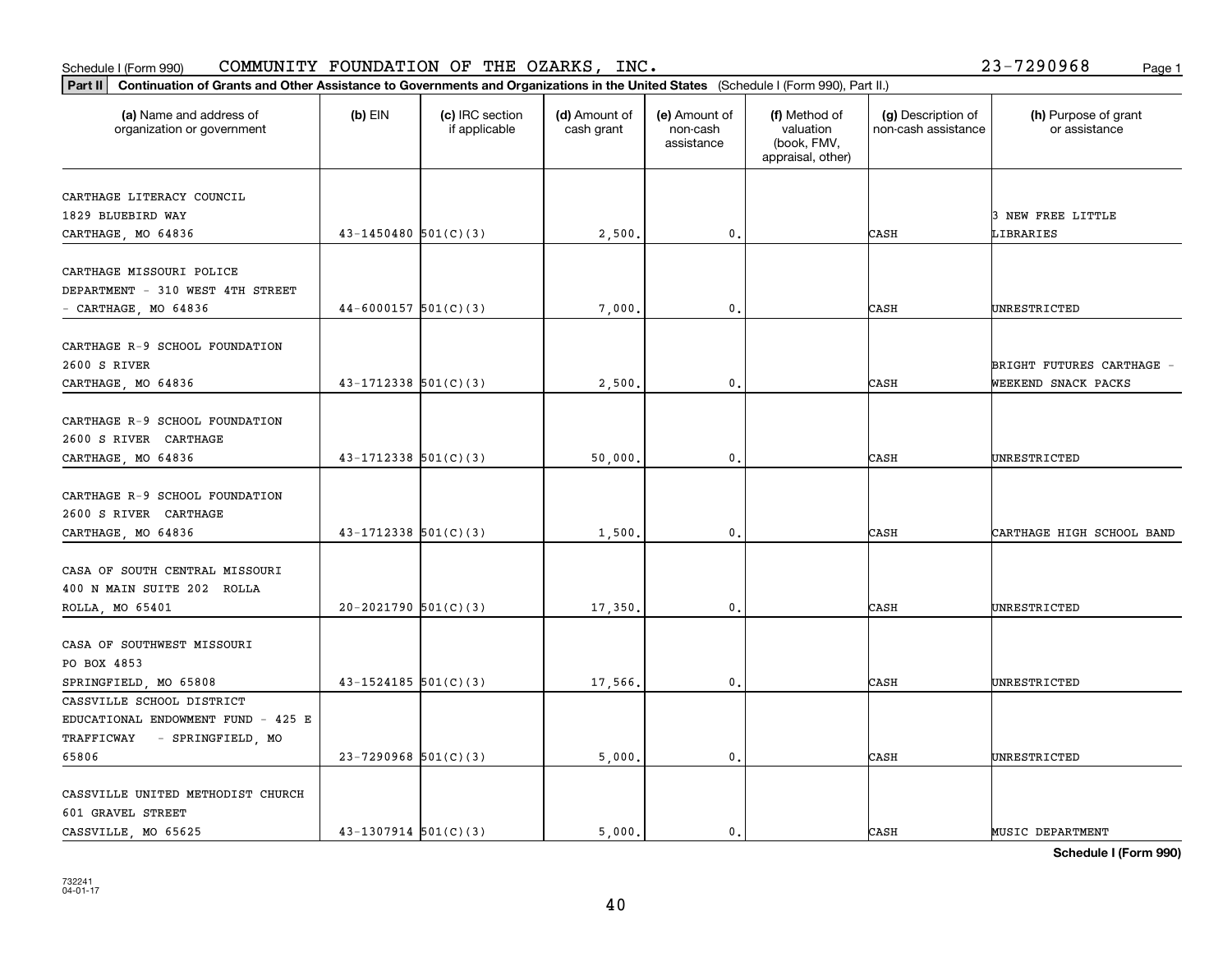#### **Part III Continuation of Grants and Other Assistance to Governments and Organization of Grants and Other Assistance to Governments and Organization of Grants and Other Assistance to Governments and Organization** Schedule I (Form 990)  ${\tt COMMUNITY}$  <code>FOUNDATION OF THE OZARKS, INC</code> .  $23-7290968$  Page 1

| Continuation of Grants and Other Assistance to Governments and Organizations in the United States (Schedule I (Form 990), Part II.)<br>Part II |                            |                                  |                             |                                         |                                                                |                                           |                                                    |
|------------------------------------------------------------------------------------------------------------------------------------------------|----------------------------|----------------------------------|-----------------------------|-----------------------------------------|----------------------------------------------------------------|-------------------------------------------|----------------------------------------------------|
| (a) Name and address of<br>organization or government                                                                                          | $(b)$ EIN                  | (c) IRC section<br>if applicable | (d) Amount of<br>cash grant | (e) Amount of<br>non-cash<br>assistance | (f) Method of<br>valuation<br>(book, FMV,<br>appraisal, other) | (g) Description of<br>non-cash assistance | (h) Purpose of grant<br>or assistance              |
| CASSVILLE UNITED METHODIST CHURCH<br>601 GRAVEL STREET<br>CASSVILLE, MO 65625                                                                  | $43-1307914$ 501(C)(3)     |                                  | 1,000                       | 0.                                      |                                                                | CASH                                      | CASSVILLE COMMUNITY FOOD<br>PANTRY                 |
| CATHOLIC CHARITIES OF ST. LOUIS<br>4445 LINDELL BLVD<br>ST. LOUIS, MO 63108                                                                    | $43 - 0653270$ 501(C)(3)   |                                  | 1,600                       | $\mathbf{0}$ .                          |                                                                | CASH                                      | TO PROVIDE FOR CLIENTS<br>UNMET NEEDS              |
| CATHOLIC CHARITIES OF ST. LOUIS<br>4445 LINDELL BLVD<br>ST. LOUIS, MO 63108                                                                    | $43-0653270$ $501(C)(3)$   |                                  | 64,700                      | $\mathbf{0}$                            |                                                                | CASH                                      | SUPPORT FOR FAMILIES<br><b>AFFECTED BY TORNADO</b> |
| CATHOLIC CHURCH EXTENSION SOCIETY<br>150 SOUTH WACKER DRIVE SUITE 2000<br>CHICAGO, IL 60606                                                    | $36 - 6000520$ 501(C)(3)   |                                  | 5,000                       | 0.                                      |                                                                | CASH                                      | UNRESTRICTED                                       |
| CATHOLIC RELIEF SERVICES<br>228 W. LEXINGTON ST.<br>BALTIMORE, MD 21201                                                                        | 13-5563422 $501(C)(3)$     |                                  | 10,000                      | $\mathbf{0}$ .                          |                                                                | CASH                                      | UNRESTRICTED                                       |
| CEDAR FALLS HIGH SCHOOL<br>1015 DIVISION STREET<br>CEDAR FALLS, IA 50613                                                                       | $42 - 0862684$ 501(C)(3)   |                                  | 7,534                       | $\mathbf{0}$                            |                                                                | CASH                                      | SCHOLARSHIPS AND<br>CURRICULUM                     |
| CHRIST EPISCOPAL CHURCH<br>601 E WALNUT ST<br>SPRINGFIELD, MO 65806                                                                            | $43 - 1657802$ 501(C)(3)   |                                  | 50,843                      | 0.                                      |                                                                | CASH                                      | UNRESTRICTED                                       |
| CHRISTIAN ACTION MINISTRIES<br>610 S. 6TH STREET<br>BRANSON, MO 65616                                                                          | $43 - 1355905$ 501(C)(3)   |                                  | 18,275.                     | $\mathsf{o}\,$ .                        |                                                                | CASH                                      | UNRESTRICTED                                       |
| CHRISTIAN ACTION MINISTRIES<br>610 S. 6TH STREET<br>BRANSON, MO 65616                                                                          | $43 - 1355905$ $501(C)(3)$ |                                  | 1,500.                      | $\mathbf{0}$ .                          |                                                                | CASH                                      | TANEY COUNTY SUMMER<br>HUNGER RELIEF               |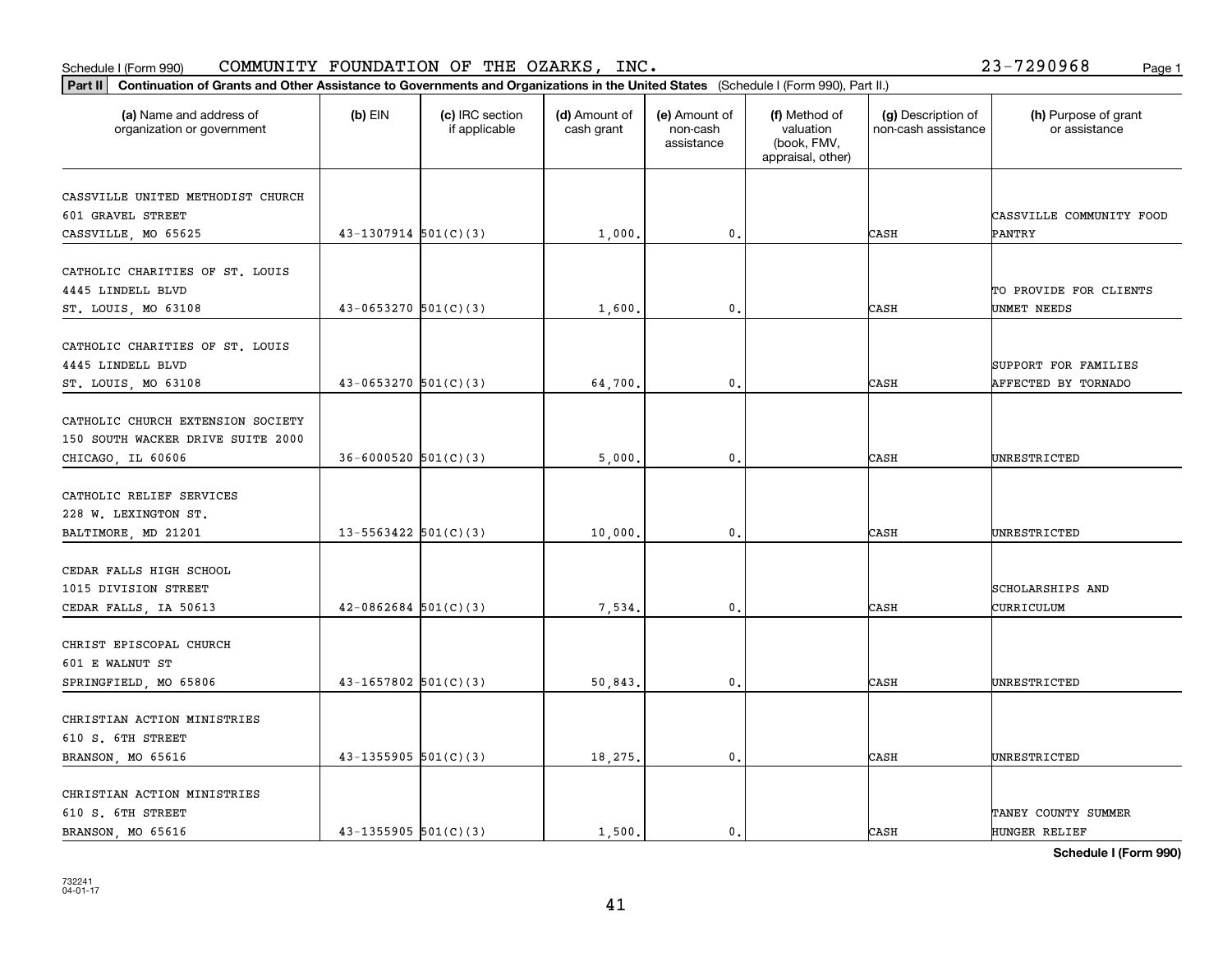# Schedule I (Form 990)  ${\tt COMMUNITY}$  <code>FOUNDATION OF THE OZARKS, INC</code> .  $23-7290968$  Page 1

**Part II Continuation of Grants and Other Assistance to Governments and Organizations in the United States**  (Schedule I (Form 990), Part II.)

| (a) Name and address of<br>organization or government                                                  | $(b)$ EIN                  | (c) IRC section<br>if applicable | (d) Amount of<br>cash grant | (e) Amount of<br>non-cash<br>assistance | (f) Method of<br>valuation<br>(book, FMV,<br>appraisal, other) | (g) Description of<br>non-cash assistance | (h) Purpose of grant<br>or assistance          |
|--------------------------------------------------------------------------------------------------------|----------------------------|----------------------------------|-----------------------------|-----------------------------------------|----------------------------------------------------------------|-------------------------------------------|------------------------------------------------|
| CHRISTIAN COUNTY FAMILY CRISIS<br>CENTER - FREEDOM'S REST - PO BOX<br>1276<br>- OZARK, MO 65721        | $43-1928995$ 501(C)(3)     |                                  | 600.                        | 0.                                      |                                                                | CASH                                      | UNRESTRICTED                                   |
| CHRISTIAN COUNTY FAMILY CRISIS<br>CENTER - FREEDOM'S REST - PO BOX<br>1276<br>- OZARK, MO 65721        | $43-1928995$ $501(C)(3)$   |                                  | 3,000.                      | 0.                                      |                                                                | CASH                                      | TO REMODEL SHELTER'S<br><b>FAMILY ROOM</b>     |
| CHRISTIAN COUNTY FAMILY CRISIS<br>CENTER - FREEDOM'S REST - PO BOX<br>1276<br>- OZARK, MO 65721        | $43-1928995$ 501(C)(3)     |                                  | 3,000.                      | 0.                                      |                                                                | CASH                                      | RECREATION ROOM REMODEL                        |
| CHRISTIAN COUNTY HISTORICAL<br>SOCIETY ENDOWMENT FUND - 425 E<br>TRAFFICWAY - SPRINGFIELD, MO<br>65806 | $23 - 7290968$ 501(C)(3)   |                                  | 79,115.                     | 0.                                      |                                                                | CASH                                      | GENERAL SUPPORT                                |
| CHRISTIAN COUNTY MUSEUM AND<br>HISTORICAL SOCIETY - PO BOX 442<br>- OZARK, MO 65721                    | $43 - 1114915$ $501(C)(3)$ |                                  | 10,000.                     | 0.                                      |                                                                | CASH                                      | UNRESTRICTED                                   |
| CHRISTIAN COUNTY SHERIFF<br>DEPARTMENT - 110 W. ELM STREET RM<br>- OZARK, MO 65721<br>70               | $44-6000473$ 501(C)(3)     |                                  | 12,000.                     | 0.                                      |                                                                | CASH                                      | UNRESTRICTED                                   |
| CHRISTIAN RENEWAL ASSOCIATION<br>PO BOX 576<br>EDMONDS, WA 98020                                       | $91 - 1291259$ $501(C)(3)$ |                                  | 5,000.                      | 0.                                      |                                                                | CASH                                      | UNRESTRICTED                                   |
| CHURCH DIVINITY SCHOOL OF THE<br>PACIFIC - 2451 RIDGE ROAD<br>BERKELEY, CA 94709                       | $94-1156508$ $501(C)(3)$   |                                  | 5,000.                      | 0.                                      |                                                                | CASH                                      | UNRESTRICTED                                   |
| CITIHOPE INTERNATIONAL, INC.<br>PO BOX 626 629 MAIN ST<br>MARGARETVILLE, NY 12455                      | 13-2907656 $501(C)(3)$     |                                  | 5.000.                      | 0.                                      |                                                                | CASH                                      | HUMANITARIAN OUTREACH TO<br>DOMINICAN REPUBLIC |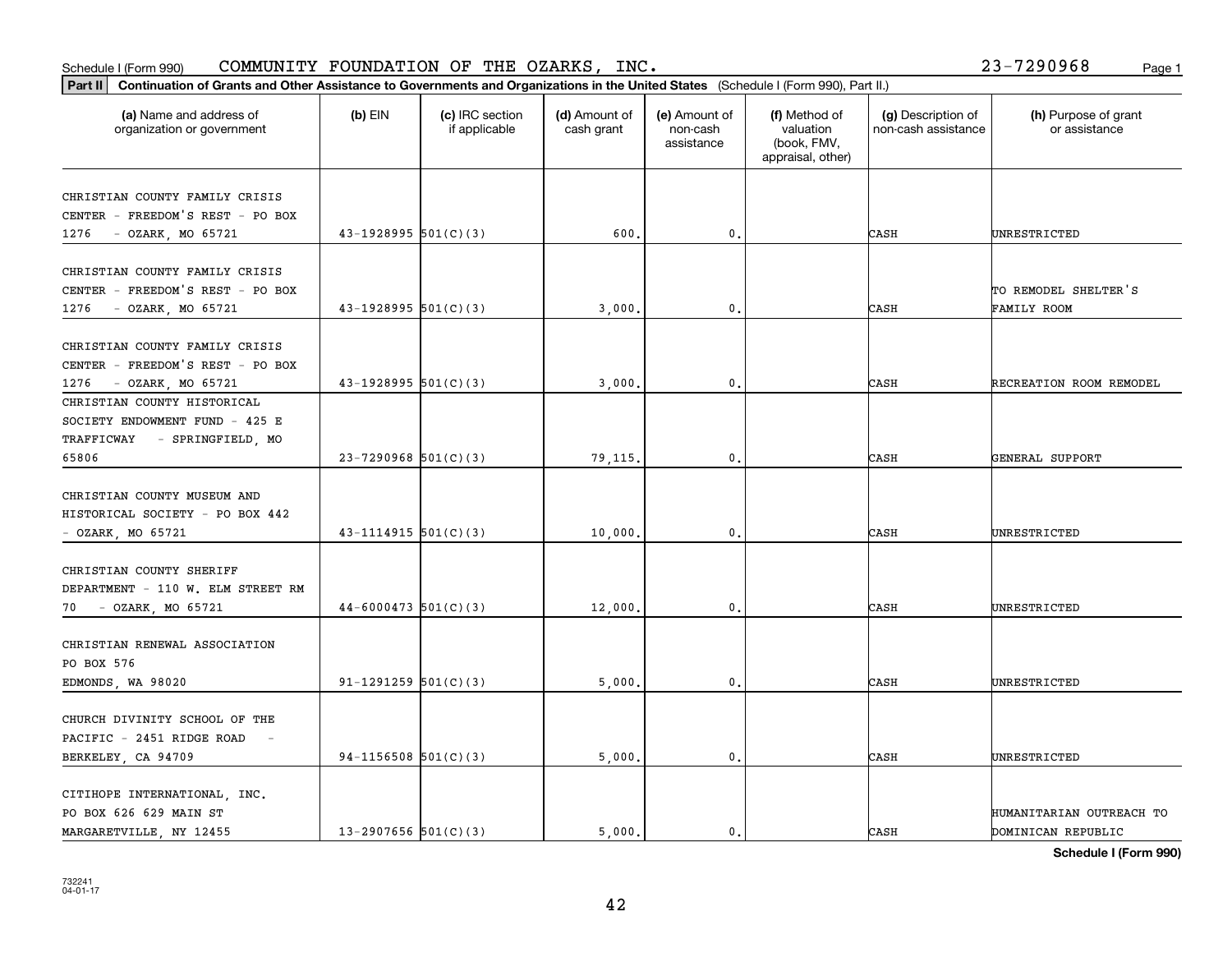organization or government

CITY OF SPRINGFIELD, MISSOURI

CITY OF STE. GENEVIEVE FIRE

CITY OF STE. GENEVIEVE FIRE

CLEARWATER R-1 SCHOOL FOUNDATION FUND - 425 E. TRAFFICWAY -

CITY OF NIXA

CITY OF SEYMOUR PO BOX 247

840 BOONVILLE

| 501(C)(3) | 7,000. | υ. |  |
|-----------|--------|----|--|
|           |        |    |  |
|           |        |    |  |

43

| DEPARTMENT - 165 S. FOURTH ST. -                                                             |                            |        |    |      | STE. GENEVIEVE COUNTY |
|----------------------------------------------------------------------------------------------|----------------------------|--------|----|------|-----------------------|
| GENEVIEVE MO 63670                                                                           | $43 - 6003164$ $501(C)(3)$ | 3.000. | 0. | CASH | TECH RESCUE           |
| CITY OF STE. GENEVIEVE POLICE<br>DEPARTMENT - 165 SOUTH 4TH STREET<br>- SPRINGFIELD MO 63670 | $43 - 6003164$ $501(C)(3)$ | 7 000  | 0  | CASH | UNRESTRICTED          |
|                                                                                              |                            |        |    |      |                       |

| SPRINGFIELD, MO 65802 | $44-6000268$ $501(C)(3)$   | 8.588.  | 0. | CASH | COMMUNITY BETTERMENT |
|-----------------------|----------------------------|---------|----|------|----------------------|
|                       |                            |         |    |      |                      |
| CITY OF ST. JAMES     |                            |         |    |      |                      |
| 100 SOUTH JEFFERSON   |                            |         |    |      | ST. JAMES PARKS &    |
| ST. JAMES MO 65559    | $43 - 6003175$ $501(C)(3)$ | 23.745. |    | CASH | <b>RECREATION</b>    |
|                       |                            |         |    |      |                      |
| CITY OF ST. MARY      |                            |         |    |      |                      |
| 782 3RD ST.           |                            |         |    |      | ST. MARY UTILITY     |

ST. MARY, MO 63673 43-0915736 501(C)(3) 5,400. 0. CASH CASH DEPARTMENT

SPRINGFIELD, MO 65806 23-7290968 501(C)(3) (6,996. 0. CASH CASH UNRESTRICTED

DEPARTMENT - 165 S. FOURTH ST. - STE. STEREVIEVE CITY GENEVIEVE, MO 63670  $\begin{vmatrix} 43-6003164 & 501(C)(3) \end{vmatrix}$  6,216. 0. CASH CASH WOLUNTEER FIRE DEPARTMENT

NIXA, MO 65714 44-6005734 501(C)(3) 5,000. 0. CASH DEVELOPMENT

SEYMOUR, MO 65746 65946 (2005586 501(C)(3) 16,576. 0. CASH CASH LIBRARY EXPENSES

(d) Amount of cash grant

PO BOX 395 CHRISTIAN COUNTY ECONOMIC

(e) Amount of non-cashassistance

(f) Method of valuation (book, FMV, appraisal, other)

(g) Description of non-cash assistance

|         | COMMUNITY<br>Schedule I (Form 990)                                                                                                  |           | FOUNDATION OF THE OZARKS | INC.                 |                      |               |                    | າາ<br>1290968-       | Page 1 |
|---------|-------------------------------------------------------------------------------------------------------------------------------------|-----------|--------------------------|----------------------|----------------------|---------------|--------------------|----------------------|--------|
| Part II | Continuation of Grants and Other Assistance to Governments and Organizations in the United States (Schedule I (Form 990), Part II.) |           |                          |                      |                      |               |                    |                      |        |
|         | (a) Name and address of                                                                                                             | $(b)$ EIN | (c) IRC section          | <b>(d)</b> Amount of | <b>(e)</b> Amount of | (f) Method of | (g) Description of | (h) Purpose of grant |        |

if applicable

| $3 - 7290968$ |  | Page |  |
|---------------|--|------|--|
|               |  |      |  |

(h) Purpose of grant or assistance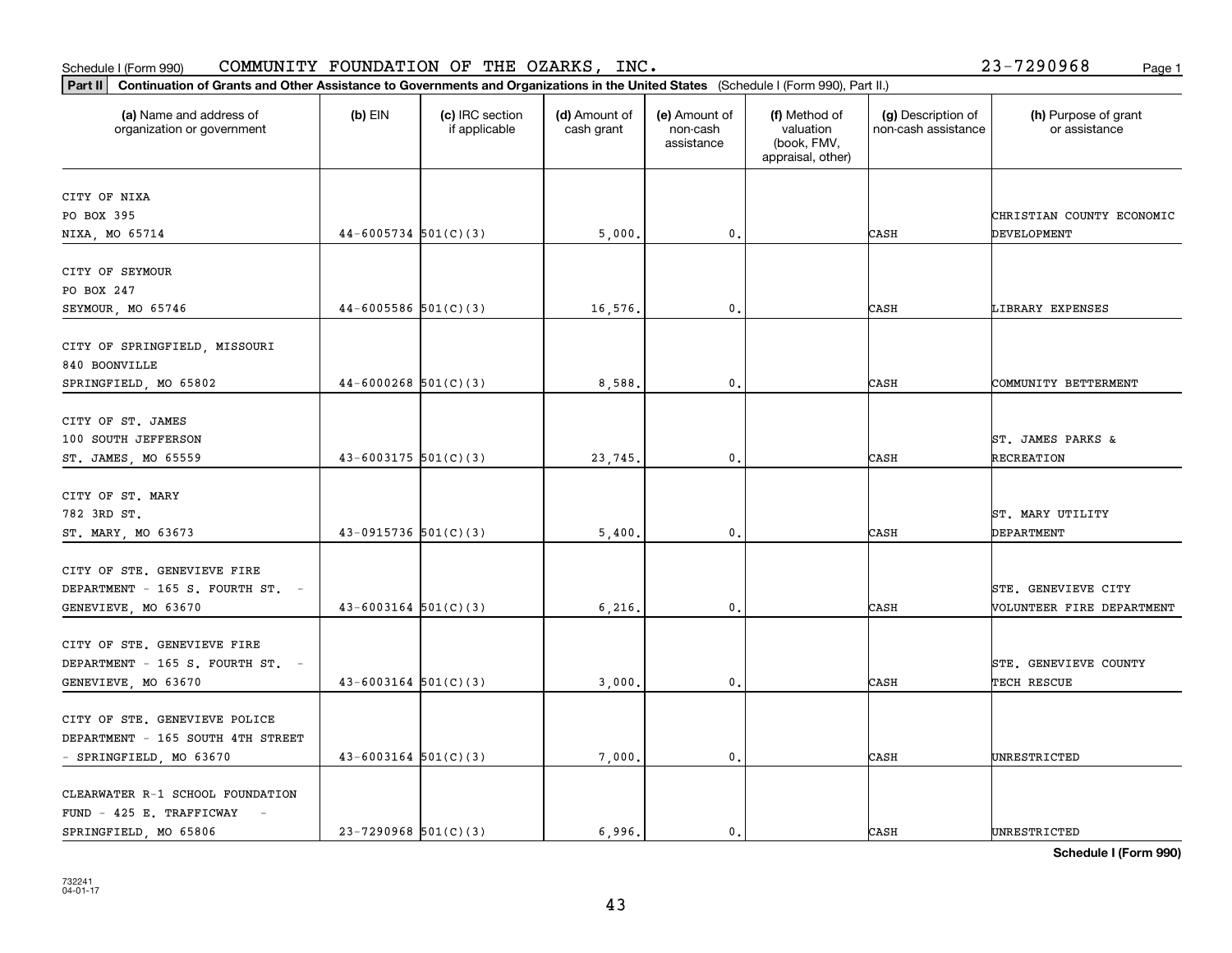| Part II   Continuation of Grants and Other Assistance to Governments and Organizations in the United States (Schedule I (Form 990), Part II.) |                            |                                  |                             |                                         |                                                                |                                           |                                       |
|-----------------------------------------------------------------------------------------------------------------------------------------------|----------------------------|----------------------------------|-----------------------------|-----------------------------------------|----------------------------------------------------------------|-------------------------------------------|---------------------------------------|
| (a) Name and address of<br>organization or government                                                                                         | $(b)$ EIN                  | (c) IRC section<br>if applicable | (d) Amount of<br>cash grant | (e) Amount of<br>non-cash<br>assistance | (f) Method of<br>valuation<br>(book, FMV,<br>appraisal, other) | (g) Description of<br>non-cash assistance | (h) Purpose of grant<br>or assistance |
| CLINTON SCHOOL DISTRICT #124                                                                                                                  |                            |                                  |                             |                                         |                                                                |                                           | CLINTON INTERMEDIATE                  |
| 701 S 8TH ST                                                                                                                                  |                            |                                  |                             |                                         |                                                                |                                           | SCHOOL - CLASSROOM                    |
| CLINTON, MO 64735                                                                                                                             | $44-6001380$ 501(C)(3)     |                                  | 2,556.                      | $\mathbf{0}$ .                          |                                                                | CASH                                      | FURNITURE                             |
| CLINTON SCHOOL DISTRICT #124                                                                                                                  |                            |                                  |                             |                                         |                                                                |                                           |                                       |
| 701 S 8TH ST                                                                                                                                  |                            |                                  |                             |                                         |                                                                |                                           |                                       |
| CLINTON, MO 64735                                                                                                                             | $44-6001380$ 501(C)(3)     |                                  | 700                         | 0.                                      |                                                                | CASH                                      | HENRY ELEMENTARY SCHOOL               |
| CLINTON SCHOOL DISTRICT #124                                                                                                                  |                            |                                  |                             |                                         |                                                                |                                           |                                       |
| 701 S 8TH ST                                                                                                                                  |                            |                                  |                             |                                         |                                                                |                                           | CLINTON AFTER PROM/AFTER              |
| CLINTON, MO 64735                                                                                                                             | $44-6001380$ 501(C)(3)     |                                  | 567                         | $\mathbf{0}$ .                          |                                                                | CASH                                      | GRADUATION                            |
| CLINTON SCHOOL DISTRICT #124                                                                                                                  |                            |                                  |                             |                                         |                                                                |                                           | CIS READY TO PLAY -                   |
| 701 S 8TH ST                                                                                                                                  |                            |                                  |                             |                                         |                                                                |                                           | CLINTON INTERMEDIATE                  |
| CLINTON, MO 64735                                                                                                                             | $44-6001380$ 501(C)(3)     |                                  | 2,000                       | 0.                                      |                                                                | CASH                                      | SCHOOL                                |
| CLINTON UNITED METHODIST CHURCH                                                                                                               |                            |                                  |                             |                                         |                                                                |                                           |                                       |
| 601 S 4TH ST.                                                                                                                                 |                            |                                  |                             |                                         |                                                                |                                           |                                       |
| CLINTON, MO 64735                                                                                                                             | $44-0590276$ 501(C)(3)     |                                  | 20,078.                     | 0.                                      |                                                                | CASH                                      | UNRESTRICTED                          |
|                                                                                                                                               |                            |                                  |                             |                                         |                                                                |                                           |                                       |
| COLLEGE OF THE OZARKS                                                                                                                         |                            |                                  |                             |                                         |                                                                |                                           |                                       |
| P.O. BOX 17<br>POINT LOOKOUT, MO 65726                                                                                                        | $44-0556862$ 501(C)(3)     |                                  | 10,000.                     | $\mathbf{0}$ .                          |                                                                | CASH                                      | UNRESTRICTED                          |
|                                                                                                                                               |                            |                                  |                             |                                         |                                                                |                                           |                                       |
| COMMUNITIES OF RECOVERY -- CORE                                                                                                               |                            |                                  |                             |                                         |                                                                |                                           |                                       |
| PO BOX 6224                                                                                                                                   |                            |                                  |                             |                                         |                                                                |                                           |                                       |
| BRANSON, MO 65615                                                                                                                             | $46 - 1516182$ $501(C)(3)$ |                                  | 70,814.                     | $\mathfrak o$ .                         |                                                                | CASH                                      | UNRESTRICTED                          |
| COMMUNITY CLINIC OF SOUTHWEST                                                                                                                 |                            |                                  |                             |                                         |                                                                |                                           | PRESCRIPTION DRUG                     |
| MISSOURI - 701 S. JOPLIN AVE.                                                                                                                 |                            |                                  |                             |                                         |                                                                |                                           | ASSISTANCE FOR CARTHAGE               |
| JOPLIN, MO 64801                                                                                                                              | $43 - 1643962$ 501(C)(3)   |                                  | 5,000.                      | $\mathfrak o$ .                         |                                                                | CASH                                      | RESIDENTS                             |
| COMMUNITY CLINIC OF SOUTHWEST                                                                                                                 |                            |                                  |                             |                                         |                                                                |                                           |                                       |
| MISSOURI - 701 S. JOPLIN AVE.<br>$\equiv$                                                                                                     |                            |                                  |                             |                                         |                                                                |                                           |                                       |
| JOPLIN, MO 64801                                                                                                                              | $43 - 1643962$ $501(C)(3)$ |                                  | 9.500.                      | $\mathbf{0}$ .                          |                                                                | CASH                                      | ROOF REPLACEMENT                      |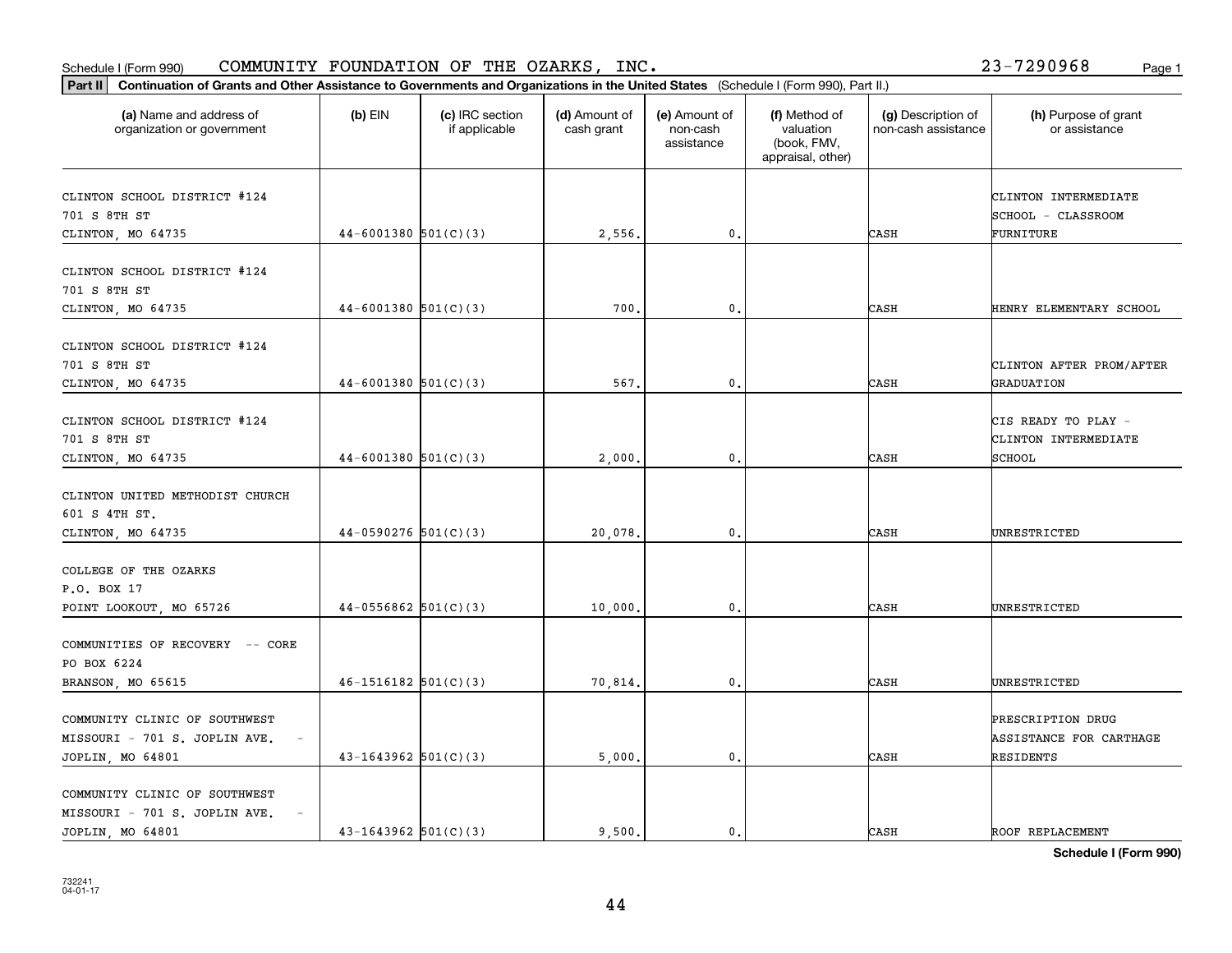| Part II   Continuation of Grants and Other Assistance to Governments and Organizations in the United States (Schedule I (Form 990), Part II.) |                            |                                  |                             |                                         |                                                                |                                           |                                                       |
|-----------------------------------------------------------------------------------------------------------------------------------------------|----------------------------|----------------------------------|-----------------------------|-----------------------------------------|----------------------------------------------------------------|-------------------------------------------|-------------------------------------------------------|
| (a) Name and address of<br>organization or government                                                                                         | $(b)$ EIN                  | (c) IRC section<br>if applicable | (d) Amount of<br>cash grant | (e) Amount of<br>non-cash<br>assistance | (f) Method of<br>valuation<br>(book, FMV,<br>appraisal, other) | (g) Description of<br>non-cash assistance | (h) Purpose of grant<br>or assistance                 |
| COMMUNITY COUNSELING CENTER<br>FOUNDATION FUND - 425 E TRAFFICWAY                                                                             | $43 - 1341480$ $501(C)(3)$ |                                  |                             | $\mathbf{0}$ .                          |                                                                | CASH                                      | ENDOWMENT BUILDING<br>PROGRAM                         |
| - SPRINGFIELD, MO 65806                                                                                                                       |                            |                                  | 5,000                       |                                         |                                                                |                                           |                                                       |
| COMMUNITY FOUNDATION OF THE OZARKS<br>425 E TRAFFICWAY<br>SPRINGFIELD, MO 65806                                                               | $23 - 7290968$ 501(C)(3)   |                                  | 55,485                      | 0.                                      |                                                                | CASH                                      | COMMUNITY BETTERMENT                                  |
|                                                                                                                                               |                            |                                  |                             |                                         |                                                                |                                           |                                                       |
| COMMUNITY FOUNDATION OF WEST<br>PLAINS, INC. - 12506 CO 6330<br>WEST PLAINS, MO 65775                                                         | $43-1930380$ $501(C)(3)$   |                                  | 10,284                      | $\mathfrak o$ .                         |                                                                | CASH                                      | FLOOD RELIEF GRANTS                                   |
|                                                                                                                                               |                            |                                  |                             |                                         |                                                                |                                           |                                                       |
| COMMUNITY OUTREACH MINISTRIES<br>320 S. MARKET STREET P.O. BOX 181<br>BOLIVAR, MO 65613                                                       | $26 - 1545304$ 501(C)(3)   |                                  | 21,182                      | 0.                                      |                                                                | CASH                                      | UNRESTRICTED                                          |
|                                                                                                                                               |                            |                                  |                             |                                         |                                                                |                                           |                                                       |
| COMMUNITY PARTNERSHIP OF THE<br>OZARKS - 329 N JEFFERSON AVE                                                                                  |                            |                                  |                             |                                         |                                                                |                                           |                                                       |
| SPRINGFIELD, MO 65806                                                                                                                         | $43 - 1830026$ 501(C)(3)   |                                  | 2,000                       | 0.                                      |                                                                | CASH                                      | CAPABLE KIDS AND FAMILIES<br>COMMUNITY INNOVATION:    |
| COMMUNITY PARTNERSHIP OF THE<br>OZARKS - 330 N JEFFERSON AVE<br>$\sim$<br>SPRINGFIELD, MO 65806                                               | $43-1830026$ 501(C)(3)     |                                  | 10,500                      | 0.                                      |                                                                | CASH                                      | SUPPORT FOR POVERTY<br>ISSUES RELATED TO<br>DIVERSITY |
|                                                                                                                                               |                            |                                  |                             |                                         |                                                                |                                           |                                                       |
| COMMUNITY PARTNERSHIP OF THE<br>OZARKS - 331 N JEFFERSON AVE<br>SPRINGFIELD, MO 65806                                                         | $43-1830026$ 501(C)(3)     |                                  | 15,000                      | $\mathfrak o$ .                         |                                                                | CASH                                      | EMERGENCY SUPPORT FOR<br>HOTEL FIRE                   |
| COMMUNITY PARTNERSHIP OF THE<br>OZARKS - 332 N JEFFERSON AVE                                                                                  |                            |                                  |                             |                                         |                                                                |                                           | GREAT GAME OF BUSINESS                                |
| SPRINGFIELD, MO 65806                                                                                                                         | $43-1830026$ 501(C)(3)     |                                  | 2,500                       | $\mathbf{0}$ .                          |                                                                | CASH                                      | SCHOLARSHIP                                           |
| COMMUNITY PARTNERSHIP OF THE<br>OZARKS - 333 N JEFFERSON AVE                                                                                  |                            |                                  |                             |                                         |                                                                |                                           |                                                       |
| SPRINGFIELD, MO 65806                                                                                                                         | $43-1830026$ $501(C)(3)$   |                                  | 40                          | 0.                                      |                                                                | CASH                                      | ONE DOOR - AMAYO BUS FARE                             |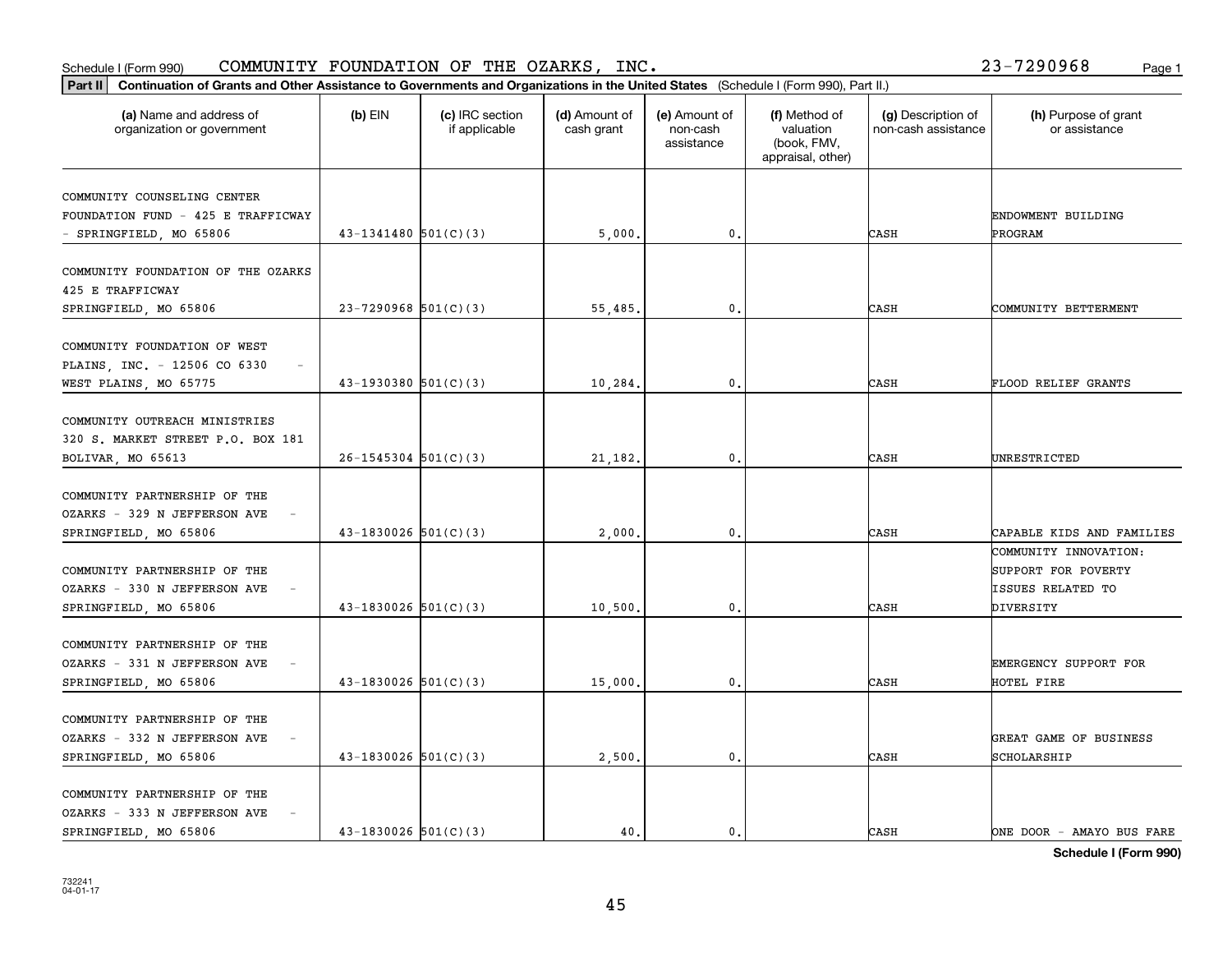#### Schedule I (Form 990) COMMUNITY FOUNDATION OF THE OZARKS, INC。 Page 1 COMMUNITY FOUNDATION OF THE OZARKS, INC. 23-7290968

| Part II   Continuation of Grants and Other Assistance to Governments and Organizations in the United States (Schedule I (Form 990), Part II.) |                          |                                  |                             |                                         |                                                                |                                           |                                       |
|-----------------------------------------------------------------------------------------------------------------------------------------------|--------------------------|----------------------------------|-----------------------------|-----------------------------------------|----------------------------------------------------------------|-------------------------------------------|---------------------------------------|
| (a) Name and address of<br>organization or government                                                                                         | $(b)$ EIN                | (c) IRC section<br>if applicable | (d) Amount of<br>cash grant | (e) Amount of<br>non-cash<br>assistance | (f) Method of<br>valuation<br>(book, FMV,<br>appraisal, other) | (g) Description of<br>non-cash assistance | (h) Purpose of grant<br>or assistance |
| COMMUNITY PARTNERSHIP OF THE                                                                                                                  |                          |                                  |                             |                                         |                                                                |                                           |                                       |
| OZARKS - 334 N JEFFERSON AVE                                                                                                                  |                          |                                  |                             |                                         |                                                                |                                           | SUPPORT FOR HOMELESS AND              |
| SPRINGFIELD, MO 65806                                                                                                                         | $43 - 1830026$ 501(C)(3) |                                  | 1,000.                      | 0.                                      |                                                                | CASH                                      | HOMELESS VETERAN EVENT                |
|                                                                                                                                               |                          |                                  |                             |                                         |                                                                |                                           |                                       |
| COMMUNITY PARTNERSHIP OF THE                                                                                                                  |                          |                                  |                             |                                         |                                                                |                                           |                                       |
| OZARKS - 335 N JEFFERSON AVE                                                                                                                  |                          |                                  |                             |                                         |                                                                |                                           |                                       |
| SPRINGFIELD, MO 65806                                                                                                                         | $43-1830026$ $501(C)(3)$ |                                  | 47,330.                     | $\mathbf{0}$ .                          |                                                                | CASH                                      | UNRESTRICTED                          |
|                                                                                                                                               |                          |                                  |                             |                                         |                                                                |                                           |                                       |
| CONAGR FUND                                                                                                                                   |                          |                                  |                             |                                         |                                                                |                                           |                                       |
| 425 EAST TRAFFICWAY                                                                                                                           |                          |                                  |                             |                                         |                                                                |                                           |                                       |
| SPRINGFIELD, MO 65806                                                                                                                         | $23 - 7290968$ 501(C)(3) |                                  | 9,055.                      | $\mathbf{0}$ .                          |                                                                | CASH                                      | UNRESTRICTED                          |
|                                                                                                                                               |                          |                                  |                             |                                         |                                                                |                                           |                                       |
| CONSERVATION FORCE                                                                                                                            |                          |                                  |                             |                                         |                                                                |                                           |                                       |
| 3240 SOUTH 1-10 SERVICE ROAD W SUIT                                                                                                           | $72 - 1364493$ 501(C)(3) |                                  |                             | 0.                                      |                                                                | CASH                                      | UNRESTRICTED                          |
| METAIRIE, LA 70001                                                                                                                            |                          |                                  | 5,000                       |                                         |                                                                |                                           |                                       |
| CONVOY OF HOPE SPRINGFIELD                                                                                                                    |                          |                                  |                             |                                         |                                                                |                                           |                                       |
| OUTREACH FUND - 425 E TRAFFICWAY                                                                                                              |                          |                                  |                             |                                         |                                                                |                                           | CONVOY OF HOPE -                      |
| - SPRINGFIELD, MO 65806                                                                                                                       | 68-0051386 $501(C)(3)$   |                                  | 5,000                       | $\mathbf{0}$                            |                                                                | CASH                                      | SPRINGFIELD EVENT                     |
|                                                                                                                                               |                          |                                  |                             |                                         |                                                                |                                           |                                       |
| CONVOY OF HOPE                                                                                                                                |                          |                                  |                             |                                         |                                                                |                                           | \$5,000 HURRICANE RELIEF;             |
| 330 S. PATTERSON AVE                                                                                                                          |                          |                                  |                             |                                         |                                                                |                                           | \$500 HAITI HOPE ACADEMY;             |
| SPRINGFIELD, MO 65802                                                                                                                         | 68-0051386 $501(C)(3)$   |                                  | 7,000                       | 0.                                      |                                                                | CASH                                      | \$1,500 FEEDING INITIATIVE            |
|                                                                                                                                               |                          |                                  |                             |                                         |                                                                |                                           |                                       |
| CONVOY OF HOPE                                                                                                                                |                          |                                  |                             |                                         |                                                                |                                           |                                       |
| 331 S. PATTERSON AVE                                                                                                                          |                          |                                  |                             |                                         |                                                                |                                           | EMERGENCY FOOD, SUPPLIES,             |
| SPRINGFIELD, MO 65802                                                                                                                         | 68-0051386 $501(C)(3)$   |                                  | 250                         | $\mathbf{0}$ .                          |                                                                | CASH                                      | AND HELP                              |
|                                                                                                                                               |                          |                                  |                             |                                         |                                                                |                                           |                                       |
| CONVOY OF HOPE                                                                                                                                |                          |                                  |                             |                                         |                                                                |                                           |                                       |
| 332 S. PATTERSON AVE                                                                                                                          |                          |                                  |                             |                                         |                                                                |                                           |                                       |
| SPRINGFIELD, MO 65802                                                                                                                         | $68-0051386$ 501(C)(3)   |                                  | 2,500.                      | $\mathbf{0}$ .                          |                                                                | CASH                                      | HURRICANE HARVEY RELIEF               |
| CONVOY OF HOPE                                                                                                                                |                          |                                  |                             |                                         |                                                                |                                           |                                       |
| 333 S. PATTERSON AVE                                                                                                                          |                          |                                  |                             |                                         |                                                                |                                           | HURRICANE HARVEY/HOUSTON              |
| SPRINGFIELD, MO 65802                                                                                                                         | 68-0051386 $501(C)(3)$   |                                  | 5.750.                      | 0.                                      |                                                                | CASH                                      | RELIEF                                |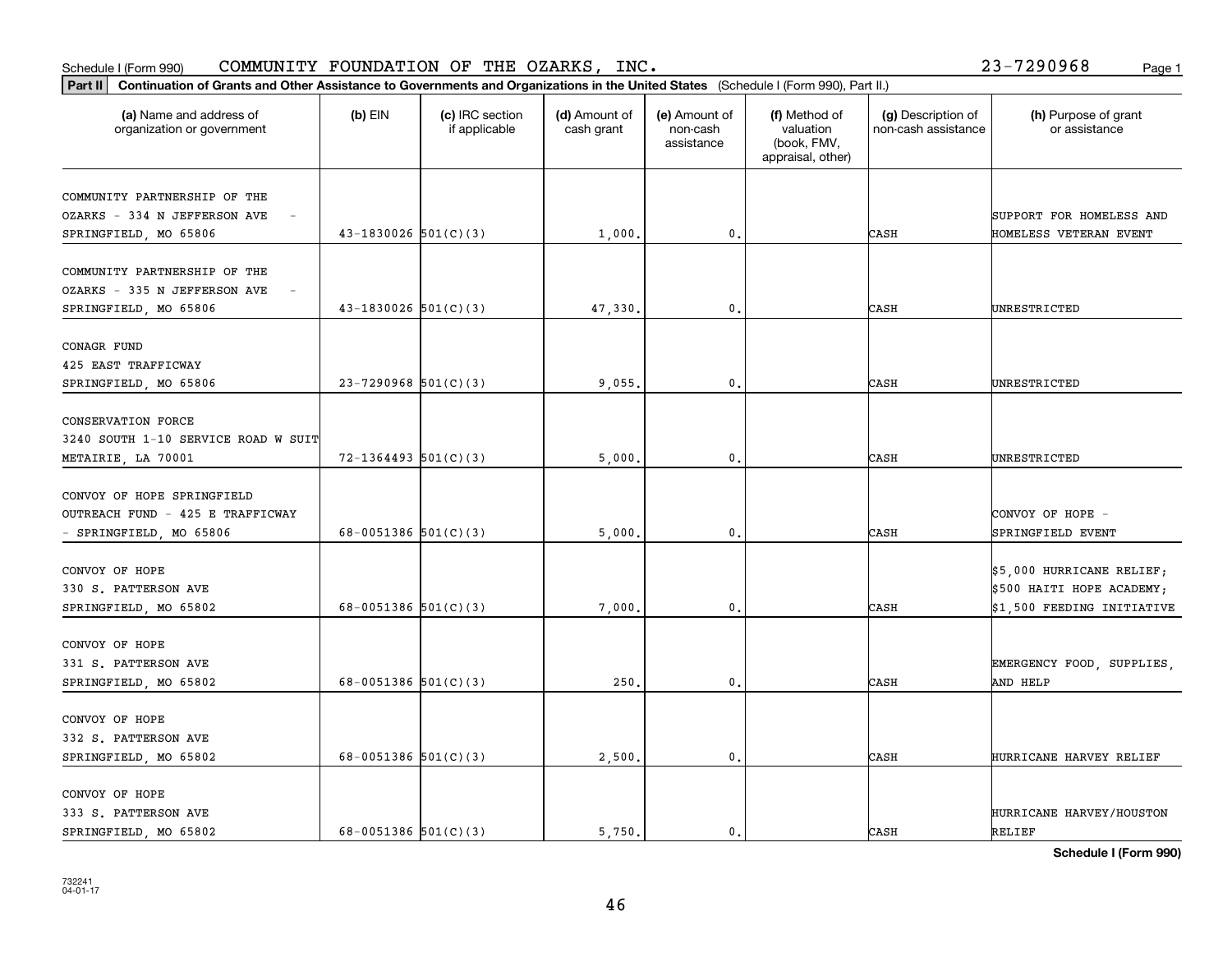COX COLLEGE OF NURSING 1423 N. JEFFERSON AVE

| CONVOY OF HOPE                    |                            |         |                |      |                          |
|-----------------------------------|----------------------------|---------|----------------|------|--------------------------|
| 335 S. PATTERSON AVE              |                            |         |                |      |                          |
| SPRINGFIELD, MO 65802             | 68-0051386 $501(C)(3)$     | 8,500.  | $\mathbf{0}$ . | CASH | HURRICANE RELIEF         |
|                                   |                            |         |                |      |                          |
| CONVOY OF HOPE                    |                            |         |                |      |                          |
| 336 S. PATTERSON AVE              |                            |         |                |      | MSSEEMMAA/URIO FOR EG/EB |
| SPRINGFIELD, MO 65802             | $68 - 0051386$ $501(C)(3)$ | 98.     | $\mathbf{0}$ . | CASH | MABABU SUPPLIES          |
|                                   |                            |         |                |      |                          |
| CONVOY OF HOPE                    |                            |         |                |      |                          |
| 337 S. PATTERSON AVE              |                            |         |                |      |                          |
| SPRINGFIELD, MO 65802             | $68 - 0051386$ $501(C)(3)$ | 2,000.  | $\mathbf{0}$ . | CASH | PUERTO RICO RELIEF       |
|                                   |                            |         |                |      |                          |
| CONVOY OF HOPE                    |                            |         |                |      |                          |
| 338 S. PATTERSON AVE              |                            |         |                |      | TANZANIA EG KYELA        |
| SPRINGFIELD, MO 65802             | $68 - 0051386$ $501(C)(3)$ | 400.    | $\mathbf{0}$ . | CASH | <b>GRADUATION</b>        |
|                                   |                            |         |                |      |                          |
| CONVOY OF HOPE                    |                            |         |                |      |                          |
| 339 S. PATTERSON AVE              |                            |         |                |      |                          |
| SPRINGFIELD, MO 65802             | $68 - 0051386$ $501(C)(3)$ | 13,000. | $\mathbf{0}$ . | CASH | UNRESTRICTED             |
|                                   |                            |         |                |      |                          |
| COUNCIL FOR A HEALTHY DENT COUNTY |                            |         |                |      |                          |
| PO BOX 190                        |                            |         |                |      |                          |
| SALEM, MO 65560                   | $27 - 2353430$ 501(C)(3)   | 5,000.  | $\mathbf{0}$ . | CASH | UNRESTRICTED             |
|                                   |                            |         |                |      |                          |
| COUNCIL OF CHURCHES OF THE OZARKS |                            |         |                |      |                          |
| PO BOX 3947                       |                            |         |                |      |                          |
| SPRINGFIELD, MO 65808             | $43-0903657$ 501(C)(3)     | 22,558. | $\mathbf{0}$ . | CASH | UNRESTRICTED             |
|                                   |                            |         |                |      |                          |

## Schedule I (Form 990)  ${\tt COMMUNITY}$  <code>FOUNDATION OF THE OZARKS, INC</code> .  $23-7290968$  Page 1

organization or government

CONVOY OF HOPE 334 S. PATTERSON AVE

**Part II Continuation of Grants and Other Assistance to Governments and Organizations in the United States**  (Schedule I (Form 990), Part II.)

if applicable

 $(b)$  EIN  $(c)$  IRC section

**(a) (b) (c) (d) (e) (f) (g) (h)** Name and address of

(d) Amount of cash grant

SPRINGFIELD, MO 65802 (68-0051386 501(C)(3) (2,000. 0. CASH CASH HURRICANE IRMA RELIEF

(e) Amount of non-cashassistance

(f) Method of valuation (book, FMV, appraisal, other)

(g) Description of non-cash assistance

(h) Purpose of grant or assistance

**Schedule I (Form 990)**

SPRINGFIELD, MO 65807  $\begin{array}{|c|c|c|c|c|}\n\hline\n44-0577118 & 501(c)(3) & 10,200.\n\hline\n\end{array}$  0. CASH NURSING SCHOLARSHIPS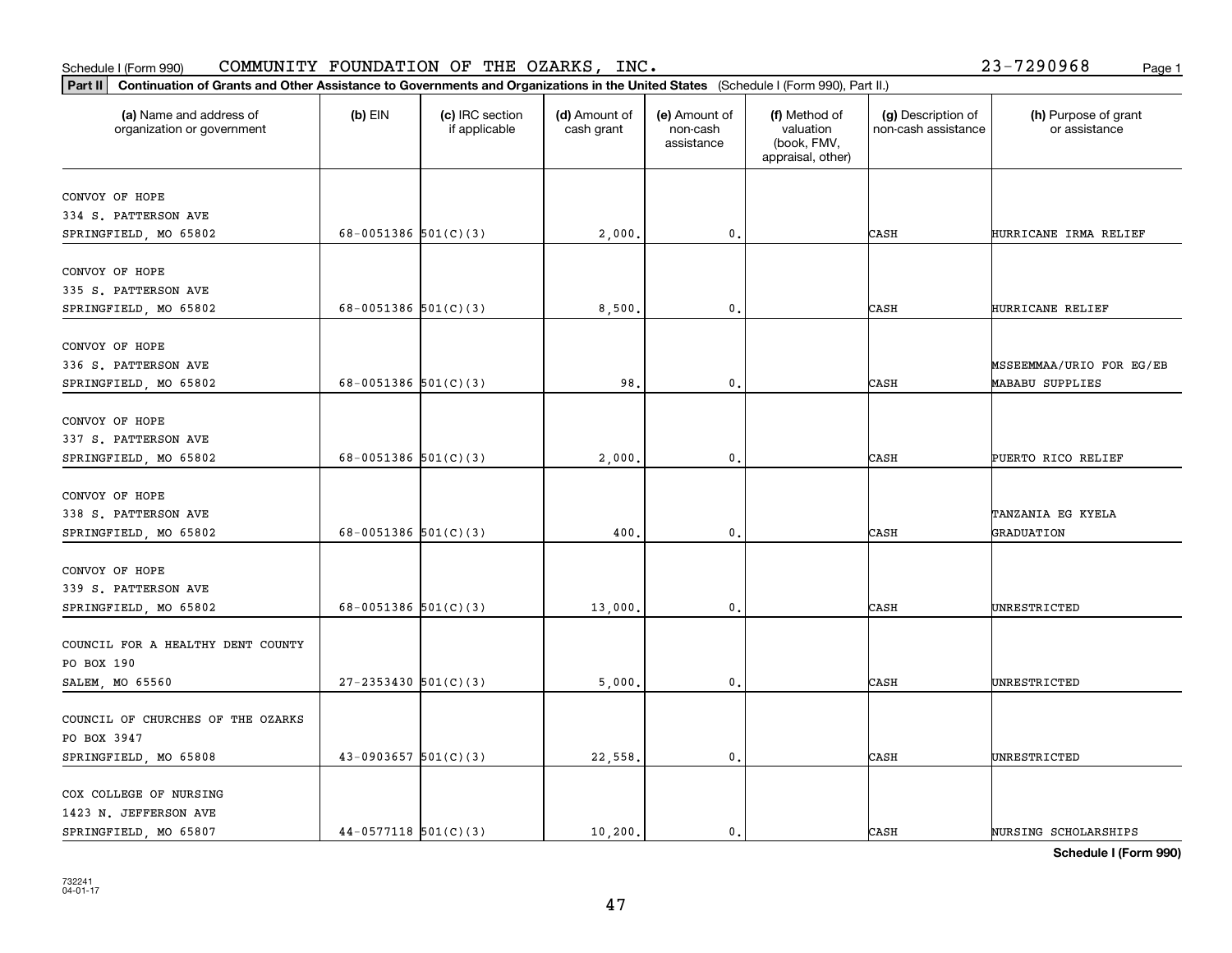| F01(01/3) | 20 UU |  |
|-----------|-------|--|

**Schedule I (Form 990)**

| (a) Name and address of<br>organization or government | $(b)$ EIN                | (c) IRC section<br>if applicable | (d) Amount of<br>cash grant | (e) Amount of<br>non-cash<br>assistance | (f) Method of<br>valuation<br>(book, FMV,<br>appraisal, other) | (g) Description of<br>non-cash assistance | (h) Purpose of grant<br>or assistance |
|-------------------------------------------------------|--------------------------|----------------------------------|-----------------------------|-----------------------------------------|----------------------------------------------------------------|-------------------------------------------|---------------------------------------|
| COX HEALTH FOUNDATION                                 |                          |                                  |                             |                                         |                                                                |                                           |                                       |
| 3525 SOUTH NATIONAL                                   |                          |                                  |                             |                                         |                                                                |                                           | CANCER SERVICES FUND                  |
| SPRINGFIELD, MO 65807                                 | $43 - 6810485$ 501(C)(3) |                                  | 1,000                       | 0.                                      |                                                                | CASH                                      | CONTRIBUTION                          |
| COX HEALTH FOUNDATION                                 |                          |                                  |                             |                                         |                                                                |                                           |                                       |
| 3525 SOUTH NATIONAL                                   |                          |                                  |                             |                                         |                                                                |                                           |                                       |
| SPRINGFIELD, MO 65807                                 | $43 - 6810485$ 501(C)(3) |                                  | 1,500.                      | $\mathfrak o$ .                         |                                                                | CASH                                      | COLORECTAL AWARENESS                  |
|                                                       |                          |                                  |                             |                                         |                                                                |                                           |                                       |
| COX HEALTH FOUNDATION                                 |                          |                                  |                             |                                         |                                                                |                                           |                                       |
| 3525 SOUTH NATIONAL                                   |                          |                                  |                             |                                         |                                                                | CASH                                      | COX COLLEGE INVESTMENT                |
| SPRINGFIELD, MO 65807                                 | $43 - 6810485$ 501(C)(3) |                                  | 1,000                       | 0.                                      |                                                                |                                           | CAMPAIGN                              |
| COX HEALTH FOUNDATION                                 |                          |                                  |                             |                                         |                                                                |                                           |                                       |
| 3525 SOUTH NATIONAL                                   |                          |                                  |                             |                                         |                                                                |                                           | COX SCHOOL OF NURSING                 |
| SPRINGFIELD, MO 65807                                 | $43 - 6810485$ 501(C)(3) |                                  | 1,000                       | $\mathfrak o$ .                         |                                                                | CASH                                      | SCHOLARSHIP                           |
|                                                       |                          |                                  |                             |                                         |                                                                |                                           |                                       |
| COX HEALTH FOUNDATION                                 |                          |                                  |                             |                                         |                                                                |                                           |                                       |
| 3525 SOUTH NATIONAL                                   | $43 - 6810485$ 501(C)(3) |                                  | 2,500                       | 0.                                      |                                                                | CASH                                      | FOOD FOR A WOMAN'S HEART              |
| SPRINGFIELD, MO 65807                                 |                          |                                  |                             |                                         |                                                                |                                           |                                       |
| COX HEALTH FOUNDATION                                 |                          |                                  |                             |                                         |                                                                |                                           |                                       |
| 3525 SOUTH NATIONAL                                   |                          |                                  |                             |                                         |                                                                |                                           |                                       |
| SPRINGFIELD, MO 65807                                 | $43 - 6810485$ 501(C)(3) |                                  | 250                         | 0.                                      |                                                                | CASH                                      | GLAUSER ONCOLOGY FUND                 |
| COX HEALTH FOUNDATION                                 |                          |                                  |                             |                                         |                                                                |                                           |                                       |
| 3525 SOUTH NATIONAL                                   |                          |                                  |                             |                                         |                                                                |                                           |                                       |
| SPRINGFIELD, MO 65807                                 | $43 - 6810485$ 501(C)(3) |                                  | 6,000                       | 0.                                      |                                                                | CASH                                      | HEALTH INCENTIVE AWARDS               |
|                                                       |                          |                                  |                             |                                         |                                                                |                                           |                                       |
| COX HEALTH FOUNDATION                                 |                          |                                  |                             |                                         |                                                                |                                           |                                       |
| 3525 SOUTH NATIONAL                                   |                          |                                  |                             |                                         |                                                                |                                           |                                       |
| SPRINGFIELD, MO 65807                                 | $43 - 6810485$ 501(C)(3) |                                  | 5,000                       | $\mathbf{0}$ .                          |                                                                | CASH                                      | HEART & VASCULAR SUMMIT               |
|                                                       |                          |                                  |                             |                                         |                                                                |                                           |                                       |
| COX HEALTH FOUNDATION                                 |                          |                                  |                             |                                         |                                                                |                                           |                                       |
| 3525 SOUTH NATIONAL<br>SPRINGFIELD, MO 65807          | $43 - 6810485$ 501(C)(3) |                                  | 20,000.                     | $\mathbf{0}$ .                          |                                                                | CASH                                      | MEMORIAL GARDEN                       |
|                                                       |                          |                                  |                             |                                         |                                                                |                                           |                                       |

## Schedule I (Form 990)  ${\tt COMMUNITY}$  <code>FOUNDATION OF THE OZARKS, INC</code> .  $23-7290968$  Page 1

**Part II Continuation of Grants and Other Assistance to Governments and Organizations in the United States**  (Schedule I (Form 990), Part II.)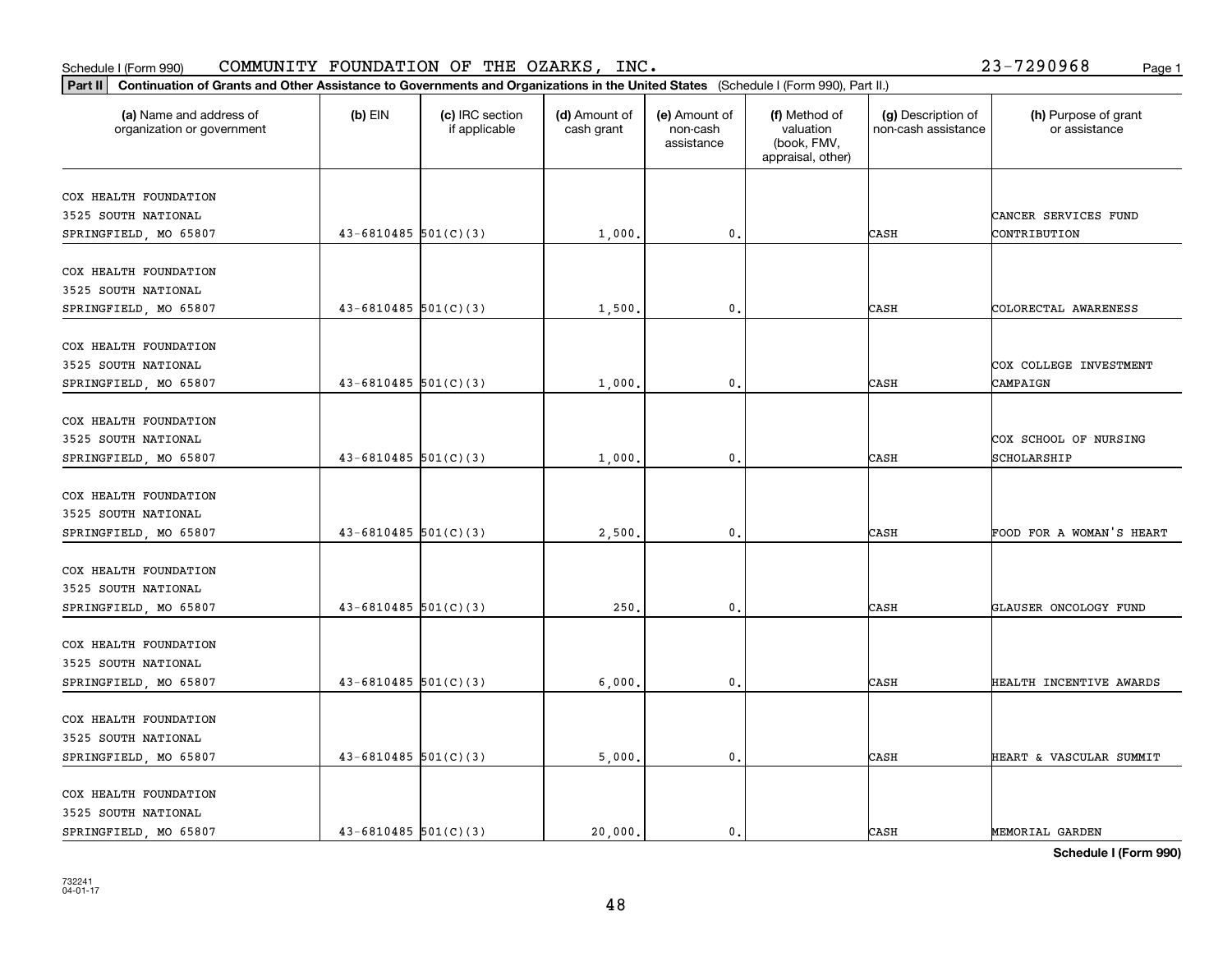#### **Part III Continuation of Grants and Other Assistance to Governments and Organization of Grants and Organization of Grants and Organizations of Organizations and Organization of Grants and Organizations of Departments an** Schedule I (Form 990)  ${\tt COMMUNITY}$  <code>FOUNDATION OF THE OZARKS, INC</code> .  $23-7290968$  Page 1

| Part II                                               | Continuation of Grants and Other Assistance to Governments and Organizations in the United States (Schedule I (Form 990), Part II.) |                                  |                             |                                         |                                                                |                                           |                                       |  |  |  |
|-------------------------------------------------------|-------------------------------------------------------------------------------------------------------------------------------------|----------------------------------|-----------------------------|-----------------------------------------|----------------------------------------------------------------|-------------------------------------------|---------------------------------------|--|--|--|
| (a) Name and address of<br>organization or government | $(b)$ EIN                                                                                                                           | (c) IRC section<br>if applicable | (d) Amount of<br>cash grant | (e) Amount of<br>non-cash<br>assistance | (f) Method of<br>valuation<br>(book, FMV,<br>appraisal, other) | (g) Description of<br>non-cash assistance | (h) Purpose of grant<br>or assistance |  |  |  |
| COX HEALTH FOUNDATION                                 |                                                                                                                                     |                                  |                             |                                         |                                                                |                                           |                                       |  |  |  |
| 3525 SOUTH NATIONAL                                   |                                                                                                                                     |                                  |                             |                                         |                                                                |                                           |                                       |  |  |  |
| SPRINGFIELD, MO 65807                                 | $43 - 6810485$ 501(C)(3)                                                                                                            |                                  | 9,950                       | 0.                                      |                                                                | CASH                                      | UNRESTRICTED                          |  |  |  |
|                                                       |                                                                                                                                     |                                  |                             |                                         |                                                                |                                           |                                       |  |  |  |
| CRAWFORD COUNTY FOUNDATION, INC.                      |                                                                                                                                     |                                  |                             |                                         |                                                                |                                           |                                       |  |  |  |
| 106 E WASHINGTON                                      |                                                                                                                                     |                                  |                             |                                         |                                                                |                                           |                                       |  |  |  |
| CUBA, MO 65453                                        | $43 - 1941534$ 501(C)(3)                                                                                                            |                                  | 10,500.                     | $\mathbf{0}$ .                          |                                                                | CASH                                      | UNRESTRICTED                          |  |  |  |
|                                                       |                                                                                                                                     |                                  |                             |                                         |                                                                |                                           |                                       |  |  |  |
| CRISIS NURSERY OF THE OZARKS, INC.                    |                                                                                                                                     |                                  |                             |                                         |                                                                |                                           |                                       |  |  |  |
| CAPACITY BUILDING FUND - 425 E                        |                                                                                                                                     |                                  |                             |                                         |                                                                |                                           |                                       |  |  |  |
| TRAFFICWAY - SPRINGFIELD, MO 65806                    | $23 - 7290968$ 501(C)(3)                                                                                                            |                                  | 7,548                       | 0.                                      |                                                                | CASH                                      | UNRESTRICTED                          |  |  |  |
|                                                       |                                                                                                                                     |                                  |                             |                                         |                                                                |                                           |                                       |  |  |  |
| CROSSLINES                                            |                                                                                                                                     |                                  |                             |                                         |                                                                |                                           |                                       |  |  |  |
| 615 N GLENSTONE                                       |                                                                                                                                     |                                  |                             |                                         |                                                                |                                           | PURCHASE FOOD AND TOYS                |  |  |  |
| SPRINGFIELD, MO 65802                                 | $43-0903657$ 501(C)(3)                                                                                                              |                                  | 15,897.                     | 0.                                      |                                                                | CASH                                      | FOR NEEDY CHILDREN                    |  |  |  |
|                                                       |                                                                                                                                     |                                  |                             |                                         |                                                                |                                           |                                       |  |  |  |
| CROWDER COLLEGE FOUNDATION                            |                                                                                                                                     |                                  |                             |                                         |                                                                |                                           |                                       |  |  |  |
| 601 LACLEDE AVE.                                      |                                                                                                                                     |                                  |                             |                                         |                                                                |                                           |                                       |  |  |  |
| NEOSHO, MO 64850                                      | $43 - 6057329$ 501(C)(3)                                                                                                            |                                  | 1,042.                      | $\mathbf{0}$ .                          |                                                                | CASH                                      | MT. VERNON CAMPUS                     |  |  |  |
| CROWDER COLLEGE FOUNDATION                            |                                                                                                                                     |                                  |                             |                                         |                                                                |                                           |                                       |  |  |  |
| 601 LACLEDE AVE.                                      |                                                                                                                                     |                                  |                             |                                         |                                                                |                                           |                                       |  |  |  |
| NEOSHO, MO 64850                                      | $43 - 6057329$ 501(C)(3)                                                                                                            |                                  | 6,000                       | 0.                                      |                                                                | CASH                                      | UNRESTRICTED                          |  |  |  |
|                                                       |                                                                                                                                     |                                  |                             |                                         |                                                                |                                           |                                       |  |  |  |
| CUBA DEVELOPMENT GROUP                                |                                                                                                                                     |                                  |                             |                                         |                                                                |                                           |                                       |  |  |  |
| PO BOX 242                                            |                                                                                                                                     |                                  |                             |                                         |                                                                |                                           |                                       |  |  |  |
| CUBA, MO 65453                                        | $27-1567977$ 501(C)(3)                                                                                                              |                                  | 20,000                      | 0.                                      |                                                                | CASH                                      | UNRESTRICTED                          |  |  |  |
|                                                       |                                                                                                                                     |                                  |                             |                                         |                                                                |                                           |                                       |  |  |  |
| CUBA MINISTERIAL ALLIANCE                             |                                                                                                                                     |                                  |                             |                                         |                                                                |                                           |                                       |  |  |  |
| 512 N. FRANKLIN ST.                                   |                                                                                                                                     |                                  |                             |                                         |                                                                |                                           |                                       |  |  |  |
| CUBA, MO 65453                                        | $43 - 1431100$ $501(C)(3)$                                                                                                          |                                  | 5,000.                      | $\mathfrak o$ .                         |                                                                | CASH                                      | UNRESTRICTED                          |  |  |  |
|                                                       |                                                                                                                                     |                                  |                             |                                         |                                                                |                                           |                                       |  |  |  |
| DAN COBB FUND FOR THE BCFO                            |                                                                                                                                     |                                  |                             |                                         |                                                                |                                           |                                       |  |  |  |
| 425 E TRAFFICWAY ST                                   |                                                                                                                                     |                                  |                             |                                         |                                                                |                                           |                                       |  |  |  |
| SPRINGFIELD, MO 65806                                 | $23 - 7290968$ 501(C)(3)                                                                                                            |                                  | 30.000.                     | 0.                                      |                                                                | CASH                                      | UNRESTRICTED                          |  |  |  |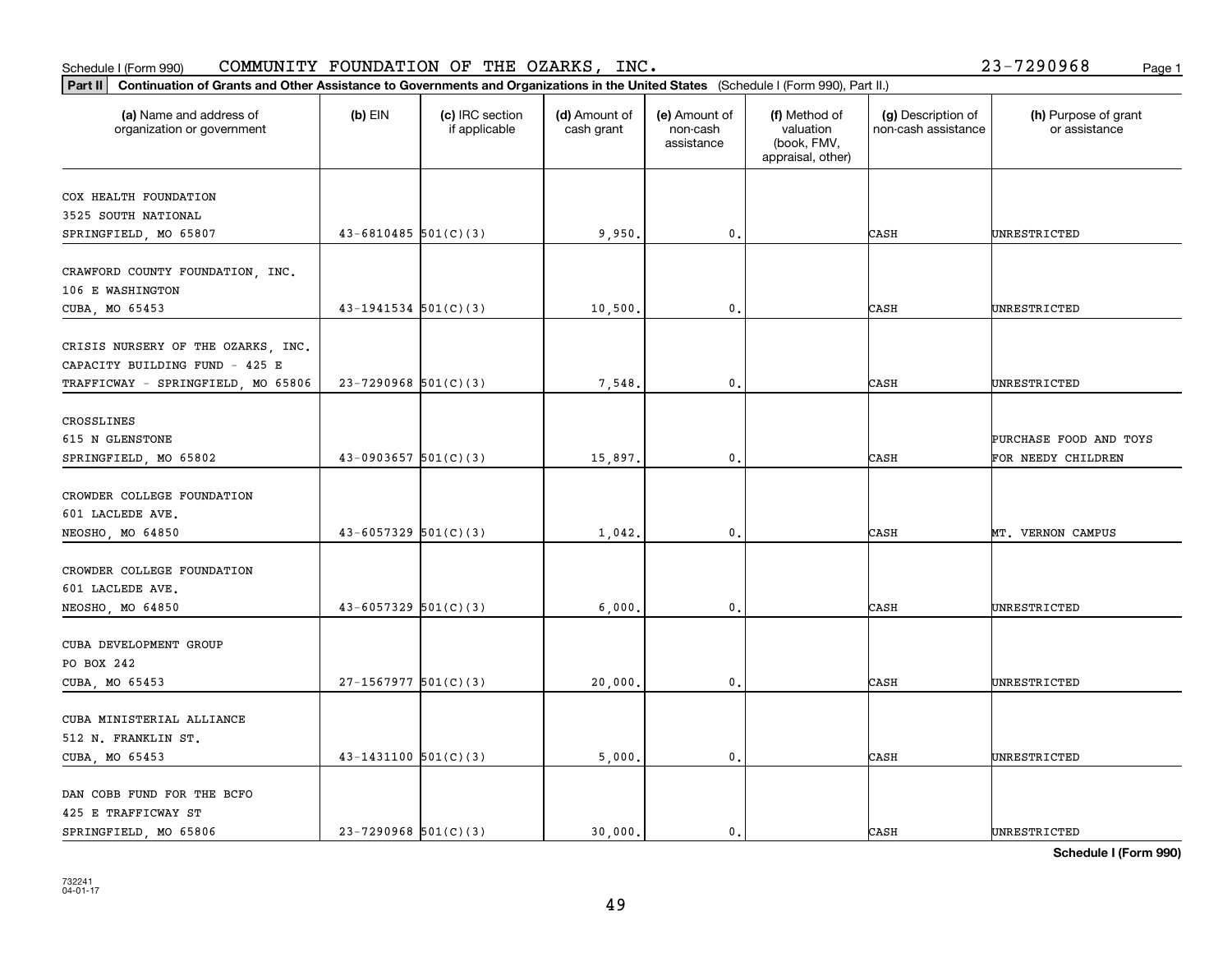|                                                                                 | Part II   Continuation of Grants and Other Assistance to Governments and Organizations in the United States (Schedule I (Form 990), Part II.) |                                  |                             |                                         |                                                                |                                           |                                                                           |  |  |  |
|---------------------------------------------------------------------------------|-----------------------------------------------------------------------------------------------------------------------------------------------|----------------------------------|-----------------------------|-----------------------------------------|----------------------------------------------------------------|-------------------------------------------|---------------------------------------------------------------------------|--|--|--|
| (a) Name and address of<br>organization or government                           | $(b)$ EIN                                                                                                                                     | (c) IRC section<br>if applicable | (d) Amount of<br>cash grant | (e) Amount of<br>non-cash<br>assistance | (f) Method of<br>valuation<br>(book, FMV,<br>appraisal, other) | (g) Description of<br>non-cash assistance | (h) Purpose of grant<br>or assistance                                     |  |  |  |
| DAVE & NATALENE JOHNSON FAMILY                                                  |                                                                                                                                               |                                  |                             |                                         |                                                                |                                           |                                                                           |  |  |  |
| <b>FOUNDATION SCHOLARSHIP FUND - 425</b>                                        |                                                                                                                                               |                                  |                             |                                         |                                                                |                                           |                                                                           |  |  |  |
| E TRAFFICWAY - SPRINGFIELD, MO                                                  |                                                                                                                                               |                                  |                             |                                         |                                                                |                                           |                                                                           |  |  |  |
| 65806                                                                           | $23 - 7290968$ 501(C)(3)                                                                                                                      |                                  | 30,000.                     | 0.                                      |                                                                | CASH                                      | SCHOLARSHIP                                                               |  |  |  |
| DAVID LAWRENCE MENTAL HEALTH<br>CENTER INC - 6075 BATHEY LN<br>NAPLES, FL 34116 | $59 - 2206025$ $501(C)(3)$                                                                                                                    |                                  | 5,500                       | 0.                                      |                                                                | CASH                                      | UNRESTRICTED                                                              |  |  |  |
|                                                                                 |                                                                                                                                               |                                  |                             |                                         |                                                                |                                           |                                                                           |  |  |  |
| DENT COUNTY ANIMAL WELFARE SOCIETY                                              |                                                                                                                                               |                                  |                             |                                         |                                                                |                                           |                                                                           |  |  |  |
| P.O. BOX 565                                                                    |                                                                                                                                               |                                  |                             |                                         |                                                                |                                           |                                                                           |  |  |  |
| SALEM, MO 65560                                                                 | $43 - 1561296$ 501(C)(3)                                                                                                                      |                                  | 14,000.                     | $\mathbf{0}$ .                          |                                                                | CASH                                      | UNRESTRICTED                                                              |  |  |  |
| DEVELOPMENTAL CENTER OF THE OZARKS<br>1545 E PYTHIAN                            |                                                                                                                                               |                                  |                             |                                         |                                                                |                                           |                                                                           |  |  |  |
| SPRINGFIELD, MO 65802                                                           | $44-0614402$ 501(C)(3)                                                                                                                        |                                  | 5,000                       | $\mathbf{0}$ .                          |                                                                | CASH                                      | UNRESTRICTED                                                              |  |  |  |
| DEVELOPMENTAL CENTER OF THE OZARKS<br>1545 E PYTHIAN                            |                                                                                                                                               |                                  |                             |                                         |                                                                |                                           | 150 HOURS OF THERAPY<br>SERVICES FOR CHILDREN IN                          |  |  |  |
| SPRINGFIELD, MO 65802                                                           | $44-0614402$ 501(C)(3)                                                                                                                        |                                  | 15,000.                     | $\mathbf{0}$                            |                                                                | CASH                                      | NEED                                                                      |  |  |  |
| DIAPER BANK OF THE OZARKS<br>940 N. FARM RD. 199<br>SPRINGFIELD, MO 65802       | $46 - 2851972$ $501(C)(3)$                                                                                                                    |                                  | 29,920.                     | $\mathbf{0}$ .                          |                                                                | CASH                                      | COLLECTIVE IMPACT BABY<br><b>HUB PROGRAM</b>                              |  |  |  |
| DIAPER BANK OF THE OZARKS<br>941 N. FARM RD. 199                                |                                                                                                                                               |                                  |                             |                                         |                                                                |                                           |                                                                           |  |  |  |
| SPRINGFIELD, MO 65802                                                           | $46 - 2851972$ 501(C)(3)                                                                                                                      |                                  | 1,000                       | $\mathfrak{o}$ .                        |                                                                | CASH                                      | TO PURCHASE DIAPERS                                                       |  |  |  |
| DIAPER BANK OF THE OZARKS<br>942 N. FARM RD. 199<br>SPRINGFIELD, MO 65802       | $46 - 2851972$ 501(C)(3)                                                                                                                      |                                  | 3,000.                      | $\mathfrak o$ .                         |                                                                | CASH                                      | TO START MONETT DIAPER<br><b>BANK TO SERVE</b><br>BARRY/LAWRENCE COUNTIES |  |  |  |
| DIAPER BANK OF THE OZARKS<br>943 N. FARM RD. 199<br>SPRINGFIELD, MO 65802       | $46 - 2851972$ 501(C)(3)                                                                                                                      |                                  | 1,500.                      | $\mathbf{0}$ .                          |                                                                | CASH                                      | <b>UNRESTRICTED</b>                                                       |  |  |  |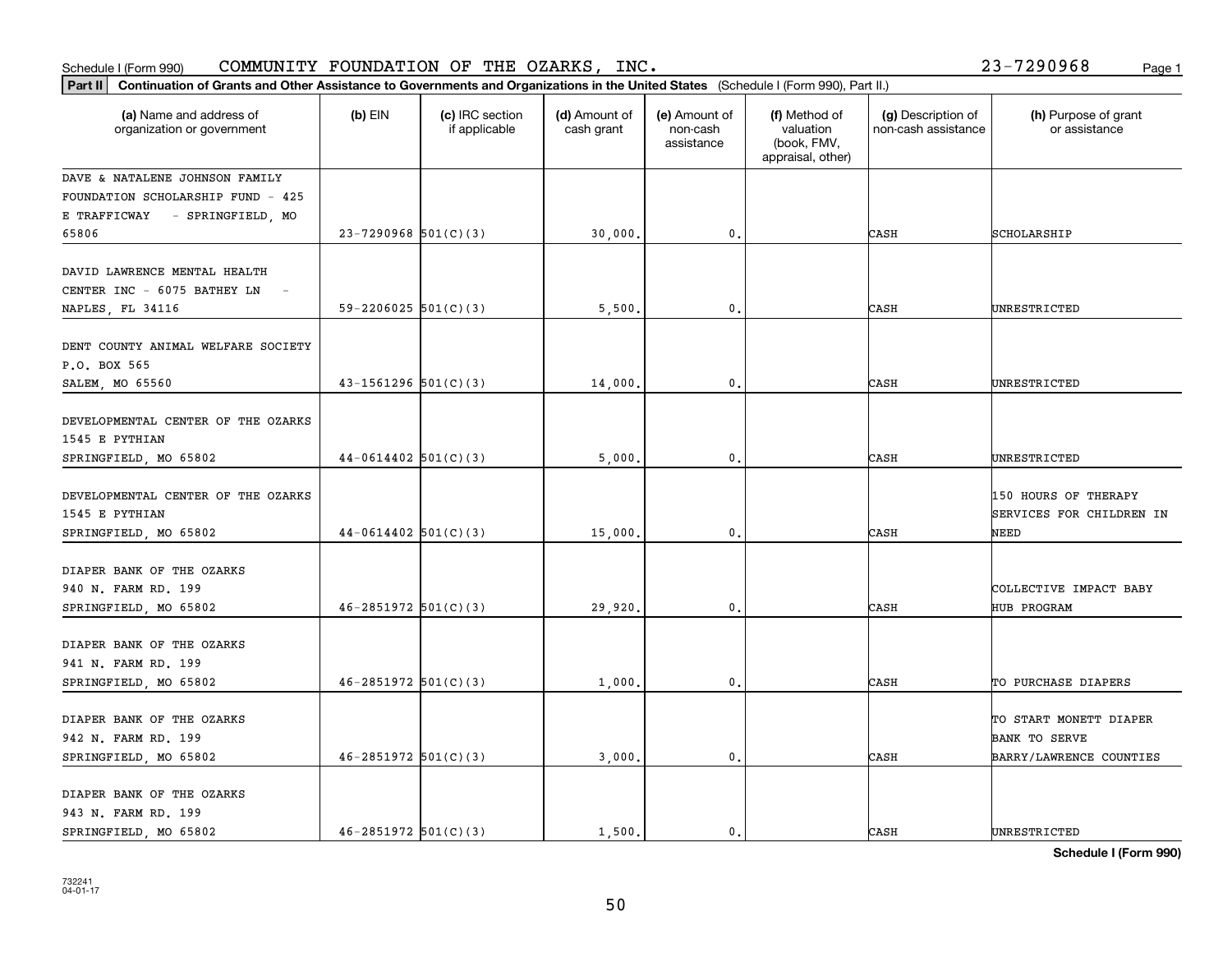| Part II   Continuation of Grants and Other Assistance to Governments and Organizations in the United States (Schedule I (Form 990), Part II.) |                            |                                  |                             |                                         |                                                                |                                           |                                       |
|-----------------------------------------------------------------------------------------------------------------------------------------------|----------------------------|----------------------------------|-----------------------------|-----------------------------------------|----------------------------------------------------------------|-------------------------------------------|---------------------------------------|
| (a) Name and address of<br>organization or government                                                                                         | $(b)$ EIN                  | (c) IRC section<br>if applicable | (d) Amount of<br>cash grant | (e) Amount of<br>non-cash<br>assistance | (f) Method of<br>valuation<br>(book, FMV,<br>appraisal, other) | (g) Description of<br>non-cash assistance | (h) Purpose of grant<br>or assistance |
|                                                                                                                                               |                            |                                  |                             |                                         |                                                                |                                           |                                       |
| DIOCESE OF SPFLD-CAPE GIRARDEAU<br>601 S. JEFFERSON                                                                                           |                            |                                  |                             |                                         |                                                                |                                           |                                       |
| SPRINGFIELD, MO 65806                                                                                                                         | $44-0609997$ 501(C)(3)     |                                  | 19,500.                     | 0.                                      |                                                                | CASH                                      | UNRESTRICTED                          |
|                                                                                                                                               |                            |                                  |                             |                                         |                                                                |                                           |                                       |
| DIOCESE OF SPFLD-CAPE GIRARDEAU                                                                                                               |                            |                                  |                             |                                         |                                                                |                                           |                                       |
| 601 S. JEFFERSON                                                                                                                              |                            |                                  |                             |                                         |                                                                |                                           |                                       |
| SPRINGFIELD, MO 65806                                                                                                                         | $44-0609997$ 501(C)(3)     |                                  | 5,000                       | 0.                                      |                                                                | CASH                                      | DIOCESAN DEVELOPMENT FUND             |
| DISCOVERY CENTER OF SPRINGFIELD                                                                                                               |                            |                                  |                             |                                         |                                                                |                                           |                                       |
| 438 E ST LOUIS ST                                                                                                                             |                            |                                  |                             |                                         |                                                                |                                           | SCHOLARSHIPS FOR SUMMER               |
| SPRINGFIELD, MO 65806                                                                                                                         | $43 - 1568214$ $501(C)(3)$ |                                  | 5,000                       | $\mathbf{0}$ .                          |                                                                | CASH                                      | CAMPS                                 |
|                                                                                                                                               |                            |                                  |                             |                                         |                                                                |                                           |                                       |
| DISCOVERY CENTER OF SPRINGFIELD                                                                                                               |                            |                                  |                             |                                         |                                                                |                                           |                                       |
| 438 E ST LOUIS ST                                                                                                                             |                            |                                  |                             |                                         |                                                                |                                           | STEM EDUCATION THROUGH                |
| SPRINGFIELD, MO 65806                                                                                                                         | $43 - 1568214$ $501(C)(3)$ |                                  | 2,500                       | 0.                                      |                                                                | CASH                                      | FIELD TRIPS                           |
| DISCOVERY CENTER OF SPRINGFIELD                                                                                                               |                            |                                  |                             |                                         |                                                                |                                           |                                       |
| 438 E ST LOUIS ST                                                                                                                             |                            |                                  |                             |                                         |                                                                |                                           |                                       |
| SPRINGFIELD, MO 65806                                                                                                                         | $43 - 1568214$ $501(C)(3)$ |                                  | 18,039.                     | $\mathbf{0}$                            |                                                                | CASH                                      | UNRESTRICTED                          |
|                                                                                                                                               |                            |                                  |                             |                                         |                                                                |                                           |                                       |
| DOCO, INC                                                                                                                                     |                            |                                  |                             |                                         |                                                                |                                           |                                       |
| PO BOX 638                                                                                                                                    |                            |                                  |                             |                                         |                                                                |                                           | COMMUNITY DEVELOPMENT                 |
| AVA, MO 65608                                                                                                                                 | $43 - 1100605$ 501(C)(3)   |                                  | 19,000.                     | $\mathbf{0}$ .                          |                                                                | CASH                                      | PROJECT                               |
|                                                                                                                                               |                            |                                  |                             |                                         |                                                                |                                           |                                       |
| DOGWOOD RANCH                                                                                                                                 |                            |                                  |                             |                                         |                                                                |                                           |                                       |
| PO BOX 1995 1004 EAST SKYLINE AVENU                                                                                                           |                            |                                  |                             |                                         |                                                                |                                           |                                       |
| OZARK, MO 65721                                                                                                                               | $20 - 4279204$ 501(C)(3)   |                                  | 25,500.                     | $\mathbf{0}$ .                          |                                                                | CASH                                      | UNRESTRICTED                          |
| DOLLYWOOD FOUNDATION                                                                                                                          |                            |                                  |                             |                                         |                                                                |                                           |                                       |
| 1020 DOLLYWOOD LANE                                                                                                                           |                            |                                  |                             |                                         |                                                                |                                           |                                       |
| PIGEON FORGE, TN 37863                                                                                                                        | 62-1348105 $501(C)(3)$     |                                  | 23,530.                     | $\mathfrak o$ .                         |                                                                | CASH                                      | EDUCATIONAL PROGRAMMING               |
|                                                                                                                                               |                            |                                  |                             |                                         |                                                                |                                           |                                       |
| DONCO3 - NIANGUA COMMUNITY FUND                                                                                                               |                            |                                  |                             |                                         |                                                                |                                           |                                       |
| 425 E. TRAFFICWAY                                                                                                                             |                            |                                  |                             |                                         |                                                                |                                           |                                       |
| SPRINGFIELD, MO 65806                                                                                                                         | $23 - 7290968$ 501(C)(3)   |                                  | 10,000.                     | $\mathbf{0}$ .                          |                                                                | CASH                                      | UNRESTRICED                           |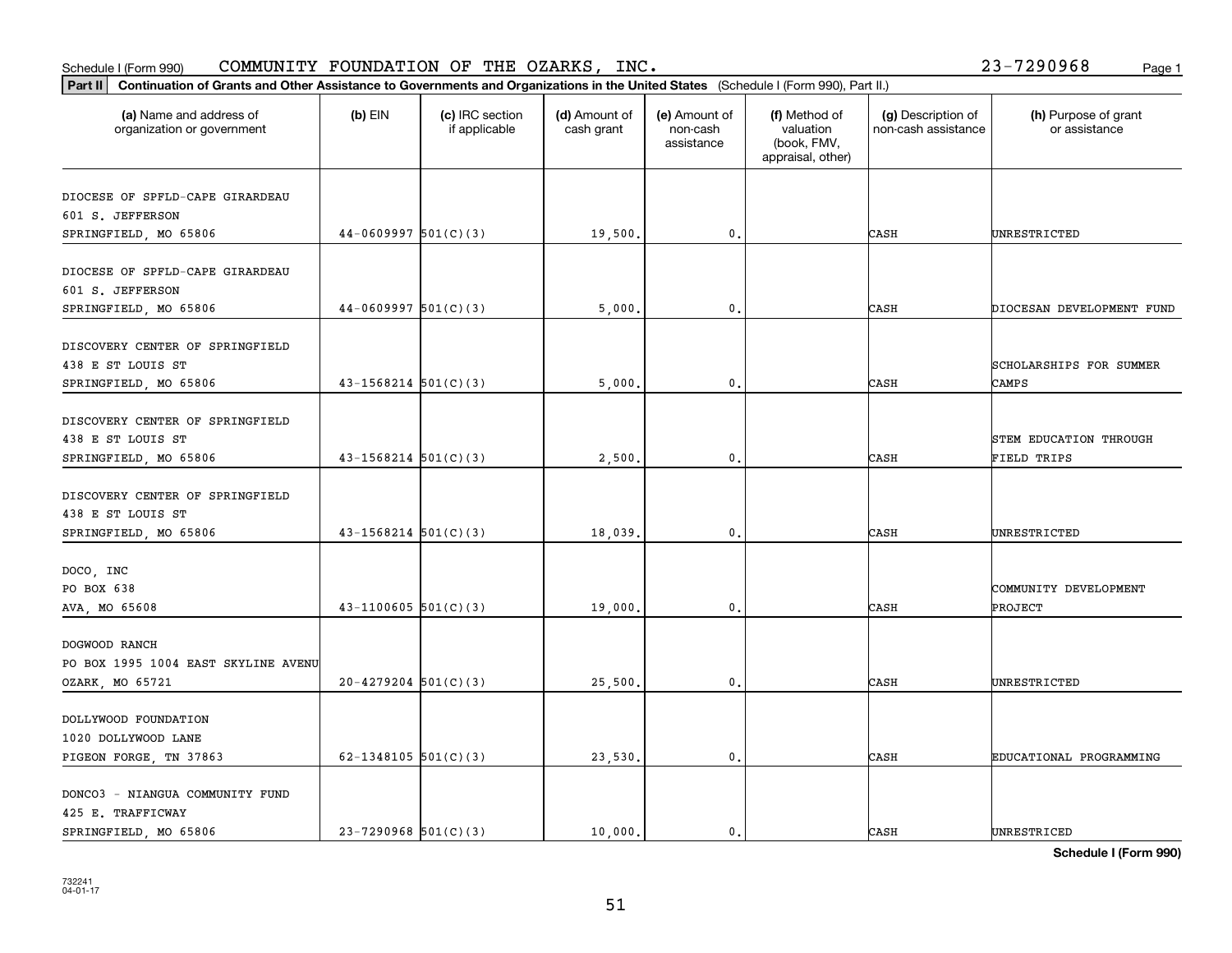#### Schedule I (Form 990) COMMUNITY FOUNDATION OF THE OZARKS, INC。 Page 1 COMMUNITY FOUNDATION OF THE OZARKS, INC. 23-7290968

| Part II   Continuation of Grants and Other Assistance to Governments and Organizations in the United States (Schedule I (Form 990), Part II.) |                          |                                  |                             |                                         |                                                                |                                           |                                       |
|-----------------------------------------------------------------------------------------------------------------------------------------------|--------------------------|----------------------------------|-----------------------------|-----------------------------------------|----------------------------------------------------------------|-------------------------------------------|---------------------------------------|
| (a) Name and address of<br>organization or government                                                                                         | $(b)$ EIN                | (c) IRC section<br>if applicable | (d) Amount of<br>cash grant | (e) Amount of<br>non-cash<br>assistance | (f) Method of<br>valuation<br>(book, FMV,<br>appraisal, other) | (g) Description of<br>non-cash assistance | (h) Purpose of grant<br>or assistance |
| DR. DEBORAH JEAN MOORE-LAI FUND                                                                                                               |                          |                                  |                             |                                         |                                                                |                                           |                                       |
| 425 EAST TRAFFICWAY                                                                                                                           |                          |                                  |                             |                                         |                                                                |                                           |                                       |
| SPRINGFIELD, MO 65806                                                                                                                         | $23 - 7290968$ 501(C)(3) |                                  | 25,000.                     | $\mathbf{0}$ .                          |                                                                | CASH                                      | UNRESTRICTED                          |
|                                                                                                                                               |                          |                                  |                             |                                         |                                                                |                                           |                                       |
| DR. STEPHEN KLEINSMITH FUND                                                                                                                   |                          |                                  |                             |                                         |                                                                |                                           |                                       |
| PO BOX 8960                                                                                                                                   |                          |                                  |                             |                                         |                                                                |                                           |                                       |
| SPRINGFIELD, MO 65801                                                                                                                         | $23 - 7290968$ 501(C)(3) |                                  | 5,000                       | 0.                                      |                                                                | CASH                                      | GENERAL SUPPORT                       |
| DRURY UNIVERSITY                                                                                                                              |                          |                                  |                             |                                         |                                                                |                                           |                                       |
| 900 N BENTON                                                                                                                                  |                          |                                  |                             |                                         |                                                                |                                           | ARIEL WEN XU ENDOWED                  |
| SPRINGFIELD, MO 65802                                                                                                                         | $44-0552049$ 501(C)(3)   |                                  | 2,500                       | $\mathfrak{o}$ .                        |                                                                | CASH                                      | SCHOLARSHIP FUND                      |
|                                                                                                                                               |                          |                                  |                             |                                         |                                                                |                                           |                                       |
| DRURY UNIVERSITY                                                                                                                              |                          |                                  |                             |                                         |                                                                |                                           |                                       |
| 900 N BENTON                                                                                                                                  |                          |                                  |                             |                                         |                                                                |                                           |                                       |
| SPRINGFIELD, MO 65802                                                                                                                         | $44-0552049$ 501(C)(3)   |                                  | 982                         | $\mathbf{0}$                            |                                                                | CASH                                      | <b>BOOKS FOR LIBRARY</b>              |
|                                                                                                                                               |                          |                                  |                             |                                         |                                                                |                                           |                                       |
| DRURY UNIVERSITY<br>900 N BENTON                                                                                                              |                          |                                  |                             |                                         |                                                                |                                           |                                       |
| SPRINGFIELD, MO 65802                                                                                                                         | $44-0552049$ 501(C)(3)   |                                  | 1,560                       | $\mathbf 0$ .                           |                                                                | CASH                                      | EDUCATIONAL PROGRAMMING               |
|                                                                                                                                               |                          |                                  |                             |                                         |                                                                |                                           |                                       |
| DRURY UNIVERSITY                                                                                                                              |                          |                                  |                             |                                         |                                                                |                                           |                                       |
| 900 N BENTON                                                                                                                                  |                          |                                  |                             |                                         |                                                                |                                           | GEORGE FAMILY SCHOLARSHIP             |
| SPRINGFIELD, MO 65802                                                                                                                         | $44-0552049$ 501(C)(3)   |                                  | 100                         | 0.                                      |                                                                | CASH                                      | FUND                                  |
|                                                                                                                                               |                          |                                  |                             |                                         |                                                                |                                           |                                       |
| DRURY UNIVERSITY                                                                                                                              |                          |                                  |                             |                                         |                                                                |                                           |                                       |
| 900 N BENTON                                                                                                                                  |                          |                                  |                             |                                         |                                                                |                                           | L.E. MEADOR CENTER FOR                |
| SPRINGFIELD, MO 65802                                                                                                                         | $44-0552049$ 501(C)(3)   |                                  | 1,000                       | $^{\rm 0}$ .                            |                                                                | CASH                                      | POLITICS & CITIZENSHIP                |
| DRURY UNIVERSITY                                                                                                                              |                          |                                  |                             |                                         |                                                                |                                           |                                       |
| 900 N BENTON                                                                                                                                  |                          |                                  |                             |                                         |                                                                |                                           |                                       |
| SPRINGFIELD, MO 65802                                                                                                                         | $44-0552049$ 501(C)(3)   |                                  | 10,842.                     | $\mathfrak{o}$ .                        |                                                                | CASH                                      | PRE-MED SCHOLARSHIPS                  |
|                                                                                                                                               |                          |                                  |                             |                                         |                                                                |                                           |                                       |
| DRURY UNIVERSITY                                                                                                                              |                          |                                  |                             |                                         |                                                                |                                           |                                       |
| 900 N BENTON                                                                                                                                  |                          |                                  |                             |                                         |                                                                |                                           |                                       |
| SPRINGFIELD, MO 65802                                                                                                                         | $44-0552049$ 501(C)(3)   |                                  | 3.060.                      | $\mathfrak{o}$ .                        |                                                                | CASH                                      | SCHOLARSHIPS                          |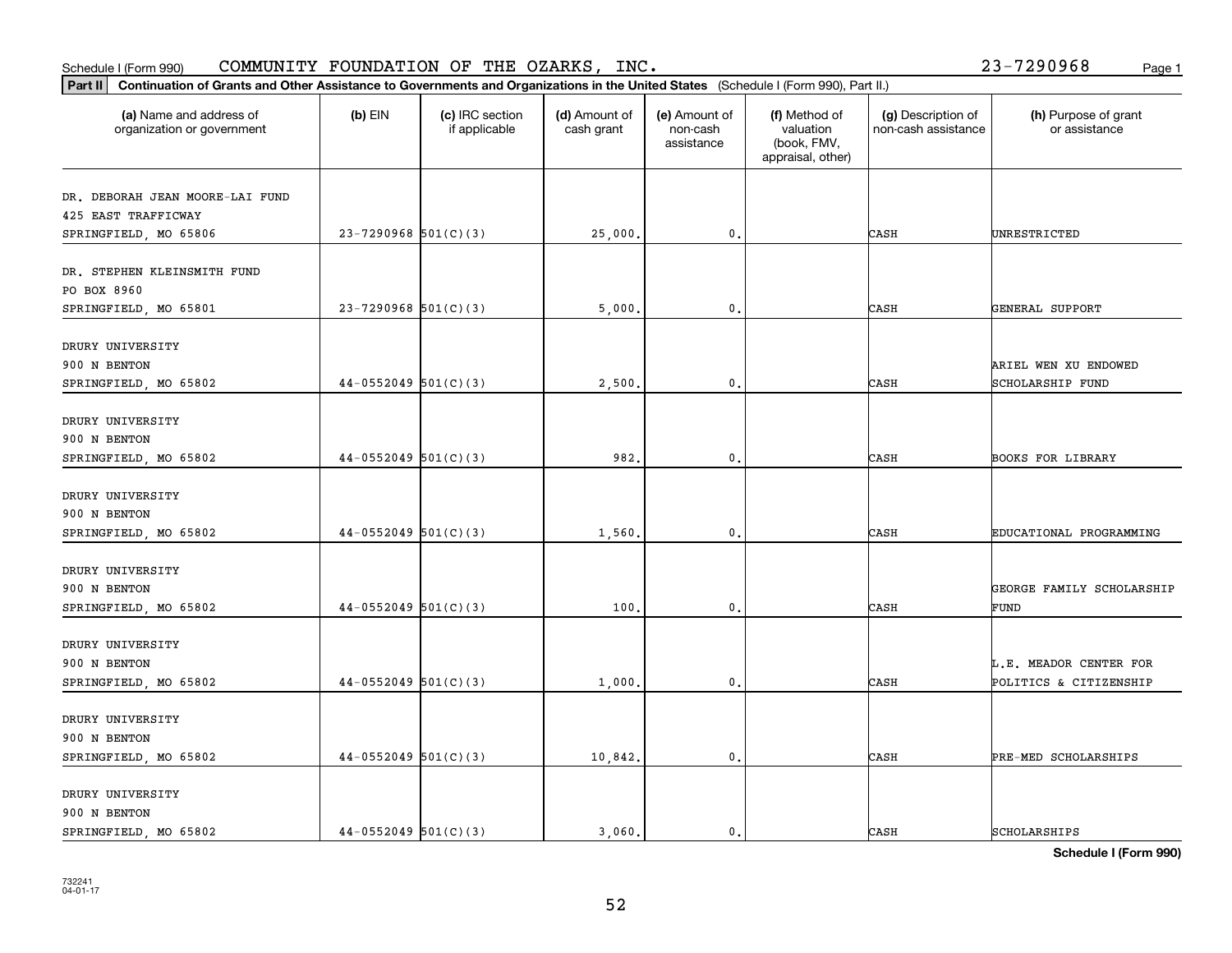| (a) Name and address of<br>organization or government | $(b)$ EIN                | (c) IRC section<br>if applicable | (d) Amount of<br>cash grant | (e) Amount of<br>non-cash<br>assistance | (f) Method of<br>valuation<br>(book, FMV,<br>appraisal, other) | (g) Description of<br>non-cash assistance | (h) Purpose of grant<br>or assistance |
|-------------------------------------------------------|--------------------------|----------------------------------|-----------------------------|-----------------------------------------|----------------------------------------------------------------|-------------------------------------------|---------------------------------------|
| DRURY UNIVERSITY                                      |                          |                                  |                             |                                         |                                                                |                                           |                                       |
| 900 N BENTON                                          |                          |                                  |                             |                                         |                                                                |                                           | SCHOLARSHIP FOR                       |
| SPRINGFIELD, MO 65802                                 | $44-0552049$ 501(C)(3)   |                                  | 1,664                       | 0.                                      |                                                                | CASH                                      | MATHEMATIC STUDENT                    |
|                                                       |                          |                                  |                             |                                         |                                                                |                                           | SCHOLARSHIP FOR PRE-MED.              |
| DRURY UNIVERSITY                                      |                          |                                  |                             |                                         |                                                                |                                           | BIOLOGY, CHEMISTRY,                   |
| 900 N BENTON                                          |                          |                                  |                             |                                         |                                                                |                                           | PHYSICS OR MATHEMATICS                |
|                                                       |                          |                                  |                             |                                         |                                                                |                                           |                                       |
| SPRINGFIELD, MO 65802                                 | $44-0552049$ 501(C)(3)   |                                  | 1,500                       | 0.                                      |                                                                | CASH                                      | STUDENT                               |
|                                                       |                          |                                  |                             |                                         |                                                                |                                           |                                       |
| DRURY UNIVERSITY                                      |                          |                                  |                             |                                         |                                                                |                                           | SCHOLARSHIPS FOR VOICE                |
| 900 N BENTON                                          |                          |                                  |                             |                                         |                                                                |                                           | STUDENTS AND GENERAL                  |
| SPRINGFIELD, MO 65802                                 | $44-0552049$ 501(C)(3)   |                                  | 17,763                      | $\mathbf{0}$ .                          |                                                                | CASH                                      | SCHOLARSHIP FUND                      |
|                                                       |                          |                                  |                             |                                         |                                                                |                                           |                                       |
| DRURY UNIVERSITY                                      |                          |                                  |                             |                                         |                                                                |                                           | SUMMERSCAPE/DRURY                     |
| 900 N BENTON                                          |                          |                                  |                             |                                         |                                                                |                                           | LEADERSHIP ACADEMY                    |
| SPRINGFIELD, MO 65802                                 | $44-0552049$ 501(C)(3)   |                                  | 6,168                       | $\mathbf{0}$ .                          |                                                                | CASH                                      | SCHOLARSHIPS.                         |
|                                                       |                          |                                  |                             |                                         |                                                                |                                           | SUPPORT FOR KAPPA DELTA               |
| DRURY UNIVERSITY                                      |                          |                                  |                             |                                         |                                                                |                                           | STUDENTS WHO EXHIBIT                  |
| 900 N BENTON                                          |                          |                                  |                             |                                         |                                                                |                                           | ACADEMIC EXCELLENCE IN                |
| SPRINGFIELD, MO 65802                                 | $44-0552049$ 501(C)(3)   |                                  | 5,097                       | 0.                                      |                                                                | CASH                                      | NEED OF ADDITIONAL FUNDS              |
|                                                       |                          |                                  |                             |                                         |                                                                |                                           |                                       |
| DRURY UNIVERSITY                                      |                          |                                  |                             |                                         |                                                                |                                           | UNDERGRADUATE RESEARCH -              |
| 900 N BENTON                                          |                          |                                  |                             |                                         |                                                                |                                           | INNER EAR NUERONS,                    |
| SPRINGFIELD, MO 65802                                 | $44-0552049$ 501(C)(3)   |                                  | 7,675                       | 0.                                      |                                                                | CASH                                      | COCHLEAR IMPLANTS, ETC.               |
| DRURY UNIVERSITY                                      |                          |                                  |                             |                                         |                                                                |                                           |                                       |
|                                                       |                          |                                  |                             |                                         |                                                                |                                           |                                       |
| 900 N BENTON                                          |                          |                                  |                             |                                         |                                                                |                                           |                                       |
| SPRINGFIELD, MO 65802                                 | $44-0552049$ 501(C)(3)   |                                  | 29,086                      | $\mathbf{0}$ .                          |                                                                | CASH                                      | UNRESTRICTED                          |
| DRURY UNIVERSITY                                      |                          |                                  |                             |                                         |                                                                |                                           |                                       |
| 900 N BENTON                                          |                          |                                  |                             |                                         |                                                                |                                           |                                       |
|                                                       |                          |                                  |                             |                                         |                                                                |                                           |                                       |
| SPRINGFIELD, MO 65802                                 | $44-0552049$ 501(C)(3)   |                                  | 13,500.                     | $\mathbf{0}$ .                          |                                                                | CASH                                      | <b>BUILDING &amp; MAINTENANCE</b>     |
| EAGLE FLIGHT MINISTRIES                               |                          |                                  |                             |                                         |                                                                |                                           |                                       |
| 105 N. FIRST STREET                                   |                          |                                  |                             |                                         |                                                                |                                           |                                       |
|                                                       |                          |                                  | 5.000.                      |                                         |                                                                |                                           |                                       |
| STEELVILLE, MO 65802                                  | $43 - 1821245$ 501(C)(3) |                                  |                             | $\mathbf{0}$ .                          |                                                                | CASH                                      | <b>UNRESTRICTED</b>                   |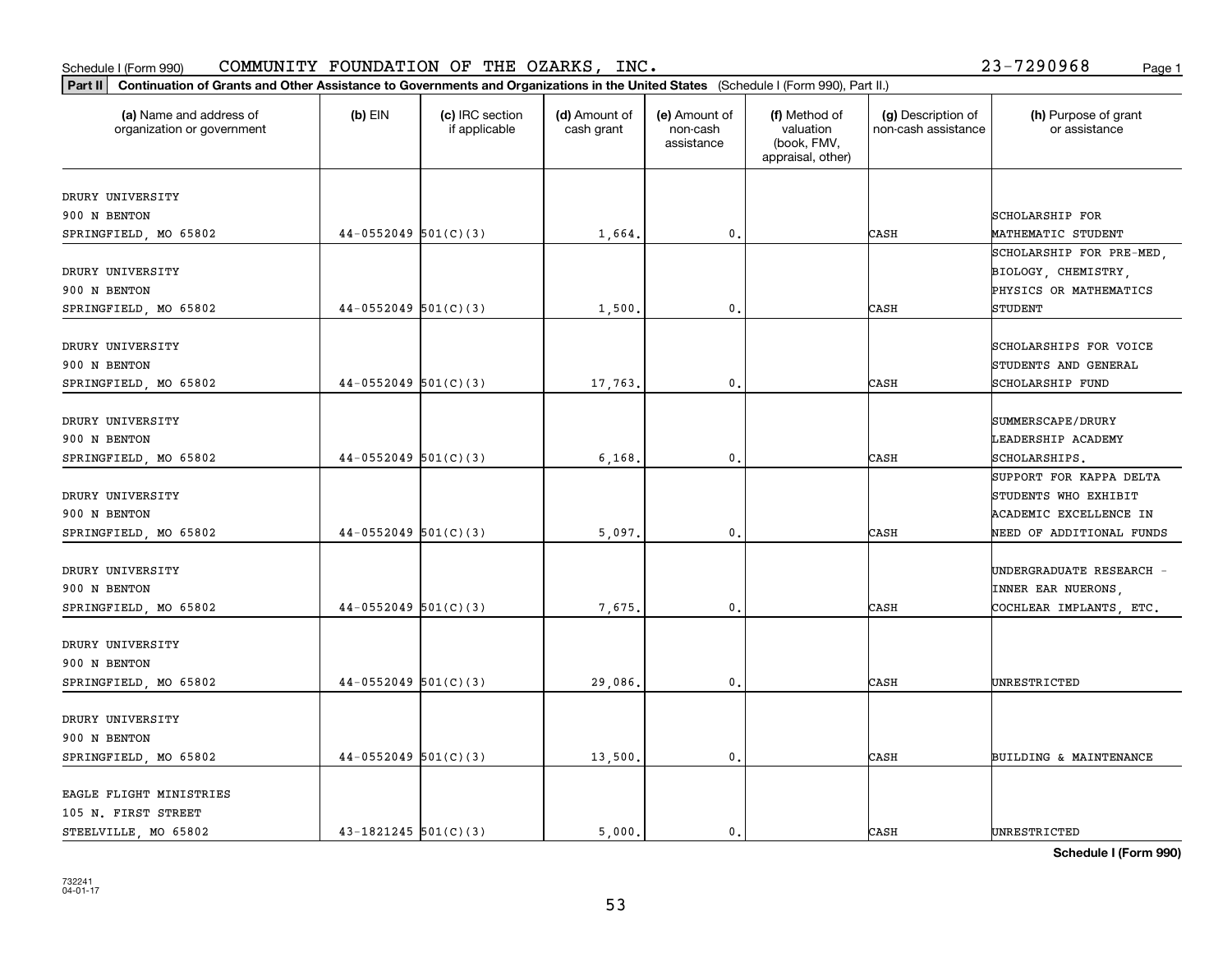EMPOWER MISSOURI 308 E HIGH ST. STE 100

11 EAST 40TH STREET

EPISCOPAL COMMUNITY SERVICES

| EDEN VILLAGE/THE GATHERING TREE                                                                         |                            |          |                |      |                                  |
|---------------------------------------------------------------------------------------------------------|----------------------------|----------|----------------|------|----------------------------------|
| PO BOX 2364                                                                                             |                            |          |                |      |                                  |
| SPRINGFIELD, MO 65806                                                                                   | $46 - 1371575$ $501(C)(3)$ | 60,050.  | $\mathbf{0}$ . | CASH | HOUSING FOR THE HOMELESS         |
| EDWARD JOHNSON MINISTRIES                                                                               |                            |          |                |      |                                  |
| 232 CHILDRESS ROAD                                                                                      |                            |          |                |      |                                  |
| FAYETTEVILLE, TN 37334                                                                                  | $20-2940931$ $501(C)(3)$   | 40, 200. | 0.             | CASH | UNRESTRICTED                     |
| EL DORADO SPRINGS R-2 SCHOOLS<br>901 S. GRAND                                                           |                            |          |                |      |                                  |
| EL DORADO SPRINGS, MO 64744                                                                             | $44-6001481$ 501(C)(3)     | 6,911.   | 0.             | CASH | <b>UNRESTRICTED</b>              |
| ELLA DICKEY MEMORIAL ENDOWMENT<br>FUND - 425 E. TRAFFICWAY<br>$\sim$ 100 $\pm$<br>SPRINGFIELD, MO 65806 | $23 - 7290968$ 501(C)(3)   | 20,000.  | 0.             | CASH | FOR ELLA DICKEY MEMORIAL<br>FUND |
| EMERGENCY SERVICES FOR CHILDREN<br>101 E. DALLAS ST.<br>MOUNT VERNON, MO 65712                          | $43 - 1671411$ $501(C)(3)$ | 9,000.   | 0.             | CASH | BASIC NEEDS FOR CHILDREN         |
| EMPIRE MARKET FUND<br>425 E TRAFFICWAY                                                                  | $23 - 7290968$ 501(C)(3)   |          |                |      | COMMUNITY BETTERMENT             |
| SPRINGFIELD, MO 65806                                                                                   |                            | 5,782.   | 0.             | CASH |                                  |

**(a) (b) (c) (d) (e) (f) (g) (h)** Name and address of

(d) Amount of cash grant

SPRINGFIELD, MO 65801 23-7290968 501(C)(3)  $\begin{vmatrix} 23 & -7290968 & -1000 \\ 0 & 40 & 000 \\ 0 & 0 & 0 \end{vmatrix}$  0.

(e) Amount of non-cashassistance

(f) Method of valuation (book, FMV, appraisal, other)

(g) Description of non-cash assistance

## Schedule I (Form 990)  ${\tt COMMUNITY}$  <code>FOUNDATION OF THE OZARKS, INC</code> .  $23-7290968$  Page 1

organization or government

EARLY CHILDHOOD EDUCATION AND LITERACY FUND - PO BOX 8960 -

**Part II Continuation of Grants and Other Assistance to Governments and Organizations in the United States**  (Schedule I (Form 990), Part II.)

if applicable

 $(b)$  EIN  $(c)$  IRC section

(h) Purpose of grant or assistance

**Schedule I (Form 990)**

JEFFERSON CITY, MO 65101  $\begin{vmatrix} 44-0547548 & 501(C)(3) \end{vmatrix}$  5,000. 0. CASH CASH UNRESTRICTED

KANSAS CITY, MO 64111  $\begin{vmatrix} 43-1525298 & 501(C)(3) \end{vmatrix}$  6,500. 0. CASH CASH UNRESTRICTED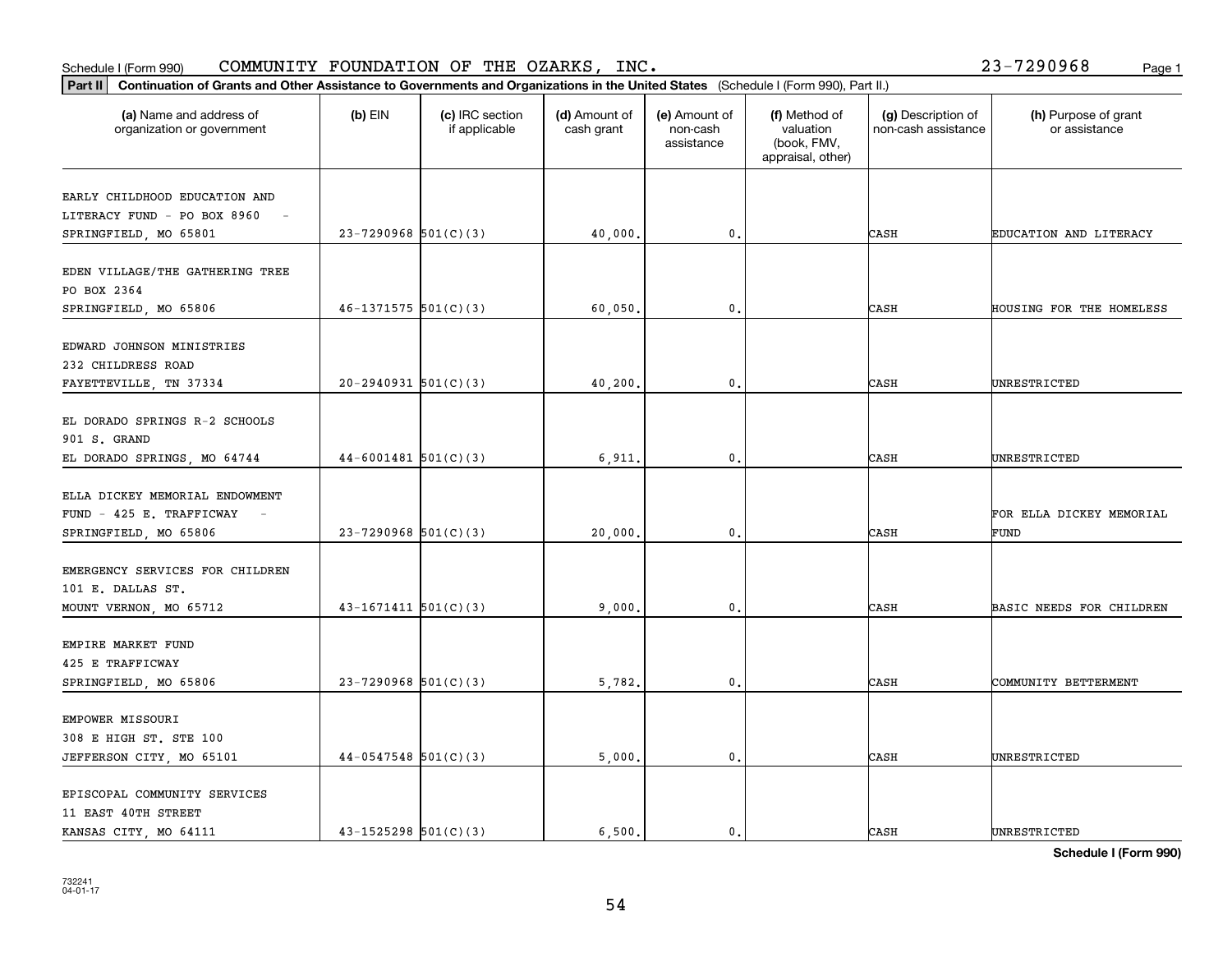**Schedule I (Form 990)**

| (a) Name and address of<br>organization or government | (b) EIN                  | (c) IRC section<br>if applicable | (d) Amount of<br>cash grant | (e) Amount of<br>non-cash<br>assistance | (f) Method of<br>valuation<br>(book, FMV,<br>appraisal, other) | (g) Description of<br>non-cash assistance | (h) Purpose of grant<br>or assistance |
|-------------------------------------------------------|--------------------------|----------------------------------|-----------------------------|-----------------------------------------|----------------------------------------------------------------|-------------------------------------------|---------------------------------------|
| ERIC'S CAMP FUND                                      |                          |                                  |                             |                                         |                                                                |                                           |                                       |
| 1016 WEST 58TH STREET                                 |                          |                                  |                             |                                         |                                                                |                                           |                                       |
| KANSAS CITY, MO 64113                                 | $48-1099216$ 501(C)(3)   |                                  | 10,000.                     | 0.                                      |                                                                | CASH                                      | UNRESTRICTED                          |
| EVANGEL UNIVERSITY                                    |                          |                                  |                             |                                         |                                                                |                                           |                                       |
| 1111 N GLENSTONE                                      |                          |                                  |                             |                                         |                                                                |                                           |                                       |
| SPRINGFIELD, MO 65802                                 | $44-0589787$ 501(C)(3)   |                                  | 10,000.                     | $\mathbf{0}$ .                          |                                                                | CASH                                      | PRE-MED SCHOLARSHIPS                  |
| EVANGEL UNIVERSITY                                    |                          |                                  |                             |                                         |                                                                |                                           |                                       |
| 1111 N GLENSTONE                                      |                          |                                  |                             |                                         |                                                                |                                           |                                       |
| SPRINGFIELD, MO 65802                                 | $44-0589787$ 501(C)(3)   |                                  | 1,000                       | 0.                                      |                                                                | CASH                                      | UNRESTRICTED                          |
| EVANGEL UNIVERSITY                                    |                          |                                  |                             |                                         |                                                                |                                           |                                       |
| 1111 NORTH GLENSTONE AVENUE                           |                          |                                  |                             |                                         |                                                                |                                           |                                       |
| SPRINGFIELD, MO 65802                                 | $44-0589787$ 501(C)(3)   |                                  | 9,000,                      | 0.                                      |                                                                | CASH                                      | BUILDING & MAINTENANCE                |
| EVANGELICAL FREE CHURCH OF AMERICA                    |                          |                                  |                             |                                         |                                                                |                                           |                                       |
| 901 EAST 78TH STREET                                  |                          |                                  |                             |                                         |                                                                |                                           |                                       |
| MINNEAPOLIS, MN 55420                                 | $41-0721672$ 501(C)(3)   |                                  | 9,600.                      | 0.                                      |                                                                | CASH                                      | UNRESTRICTED                          |
| EVERY CHILD INITIATIVE FUND                           |                          |                                  |                             |                                         |                                                                |                                           |                                       |
| 425 EAST TRAFFICWAY                                   |                          |                                  |                             |                                         |                                                                |                                           |                                       |
| SPRINGFIELD, MO 65806                                 | $23 - 7290968$ 501(C)(3) |                                  | 5,481.                      | $\mathsf{o}\,$ .                        |                                                                | CASH                                      | SNACK MILK PROGRAM                    |
| FAIR HAVEN CHILDREN'S HOME                            |                          |                                  |                             |                                         |                                                                |                                           |                                       |
| 3132 N. FAIRHAVEN LOOP                                |                          |                                  |                             |                                         |                                                                |                                           |                                       |
| STRAFFORD, MO 65757                                   | $43-0815080$ 501(C)(3)   |                                  | 30,000                      | $\mathbf{0}$ .                          |                                                                | CASH                                      | SCHOLARSHIP                           |
| FAIR HAVEN CHILDREN'S HOME                            |                          |                                  |                             |                                         |                                                                |                                           |                                       |
| 3132 N. FAIRHAVEN LOOP                                |                          |                                  |                             |                                         |                                                                |                                           |                                       |
| STRAFFORD, MO 65757                                   | $43-0815080$ $501(C)(3)$ |                                  | 1,355.                      | $\mathbf{0}$ .                          |                                                                | CASH                                      | UNRESTRICTED                          |
| FAITH COMMUNITY HEALTH CENTER                         |                          |                                  |                             |                                         |                                                                |                                           |                                       |
| INC. - 610 SOUTH SIXTH STREET                         |                          |                                  |                             |                                         |                                                                |                                           |                                       |
| BRANSON, MO 65616                                     | $94-3467834$ 501(C)(3)   |                                  | 60.345.                     | $\mathbf{0}$ .                          |                                                                | CASH                                      | UNRESTRICTED                          |

55

### Schedule I (Form 990)  ${\tt COMMUNITY}$  <code>FOUNDATION OF THE OZARKS, INC</code> .  $23-7290968$  Page 1

**Part II Continuation of Grants and Other Assistance to Governments and Organizations in the United States**  (Schedule I (Form 990), Part II.)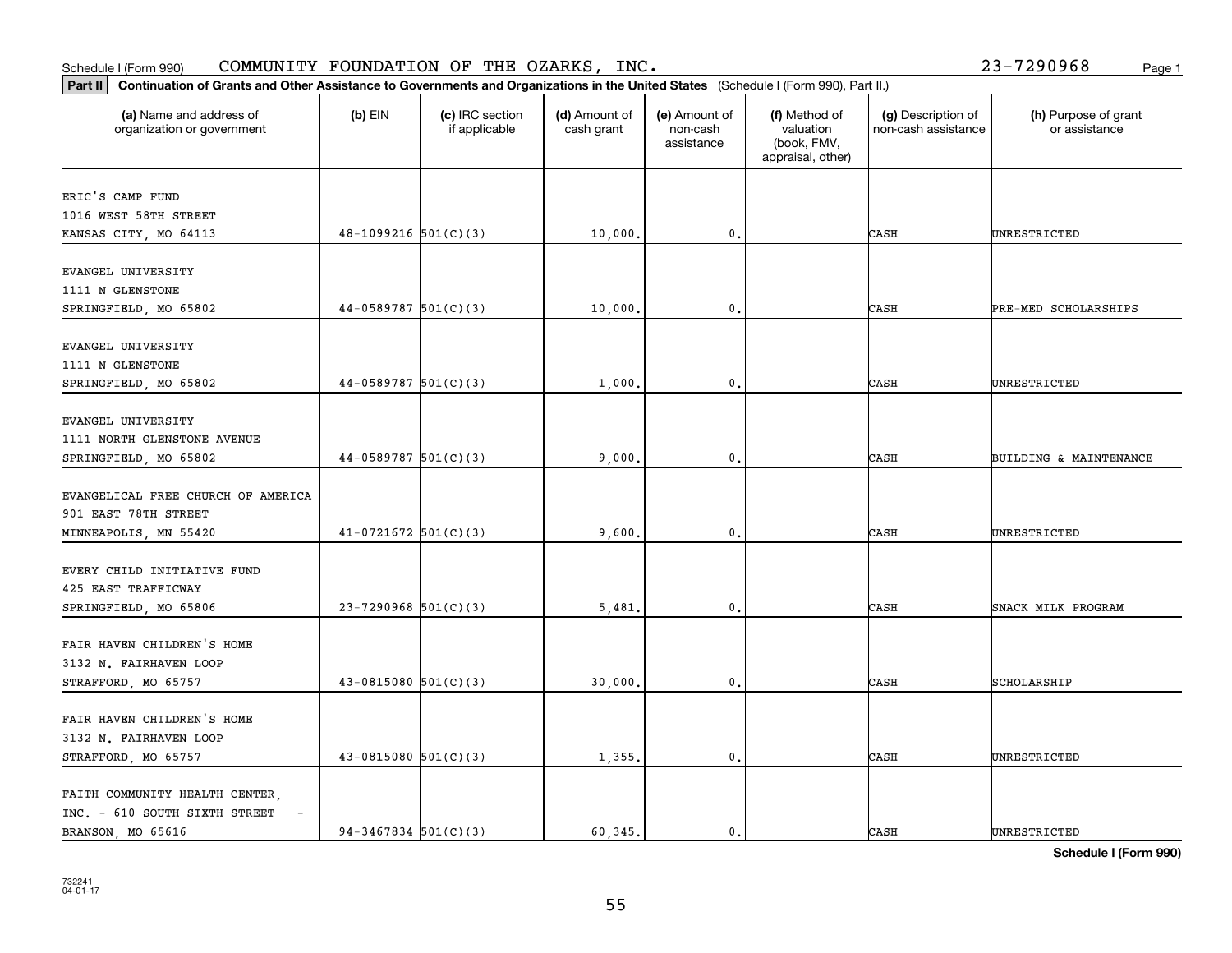#### **Part II Continuation of Grants and Other Assistance to Governments and Organizations in the United States**  (Schedule I (Form 990), Part II.) Schedule I (Form 990)  ${\tt COMMUNITY}$  <code>FOUNDATION OF THE OZARKS, INC</code> .  $23-7290968$  Page 1

| <b>Fail Trade Optimization of Grants and Other Assistance to Governments and Organizations in the Onlied States</b> (Conculted Fig. 0111 330), Fail in J |                          |                                  |                             |                                         |                                                                |                                           |                                       |
|----------------------------------------------------------------------------------------------------------------------------------------------------------|--------------------------|----------------------------------|-----------------------------|-----------------------------------------|----------------------------------------------------------------|-------------------------------------------|---------------------------------------|
| (a) Name and address of<br>organization or government                                                                                                    | (b) EIN                  | (c) IRC section<br>if applicable | (d) Amount of<br>cash grant | (e) Amount of<br>non-cash<br>assistance | (f) Method of<br>valuation<br>(book, FMV,<br>appraisal, other) | (g) Description of<br>non-cash assistance | (h) Purpose of grant<br>or assistance |
|                                                                                                                                                          |                          |                                  |                             |                                         |                                                                |                                           |                                       |
| FAITH COMMUNITY HEALTH CENTER,                                                                                                                           |                          |                                  |                             |                                         |                                                                |                                           | DENTAL SERVICES FOR                   |
| INC. - 610 SOUTH SIXTH STREET                                                                                                                            |                          |                                  |                             |                                         |                                                                |                                           | UNINSURED/UNDERINSURED                |
| BRANSON, MO 65616                                                                                                                                        | $94-3467834$ 501(C)(3)   |                                  | 100                         | 0.                                      |                                                                | CASH                                      | PEOPLE IN TANEY COUNTY                |
| FATHER FLANAGAN'S BOYS TOWN                                                                                                                              |                          |                                  |                             |                                         |                                                                |                                           |                                       |
| 300 FLANAGAN BLVD                                                                                                                                        |                          |                                  |                             |                                         |                                                                |                                           |                                       |
| BOYS TOWN, NE 68010                                                                                                                                      | $47-0376606$ 501(C)(3)   |                                  | 10,000.                     | 0.                                      |                                                                | CASH                                      | UNRESTRICTED                          |
|                                                                                                                                                          |                          |                                  |                             |                                         |                                                                |                                           |                                       |
| FAY KING FUND                                                                                                                                            |                          |                                  |                             |                                         |                                                                |                                           |                                       |
| 425 E TRAFFICWAY                                                                                                                                         |                          |                                  |                             |                                         |                                                                |                                           |                                       |
| SPRINGFIELD, MO 65806                                                                                                                                    | $23 - 7290968$ 501(C)(3) |                                  | 5,000                       | $^{\circ}$ .                            |                                                                | CASH                                      | UNRESTRICTED                          |
|                                                                                                                                                          |                          |                                  |                             |                                         |                                                                |                                           |                                       |
| FERAL FELINE FRIENDS OF EAST                                                                                                                             |                          |                                  |                             |                                         |                                                                |                                           |                                       |
| TENNESSEE - PO BOX 32121                                                                                                                                 |                          |                                  |                             |                                         |                                                                |                                           |                                       |
| KNOXVILLE, TN 37930                                                                                                                                      | $80 - 0254016$ 501(C)(3) |                                  | 10,000.                     | $\mathbf{0}$ .                          |                                                                | CASH                                      | UNRESTRICTED                          |
| FINLEY RIVER COMMUNITY FOUNDATION                                                                                                                        |                          |                                  |                             |                                         |                                                                |                                           |                                       |
| UNRESTRICTED FUND - 425 E                                                                                                                                |                          |                                  |                             |                                         |                                                                |                                           |                                       |
| TRAFFICWAY - SPRINGFIELD, MO                                                                                                                             |                          |                                  |                             |                                         |                                                                |                                           |                                       |
| 65806                                                                                                                                                    | $23 - 7290968$ 501(C)(3) |                                  | 20,000                      | $\mathfrak{o}$ .                        |                                                                | CASH                                      | UNRESTRICTED                          |
|                                                                                                                                                          |                          |                                  |                             |                                         |                                                                |                                           |                                       |
| FIRST & CALVARY PRESBYTERIAN<br>CHURCH - 820 E CHERRY ST                                                                                                 |                          |                                  |                             |                                         |                                                                |                                           |                                       |
| SPRINGFIELD, MO 65806                                                                                                                                    | $44-0555219$ 501(C)(3)   |                                  | 20,718.                     | $\mathbf{0}$ .                          |                                                                | CASH                                      | UNRESTRICTED                          |
|                                                                                                                                                          |                          |                                  |                             |                                         |                                                                |                                           |                                       |
| FIRST ASSEMBLY OF GOD                                                                                                                                    |                          |                                  |                             |                                         |                                                                |                                           |                                       |
| 4701SUMMERLIN ROAD                                                                                                                                       |                          |                                  |                             |                                         |                                                                |                                           |                                       |
| FORT MYERS, FL 33919                                                                                                                                     | 59-1613511 $501(C)(3)$   |                                  | 10,000.                     | $\mathbf{0}$ .                          |                                                                | CASH                                      | ROOF REPLACEMENT FUND                 |
|                                                                                                                                                          |                          |                                  |                             |                                         |                                                                |                                           |                                       |
| FIRST BAPTIST CHURCH - MIAMI, OK                                                                                                                         |                          |                                  |                             |                                         |                                                                |                                           |                                       |
| PO BOX 1030                                                                                                                                              |                          |                                  |                             |                                         |                                                                |                                           |                                       |
| MIAMI, OK 74355                                                                                                                                          | $73 - 0634803$ 501(C)(3) |                                  | 12,000.                     | 0.                                      |                                                                | CASH                                      | <b>AFRICA MISSION ACCOUNT</b>         |
|                                                                                                                                                          |                          |                                  |                             |                                         |                                                                |                                           |                                       |
| FIRST BAPTIST CHURCH                                                                                                                                     |                          |                                  |                             |                                         |                                                                |                                           |                                       |
| 119 N. SPRINGFIELD AVE                                                                                                                                   | $44-0606423$ 501(C)(3)   |                                  | 6.000.                      |                                         |                                                                |                                           |                                       |
| BOLIVAR, MO 65613                                                                                                                                        |                          |                                  |                             | 0.                                      |                                                                | CASH                                      | <b>BUILDING FUND</b>                  |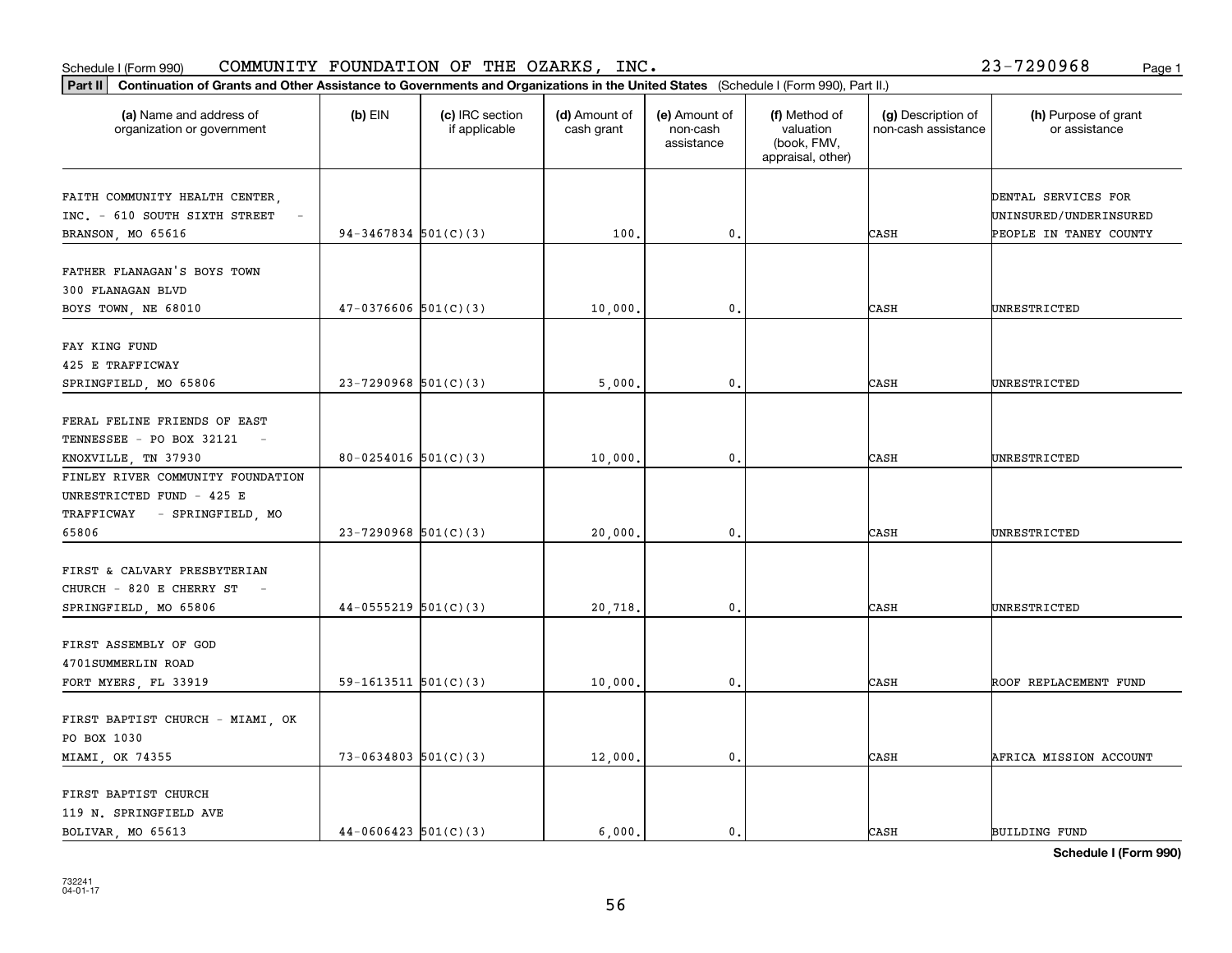FOOD FOR THE POOR, INC.

6401 LYONS RD

| FIRST BAPTIST CHURCH                                   |                            |         |                |      |                       |
|--------------------------------------------------------|----------------------------|---------|----------------|------|-----------------------|
| 209 E JEFFERSON CLINTON                                |                            |         |                |      |                       |
| CLINTON, MO 64735                                      | $44 - 0596781$ 501(C)(3)   | 16,636. | $\mathbf{0}$ . | CASH | COMMUNITY BETTERMENT  |
|                                                        |                            |         |                |      |                       |
| FIRST GENERATION COLLEGE STUDENTS                      |                            |         |                |      |                       |
| FUND - 425 E TRAFFICWAY -                              |                            |         |                |      |                       |
| SPRINGFIELD, MO 65806                                  | $23 - 7290968$ 501(C)(3)   | 18,649. | $\mathbf{0}$ . | CASH | UNRESTRICTED          |
|                                                        |                            |         |                |      |                       |
| FIRST PRESBYTERIAN CHURCH OF MT.                       |                            |         |                |      |                       |
| VERNON - PO BOX 66 - MOUNT                             |                            |         |                |      | HOLIDAY CENTRAL FOOD  |
| VERNON, MO 65712                                       | $23 - 7394789$ 501(C)(3)   | 5,000.  | $\mathbf{0}$ . | CASH | <b>BASKETS</b>        |
|                                                        |                            |         |                |      |                       |
| FIRST PRESBYTERIAN CHURCH OF MT.<br>VERNON - PO BOX 66 |                            |         |                |      |                       |
| - MOUNT                                                | $23 - 7394789$ 501(C)(3)   |         |                | CASH | DIAPER PANTRY SUPPORT |
| VERNON, MO 65712                                       |                            | 1,000.  | $\mathbf{0}$ . |      |                       |
| FIRST PRESBYTERIAN CHURCH                              |                            |         |                |      |                       |
| 115 W. CHESTNUT ST.                                    |                            |         |                |      |                       |
| CARTHAGE, MO 64836                                     | $44-0606868$ 501(C)(3)     | 9,505.  | $\mathbf{0}$ . | CASH | UNRESTRICTED          |
|                                                        |                            |         |                |      |                       |
| FIRST UNITED METHODIST CHURCH OF                       |                            |         |                |      |                       |
| CARTHAGE - 617 S MAIN STREET -                         |                            |         |                |      |                       |
| CARTHAGE, MO 64836                                     | $44-0615076$ 501(C)(3)     | 14,182. | $\mathbf{0}$ . | CASH | UNRESTRICTED          |
|                                                        |                            |         |                |      |                       |
| FIRST UNITED METHODIST CHURCH OF                       |                            |         |                |      |                       |
| GROVE - 1005 LEISURE RD - GROVE,                       |                            |         |                |      | FURTHER THE GENERAL   |
| OK 74344                                               | $73 - 1116596$ $501(C)(3)$ | 5,000.  | $\mathbf{0}$ . | CASH | MISSION               |
|                                                        |                            |         |                |      |                       |
|                                                        |                            |         |                |      |                       |

## Schedule I (Form 990)  ${\tt COMMUNITY}$  <code>FOUNDATION OF THE OZARKS, INC</code> .  $23-7290968$  Page 1

organization or government

FIRST BAPTIST CHURCH 119 N. SPRINGFIELD AVE

**Part II Continuation of Grants and Other Assistance to Governments and Organizations in the United States**  (Schedule I (Form 990), Part II.)

if applicable

 $(b)$  EIN  $(c)$  IRC section

**(a) (b) (c) (d) (e) (f) (g) (h)** Name and address of

BOLIVAR, MO 65613 **600.** 44-0606423 501(C)(3) 11,600. 0. CASH CASH UNRESTRICTED

(d) Amount of cash grant

(e) Amount of non-cashassistance

(f) Method of valuation (book, FMV, appraisal, other)

(g) Description of non-cash assistance

(h) Purpose of grant or assistance

COCONUT CREEK, FL 33073 SAULT AND SOLOROM SERVICES OF LAND SOLOROM SERVICES OF LAND SOLOROMOTRICTED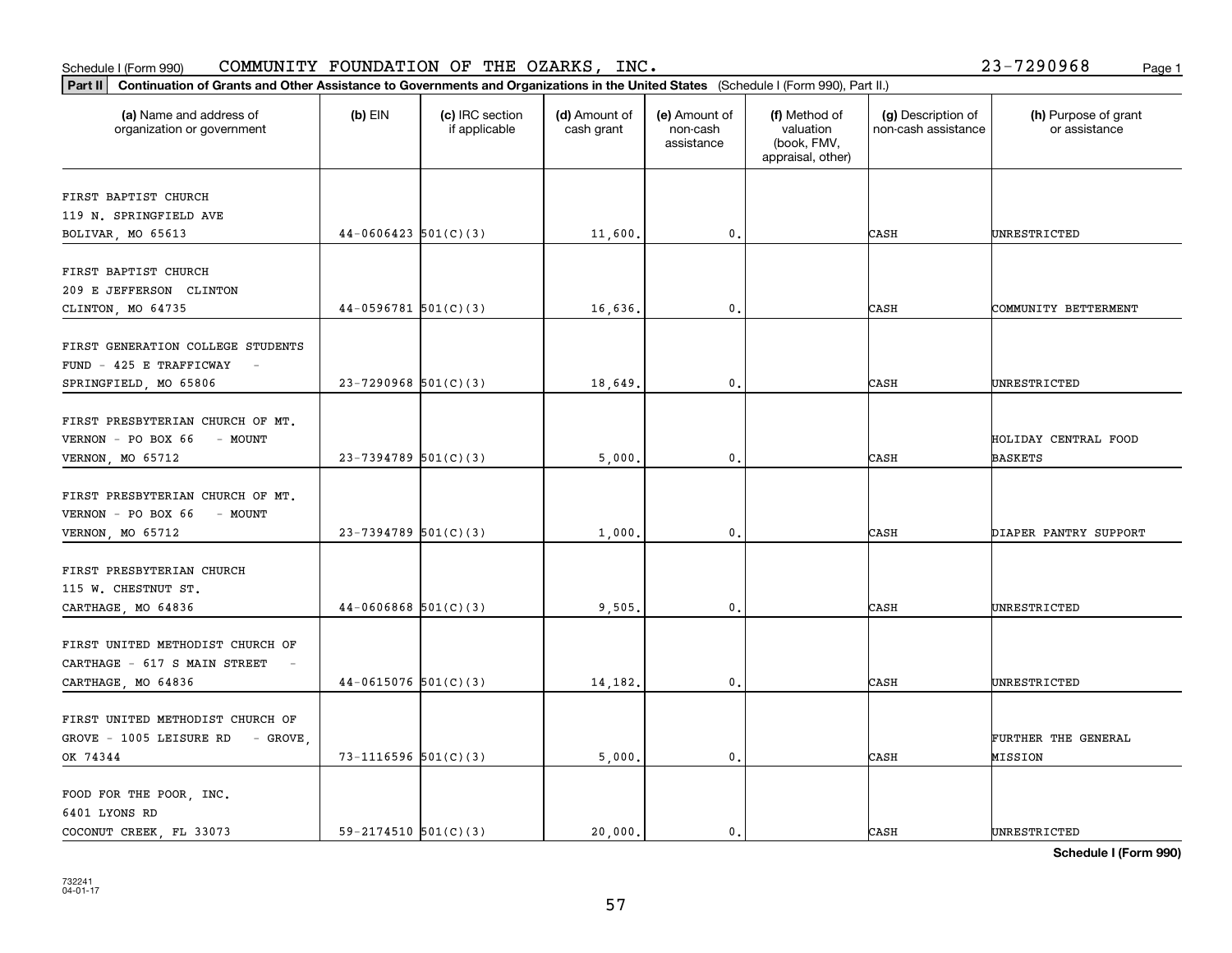| Part II   Continuation of Grants and Other Assistance to Governments and Organizations in the United States (Schedule I (Form 990), Part II.) |                            |                                  |                             |                                         |                                                                |                                           |                                       |  |  |  |  |
|-----------------------------------------------------------------------------------------------------------------------------------------------|----------------------------|----------------------------------|-----------------------------|-----------------------------------------|----------------------------------------------------------------|-------------------------------------------|---------------------------------------|--|--|--|--|
| (a) Name and address of<br>organization or government                                                                                         | $(b)$ EIN                  | (c) IRC section<br>if applicable | (d) Amount of<br>cash grant | (e) Amount of<br>non-cash<br>assistance | (f) Method of<br>valuation<br>(book, FMV,<br>appraisal, other) | (g) Description of<br>non-cash assistance | (h) Purpose of grant<br>or assistance |  |  |  |  |
| FOSTER ADOPT CONNECT (SPRINGFIELD                                                                                                             |                            |                                  |                             |                                         |                                                                |                                           |                                       |  |  |  |  |
| OFFICE) - 509 S CAVALIER                                                                                                                      |                            |                                  |                             |                                         |                                                                |                                           |                                       |  |  |  |  |
| SPRINGFIELD, MO 65802                                                                                                                         | $43 - 1895965$ $501(C)(3)$ |                                  | 12,900.                     | 0.                                      |                                                                | CASH                                      | UNRESTRICTED                          |  |  |  |  |
|                                                                                                                                               |                            |                                  |                             |                                         |                                                                |                                           |                                       |  |  |  |  |
| FOUNDATION FOR SPRINGFIELD PUBLIC                                                                                                             |                            |                                  |                             |                                         |                                                                |                                           |                                       |  |  |  |  |
| SCHOOLS - 1131 BOONVILLE                                                                                                                      |                            |                                  |                             |                                         |                                                                |                                           | 6TH GRADE WONDERS OF                  |  |  |  |  |
| SPRINGFIELD, MO 65802                                                                                                                         | $43 - 1560366$ $501(C)(3)$ |                                  | 2,000                       | 0.                                      |                                                                | CASH                                      | WILDLIFE FIELD TRIP                   |  |  |  |  |
|                                                                                                                                               |                            |                                  |                             |                                         |                                                                |                                           |                                       |  |  |  |  |
| FOUNDATION FOR SPRINGFIELD PUBLIC                                                                                                             |                            |                                  |                             |                                         |                                                                |                                           |                                       |  |  |  |  |
| SCHOOLS - 1131 BOONVILLE                                                                                                                      |                            |                                  |                             |                                         |                                                                |                                           |                                       |  |  |  |  |
| SPRINGFIELD, MO 65802                                                                                                                         | $43 - 1560366$ $501(C)(3)$ |                                  | 4,400                       | $\mathbf{0}$ .                          |                                                                | CASH                                      | BACK TO SCHOOL GRANT                  |  |  |  |  |
| FOUNDATION FOR SPRINGFIELD PUBLIC                                                                                                             |                            |                                  |                             |                                         |                                                                |                                           |                                       |  |  |  |  |
| SCHOOLS - 1131 BOONVILLE<br>$\sim$ $-$                                                                                                        |                            |                                  |                             |                                         |                                                                |                                           | FOR JOHN WALLIS DICKEY                |  |  |  |  |
| SPRINGFIELD, MO 65802                                                                                                                         | $43 - 1560366$ $501(C)(3)$ |                                  | 50,000                      | $\mathbf{0}$                            |                                                                | CASH                                      | ENDOWED SCHOLARSHIP FUND              |  |  |  |  |
|                                                                                                                                               |                            |                                  |                             |                                         |                                                                |                                           |                                       |  |  |  |  |
| FOUNDATION FOR SPRINGFIELD PUBLIC                                                                                                             |                            |                                  |                             |                                         |                                                                |                                           |                                       |  |  |  |  |
| SCHOOLS - 1131 BOONVILLE                                                                                                                      |                            |                                  |                             |                                         |                                                                |                                           | HEALTH SCIENCES ACADEMY               |  |  |  |  |
| SPRINGFIELD, MO 65802                                                                                                                         | $43 - 1560366$ $501(C)(3)$ |                                  | 1,000                       | $\mathbf{0}$                            |                                                                | CASH                                      | <b>STUDENTS</b>                       |  |  |  |  |
|                                                                                                                                               |                            |                                  |                             |                                         |                                                                |                                           |                                       |  |  |  |  |
| FOUNDATION FOR SPRINGFIELD PUBLIC                                                                                                             |                            |                                  |                             |                                         |                                                                |                                           |                                       |  |  |  |  |
| SCHOOLS - 1131 BOONVILLE                                                                                                                      |                            |                                  |                             |                                         |                                                                |                                           |                                       |  |  |  |  |
| SPRINGFIELD, MO 65802                                                                                                                         | $43 - 1560366$ $501(C)(3)$ |                                  | 100                         | 0.                                      |                                                                | CASH                                      | PROJECT GRADUATION                    |  |  |  |  |
| FRANCISCAN UNIVERSITY                                                                                                                         |                            |                                  |                             |                                         |                                                                |                                           |                                       |  |  |  |  |
| 1235 UNIVERSITY BLVD.                                                                                                                         |                            |                                  |                             |                                         |                                                                |                                           |                                       |  |  |  |  |
| STEUBENVILLE, OH 43952                                                                                                                        | $34-0714818$ $501(C)(3)$   |                                  | 10,000                      | $^{\rm 0}$ .                            |                                                                | CASH                                      | UNRESTRICTED                          |  |  |  |  |
|                                                                                                                                               |                            |                                  |                             |                                         |                                                                |                                           |                                       |  |  |  |  |
| FRIENDS OF DUNNEGAN PARK                                                                                                                      |                            |                                  |                             |                                         |                                                                |                                           |                                       |  |  |  |  |
| 711 N. CLAUD                                                                                                                                  |                            |                                  |                             |                                         |                                                                |                                           | BOLIVAR YOURTH PARK: YEAR             |  |  |  |  |
| BOLIVAR, MO 65613                                                                                                                             | $43 - 1336483$ 501(C)(3)   |                                  | 12,139.                     | $\mathfrak{o}$ .                        |                                                                | CASH                                      | 3 OF 4                                |  |  |  |  |
|                                                                                                                                               |                            |                                  |                             |                                         |                                                                |                                           |                                       |  |  |  |  |
| FRIENDS OF HICKORY COUNTY HEALTH                                                                                                              |                            |                                  |                             |                                         |                                                                |                                           |                                       |  |  |  |  |
| DEPARTMENT - PO BOX 21<br>$\sim$ $-$<br>HERMITAGE, MO 65668                                                                                   | $47-1206725$ 501(C)(3)     |                                  | 14,817.                     | $\mathbf{0}$ .                          |                                                                | CASH                                      | <b>UNRESTRICTED</b>                   |  |  |  |  |
|                                                                                                                                               |                            |                                  |                             |                                         |                                                                |                                           |                                       |  |  |  |  |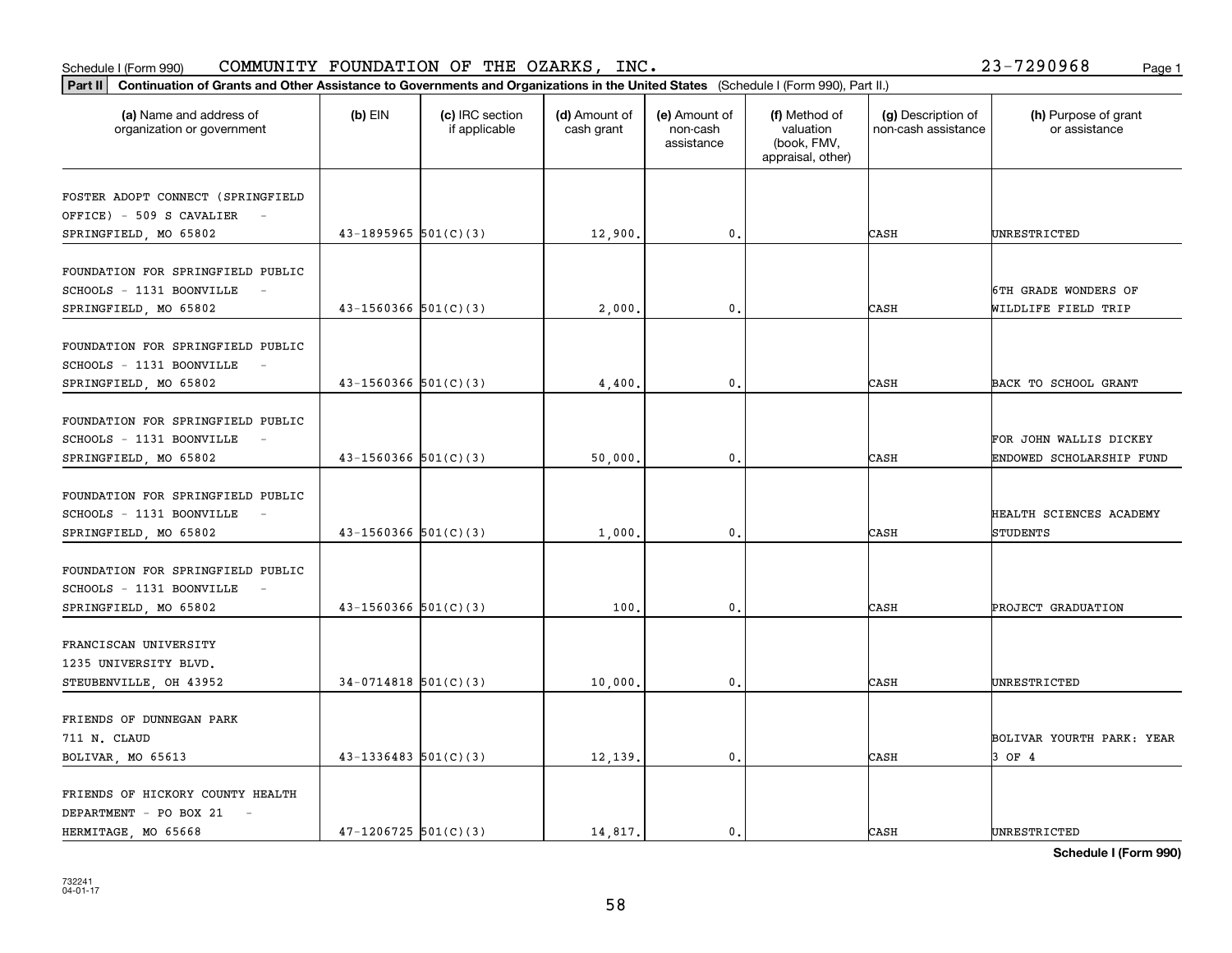#### **Part III Continuation of Grants and Other Assistance to Governments and Organization of Grants and Other Assistance to Governments and Organization of Grants and Other Assistance to Governments and Organization** Schedule I (Form 990)  ${\tt COMMUNITY}$  <code>FOUNDATION OF THE OZARKS, INC</code> .  $23-7290968$  Page 1

| Continuation of Grants and Other Assistance to Governments and Organizations in the United States (Schedule I (Form 990), Part II.)<br>Part II |                            |                                  |                             |                                         |                                                                |                                           |                                       |  |  |  |
|------------------------------------------------------------------------------------------------------------------------------------------------|----------------------------|----------------------------------|-----------------------------|-----------------------------------------|----------------------------------------------------------------|-------------------------------------------|---------------------------------------|--|--|--|
| (a) Name and address of<br>organization or government                                                                                          | $(b)$ EIN                  | (c) IRC section<br>if applicable | (d) Amount of<br>cash grant | (e) Amount of<br>non-cash<br>assistance | (f) Method of<br>valuation<br>(book, FMV,<br>appraisal, other) | (g) Description of<br>non-cash assistance | (h) Purpose of grant<br>or assistance |  |  |  |
|                                                                                                                                                |                            |                                  |                             |                                         |                                                                |                                           |                                       |  |  |  |
| FRIENDS OF THE GARDEN FOUNTAIN                                                                                                                 |                            |                                  |                             |                                         |                                                                |                                           |                                       |  |  |  |
| PROJECT FUND - 425 EAST TRAFFICWAY                                                                                                             | $43-1898848$ $501(C)(3)$   |                                  | 5,000                       | 0.                                      |                                                                | CASH                                      | UNRESTRICTED                          |  |  |  |
| - SPRINGFIELD, MO 65806<br>FRIENDS OF THE GARDEN GROWTH &                                                                                      |                            |                                  |                             |                                         |                                                                |                                           |                                       |  |  |  |
|                                                                                                                                                |                            |                                  |                             |                                         |                                                                |                                           |                                       |  |  |  |
| MAINTENANCE - ANNE DRUMMOND<br>ENDOWMENT FUND - 425 EAST                                                                                       |                            |                                  |                             |                                         |                                                                |                                           | ENDOWMENT BUILDING                    |  |  |  |
|                                                                                                                                                | $23 - 7290968$ 501(C)(3)   |                                  |                             | $\mathbf{0}$ .                          |                                                                | CASH                                      | PROGRAM                               |  |  |  |
| TRAFFICWAY<br>- SPRINGFIELD, MO<br>FRIENDS OF THE GARDEN GROWTH &                                                                              |                            |                                  | 5,000                       |                                         |                                                                |                                           |                                       |  |  |  |
| MAINTENANCE - ANNE DRUMMOND                                                                                                                    |                            |                                  |                             |                                         |                                                                |                                           |                                       |  |  |  |
| ENDOWMENT FUND - 425 EAST                                                                                                                      |                            |                                  |                             |                                         |                                                                |                                           |                                       |  |  |  |
|                                                                                                                                                | $23 - 7290968$ 501(C)(3)   |                                  | 6,000                       | $\mathbf{0}$                            |                                                                | CASH                                      | UNRESTRICTED                          |  |  |  |
| TRAFFICWAY<br>- SPRINGFIELD, MO                                                                                                                |                            |                                  |                             |                                         |                                                                |                                           |                                       |  |  |  |
| FRIENDS OF THE GARDEN                                                                                                                          |                            |                                  |                             |                                         |                                                                |                                           |                                       |  |  |  |
| 2400 S. SCENIC SPRINGFIELD                                                                                                                     |                            |                                  |                             |                                         |                                                                |                                           |                                       |  |  |  |
| SPRINGFIELD, MO 65807                                                                                                                          | $43-1898848$ $501(C)(3)$   |                                  | 2,500                       | 0.                                      |                                                                | CASH                                      | DOGWOOD GARDEN                        |  |  |  |
|                                                                                                                                                |                            |                                  |                             |                                         |                                                                |                                           |                                       |  |  |  |
| FRIENDS OF THE GARDEN                                                                                                                          |                            |                                  |                             |                                         |                                                                |                                           |                                       |  |  |  |
| 2400 S. SCENIC                                                                                                                                 |                            |                                  |                             |                                         |                                                                |                                           |                                       |  |  |  |
| SPRINGFIELD, MO 65807                                                                                                                          | $43 - 1898848$ 501(C)(3)   |                                  | 4,800                       | $\mathbf{0}$ .                          |                                                                | CASH                                      | GARDEN MAINTENANCE                    |  |  |  |
|                                                                                                                                                |                            |                                  |                             |                                         |                                                                |                                           |                                       |  |  |  |
| FRIENDS OF THE GARDEN                                                                                                                          |                            |                                  |                             |                                         |                                                                |                                           |                                       |  |  |  |
| 2400 S. SCENIC                                                                                                                                 |                            |                                  |                             |                                         |                                                                |                                           | SEASONAL DISPLAY BEDS -               |  |  |  |
| SPRINGFIELD, MO 65807                                                                                                                          | $43-1898848$ $501(C)(3)$   |                                  | 1,000                       | $\mathbf{0}$                            |                                                                | CASH                                      | FALL                                  |  |  |  |
|                                                                                                                                                |                            |                                  |                             |                                         |                                                                |                                           |                                       |  |  |  |
| FRIENDS OF THE GARDEN                                                                                                                          |                            |                                  |                             |                                         |                                                                |                                           |                                       |  |  |  |
| 2400 S. SCENIC                                                                                                                                 |                            |                                  |                             |                                         |                                                                |                                           |                                       |  |  |  |
| SPRINGFIELD, MO 65807                                                                                                                          | $43-1898848$ $501(C)(3)$   |                                  | 32,903                      | 0.                                      |                                                                | CASH                                      | UNRESTRICTED                          |  |  |  |
|                                                                                                                                                |                            |                                  |                             |                                         |                                                                |                                           |                                       |  |  |  |
| FRIENDS OF THE ZOO                                                                                                                             |                            |                                  |                             |                                         |                                                                |                                           |                                       |  |  |  |
| 3043 N FORT ST                                                                                                                                 |                            |                                  |                             |                                         |                                                                |                                           |                                       |  |  |  |
| SPRINGFIELD, MO 65803                                                                                                                          | $23-7096596$ 501(C)(3)     |                                  | 116,792.                    | $\mathbf{0}$ .                          |                                                                | CASH                                      | UNRESTRICTED                          |  |  |  |
|                                                                                                                                                |                            |                                  |                             |                                         |                                                                |                                           |                                       |  |  |  |
| GASCONADE COUNTY FAIR FOUNDATION                                                                                                               |                            |                                  |                             |                                         |                                                                |                                           |                                       |  |  |  |
| FUND - 425 EAST TRAFFICWAY<br>$\sim$ $-$                                                                                                       |                            |                                  |                             |                                         |                                                                |                                           |                                       |  |  |  |
| SPRINGFIELD MO 65806                                                                                                                           | $47 - 5436198$ $501(C)(3)$ |                                  | 8.538.                      | $\mathbf{0}$ .                          |                                                                | CASH                                      | <b>UNRESTRICTED</b>                   |  |  |  |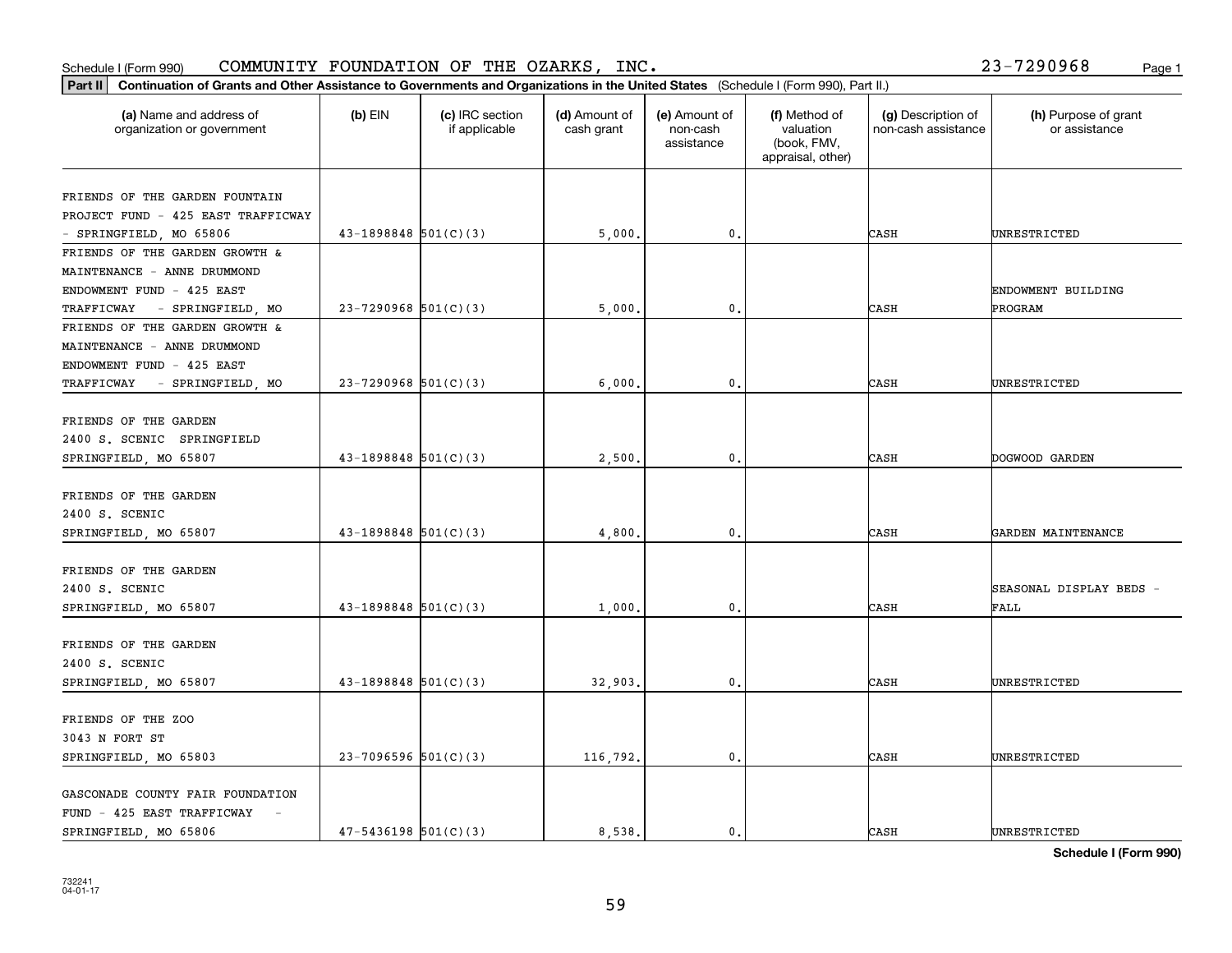#### Schedule I (Form 990) COMMUNITY FOUNDATION OF THE OZARKS, INC。 Page 1 COMMUNITY FOUNDATION OF THE OZARKS, INC. 23-7290968

| Part II   Continuation of Grants and Other Assistance to Governments and Organizations in the United States (Schedule I (Form 990), Part II.) |                            |                                  |                             |                                         |                                                                |                                           |                                       |
|-----------------------------------------------------------------------------------------------------------------------------------------------|----------------------------|----------------------------------|-----------------------------|-----------------------------------------|----------------------------------------------------------------|-------------------------------------------|---------------------------------------|
| (a) Name and address of<br>organization or government                                                                                         | $(b)$ EIN                  | (c) IRC section<br>if applicable | (d) Amount of<br>cash grant | (e) Amount of<br>non-cash<br>assistance | (f) Method of<br>valuation<br>(book, FMV,<br>appraisal, other) | (g) Description of<br>non-cash assistance | (h) Purpose of grant<br>or assistance |
| GASCONADE COUNTY R-1 SCHOLARSHIP                                                                                                              |                            |                                  |                             |                                         |                                                                |                                           |                                       |
| FUND - 425 EAST TRAFFICWAY                                                                                                                    |                            |                                  |                             |                                         |                                                                |                                           |                                       |
| SPRINGFIELD, MO 65804                                                                                                                         | $23 - 7290968$ 501(C)(3)   |                                  | 6,000.                      | 0.                                      |                                                                | CASH                                      | SCHOLARSHIPS                          |
|                                                                                                                                               |                            |                                  |                             |                                         |                                                                |                                           |                                       |
| GASCONADE COUNTY R-I SCHOOL                                                                                                                   |                            |                                  |                             |                                         |                                                                |                                           |                                       |
| DISTRICT - 164 BLUE PRIDE DR                                                                                                                  |                            |                                  |                             |                                         |                                                                |                                           |                                       |
| HERMANN, MO 65041                                                                                                                             | $43 - 6015434$ $501(C)(3)$ |                                  | 37,553.                     | 0.                                      |                                                                | CASH                                      | UNRESTRICTED                          |
|                                                                                                                                               |                            |                                  |                             |                                         |                                                                |                                           |                                       |
| GENEROUS COMMUNITY FUND                                                                                                                       |                            |                                  |                             |                                         |                                                                |                                           |                                       |
| 425 EAST TRAFFICWAY                                                                                                                           |                            |                                  |                             |                                         |                                                                |                                           |                                       |
| SPRINGFIELD, MO 65806                                                                                                                         | $23 - 7290968$ 501(C)(3)   |                                  | 5,000                       | $\mathbf{0}$ .                          |                                                                | CASH                                      | UNRESTRICTED                          |
| GLOBAL FREEDOM CONCEPTS INC.                                                                                                                  |                            |                                  |                             |                                         |                                                                |                                           |                                       |
| PO BOX 2557                                                                                                                                   |                            |                                  |                             |                                         |                                                                |                                           |                                       |
| SANFORD, FL 32772                                                                                                                             | $27-1778932$ 501(C)(3)     |                                  | 81,400.                     | 0.                                      |                                                                | CASH                                      | UNRESTRICTED                          |
|                                                                                                                                               |                            |                                  |                             |                                         |                                                                |                                           |                                       |
| GOLDEN VALLEY MEMORIAL HOSPITAL                                                                                                               |                            |                                  |                             |                                         |                                                                |                                           | RURAL OZARKS HEALTH                   |
| DISTRICT - 1600 NORTH 2ND STREET                                                                                                              |                            |                                  |                             |                                         |                                                                |                                           | INITIATIVE - EMERGENCY                |
| $-$ CLINTON, MO 64735                                                                                                                         | $43-0975390$ $501(C)(3)$   |                                  | 10,000.                     | 0.                                      |                                                                | CASH                                      | PREPAREDNESS                          |
|                                                                                                                                               |                            |                                  |                             |                                         |                                                                |                                           |                                       |
| GOOD SAMARITAN BOYS RANCH                                                                                                                     |                            |                                  |                             |                                         |                                                                |                                           |                                       |
| PO BOX 617                                                                                                                                    |                            |                                  |                             |                                         |                                                                |                                           | FOOTBALL EQUIPMENT                    |
| BRIGHTON, MO 65617                                                                                                                            | $44-6006077$ 501(C)(3)     |                                  | 49                          | 0.                                      |                                                                | CASH                                      | REIMBURSEMENT                         |
|                                                                                                                                               |                            |                                  |                             |                                         |                                                                |                                           |                                       |
| GOOD SAMARITAN BOYS RANCH                                                                                                                     |                            |                                  |                             |                                         |                                                                |                                           |                                       |
| PO BOX 617                                                                                                                                    |                            |                                  |                             |                                         |                                                                |                                           | GROUP HOME KITCHEN                    |
| BRIGHTON, MO 65617                                                                                                                            | $44-6006077$ 501(C)(3)     |                                  | 5,000                       | $\mathbf{0}$ .                          |                                                                | CASH                                      | <b>RENOVATION</b>                     |
|                                                                                                                                               |                            |                                  |                             |                                         |                                                                |                                           |                                       |
| GOOD SAMARITAN BOYS RANCH                                                                                                                     |                            |                                  |                             |                                         |                                                                |                                           |                                       |
| PO BOX 617                                                                                                                                    | $44-6006077$ 501(C)(3)     |                                  | 3,000.                      | $\mathfrak o$ .                         |                                                                | CASH                                      | GYM FLOOR                             |
| BRIGHTON, MO 65617                                                                                                                            |                            |                                  |                             |                                         |                                                                |                                           |                                       |
| GOOD SAMARITAN BOYS RANCH                                                                                                                     |                            |                                  |                             |                                         |                                                                |                                           |                                       |
| PO BOX 617                                                                                                                                    |                            |                                  |                             |                                         |                                                                |                                           |                                       |
| BRIGHTON, MO 65617                                                                                                                            | $44-6006077$ 501(C)(3)     |                                  | 11,500.                     | $\mathbf{0}$ .                          |                                                                | CASH                                      | <b>UNRESTRICTED</b>                   |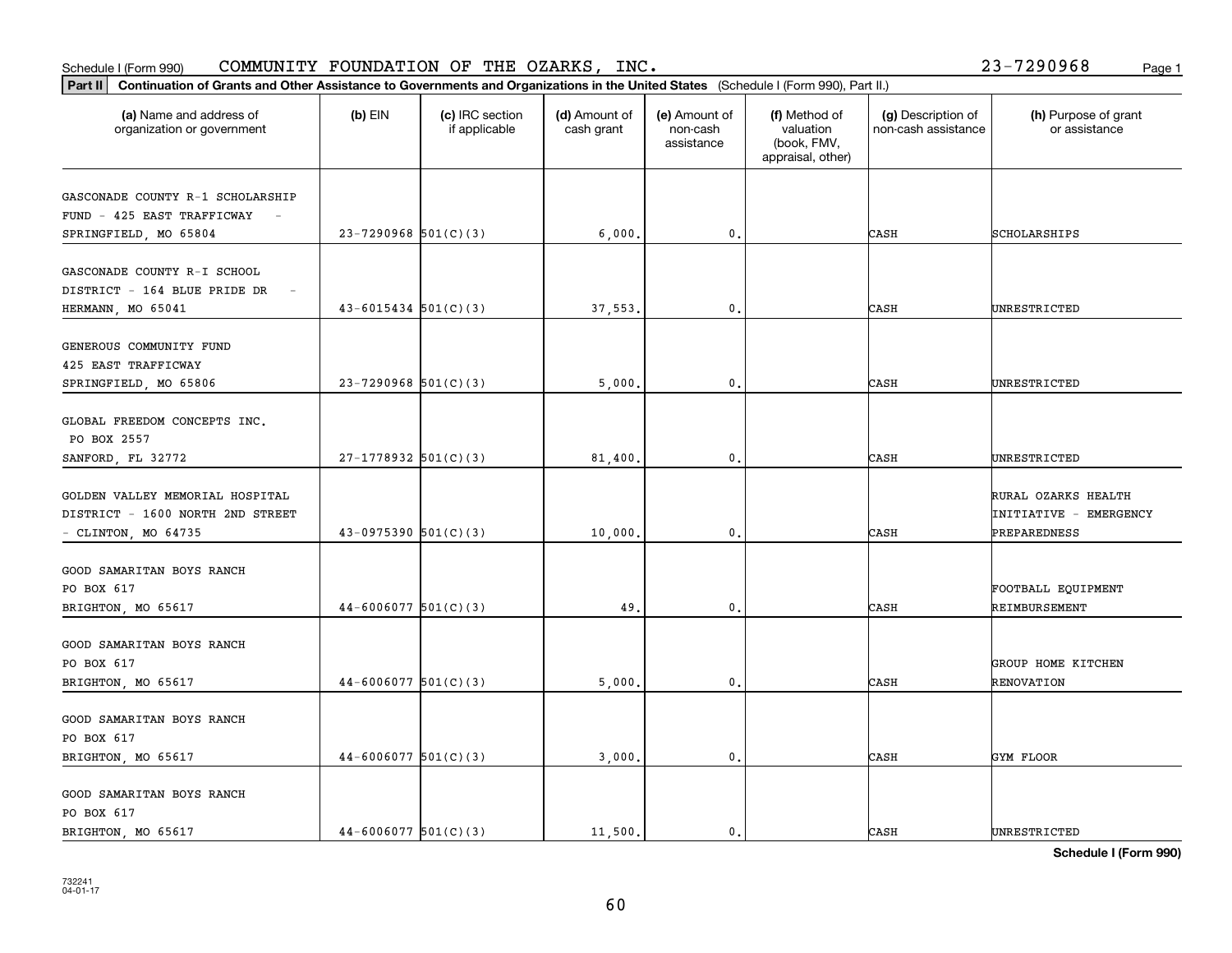GREAT CIRCLE

GREAT CIRCLE

331 NORTH GORE AVENUE

GREENE COUNTY MEDICAL EXAMINER'S OFFICE - 916 NORTH CAMPBELL AVENUE

GREENE COUNTY MEDICAL SOCIETY 1911 S NATIONAL AVE #401

| (a) Name and address of<br>organization or government | (b) EIN                    | (c) IRC section<br>if applicable | (d) Amount of<br>cash grant | (e) Amount of<br>non-cash<br>assistance | (f) Method of<br>valuation<br>(book, FMV,<br>appraisal, other) | (g) Description of<br>non-cash assistance | (h) Purpose of grant<br>or assistance |
|-------------------------------------------------------|----------------------------|----------------------------------|-----------------------------|-----------------------------------------|----------------------------------------------------------------|-------------------------------------------|---------------------------------------|
|                                                       |                            |                                  |                             |                                         |                                                                |                                           |                                       |
| <b>GORDON COLLEGE</b>                                 |                            |                                  |                             |                                         |                                                                |                                           |                                       |
| 255 GRAPEVINE COLLEGE                                 |                            |                                  |                             |                                         |                                                                |                                           |                                       |
| WENHAM, MA 19840                                      | $04 - 2104258$ 501(C)(3)   |                                  | 534,000.                    | $\mathbf{0}$ .                          |                                                                | CASH                                      | UNRESTRICTED                          |
| GRACE CITY CHURCH                                     |                            |                                  |                             |                                         |                                                                |                                           |                                       |
| 10729 N. SERVICE RD W                                 |                            |                                  |                             |                                         |                                                                |                                           |                                       |
| BOURBON, MO 65441                                     | $81 - 3268436$ $501(C)(3)$ |                                  | 95,000.                     | 0.                                      |                                                                | CASH                                      | LIFE HOUSE CENTER FUNDING             |
|                                                       |                            |                                  |                             |                                         |                                                                |                                           |                                       |
| GRACE EPISCOPAL CHURCH                                |                            |                                  |                             |                                         |                                                                |                                           |                                       |
| PO BOX 596 820 HOWARD ST                              |                            |                                  |                             |                                         |                                                                |                                           |                                       |
| CARTHAGE, MO 64836                                    | $44-0608719$ 501(C)(3)     |                                  | 35,622.                     | $0$ .                                   |                                                                | CASH                                      | UNRESTRICTED                          |
| GRAY-CAMPBELL FARMSTEAD                               |                            |                                  |                             |                                         |                                                                |                                           |                                       |
|                                                       |                            |                                  |                             |                                         |                                                                |                                           |                                       |
| 3110 S. OAK                                           |                            |                                  |                             |                                         |                                                                |                                           |                                       |
| SPRINGFIELD, MO 65804                                 | $43 - 1532290$ $501(C)(3)$ |                                  | 32,000.                     | $\mathbf{0}$ .                          |                                                                | CASH                                      | <b>UNRESTRICTED</b>                   |
| GREAT CIRCLE                                          |                            |                                  |                             |                                         |                                                                |                                           |                                       |
| 1212 W LOMBARD ST                                     |                            |                                  |                             |                                         |                                                                |                                           |                                       |
|                                                       | $43-0681471$ 501(C)(3)     |                                  |                             | $\mathbf{0}$ .                          |                                                                | CASH                                      | <b>UNRESTRICTED</b>                   |
| SPRINGFIELD, MO 65806                                 |                            |                                  | 15,500.                     |                                         |                                                                |                                           |                                       |

#### Schedule I (Form 990)  ${\tt COMMUNITY}$  <code>FOUNDATION OF THE OZARKS, INC</code> .  $23-7290968$  Page 1

**Part II Continuation of Grants and Other Assistance to Governments and Organizations in the United States**  (Schedule I (Form 990), Part II.)

**Schedule I (Form 990)**

330 NORTH GORE AVENUE CAPITAL CAMPIGN-GYM

ST. LOUIS, MO 63119 43-0681471 501(C)(3) 20,000. 0. CASH IMPROVEMENTS

ST. LOUIS, MO 63119 43-0681471 501(C)(3) 500. 0. CASH UNRESTRICTED

- SPRINGFIELD, MO 65802 44-6000506 501(C)(3) 6,800. 0. CASH INDIGENT BURIAL

SPRINGFIELD, MO 65804 44-0515179 501(C)(3) 5,500. 0. CASH UNRESTRICTED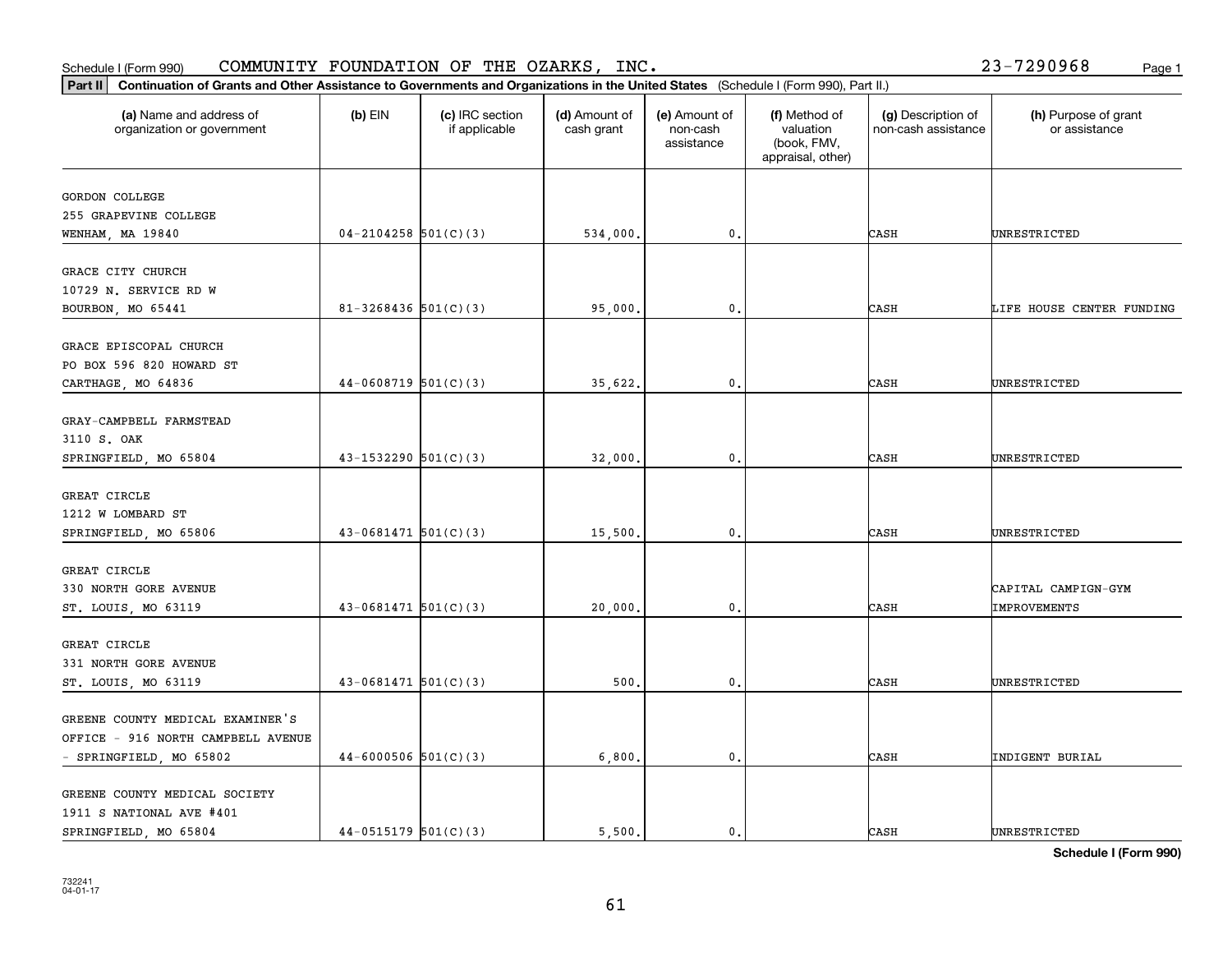| Part II   Continuation of Grants and Other Assistance to Governments and Organizations in the United States (Schedule I (Form 990), Part II.) |                            |                                  |                             |                                         |                                                                |                                           |                                                    |  |  |  |  |
|-----------------------------------------------------------------------------------------------------------------------------------------------|----------------------------|----------------------------------|-----------------------------|-----------------------------------------|----------------------------------------------------------------|-------------------------------------------|----------------------------------------------------|--|--|--|--|
| (a) Name and address of<br>organization or government                                                                                         | $(b)$ EIN                  | (c) IRC section<br>if applicable | (d) Amount of<br>cash grant | (e) Amount of<br>non-cash<br>assistance | (f) Method of<br>valuation<br>(book, FMV,<br>appraisal, other) | (g) Description of<br>non-cash assistance | (h) Purpose of grant<br>or assistance              |  |  |  |  |
| GREENE COUNTY SENIOR BOARD                                                                                                                    |                            |                                  |                             |                                         |                                                                |                                           |                                                    |  |  |  |  |
| PO BOX 9766                                                                                                                                   |                            |                                  |                             |                                         |                                                                |                                           | SENIOR CITIZEN COMMUNITY                           |  |  |  |  |
| SPRINGFIELD, MO 65804                                                                                                                         | $37-1709405$ 501(C)(3)     |                                  | 40,000.                     | $\mathbf{0}$ .                          |                                                                | CASH                                      | NEEDS                                              |  |  |  |  |
|                                                                                                                                               |                            |                                  |                             |                                         |                                                                |                                           |                                                    |  |  |  |  |
| GREENE COUNTY, MISSOURI<br>940 BOONVILLE AVE                                                                                                  |                            |                                  |                             |                                         |                                                                |                                           |                                                    |  |  |  |  |
| SPRINGFIELD, MO 65802                                                                                                                         | $44-6000506$ 501(C)(3)     |                                  | 6,735.                      | 0.                                      |                                                                | CASH                                      | UNRESTRICED                                        |  |  |  |  |
| GUADALUPE CENTER, INC.<br>509 HOPE CIRCLE<br>IMMOKALEE, FL 34142                                                                              | $59 - 2617151$ $501(C)(3)$ |                                  | 5,650                       | $\mathbf{0}$ .                          |                                                                | CASH                                      | UNRESTRICTED                                       |  |  |  |  |
|                                                                                                                                               |                            |                                  |                             |                                         |                                                                |                                           |                                                    |  |  |  |  |
| GYN CANCERS ALLIANCE                                                                                                                          |                            |                                  |                             |                                         |                                                                |                                           |                                                    |  |  |  |  |
| 3023 SOUTH                                                                                                                                    |                            |                                  |                             |                                         |                                                                |                                           |                                                    |  |  |  |  |
| FORT, MO 65807                                                                                                                                | $43-1943170$ 501(C)(3)     |                                  | 9,750.                      | $\mathfrak{o}$ .                        |                                                                | CASH                                      | UNRESTRICTED                                       |  |  |  |  |
| HABITAT FOR HUMANITY OF<br>SPRINGFIELD - 2410 S SCENIC AVE<br>- SPRINGFIELD, MO 65807                                                         | $43 - 1470360$ 501(C)(3)   |                                  | 6, 200                      | 0.                                      |                                                                | CASH                                      | UNRESTRICTED                                       |  |  |  |  |
|                                                                                                                                               |                            |                                  |                             |                                         |                                                                |                                           |                                                    |  |  |  |  |
| HABITAT FOR HUMANITY<br>121 HABITAT ST. PO BOX 1729<br>AMERICAS, GA 31709                                                                     | 91-1914868 $501(C)(3)$     |                                  | 10,000                      | $\mathfrak{o}$ .                        |                                                                | CASH                                      | UNRESTRICTED                                       |  |  |  |  |
|                                                                                                                                               |                            |                                  |                             |                                         |                                                                |                                           |                                                    |  |  |  |  |
| HALFWAY R-III SCHOOL DISTRICT<br>2150 HIGHWAY 32<br>HALFWAY, MO 65663                                                                         | $44-6001400$ 501(C)(3)     |                                  | 7,844                       | $\mathbf{0}$ .                          |                                                                | CASH                                      | <b>EDUCATIONAL PURPOSES</b><br>EXCLUDING ATHLETICS |  |  |  |  |
|                                                                                                                                               |                            |                                  |                             |                                         |                                                                |                                           |                                                    |  |  |  |  |
| HARMONY HOUSE                                                                                                                                 |                            |                                  |                             |                                         |                                                                |                                           | FOR EDUCATIONAL                                    |  |  |  |  |
| PO BOX 3541                                                                                                                                   |                            |                                  |                             |                                         |                                                                |                                           | <b>ACTIVITIES UNLESS OTHER</b>                     |  |  |  |  |
| SPRINGFIELD, MO 65808                                                                                                                         | $43-1082063$ 501(C)(3)     |                                  | 474.                        | $\mathbf{0}$ .                          |                                                                | CASH                                      | NEEDS ARE MORE PRESSING                            |  |  |  |  |
| HARMONY HOUSE<br>PO BOX 3541                                                                                                                  |                            |                                  |                             |                                         |                                                                |                                           |                                                    |  |  |  |  |
| SPRINGFIELD, MO 65808                                                                                                                         | $43-1082063$ 501(C)(3)     |                                  | 15,000.                     | $\mathbf{0}$ .                          |                                                                | CASH                                      | OPERATIONAL SUPPORT                                |  |  |  |  |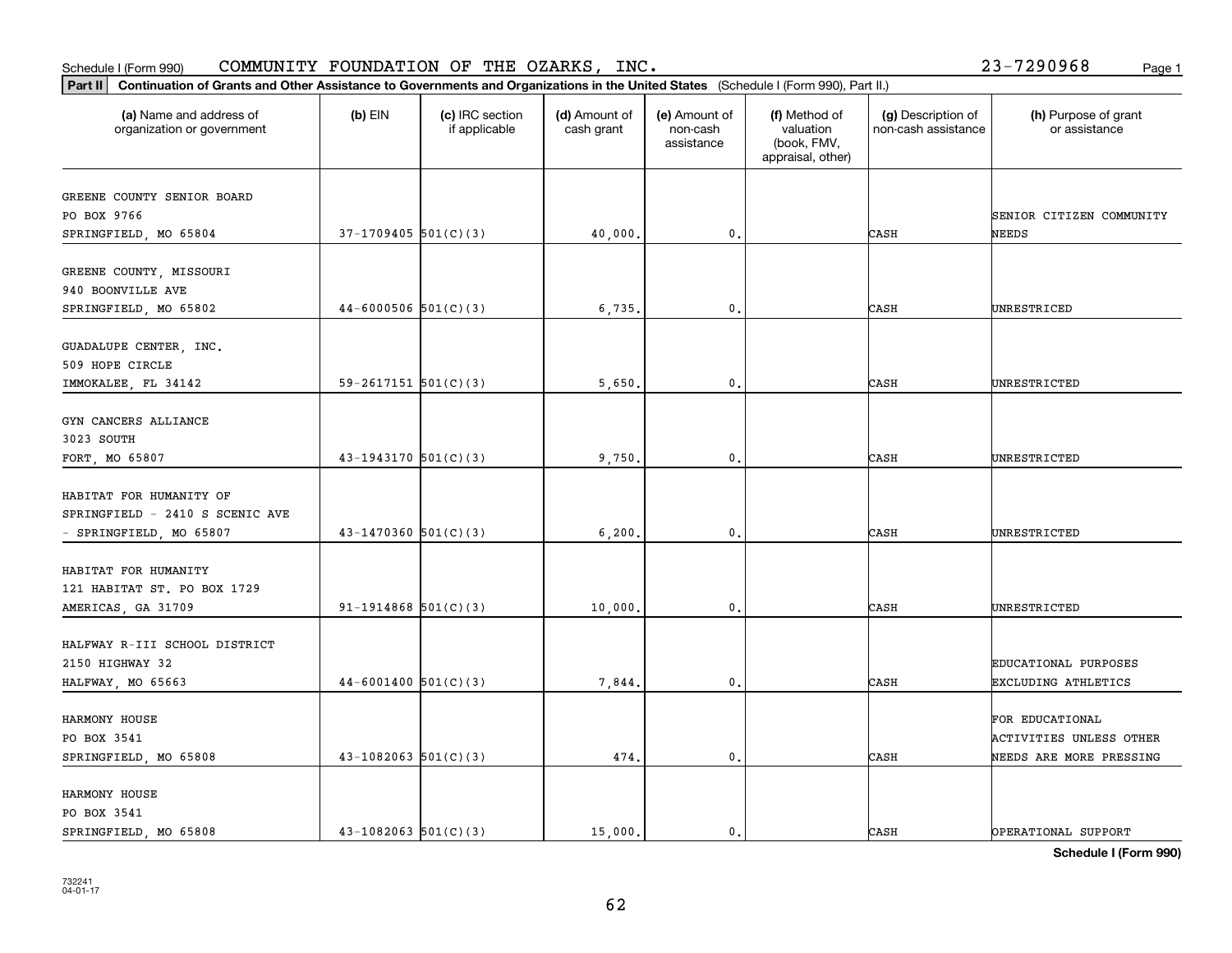organization or government

|                                                                                   |                            |          |                | appraisal, other) |      |                                                                     |
|-----------------------------------------------------------------------------------|----------------------------|----------|----------------|-------------------|------|---------------------------------------------------------------------|
| HARMONY HOUSE<br>PO BOX 3541<br>SPRINGFIELD, MO 65808                             | $43 - 1082063$ 501(C)(3)   | 2,000.   | $\mathbf{0}$ . |                   | CASH | SCHOOL SUPPLIES AND THE<br>NEEDS OF THE CHILDREN IN<br>THE FACILITY |
| HEALTHY NEVADA<br>212 W WALNUT ST                                                 |                            |          |                |                   |      |                                                                     |
| NEVADA, MO 64772                                                                  | $37-1712622$ 501(C)(3)     | 38,590.  | 0.             |                   | CASH | UNRESTRICTED                                                        |
| HEART OF AFRICA<br>PO BOX 5                                                       | $35 - 2121414$ $501(C)(3)$ |          | 0.             |                   | CASH | <b>UNRESTRICTED</b>                                                 |
| WILMORE, KY 40390                                                                 |                            | 10,000.  |                |                   |      |                                                                     |
| HEARTLIGHT MINISTRIES FOUNDATION<br>PO BOX 480                                    |                            |          |                |                   |      |                                                                     |
| HALLSVILLE, TX 75650                                                              | $20-3179800$ 501(C)(3)     | 50,000.  | 0.             |                   | CASH | UNRESTRICTED                                                        |
| HELP GIVE HOPE<br>2733 E. BATTLEFIELD #332<br>SPRINGFIELD, MO 65804               | $43 - 1727982$ 501(C)(3)   | 31,200.  | 0.             |                   | CASH | UNRESTRICTED                                                        |
| HELPING HANDS OF CENTRAL MISSOURI,<br>INC. - PO BOX 8 ST. - ELIZABETH<br>MO 65075 | $46 - 3911312$ $501(C)(3)$ | 5,916.   | 0.             |                   | CASH | UNRESTRICTED                                                        |
| HERREN FAMILY FUND<br>425 E. TRAFFICWAY SPRINGFIELD<br>SPRINGFIELD, MO 65806      | $23 - 7290968$ 501(C)(3)   | 5,000.   | 0.             |                   | CASH | UNRESTRICTED                                                        |
| HIGH POINT ROWING CLUB<br>1107 JOHNSON STREET<br>HIGH POINT, NC 27262             | $46 - 0635108$ 501(C)(3)   | 5,000.   | 0.             |                   | CASH | UNRESTRICTED                                                        |
| HISTORY MUSEUM ON THE SQUARE<br>P O BOX 2963<br>SPRINGFIELD, MO 65801             | $51-0148860$ $501(C)(3)$   | 793,600. | 0.             |                   | CASH | UNRESTRICTED                                                        |
|                                                                                   |                            |          |                |                   |      |                                                                     |

**Schedule I (Form 990)**

(h) Purpose of grant or assistance

#### Schedule I (Form 990)  ${\tt COMMUNITY}$  <code>FOUNDATION OF THE OZARKS, INC</code> .  $23-7290968$  Page 1

**Part II Continuation of Grants and Other Assistance to Governments and Organizations in the United States**  (Schedule I (Form 990), Part II.)

if applicable

 $(b)$  EIN  $(c)$  IRC section

**(a) (b) (c) (d) (e) (f) (g) (h)** Name and address of

(d) Amount of cash grant

(e) Amount of non-cashassistance

(f) Method of valuation (book, FMV,

(g) Description of non-cash assistance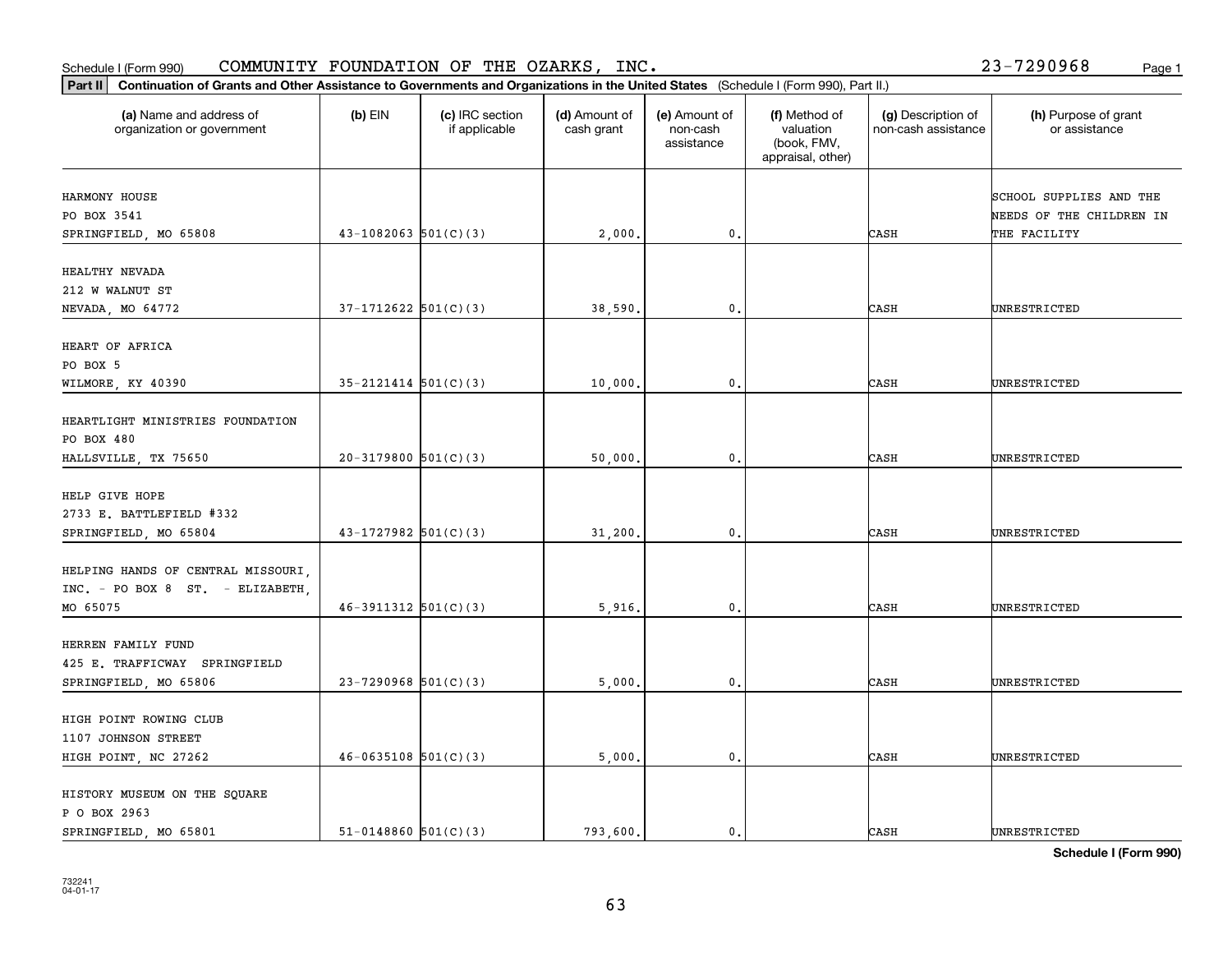| HOSPICE FOUNDATION OF THE OZARKS         |                            |          |    |      |                        |
|------------------------------------------|----------------------------|----------|----|------|------------------------|
| PO BOX 9226 SPRINGFIELD                  |                            |          |    |      |                        |
| SPRINGFIELD, MO 65801                    | $43 - 1552783$ $501(C)(3)$ | 5,483.   | 0. | CASH | UNRESTRICTED           |
|                                          |                            |          |    |      |                        |
| HUDSON PTO                               |                            |          |    |      |                        |
| 15012 MO 52                              |                            |          |    |      |                        |
| APPLETON CITY, MO 64724                  | $27-1184778$ 501(C)(3)     | 15,000.  | 0. | CASH | EDUCATIONAL PROJECT    |
| HUMANE SOCIETY OF SOUTHWEST              |                            |          |    |      |                        |
| MISSOURI - 3161 W NORTON RD<br>$\sim$    |                            |          |    |      |                        |
| SPRINGFIELD, MO 65803                    | $44-0665046$ 501(C)(3)     | 113,947. | 0. | CASH | HUMANE CARE OF ANIMALS |
| I POUR LIFE                              |                            |          |    |      |                        |
| 1006 N CEDARBROOK AVE                    |                            |          |    |      |                        |
| SPRINGFIELD, MO 65802                    | $27 - 3482070$ 501(C)(3)   | 35,506.  | 0. | CASH | GRANT PROJECT          |
| INTERNATIONAL ASSOCIATION FOR FOOD       |                            |          |    |      |                        |
| PROTECTION INC. - 6200 AURORA            |                            |          |    |      |                        |
| <b>AVENUE SUITE 200W</b><br>- DES MOINES |                            |          |    |      |                        |

**(a) (b) (c) (d) (e) (f) (g) (h)** Name and address of

DAVENPORT, FL 33837 38-3724534 501(C)(3) | 20,000. 0. CASH CASH UNRESTRICTED

SPRINGFIELD, MO 65804  $\begin{vmatrix} 43-0889012 & 501(C)(3) \end{vmatrix}$  19,300. 0. CASH CASH UNRESTRICTED

SPRINGFIELD, MO 65804  $\begin{vmatrix} 74-2990817 & 501(C)(3) \end{vmatrix}$  5,000. 0. CASH CASH UNRESTRICTED

(d) Amount of cash grant

(e) Amount of non-cashassistance

(f) Method of valuation (book, FMV, appraisal, other)

(g) Description of non-cash assistance

## **Part II Continuation of Grants and Other Assistance to Governments and Organizations in the United States**  (Schedule I (Form 990), Part II.) Schedule I (Form 990)  ${\tt COMMUNITY}$  <code>FOUNDATION OF THE OZARKS, INC</code> .  $23-7290968$  Page 1

 $(b)$  EIN  $(c)$  IRC section

if applicable

organization or government

HOLY TRINITY CATHOLIC CHURCH 2818 E BENNETT ST SPRINGFIELD

HOSPICE COMPASSUS-SPRINGFIELD

ISABEL'S HOUSE - CRISIS NURSERY OF

1465 EAST PRIMROSE

HOLY SMOKE, INC 232 DEL SOL AVENUE

(h) Purpose of grant or assistance

THE OZARKS - 2750 W BENNETT ST - CRISIS NURSERY OF THE

IA 50322 2001 10 35-0894354 501(C)(3)  $\begin{vmatrix} 35-0.0001 & 5000 & 0 \end{vmatrix}$  6. CASH 2010 12 CASH

SPRINGFIELD, MO 65802 20-4574229 501(C)(3) 2,500. 0. 0. CASH CASH OZARKS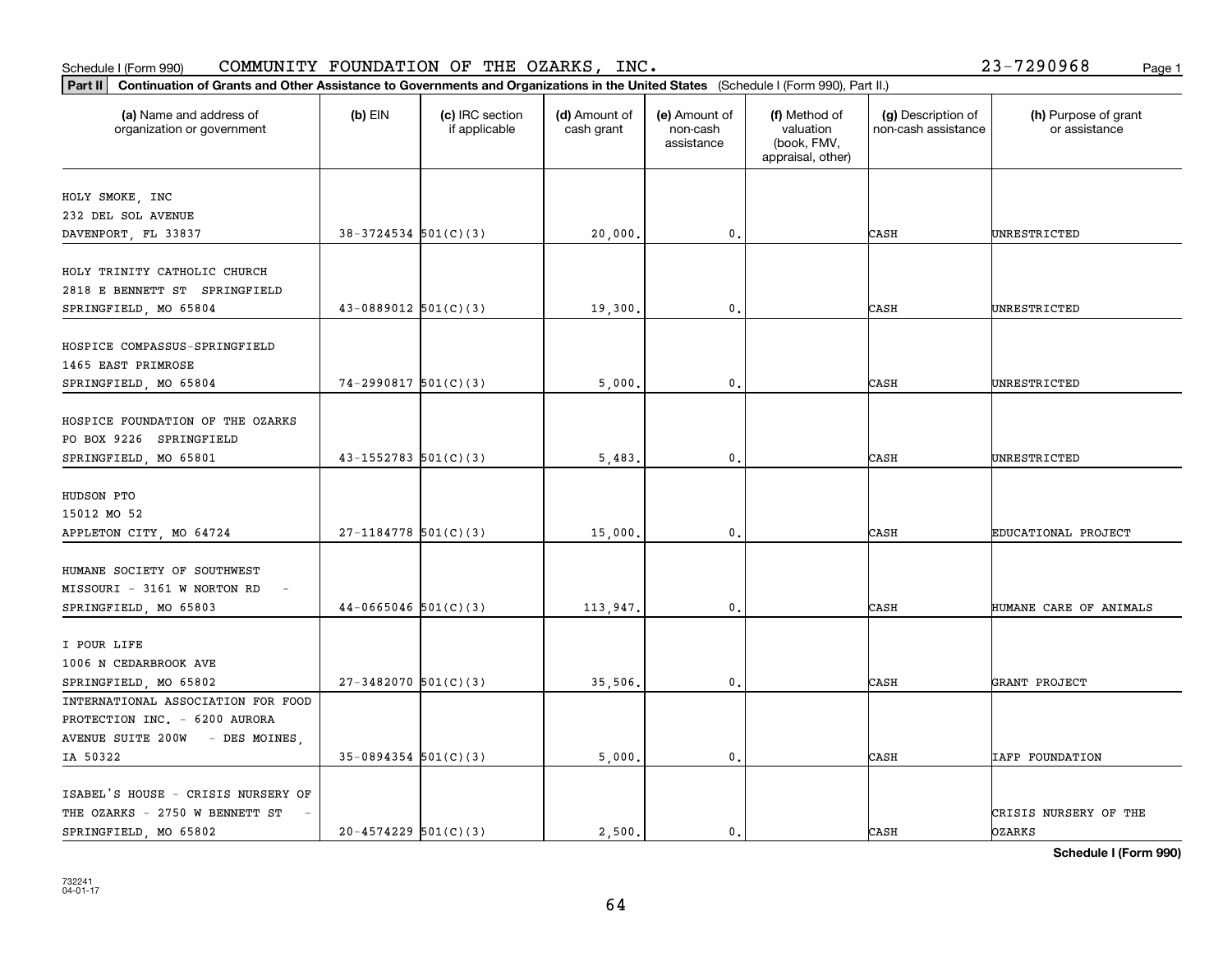#### **Part III Continuation of Grants and Other Assistance to Governments and Organization of Grants and Other Assistance to Governments and Organization of Grants and Other Assistance to Governments and Organization** Schedule I (Form 990)  ${\tt COMMUNITY}$  <code>FOUNDATION OF THE OZARKS, INC</code> .  $23-7290968$  Page 1

| Part II<br>Continuation of Grants and Other Assistance to Governments and Organizations in the United States (Schedule I (Form 990), Part II.) |                            |                                  |                             |                                         |                                                                |                                           |                                       |  |  |  |
|------------------------------------------------------------------------------------------------------------------------------------------------|----------------------------|----------------------------------|-----------------------------|-----------------------------------------|----------------------------------------------------------------|-------------------------------------------|---------------------------------------|--|--|--|
| (a) Name and address of<br>organization or government                                                                                          | $(b)$ EIN                  | (c) IRC section<br>if applicable | (d) Amount of<br>cash grant | (e) Amount of<br>non-cash<br>assistance | (f) Method of<br>valuation<br>(book, FMV,<br>appraisal, other) | (g) Description of<br>non-cash assistance | (h) Purpose of grant<br>or assistance |  |  |  |
| ISABEL'S HOUSE - CRISIS NURSERY OF<br>THE OZARKS - 2750 W BENNETT ST<br>SPRINGFIELD, MO 65802                                                  | $20-4574229$ 501(C)(3)     |                                  | 5,000.                      | 0.                                      |                                                                | CASH                                      | EXTERIOR LIGHTING AND A/C             |  |  |  |
| ISABEL'S HOUSE - CRISIS NURSERY OF<br>THE OZARKS - 2750 W BENNETT ST<br>SPRINGFIELD, MO 65802                                                  | $20 - 4574229$ 501(C)(3)   |                                  | 32,350.                     | $\mathbf{0}$ .                          |                                                                | CASH                                      | UNRESTRICTED                          |  |  |  |
| JACQUELINE JOAN KING DONOR ADVISED<br>FUND - 425 EAST TRAFFICWAY<br>SPRINGFIELD, MO 65806                                                      | $23 - 7290968$ 501(C)(3)   |                                  | 5,000                       | 0.                                      |                                                                | CASH                                      | UNRESTRICTED                          |  |  |  |
| JAMES RIVER CHURCH<br>6100 N 19TH ST<br>OZARK, MO 65721                                                                                        | $43 - 1564676$ 501(C)(3)   |                                  | 1,971.                      | 0.                                      |                                                                | CASH                                      | CHILDREN'S MINISTRY                   |  |  |  |
| <b>JAMES RIVER CHURCH</b><br>6100 N 19TH ST<br>OZARK, MO 65721                                                                                 | $43 - 1564676$ 501(C)(3)   |                                  | 30,000.                     | $\mathbf{0}$ .                          |                                                                | CASH                                      | MISSIONS                              |  |  |  |
| <b>JAMES RIVER CHURCH</b><br>6100 N 19TH ST<br>OZARK, MO 65721                                                                                 | $43 - 1564676$ $501(C)(3)$ |                                  | 92,886.                     | 0.                                      |                                                                | CASH                                      | UNRESTRICTED                          |  |  |  |
| JEFFERSON AVE FOOTBRIDGE FUND<br>425 EAST TRAFFICWAY<br>SPRINGFIELD, MO 65806                                                                  | $23 - 7290968$ 501(C)(3)   |                                  | 15,000                      | 0.                                      |                                                                | CASH                                      | UNRESTRICTED                          |  |  |  |
| JESUITS OF THE MISSOURI PROVINCE<br>4511 WEST PINE BLVD<br>ST. LOUIS, MO 63108                                                                 | $43 - 0416129$ 501(C)(3)   |                                  | 6,000.                      | 0.                                      |                                                                | CASH                                      | UNRESTRICTED                          |  |  |  |
| JIM E. FRANK MEMORIAL SCHOLARSHIP<br>FUND - 425 EAST TRAFFICWAY<br>$\sim$ $-$<br>SPRINGFIELD, MO 65806                                         | $23 - 7290968$ 501(C)(3)   |                                  | 6.400.                      | $\mathbf{0}$ .                          |                                                                | CASH                                      | UNRESTRICTED                          |  |  |  |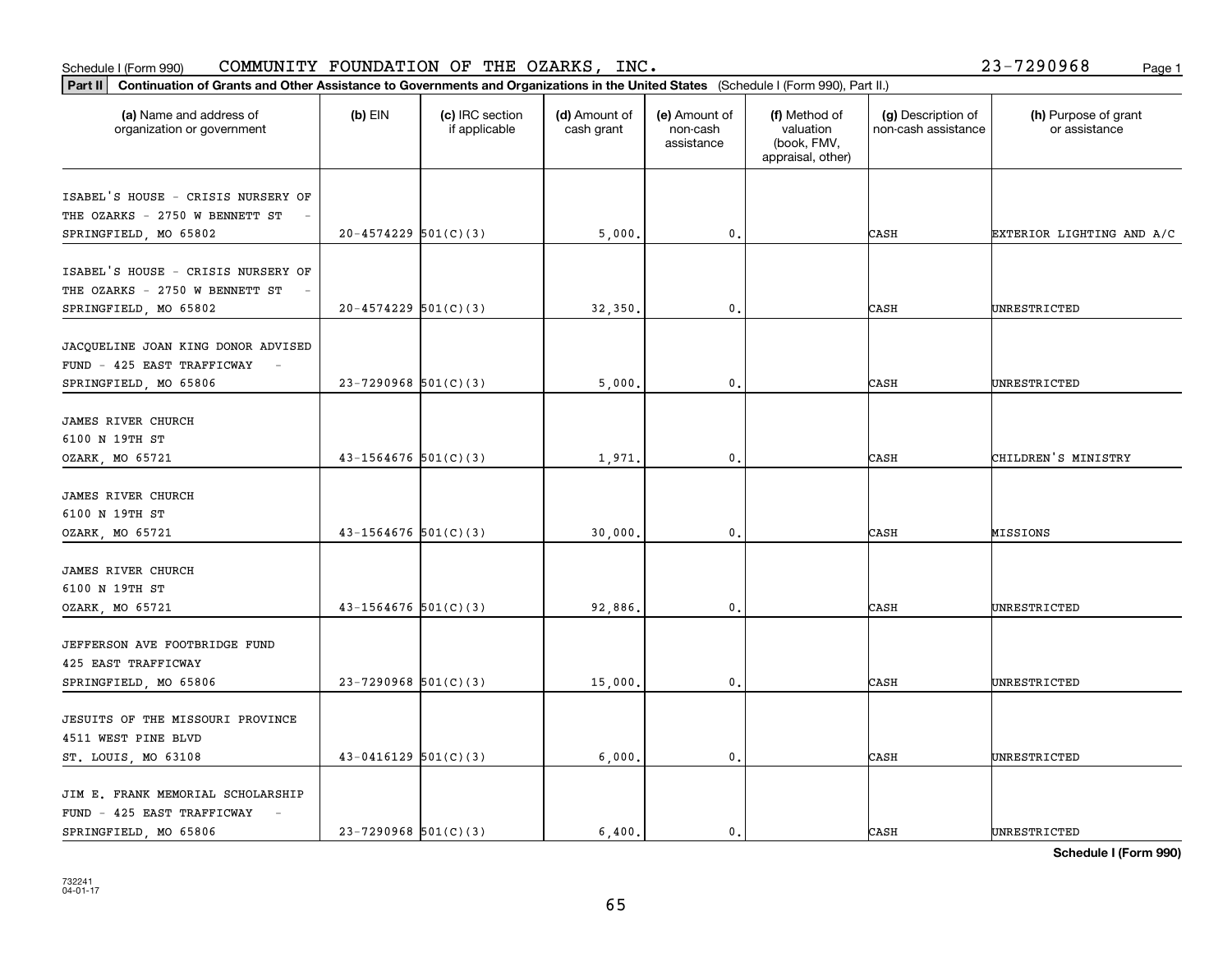#### **Part III Continuation of Grants and Other Assistance to Governments and Organization of Grants and Other Assistance to Governments and Organization of Grants and Other Assistance to Governments and Organization** Schedule I (Form 990)  ${\tt COMMUNITY}$  <code>FOUNDATION OF THE OZARKS, INC</code> .  $23-7290968$  Page 1

| Continuation of Grants and Other Assistance to Governments and Organizations in the United States (Schedule I (Form 990), Part II.)<br>Part II |                            |                                  |                             |                                         |                                                                |                                           |                                       |  |  |  |
|------------------------------------------------------------------------------------------------------------------------------------------------|----------------------------|----------------------------------|-----------------------------|-----------------------------------------|----------------------------------------------------------------|-------------------------------------------|---------------------------------------|--|--|--|
| (a) Name and address of<br>organization or government                                                                                          | $(b)$ EIN                  | (c) IRC section<br>if applicable | (d) Amount of<br>cash grant | (e) Amount of<br>non-cash<br>assistance | (f) Method of<br>valuation<br>(book, FMV,<br>appraisal, other) | (g) Description of<br>non-cash assistance | (h) Purpose of grant<br>or assistance |  |  |  |
| JOHN AND ANNE FOSTER FAMILY FUND                                                                                                               |                            |                                  |                             |                                         |                                                                |                                           |                                       |  |  |  |
| 425 EAST TRAFFICWAY                                                                                                                            |                            |                                  |                             |                                         |                                                                |                                           |                                       |  |  |  |
| SPRINGFIELD, MO 65806                                                                                                                          | $23 - 7290968$ 501(C)(3)   |                                  | 8,500.                      | 0.                                      |                                                                | CASH                                      | UNRESTRICTED                          |  |  |  |
| JOHN W. DICKEY FAMILY ENDOWMENT                                                                                                                |                            |                                  |                             |                                         |                                                                |                                           |                                       |  |  |  |
| FOR THE CHILD ADVOCACY CENTER FUND                                                                                                             |                            |                                  |                             |                                         |                                                                |                                           |                                       |  |  |  |
| - 425 EAST TRAFFICWAY<br>$\overline{\phantom{a}}$                                                                                              |                            |                                  |                             |                                         |                                                                |                                           | FOR JONH DICKEY ENDOWMENT             |  |  |  |
| SPRINGFIELD, MO 65806                                                                                                                          | $23 - 7290968$ 501(C)(3)   |                                  | 20,000.                     | $\mathfrak{o}$ .                        |                                                                | CASH                                      | FUND                                  |  |  |  |
|                                                                                                                                                |                            |                                  |                             |                                         |                                                                |                                           |                                       |  |  |  |
| JOPLIN REGIONAL MEDICAL SCHOOL                                                                                                                 |                            |                                  |                             |                                         |                                                                |                                           |                                       |  |  |  |
| ALLIANCE - 320 EAST 4TH STREET<br>$\sim$                                                                                                       |                            |                                  |                             |                                         |                                                                |                                           |                                       |  |  |  |
| JOPLIN, MO 64801                                                                                                                               | $27 - 3183285$ 501(C)(3)   |                                  | 31,800.                     | 0.                                      |                                                                | CASH                                      | MEDICAL SCHOOL FUNDING                |  |  |  |
|                                                                                                                                                |                            |                                  |                             |                                         |                                                                |                                           |                                       |  |  |  |
| JRCF PHILANTHROPIC SOCIETY FUND                                                                                                                |                            |                                  |                             |                                         |                                                                |                                           |                                       |  |  |  |
| 425 EAST TRAFFICWAY                                                                                                                            |                            |                                  |                             |                                         |                                                                |                                           |                                       |  |  |  |
| SPRINGFIELD, MO 65806                                                                                                                          | $23 - 7290968$ 501(C)(3)   |                                  | 7,000                       | 0.                                      |                                                                | CASH                                      | UNRESTRICTED                          |  |  |  |
|                                                                                                                                                |                            |                                  |                             |                                         |                                                                |                                           |                                       |  |  |  |
| KALEIDOSCOPE DISCOVERY CENTER                                                                                                                  |                            |                                  |                             |                                         |                                                                |                                           |                                       |  |  |  |
| PO BOX 143                                                                                                                                     |                            |                                  |                             |                                         |                                                                |                                           |                                       |  |  |  |
| ROLLA, MO 65402                                                                                                                                | $47-3108198$ 501(C)(3)     |                                  | 32,000.                     | 0.                                      |                                                                | CASH                                      | UNRESTRICTED                          |  |  |  |
| KANAKUK INSTITUTE                                                                                                                              |                            |                                  |                             |                                         |                                                                |                                           |                                       |  |  |  |
| 1353 LAKESHORE DRIVE                                                                                                                           |                            |                                  |                             |                                         |                                                                |                                           |                                       |  |  |  |
|                                                                                                                                                | $43-1926319$ $501(C)(3)$   |                                  | 30,000                      | 0.                                      |                                                                | CASH                                      | UNRESTRICTED                          |  |  |  |
| BRANSON, MO 65616                                                                                                                              |                            |                                  |                             |                                         |                                                                |                                           |                                       |  |  |  |
| KANSAS MASONIC HOME ENDOWMENT                                                                                                                  |                            |                                  |                             |                                         |                                                                |                                           |                                       |  |  |  |
| ASSOCIATION - 402 S MARTINSON ST                                                                                                               |                            |                                  |                             |                                         |                                                                |                                           |                                       |  |  |  |
| $-$ WICHITA, KS 67213                                                                                                                          | $48-1163199$ $501(C)(3)$   |                                  | 6,152.                      | 0.                                      |                                                                | CASH                                      | UNRESTRICTED                          |  |  |  |
| KAY JEWELL UNITED CANCER                                                                                                                       |                            |                                  |                             |                                         |                                                                |                                           |                                       |  |  |  |
| ASSISTANCE NETWORK ENDOWMENT FUND                                                                                                              |                            |                                  |                             |                                         |                                                                |                                           |                                       |  |  |  |
| - 425 EAST TRAFFICWAY<br>$\hspace{0.1mm}-\hspace{0.1mm}$                                                                                       |                            |                                  |                             |                                         |                                                                |                                           | ENDOWMENT BUILDING                    |  |  |  |
| SPRINGFIELD, MO 65806                                                                                                                          | $23 - 7290968$ 501(C)(3)   |                                  | 5,000.                      | $\mathbf{0}$ .                          |                                                                | CASH                                      | PROGRAM                               |  |  |  |
|                                                                                                                                                |                            |                                  |                             |                                         |                                                                |                                           |                                       |  |  |  |
| KIDS ACROSS AMERICA FOUNDATION                                                                                                                 |                            |                                  |                             |                                         |                                                                |                                           |                                       |  |  |  |
| 1429 LAKESHORE DRIVE                                                                                                                           |                            |                                  |                             |                                         |                                                                |                                           |                                       |  |  |  |
| BRANSON, MO 65616                                                                                                                              | $43 - 1348373$ $501(C)(3)$ |                                  | 40.000.                     | $\mathbf{0}$ .                          |                                                                | CASH                                      | <b>UNRESTRICTED</b>                   |  |  |  |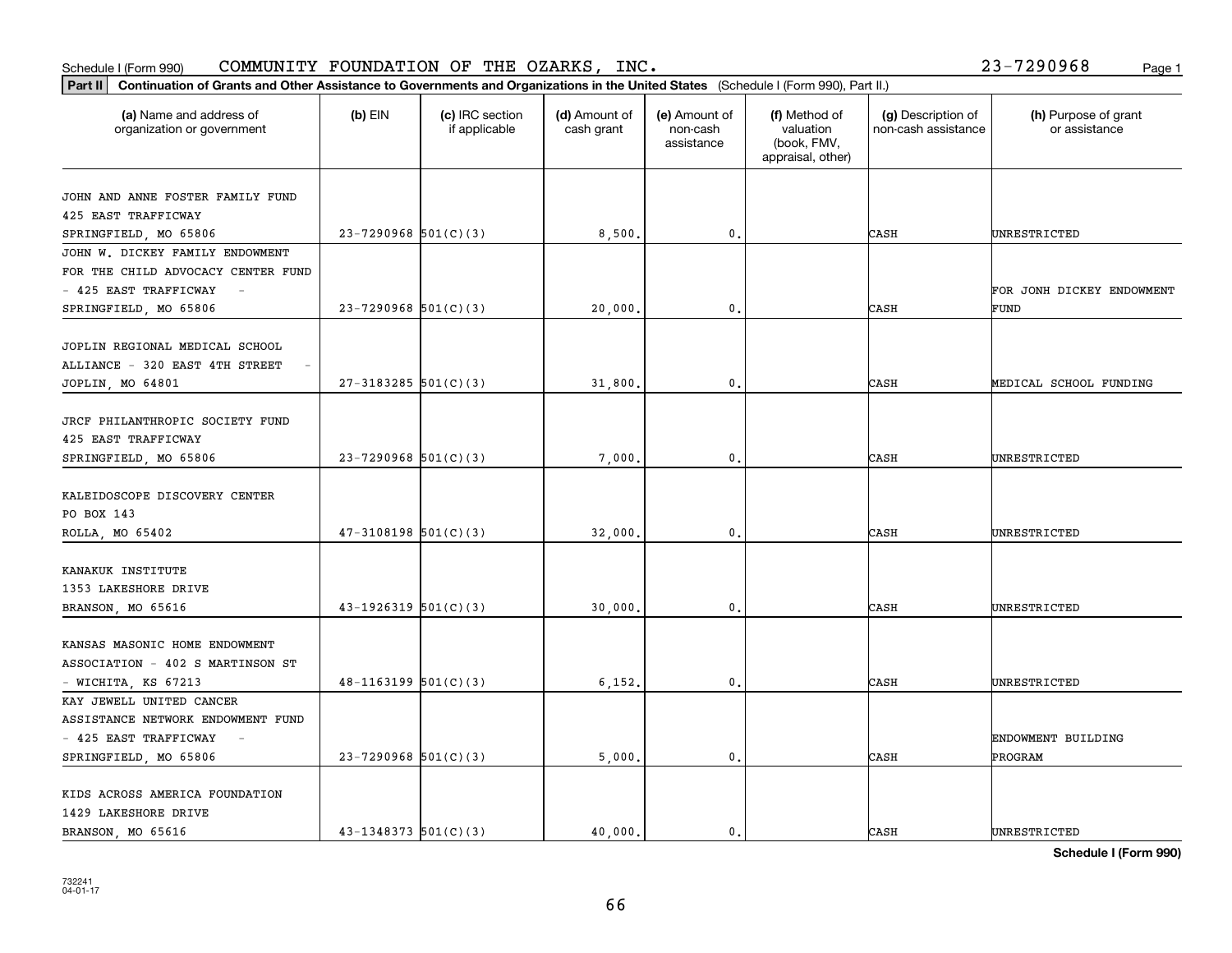LATON ENDOWMENT FUND

| 67090 501(C)(3) | 25,000. |  |
|-----------------|---------|--|
|                 |         |  |
|                 |         |  |
|                 |         |  |
| 39737 501(C)(3) | 6,465.  |  |
|                 |         |  |

425 E TRAFFICWAY ENDOWMENT BUILDING

SPRINGFIELD, MO 65806 23-7290968 501(C)(3) 5,000. 0. CASH CASH PROGRAM

7821 STATE RD. DD KINSEY VOLUNTEER FIRE

BLOOMSDALE, MO 63627 43-1169620 501(C)(3) 8,000. 0. CASH CASH DEPARTMENT

| Part II I | (Schedule I (Form 990). Part II.)<br><b>Continuation of Grants and Other Assistance to Governments and Organizations in the United States</b> |           |                                  |                             |                           |                            |                                               |     |  |  |
|-----------|-----------------------------------------------------------------------------------------------------------------------------------------------|-----------|----------------------------------|-----------------------------|---------------------------|----------------------------|-----------------------------------------------|-----|--|--|
|           | (a) Name and address of<br>organization or government                                                                                         | $(b)$ EIN | (c) IRC section<br>if applicable | (d) Amount of<br>cash grant | (e) Amount of<br>non-cash | (f) Method of<br>valuation | (a) Description of<br>I non-cash assistance I | (h) |  |  |

(h) Purpose of grant or assistance

**Schedule I (Form 990)**

| NEW HAVEN, CT 06509                                                        | $23 - 7227608$ 501(C)(3) | 6,000.  | 0. | CASH | UNRESTRICTED                                   |
|----------------------------------------------------------------------------|--------------------------|---------|----|------|------------------------------------------------|
| KSMU/OZARKS PUBLIC BROADCASTING<br>901 S NATIONAL<br>SPRINGFIELD, MO 65897 | $44-6000308$ 501(C)(3)   | 25,000. | 0. | CASH | MAKING A DIFFERENCE<br>COMMUNITY RADIO PROJECT |
| KSMU/OZARKS PUBLIC BROADCASTING<br>901 S NATIONAL<br>SPRINGFIELD, MO 65897 | $44-6000308$ 501(C)(3)   | 5,350.  | 0. | CASH | UNRESTRICTED                                   |
| LAKE AREA BIG BROTHERS BIG SISTERS<br>PO BOX 643<br>LAKE OZARK, MO 65049   | $43-0953286$ $501(C)(3)$ | 9,750.  | 0. | CASH | COMMUNITY DEVELOPMENT<br><b>PROJECT</b>        |
| LAKE AREA BIG BROTHERS BIG SISTERS<br>PO BOX 643<br>LAKE OZARK, MO 65049   | $43-0953286$ 501(C)(3)   | 2,800.  | 0. | CASH | UNRESTRICTED                                   |
| LAKE OF THE OZARKS SHOOTOUT INC<br>PO BOX 568<br>SUNRISE BEACH, MO 65079   | $26 - 2067090$ 501(C)(3) | 25,000. | 0. | CASH | UNRESTRICTED                                   |
| LAKE REGIONAL CANCER CENTER<br>54 HOSPITAL DRIVE<br>OSAGE BEACH, MO 65065  | $23 - 7339737$ 501(C)(3) | 6,465.  | 0. | CASH | HOPE PROGRAM                                   |

(e) Amount of non-cashassistance

(f) Method of valuation (book, FMV, appraisal, other)

Schedule I (Form 990)  ${\tt COMMUNITY}$  <code>FOUNDATION OF THE OZARKS, INC</code> .  $23-7290968$  Page 1

KINSEY FIRE DEPARTMENT

KNIGHTS OF COLUMBUS CHARITIES ONE COLUMBUS PLAZA PO BOX 1966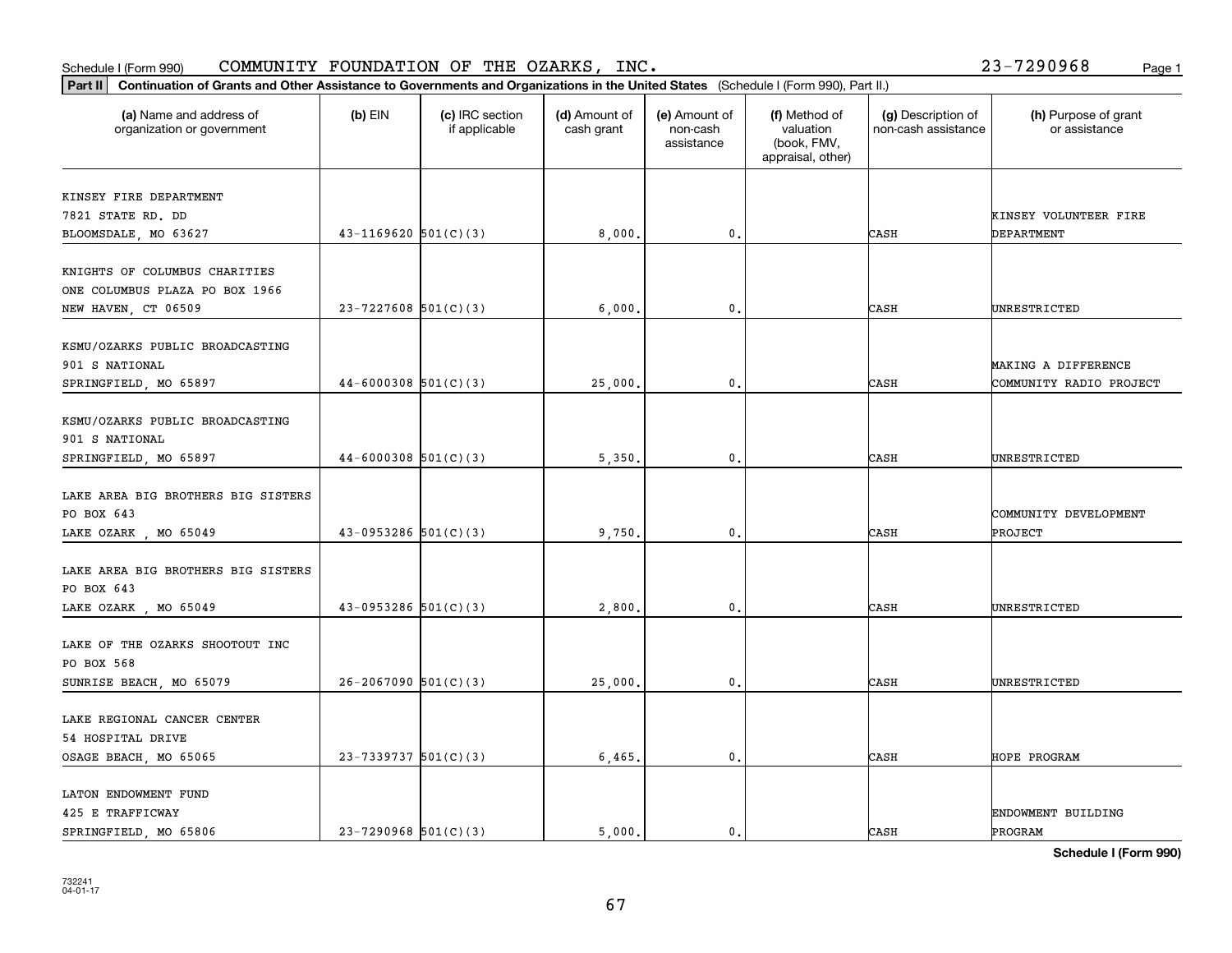#### Schedule I (Form 990) COMMUNITY FOUNDATION OF THE OZARKS, INC。 Page 1 COMMUNITY FOUNDATION OF THE OZARKS, INC. 23-7290968

| Part II   Continuation of Grants and Other Assistance to Governments and Organizations in the United States (Schedule I (Form 990), Part II.) |                            |                                  |                             |                                         |                                                                |                                           |                                                               |
|-----------------------------------------------------------------------------------------------------------------------------------------------|----------------------------|----------------------------------|-----------------------------|-----------------------------------------|----------------------------------------------------------------|-------------------------------------------|---------------------------------------------------------------|
| (a) Name and address of<br>organization or government                                                                                         | $(b)$ EIN                  | (c) IRC section<br>if applicable | (d) Amount of<br>cash grant | (e) Amount of<br>non-cash<br>assistance | (f) Method of<br>valuation<br>(book, FMV,<br>appraisal, other) | (g) Description of<br>non-cash assistance | (h) Purpose of grant<br>or assistance                         |
| LEAST OF THESE                                                                                                                                |                            |                                  |                             |                                         |                                                                |                                           |                                                               |
| 1720 JAMES RIVER ROAD                                                                                                                         |                            |                                  |                             |                                         |                                                                |                                           |                                                               |
| OZARK, MO 65721                                                                                                                               | $43-1867039$ $501(C)(3)$   |                                  | 51,000.                     | 0.                                      |                                                                | CASH                                      | UNRESTRICTED                                                  |
|                                                                                                                                               |                            |                                  |                             |                                         |                                                                |                                           |                                                               |
| LEGAL SERVICES OF SOUTHERN                                                                                                                    |                            |                                  |                             |                                         |                                                                |                                           |                                                               |
| MISSOURI - 809 N CAMPBELL AVE                                                                                                                 |                            |                                  |                             |                                         |                                                                |                                           |                                                               |
| SPRINGFIELD, MO 65802                                                                                                                         | $43 - 1106228$ $501(C)(3)$ |                                  | 6, 200                      | $\mathbf{0}$ .                          |                                                                | CASH                                      | UNRESTRICTED                                                  |
|                                                                                                                                               |                            |                                  |                             |                                         |                                                                |                                           |                                                               |
| LESSONS FOR LIFE MINISTRIES                                                                                                                   |                            |                                  |                             |                                         |                                                                |                                           |                                                               |
| 16 N. UNION BOULEVARD                                                                                                                         |                            |                                  |                             |                                         |                                                                |                                           |                                                               |
| COLORADO SPRINGS, CO 80909                                                                                                                    | $04-3836529$ 501(C)(3)     |                                  | 9,500.                      | $\mathbf{0}$ .                          |                                                                | CASH                                      | UNRESTRICTED                                                  |
|                                                                                                                                               |                            |                                  |                             |                                         |                                                                |                                           |                                                               |
| LIFE TEEN INC.                                                                                                                                |                            |                                  |                             |                                         |                                                                |                                           |                                                               |
| 9 THE PINES COURT                                                                                                                             |                            |                                  |                             |                                         |                                                                |                                           | SUMMER CAMP TUITION                                           |
| ST. LOUIS, MO 63141                                                                                                                           | $86 - 0602592$ 501(C)(3)   |                                  | 30,000.                     | $\mathbf{0}$ .                          |                                                                | CASH                                      | SCHOLARSHIP PROGRAM                                           |
|                                                                                                                                               |                            |                                  |                             |                                         |                                                                |                                           | $\,\beta\,$ 8,000 OPERATION SUPPORT;<br>\$7,000 MATERIALS AND |
| LIGHTHOUSE CHILD & FAMILY<br>DEVELOPMENT CENTER - 900 N BENTON                                                                                |                            |                                  |                             |                                         |                                                                |                                           | FUNDS FOR LITERACY                                            |
|                                                                                                                                               | $26 - 2610308$ 501(C)(3)   |                                  | 15,000.                     | 0.                                      |                                                                | CASH                                      | PROGRAM                                                       |
| - SPRINGFIELD, MO 65802                                                                                                                       |                            |                                  |                             |                                         |                                                                |                                           |                                                               |
| LITTLE ONES MINISTRIES                                                                                                                        |                            |                                  |                             |                                         |                                                                |                                           |                                                               |
| PO BOX 892040                                                                                                                                 |                            |                                  |                             |                                         |                                                                |                                           |                                                               |
| OKLAHOMA CITY, OK 73189                                                                                                                       | $43-1914361$ $501(C)(3)$   |                                  | 15,000.                     | $\mathbf{0}$ .                          |                                                                | CASH                                      | UNRESTRICTED                                                  |
| LOGAN-ROGERSVILLE EDUCATIONAL                                                                                                                 |                            |                                  |                             |                                         |                                                                |                                           |                                                               |
| FOUNDATION ENDOWMENT FUND - 425 E                                                                                                             |                            |                                  |                             |                                         |                                                                |                                           |                                                               |
| TRAFFICWAY - SPRINGFIELD, MO                                                                                                                  |                            |                                  |                             |                                         |                                                                |                                           |                                                               |
| 65806                                                                                                                                         | $23 - 7290968$ 501(C)(3)   |                                  | 6,216.                      | $\mathbf{0}$ .                          |                                                                | CASH                                      | UNRESTRICTED                                                  |
|                                                                                                                                               |                            |                                  |                             |                                         |                                                                |                                           |                                                               |
| LOGAN-ROGERSVILLE EDUCATIONAL                                                                                                                 |                            |                                  |                             |                                         |                                                                |                                           |                                                               |
| FOUNDATION - 1717 E REPUBLIC RD                                                                                                               |                            |                                  |                             |                                         |                                                                |                                           |                                                               |
| STE A - SPRINGFIELD, MO 65804                                                                                                                 | $20-1103500$ 501(C)(3)     |                                  | 11,035.                     | $\mathbf{0}$ .                          |                                                                | CASH                                      | UNRESTRICTED                                                  |
|                                                                                                                                               |                            |                                  |                             |                                         |                                                                |                                           |                                                               |
| LOGAN-ROGERSVILLE EDUCATIONAL                                                                                                                 |                            |                                  |                             |                                         |                                                                |                                           |                                                               |
| FOUNDATION - 1717 E REPUBLIC RD                                                                                                               |                            |                                  |                             |                                         |                                                                |                                           |                                                               |
| STE A - SPRINGFIELD, MO 65804                                                                                                                 | $20-1103500$ 501(C)(3)     |                                  | 500.                        | $\mathbf{0}$ .                          |                                                                | CASH                                      | SCHOLARSHIP AWARDS                                            |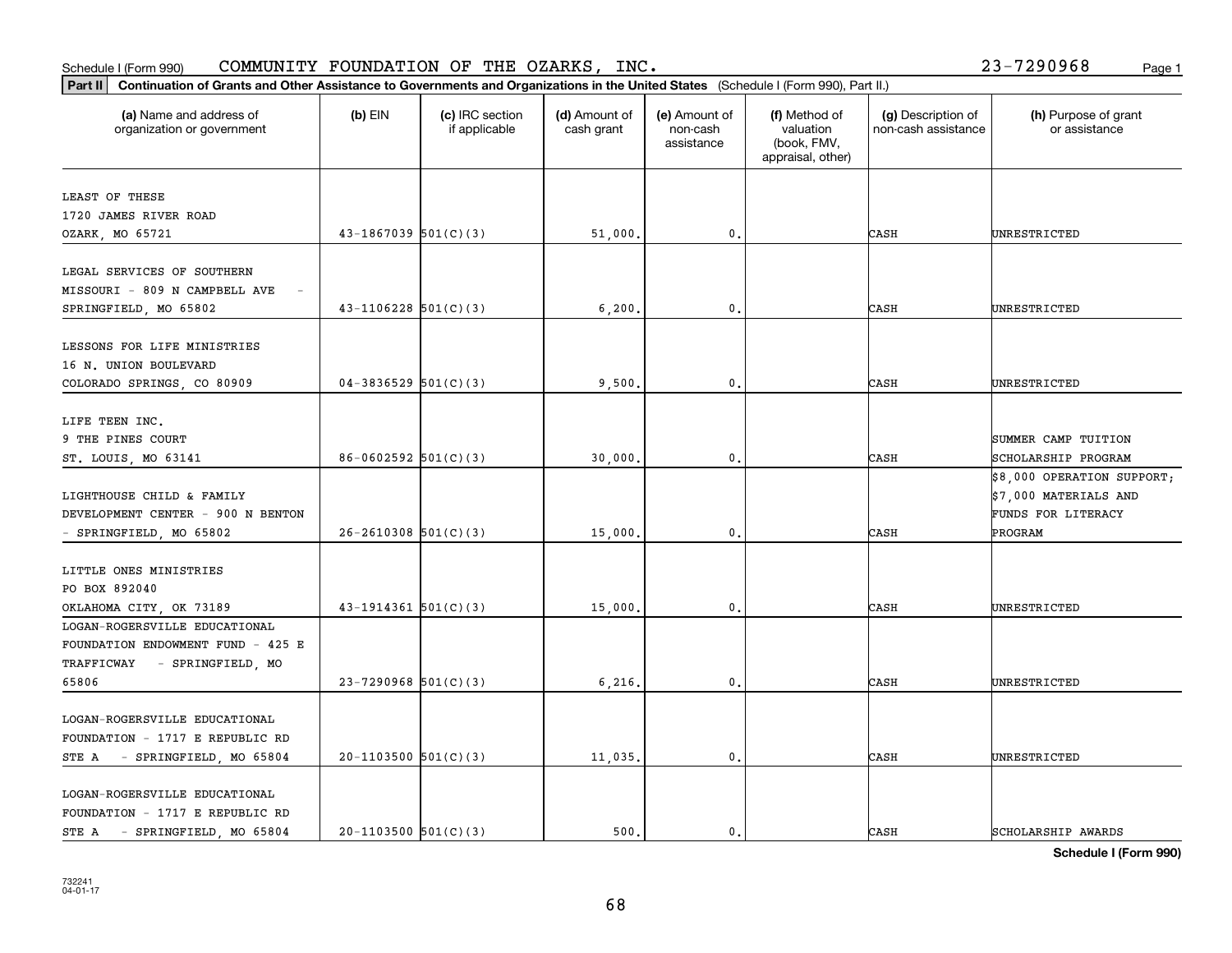## **Part II Continuation of Grants and Other Assistance to Governments and Organizations in the United States**

Schedule I (Form 990) COMMUNITY FOUNDATION OF THE OZARKS, INC。 Page 1 COMMUNITY FOUNDATION OF THE OZARKS, INC. 23-7290968

| (a) Name and address of<br>organization or government                                    | $(b)$ EIN                  | (c) IRC section<br>if applicable | (d) Amount of<br>cash grant | (e) Amount of<br>non-cash<br>assistance | (f) Method of<br>valuation<br>(book, FMV,<br>appraisal, other) | (g) Description of<br>non-cash assistance | (h) Purpose of grant<br>or assistance              |
|------------------------------------------------------------------------------------------|----------------------------|----------------------------------|-----------------------------|-----------------------------------------|----------------------------------------------------------------|-------------------------------------------|----------------------------------------------------|
| LOST AND FOUND, INC                                                                      |                            |                                  |                             |                                         |                                                                |                                           |                                                    |
| PO BOX 3008                                                                              |                            |                                  |                             |                                         |                                                                |                                           |                                                    |
| SPRINGFIELD, MO 65808                                                                    | $43-1896981$ 501(C)(3)     |                                  | 2,000.                      | 0.                                      |                                                                | CASH                                      | UNRESTRICTED                                       |
| MACKEY FAMILY SCHOLARSHIP FUND<br>425 E TRAFFICWAY                                       |                            |                                  |                             |                                         |                                                                |                                           |                                                    |
| SPRINGFIELD, MO 65806                                                                    | $23 - 7290968$ 501(C)(3)   |                                  | 60,578                      | $\mathfrak{o}$ .                        |                                                                | CASH                                      | SCHOLARSHIPS                                       |
| MAKE A WISH FOUNDATION MISSOURI<br>13523 BARRETT PARKWAY DR SUITE 241                    |                            |                                  |                             |                                         |                                                                |                                           |                                                    |
| BALLWIN, MO 63021                                                                        | $43 - 1550697$ 501(C)(3)   |                                  | 5,000                       | $\mathfrak{o}$ .                        |                                                                | CASH                                      | UNRESTRICTED                                       |
| MARSHFIELD UNITED METHODIST CHURCH<br>220 S. ELM<br>MARSHFIELD, MO 65706                 | $43 - 1135312$ $501(C)(3)$ |                                  | 9,450.                      | 0.                                      |                                                                | CASH                                      | UNRESTRICTED                                       |
| MEN AT THE CROSS<br>1353 LAKESHORE DRIVE                                                 |                            |                                  |                             |                                         |                                                                |                                           |                                                    |
| BRANSON, MO 65616                                                                        | $26 - 2364202$ 501(C)(3)   |                                  | 50,000                      | $\mathbf{0}$                            |                                                                | CASH                                      | UNRESTRICTED                                       |
| MERCY COLLEGE OF NURSING (SBU)<br>4431 S. FREMONT                                        | $32-0195818$ $501(C)(3)$   |                                  |                             | 0.                                      |                                                                |                                           |                                                    |
| SPRINGFIELD, MO 65804                                                                    |                            |                                  | 10,000                      |                                         |                                                                | CASH                                      | NURSING SCHOLARSHIPS                               |
| MERCY HEALTH FOUNDATION<br>SPRINGFIELD - 3265 S. NATIONAL AVE                            |                            |                                  |                             |                                         |                                                                |                                           |                                                    |
| - SPRINGFIELD, MO 65807                                                                  | $32-0195818$ $501(C)(3)$   |                                  | 200                         | $\mathfrak{o}$ .                        |                                                                | CASH                                      | UNRESTRICTED                                       |
| MERCY HEALTH FOUNDATION<br>SPRINGFIELD - 3265 S. NATIONAL AVE<br>- SPRINGFIELD, MO 65807 | $32-0195818$ $501(C)(3)$   |                                  | 403.                        | $\mathfrak{o}$ .                        |                                                                | CASH                                      | ASSISTANCE FOR STROKE<br>VICTIMS                   |
| MERCY HEALTH FOUNDATION<br>SPRINGFIELD - 3265 S. NATIONAL AVE                            |                            |                                  |                             |                                         |                                                                |                                           | MERCY KID'S HOSPITAL FOR<br>BUILDING, PATIENT CARE |
| - SPRINGFIELD, MO 65807                                                                  | $32-0195818$ $501(C)(3)$   |                                  | 26,400.                     | $\mathbf{0}$ .                          |                                                                | CASH                                      | CENTER AND EQUIPMENT                               |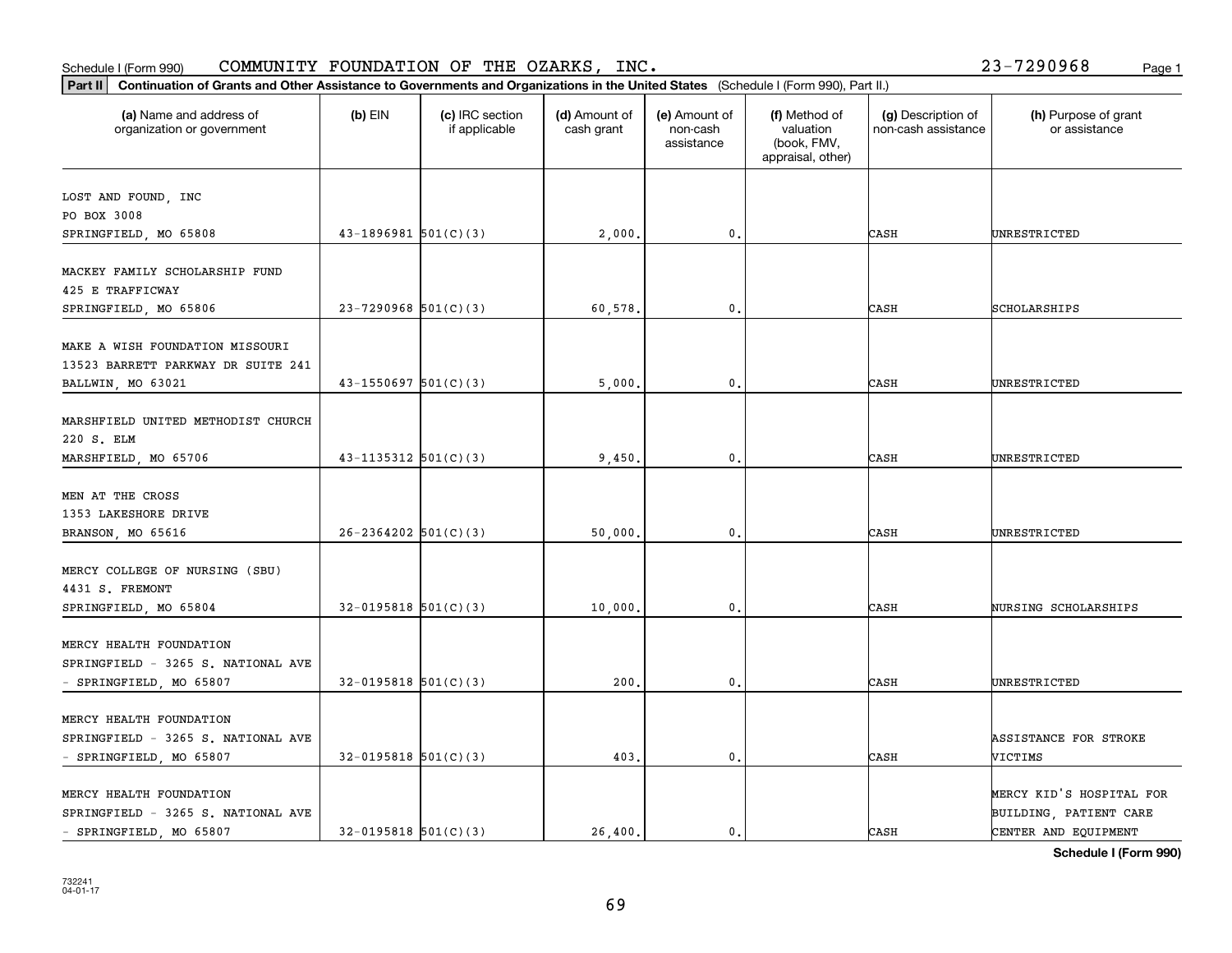#### **Part III Continuation of Grants and Other Assistance to Governments and Organization of Grants and Organization of Grants and Organizations of Organizations and Organization of Grants and Organizations of Departments an** Schedule I (Form 990)  ${\tt COMMUNITY}$  <code>FOUNDATION OF THE OZARKS, INC</code> .  $23-7290968$  Page 1

| Continuation of Grants and Other Assistance to Governments and Organizations in the United States (Schedule I (Form 990), Part II.)<br>Part II |                            |                                  |                             |                                         |                                                                |                                           |                                       |
|------------------------------------------------------------------------------------------------------------------------------------------------|----------------------------|----------------------------------|-----------------------------|-----------------------------------------|----------------------------------------------------------------|-------------------------------------------|---------------------------------------|
| (a) Name and address of<br>organization or government                                                                                          | $(b)$ EIN                  | (c) IRC section<br>if applicable | (d) Amount of<br>cash grant | (e) Amount of<br>non-cash<br>assistance | (f) Method of<br>valuation<br>(book, FMV,<br>appraisal, other) | (g) Description of<br>non-cash assistance | (h) Purpose of grant<br>or assistance |
| MERCY HEALTH FOUNDATION<br>SPRINGFIELD - 3265 S. NATIONAL AVE<br>- SPRINGFIELD, MO 65807                                                       | $32 - 0195818$ $501(C)(3)$ |                                  | 25,000                      | 0.                                      |                                                                | CASH                                      | BRANSON CLINIC CAPITAL<br>FUND        |
| MERCY HOME FOR BOYS AND GIRLS<br>1140 WEST JACKSON BLVD<br>CHICAGO, IL 60607                                                                   | $36 - 2171726$ 501(C)(3)   |                                  | 10,000                      | $\mathfrak{o}$ .                        |                                                                | CASH                                      | UNRESTRICTED                          |
| MISSION AVIATION FELLOWSHIP<br>PO BOX 47<br>NAMPA, ID 83653                                                                                    | $95-1920983$ $501(C)(3)$   |                                  | 5,500                       | 0.                                      |                                                                | CASH                                      | UNRESTRICTED                          |
| MISSOURI BOTANICAL GARDEN FUND<br>425 EAST TRAFFICWAY<br>SPRINGFIELD, MO 65806                                                                 | $23 - 7290968$ 501(C)(3)   |                                  | 21,853.                     | $^{\circ}$ .                            |                                                                | CASH                                      | UNRESTRICTED                          |
| MISSOURI COLLEGES FUND, INC.<br>3401 W. TRUMAN BLVD. STE. 202<br>JEFFERSON CITY, MO 65109                                                      | $43-0680952$ 501(C)(3)     |                                  | 12,600                      | $\mathfrak{o}$ .                        |                                                                | CASH                                      | UNRESTRICTED                          |
| MISSOURI FORGET-ME-NOT HORSE<br>RESCUE AND SANCTUARY - 1025<br>HERITAGE RD - LINN CREEK, MO<br>65052                                           | $45-3787871$ 501(C)(3)     |                                  | 5,975.                      | $\mathfrak{o}$ .                        |                                                                | CASH                                      | UNRESTRICTED                          |
| MISSOURI SOUTHERN FOUNDATION<br>3950 E. NEWMAN ROAD<br>JOPLIN, MO 64801                                                                        | $43-0907114$ 501(C)(3)     |                                  | 1,500                       | $^{\circ}$ .                            |                                                                | CASH                                      | MISSOURI SOUTHERN<br>SYMPHONIC CHORUS |
| MISSOURI SOUTHERN FOUNDATION<br>3950 E. NEWMAN ROAD<br>JOPLIN, MO 64801                                                                        | $43-0907114$ 501(C)(3)     |                                  | 28,150.                     | $\mathfrak o$ .                         |                                                                | CASH                                      | SCHOLARSHIPS                          |
| MISSOURI SOUTHERN FOUNDATION<br>3950 E. NEWMAN ROAD<br>JOPLIN, MO 64801                                                                        | $43-0907114$ $501(C)(3)$   |                                  | 80.250.                     | $\mathbf{0}$ .                          |                                                                | CASH                                      | <b>UNRESTRICTED</b>                   |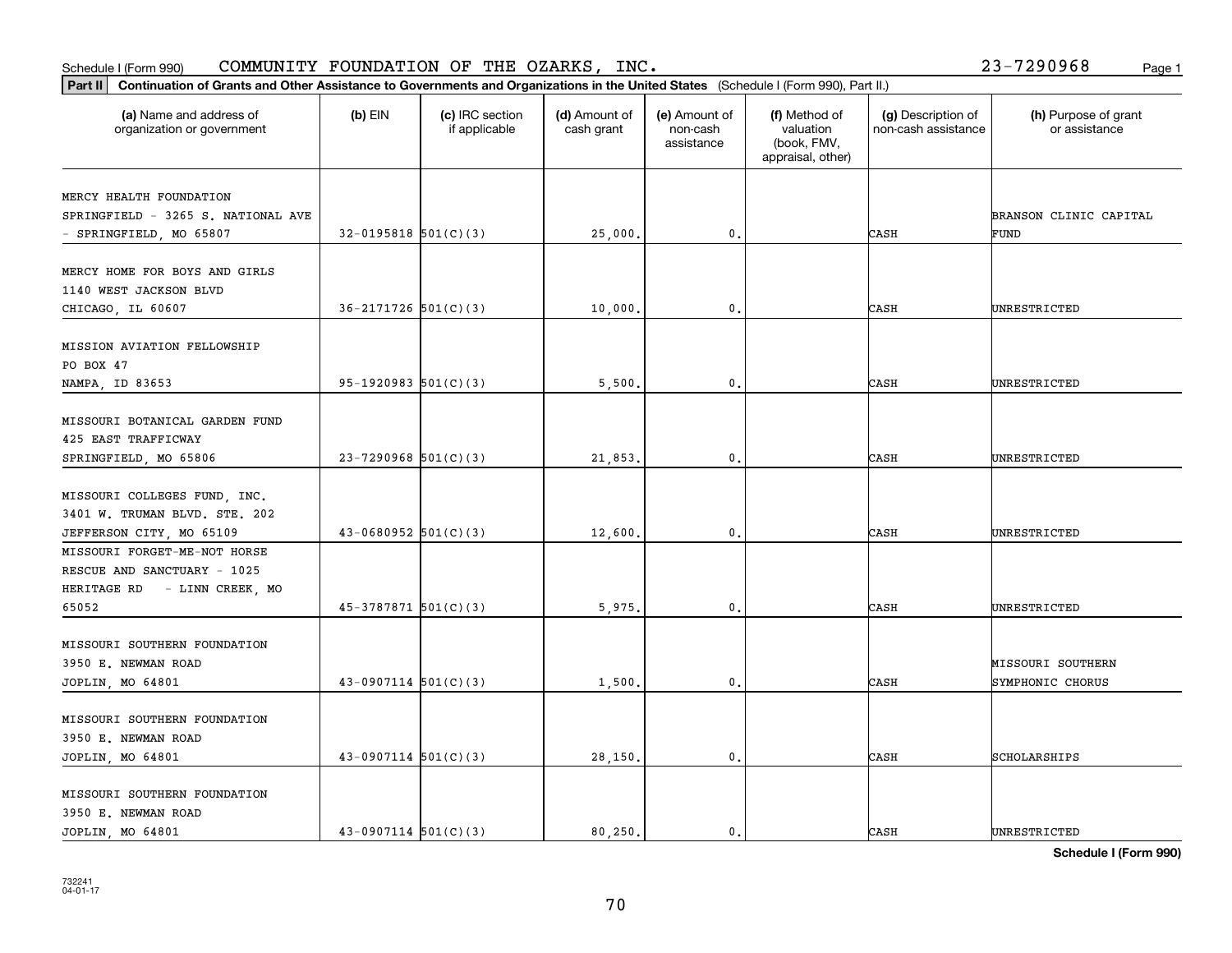| SPRINGFIELD, MO 65897     | $44-6000308$ $501(C)(3)$ | 100.     | $\mathbf{0}$ . | CASH | ASID SENIOR SHOW              |
|---------------------------|--------------------------|----------|----------------|------|-------------------------------|
|                           |                          |          |                |      |                               |
| MISSOURI STATE UNIVERSITY |                          |          |                |      |                               |
| 901 S NATIONAL            |                          |          |                |      | <b>BUSINESS STUDENT STUDY</b> |
| SPRINGFIELD, MO 65897     | $44-6000308$ 501(C)(3)   | 1,000.   | 0.             | CASH | ABROAD SCHOLARSHIPS           |
| MISSOURI STATE UNIVERSITY |                          |          |                |      |                               |
| 901 S NATIONAL            |                          |          |                |      |                               |
|                           |                          |          |                |      | CHILDCARE SUPPORT FOR         |
| SPRINGFIELD, MO 65897     | $44-6000308$ 501(C)(3)   | 960.     | 0.             | CASH | FAMILY IN CRISIS              |
| MISSOURI STATE UNIVERSITY |                          |          |                |      |                               |
| 901 S NATIONAL            |                          |          |                |      |                               |
| SPRINGFIELD, MO 65897     | $44-6000308$ 501(C)(3)   | 1,000.   | 0.             | CASH | DEPARTMENT OF KINESIOLOGY     |
|                           |                          |          |                |      |                               |
| MISSOURI STATE UNIVERSITY |                          |          |                |      |                               |
| 901 S NATIONAL            |                          |          |                |      |                               |
| SPRINGFIELD, MO 65897     | $44-6000308$ 501(C)(3)   | 1,696.   | 0.             | CASH | MENTAL HEALTH SUMMIT          |
|                           |                          |          |                |      |                               |
| MISSOURI STATE UNIVERSITY |                          |          |                |      |                               |
| 901 S NATIONAL            |                          |          |                |      | LIFE SKILLS FOR AT RISK       |
| SPRINGFIELD, MO 65897     | $44-6000308$ 501(C)(3)   | 210,000. | 0.             | CASH | FAMILIES                      |
|                           |                          |          |                |      |                               |
| MISSOURI STATE UNIVERSITY |                          |          |                |      | PROGRAM FOR                   |
| 901 S NATIONAL            |                          |          |                |      | DEVELOPMENTALLY DISABLED      |
| SPRINGFIELD, MO 65897     | $44-6000308$ 501(C)(3)   | 2,680.   | 0.             | CASH | STUDENTS                      |
|                           |                          |          |                |      |                               |
| MISSOURI STATE UNIVERSITY |                          |          |                |      |                               |
| 901 S NATIONAL            |                          |          |                |      | RURAL JOB SKILLS              |
| SPRINGFIELD, MO 65897     | $44-6000308$ 501(C)(3)   | 10,000.  | 0.             | CASH | READINESS PROGRAM             |
|                           |                          |          |                |      |                               |
| MISSOURI STATE UNIVERSITY |                          |          |                |      |                               |

### Schedule I (Form 990)  ${\tt COMMUNITY}$  <code>FOUNDATION OF THE OZARKS, INC</code> .  $23-7290968$  Page 1

organization or government

MISSOURI STATE UNIVERSITY

901 S NATIONAL

**Part II Continuation of Grants and Other Assistance to Governments and Organizations in the United States**  (Schedule I (Form 990), Part II.)

if applicable

 $(b)$  EIN  $(c)$  IRC section

**(a) (b) (c) (d) (e) (f) (g) (h)** Name and address of

(d) Amount of cash grant

(e) Amount of non-cashassistance

(f) Method of valuation (book, FMV, appraisal, other)

(g) Description of non-cash assistance

(h) Purpose of grant or assistance

**Schedule I (Form 990)**

901 S NATIONAL SPRINGFIELD AFRICAN SPRINGFIELD, MO 65897 44-6000308 501(C)(3)  $\begin{vmatrix} 4.450 \end{vmatrix}$  1,450. 0. CASH CASH AMERICAN READ IN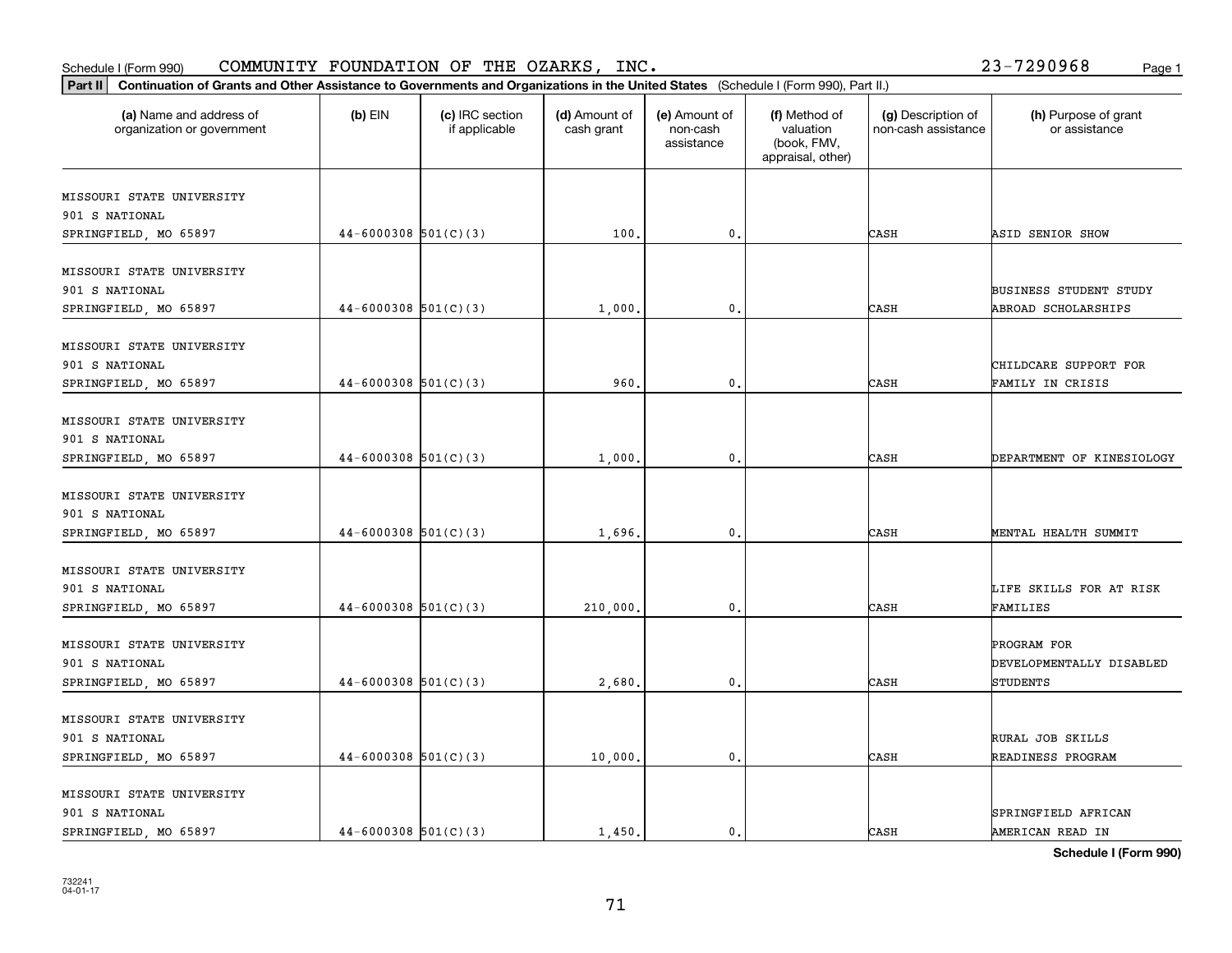**Schedule I (Form 990)**

| (a) Name and address of<br>organization or government | (b) EIN                  | (c) IRC section<br>if applicable | (d) Amount of<br>cash grant | (e) Amount of<br>non-cash<br>assistance | (f) Method of<br>valuation<br>(book, FMV,<br>appraisal, other) | (g) Description of<br>non-cash assistance | (h) Purpose of grant<br>or assistance               |
|-------------------------------------------------------|--------------------------|----------------------------------|-----------------------------|-----------------------------------------|----------------------------------------------------------------|-------------------------------------------|-----------------------------------------------------|
| MISSOURI STATE UNIVERSITY                             |                          |                                  |                             |                                         |                                                                |                                           |                                                     |
| 901 S NATIONAL                                        |                          |                                  |                             |                                         |                                                                |                                           | WOMEN'S BASKETBALL                                  |
| SPRINGFIELD, MO 65897                                 | $44-6000308$ 501(C)(3)   |                                  | 250.                        | $\mathbf{0}$ .                          |                                                                | CASH                                      | SPECIAL PROJECTS FUND                               |
| MONETT AREA YMCA                                      |                          |                                  |                             |                                         |                                                                |                                           |                                                     |
| 115 S LINCOLN AVE<br>MONETT                           |                          |                                  |                             |                                         |                                                                |                                           |                                                     |
| MONETT, MO 65708                                      | $44 - 0545283$ 501(C)(3) |                                  | 5,000,                      | $\mathfrak{o}$ .                        |                                                                | CASH                                      | SUPPORT FOR AQUATICS                                |
| MONETT HISTORICAL SOCIETY                             |                          |                                  |                             |                                         |                                                                |                                           |                                                     |
| 422 E. BROADWAY STREET                                |                          |                                  |                             |                                         |                                                                |                                           |                                                     |
| MONETT, MO 65708                                      | $22-3947459$ 501(C)(3)   |                                  | 5,000                       | $\mathbf{0}$                            |                                                                | CASH                                      | CAPITAL CAMPAIGN                                    |
| MONETT HISTORICAL SOCIETY                             |                          |                                  |                             |                                         |                                                                |                                           |                                                     |
| 422 E. BROADWAY STREET                                | $22 - 3947459$ 501(C)(3) |                                  | 4,600                       | $\mathbf{0}$ .                          |                                                                | CASH                                      | UNRESTRICTED                                        |
| MONETT, MO 65708                                      |                          |                                  |                             |                                         |                                                                |                                           |                                                     |
| MONETT R-1 SCHOOL DISTRICT                            |                          |                                  |                             |                                         |                                                                |                                           |                                                     |
| 900 E SCOTT ST                                        |                          |                                  |                             |                                         |                                                                |                                           |                                                     |
| MONETT, MO 65708                                      | $44-6001429$ 501(C)(3)   |                                  | 976.                        | $\mathfrak o$ .                         |                                                                | CASH                                      | SUPPORT FOR TEACHERS                                |
| MONETT R-1 SCHOOL DISTRICT<br>900 E SCOTT ST          |                          |                                  |                             |                                         |                                                                |                                           |                                                     |
| MONETT, MO 65708                                      | $44-6001429$ 501(C)(3)   |                                  | 7,225                       | 0.                                      |                                                                | CASH                                      | EDUCATIONAL PROGRAMMING                             |
| MORRISVILLE CEMETERY ASSOCIATION<br>1043 HWY 215      |                          |                                  |                             |                                         |                                                                |                                           | SPECIFIED PUBLIC NEEDS<br>AND HISTORIC PRESERVATION |
| MORRISVILLE, MO 65710                                 | $44-0667307$ 501(C)(3)   |                                  | 9,560.                      | $\mathbf{0}$ .                          |                                                                | CASH                                      | OF THE CEMETERY                                     |
| MOXIE CINEMA FUND                                     |                          |                                  |                             |                                         |                                                                |                                           |                                                     |
| 425 EAST TRAFFICWAY                                   |                          |                                  |                             |                                         |                                                                |                                           |                                                     |
| SPRINGFIELD, MO 65806                                 | $23 - 7290968$ 501(C)(3) |                                  | 16,900.                     | $\mathbf{0}$ .                          |                                                                | CASH                                      | UNRESTRICTED                                        |
| MSU - WEST PLAINS CAMPUS                              |                          |                                  |                             |                                         |                                                                |                                           |                                                     |
| 128 GARFIELD                                          |                          |                                  |                             |                                         |                                                                |                                           | HARLIN FAMILY BUSINESS                              |
| WEST PLAINS, MO 65775                                 | $43 - 1641443$ 501(C)(3) |                                  | 1,000.                      | $\mathbf{0}$ .                          |                                                                | CASH                                      | SCHOLARSHIP                                         |

72

#### Schedule I (Form 990)  ${\tt COMMUNITY}$  <code>FOUNDATION OF THE OZARKS, INC</code> .  $23-7290968$  Page 1

**Part II Continuation of Grants and Other Assistance to Governments and Organizations in the United States**  (Schedule I (Form 990), Part II.)

 $(b)$  EIN  $(c)$  IRC section

(e) Amount of

(f) Method of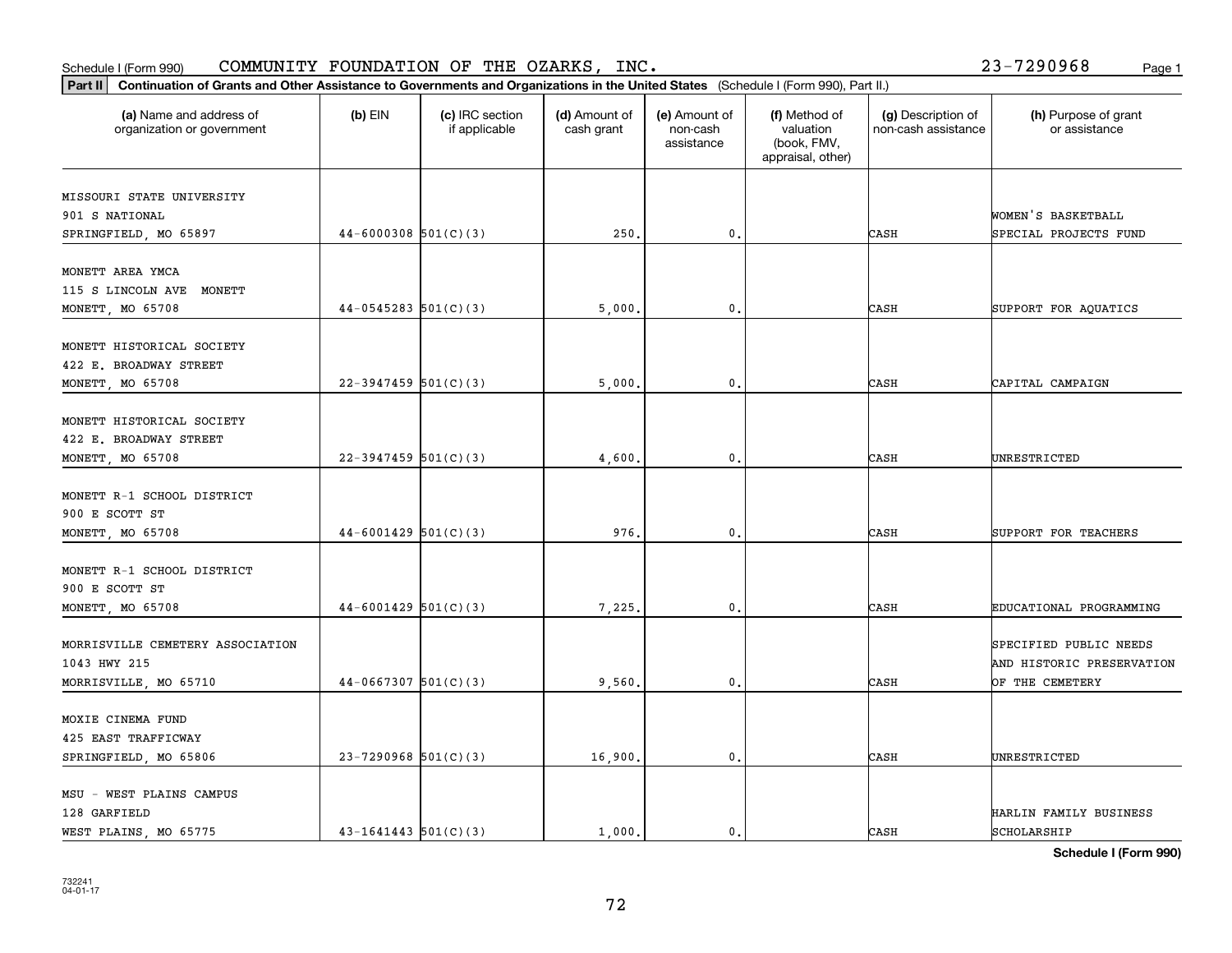| (Form 990), Part II.<br>/ Schedule I (F<br>Continuation of Grants and Other Assistance to Governments and Organizations in the United States | Schedule I | COMMUNITY<br>(Form 990) | FOUNDATION<br>THE<br>OF | OZARKS<br>INC. |  | " 96 ი<br>$\sim$ | Page 1 |
|----------------------------------------------------------------------------------------------------------------------------------------------|------------|-------------------------|-------------------------|----------------|--|------------------|--------|
|                                                                                                                                              | Part II    |                         |                         |                |  |                  |        |

| 3-7290968 | Page 1 |
|-----------|--------|
|-----------|--------|

| $ $ Part II                                                       | Continuation of Grants and Other Assistance to Governments and Organizations in the United States (Schedule I (Form 990), Part II.) |                                  |                             |                                         |                                                                |                                           |                                                                         |  |  |
|-------------------------------------------------------------------|-------------------------------------------------------------------------------------------------------------------------------------|----------------------------------|-----------------------------|-----------------------------------------|----------------------------------------------------------------|-------------------------------------------|-------------------------------------------------------------------------|--|--|
| (a) Name and address of<br>organization or government             | $(b)$ EIN                                                                                                                           | (c) IRC section<br>if applicable | (d) Amount of<br>cash grant | (e) Amount of<br>non-cash<br>assistance | (f) Method of<br>valuation<br>(book, FMV,<br>appraisal, other) | (g) Description of<br>non-cash assistance | (h) Purpose of grant<br>or assistance                                   |  |  |
| MSU - WEST PLAINS CAMPUS<br>128 GARFIELD<br>WEST PLAINS, MO 65775 | $43 - 1641443$ $501(C)(3)$                                                                                                          |                                  | 5,000.                      | $\mathfrak{o}$ .                        |                                                                | CASH                                      | TO ASSIST DESERVING YOUNG<br><b>STUDENTS</b>                            |  |  |
| MSU - WEST PLAINS CAMPUS<br>128 GARFIELD<br>WEST PLAINS, MO 65775 | $43 - 1641443$ 501(C)(3)                                                                                                            |                                  | 6,000                       | $\mathfrak o$ .                         |                                                                | CASH                                      | <b>BUSINESS PROFESSORSHIP</b><br><b>ENDOWMENT</b>                       |  |  |
| MSU FOUNDATION<br>300 S. JEFFERSON<br>SPRINGFIELD, MO 65806       | $43 - 1234200$ 501(C)(3)                                                                                                            |                                  | 5,000                       | $\mathbf{0}$                            |                                                                | CASH                                      | BASEBALL LOCKER ROOMS                                                   |  |  |
| MSU FOUNDATION<br>300 S. JEFFERSON<br>SPRINGFIELD, MO 65806       | $43 - 1234200$ $501(C)(3)$                                                                                                          |                                  | 5,000                       | $\mathbf{0}$ .                          |                                                                | CASH                                      | GLASS HALL EXPANSION                                                    |  |  |
| MSU FOUNDATION<br>300 S. JEFFERSON<br>SPRINGFIELD, MO 65806       | $43 - 1234200$ $501(C)(3)$                                                                                                          |                                  | 25,000                      | $\mathbf{0}$                            |                                                                | CASH                                      | GREENWOOD LABORATORY<br>SCHOOL MULTIPURPOSE<br><b>EXPANSION PROJECT</b> |  |  |
| MSU FOUNDATION<br>300 S. JEFFERSON<br>SPRINGFIELD, MO 65806       | $43 - 1234200$ $501(C)(3)$                                                                                                          |                                  | 600                         | $\mathbf{0}$                            |                                                                | CASH                                      | MARGARET CORBIN VOGEL<br><b><i>NOICE SCHOLARSHIP</i></b>                |  |  |
| MSU FOUNDATION<br>300 S. JEFFERSON<br>SPRINGFIELD, MO 65806       | $43 - 1234200$ $501(C)(3)$                                                                                                          |                                  | 10,000                      | $\mathbf{0}$ .                          |                                                                | CASH                                      | PRE-MED<br>SCHOLARSHIPS/CALLAWAY<br>SCHOLARSHIPS                        |  |  |
| MSU FOUNDATION<br>300 S. JEFFERSON<br>SPRINGFIELD, MO 65806       | $43 - 1234200$ 501(C)(3)                                                                                                            |                                  | 3,600                       | 0.                                      |                                                                | CASH                                      | <b>UNRESTRICTED</b>                                                     |  |  |
| MSU FOUNDATION<br>300 S. JEFFERSON<br>SPRINGFIELD, MO 65806       | $43 - 1234200$ 501(C)(3)                                                                                                            |                                  | 12,500.                     | $\mathbf{0}$ .                          |                                                                | CASH                                      | PHILOSOPHY SPEAKER/THEORY<br><b>PROJECT</b>                             |  |  |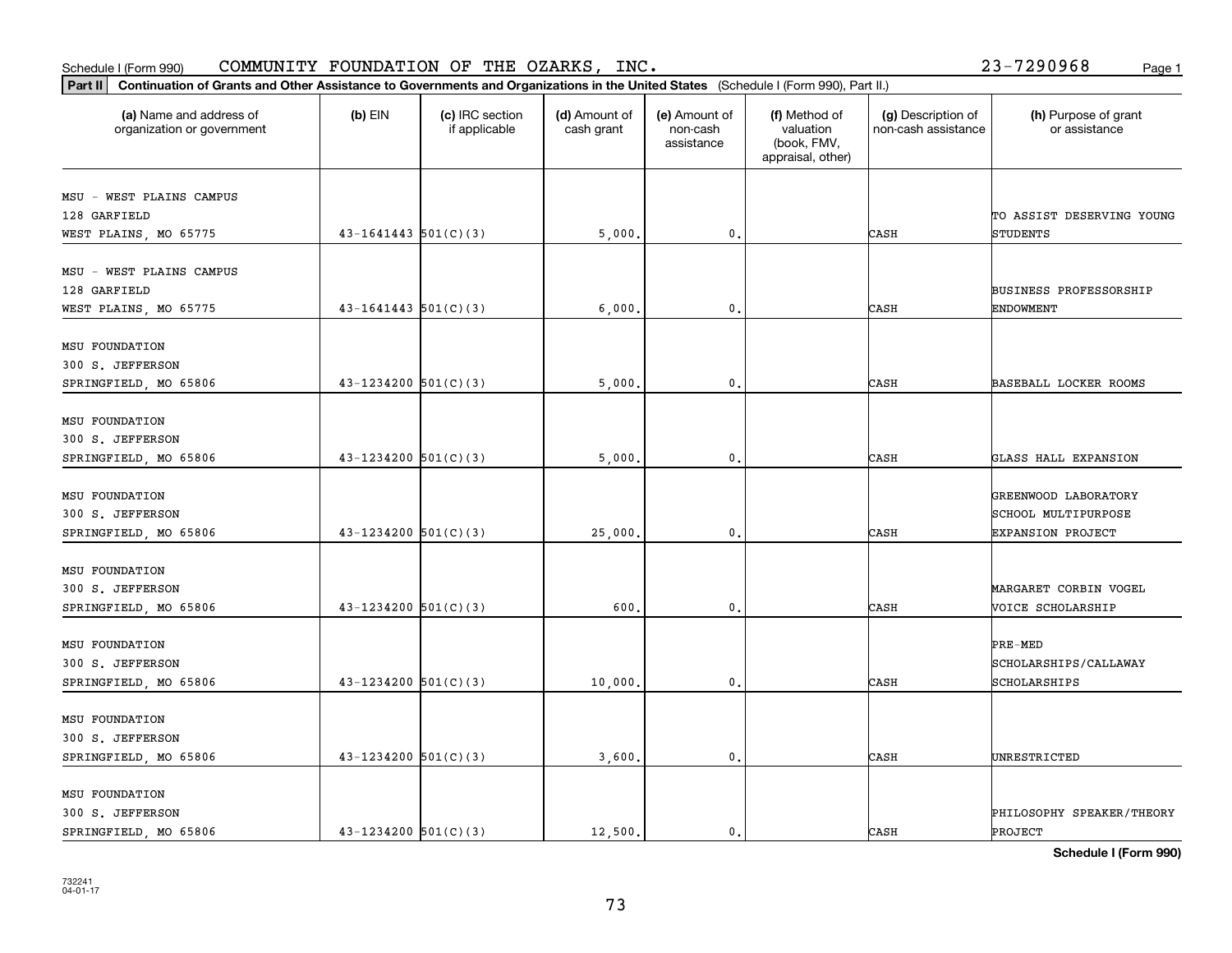| (a) Name and address of<br>organization or government                                                | $(b)$ EIN                | (c) IRC section<br>if applicable | (d) Amount of<br>cash grant | (e) Amount of<br>non-cash<br>assistance | (f) Method of<br>valuation<br>(book, FMV,<br>appraisal, other) | (g) Description of<br>non-cash assistance | (h) Purpose of grant<br>or assistance                          |
|------------------------------------------------------------------------------------------------------|--------------------------|----------------------------------|-----------------------------|-----------------------------------------|----------------------------------------------------------------|-------------------------------------------|----------------------------------------------------------------|
| MT. VERNON CHURCH OF CHRIST<br>732 S. LANDRUM                                                        | $43-1938265$ 501(C)(3)   |                                  |                             | 0.                                      |                                                                | CASH                                      | MEDICAL EQUIPMENT LOAN<br>PROJECT AND HANDICAP RAMP            |
| MOUNT VERNON, MO 65712                                                                               |                          |                                  | 4,080                       |                                         |                                                                |                                           | <b>BUILDING PROJECT</b>                                        |
| MT. VERNON CHURCH OF CHRIST<br>733 S. LANDRUM<br>MOUNT VERNON, MO 65712                              | $43 - 1938265$ 501(C)(3) |                                  | 2,000                       | 0.                                      |                                                                | CASH                                      | COATS AND BLANKETS FOR<br>THOSE IN NEED                        |
| MT. VERNON SCHOOLS<br>734 S. LANDRUM                                                                 | $44-6003597$ 501(C)(3)   |                                  |                             | $\mathfrak o$ .                         |                                                                | CASH                                      | COMMUNITY BETTERMENT                                           |
| MOUNT VERNON, MO 65712                                                                               |                          |                                  | 25,000.                     |                                         |                                                                |                                           |                                                                |
| MT. VERNON SCHOOLS<br>735 S. LANDRUM<br>MOUNT VERNON, MO 65712                                       | $44-6003597$ 501(C)(3)   |                                  | 3,000                       | 0.                                      |                                                                | CASH                                      | PLAYGROUND IMPROVEMENTS -<br>MT. VERNON ELEMENTARY             |
| MT. VERNON SCHOOLS<br>736 S. LANDRUM                                                                 |                          |                                  |                             |                                         |                                                                |                                           | SCHOLARSHIPS AND AWARDS<br>FOR TEACHERS,<br>ADMINISTRATORS AND |
| MOUNT VERNON, MO 65712                                                                               | $44-6003597$ 501(C)(3)   |                                  | 28,037                      | 0.                                      |                                                                | CASH                                      | COUNSELORS                                                     |
| MUSIC THERAPY OF THE OZARKS<br>PO BOX 9543<br>SPRINGFIELD, MO 65801                                  | $46 - 3436195$ 501(C)(3) |                                  | 6,143                       | 0.                                      |                                                                | CASH                                      | UNRESTRICTED                                                   |
| NAMI OF SOUTHWEST MISSOURI<br>1443 NORTH ROBBERSON AVE STE 408                                       |                          |                                  |                             |                                         |                                                                |                                           |                                                                |
| SPRINGFIELD, MO 65802                                                                                | $43 - 1244674$ 501(C)(3) |                                  | 1,000                       | $\mathfrak o$ .                         |                                                                | CASH                                      | UNRESTRICTED                                                   |
| NAMI OF SOUTHWEST MISSOURI<br>1443 NORTH ROBBERSON AVE STE 408<br>SPRINGFIELD, MO 65802              | $43 - 1244674$ 501(C)(3) |                                  | 4,500                       | $\mathfrak o$ .                         |                                                                | CASH                                      | <b>BUS PASSES</b>                                              |
| NEIGHBORHOOD WATERSHED IMPROVEMENT<br>FUND - 425 E TRAFFICWAY<br>$\sim$ $-$<br>SPRINGFIELD, MO 65806 | $23 - 7290968$ 501(C)(3) |                                  | 30,000.                     | 0.                                      |                                                                | CASH                                      | <b>UNRESTRICTED</b>                                            |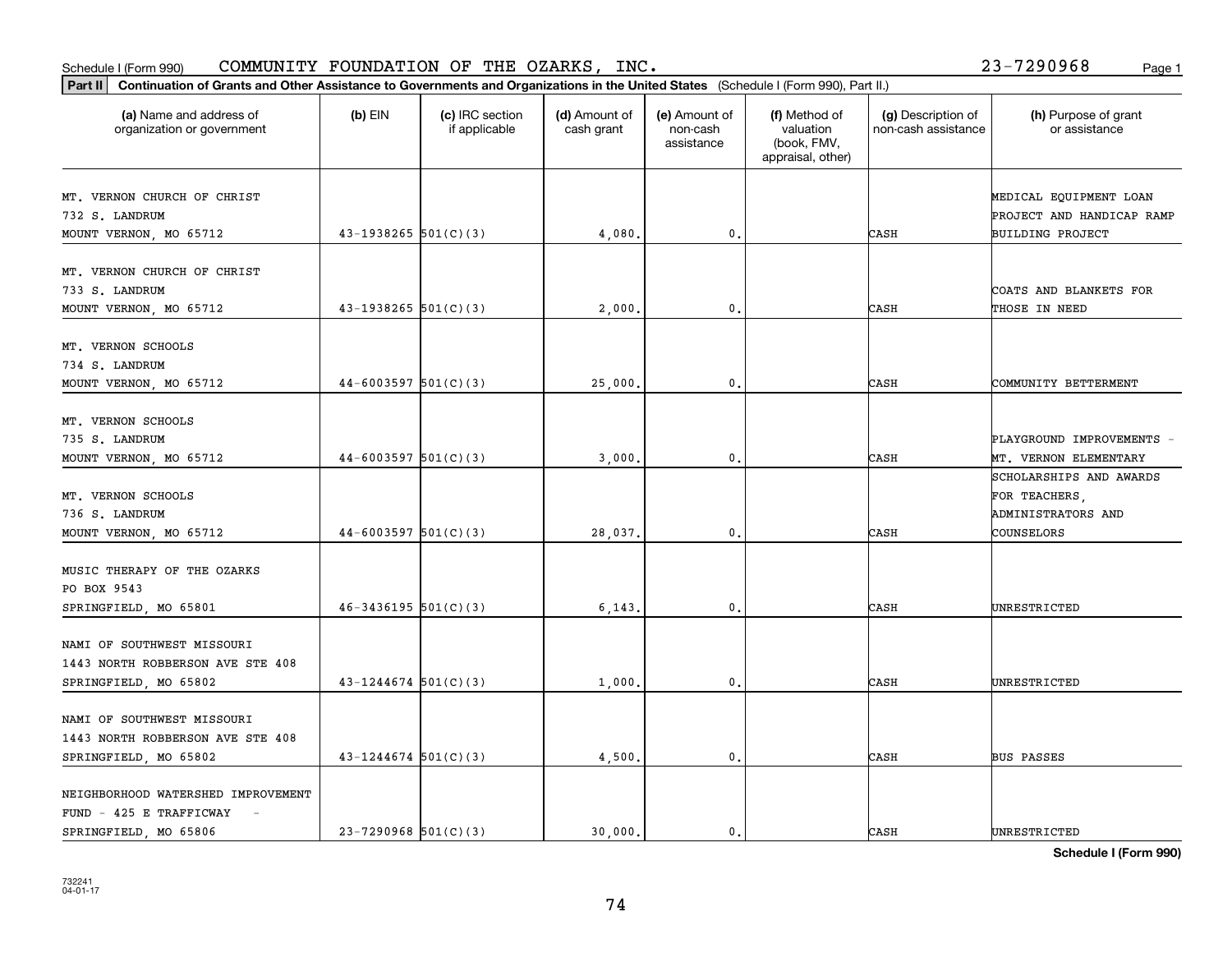### 73224104-01-17

| NIXA R-II SCHOOL DISTRICT       |                        |        |                |      |                               |
|---------------------------------|------------------------|--------|----------------|------|-------------------------------|
| 301 S MAIN ST                   |                        |        |                |      | FINANCIAL AID FOR NIXA        |
| NIXA, MO 65714                  | $44-6003678$ 501(C)(3) | 1,056. | $\mathbf{0}$ . | CASH | ELEMENTARY SCHOOLS            |
| NIXA R-II SCHOOL DISTRICT       |                        |        |                |      |                               |
| 301 S MAIN ST                   |                        |        |                |      |                               |
| NIXA, MO 65714                  | $44-6003678$ 501(C)(3) | 590.   | $\mathbf{0}$ . | CASH | HOMELESS TRANSPORTATION       |
| NIXA R-II SCHOOL DISTRICT       |                        |        |                |      |                               |
|                                 |                        |        |                |      |                               |
| 301 S MAIN ST<br>NIXA, MO 65714 | $44-6003678$ 501(C)(3) | 40.    | 0.             | CASH | CHOIR UNIFORMS                |
|                                 |                        |        |                |      |                               |
| NIXA R-II SCHOOL DISTRICT       |                        |        |                |      |                               |
| 301 S MAIN ST                   |                        |        |                |      |                               |
| NIXA, MO 65714                  | $44-6003678$ 501(C)(3) | 6,345. | $\mathbf{0}$ . | CASH | EDUCATIONALPROGRAMMING        |
| NIXA R-II SCHOOL DISTRICT       |                        |        |                |      |                               |
| 301 S MAIN ST                   |                        |        |                |      | <b>INMAN INTERMEDIATE 5TH</b> |
| NIXA, MO 65714                  | $44-6003678$ 501(C)(3) | 1,338. | $0$ .          | CASH | GRADE FIELD TRIP              |

**(a) (b) (c) (d) (e) (f) (g) (h)** Name and address of

JOPLIN, MO 64804 26-1986233 501(C)(3) 6,000. 0. CASH UNRESTRICTED

NIXA, MO 65714 44-6003678 501(C)(3) 2,000. 0. CASH SCHOLARSHIPS

NIXA, MO 65714 44-6003678 501(C)(3) 900. 0. CASH ALTERNATIVE SEATING

(d) Amount of cash grant

(e) Amount of non-cashassistance

(f) Method of valuation (book, FMV, appraisal, other)

(g) Description of non-cash assistance

**Part II Continuation of Grants and Other Assistance to Governments and Organizations in the United States**  (Schedule I (Form 990), Part II.) Schedule I (Form 990)  ${\tt COMMUNITY}$  <code>FOUNDATION OF THE OZARKS, INC</code> .  $23-7290968$  Page 1

 $(b)$  EIN  $(c)$  IRC section

if applicable

organization or government

NEW CREATION CHURCH 1831 S. CONNOR AVE.

301 S MAIN ST

301 S MAIN ST

NURSING SCHOLARSHIP FUND 425 E. TRAFFICWAY

NIXA R-II SCHOOL DISTRICT

NIXA R-II SCHOOL DISTRICT

(h) Purpose of grant or assistance

SPRINGFIELD, MO 65806 23-7290968 501(C)(3) | 11,400. 0. CASH CASH UNRESTRICTED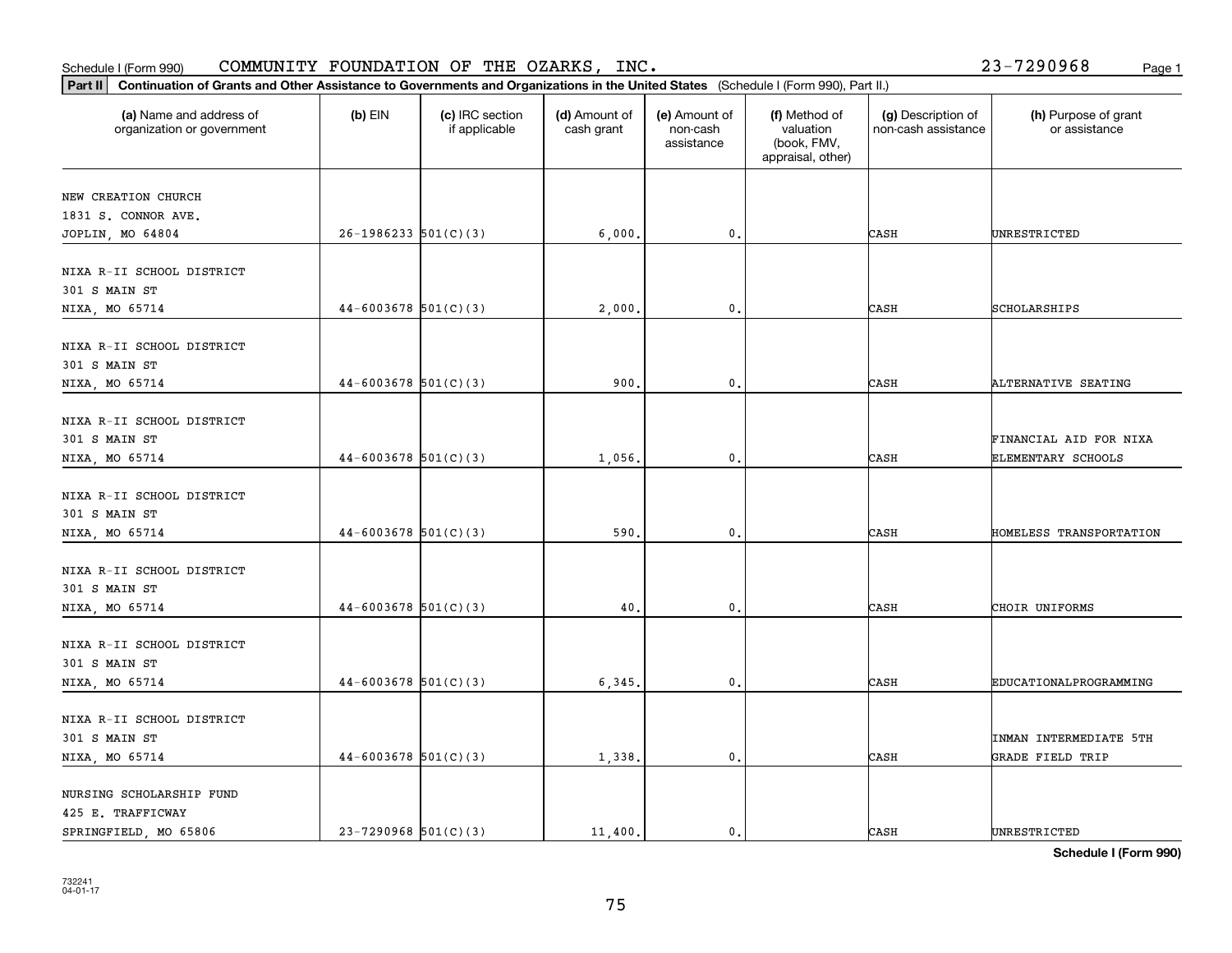### **Part III Continuation of Grants and Other Assistance to Governments and Organization of Grants and Organization of Grants and Organizations of Organizations and Organization of Grants and Organizations of Departments an** Schedule I (Form 990)  ${\tt COMMUNITY}$  <code>FOUNDATION OF THE OZARKS, INC</code> .  $23-7290968$  Page 1

| Continuation of Grants and Other Assistance to Governments and Organizations in the United States (Schedule I (Form 990), Part II.)<br>Part II |                          |                                  |                             |                                         |                                                                |                                           |                                                |  |
|------------------------------------------------------------------------------------------------------------------------------------------------|--------------------------|----------------------------------|-----------------------------|-----------------------------------------|----------------------------------------------------------------|-------------------------------------------|------------------------------------------------|--|
| (a) Name and address of<br>organization or government                                                                                          | $(b)$ EIN                | (c) IRC section<br>if applicable | (d) Amount of<br>cash grant | (e) Amount of<br>non-cash<br>assistance | (f) Method of<br>valuation<br>(book, FMV,<br>appraisal, other) | (g) Description of<br>non-cash assistance | (h) Purpose of grant<br>or assistance          |  |
| OACAC- DADE COUNTY NEIGHBORHOOD<br>CENTER - 2 N. MAIN STREET<br>$\sim$ $-$<br>GREENFIELD, MO 65661                                             | $43-0836672$ 501(C)(3)   |                                  | 7,000                       | 0.                                      |                                                                | CASH                                      | 2018 FOOD MOBILES/HUNGER<br><b>CHALLENGE</b>   |  |
| OAKWOOD LIFE SHARING SERVICES,<br>INC. - 10002 COUNTY ROAD 8490<br>WEST PLAINS, MO 65775                                                       | $25-1902811$ 501(C)(3)   |                                  | 10,616.                     | $\mathbf{0}$ .                          |                                                                | CASH                                      | UNRESTRICTED                                   |  |
| OKLAHOMA BAPTIST UNIVERSITY<br>500 WEST UNIVERSITY STREET<br>SHAWNEE, OK 74804                                                                 | $73-0579264$ 501(C)(3)   |                                  | 100,000                     | 0.                                      |                                                                | CASH                                      | MARRIAGE AND FAMILY<br>THERAPY TRAINING CLINIC |  |
| OKLAHOMA BAPTIST UNIVERSITY<br>500 WEST UNIVERSITY STREET<br>SHAWNEE, OK 74804                                                                 | $73-0579264$ 501(C)(3)   |                                  | 1,000                       | 0.                                      |                                                                | CASH                                      | PLAY THERAPY EQUIPMENT                         |  |
| OKLAHOMA BAPTIST UNIVERSITY<br>500 WEST UNIVERSITY STREET<br>SHAWNEE, OK 74804                                                                 | $73 - 0579264$ 501(C)(3) |                                  | 300.                        | $\mathbf{0}$ .                          |                                                                | CASH                                      | UNRESTRICTED                                   |  |
| OPERATION HALF PINT FUND<br>425 E. TRAFFICWAY<br>SPRINGFIELD, MO 65806                                                                         | $23 - 7290968$ 501(C)(3) |                                  | 5,000                       | 0.                                      |                                                                | CASH                                      | SNACK MILK PROGRAM                             |  |
| OPERATION HALF PINT FUND<br>426 E. TRAFFICWAY<br>SPRINGFIELD, MO 65806                                                                         | $23 - 7290968$ 501(C)(3) |                                  | 100                         | 0.                                      |                                                                | CASH                                      | UNRESTRICTED                                   |  |
| OREGON COUNTY LONG TERM RECOVERY<br>COMMITTEE - PO BOX 97 ALTON -<br>ALTON, MO 65606                                                           | $46 - 1124875$ 501(C)(3) |                                  | 11,355.                     | $\mathbf{0}$ .                          |                                                                | CASH                                      | THOMASVILLE RECOVERY<br>PROJECT                |  |
| OTC FOUNDATION GOLF TOURNAMENT<br>FUND - 426 E. TRAFFICWAY -<br>SPRINGFIELD, MO 65806                                                          | $43-1753974$ 501(C)(3)   |                                  | 45,000.                     | $\mathbf{0}$ .                          |                                                                | CASH                                      | UNRESTRICTED                                   |  |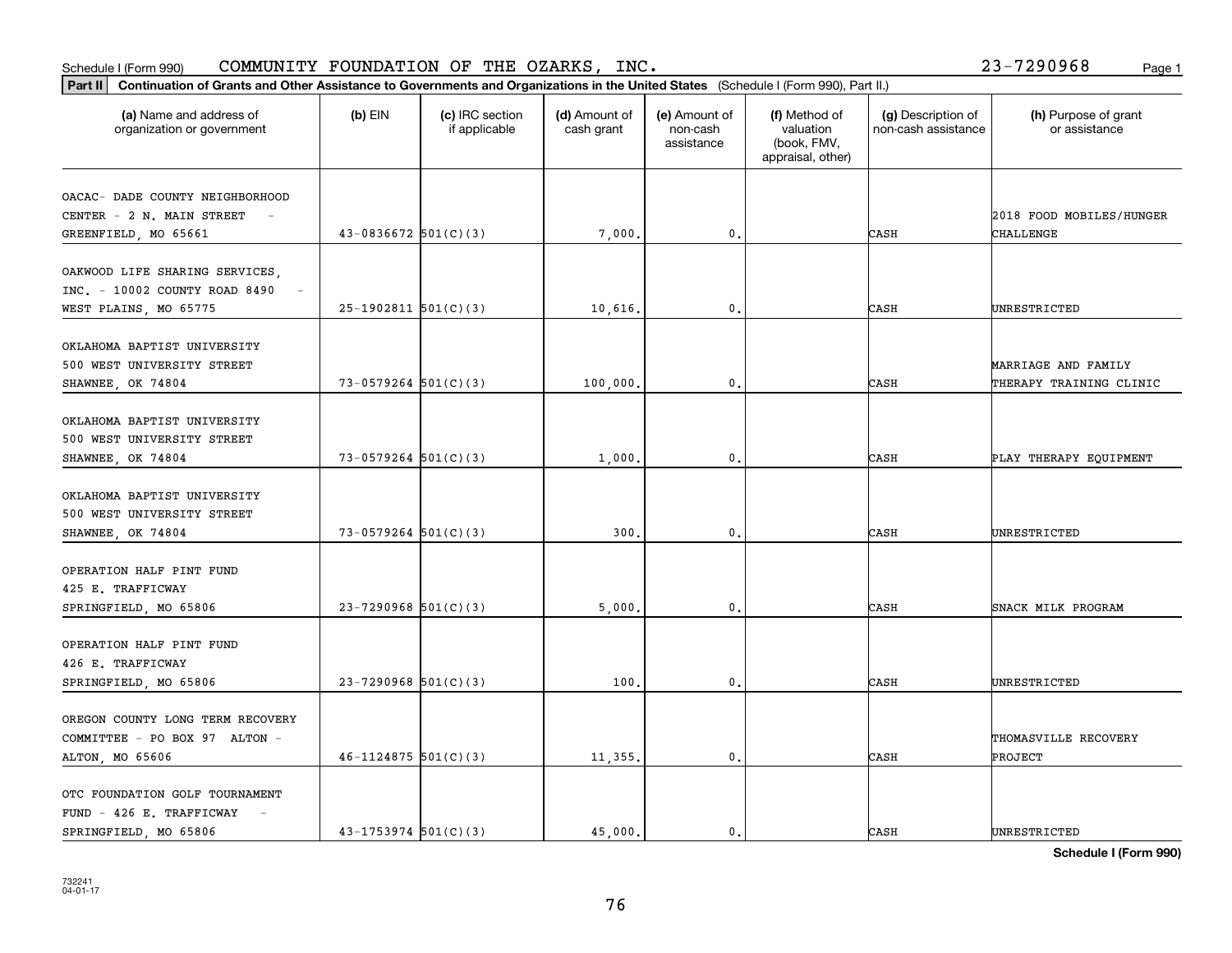### 73224104-01-17

OTC FOUNDATION

OTC FOUNDATION 1004 E CHESTNUT EXPY

OTC FOUNDATION 1005 E CHESTNUT EXPY

OTC FOUNDATION 1006 E CHESTNUT EXPY

OTC FOUNDATION

| OTC FOUNDATION        |                          |         |  |      |                           |
|-----------------------|--------------------------|---------|--|------|---------------------------|
| 1006 E CHESTNUT EXPY  |                          |         |  |      |                           |
| SPRINGFIELD MO 65802  | $43 - 1753974$ 501(C)(3) | 1.200.  |  | CASH | UNRESTRICTED              |
|                       |                          |         |  |      |                           |
| OTC FOUNDATION        |                          |         |  |      |                           |
| 1007 E CHESTNUT EXPY  |                          |         |  |      |                           |
| SPRINGFIELD, MO 65802 | $43 - 1753974$ 501(C)(3) | 10,000. |  | CASH | HAMRA FAMILY LIBRARY FUND |
|                       |                          |         |  |      |                           |
| OTC FOUNDATION        |                          |         |  |      |                           |
| 1008 E CHESTNUT EXPY  |                          |         |  |      |                           |

assistance

(book, FMV, appraisal, other)

SPRINGFIELD, MO 65802  $\begin{vmatrix} 43-1753974 & 501(C)(3) \end{vmatrix}$  20,000. 0. CASH CASH ALLIED HEALTH PROGRAMS SPRINGFIELD, MO 65802  $\begin{vmatrix} 43-1753974 & 501(C)(3) \end{vmatrix}$  1,000. 0. CASH CASH AUTOMOTIVE SCHOLARSHIP

SPRINGFIELD, MO 65802  $\begin{vmatrix} 43-1753974 & 501(C)(3) \end{vmatrix}$  46,022. 0. CASH SCHOLARSHIP

| OTC FOUNDATION        |                            |        |  |      |                         |
|-----------------------|----------------------------|--------|--|------|-------------------------|
| 1002 E CHESTNUT EXPY  |                            |        |  |      | 5 ALLIED HEALTH PROGRAM |
| SPRINGFIELD, MO 65802 | $43 - 1753974$ $501(C)(3)$ | 3.750. |  | CASH | SCHOLARSHIPS            |
|                       |                            |        |  |      |                         |
| OTC FOUNDATION        |                            |        |  |      |                         |
| 1003 E CHESTNUT EXPY  |                            |        |  |      |                         |

SPRINGFIELD, MO 65802 43-1753974 501(C)(3) (13,000. 0. 0. CASH AWARDS

1001 E CHESTNUT EXPY 26 HEALTH INCENTIVE

SPRINGFIELD, MO 65802  $\begin{vmatrix} 43-1753974 & 501(C)(3) \end{vmatrix}$  643. 0. CASH CASH ACOUNTING SCHOLARSHIPS

| Schedule I (Form 990)                                                                                                                          |  |           | COMMUNITY FOUNDATION OF THE      | INC.<br>OZARKS              |                                  |                            |                                               | 23-7290968                            | Page 1 |
|------------------------------------------------------------------------------------------------------------------------------------------------|--|-----------|----------------------------------|-----------------------------|----------------------------------|----------------------------|-----------------------------------------------|---------------------------------------|--------|
| Continuation of Grants and Other Assistance to Governments and Organizations in the United States (Schedule I (Form 990), Part II.)<br>Part II |  |           |                                  |                             |                                  |                            |                                               |                                       |        |
| (a) Name and address of<br>organization or government                                                                                          |  | $(b)$ EIN | (c) IRC section<br>if applicable | (d) Amount of<br>cash grant | <b>(e)</b> Amount of<br>non-cash | (f) Method of<br>valuation | (g) Description of<br>I non-cash assistance I | (h) Purpose of grant<br>or assistance |        |

**Schedule I (Form 990)**

1009 E CHESTNUT EXPY STRUMENT ROOM SIMULATION MONITOR FOR SPRINGFIELD, MO 65802  $\begin{vmatrix} 43-1753974 & 501(C)(3) \end{vmatrix}$  3,000. 0. CASH CASH OTC SIMULATION CENTER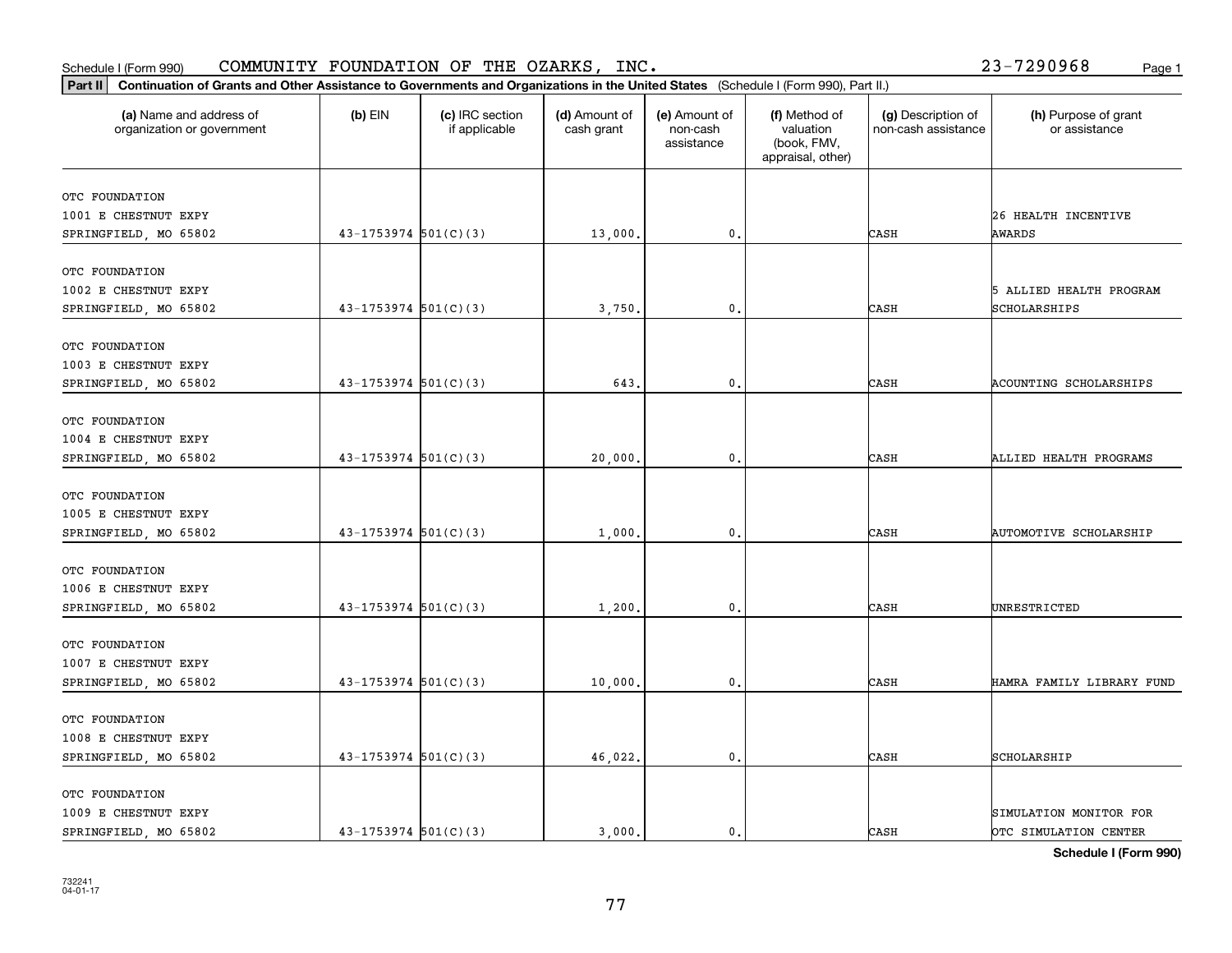# 732241 04-01-17

 $(b)$  EIN  $(c)$  IRC section

**Part II Continuation of Grants and Other Assistance to Governments and Organizations in the United States**  (Schedule I (Form 990), Part II.)

if applicable

|                                |                            |         |                  | appraisal, other) |                       |
|--------------------------------|----------------------------|---------|------------------|-------------------|-----------------------|
| OTC FOUNDATION                 |                            |         |                  |                   |                       |
| 1010 E CHESTNUT EXPY           |                            |         |                  |                   | THE PARAGON FUND      |
| SPRINGFIELD, MO 65802          | $43-1753974$ 501(C)(3)     | 12,500. | $\mathbf{0}$ .   | CASH              | SCHOLARSHIP           |
|                                |                            |         |                  |                   |                       |
| OUR LADY OF THE LAKE CATHOLIC  |                            |         |                  |                   |                       |
| CHURCH - 2411 BAGNELL DAM BLVD |                            |         |                  |                   |                       |
| LAKE OZARK, MO 65049           | $43-0865888$ $501(C)(3)$   | 5,000.  | $\mathbf{0}$ .   | CASH              | UNRESTRICTED          |
|                                |                            |         |                  |                   |                       |
| OZARK ACTORS THEATRE           |                            |         |                  |                   |                       |
| PO BOX K                       |                            |         |                  |                   |                       |
| ROLLA, MO 65402                | $43 - 1477102$ 501(C)(3)   | 6,485.  | $^{\circ}$ .     | CASH              | UNRESTRICTED          |
|                                |                            |         |                  |                   |                       |
| OZARK GREENWAYS                |                            |         |                  |                   |                       |
| PO BOX 50733                   |                            |         |                  |                   |                       |
| SPRINGFIELD, MO 65805          | $43 - 1525122$ $501(C)(3)$ | 19,000. | $\mathfrak o$ .  | CASH              | ENVIRONMENTAL PROJECT |
|                                |                            |         |                  |                   |                       |
| OZARK GREENWAYS                |                            |         |                  |                   |                       |
| PO BOX 50733                   |                            |         |                  |                   |                       |
| SPRINGFIELD, MO 65805          | $43 - 1525122$ $501(C)(3)$ | 2,000.  | $\mathbf{0}$ .   | CASH              | MEMORIAL BENCH        |
|                                |                            |         |                  |                   |                       |
| OZARK GREENWAYS                |                            |         |                  |                   |                       |
| PO BOX 50733                   |                            |         |                  |                   |                       |
| SPRINGFIELD, MO 65805          | $43 - 1525122$ $501(C)(3)$ | 58,750. | $\mathfrak{o}$ . | CASH              | UNRESTRICTED          |
|                                |                            |         |                  |                   |                       |
| OZARK MOUNTAIN MUSIC           |                            |         |                  |                   |                       |
| 5106 STATE HWY Y               |                            |         |                  |                   | RURAL MUSIC EDUCATION |
| GALENA, MO 65656               | $45 - 2736797$ 501(C)(3)   | 10,000. | $\mathbf{0}$ .   | CASH              | PROGRAM               |
|                                |                            |         |                  |                   |                       |
| OZARK SENIOR CENTER            |                            |         |                  |                   |                       |
| PO BOX 681                     |                            |         |                  |                   |                       |
| OZARK, MO 65721                | $43 - 1319452$ $501(C)(3)$ | 12,000. | $\mathbf{0}$ .   | CASH              | UNRESTRICTED          |
|                                |                            |         |                  |                   |                       |
| OZARK TRAILS COUNCIL, BSA      |                            |         |                  |                   |                       |
| 1616 S EASTGATE                |                            |         |                  |                   |                       |
| SPRINGFIELD, MO 65809          | $44-0546294$ 501(C)(3)     | 160.    | $\mathbf{0}$ .   | CASH              | BOY SCOUT CAMP COSTS  |

**(a) (b) (c) (d) (e) (f) (g) (h)** Name and address of

(d) Amount of cash grant

(e) Amount of non-cash

(f) Method of valuation (book, FMV,

(g) Description of non-cash assistance

Schedule I (Form 990)  ${\tt COMMUNITY}$  <code>FOUNDATION OF THE OZARKS, INC</code> .  $23-7290968$  Page 1

organization or government

(h) Purpose of grant or assistance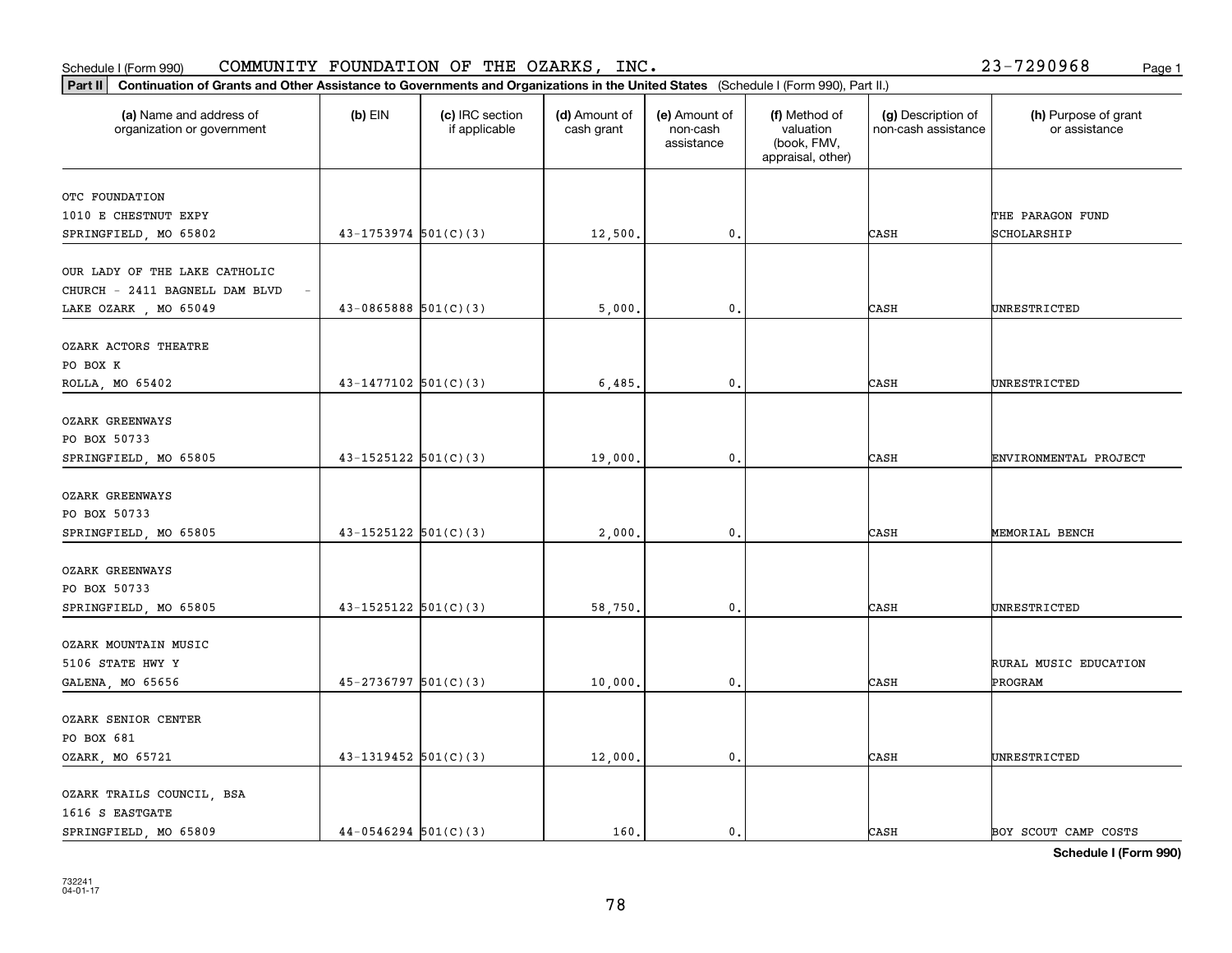| Part II   Continuation of Grants and Other Assistance to Governments and Organizations in the United States (Schedule I (Form 990), Part II.) |                            |                                  |                             |                                         |                                                                |                                           |                                       |
|-----------------------------------------------------------------------------------------------------------------------------------------------|----------------------------|----------------------------------|-----------------------------|-----------------------------------------|----------------------------------------------------------------|-------------------------------------------|---------------------------------------|
| (a) Name and address of<br>organization or government                                                                                         | $(b)$ EIN                  | (c) IRC section<br>if applicable | (d) Amount of<br>cash grant | (e) Amount of<br>non-cash<br>assistance | (f) Method of<br>valuation<br>(book, FMV,<br>appraisal, other) | (g) Description of<br>non-cash assistance | (h) Purpose of grant<br>or assistance |
|                                                                                                                                               |                            |                                  |                             |                                         |                                                                |                                           |                                       |
| OZARK TRAILS COUNCIL, BSA<br>1617 S EASTGATE                                                                                                  |                            |                                  |                             |                                         |                                                                |                                           | HANDICAP ACESSIBLE                    |
| SPRINGFIELD, MO 65809                                                                                                                         | $44-0546294$ 501(C)(3)     |                                  | 4,800.                      | $\mathbf 0$ .                           |                                                                | CASH                                      | PARKING AREA AND SIDEWALK             |
|                                                                                                                                               |                            |                                  |                             |                                         |                                                                |                                           |                                       |
| OZARK TRAILS COUNCIL, BSA                                                                                                                     |                            |                                  |                             |                                         |                                                                |                                           |                                       |
| 1618 S EASTGATE                                                                                                                               |                            |                                  |                             |                                         |                                                                |                                           |                                       |
| SPRINGFIELD, MO 65809                                                                                                                         | $44-0546294$ 501(C)(3)     |                                  | 12,500                      | 0.                                      |                                                                | CASH                                      | STAFF CABIN                           |
|                                                                                                                                               |                            |                                  |                             |                                         |                                                                |                                           |                                       |
| OZARK TRAILS COUNCIL, BSA                                                                                                                     |                            |                                  |                             |                                         |                                                                |                                           |                                       |
| 1619 S EASTGATE                                                                                                                               |                            |                                  |                             |                                         |                                                                |                                           |                                       |
| SPRINGFIELD, MO 65809                                                                                                                         | $44-0546294$ 501(C)(3)     |                                  | 2,900                       | $\mathfrak{o}$ .                        |                                                                | CASH                                      | UNRESTRICTED                          |
|                                                                                                                                               |                            |                                  |                             |                                         |                                                                |                                           |                                       |
| OZARK TRAILS COUNCIL, BSA                                                                                                                     |                            |                                  |                             |                                         |                                                                |                                           |                                       |
| 1620 S EASTGATE                                                                                                                               |                            |                                  |                             |                                         |                                                                |                                           |                                       |
| SPRINGFIELD, MO 65809                                                                                                                         | $44-0546294$ 501(C)(3)     |                                  | 15,325.                     | $\mathbf{0}$                            |                                                                | CASH                                      | YOUTH PROJECT                         |
|                                                                                                                                               |                            |                                  |                             |                                         |                                                                |                                           |                                       |
| OZARKS COIN CLUB                                                                                                                              |                            |                                  |                             |                                         |                                                                |                                           |                                       |
| PO BOX 1266                                                                                                                                   |                            |                                  |                             |                                         |                                                                |                                           |                                       |
| BUFFALO, MO 65685                                                                                                                             | $45 - 3155292$ $501(C)(3)$ |                                  | 27,000                      | $\mathbf{0}$                            |                                                                | CASH                                      | YOUTH PROGRAMMING                     |
|                                                                                                                                               |                            |                                  |                             |                                         |                                                                |                                           |                                       |
| OZARKS COUNSELING CENTER                                                                                                                      |                            |                                  |                             |                                         |                                                                |                                           |                                       |
| 614 SOUTH AVE                                                                                                                                 |                            |                                  |                             |                                         |                                                                |                                           |                                       |
| SPRINGFIELD, MO 65806                                                                                                                         | $44-0595115$ $501(C)(3)$   |                                  | 29,000.                     | 0.                                      |                                                                | CASH                                      | UNRESTRICTED                          |
|                                                                                                                                               |                            |                                  |                             |                                         |                                                                |                                           |                                       |
| OZARKS FAMILY YMCA                                                                                                                            |                            |                                  |                             |                                         |                                                                |                                           |                                       |
| 1 YMCA DRIVE                                                                                                                                  |                            |                                  |                             |                                         |                                                                |                                           |                                       |
| MOUNTAIN GROVE, MO 65711                                                                                                                      | $43-1617662$ 501(C)(3)     |                                  | 50,561                      | $\mathfrak{o}$ .                        |                                                                | CASH                                      | UNRESTRICTED                          |
| OZARKS FOOD HARVEST                                                                                                                           |                            |                                  |                             |                                         |                                                                |                                           |                                       |
| PO BOX 5746                                                                                                                                   |                            |                                  |                             |                                         |                                                                |                                           | NEW WAREHOUSE BUILDING                |
|                                                                                                                                               | $43 - 1426384$ 501(C)(3)   |                                  | 3,000,                      | $\mathfrak{o}$ .                        |                                                                | CASH                                      | FACILITY                              |
| SPRINGFIELD, MO 65801                                                                                                                         |                            |                                  |                             |                                         |                                                                |                                           |                                       |
| OZARKS FOOD HARVEST                                                                                                                           |                            |                                  |                             |                                         |                                                                |                                           |                                       |
| PO BOX 5746                                                                                                                                   |                            |                                  |                             |                                         |                                                                |                                           |                                       |
| SPRINGFIELD, MO 65801                                                                                                                         | $43 - 1426384$ 501(C)(3)   |                                  | 30,410.                     | $\mathbf{0}$ .                          |                                                                | CASH                                      | <b>UNRESTRICTED</b>                   |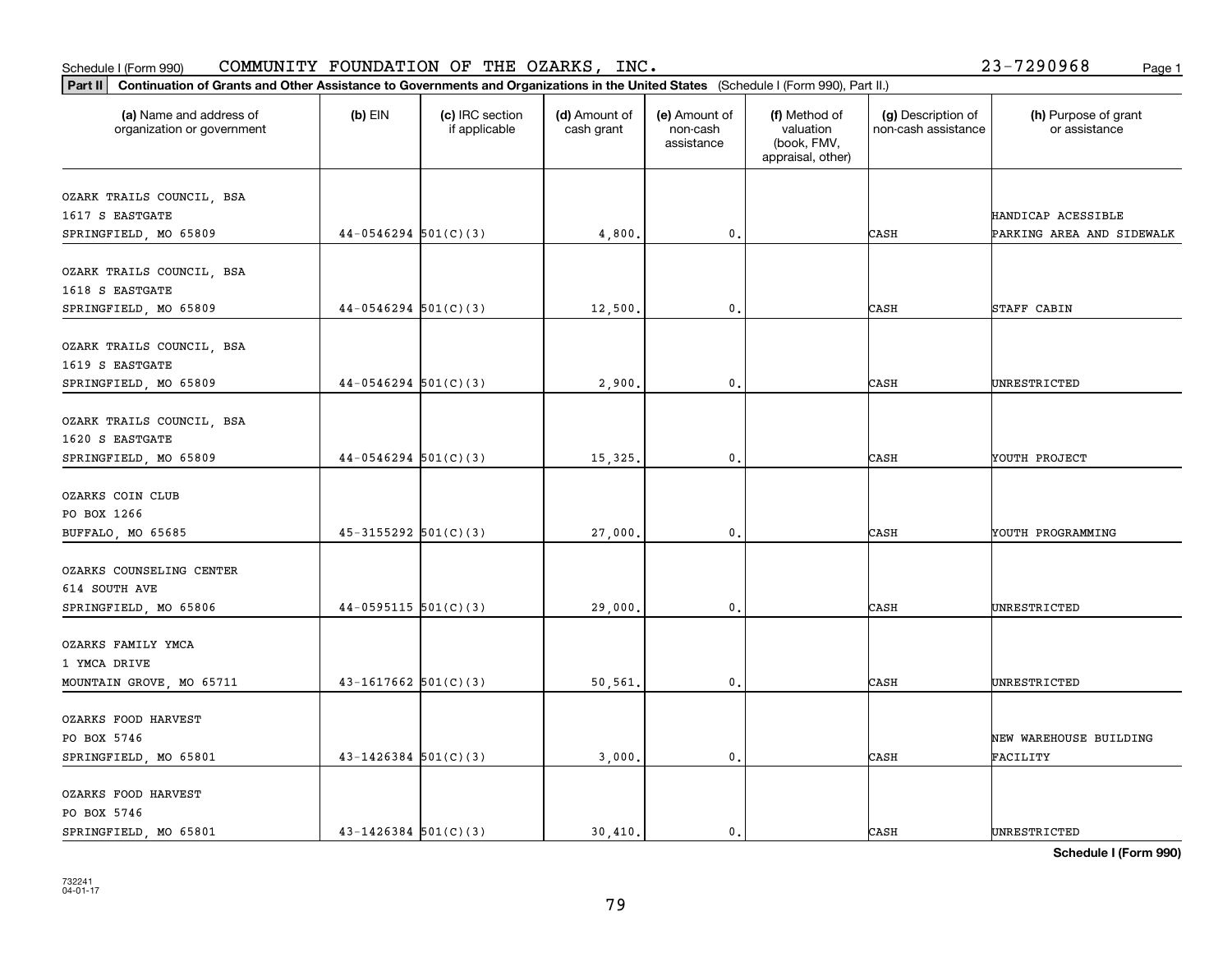| (a) Name and address of<br>organization or government                                                   | $(b)$ EIN                  | (c) IRC section<br>if applicable | (d) Amount of<br>cash grant | (e) Amount of<br>non-cash<br>assistance | (f) Method of<br>valuation<br>(book, FMV,<br>appraisal, other) | (g) Description of<br>non-cash assistance | (h) Purpose of grant<br>or assistance              |
|---------------------------------------------------------------------------------------------------------|----------------------------|----------------------------------|-----------------------------|-----------------------------------------|----------------------------------------------------------------|-------------------------------------------|----------------------------------------------------|
| OZARKS FOOD HARVEST                                                                                     |                            |                                  |                             |                                         |                                                                |                                           |                                                    |
| PO BOX 5746                                                                                             |                            |                                  |                             |                                         |                                                                |                                           |                                                    |
| SPRINGFIELD, MO 65801                                                                                   | $43 - 1426384$ 501(C)(3)   |                                  | 10,000                      | 0.                                      |                                                                | CASH                                      | WEEKEND BACKPACK PROGRAM                           |
| OZARKS LITERACY COUNCIL<br>397 E CENTRAL ST                                                             |                            |                                  |                             |                                         |                                                                |                                           |                                                    |
| SPRINGFIELD, MO 65802                                                                                   | $43 - 1162068$ $501(C)(3)$ |                                  | 15,000                      | 0.                                      |                                                                | CASH                                      | OPERATIONAL SUPPORT                                |
| OZARKS MEDICAL CENTER FOUNDATION<br>P.O. BOX 1100                                                       |                            |                                  |                             |                                         |                                                                |                                           |                                                    |
| WEST PLAINS, MO 65775                                                                                   | $43 - 1834356$ 501(C)(3)   |                                  | 16,100                      | $\mathbf{0}$ .                          |                                                                | CASH                                      | UNRESTRICTED                                       |
| OZARKS REGIONAL YMCA<br>417 S JEFFERSON<br>SPRINGFIELD, MO 65806                                        | $44-0545283$ 501(C)(3)     |                                  | 45, 134.                    | 0.                                      |                                                                | CASH                                      | UNRESTRICTED                                       |
| OZARKS WATER WATCH: UPPER WHITE<br>RIVER BASIN FOUNDATION - P.O. BOX<br>636 - KIMBERLING CITY, MO 65686 | $43 - 1942991$ 501(C)(3)   |                                  | 36,735                      | 0.                                      |                                                                | CASH                                      | UNRESTRICTED                                       |
| OZORA COMMUNITY FIRE PROTECTION<br>ASSOCIATION - 17919 STATE ROUTE N<br>- $ST.$ MARY, MO $63673$        | $43 - 1254072$ 501(C)(3)   |                                  | 5,500                       | 0.                                      |                                                                | CASH                                      | OZORA VOLUNTEER FIRE<br>DEPARTMENT                 |
| PAWNEE COUNTY WORKSHOP<br>PO BOX 63<br>CLEVELAND, OK 74020                                              | $73 - 1216618$ 501(C)(3)   |                                  | 5,000                       | $\mathfrak o$ .                         |                                                                | CASH                                      | STAGE PERFORMANCE<br>WORKSHOP                      |
| PCHAS FOSTER CARE CASE MANAGEMENT<br>630 W KEARNEY ST<br>SPRINGFIELD, MO 65803                          | $43 - 1699263$ $501(C)(3)$ |                                  | 5,300                       | $\mathfrak o$ .                         |                                                                | CASH                                      | UNRESTRICTED                                       |
| PEMBINA CEMETERY<br>8553 EAST STATE HWY D<br>ROGERSVILLE, MO 65742                                      | $90-1025298$ $501(C)(3)$   |                                  | 15.503.                     | 0.                                      |                                                                | CASH                                      | PUBLIC BEAUTIFICATION AND<br>HISTORIC PRESERVATION |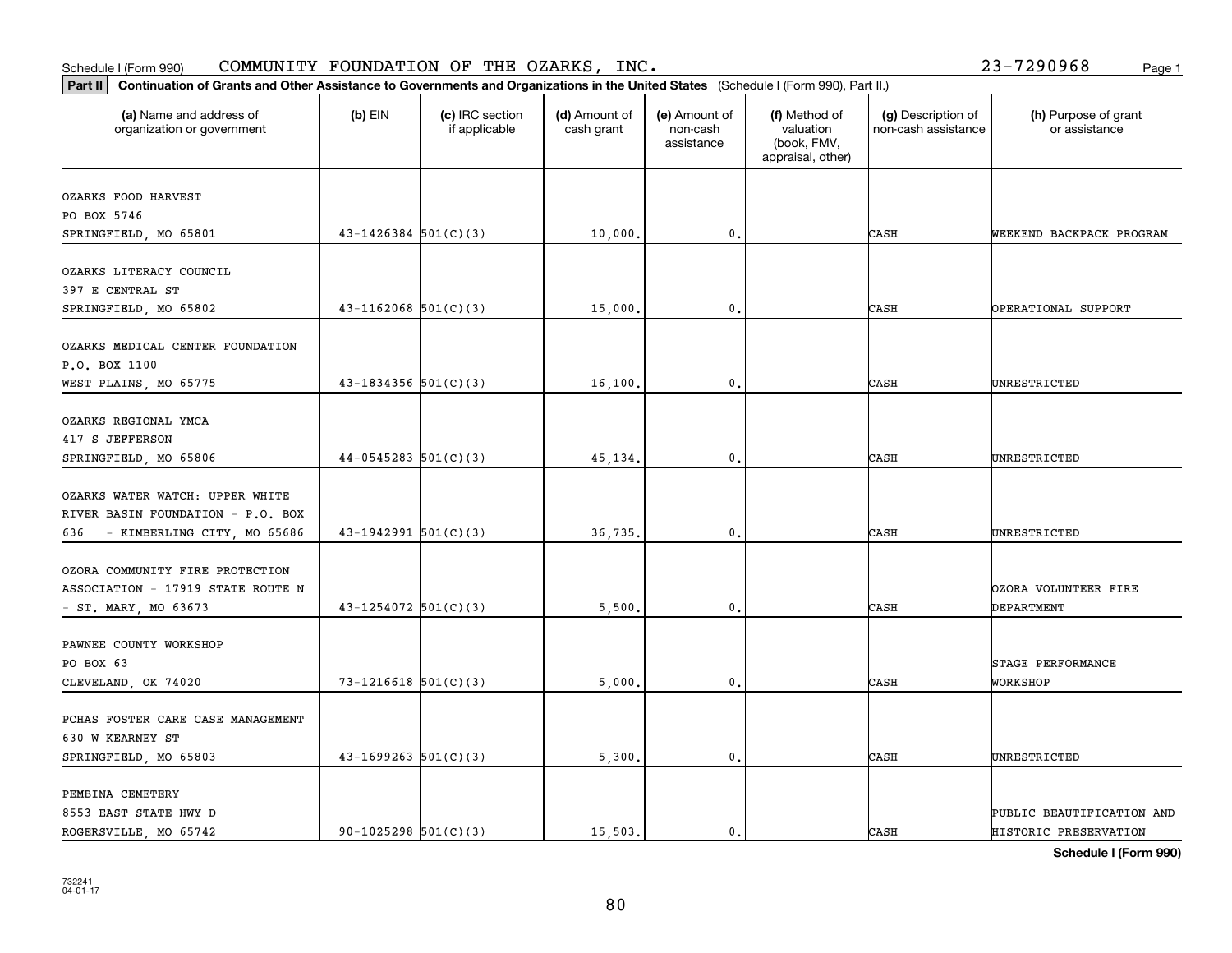| (a) Name and address of<br>organization or government | $(b)$ EIN                  | (c) IRC section<br>if applicable | (d) Amount of<br>cash grant | (e) Amount of<br>non-cash<br>assistance | (f) Method of<br>valuation<br>(book, FMV,<br>appraisal, other) | (g) Description of<br>non-cash assistance | (h) Purpose of grant<br>or assistance |
|-------------------------------------------------------|----------------------------|----------------------------------|-----------------------------|-----------------------------------------|----------------------------------------------------------------|-------------------------------------------|---------------------------------------|
| PEOPLE HELPING PEOPLE                                 |                            |                                  |                             |                                         |                                                                |                                           |                                       |
| PO BOX 505                                            |                            |                                  |                             |                                         |                                                                |                                           |                                       |
| REPUBLIC, MO 65738                                    | $43 - 1853251$ $501(C)(3)$ |                                  | 2,000                       | 0.                                      |                                                                | CASH                                      | OPERATING EXPENSES                    |
|                                                       |                            |                                  |                             |                                         |                                                                |                                           |                                       |
| PEOPLE HELPING PEOPLE                                 |                            |                                  |                             |                                         |                                                                |                                           |                                       |
| PO BOX 505                                            |                            |                                  |                             |                                         |                                                                |                                           | TIGER TOTES - FOOD                    |
| REPUBLIC, MO 65738                                    | $43 - 1853251$ $501(C)(3)$ |                                  | 3,500                       | $\mathbf{0}$                            |                                                                | CASH                                      | SUPPLIES                              |
| PERRY COUNTY MEMORIAL HOSPITAL                        |                            |                                  |                             |                                         |                                                                |                                           |                                       |
| 434 NORTH WEST STREET                                 |                            |                                  |                             |                                         |                                                                |                                           | RURAL OZARKS HEALTH                   |
| PERRYVILLE, MO 63775                                  | $43 - 1741457$ 501(C)(3)   |                                  | 10,000                      | $\mathbf{0}$ .                          |                                                                | CASH                                      | INITIATIVE 2018                       |
| PERRY COUNTY SENIOR CITIZENS                          |                            |                                  |                             |                                         |                                                                |                                           |                                       |
| SERVICE CENTER INCORPORATED - 4 N                     |                            |                                  |                             |                                         |                                                                |                                           |                                       |
| SPRING STREET<br>- PERRYVILLE, MO                     |                            |                                  |                             |                                         |                                                                |                                           |                                       |
| 63775                                                 | $43 - 1423078$ 501(C)(3)   |                                  | 10,250                      | 0.                                      |                                                                | CASH                                      | UNRESTRICTED                          |
|                                                       |                            |                                  |                             |                                         |                                                                |                                           |                                       |
| PLACEWORKS PROJECT FUND                               |                            |                                  |                             |                                         |                                                                |                                           |                                       |
| 425 E. TRAFFICWAY                                     |                            |                                  |                             |                                         |                                                                |                                           | ART EDUCATIONAL                       |
| SPRINGFIELD, MO 65806                                 | $23 - 7290968$ 501(C)(3)   |                                  | 6, 204                      | $\mathbf{0}$                            |                                                                | CASH                                      | PROGRAMMING                           |
| PLACEWORKS PROJECT FUND                               |                            |                                  |                             |                                         |                                                                |                                           |                                       |
| 425 E. TRAFFICWAY SPRINGFIELD                         |                            |                                  |                             |                                         |                                                                |                                           | RURAL ART EDUCATION                   |
| SPRINGFIELD, MO 65806                                 | $23 - 7290968$ 501(C)(3)   |                                  | 50,000                      | $\mathbf{0}$                            |                                                                | CASH                                      | PROGRAM                               |
| POLK COUNTY GENEALOGICAL SOCIETY                      |                            |                                  |                             |                                         |                                                                |                                           |                                       |
|                                                       |                            |                                  |                             |                                         |                                                                |                                           |                                       |
| PO BOX 632 120 E JACKSON                              |                            |                                  |                             |                                         |                                                                |                                           |                                       |
| BOLIVAR, MO 65613                                     | $43 - 1813850$ $501(C)(3)$ |                                  | 4,383                       | $\mathfrak o$ .                         |                                                                | CASH                                      | UNRESTRICTED                          |
| POLK COUNTY GENEALOGICAL SOCIETY                      |                            |                                  |                             |                                         |                                                                |                                           | $$5,000$ TO THE FOUNDATION;           |
| PO BOX 632 120 E JACKSON                              |                            |                                  |                             |                                         |                                                                |                                           | $$5,000$ TO GENERAL                   |
| BOLIVAR, MO 65613                                     | $43 - 1813850$ $501(C)(3)$ |                                  | 10,000                      | 0.                                      |                                                                | CASH                                      | OPERATING                             |
|                                                       |                            |                                  |                             |                                         |                                                                |                                           |                                       |
| POLK COUNTY GENEALOGICAL SOCIETY                      |                            |                                  |                             |                                         |                                                                |                                           |                                       |
| PO BOX 632 120 E JACKSON                              |                            |                                  |                             |                                         |                                                                |                                           |                                       |
| BOLIVAR, MO 65613                                     | $43 - 1813850$ $501(C)(3)$ |                                  | 1,000.                      | $\mathbf{0}$ .                          |                                                                | CASH                                      | IT UPGRADES/EQUIPMENT                 |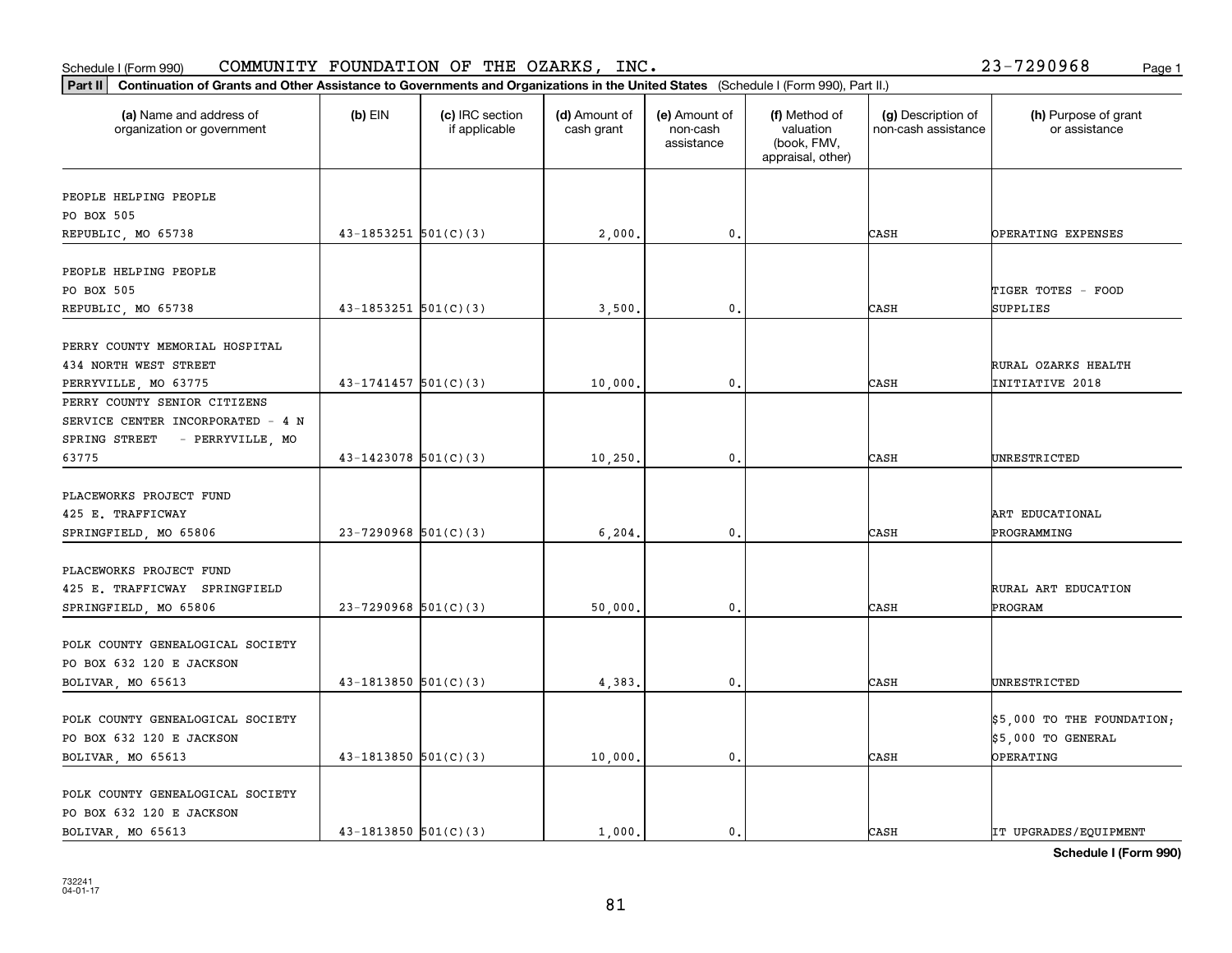### 73224104-01-17

QUALITY DEER MANAGEMENT

| 1317 W BROADWAY PO BOX 124              |                            |         |                  |      | OPIOID ISSUES IN POLK     |
|-----------------------------------------|----------------------------|---------|------------------|------|---------------------------|
| BOLIVAR, MO 65613                       | $43 - 1268665$ 501(C)(3)   | 19,000. | $\mathbf{0}$ .   | CASH | <b>COUNTY</b>             |
|                                         |                            |         |                  |      |                           |
| PREGNANCY CARE CENTER                   |                            |         |                  |      |                           |
| 1342 E PRIMROSE STE C                   |                            |         |                  |      |                           |
| SPRINGFIELD, MO 65804                   | $43 - 1786978$ 501(C)(3)   | 6,030.  | $\mathfrak{o}$ . | CASH | UNRESTRICTED              |
| PREGNANCY HELP CENTER LAKE OF THE       |                            |         |                  |      | <b>ASSIST WITH NEEDED</b> |
| OZARKS - 747 N BUSINESS HWY 5<br>$\sim$ |                            |         |                  |      | SUPPLIES AND OPERATING    |
| CAMDENTON, MO 65020                     | $43 - 1711390$ 501(C)(3)   | 5,000.  | $\mathbf{0}$ .   | CASH | <b>EXPENSES</b>           |
| PREGNANCY RESOURCE CENTER OF            |                            |         |                  |      |                           |
| SOUTHWEST FLORIDA - 26951COUNTRY        |                            |         |                  |      |                           |
| CLUB DRIVE - BONITA SPRINGS, FL         |                            |         |                  |      |                           |
| 34134                                   | $59-3427729$ $501(C)(3)$   | 11,500. | $\mathbf{0}$ .   | CASH | <b>UNRESTRICTED</b>       |
| PRESBYTERIAN CHURCH (U.S.A.)            |                            |         |                  |      |                           |
| P.O. BOX 643700                         |                            |         |                  |      |                           |
| PITTSBURGH, PA 15264                    | $13 - 3462549$ 501(C)(3)   | 6,000,  | $\mathbf{0}$ .   | CASH | UNRESTRICTED              |
|                                         |                            |         |                  |      |                           |
| PRIMROSE PLACE                          |                            |         |                  |      |                           |
| 3850 S. NATIONAL STE. 500               |                            |         |                  |      |                           |
| SPRINGFIELD, MO 65807                   | $43 - 1183783$ $501(C)(3)$ | 45,867. | 0.               | CASH | ALZHEIMER'S PATIENTS      |
| PROJECT HOPE                            |                            |         |                  |      |                           |
| 1419 S. ENTERPRISE                      |                            |         |                  |      |                           |
| SPRINGFIELD, MO 65804                   | $43 - 1864044$ 501(C)(3)   | 50,000. | $\mathbf{0}$ .   | CASH | <b>UNRESTRICTED</b>       |

### Schedule I (Form 990)  ${\tt COMMUNITY}$  <code>FOUNDATION OF THE OZARKS, INC</code> .  $23-7290968$  Page 1

organization or government

POLK COUNTY HEALTH CENTER 1317 W BROADWAY PO BOX 124

POLK COUNTY HEALTH CENTER

**Part II Continuation of Grants and Other Assistance to Governments and Organizations in the United States**  (Schedule I (Form 990), Part II.)

if applicable

 $(b)$  EIN  $(c)$  IRC section

**(a) (b) (c) (d) (e) (f) (g) (h)** Name and address of

(d) Amount of cash grant

BOLIVAR, MO 65613  $\begin{vmatrix} 43-1268665 & 501(C)(3) \end{vmatrix}$  1,000. 0. CASH CHILDREN'S CAR SEATS

(e) Amount of non-cashassistance

(f) Method of valuation (book, FMV, appraisal, other)

(g) Description of non-cash assistance

(h) Purpose of grant or assistance

ASSOCIATION - PO BOX 160 BOGART - BROTHERS HAMILTON LEGACY

BOGART, GA 30622 50000 | 57-0941892 501(C)(3) | 7,500. 0. CASH CASH SOCIETY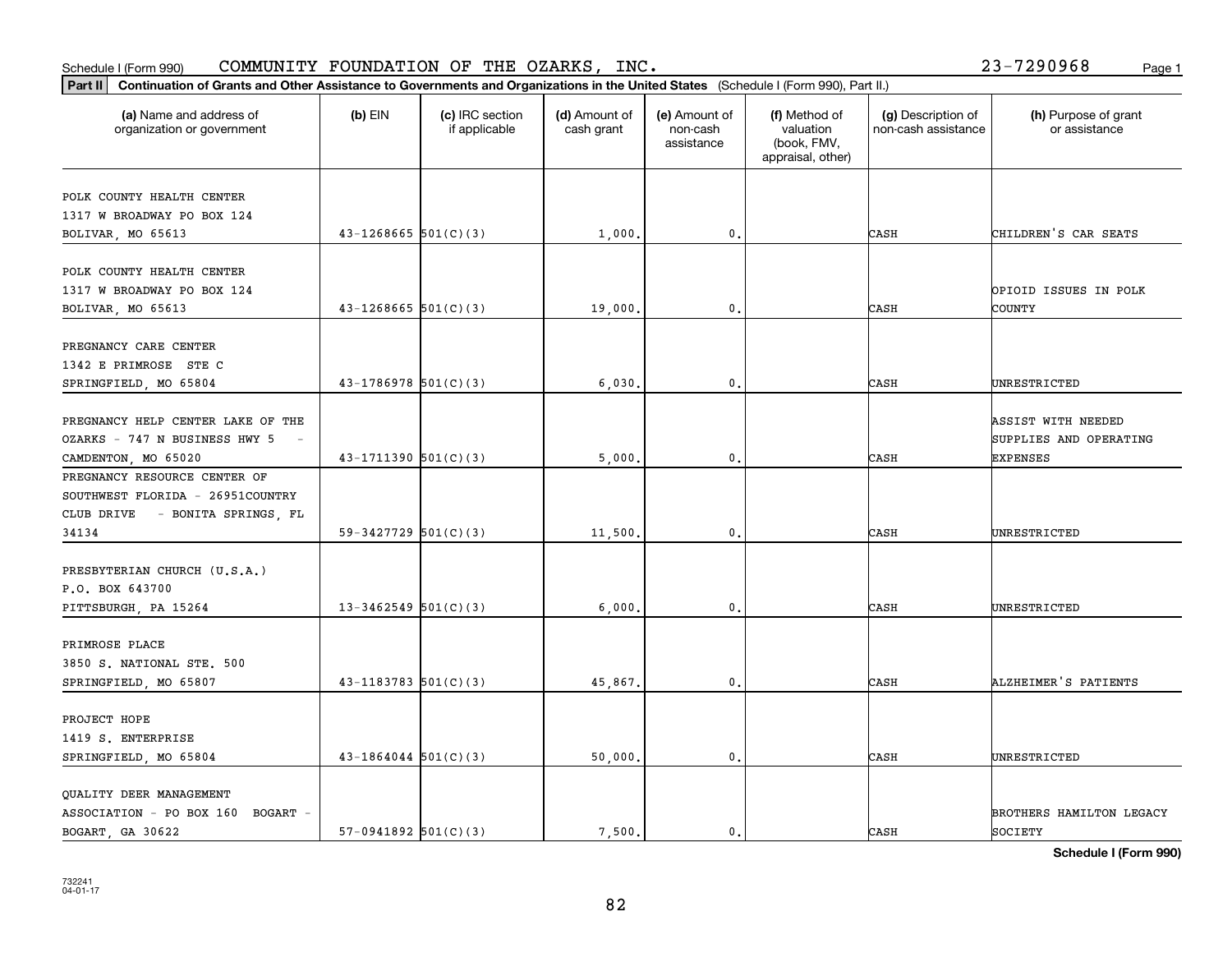# 732241 04-01-17

| Schedule I (Form 990) | COMMUNITY | FOUNDATION | OF<br>THE | OZARKS | INC. | 7290968<br>ົ<br>ر م | Page |
|-----------------------|-----------|------------|-----------|--------|------|---------------------|------|
|                       |           |            |           |        |      |                     |      |

**Part II Continuation of Grants and Other Assistance to Governments and Organizations in the United States** 

| (a) Name and address of<br>organization or government                                                            | $(b)$ EIN                  | (c) IRC section<br>if applicable | (d) Amount of<br>cash grant | (e) Amount of<br>non-cash<br>assistance | (f) Method of<br>valuation<br>(book, FMV,<br>appraisal, other) | (g) Description of<br>non-cash assistance | (h) Purpose of grant<br>or assistance |
|------------------------------------------------------------------------------------------------------------------|----------------------------|----------------------------------|-----------------------------|-----------------------------------------|----------------------------------------------------------------|-------------------------------------------|---------------------------------------|
| RAZORBACK FOUNDATION<br>1295 S. RAZORBACK RD. STE. A<br>FAYETTEVILLE, AR 72701                                   | $71-0540644$ $501(C)(3)$   |                                  | 20,000.                     | 0.                                      |                                                                | CASH                                      | UNRESTRICTED                          |
| RED ROCK AMMO<br>10040 W. CHEYENNE AVE #170-181<br>LAS VEGAS, NV 89129                                           | $82 - 2449641$ 501(C)(3)   |                                  | 16,042.                     | 0.                                      |                                                                | CASH                                      | VETERAN'S ASSISTANCE                  |
| RETRIEVING FREEDOM<br>PO BOX 1305<br>OLIVE BRANCH, MS 38654                                                      | $45 - 3282513$ $501(C)(3)$ |                                  | 10,000.                     | $\mathbf{0}$ .                          |                                                                | CASH                                      | OPERATIONAL SUPPORT                   |
| RHO CHAPTER SIGMA NO EDUCATIONAL<br>FOUNDATION - 308 EAST HIGH STREET<br>SUITE 301 - JEFFERSON CITY, MO<br>65101 | $46 - 4496506$ $501(C)(3)$ |                                  | 20,000                      | 0.                                      |                                                                | CASH                                      | UNRESTRICTED                          |
| RICH AND TERESA WALLACE ALTON<br>COMMUNITY FUND - 425 E TRAFFICWAY<br>- SPRINGFIELD, MO 65806                    | $23 - 7290968$ 501(C)(3)   |                                  | 25,000                      | 0.                                      |                                                                | CASH                                      | UNRESTRICTED                          |
| RICHARD AND TERESA WALLACE<br>COMMUNITY FUND - 425 E TRAFFICWAY<br>- SPRINGFIELD, MO 65806                       | $23 - 7290968$ 501(C)(3)   |                                  | 118,600                     | 0.                                      |                                                                | CASH                                      | UNRESTRICTED                          |
| RIDGECREST BAPTIST CHURCH<br>2210 W REPUBLIC RD<br>SPRINGFIELD, MO 65807                                         | $43 - 1308699$ $501(C)(3)$ |                                  | 25,000                      | 0.                                      |                                                                | CASH                                      | UNRESTRICTED                          |
| RIPLEY COUNTY CARING COMMUNITY<br>PARTNERSHIP - 209 W HIGHWAY ST<br>DONIPHAN, MO 63935                           | $43-1692436$ 501(C)(3)     |                                  | 8,365,                      | 0.                                      |                                                                | CASH                                      | <b>EDUCATIONAL PROJECT</b>            |
| RIPLEY COUNTY CARING COMMUNITY<br>PARTNERSHIP - 209 W HIGHWAY ST<br>$\sim$<br>DONIPHAN, MO 63935                 | $43 - 1692436$ 501(C)(3)   |                                  | 6.553.                      | 0.                                      |                                                                | CASH                                      | FLOOD RECOVERY EFFORTS                |

(Schedule I (Form 990), Part II.)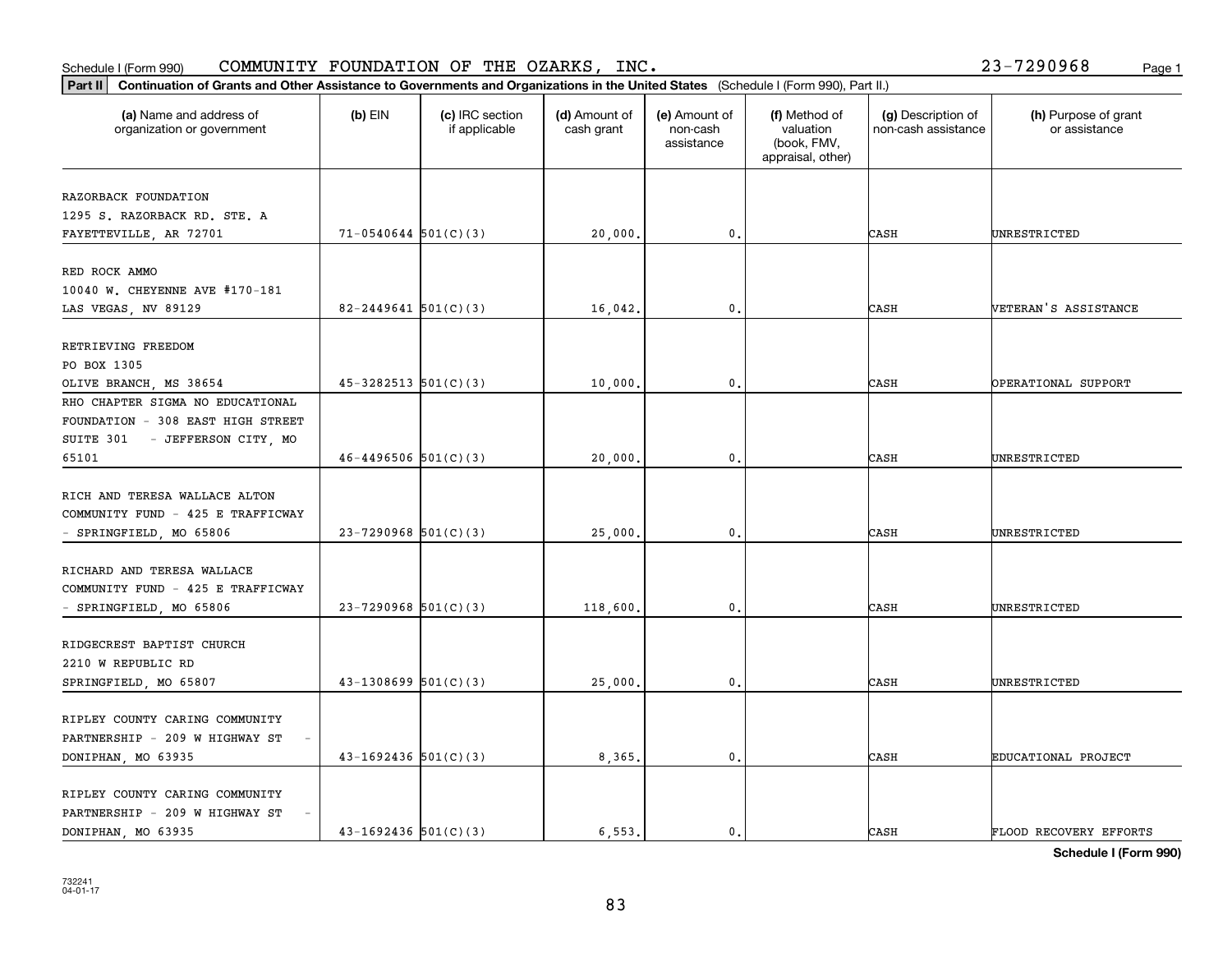### **Part III Continuation of Grants and Other Assistance to Governments and Organization of Grants and Organization of Grants and Organizations of Organizations and Organization of Grants and Organizations of Departments an** Schedule I (Form 990)  ${\tt COMMUNITY}$  <code>FOUNDATION OF THE OZARKS, INC</code> .  $23-7290968$  Page 1

| Part II<br>Continuation of Grants and Other Assistance to Governments and Organizations in the United States (Schedule I (Form 990), Part II.) |                            |                                  |                             |                                         |                                                                |                                           |                                       |  |  |
|------------------------------------------------------------------------------------------------------------------------------------------------|----------------------------|----------------------------------|-----------------------------|-----------------------------------------|----------------------------------------------------------------|-------------------------------------------|---------------------------------------|--|--|
| (a) Name and address of<br>organization or government                                                                                          | $(b)$ EIN                  | (c) IRC section<br>if applicable | (d) Amount of<br>cash grant | (e) Amount of<br>non-cash<br>assistance | (f) Method of<br>valuation<br>(book, FMV,<br>appraisal, other) | (g) Description of<br>non-cash assistance | (h) Purpose of grant<br>or assistance |  |  |
| RONALD MCDONALD HOUSE                                                                                                                          |                            |                                  |                             |                                         |                                                                |                                           |                                       |  |  |
| 949 E PRIMROSE ST                                                                                                                              |                            |                                  |                             |                                         |                                                                |                                           | HEALTH AND WELL-BEING OF              |  |  |
| SPRINGFIELD, MO 65807                                                                                                                          | $43-1371143$ $501(C)(3)$   |                                  | 4,550.                      | 0.                                      |                                                                | CASH                                      | CHILDREN IN THE OZARKS                |  |  |
| RONALD MCDONALD HOUSE                                                                                                                          |                            |                                  |                             |                                         |                                                                |                                           |                                       |  |  |
| 949 E PRIMROSE ST                                                                                                                              |                            |                                  |                             |                                         |                                                                |                                           |                                       |  |  |
| SPRINGFIELD, MO 65807                                                                                                                          | $43 - 1371143$ 501(C)(3)   |                                  | 7,470.                      | $\mathbf{0}$ .                          |                                                                | CASH                                      | UNRESTRICTED                          |  |  |
| ROOTS ETHIOPIA INC.                                                                                                                            |                            |                                  |                             |                                         |                                                                |                                           |                                       |  |  |
| PO BOX 620343 14 LONGMEADOW CIRCLE                                                                                                             |                            |                                  |                             |                                         |                                                                |                                           | LEGAMA SCHOOL                         |  |  |
| MIDDLETON, WI 53562                                                                                                                            | $46 - 1527090$ $501(C)(3)$ |                                  | 5,000                       | $\mathbf{0}$                            |                                                                | CASH                                      | CONSTRUCTION                          |  |  |
| ROTARY CLUB OF SPRINGFIELD                                                                                                                     |                            |                                  |                             |                                         |                                                                |                                           |                                       |  |  |
| SOUTHEAST ENDOWMENT, INC. - 1717 E                                                                                                             |                            |                                  |                             |                                         |                                                                |                                           |                                       |  |  |
| REPUBLIC RD SUITE A SPRINGFIELD -                                                                                                              |                            |                                  |                             |                                         |                                                                |                                           |                                       |  |  |
| SPRINGFIELD, MO 65804                                                                                                                          | $47 - 5475515$ $501(C)(3)$ |                                  | 10,152.                     | 0.                                      |                                                                | CASH                                      | UNRESTRICTED                          |  |  |
| ROTARY FOUNDATION                                                                                                                              |                            |                                  |                             |                                         |                                                                |                                           |                                       |  |  |
| ONE ROTARY CENTER 1560 SHERMAN                                                                                                                 |                            |                                  |                             |                                         |                                                                |                                           |                                       |  |  |
| AVENUE EVANSTON - EVANSTON, IL                                                                                                                 |                            |                                  |                             |                                         |                                                                |                                           |                                       |  |  |
| 60201                                                                                                                                          | $36 - 3245072$ 501(C)(3)   |                                  | 5,000                       | $\mathfrak{o}$ .                        |                                                                | CASH                                      | UNRESTRICTED                          |  |  |
| RURAL SCHOOLS COLLABORATIVE FUND                                                                                                               |                            |                                  |                             |                                         |                                                                |                                           |                                       |  |  |
| 425 EAST TRAFFICWAY SPRINGFIELD                                                                                                                |                            |                                  |                             |                                         |                                                                |                                           |                                       |  |  |
| SPRINGFIELD, MO 65806                                                                                                                          | $23 - 7290968$ 501(C)(3)   |                                  | 6, 106.                     | $\mathbf{0}$                            |                                                                | CASH                                      | UNRESTRICTED                          |  |  |
|                                                                                                                                                |                            |                                  |                             |                                         |                                                                |                                           |                                       |  |  |
| RURAL SCHOOLS COLLABORATIVE                                                                                                                    |                            |                                  |                             |                                         |                                                                |                                           |                                       |  |  |
| P.O. BOX 154                                                                                                                                   |                            |                                  |                             |                                         |                                                                |                                           |                                       |  |  |
| CAMBRIDGE, WI 53523                                                                                                                            | $47-1906248$ 501(C)(3)     |                                  | 30,000                      | 0.                                      |                                                                | CASH                                      | EDUCATIONAL PROGRAMMING               |  |  |
| RURAL SCHOOLS COLLABORATIVE                                                                                                                    |                            |                                  |                             |                                         |                                                                |                                           |                                       |  |  |
| P.O. BOX 154 CAMBRIDGE                                                                                                                         |                            |                                  |                             |                                         |                                                                |                                           | TEACHER EDUCATION SUPPORT             |  |  |
| CAMBRIDGE, WI 53523                                                                                                                            | $47-1906248$ 501(C)(3)     |                                  | 10,000.                     | $\mathbf{0}$ .                          |                                                                | CASH                                      | SERVICES                              |  |  |
| S.A.A.F SPAY NEUTER CLINIC FUND                                                                                                                |                            |                                  |                             |                                         |                                                                |                                           |                                       |  |  |
| 425 E. TRAFFICWAY                                                                                                                              |                            |                                  |                             |                                         |                                                                |                                           |                                       |  |  |
| SPRINGFIELD, MO 65806                                                                                                                          | $23 - 7290968$ 501(C)(3)   |                                  | 5.000.                      | 0.                                      |                                                                | CASH                                      | ANIMAL PROGRAM                        |  |  |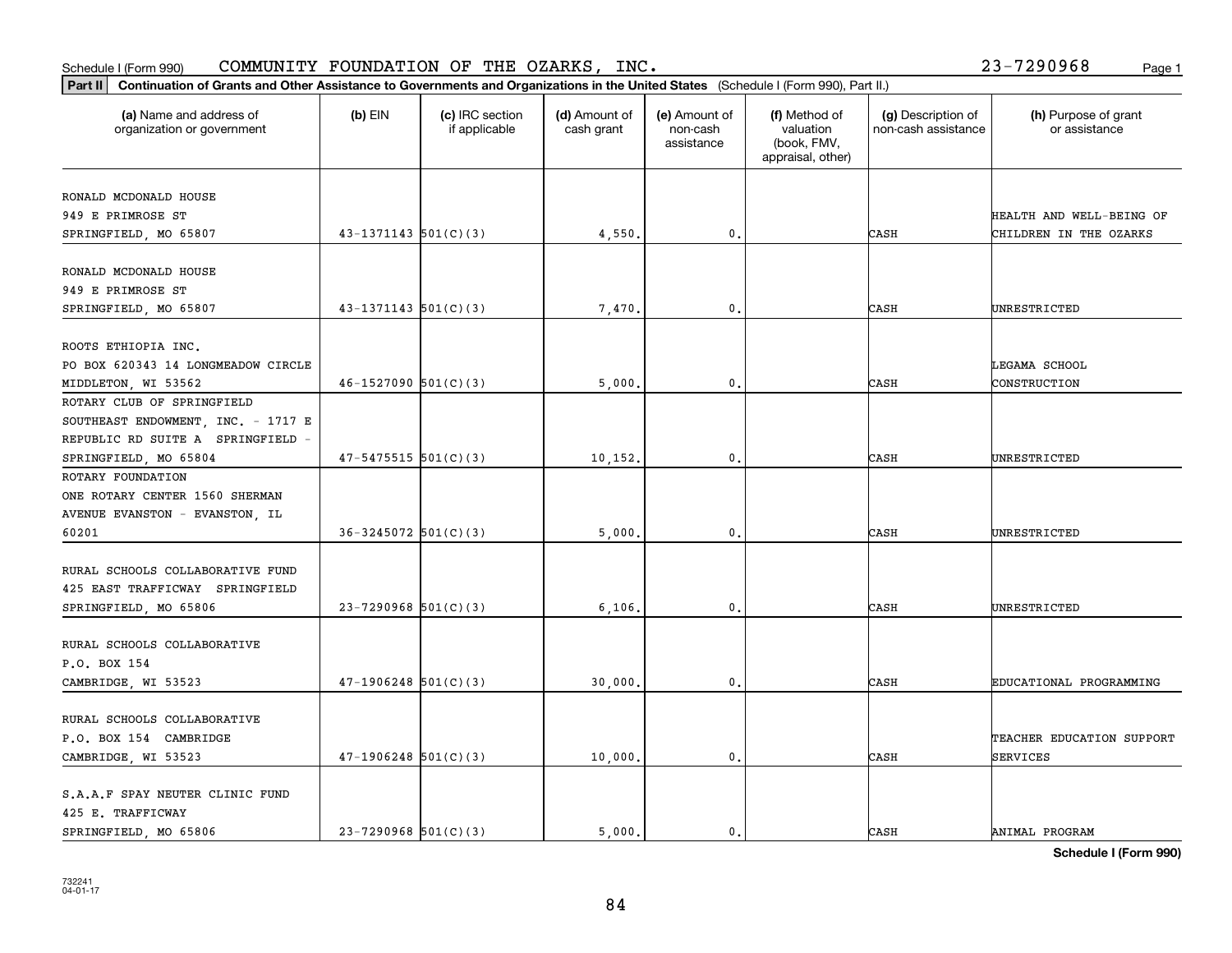| くソンム        |  |
|-------------|--|
| l−Ω1−1<br>н |  |

| . .<br>٠<br>×<br>۰.<br>×<br>۰.<br>$\overline{\phantom{a}}$<br>$\sim$ |
|----------------------------------------------------------------------|
|----------------------------------------------------------------------|

| (a) Name and address of<br>organization or government                                  | $(b)$ EIN                  | (c) IRC section<br>if applicable | (d) Amount of<br>cash grant | (e) Amount of<br>non-cash<br>assistance | (f) Method of<br>valuation<br>(book, FMV,<br>appraisal, other) | (g) Description of<br>non-cash assistance | (h) Purpose of grant<br>or assistance                                          |
|----------------------------------------------------------------------------------------|----------------------------|----------------------------------|-----------------------------|-----------------------------------------|----------------------------------------------------------------|-------------------------------------------|--------------------------------------------------------------------------------|
| SACRED HEART CATHOLIC CHURCH<br>2515 N. MAIN STREET<br>MIAMI, OK 74354                 | $73 - 0654407$ 501(C)(3)   |                                  | 100,000.                    | $\mathfrak{o}$ .                        |                                                                | CASH                                      | CHURCH BUILDING FUND                                                           |
| SAFE AND SOBER INC.<br>3331 E RIDGEVIEW STREET<br>SPRINGFIELD, MO 65804                | $46 - 3408060$ 501(C)(3)   |                                  | 5,000.                      | $\mathfrak o$ .                         |                                                                | CASH                                      | 2017-2018 SPRINGFIELD<br>AREA                                                  |
| SALEM AREA COMMUNITY BETTERMENT<br>ASSOC, INC. - PO BOX 732 SALEM -<br>SALEM, MO 65560 | $43 - 1677891$ 501(C)(3)   |                                  | 7,248.                      | $\mathfrak{o}$ .                        |                                                                | CASH                                      | UNRESTRICTED                                                                   |
| SALEM AREA COMMUNITY BETTERMENT<br>ASSOC, INC. - PO BOX 732 -<br>SALEM, MO 65560       | $43-1677891$ 501(C)(3)     |                                  | 12,000.                     | 0.                                      |                                                                | CASH                                      | \$4,000 GENERAL FUND,<br>$$12,000$ OZARK NATURAL &<br>CULTURAL RESOURCE CENTER |
| SALEM PUBLIC LIBRARY<br>403 N. JACKSON ST.<br>SALEM, MO 65560                          | $04-3690774$ 501(C)(3)     |                                  | 7,000                       | $\mathfrak{o}$ .                        |                                                                | CASH                                      | UNRESTRICTED                                                                   |
| SALVATION ARMY - COFFEYVILLE,<br>$KANSAS - PO BOX 514 -$<br>COFFEYVILLE, KS 67337      | $13 - 5562351$ $501(C)(3)$ |                                  | 7,376,                      | $\mathfrak o$ .                         |                                                                | CASH                                      | PURCHASE FOOD AND TOYS<br>FOR NEEDY CHILDREN                                   |
| SALVATION ARMY - DENT COUNTY<br>PO BOX 229<br>SALEM, MO 65560                          | $43 - 0653584$ 501(C)(3)   |                                  | 10,000.                     | $\mathfrak{o}$ .                        |                                                                | CASH                                      | UNRESTRICTED                                                                   |
| SALVATION ARMY OF SPRINGFIELD, MO<br>P.O. BOX 9685<br>SPRINGFIELD, MO 65801            | $58 - 0660607$ $501(C)(3)$ |                                  | 25,287.                     | $\mathbf{0}$ .                          |                                                                | CASH                                      | UNRESTRICTED                                                                   |
| SCHOOL SISTERS OF NOTRE DAME<br>320 EAST RIPA AVE<br>ST. LOUIS, MO 63125               | $45 - 1296033$ $501(C)(3)$ |                                  | 10,000.                     | $\mathbf{0}$ .                          |                                                                | CASH                                      | <b>UNRESTRICTED</b>                                                            |

**Part II Continuation of Grants and Other Assistance to Governments and Organizations in the United States**  (Schedule I (Form 990), Part II.)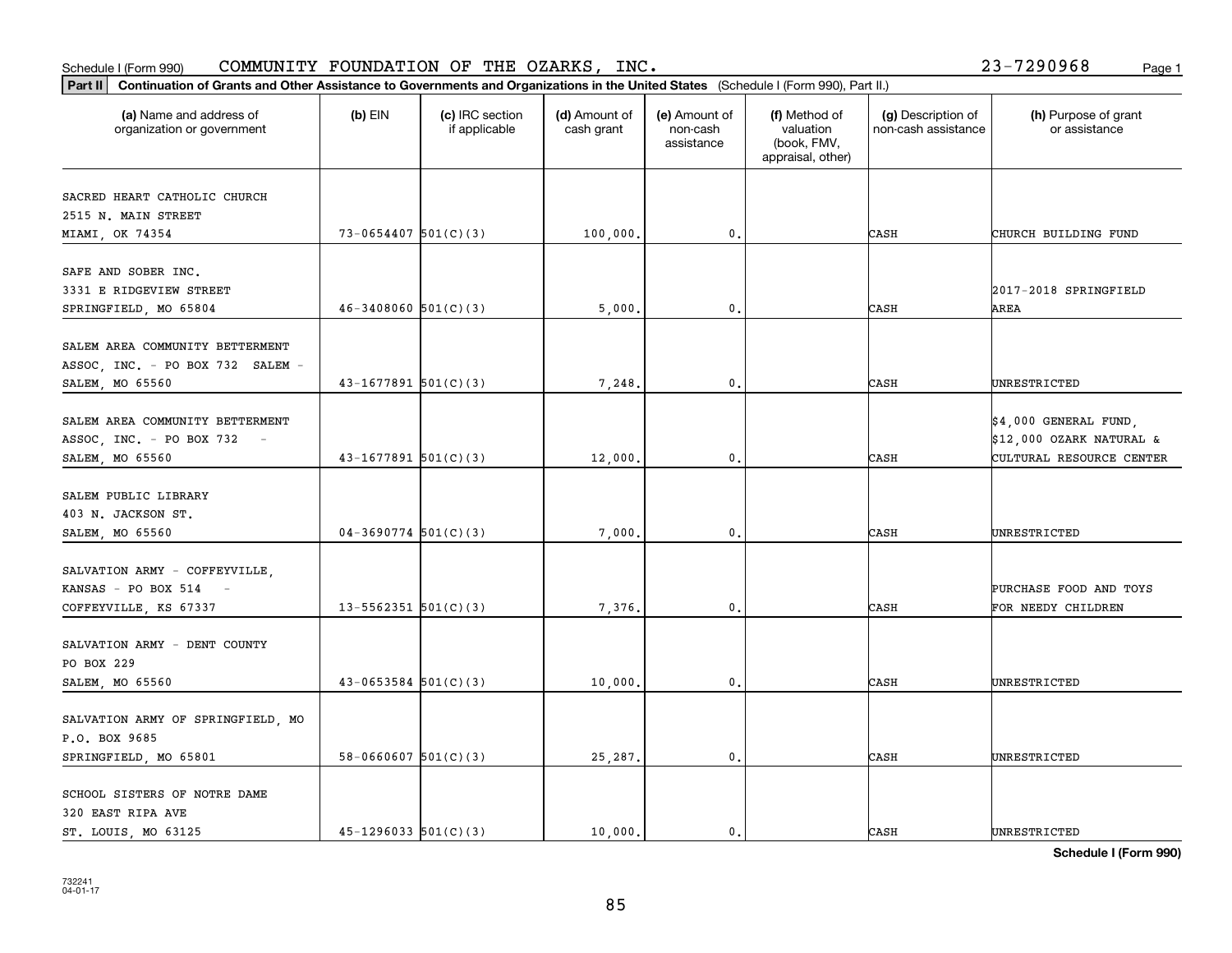### **Part II Continuation of Grants and Other Assistance to Governments and Organization of Grants and Organization of Grants and Organizations of United States and Organization of Grants and Organizations of United States <b>** Schedule I (Form 990)  ${\tt COMMUNITY}$  <code>FOUNDATION OF THE OZARKS, INC</code> .  $23-7290968$  Page 1

| Continuation of Grants and Other Assistance to Governments and Organizations in the United States (Schedule I (Form 990), Part II.)<br>Part II |                          |                                  |                             |                                         |                                                                |                                           |                                         |  |  |
|------------------------------------------------------------------------------------------------------------------------------------------------|--------------------------|----------------------------------|-----------------------------|-----------------------------------------|----------------------------------------------------------------|-------------------------------------------|-----------------------------------------|--|--|
| (a) Name and address of<br>organization or government                                                                                          | $(b)$ EIN                | (c) IRC section<br>if applicable | (d) Amount of<br>cash grant | (e) Amount of<br>non-cash<br>assistance | (f) Method of<br>valuation<br>(book, FMV,<br>appraisal, other) | (g) Description of<br>non-cash assistance | (h) Purpose of grant<br>or assistance   |  |  |
| SENIOR FOUNDATION OF THE OZARKS<br>205 PARK CENTRAL EAST #312                                                                                  |                          |                                  |                             |                                         |                                                                |                                           |                                         |  |  |
| SPRINGFIELD, MO 65806                                                                                                                          | $43 - 1533247$ 501(C)(3) |                                  | 25,000                      | $\mathbf{0}$ .                          |                                                                | CASH                                      | UNRESTRICTED                            |  |  |
| SENIOR FOUNDATION OF THE OZARKS<br>205 PARK CENTRAL EAST #312<br>SPRINGFIELD, MO 65806                                                         | $43 - 1533247$ 501(C)(3) |                                  | 7,500.                      | $\mathfrak{o}$ .                        |                                                                | CASH                                      | KITCHEN EQUIPMENT FOR<br>SENIOR CENTERS |  |  |
| SENIORS OF NORTH BENTON COUNTY<br>P.O. BOX 381<br>COLE CAMP, MO 65325                                                                          | $45-1798696$ $501(C)(3)$ |                                  | 79,442                      | $\mathbf{0}$                            |                                                                | CASH                                      | UNRESTRICTED                            |  |  |
| SEYMOUR AREA ARTS COUNCIL BUILDING<br>FUND--BUILDING CULTURAL ARTS IN<br>SEYMOUR - 425 EAST TRAFFICWAY<br>$\sim$ $-$<br>SPRINGFIELD, MO 65806  | $20-1925624$ 501(C)(3)   |                                  | 10,000                      | $\mathbf{0}$ .                          |                                                                | CASH                                      | UNRESTRICTED                            |  |  |
| SIERRA CLUB FOUNDATION<br>SUITE 1250<br>OAKLAND, CA 94612                                                                                      | $94-6069890$ 501(C)(3)   |                                  | 19,000                      | $\mathbf{0}$ .                          |                                                                | CASH                                      | UNRESTRICTED                            |  |  |
| SIGMA CHI EDUCATIONAL FOUNDATION<br>OF MISSOURI - 6904 VALLEY RD.<br>$\hspace{0.1mm}-\hspace{0.1mm}$<br>KANSAS CITY, MO 64113                  | $48-1120253$ $501(C)(3)$ |                                  | 50,000                      | $\mathbf{0}$ .                          |                                                                | CASH                                      | PALS ENDOWMENT FUND                     |  |  |
| SISTERS OF SAINTS CYRIL &<br>METHODIUS - 580 RAILROAD STREET<br>- DANVILLE, PA 17821                                                           | $24-0795486$ 501(C)(3)   |                                  | 5,000                       | $\mathbf{0}$ .                          |                                                                | CASH                                      | UNRESTRICTED                            |  |  |
| SMITH-GLYNN-CALLAWAY FNDTN.<br>SCHLSHP FUND IN HONOR OF DR.<br>PETERSON - 425 E TRAFFICWAY<br>SPRINGFIELD, MO 65806                            | $23 - 7290968$ 501(C)(3) |                                  | 15,000                      | 0.                                      |                                                                | CASH                                      | SCHOLARSHIPS                            |  |  |
| SOAR (SERVICE ORIENTED AVIATION<br>READINESS) - 4460 AIRPORT DRIVE<br>- BOLIVAR, MO 65613                                                      | $45-3535446$ $501(C)(3)$ |                                  | 65,500.                     | 0.                                      |                                                                | CASH                                      | <b>UNRESTRICTED</b>                     |  |  |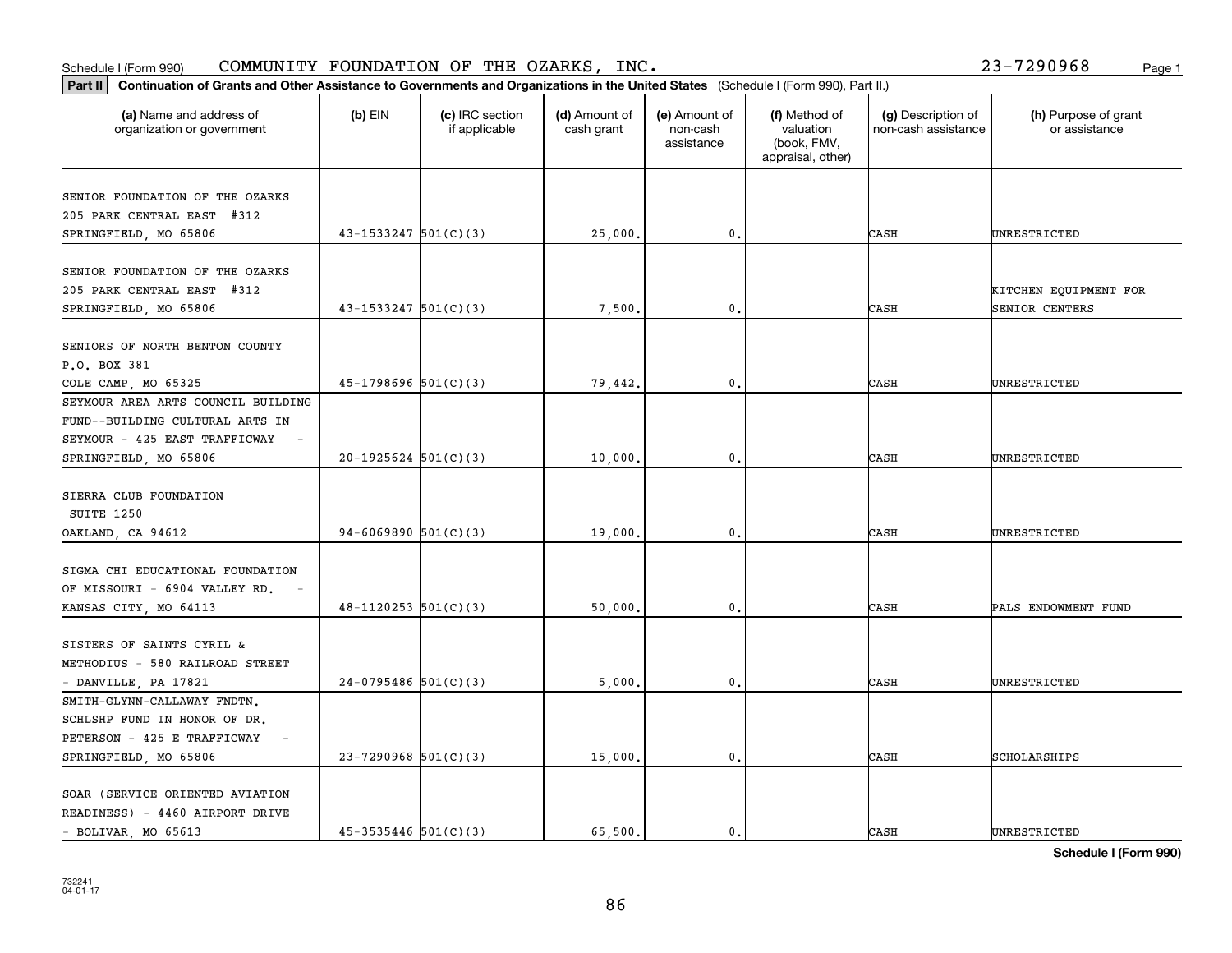| Part II   Continuation of Grants and Other Assistance to Governments and Organizations in the United States (Schedule I (Form 990), Part II.) |                          |                                  |                             |                                         |                                                                |                                           |                                       |
|-----------------------------------------------------------------------------------------------------------------------------------------------|--------------------------|----------------------------------|-----------------------------|-----------------------------------------|----------------------------------------------------------------|-------------------------------------------|---------------------------------------|
| (a) Name and address of<br>organization or government                                                                                         | $(b)$ EIN                | (c) IRC section<br>if applicable | (d) Amount of<br>cash grant | (e) Amount of<br>non-cash<br>assistance | (f) Method of<br>valuation<br>(book, FMV,<br>appraisal, other) | (g) Description of<br>non-cash assistance | (h) Purpose of grant<br>or assistance |
|                                                                                                                                               |                          |                                  |                             |                                         |                                                                |                                           |                                       |
| SOUTH CAMPBELL AVENUE BAPTIST                                                                                                                 |                          |                                  |                             |                                         |                                                                |                                           |                                       |
| CHURCH - 927 SOUTH CAMPBELL                                                                                                                   |                          |                                  |                             |                                         |                                                                |                                           |                                       |
| SPRINGFIELD, MO 65806                                                                                                                         | $20-1660294$ $501(C)(3)$ |                                  | 4,096.                      | 0.                                      |                                                                | CASH                                      | UNRESTRICTED                          |
| SOUTH CAMPBELL AVENUE BAPTIST                                                                                                                 |                          |                                  |                             |                                         |                                                                |                                           |                                       |
| CHURCH - 927 SOUTH CAMPBELL                                                                                                                   |                          |                                  |                             |                                         |                                                                |                                           |                                       |
| SPRINGFIELD, MO 65806                                                                                                                         | $20-1660294$ 501(C)(3)   |                                  | 1,000                       | 0.                                      |                                                                | CASH                                      | CAMPER SCHOLARSHIP                    |
|                                                                                                                                               |                          |                                  |                             |                                         |                                                                |                                           |                                       |
| SOUTH CENTRAL FCA                                                                                                                             |                          |                                  |                             |                                         |                                                                |                                           |                                       |
| 206 NORTH MAPLE                                                                                                                               |                          |                                  |                             |                                         |                                                                |                                           |                                       |
| BLUE EYE, MO 65611                                                                                                                            | $44-0610626$ 501(C)(3)   |                                  | 15,000                      | $\mathbf{0}$ .                          |                                                                | CASH                                      | UNRESTRICTED                          |
| SOUTHERN MISSOURI BANK OF                                                                                                                     |                          |                                  |                             |                                         |                                                                |                                           |                                       |
| MARSHFIELD - BEN H. MORGAN                                                                                                                    |                          |                                  |                             |                                         |                                                                |                                           |                                       |
| MEMORIAL FUND - 425 E. TRAFFICWAY                                                                                                             |                          |                                  |                             |                                         |                                                                |                                           |                                       |
| SPRINGFIELD - SPRINGFIELD, MO                                                                                                                 | $23 - 7290968$ 501(C)(3) |                                  | 8,000.                      | 0.                                      |                                                                | CASH                                      | UNRESTRICTED                          |
|                                                                                                                                               |                          |                                  |                             |                                         |                                                                |                                           |                                       |
| SOUTHWEST BAPTIST UNIVERSITY                                                                                                                  |                          |                                  |                             |                                         |                                                                |                                           |                                       |
| 1601 S SPRINGFIELD                                                                                                                            |                          |                                  |                             |                                         |                                                                |                                           |                                       |
| BOLIVAR, MO 65613                                                                                                                             | $44-0567385$ 501(C)(3)   |                                  | 25,000.                     | $\mathbf{0}$                            |                                                                | CASH                                      | NURSE TRAINING PROGRAM                |
|                                                                                                                                               |                          |                                  |                             |                                         |                                                                |                                           |                                       |
| SOUTHWEST BAPTIST UNIVERSITY                                                                                                                  |                          |                                  |                             |                                         |                                                                |                                           |                                       |
| 1601 S SPRINGFIELD                                                                                                                            |                          |                                  |                             |                                         |                                                                |                                           |                                       |
| BOLIVAR, MO 65613                                                                                                                             | $44-0567385$ 501(C)(3)   |                                  | 10,800.                     | 0.                                      |                                                                | CASH                                      | UNRESTRICTED                          |
|                                                                                                                                               |                          |                                  |                             |                                         |                                                                |                                           |                                       |
| SOUTHWEST BAPTIST UNIVERSITY                                                                                                                  |                          |                                  |                             |                                         |                                                                |                                           |                                       |
| 1601 S SPRINGFIELD                                                                                                                            |                          |                                  |                             |                                         |                                                                |                                           |                                       |
| BOLIVAR, MO 65613                                                                                                                             | $44-0567385$ 501(C)(3)   |                                  | 4,000.                      | $\mathbf{0}$ .                          |                                                                | CASH                                      | TAYLOR BUSINESS BUILDING              |
|                                                                                                                                               |                          |                                  |                             |                                         |                                                                |                                           |                                       |
| SOUTHWEST BAPTIST UNIVERSITY                                                                                                                  |                          |                                  |                             |                                         |                                                                |                                           |                                       |
| 1601 S SPRINGFIELD                                                                                                                            |                          |                                  |                             |                                         |                                                                |                                           |                                       |
| BOLIVAR, MO 65613                                                                                                                             | $44-0567385$ 501(C)(3)   |                                  | 15,000.                     | $\mathfrak o$ .                         |                                                                | CASH                                      | SCHOLARSHIPS                          |
|                                                                                                                                               |                          |                                  |                             |                                         |                                                                |                                           |                                       |
| SOUTHWEST BAPTIST UNIVERSITY                                                                                                                  |                          |                                  |                             |                                         |                                                                |                                           |                                       |
| 1601 S SPRINGFIELD                                                                                                                            |                          |                                  |                             |                                         |                                                                |                                           |                                       |
| BOLIVAR, MO 65613                                                                                                                             | $44-0567385$ 501(C)(3)   |                                  | 10,000.                     | $\mathbf{0}$ .                          |                                                                | CASH                                      | PRE-MED SCHOLARSHIPS                  |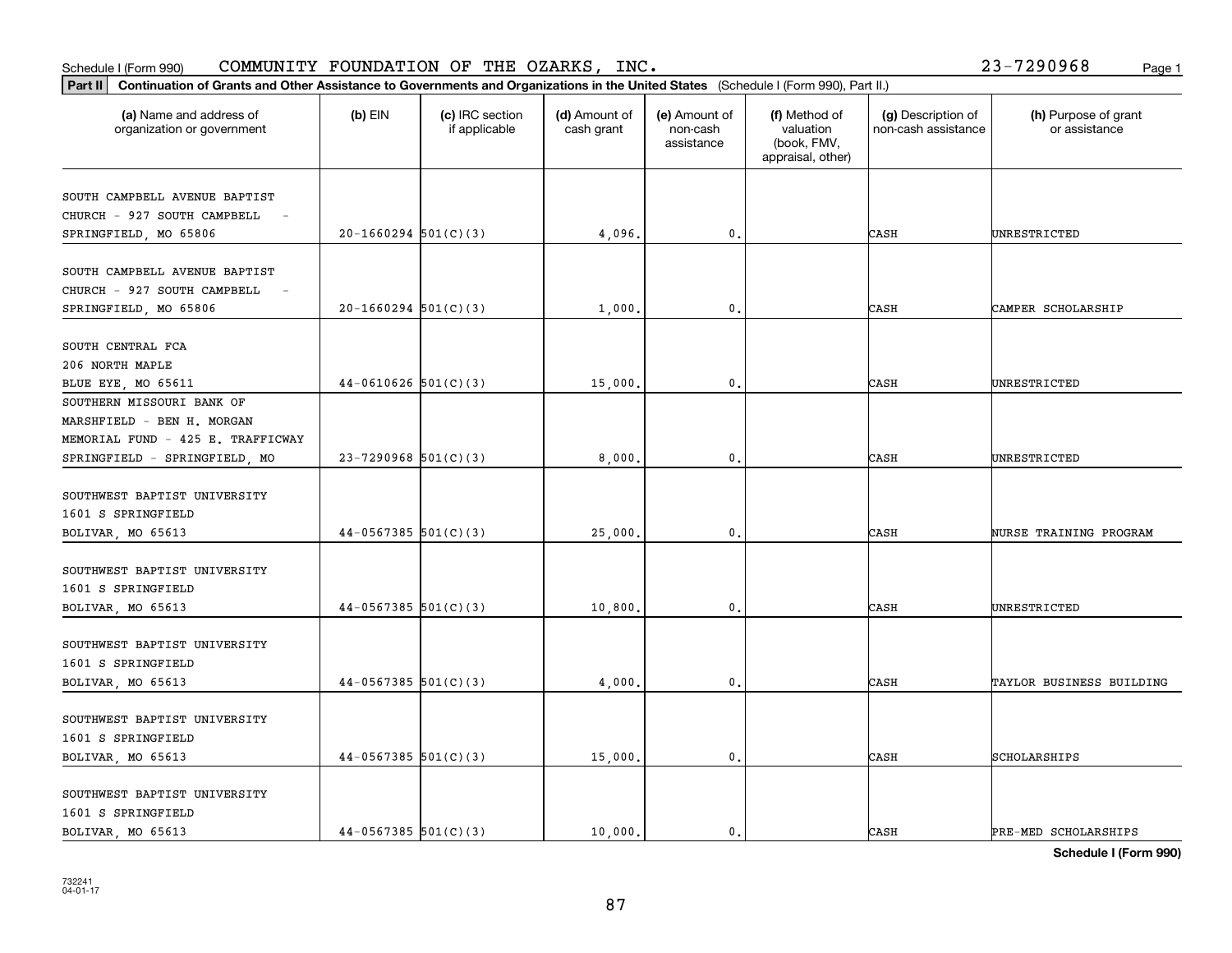| Part II   Continuation of Grants and Other Assistance to Governments and Organizations in the United States (Schedule I (Form 990), Part II.) |                          |                                  |                             |                                         |                                                                |                                           |                                       |
|-----------------------------------------------------------------------------------------------------------------------------------------------|--------------------------|----------------------------------|-----------------------------|-----------------------------------------|----------------------------------------------------------------|-------------------------------------------|---------------------------------------|
| (a) Name and address of<br>organization or government                                                                                         | $(b)$ EIN                | (c) IRC section<br>if applicable | (d) Amount of<br>cash grant | (e) Amount of<br>non-cash<br>assistance | (f) Method of<br>valuation<br>(book, FMV,<br>appraisal, other) | (g) Description of<br>non-cash assistance | (h) Purpose of grant<br>or assistance |
|                                                                                                                                               |                          |                                  |                             |                                         |                                                                |                                           |                                       |
| SOUTHWEST BAPTIST UNIVERSITY<br>1601 S SPRINGFIELD                                                                                            |                          |                                  |                             |                                         |                                                                |                                           | PRESIDENT'S STUDENT AID               |
| BOLIVAR, MO 65613                                                                                                                             | $44-0567385$ 501(C)(3)   |                                  | 1,000                       | 0.                                      |                                                                | CASH                                      | FUND                                  |
|                                                                                                                                               |                          |                                  |                             |                                         |                                                                |                                           |                                       |
| SOUTHWEST BAPTIST UNIVERSITY                                                                                                                  |                          |                                  |                             |                                         |                                                                |                                           |                                       |
| 1600 UNIVERSITY AVENUE BOLIVAR                                                                                                                |                          |                                  |                             |                                         |                                                                |                                           | GRANT TO BE USED FOR                  |
| BOLIVAR, MO 65613                                                                                                                             | $44-0567385$ 501(C)(3)   |                                  | 12,000                      | $\mathfrak{o}$ .                        |                                                                | CASH                                      | <b>BUILDING &amp; MAINTENANCE</b>     |
|                                                                                                                                               |                          |                                  |                             |                                         |                                                                |                                           |                                       |
| SPRINGFIELD ANIMAL ADVOCACY                                                                                                                   |                          |                                  |                             |                                         |                                                                |                                           |                                       |
| FOUNDATION - 1600 NORTH WASHINGTON                                                                                                            |                          |                                  |                             |                                         |                                                                |                                           |                                       |
| SPRINGFIELD, MO 65803                                                                                                                         | $26 - 4015205$ 501(C)(3) |                                  | 5,000                       | $\mathfrak{o}$ .                        |                                                                | CASH                                      | DISTRIBUTION                          |
| SPRINGFIELD ART MUSEUM                                                                                                                        |                          |                                  |                             |                                         |                                                                |                                           |                                       |
| 1111 E. BROOKSIDE                                                                                                                             |                          |                                  |                             |                                         |                                                                |                                           | CHAMBER MUSIC CONCERT                 |
| SPRINGFIELD, MO 65807                                                                                                                         | $44-6000268$ 501(C)(3)   |                                  | 1,500                       | 0.                                      |                                                                | CASH                                      | SERIES                                |
|                                                                                                                                               |                          |                                  |                             |                                         |                                                                |                                           |                                       |
| SPRINGFIELD ART MUSEUM                                                                                                                        |                          |                                  |                             |                                         |                                                                |                                           |                                       |
| 1111 E. BROOKSIDE                                                                                                                             |                          |                                  |                             |                                         |                                                                |                                           |                                       |
| SPRINGFIELD, MO 65807                                                                                                                         | $44-6000268$ 501(C)(3)   |                                  | 4,010                       | 0.                                      |                                                                | CASH                                      | UNRESTRICTED                          |
|                                                                                                                                               |                          |                                  |                             |                                         |                                                                |                                           |                                       |
| SPRINGFIELD BLACK TIE                                                                                                                         |                          |                                  |                             |                                         |                                                                |                                           |                                       |
| 1136 E. KINGSBURY                                                                                                                             |                          |                                  |                             |                                         |                                                                |                                           |                                       |
| SPRINGFIELD, MO 65807                                                                                                                         | $26 - 4389769$ 501(C)(3) |                                  | 49, 312.                    | 0.                                      |                                                                | CASH                                      | UNRESTRICTED                          |
| SPRINGFIELD CATHOLIC SCHOOLS                                                                                                                  |                          |                                  |                             |                                         |                                                                |                                           |                                       |
| 2340 S EASTGATE AVE                                                                                                                           |                          |                                  |                             |                                         |                                                                |                                           |                                       |
| SPRINGFIELD, MO 65809                                                                                                                         | $44-0619146$ 501(C)(3)   |                                  | 5,000                       | $\mathfrak{o}$ .                        |                                                                | CASH                                      | FENCE AT ST. AGNES SCHOOL             |
|                                                                                                                                               |                          |                                  |                             |                                         |                                                                |                                           |                                       |
| SPRINGFIELD CATHOLIC SCHOOLS                                                                                                                  |                          |                                  |                             |                                         |                                                                |                                           | ST. ELIZABETH ANN SETON               |
| 2340 S EASTGATE AVE                                                                                                                           |                          |                                  |                             |                                         |                                                                |                                           | SCHOOL 1ST & 2ND GRADE                |
| SPRINGFIELD, MO 65809                                                                                                                         | $44-0619146$ 501(C)(3)   |                                  | 365.                        | $\mathfrak{o}$ .                        |                                                                | CASH                                      | FIELD TRIP                            |
|                                                                                                                                               |                          |                                  |                             |                                         |                                                                |                                           |                                       |
| SPRINGFIELD CATHOLIC SCHOOLS                                                                                                                  |                          |                                  |                             |                                         |                                                                |                                           |                                       |
| 2340 S EASTGATE AVE                                                                                                                           |                          |                                  |                             |                                         |                                                                |                                           |                                       |
| SPRINGFIELD, MO 65809                                                                                                                         | $44-0619146$ 501(C)(3)   |                                  | 8.200.                      | $\mathbf{0}$ .                          |                                                                | CASH                                      | TUITION SUPPORT 2018                  |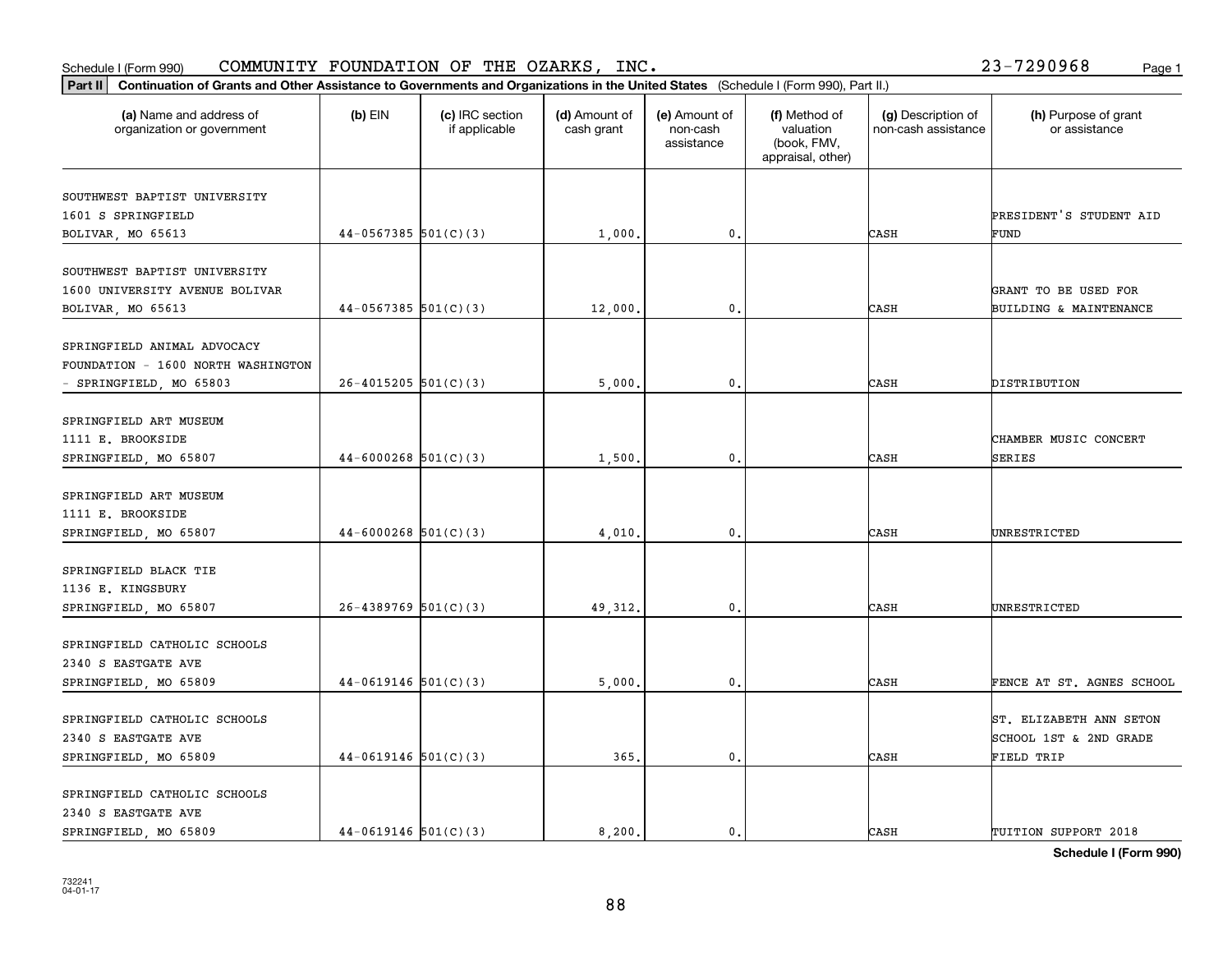## **Part II Continuation of Grants and Other Assistance to Governments and Organizations in the United States**

Schedule I (Form 990) COMMUNITY FOUNDATION OF THE OZARKS, INC。 Page 1 COMMUNITY FOUNDATION OF THE OZARKS, INC. 23-7290968

| (a) Name and address of<br>organization or government | $(b)$ EIN                | (c) IRC section<br>if applicable | (d) Amount of<br>cash grant | (e) Amount of<br>non-cash<br>assistance | (f) Method of<br>valuation<br>(book, FMV,<br>appraisal, other) | (g) Description of<br>non-cash assistance | (h) Purpose of grant<br>or assistance |
|-------------------------------------------------------|--------------------------|----------------------------------|-----------------------------|-----------------------------------------|----------------------------------------------------------------|-------------------------------------------|---------------------------------------|
| SPRINGFIELD CATHOLIC SCHOOLS                          |                          |                                  |                             |                                         |                                                                |                                           |                                       |
| 2340 S EASTGATE AVE                                   |                          |                                  |                             |                                         |                                                                |                                           |                                       |
| SPRINGFIELD, MO 65809                                 | $44-0619146$ 501(C)(3)   |                                  | 12,500.                     | 0.                                      |                                                                | CASH                                      | UNRESTRICTED                          |
|                                                       |                          |                                  |                             |                                         |                                                                |                                           |                                       |
| SPRINGFIELD COMMUNITY GARDENS                         |                          |                                  |                             |                                         |                                                                |                                           |                                       |
| 1126 N BROADWAY AVE                                   |                          |                                  |                             |                                         |                                                                |                                           |                                       |
| SPRINGFIELD, MO 65802                                 | $27-1883334$ 501(C)(3)   |                                  | 5,000                       | $\mathbf{0}$ .                          |                                                                | CASH                                      | OUTDOOR CLASSROOM                     |
|                                                       |                          |                                  |                             |                                         |                                                                |                                           |                                       |
| SPRINGFIELD LITTLE THEATRE                            |                          |                                  |                             |                                         |                                                                |                                           |                                       |
| ENDOWMENT FUND - 311 E. WALNUT                        |                          |                                  |                             |                                         |                                                                |                                           | ENDOWMENT BUILDING                    |
| SPRINGFIELD, MO 65806                                 | $23 - 7290968$ 501(C)(3) |                                  | 5,000                       | $\mathbf{0}$ .                          |                                                                | CASH                                      | PROGRAM                               |
|                                                       |                          |                                  |                             |                                         |                                                                |                                           |                                       |
| SPRINGFIELD POLICE DEPARTMENT                         |                          |                                  |                             |                                         |                                                                |                                           |                                       |
| 321 EAST CHESTNUT                                     |                          |                                  |                             |                                         |                                                                |                                           | K-9 SPECIAL                           |
| SPRINGFIELD, MO 65802                                 | $44-6000268$ 501(C)(3)   |                                  | 6,500.                      | 0.                                      |                                                                | CASH                                      | INVESTIGATIONS SECTION                |
| SPRINGFIELD R-12 PUBLIC SCHOOLS                       |                          |                                  |                             |                                         |                                                                |                                           |                                       |
| 1359 E ST LOUIS                                       |                          |                                  |                             |                                         |                                                                |                                           |                                       |
| SPRINGFIELD, MO 65802                                 | $44-6005539$ 501(C)(3)   |                                  | 1,250.                      | $\mathbf{0}$                            |                                                                | CASH                                      | "HEALTH KIT" PROGRAM                  |
|                                                       |                          |                                  |                             |                                         |                                                                |                                           |                                       |
| SPRINGFIELD R-12 PUBLIC SCHOOLS                       |                          |                                  |                             |                                         |                                                                |                                           |                                       |
| 1359 E ST LOUIS                                       |                          |                                  |                             |                                         |                                                                |                                           | BINGHAM ELEMENTARY 4TH                |
| SPRINGFIELD, MO 65802                                 | $44-6005539$ 501(C)(3)   |                                  | 701                         | 0.                                      |                                                                | CASH                                      | GRADE FIELD TRIP                      |
|                                                       |                          |                                  |                             |                                         |                                                                |                                           |                                       |
| SPRINGFIELD R-12 PUBLIC SCHOOLS                       |                          |                                  |                             |                                         |                                                                |                                           |                                       |
| 1359 E ST LOUIS                                       |                          |                                  |                             |                                         |                                                                |                                           | BISSETT ELEMENTARY FIELD              |
| SPRINGFIELD, MO 65802                                 | $44-6005539$ 501(C)(3)   |                                  | 215.                        | $\mathbf{0}$ .                          |                                                                | CASH                                      | TRIP                                  |
|                                                       |                          |                                  |                             |                                         |                                                                |                                           |                                       |
| SPRINGFIELD R-12 PUBLIC SCHOOLS                       |                          |                                  |                             |                                         |                                                                |                                           |                                       |
| 1359 E ST LOUIS                                       |                          |                                  |                             |                                         |                                                                |                                           | CLASSROOM INNOVATION                  |
| SPRINGFIELD, MO 65802                                 | $44-6005539$ 501(C)(3)   |                                  | 20,000.                     | $\mathbf{0}$ .                          |                                                                | CASH                                      | PROJECT                               |
|                                                       |                          |                                  |                             |                                         |                                                                |                                           |                                       |
| SPRINGFIELD R-12 PUBLIC SCHOOLS                       |                          |                                  |                             |                                         |                                                                |                                           |                                       |
| 1359 E ST LOUIS                                       |                          |                                  |                             |                                         |                                                                |                                           | COX NORTH BASE PROGRAM                |
| SPRINGFIELD, MO 65802                                 | $44-6005539$ 501(C)(3)   |                                  | 70.                         | $\mathbf{0}$                            |                                                                | CASH                                      | FIELD TRIP                            |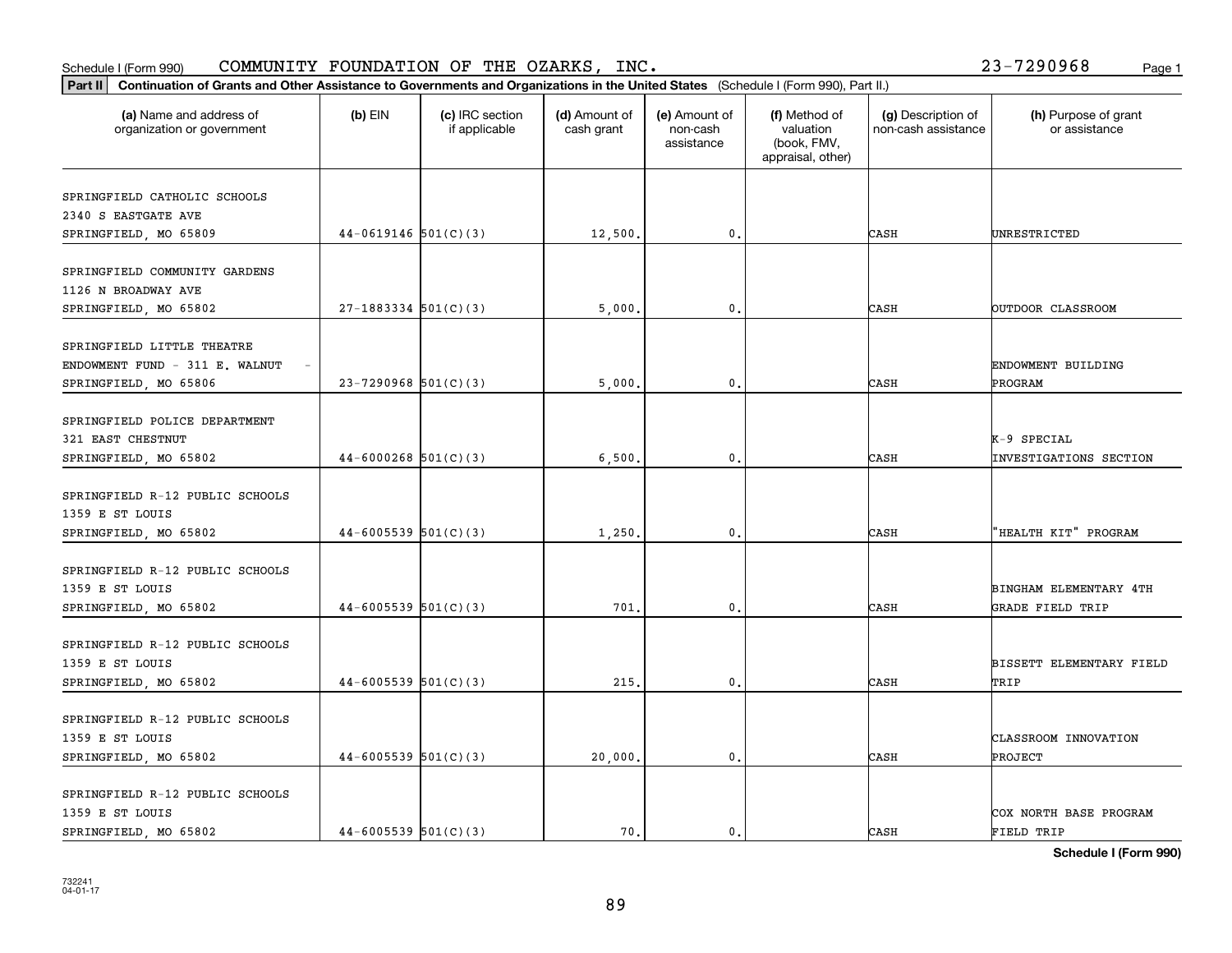## **Part II Continuation of Grants and Other Assistance to Governments and Organizations in the United States**  (Schedule I (Form 990), Part II.)

Schedule I (Form 990)  ${\tt COMMUNITY}$  <code>FOUNDATION OF THE OZARKS, INC</code> .  $23-7290968$  Page 1

| <b>Pontinuously of Grand Strict Accidents to Governments and Organizations in the Onited Otates</b> (Concealer (Form Coo), Farein, |                          |                                  |                             |                                         |                                                                |                                           |                                                       |
|------------------------------------------------------------------------------------------------------------------------------------|--------------------------|----------------------------------|-----------------------------|-----------------------------------------|----------------------------------------------------------------|-------------------------------------------|-------------------------------------------------------|
| (a) Name and address of<br>organization or government                                                                              | $(b)$ EIN                | (c) IRC section<br>if applicable | (d) Amount of<br>cash grant | (e) Amount of<br>non-cash<br>assistance | (f) Method of<br>valuation<br>(book, FMV,<br>appraisal, other) | (g) Description of<br>non-cash assistance | (h) Purpose of grant<br>or assistance                 |
| SPRINGFIELD R-12 PUBLIC SCHOOLS<br>1359 E ST LOUIS<br>SPRINGFIELD, MO 65802                                                        | $44-6005539$ $501(C)(3)$ |                                  | 200.                        | $\mathbf{0}$ .                          |                                                                | CASH                                      | DELAWARE ELEMENTARY FIELD<br>TRIP                     |
| SPRINGFIELD R-12 PUBLIC SCHOOLS<br>1359 E ST LOUIS<br>SPRINGFIELD, MO 65802                                                        | $44-6005539$ $501(C)(3)$ |                                  | 10,000,                     | $\mathfrak{o}$ .                        |                                                                | CASH                                      | EARLY LEARNING LEADERSHIP<br><b>ACADEMY</b>           |
| SPRINGFIELD R-12 PUBLIC SCHOOLS<br>1359 E ST LOUIS<br>SPRINGFIELD, MO 65802                                                        | $44-6005539$ $501(C)(3)$ |                                  | 31,724.                     | $\mathfrak{o}$ .                        |                                                                | CASH                                      | EDUCATIONAL PROGRAMMING                               |
| SPRINGFIELD R-12 PUBLIC SCHOOLS<br>1359 E ST LOUIS<br>SPRINGFIELD, MO 65802                                                        | $44-6005539$ 501(C)(3)   |                                  | 341                         | $^{\circ}$ .                            |                                                                | CASH                                      | FINE ARTS DEPARTMENT                                  |
| SPRINGFIELD R-12 PUBLIC SCHOOLS<br>1359 E ST LOUIS<br>SPRINGFIELD, MO 65802                                                        | $44-6005539$ $501(C)(3)$ |                                  | 953                         | $\mathfrak{o}$ .                        |                                                                | CASH                                      | HOLOCAUST MUSEUM VISIT<br>FOR HOLOCAUST TEACHER       |
| SPRINGFIELD R-12 PUBLIC SCHOOLS<br>1359 E ST LOUIS<br>SPRINGFIELD, MO 65802                                                        | $44-6005539$ 501(C)(3)   |                                  | 500                         | $\mathfrak{o}$ .                        |                                                                | CASH                                      | JEFFRIES ELEMENTARY - ART<br>CLUB                     |
| SPRINGFIELD R-12 PUBLIC SCHOOLS<br>1359 E ST LOUIS<br>SPRINGFIELD, MO 65802                                                        | $44-6005539$ $501(C)(3)$ |                                  | 400                         | 0.                                      |                                                                | CASH                                      | PORTLAND ELEMENTARY 3RD<br>GRADE FIELD TRIP           |
| SPRINGFIELD R-12 PUBLIC SCHOOLS<br>1359 E ST LOUIS<br>SPRINGFIELD, MO 65802                                                        | $44-6005539$ $501(C)(3)$ |                                  | 382.                        | $\mathbf{0}$ .                          |                                                                | CASH                                      | ROUNTREE ELEMENTARY<br>SCHOOL 1ST GRADE FIELD<br>TRIP |
| SPRINGFIELD R-12 PUBLIC SCHOOLS<br>1359 E ST LOUIS<br>SPRINGFIELD, MO 65802                                                        | $44-6005539$ $501(C)(3)$ |                                  | 336.                        | $\mathfrak{o}$ .                        |                                                                | CASH                                      | WATKINS ELEMENTARY FIELD<br>TRIP                      |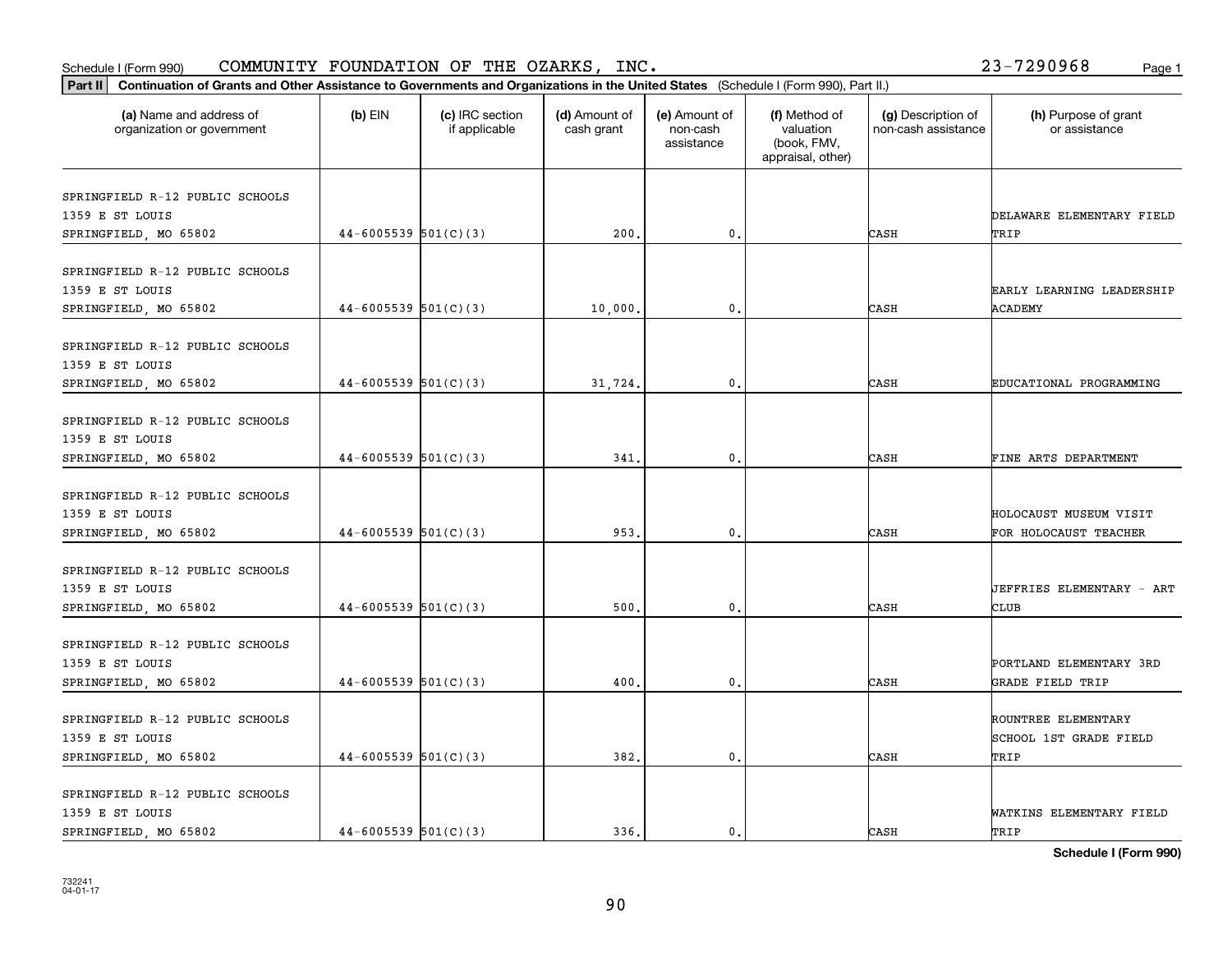| Part II   Continuation of Grants and Other Assistance to Governments and Organizations in the United States (Schedule I (Form 990), Part II.) |                            |                                  |                             |                                         |                                                                |                                           |                                       |
|-----------------------------------------------------------------------------------------------------------------------------------------------|----------------------------|----------------------------------|-----------------------------|-----------------------------------------|----------------------------------------------------------------|-------------------------------------------|---------------------------------------|
| (a) Name and address of<br>organization or government                                                                                         | $(b)$ EIN                  | (c) IRC section<br>if applicable | (d) Amount of<br>cash grant | (e) Amount of<br>non-cash<br>assistance | (f) Method of<br>valuation<br>(book, FMV,<br>appraisal, other) | (g) Description of<br>non-cash assistance | (h) Purpose of grant<br>or assistance |
|                                                                                                                                               |                            |                                  |                             |                                         |                                                                |                                           |                                       |
| SPRINGFIELD REGIONAL ARTS COUNCIL<br>411 N SHERMAN PKWY                                                                                       |                            |                                  |                             |                                         |                                                                |                                           |                                       |
| SPRINGFIELD, MO 65802                                                                                                                         | $43 - 1225541$ $501(C)(3)$ |                                  | 40,613.                     | $\mathfrak{o}$ .                        |                                                                | CASH                                      | UNRESTRICTED                          |
|                                                                                                                                               |                            |                                  |                             |                                         |                                                                |                                           |                                       |
| SPRINGFIELD REGIONAL OPERA                                                                                                                    |                            |                                  |                             |                                         |                                                                |                                           |                                       |
| 411 N SHERMAN PKWY                                                                                                                            |                            |                                  |                             |                                         |                                                                |                                           |                                       |
| SPRINGFIELD, MO 65802                                                                                                                         | $43 - 1222808$ 501(C)(3)   |                                  | 6,910                       | 0.                                      |                                                                | CASH                                      | UNRESTRICTED                          |
| SPRINGFIELD SYMPHONY ORCHESTRA                                                                                                                |                            |                                  |                             |                                         |                                                                |                                           |                                       |
| 411 N SHERMAN PKWY                                                                                                                            |                            |                                  |                             |                                         |                                                                |                                           | FAMILY CONCERT IN THE                 |
| SPRINGFIELD, MO 65802                                                                                                                         | $43-0797224$ 501(C)(3)     |                                  | 2,500                       | $\mathfrak{o}$ .                        |                                                                | CASH                                      | PARK                                  |
|                                                                                                                                               |                            |                                  |                             |                                         |                                                                |                                           |                                       |
| SPRINGFIELD SYMPHONY ORCHESTRA                                                                                                                |                            |                                  |                             |                                         |                                                                |                                           |                                       |
| 411 N SHERMAN PKWY                                                                                                                            |                            |                                  |                             |                                         |                                                                |                                           | GUEST KEYBOARD AND STRING             |
| SPRINGFIELD, MO 65802                                                                                                                         | $43-0797224$ 501(C)(3)     |                                  | 11,000.                     | 0.                                      |                                                                | CASH                                      | ARTISTS                               |
| SPRINGFIELD SYMPHONY ORCHESTRA                                                                                                                |                            |                                  |                             |                                         |                                                                |                                           |                                       |
| 411 N SHERMAN PKWY                                                                                                                            |                            |                                  |                             |                                         |                                                                |                                           | TO SUPPORT A CHAIR IN THE             |
| SPRINGFIELD, MO 65802                                                                                                                         | $43-0797224$ 501(C)(3)     |                                  | 750.                        | 0.                                      |                                                                | CASH                                      | FRENCH HORN SECTION                   |
|                                                                                                                                               |                            |                                  |                             |                                         |                                                                |                                           |                                       |
| SPRINGFIELD SYMPHONY ORCHESTRA                                                                                                                |                            |                                  |                             |                                         |                                                                |                                           |                                       |
| 411 N SHERMAN PKWY                                                                                                                            |                            |                                  |                             |                                         |                                                                |                                           |                                       |
| SPRINGFIELD, MO 65802                                                                                                                         | $43-0797224$ 501(C)(3)     |                                  | 27,874                      | 0.                                      |                                                                | CASH                                      | UNRESTRICTED                          |
|                                                                                                                                               |                            |                                  |                             |                                         |                                                                |                                           |                                       |
| SPRINGFIELD SYMPHONY ORCHESTRA                                                                                                                |                            |                                  |                             |                                         |                                                                |                                           | YOUNG PEOPLE'S CONCERT +              |
| 411 N SHERMAN PKWY                                                                                                                            |                            |                                  |                             |                                         |                                                                |                                           | <b>MUSIC EDUCATORS</b>                |
| SPRINGFIELD, MO 65802                                                                                                                         | $43-0797224$ 501(C)(3)     |                                  | 1,500                       | $^{\circ}$ .                            |                                                                | CASH                                      | IN-SERVICE TRAINING                   |
| SPRINGFIELD WORKSHOP FOUNDATION                                                                                                               |                            |                                  |                             |                                         |                                                                |                                           |                                       |
| 2835 W. BENNETT                                                                                                                               |                            |                                  |                             |                                         |                                                                |                                           |                                       |
| SPRINGFIELD, MO 65802                                                                                                                         | $26 - 4456587$ 501(C)(3)   |                                  | 5,000.                      | $\mathbf{0}$ .                          |                                                                | CASH                                      | UNRESTRICTED                          |
|                                                                                                                                               |                            |                                  |                             |                                         |                                                                |                                           |                                       |
| SPRINGFIELD-GREENE COUNTY LIBRARY                                                                                                             |                            |                                  |                             |                                         |                                                                |                                           |                                       |
| DISTRICT - 4653 S CAMPBELL -                                                                                                                  |                            |                                  |                             |                                         |                                                                |                                           | PURCHASE CHILDREN'S                   |
| SPRINGFIELD, MO 65810                                                                                                                         | $05-0534215$ $501(C)(3)$   |                                  | 643.                        | $\mathbf{0}$ .                          |                                                                | CASH                                      | READING MATERIALS                     |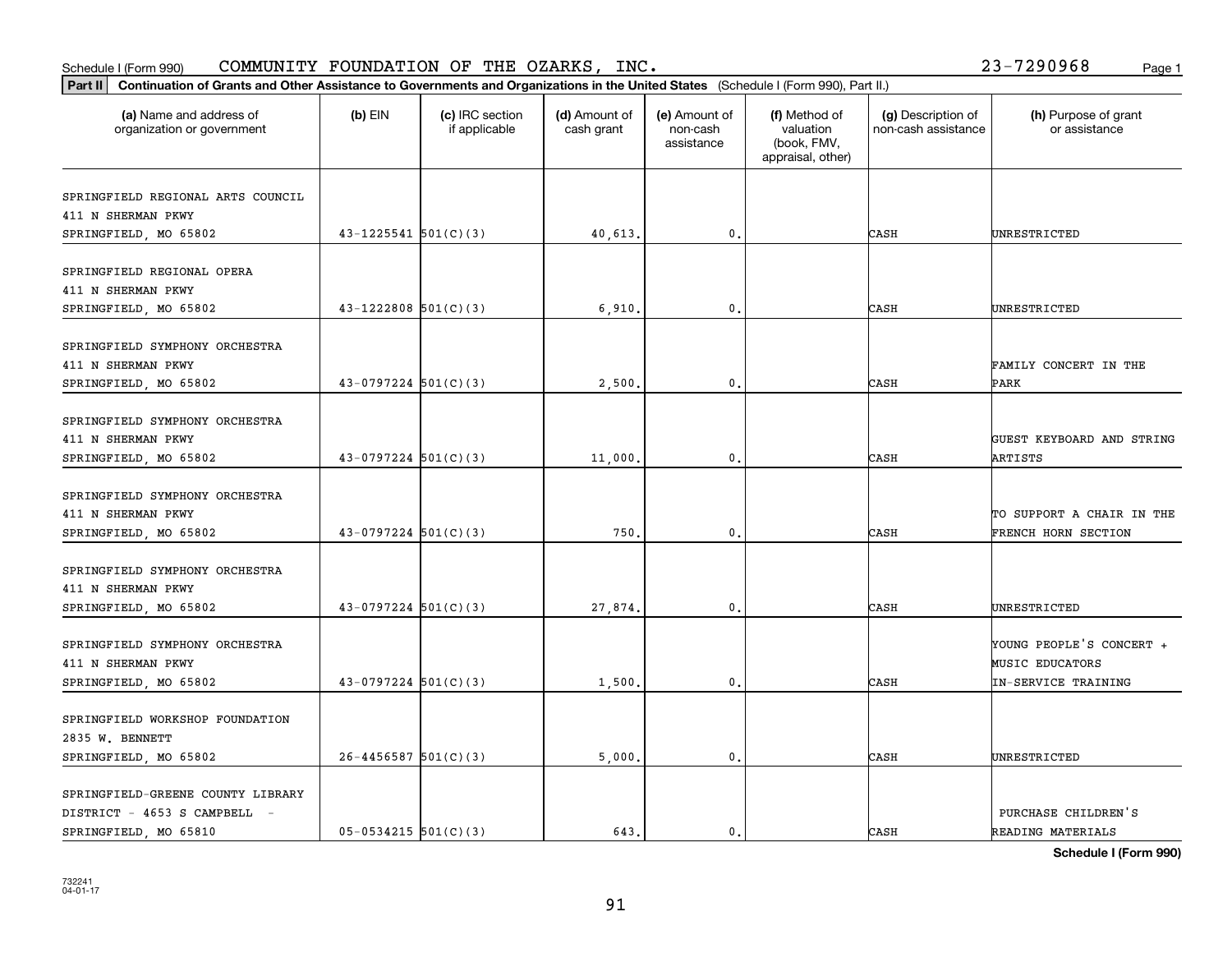| Part II   Continuation of Grants and Other Assistance to Governments and Organizations in the United States (Schedule I (Form 990), Part II.) |                            |                                  |                             |                                         |                                                                |                                           |                                       |
|-----------------------------------------------------------------------------------------------------------------------------------------------|----------------------------|----------------------------------|-----------------------------|-----------------------------------------|----------------------------------------------------------------|-------------------------------------------|---------------------------------------|
| (a) Name and address of<br>organization or government                                                                                         | $(b)$ EIN                  | (c) IRC section<br>if applicable | (d) Amount of<br>cash grant | (e) Amount of<br>non-cash<br>assistance | (f) Method of<br>valuation<br>(book, FMV,<br>appraisal, other) | (g) Description of<br>non-cash assistance | (h) Purpose of grant<br>or assistance |
|                                                                                                                                               |                            |                                  |                             |                                         |                                                                |                                           |                                       |
| SPRINGFIELD-GREENE COUNTY LIBRARY<br>DISTRICT - 4653 S CAMPBELL -                                                                             |                            |                                  |                             |                                         |                                                                |                                           |                                       |
| SPRINGFIELD, MO 65810                                                                                                                         | $05 - 0534215$ $501(C)(3)$ |                                  | 7,413.                      | $\mathbf{0}$ .                          |                                                                | CASH                                      | <b>FICTION BOOKS</b>                  |
|                                                                                                                                               |                            |                                  |                             |                                         |                                                                |                                           |                                       |
| SPRINGFIELD-GREENE COUNTY LIBRARY                                                                                                             |                            |                                  |                             |                                         |                                                                |                                           |                                       |
| DISTRICT - 4653 S CAMPBELL -                                                                                                                  |                            |                                  |                             |                                         |                                                                |                                           |                                       |
| SPRINGFIELD, MO 65810                                                                                                                         | $05 - 0534215$ $501(C)(3)$ |                                  | 2,269                       | 0.                                      |                                                                | CASH                                      | UNRESTRICTED                          |
|                                                                                                                                               |                            |                                  |                             |                                         |                                                                |                                           |                                       |
| ST. ANN'S CATHOLIC CHURCH                                                                                                                     |                            |                                  |                             |                                         |                                                                |                                           |                                       |
| 1156 GRAND AVE                                                                                                                                |                            |                                  |                             |                                         |                                                                |                                           |                                       |
| CARTHAGE, MO 64836                                                                                                                            | $44-0653009$ $501(C)(3)$   |                                  | 28,000.                     | $\mathfrak{o}$ .                        |                                                                | CASH                                      | UNRESTRICTED                          |
|                                                                                                                                               |                            |                                  |                             |                                         |                                                                |                                           |                                       |
| ST. COLETTA OF WISCONSIN                                                                                                                      |                            |                                  |                             |                                         |                                                                |                                           |                                       |
| N4637 COUNTY ROAD Y                                                                                                                           |                            |                                  |                             |                                         |                                                                |                                           |                                       |
| JEFFERSON, WI 53549                                                                                                                           | $39-0816855$ 501(C)(3)     |                                  | 10,000                      | 0.                                      |                                                                | CASH                                      | UNRESTRICTED                          |
| ST. JAMES CARING CENTER                                                                                                                       |                            |                                  |                             |                                         |                                                                |                                           |                                       |
| P.O. BOX 515 113 W ELDON                                                                                                                      |                            |                                  |                             |                                         |                                                                |                                           | FOOD PANTRY AND SENIOR                |
| ST. JAMES, MO 65559                                                                                                                           | $43 - 1843295$ 501(C)(3)   |                                  | 19,000                      | 0.                                      |                                                                | CASH                                      | <b>CENTER</b>                         |
|                                                                                                                                               |                            |                                  |                             |                                         |                                                                |                                           |                                       |
| ST. JOHN'S LUTHERAN CHURCH                                                                                                                    |                            |                                  |                             |                                         |                                                                |                                           |                                       |
| 23237 HWY H MONETT                                                                                                                            |                            |                                  |                             |                                         |                                                                |                                           |                                       |
| MONETT, MO 65708                                                                                                                              | $43-0900098$ 501(C)(3)     |                                  | 18,299.                     | 0.                                      |                                                                | CASH                                      | UNRESTRICTED                          |
|                                                                                                                                               |                            |                                  |                             |                                         |                                                                |                                           |                                       |
| ST. JUDE CHILDREN'S RESEARCH                                                                                                                  |                            |                                  |                             |                                         |                                                                |                                           |                                       |
| HOSPITAL - 262 DANNY THOMAS PL                                                                                                                |                            |                                  |                             |                                         |                                                                |                                           |                                       |
| MEMPHIS - MEMPHIS, TN 38105                                                                                                                   | 62-0646012 $501(C)(3)$     |                                  | 23,663.                     | $\mathfrak{o}$ .                        |                                                                | CASH                                      | UNRESTRICTED                          |
|                                                                                                                                               |                            |                                  |                             |                                         |                                                                |                                           |                                       |
| ST. PATRICK'S CATHOLIC CHURCH                                                                                                                 |                            |                                  |                             |                                         |                                                                |                                           |                                       |
| 638 WEST D AVENUE                                                                                                                             |                            |                                  |                             |                                         |                                                                |                                           | CHURCH AND SCHOOL'S                   |
| KINGMAN, KS 67068                                                                                                                             | $48-0543796$ 501(C)(3)     |                                  | 9,346.                      | $\mathfrak{o}$ .                        |                                                                | CASH                                      | GENERAL ACTIVITIES                    |
|                                                                                                                                               |                            |                                  |                             |                                         |                                                                |                                           |                                       |
| ST. PAUL'S UNITED METHODIST CHURCH                                                                                                            |                            |                                  |                             |                                         |                                                                |                                           |                                       |
| OF JOPLIN - 2423 WEST 26TH STREET                                                                                                             |                            |                                  |                             |                                         |                                                                |                                           |                                       |
| JOPLIN - JOPLIN, MO 64804                                                                                                                     | $43 - 1149608$ $501(C)(3)$ |                                  | 15.064.                     | $\mathbf{0}$ .                          |                                                                | CASH                                      | <b>UNRESTRICTED</b>                   |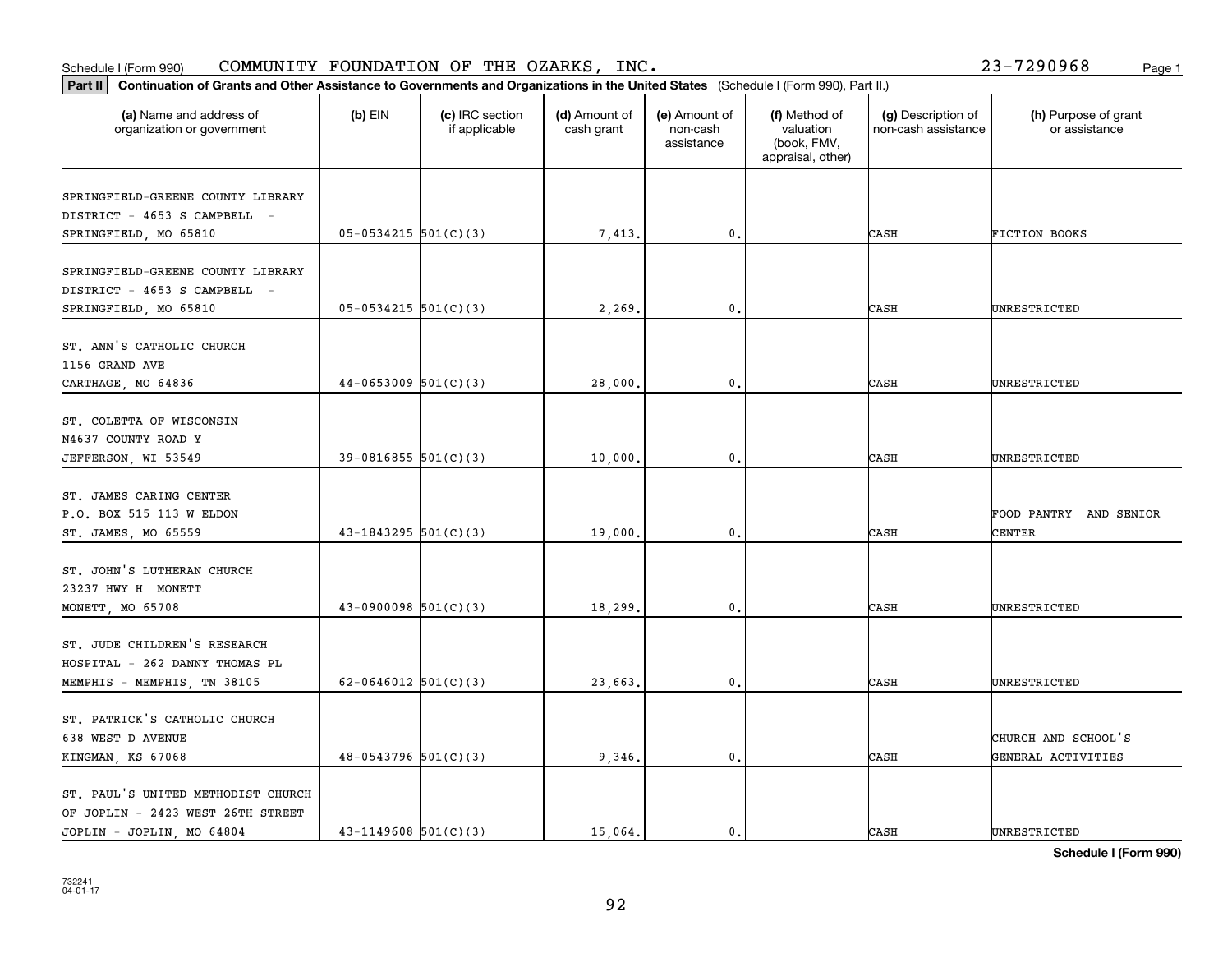| Part II   Continuation of Grants and Other Assistance to Governments and Organizations in the United States (Schedule I (Form 990), Part II.) |                          |                                  |                             |                                         |                                                                |                                           |                                       |
|-----------------------------------------------------------------------------------------------------------------------------------------------|--------------------------|----------------------------------|-----------------------------|-----------------------------------------|----------------------------------------------------------------|-------------------------------------------|---------------------------------------|
| (a) Name and address of<br>organization or government                                                                                         | $(b)$ EIN                | (c) IRC section<br>if applicable | (d) Amount of<br>cash grant | (e) Amount of<br>non-cash<br>assistance | (f) Method of<br>valuation<br>(book, FMV,<br>appraisal, other) | (g) Description of<br>non-cash assistance | (h) Purpose of grant<br>or assistance |
|                                                                                                                                               |                          |                                  |                             |                                         |                                                                |                                           |                                       |
| ST. SUSANNE'S CATHOLIC CHURCH<br>700 W SLOAN HWY V                                                                                            |                          |                                  |                             |                                         |                                                                |                                           |                                       |
| MT. VERNON, MO 65712                                                                                                                          | $43 - 1693914$ 501(C)(3) |                                  | 6,000,                      | 0.                                      |                                                                | CASH                                      | FOOD PANTRY ITEMS                     |
|                                                                                                                                               |                          |                                  |                             |                                         |                                                                |                                           |                                       |
| STE. GENEVIEVE COMMUNITY ACCESS                                                                                                               |                          |                                  |                             |                                         |                                                                |                                           |                                       |
| TELEVISION - P.O. BOX 51 STE. -                                                                                                               |                          |                                  |                             |                                         |                                                                |                                           |                                       |
| GENEVIEVE, MO 63670                                                                                                                           | $43-1701308$ 501(C)(3)   |                                  | 7,500                       | 0.                                      |                                                                | CASH                                      | COMMUNITY BETTERMENT                  |
|                                                                                                                                               |                          |                                  |                             |                                         |                                                                |                                           |                                       |
| STE. GENEVIEVE COMMUNITY SERVICES                                                                                                             |                          |                                  |                             |                                         |                                                                |                                           |                                       |
| FORUM - PO BOX 248 STE GENEVIEVE                                                                                                              |                          |                                  |                             |                                         |                                                                |                                           |                                       |
| - GENEVIEVE, MO 63670                                                                                                                         | $43 - 1656059$ 501(C)(3) |                                  | 12,700                      | $\mathbf{0}$ .                          |                                                                | CASH                                      | COMMUNITY BETTERMENT                  |
| STE. GENEVIEVE COUNTY COMMUNITY                                                                                                               |                          |                                  |                             |                                         |                                                                |                                           |                                       |
| FOUNDATION SCHOLARSHIP FUND - 425                                                                                                             |                          |                                  |                             |                                         |                                                                |                                           |                                       |
| E TRAFFICWAY - GENEVIEVE, MO                                                                                                                  |                          |                                  |                             |                                         |                                                                |                                           |                                       |
| 65806                                                                                                                                         | $23 - 7290968$ 501(C)(3) |                                  | 16,000                      | 0.                                      |                                                                | CASH                                      | 2017-18 SCHOLARSHIPS                  |
|                                                                                                                                               |                          |                                  |                             |                                         |                                                                |                                           |                                       |
| STE. GENEVIEVE COUNTY COMMUNITY                                                                                                               |                          |                                  |                             |                                         |                                                                |                                           |                                       |
| FOUNDATION - PO BOX 247 STE.                                                                                                                  |                          |                                  |                             |                                         |                                                                |                                           |                                       |
| GENEVIEVE - GENEVIEVE, MO 63670                                                                                                               | $43-1792195$ 501(C)(3)   |                                  | 32,500                      | 0.                                      |                                                                | CASH                                      | COMMUNITY BETTERMENT                  |
|                                                                                                                                               |                          |                                  |                             |                                         |                                                                |                                           |                                       |
| STE. GENEVIEVE COUNTY NUTRITION                                                                                                               |                          |                                  |                             |                                         |                                                                |                                           |                                       |
| CENTER - 727 PARKWOOD DRIVE STE.                                                                                                              |                          |                                  |                             |                                         |                                                                |                                           | STE. GENEVIEVE NUTRITION              |
| GENEVIEVE - GENEVIEVE, MO 63670                                                                                                               | 52-1072753 $501(C)(3)$   |                                  | 5,000                       | 0.                                      |                                                                | CASH                                      | <b>CENTER</b>                         |
|                                                                                                                                               |                          |                                  |                             |                                         |                                                                |                                           |                                       |
| STE. GENEVIEVE PARISH ST. VINCENT                                                                                                             |                          |                                  |                             |                                         |                                                                |                                           |                                       |
| DE PAUL SOCIETY - 49 DUBOURG PLACE                                                                                                            |                          |                                  |                             |                                         |                                                                |                                           | STE. GENEVIEVE ST.                    |
| STE. - GENEVIEVE, MO 63670                                                                                                                    | $43 - 0653472$ 501(C)(3) |                                  | 20,000                      | $\mathbf{0}$ .                          |                                                                | CASH                                      | VINCENT DE PAUL                       |
|                                                                                                                                               |                          |                                  |                             |                                         |                                                                |                                           |                                       |
| STE. GENEVIEVE PARISH                                                                                                                         |                          |                                  |                             |                                         |                                                                |                                           |                                       |
| 20 N. FOURTH ST. STE GENEVIEVE                                                                                                                |                          |                                  |                             |                                         |                                                                |                                           |                                       |
| GENEVIEVE, MO 63670                                                                                                                           | $43 - 0653472$ 501(C)(3) |                                  | 20,000                      | $\mathfrak o$ .                         |                                                                | CASH                                      | VALLE SCHOOL PLAYGROUND               |
|                                                                                                                                               |                          |                                  |                             |                                         |                                                                |                                           |                                       |
| STE. GENEVIEVE SHERIFF'S                                                                                                                      |                          |                                  |                             |                                         |                                                                |                                           |                                       |
| DEPARTMENT - 5 BASLER DR STE. -                                                                                                               |                          |                                  |                             |                                         |                                                                |                                           | STE. GENEVIEVE COUNTY                 |
| GENEVIEVE, MO 63670                                                                                                                           | $43 - 6003165$ 501(C)(3) |                                  | 8.000.                      | 0.                                      |                                                                | CASH                                      | <b>SHERIFF</b>                        |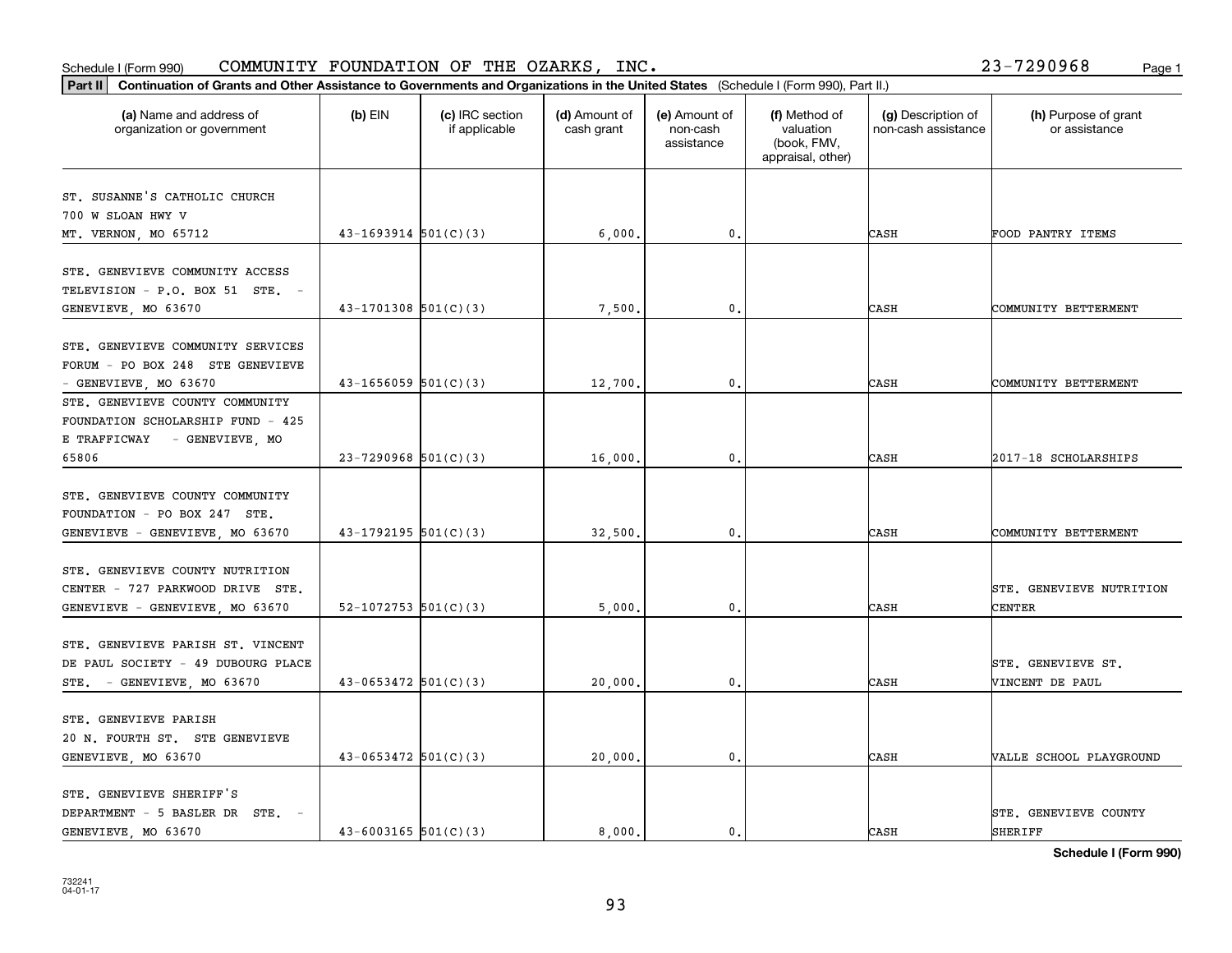| Part II   Continuation of Grants and Other Assistance to Governments and Organizations in the United States (Schedule I (Form 990), Part II.) |                            |                                  |                             |                                         |                                                                |                                           |                                       |
|-----------------------------------------------------------------------------------------------------------------------------------------------|----------------------------|----------------------------------|-----------------------------|-----------------------------------------|----------------------------------------------------------------|-------------------------------------------|---------------------------------------|
| (a) Name and address of<br>organization or government                                                                                         | $(b)$ EIN                  | (c) IRC section<br>if applicable | (d) Amount of<br>cash grant | (e) Amount of<br>non-cash<br>assistance | (f) Method of<br>valuation<br>(book, FMV,<br>appraisal, other) | (g) Description of<br>non-cash assistance | (h) Purpose of grant<br>or assistance |
|                                                                                                                                               |                            |                                  |                             |                                         |                                                                |                                           |                                       |
| STEELVILLE MINISTERIAL ALLIANCE<br>PO BOX 1327                                                                                                |                            |                                  |                             |                                         |                                                                |                                           |                                       |
| STEELVILLE, MO 65565                                                                                                                          | $43 - 1583969$ $501(C)(3)$ |                                  | 5,000                       | 0.                                      |                                                                | CASH                                      | FOOD PANTRY                           |
|                                                                                                                                               |                            |                                  |                             |                                         |                                                                |                                           |                                       |
| STERLING YMCA                                                                                                                                 |                            |                                  |                             |                                         |                                                                |                                           |                                       |
| 254 ESSEX STREET                                                                                                                              |                            |                                  |                             |                                         |                                                                |                                           |                                       |
| BEVERLY, MA 19150                                                                                                                             | $04 - 2104913$ 501(C)(3)   |                                  | 6,500                       | 0.                                      |                                                                | CASH                                      | UNRESTRICTED                          |
|                                                                                                                                               |                            |                                  |                             |                                         |                                                                |                                           |                                       |
| STOCKTON R-I PUBLIC SCHOOLS                                                                                                                   |                            |                                  |                             |                                         |                                                                |                                           |                                       |
| 906 SOUTH ST PO BOX 190                                                                                                                       |                            |                                  |                             |                                         |                                                                |                                           |                                       |
| STOCKTON, MO 65785                                                                                                                            | $44-6001498$ 501(C)(3)     |                                  | 1,000                       | 0.                                      |                                                                | CASH                                      | CHAIRS FOR THE SCHOOL                 |
|                                                                                                                                               |                            |                                  |                             |                                         |                                                                |                                           |                                       |
| STOCKTON R-I PUBLIC SCHOOLS                                                                                                                   |                            |                                  |                             |                                         |                                                                |                                           |                                       |
| 906 SOUTH ST PO BOX 190                                                                                                                       |                            |                                  |                             |                                         |                                                                |                                           |                                       |
| STOCKTON, MO 65785                                                                                                                            | $44-6001498$ 501(C)(3)     |                                  | 1,050                       | 0.                                      |                                                                | CASH                                      | FOR MIDDLE SCHOOL LIBRARY             |
|                                                                                                                                               |                            |                                  |                             |                                         |                                                                |                                           |                                       |
| STOCKTON R-I PUBLIC SCHOOLS                                                                                                                   |                            |                                  |                             |                                         |                                                                |                                           |                                       |
| 906 SOUTH ST PO BOX 190                                                                                                                       |                            |                                  |                             |                                         |                                                                |                                           |                                       |
| STOCKTON, MO 65785                                                                                                                            | $44-6001498$ 501(C)(3)     |                                  | 1,000                       | 0.                                      |                                                                | CASH                                      | POTTERY WHEELS                        |
|                                                                                                                                               |                            |                                  |                             |                                         |                                                                |                                           |                                       |
| STOCKTON R-I PUBLIC SCHOOLS                                                                                                                   |                            |                                  |                             |                                         |                                                                |                                           |                                       |
| 906 SOUTH ST PO BOX 190                                                                                                                       |                            |                                  |                             |                                         |                                                                |                                           |                                       |
| STOCKTON, MO 65785                                                                                                                            | $44-6001498$ 501(C)(3)     |                                  | 2,250                       | $\mathbf{0}$ .                          |                                                                | CASH                                      | SCHOLARHIP                            |
|                                                                                                                                               |                            |                                  |                             |                                         |                                                                |                                           |                                       |
| STOCKTON R-I PUBLIC SCHOOLS                                                                                                                   |                            |                                  |                             |                                         |                                                                |                                           |                                       |
| 906 SOUTH ST PO BOX 190                                                                                                                       |                            |                                  |                             |                                         |                                                                |                                           | TEEN COMMUNITY ENGAGEMENT             |
| STOCKTON, MO 65785                                                                                                                            | $44-6001498$ 501(C)(3)     |                                  | 100                         | $\mathbf{0}$ .                          |                                                                | CASH                                      | PROGRAM                               |
|                                                                                                                                               |                            |                                  |                             |                                         |                                                                |                                           |                                       |
| STOCKTON R-I PUBLIC SCHOOLS                                                                                                                   |                            |                                  |                             |                                         |                                                                |                                           |                                       |
| 906 SOUTH ST PO BOX 190                                                                                                                       |                            |                                  |                             |                                         |                                                                |                                           |                                       |
| STOCKTON, MO 65785                                                                                                                            | $44-6001498$ 501(C)(3)     |                                  | 4,750                       | 0.                                      |                                                                | CASH                                      | UNRESTRICTED                          |
| SUIT YOURSELF INC                                                                                                                             |                            |                                  |                             |                                         |                                                                |                                           |                                       |
| 906 SOUTH ST PO BOX 190                                                                                                                       |                            |                                  |                             |                                         |                                                                |                                           | WORK ATTIRE FOR LOW                   |
| STOCKTON, MO 65809                                                                                                                            | $47 - 4807113$ $501(C)(3)$ |                                  | 5.000.                      | 0.                                      |                                                                | CASH                                      | <b>INCOME WOMEN</b>                   |
|                                                                                                                                               |                            |                                  |                             |                                         |                                                                |                                           |                                       |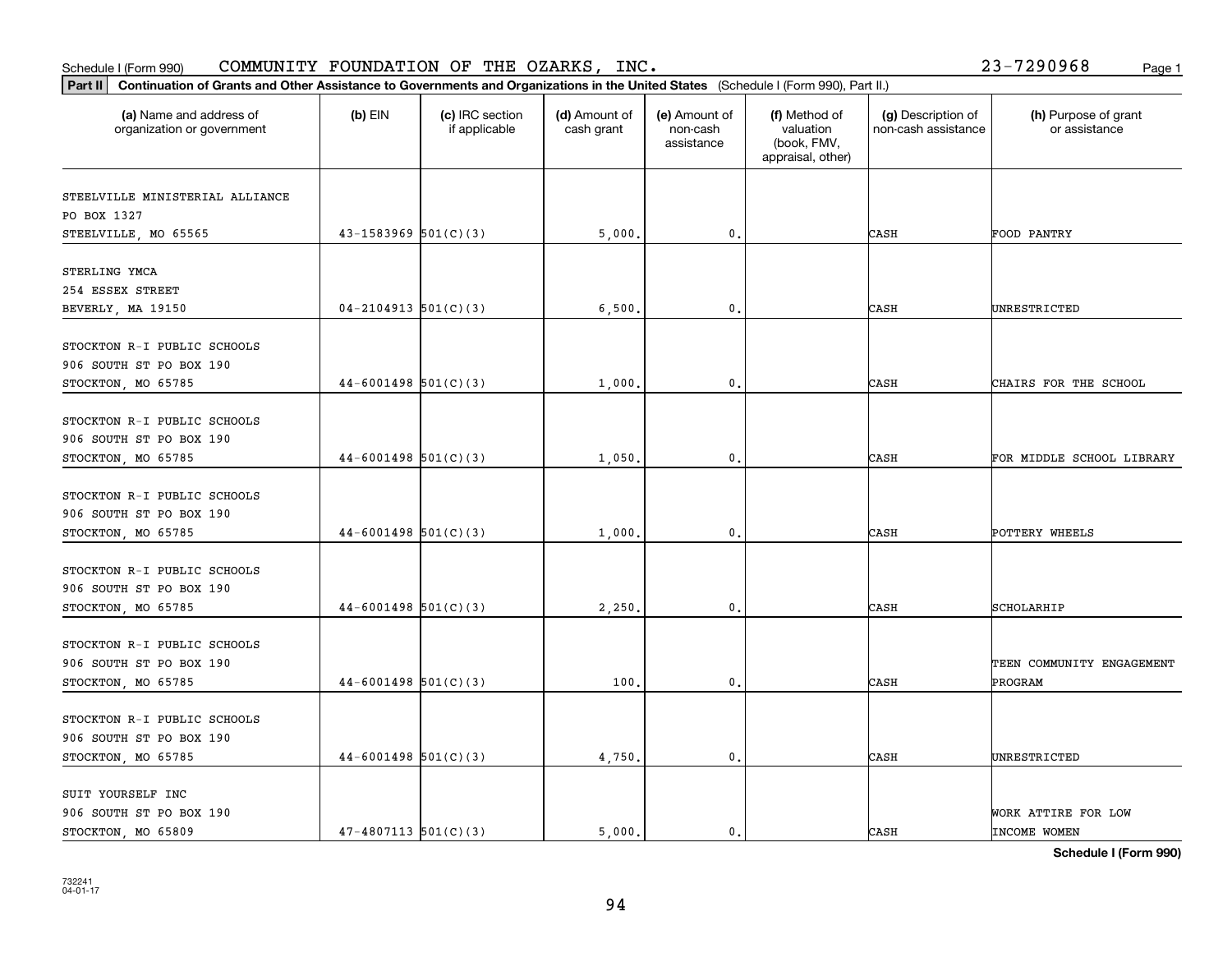| Part II   Continuation of Grants and Other Assistance to Governments and Organizations in the United States (Schedule I (Form 990), Part II.) |                          |                                  |                             |                                         |                                                                |                                           |                                       |
|-----------------------------------------------------------------------------------------------------------------------------------------------|--------------------------|----------------------------------|-----------------------------|-----------------------------------------|----------------------------------------------------------------|-------------------------------------------|---------------------------------------|
| (a) Name and address of<br>organization or government                                                                                         | $(b)$ EIN                | (c) IRC section<br>if applicable | (d) Amount of<br>cash grant | (e) Amount of<br>non-cash<br>assistance | (f) Method of<br>valuation<br>(book, FMV,<br>appraisal, other) | (g) Description of<br>non-cash assistance | (h) Purpose of grant<br>or assistance |
|                                                                                                                                               |                          |                                  |                             |                                         |                                                                |                                           |                                       |
| TABERNACLE OF PRAISE MINISTRIES                                                                                                               |                          |                                  |                             |                                         |                                                                |                                           |                                       |
| 256 CHURCH ROAD                                                                                                                               | 65-1033141 $501(C)(3)$   |                                  |                             | $\mathbf{0}$ .                          |                                                                | CASH                                      | UNRESTRICTED                          |
| BRANSON, MO 65616                                                                                                                             |                          |                                  | 7,500.                      |                                         |                                                                |                                           |                                       |
| TALKINGTON FOUNDATION                                                                                                                         |                          |                                  |                             |                                         |                                                                |                                           |                                       |
| PO BOX 663 NEOSHO                                                                                                                             |                          |                                  |                             |                                         |                                                                |                                           | FURTHER THE GENERAL                   |
| NEOSHO, MO 64850                                                                                                                              | $32 - 0210107$ 501(C)(3) |                                  | 5,000                       | 0.                                      |                                                                | CASH                                      | MISSION                               |
|                                                                                                                                               |                          |                                  |                             |                                         |                                                                |                                           |                                       |
| THE ASSOCIATION FOR THE BLIND                                                                                                                 |                          |                                  |                             |                                         |                                                                |                                           |                                       |
| 1680 EAST LOMBARD                                                                                                                             |                          |                                  |                             |                                         |                                                                |                                           |                                       |
| SPRINGFIELD, MO 65802                                                                                                                         | $80 - 0280486$ 501(C)(3) |                                  | 5,531.                      | $\mathbf{0}$ .                          |                                                                | CASH                                      | UNRESTRICTED                          |
|                                                                                                                                               |                          |                                  |                             |                                         |                                                                |                                           |                                       |
| THE ASSOCIATION FOR THE BLIND                                                                                                                 |                          |                                  |                             |                                         |                                                                |                                           | FOR THE BLIND OR PERSONS              |
| 1680 EAST LOMBARD                                                                                                                             |                          |                                  |                             |                                         |                                                                |                                           | WHO HAVE PROGRESSIVE EYE              |
| SPRINGFIELD, MO 65802                                                                                                                         | 80-0280486 $501(C)(3)$   |                                  | 10,194.                     | $\mathfrak{o}$ .                        |                                                                | CASH                                      | DISEASE OR FAILURE                    |
|                                                                                                                                               |                          |                                  |                             |                                         |                                                                |                                           |                                       |
| THE BAG LADIES                                                                                                                                |                          |                                  |                             |                                         |                                                                |                                           |                                       |
| PO BOX 838                                                                                                                                    |                          |                                  |                             |                                         |                                                                |                                           |                                       |
| REPUBLIC, MO 65738                                                                                                                            | $01-0933426$ 501(C)(3)   |                                  | 5,181                       | 0.                                      |                                                                | CASH                                      | UNRESTRICTED                          |
|                                                                                                                                               |                          |                                  |                             |                                         |                                                                |                                           |                                       |
| THE CARING PEOPLE                                                                                                                             |                          |                                  |                             |                                         |                                                                |                                           |                                       |
| 164 CORPORATE PLACE                                                                                                                           |                          |                                  |                             |                                         |                                                                |                                           |                                       |
| BRANSON, MO 65616                                                                                                                             | $43-1748286$ 501(C)(3)   |                                  | 130,000                     | $\mathfrak{o}$ .                        |                                                                | CASH                                      | UNRESTRICTED                          |
|                                                                                                                                               |                          |                                  |                             |                                         |                                                                |                                           |                                       |
| THE CHILD ADVOCACY CENTER                                                                                                                     |                          |                                  |                             |                                         |                                                                |                                           |                                       |
| 1033 E WALNUT ST                                                                                                                              |                          |                                  |                             |                                         |                                                                |                                           |                                       |
| SPRINGFIELD, MO 65806                                                                                                                         | $43-1729078$ 501(C)(3)   |                                  | 2,000                       | $\mathbf{0}$ .                          |                                                                | CASH                                      | MEDICAL EXAMS                         |
|                                                                                                                                               |                          |                                  |                             |                                         |                                                                |                                           |                                       |
| THE CHILD ADVOCACY CENTER                                                                                                                     |                          |                                  |                             |                                         |                                                                |                                           |                                       |
| 1033 E WALNUT ST                                                                                                                              |                          |                                  |                             |                                         |                                                                |                                           |                                       |
| SPRINGFIELD, MO 65806                                                                                                                         | $43-1729078$ 501(C)(3)   |                                  | 15,000.                     | $\mathbf{0}$ .                          |                                                                | CASH                                      | OPERATIONAL SUPPORT                   |
|                                                                                                                                               |                          |                                  |                             |                                         |                                                                |                                           |                                       |
| THE CHILD ADVOCACY CENTER                                                                                                                     |                          |                                  |                             |                                         |                                                                |                                           |                                       |
| 1033 E WALNUT ST                                                                                                                              |                          |                                  |                             |                                         |                                                                |                                           |                                       |
| SPRINGFIELD, MO 65806                                                                                                                         | $43-1729078$ 501(C)(3)   |                                  | 32.167.                     | $\mathbf{0}$ .                          |                                                                | CASH                                      | <b>UNRESTRICTED</b>                   |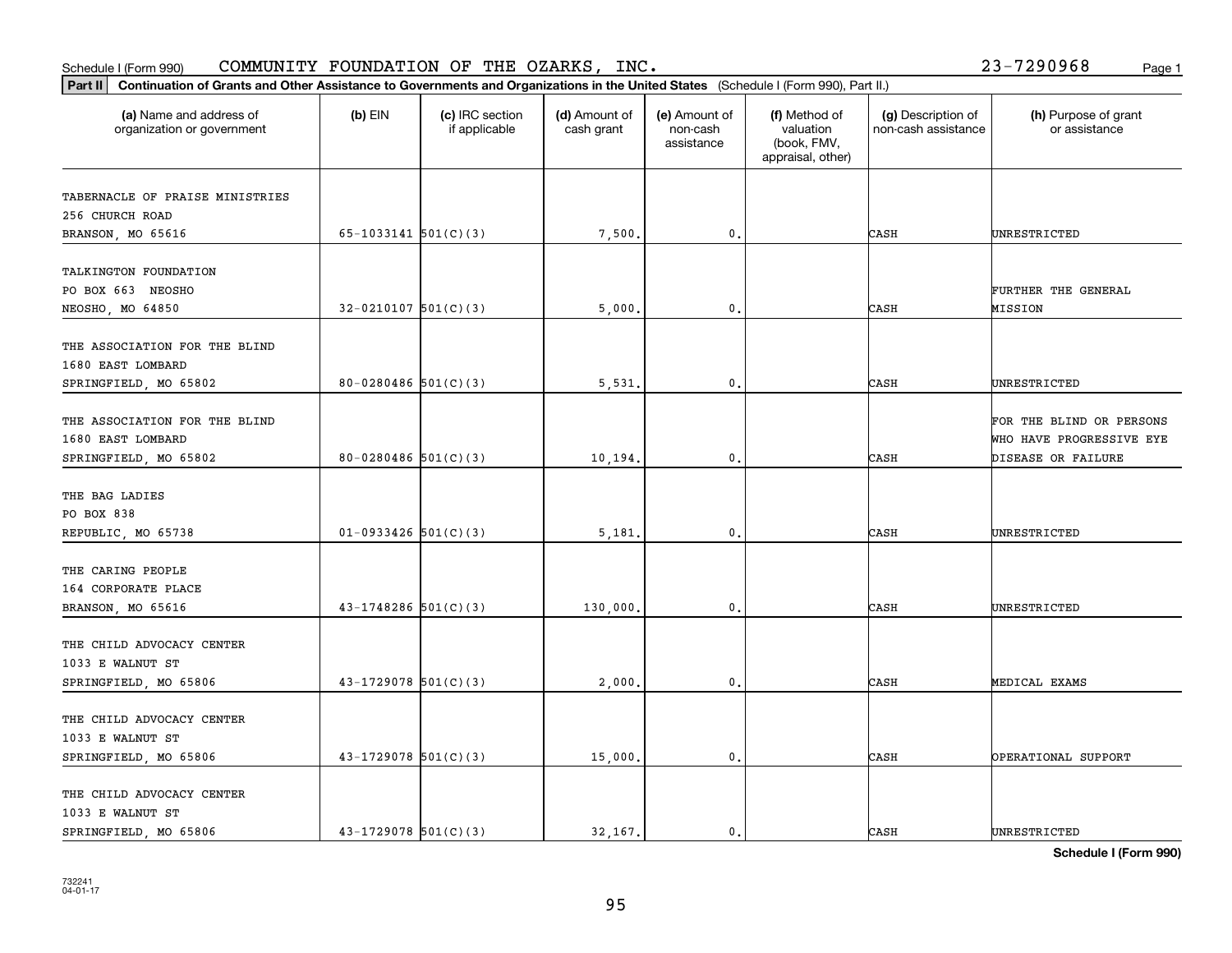|                                                       | Part II   Continuation of Grants and Other Assistance to Governments and Organizations in the United States (Schedule I (Form 990), Part II.) |                                  |                             |                                         |                                                                |                                           |                                       |  |  |  |  |
|-------------------------------------------------------|-----------------------------------------------------------------------------------------------------------------------------------------------|----------------------------------|-----------------------------|-----------------------------------------|----------------------------------------------------------------|-------------------------------------------|---------------------------------------|--|--|--|--|
| (a) Name and address of<br>organization or government | $(b)$ EIN                                                                                                                                     | (c) IRC section<br>if applicable | (d) Amount of<br>cash grant | (e) Amount of<br>non-cash<br>assistance | (f) Method of<br>valuation<br>(book, FMV,<br>appraisal, other) | (g) Description of<br>non-cash assistance | (h) Purpose of grant<br>or assistance |  |  |  |  |
|                                                       |                                                                                                                                               |                                  |                             |                                         |                                                                |                                           |                                       |  |  |  |  |
| THE CHURCH OF OSAGE HILLS<br>5237 HIGHWAY 54          |                                                                                                                                               |                                  |                             |                                         |                                                                |                                           |                                       |  |  |  |  |
| OSAGE BEACH, MO 65065                                 | $43 - 1493454$ $501(C)(3)$                                                                                                                    |                                  | 6,000.                      | $\mathfrak{o}$ .                        |                                                                | CASH                                      | UNRESTRICTED                          |  |  |  |  |
|                                                       |                                                                                                                                               |                                  |                             |                                         |                                                                |                                           |                                       |  |  |  |  |
| THE COMMUNITY PARTNERSHIP                             |                                                                                                                                               |                                  |                             |                                         |                                                                |                                           |                                       |  |  |  |  |
| 1101 HAUCK DRIVE                                      |                                                                                                                                               |                                  |                             |                                         |                                                                |                                           |                                       |  |  |  |  |
| ROLLA, MO 65401                                       | $43-1768614$ 501(C)(3)                                                                                                                        |                                  | 10, 310.                    | 0.                                      |                                                                | CASH                                      | EARLY CARE AND EDUCATION              |  |  |  |  |
| THE COMMUNITY PARTNERSHIP                             |                                                                                                                                               |                                  |                             |                                         |                                                                |                                           |                                       |  |  |  |  |
| 1101 HAUCK DRIVE                                      |                                                                                                                                               |                                  |                             |                                         |                                                                |                                           |                                       |  |  |  |  |
| ROLLA, MO 65401                                       | $43-1768614$ 501(C)(3)                                                                                                                        |                                  | 1,000                       | $\mathbf{0}$ .                          |                                                                | CASH                                      | UNRESTRICTED                          |  |  |  |  |
|                                                       |                                                                                                                                               |                                  |                             |                                         |                                                                |                                           |                                       |  |  |  |  |
| THE DICKEY ADMINISTRATIVE                             |                                                                                                                                               |                                  |                             |                                         |                                                                |                                           |                                       |  |  |  |  |
| ENDOWMENT FUND - 425 E TRAFFICWAY                     |                                                                                                                                               |                                  |                             |                                         |                                                                |                                           |                                       |  |  |  |  |
| - SPRINGFIELD, MO 65806                               | $23 - 7290968$ 501(C)(3)                                                                                                                      |                                  | 45,000.                     | $\mathfrak{o}$ .                        |                                                                | CASH                                      | UNRESTRICTED                          |  |  |  |  |
|                                                       |                                                                                                                                               |                                  |                             |                                         |                                                                |                                           |                                       |  |  |  |  |
| THE DREAM FACTORY, INC.                               |                                                                                                                                               |                                  |                             |                                         |                                                                |                                           |                                       |  |  |  |  |
| PO BOX 719                                            |                                                                                                                                               |                                  |                             |                                         |                                                                |                                           |                                       |  |  |  |  |
| OSAGE BEACH, MO 65065                                 | 61-1192721 $ 501(C)(3) $                                                                                                                      |                                  | 87,159                      | 0.                                      |                                                                | CASH                                      | UNRESTRICTED                          |  |  |  |  |
| THE FOUNDATION: THE COUNCIL OF                        |                                                                                                                                               |                                  |                             |                                         |                                                                |                                           |                                       |  |  |  |  |
| CHURCHES OF THE OZARKS - 3000 E                       |                                                                                                                                               |                                  |                             |                                         |                                                                |                                           |                                       |  |  |  |  |
| CHESTNUT EXPWY - SPRINGFIELD, MO                      |                                                                                                                                               |                                  |                             |                                         |                                                                |                                           |                                       |  |  |  |  |
| 65802                                                 | $43 - 1819544$ $501(C)(3)$                                                                                                                    |                                  | 25,903                      | $\mathfrak{o}$ .                        |                                                                | CASH                                      | UNRESTRICTED                          |  |  |  |  |
|                                                       |                                                                                                                                               |                                  |                             |                                         |                                                                |                                           |                                       |  |  |  |  |
| THE GATHERING TREE FUND                               |                                                                                                                                               |                                  |                             |                                         |                                                                |                                           |                                       |  |  |  |  |
| 425 E. TRAFFICWAY                                     |                                                                                                                                               |                                  |                             |                                         |                                                                |                                           |                                       |  |  |  |  |
| SPRINGFIELD, MO 65806                                 | $23 - 7290968$ 501(C)(3)                                                                                                                      |                                  | 15,000                      | $\mathbf{0}$ .                          |                                                                | CASH                                      | UNRESTRICTED                          |  |  |  |  |
|                                                       |                                                                                                                                               |                                  |                             |                                         |                                                                |                                           |                                       |  |  |  |  |
| THE INDEPENDENCE FUND                                 |                                                                                                                                               |                                  |                             |                                         |                                                                |                                           |                                       |  |  |  |  |
| 9013 PERIMETER WOODS DRIVE SUITE E                    |                                                                                                                                               |                                  |                             |                                         |                                                                |                                           |                                       |  |  |  |  |
| CHARLOTTE, NC 28216                                   | $26-0322088$ 501(C)(3)                                                                                                                        |                                  | 15,000.                     | $\mathbf{0}$ .                          |                                                                | CASH                                      | UNRESTRICTED                          |  |  |  |  |
| THE KITCHEN, INC.                                     |                                                                                                                                               |                                  |                             |                                         |                                                                |                                           |                                       |  |  |  |  |
| 1630 N JEFFERSON AVE                                  |                                                                                                                                               |                                  |                             |                                         |                                                                |                                           | 6 MONTHS OF UTILITY BILLS             |  |  |  |  |
| SPRINGFIELD, MO 65803                                 | $43-1384531$ $501(C)(3)$                                                                                                                      |                                  | 3.500.                      | $\mathbf{0}$ .                          |                                                                | CASH                                      | FOR RARE BREED                        |  |  |  |  |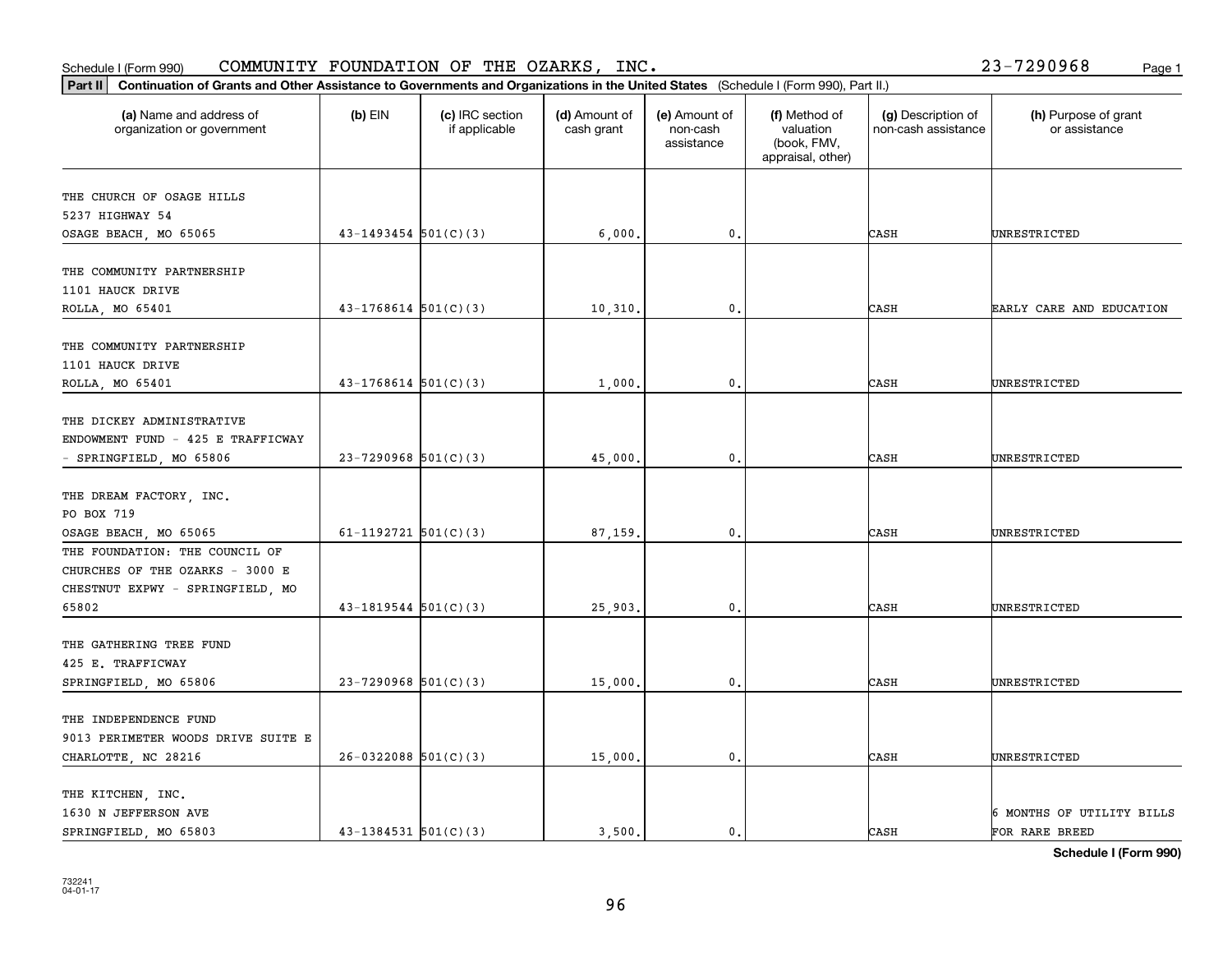## 732241 04-01-17

TLC STUDENT FUND 425 E TRAFFICWAY

| THE KITCHEN, INC.                                               |                            |          |              |      |                           |
|-----------------------------------------------------------------|----------------------------|----------|--------------|------|---------------------------|
| 1630 N JEFFERSON AVE                                            |                            |          |              |      | FOR USE IN THE RARE BREED |
| SPRINGFIELD, MO 65803                                           | $43 - 1384531$ $501(C)(3)$ | 1,500.   | 0.           | CASH | PROGRAM                   |
|                                                                 |                            |          |              |      |                           |
| THE KITCHEN, INC.                                               |                            |          |              |      |                           |
| 1630 N JEFFERSON AVE                                            |                            |          |              |      |                           |
| SPRINGFIELD, MO 65803                                           | $43 - 1384531$ $501(C)(3)$ | 16,500.  | 0.           | CASH | OPERATIONAL SUPPORT       |
| THE KITCHEN, INC.                                               |                            |          |              |      |                           |
| 1630 N JEFFERSON AVE                                            |                            |          |              |      | SUPPORTIVE SERVICES FOR   |
| SPRINGFIELD, MO 65803                                           | $43 - 1384531$ $501(C)(3)$ | 3,000.   | $\mathbf{0}$ | CASH | VETERAN FAMILIES          |
|                                                                 |                            |          |              |      |                           |
| THE KITCHEN, INC.                                               |                            |          |              |      |                           |
| 1630 N JEFFERSON AVE                                            |                            |          |              |      |                           |
| SPRINGFIELD, MO 65803                                           | $43-1384531$ $501(C)(3)$   | 361,916. | 0.           | CASH | UNRESTRICTED              |
| THE PATRIOT FAMILY CAPACITY                                     |                            |          |              |      |                           |
| BUILDING SCHOLARSHIP FUND - 425                                 |                            |          |              |      |                           |
| EAST TRAFFICWAY ST<br>$\sim$ $-$                                |                            |          |              |      |                           |
| SPRINGFIELD, MO 65806                                           | $23 - 7290968$ 501(C)(3)   | 7,600.   | 0.           | CASH | SCHOLARSHIPS              |
| THE SAINTS ACADEMY                                              |                            |          |              |      |                           |
| 111 NEW BALCH STREET                                            |                            |          |              |      |                           |
| BEVERLY, MA 19150                                               | $45 - 3264587$ 501(C)(3)   | 5,000.   | 0.           | CASH | UNRESTRICTED              |
|                                                                 |                            |          |              |      |                           |
| THOMAS JEFFERSON INDEPENDENT DAY                                |                            |          |              |      |                           |
| SCHOOL - 3401 E. NEWMAN ROAD<br>$\hspace{0.1mm}-\hspace{0.1mm}$ |                            |          |              |      |                           |
| JOPLIN, MO 64801                                                | $43 - 1626282$ 501(C)(3)   | 10,000.  | 0.           | CASH | UNRESTRICTED              |

### Schedule I (Form 990)  ${\tt COMMUNITY}$  <code>FOUNDATION OF THE OZARKS, INC</code> .  $23-7290968$  Page 1

organization or government

THE KITCHEN, INC.

**Part II Continuation of Grants and Other Assistance to Governments and Organizations in the United States**  (Schedule I (Form 990), Part II.)

if applicable

 $(b)$  EIN  $(c)$  IRC section

**(a) (b) (c) (d) (e) (f) (g) (h)** Name and address of

(d) Amount of cash grant

1630 N JEFFERSON AVE CAPITAL CAMPAIGN AND

SPRINGFIELD, MO 65803  $\begin{vmatrix} 43-1384531 & 501(C)(3) \end{vmatrix}$  15,200. 0.  $\begin{vmatrix} 1 & 0 \end{vmatrix}$  CASH UNRESTRICTED

(e) Amount of non-cashassistance

(f) Method of valuation (book, FMV, appraisal, other)

(g) Description of non-cash assistance

(h) Purpose of grant or assistance

SPRINGFIELD, MO 65806 23-7290968 501(C)(3) 20,403. 0. CASH CASH UNRESTRICTED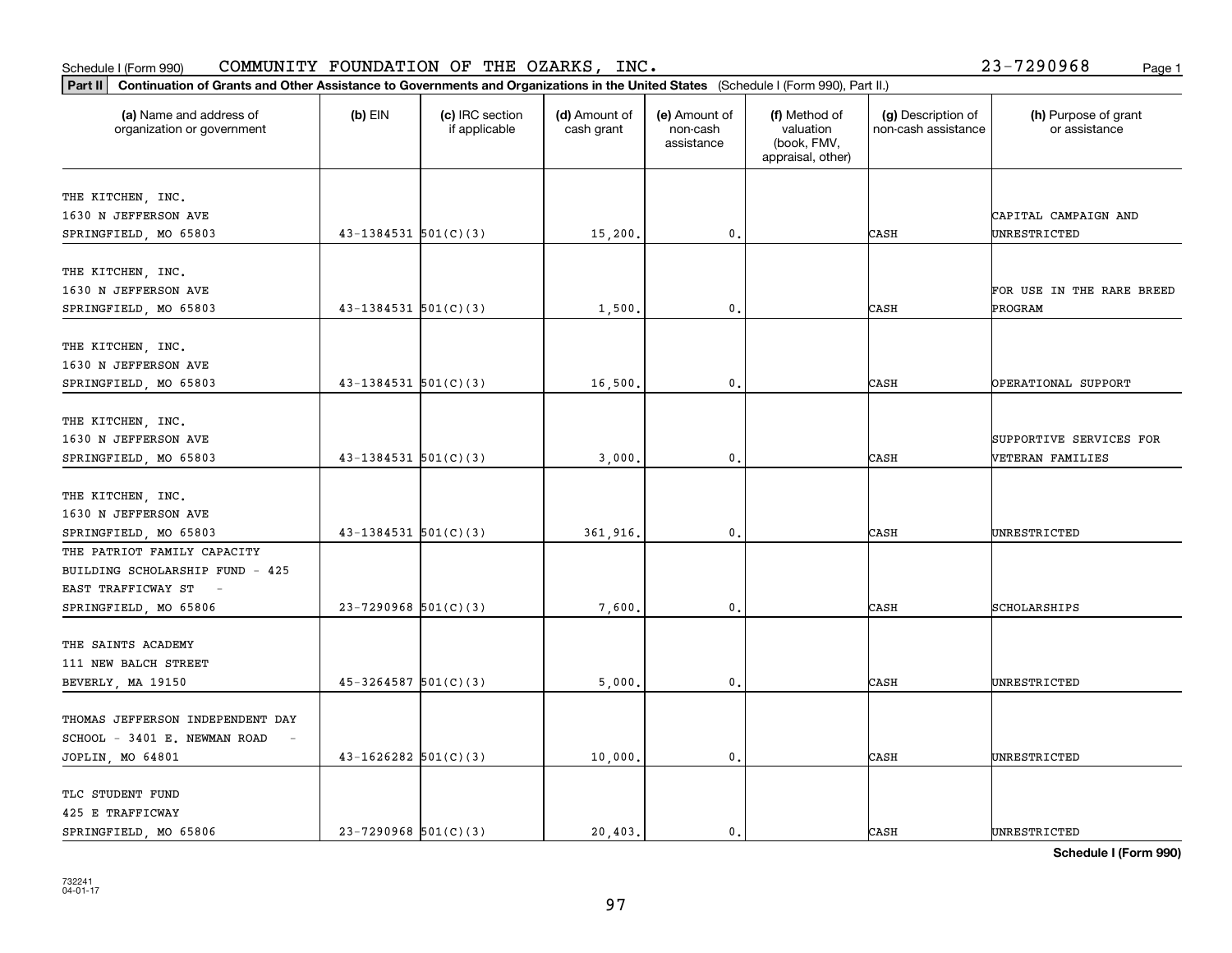### **Part III Continuation of Grants and Other Assistance to Governments and Organization of Grants and Other Assistance to Governments and Organization of Grants and Other Assistance to Governments and Organization** Schedule I (Form 990)  ${\tt COMMUNITY}$  <code>FOUNDATION OF THE OZARKS, INC</code> .  $23-7290968$  Page 1

| Continuation of Grants and Other Assistance to Governments and Organizations in the United States (Schedule I (Form 990), Part II.)<br>Part II |                            |                                  |                             |                                         |                                                                |                                           |                                       |  |  |  |
|------------------------------------------------------------------------------------------------------------------------------------------------|----------------------------|----------------------------------|-----------------------------|-----------------------------------------|----------------------------------------------------------------|-------------------------------------------|---------------------------------------|--|--|--|
| (a) Name and address of<br>organization or government                                                                                          | $(b)$ EIN                  | (c) IRC section<br>if applicable | (d) Amount of<br>cash grant | (e) Amount of<br>non-cash<br>assistance | (f) Method of<br>valuation<br>(book, FMV,<br>appraisal, other) | (g) Description of<br>non-cash assistance | (h) Purpose of grant<br>or assistance |  |  |  |
| TORCHBEARER FOUNDATION<br>7236 WESTFIELD WOODS DRIVE<br>O'FALLON, MO 63368                                                                     | $47-0847030$ 501(C)(3)     |                                  | 12,000.                     | 0.                                      |                                                                | CASH                                      | UNRESTRICTED                          |  |  |  |
| TRINITY LUTHERAN CHURCH - CLINTON<br>95 E HWY 7<br>CLINTON, MO 64735                                                                           | $43 - 6044550$ 501(C)(3)   |                                  | 13,520.                     | $\mathfrak{o}$ .                        |                                                                | CASH                                      | UNRESTRICTED                          |  |  |  |
| TURNING POINT CHURCH<br>1722 N NATIONAL AVE<br>SPRINGFIELD, MO 65803                                                                           | $75 - 3261641$ $501(C)(3)$ |                                  | 10,500                      | $\mathbf{0}$                            |                                                                | CASH                                      | UNRESTRICTED                          |  |  |  |
| TURNING POINT CHURCH<br>1722 N NATIONAL AVE<br>SPRINGFIELD, MO 65803                                                                           | $75 - 3261641$ 501(C)(3)   |                                  | 1,000.                      | 0.                                      |                                                                | CASH                                      | DIGITAL SOUND BOARD FOR<br>THE CHURCH |  |  |  |
| UNITED METHODIST CHURCH OF SALEM,<br>MISSOURI - 801 EAST SCENIC RIVERS<br>- SALEM, MO 65560<br>BLVD.                                           | $43-0731516$ 501(C)(3)     |                                  | 10,000.                     | $\mathfrak{o}$ .                        |                                                                | CASH                                      | CHILDREN'S BACKPACK<br>PROGRAM        |  |  |  |
| UNITED METHODIST CHURCH OF SALEM.<br>MISSOURI - 801 EAST SCENIC RIVERS<br>$-$ SALEM, MO $65560$<br>BLVD.                                       | $43-0731516$ $501(C)(3)$   |                                  | 1,000                       | 0.                                      |                                                                | CASH                                      | BACK TO SCHOOL PROGRAM                |  |  |  |
| UNITED METHODIST CHURCH OF SALEM,<br>MISSOURI - 801 EAST SCENIC RIVERS<br>- SALEM, MO 65560<br>BLVD.                                           | $43-0731516$ $501(C)(3)$   |                                  | 18,000                      | 0.                                      |                                                                | CASH                                      | UNRESTRICTED                          |  |  |  |
| UNITED MINISTRIES IN HIGHER<br>EDUCATION - 1515 S NATIONAL AVE<br>- SPRINGFIELD, MO 65804                                                      | $51-0155226$ $501(C)(3)$   |                                  | 18,358.                     | $\mathbf{0}$ .                          |                                                                | CASH                                      | UNRESTRICTED                          |  |  |  |
| UNITED STATES CATHOLIC CONFERENCE<br>SCHOOL SISTERS OF NOTRE DAME -<br>13105 WATERTOWN PLANK ROAD<br>- ELM<br>GROVE, WI 53122                  | $36 - 4508721$ $501(C)(3)$ |                                  | 10,000.                     | $\mathbf{0}$ .                          |                                                                | CASH                                      | <b>UNRESTRICTED</b>                   |  |  |  |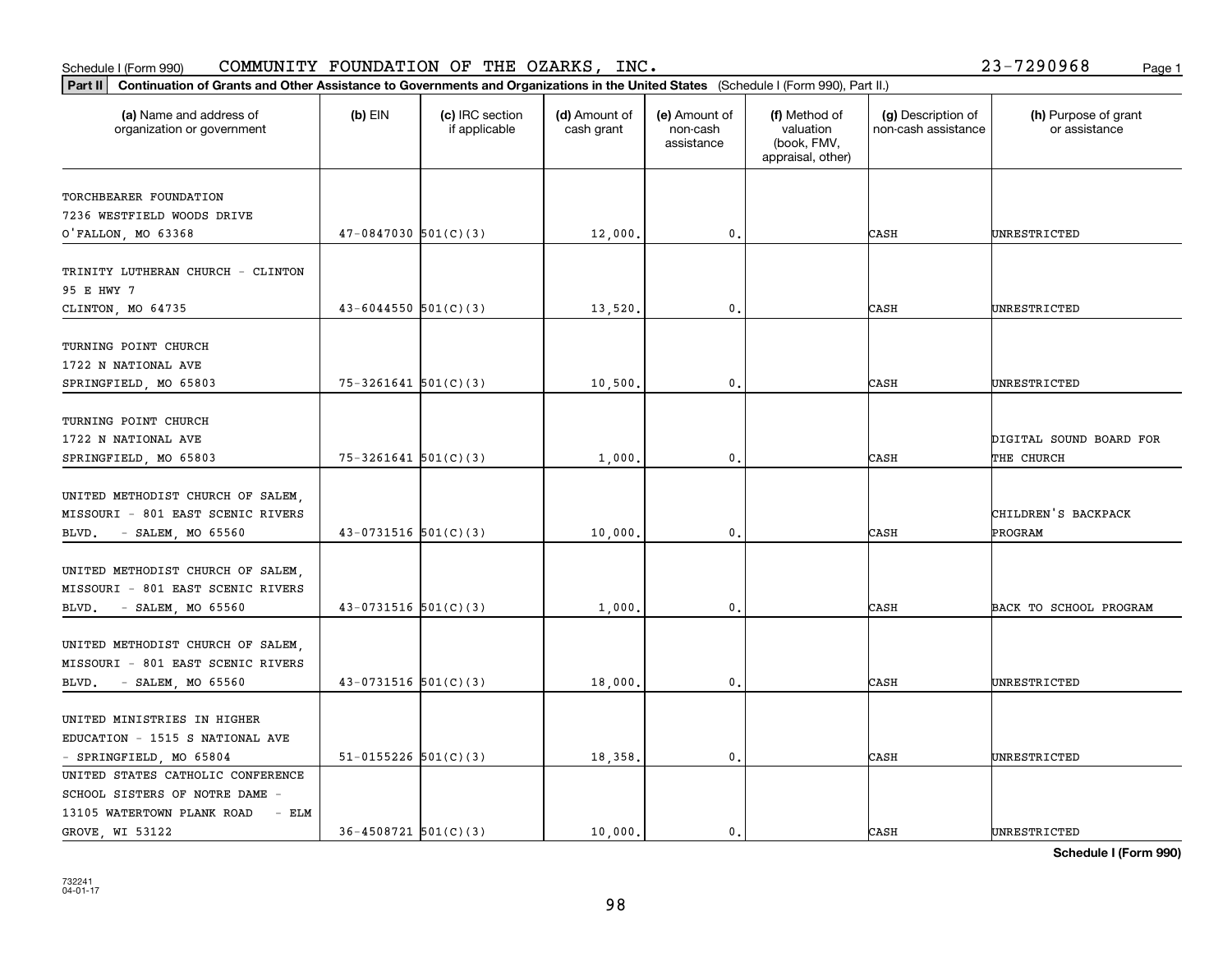### **Part III Continuation of Grants and Other Assistance to Governments and Organization of Grants and Other Assistance to Governments and Organization of Grants and Other Assistance to Governments and Organization** Schedule I (Form 990)  ${\tt COMMUNITY}$  <code>FOUNDATION OF THE OZARKS, INC</code> .  $23-7290968$  Page 1

| Part II                                                                                                     | Continuation of Grants and Other Assistance to Governments and Organizations in the United States (Schedule I (Form 990), Part II.) |                                  |                             |                                         |                                                                |                                           |                                                                         |  |  |  |
|-------------------------------------------------------------------------------------------------------------|-------------------------------------------------------------------------------------------------------------------------------------|----------------------------------|-----------------------------|-----------------------------------------|----------------------------------------------------------------|-------------------------------------------|-------------------------------------------------------------------------|--|--|--|
| (a) Name and address of<br>organization or government                                                       | $(b)$ EIN                                                                                                                           | (c) IRC section<br>if applicable | (d) Amount of<br>cash grant | (e) Amount of<br>non-cash<br>assistance | (f) Method of<br>valuation<br>(book, FMV,<br>appraisal, other) | (g) Description of<br>non-cash assistance | (h) Purpose of grant<br>or assistance                                   |  |  |  |
| UNITED WAY OF GREATER HOUSTON<br>50 WAUGH DRIVE<br>HOUSTON, TX 77007                                        | $74-1167964$ 501(C)(3)                                                                                                              |                                  | 5,000                       | 0.                                      |                                                                | CASH                                      | RELIEF FUND FOR HURRICANE<br>HARVEY/BARRIOS COUNTY                      |  |  |  |
| UNITED WAY OF THE OZARKS<br>320 N JEFFERSON<br>SPRINGFIELD, MO 65806                                        | $44-0552047$ 501(C)(3)                                                                                                              |                                  | 5,000                       | $\mathbf{0}$ .                          |                                                                | CASH                                      | UNRESTRICTED                                                            |  |  |  |
| UNIVERSITY OF ARKANSAS FOUNDATION<br>200 HOLZ HALL<br>FAYETTEVILLE, AR 72701                                | $71-6056774$ 501(C)(3)                                                                                                              |                                  | 6,000                       | $\mathbf{0}$                            |                                                                | CASH                                      | UNRESTRICTED                                                            |  |  |  |
| UNIVERSITY OF CENTRAL MISSOURI<br>FOUNDATION - P.O. BOX 800<br>$\sim$ $-$<br>WARRENSBURG, MO 64093          | $43 - 1181566$ $501(C)(3)$                                                                                                          |                                  | 5,000                       | 0.                                      |                                                                | CASH                                      | ATHLETIC PARTNERSHIP                                                    |  |  |  |
| UNIVERSITY OF CENTRAL MISSOURI<br>FOUNDATION - P.O. BOX 800<br>$\sim$ $-$<br>WARRENSBURG, MO 64093          | $43 - 1181566$ $501(C)(3)$                                                                                                          |                                  | 5,000                       | $\mathbf{0}$ .                          |                                                                | CASH                                      | UNRESTRICTED                                                            |  |  |  |
| UNIVERSITY OF MISSOURI SCHOOL OF<br>MEDICINE - 407 REYNOLDS ALUMNI<br><b>CENTER</b><br>- COLUMBIA, MO 65211 | $26-6440629$ 501(C)(3)                                                                                                              |                                  | 5,500                       | $\mathbf{0}$                            |                                                                | CASH                                      | SPRINGFIELD CLINICAL<br>CAMPUS SCHOLARSHIPS - 3RD<br>YEAR STUDENTS ONLY |  |  |  |
| UNIVERSITY OF MISSOURI<br>407 REYNOLDS ALUMNI CENTER<br>COLUMBIA, MO 65211                                  | $26-6440629$ 501(C)(3)                                                                                                              |                                  | 40,500                      | 0.                                      |                                                                | CASH                                      | ATHLETIC DEPARTMENT<br>CAPTIAL CAMPAIGN                                 |  |  |  |
| UNIVERSITY OF MISSOURI<br>407 REYNOLDS ALUMNI CENTER<br>COLUMBIA, MO 65211                                  | $26 - 6440629$ 501(C)(3)                                                                                                            |                                  | 20,500.                     | $\mathsf{o}\,$ .                        |                                                                | CASH                                      | SCHOOL OF MUSIC - FRIENDS<br>OF MUSIC                                   |  |  |  |
| UNIVERSITY OF MISSOURI<br>407 REYNOLDS ALUMNI CENTER<br>COLUMBIA, MO 65211                                  | $26 - 6440629$ 501(C)(3)                                                                                                            |                                  | 13,300.                     | $\mathbf{0}$ .                          |                                                                | CASH                                      | <b>UNRESTRICTED</b>                                                     |  |  |  |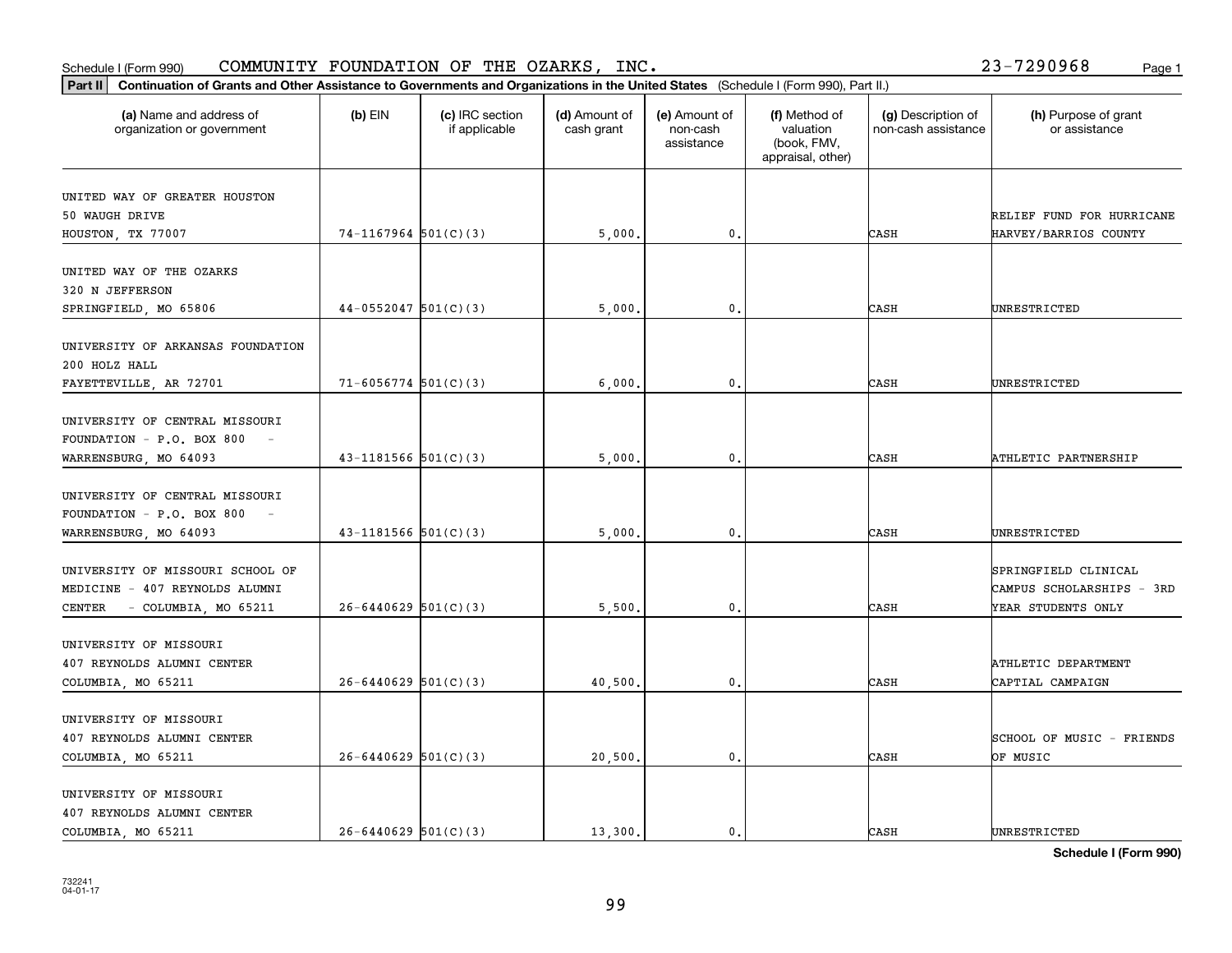### **Part III Continuation of Grants and Other Assistance to Governments and Organization of Grants and Other Assistance to Governments and Organization of Grants and Other Assistance to Governments and Organization** Schedule I (Form 990)  ${\tt COMMUNITY}$  <code>FOUNDATION OF THE OZARKS, INC</code> .  $23-7290968$  Page 1

| Continuation of Grants and Other Assistance to Governments and Organizations in the United States (Schedule I (Form 990), Part II.)<br>Part II |                            |                                  |                             |                                         |                                                                |                                           |                                                       |
|------------------------------------------------------------------------------------------------------------------------------------------------|----------------------------|----------------------------------|-----------------------------|-----------------------------------------|----------------------------------------------------------------|-------------------------------------------|-------------------------------------------------------|
| (a) Name and address of<br>organization or government                                                                                          | $(b)$ EIN                  | (c) IRC section<br>if applicable | (d) Amount of<br>cash grant | (e) Amount of<br>non-cash<br>assistance | (f) Method of<br>valuation<br>(book, FMV,<br>appraisal, other) | (g) Description of<br>non-cash assistance | (h) Purpose of grant<br>or assistance                 |
| UNIVERSITY OF MISSOURI<br>109 REYNOLDS ALUMNI CENTER<br>COLUMBIA, MO 65211                                                                     | $26-6440629$ 501(C)(3)     |                                  | 10,000.                     | $^{\circ}$ .                            |                                                                | CASH                                      | CHANCELLOR'S FUND FOR<br>EXCELLENCE                   |
| VALLE SCHOOLS<br>STE. GENEVIEVE PARRISH CENTER 20<br>NORTH FOURTH STREET - GENEVIEVE,<br>MO 63670                                              | $43-0653472$ 501(C)(3)     |                                  | 20,000.                     | 0.                                      |                                                                | CASH                                      | VALLE CATHOLIC SCHOOLS                                |
| VAN BUREN YOUTH AND COMMUNITY<br>CENTER - PO BOX 462 - VAN BUREN,<br>MO 63965                                                                  | $43 - 1769903$ $501(C)(3)$ |                                  | 5,216                       | $\mathbf{0}$                            |                                                                | CASH                                      | FLOOD RECOVERY EFFORTS                                |
| VERONA R-VII SCHOOL DISTRICT<br>PO BOX 7 101 E ELLA ST<br>VERONA, MO 65769                                                                     | $44-6004656$ 501(C)(3)     |                                  | 5,000                       | 0.                                      |                                                                | CASH                                      | SCHOLARSHIP                                           |
| VERONA R-VII SCHOOL DISTRICT<br>PO BOX 7 101 E ELLA ST<br>VERONA, MO 65769                                                                     | $44-6004656$ 501(C)(3)     |                                  | 831                         | 0.                                      |                                                                | CASH                                      | SCHOOL SUPPLIES, HYGIENE<br>ITEMS, OR UNDERWEAR/SOCKS |
| VERONA R-VII SCHOOL DISTRICT<br>PO BOX 7 101 E ELLA ST<br>VERONA, MO 65769                                                                     | $44-6004656$ 501(C)(3)     |                                  | 2,300                       | $\mathbf{0}$                            |                                                                | CASH                                      | VERONA SCHOOLS SPECIAL<br>SERVICES PROGRAM            |
| VERONA R-VII SCHOOL DISTRICT<br>PO BOX 7 101 E ELLA ST<br>VERONA, MO 65769                                                                     | $44 - 6004656$ 501(C)(3)   |                                  | 800                         | 0.                                      |                                                                | CASH                                      | VERONA SCHOOLS<br>KINDERGARTEN PROGRAM                |
| VERONA R-VII SCHOOL DISTRICT<br>PO BOX 7 101 E ELLA ST<br>VERONA, MO 65769                                                                     | $44-6004656$ 501(C)(3)     |                                  | 1,500.                      | 0.                                      |                                                                | CASH                                      | VERONA SCHOOLS GUIDANCE<br>PROGRAM - WILDCAT PACKS    |
| VICTIM CENTER, INC.<br>819 N BOONVILLE AVE<br>SPRINGFIELD, MO 65802                                                                            | $43 - 1149629$ 501(C)(3)   |                                  | 15,000.                     | $\mathbf{0}$ .                          |                                                                | CASH                                      | OPERATIONAL SUPPORT                                   |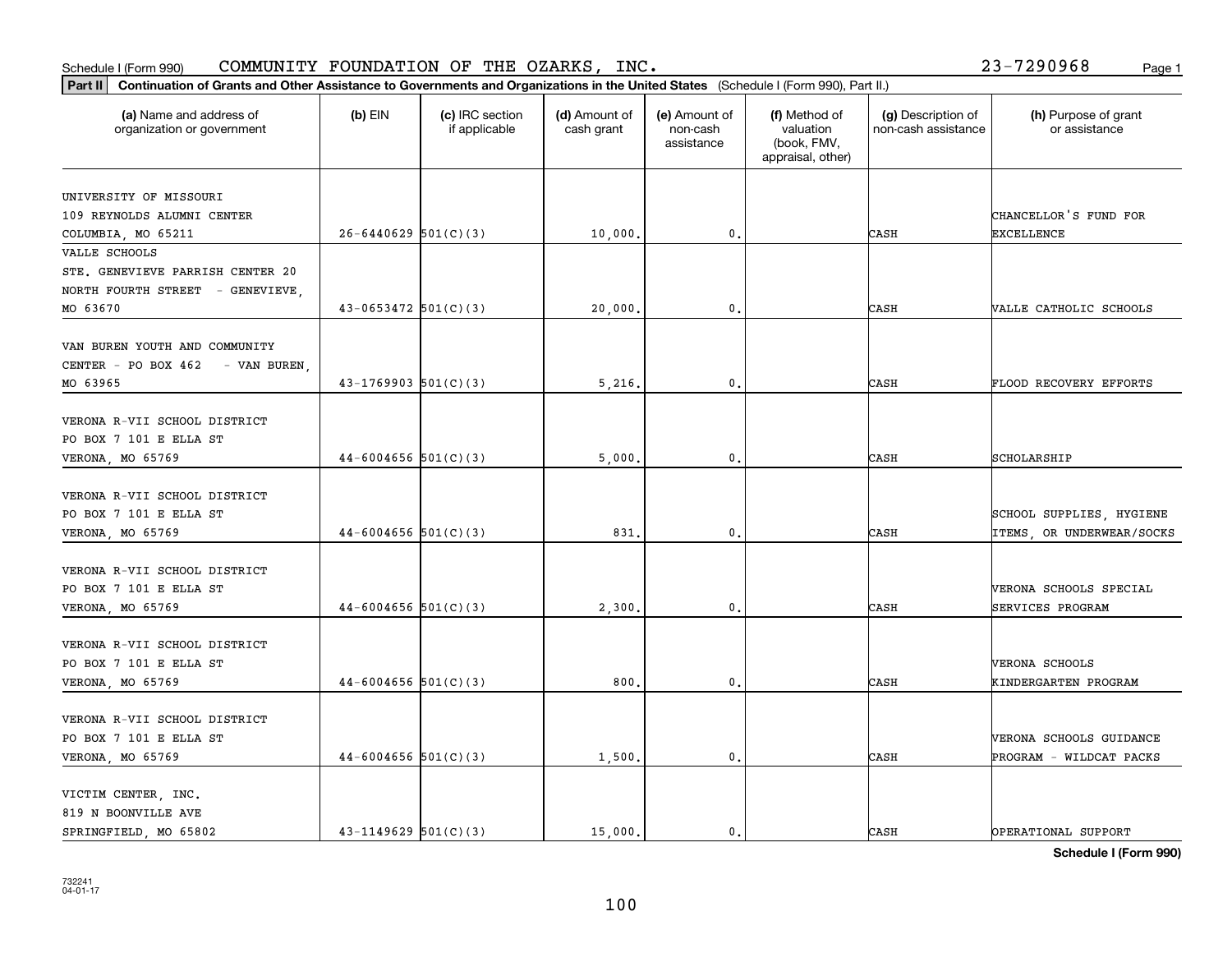| Part II   Continuation of Grants and Other Assistance to Governments and Organizations in the United States (Schedule I (Form 990), Part II.) |                            |                                  |                             |                                         |                                                                |                                           |                                       |  |
|-----------------------------------------------------------------------------------------------------------------------------------------------|----------------------------|----------------------------------|-----------------------------|-----------------------------------------|----------------------------------------------------------------|-------------------------------------------|---------------------------------------|--|
| (a) Name and address of<br>organization or government                                                                                         | $(b)$ EIN                  | (c) IRC section<br>if applicable | (d) Amount of<br>cash grant | (e) Amount of<br>non-cash<br>assistance | (f) Method of<br>valuation<br>(book, FMV,<br>appraisal, other) | (g) Description of<br>non-cash assistance | (h) Purpose of grant<br>or assistance |  |
|                                                                                                                                               |                            |                                  |                             |                                         |                                                                |                                           |                                       |  |
| VICTIM CENTER, INC.<br>819 N BOONVILLE AVE                                                                                                    |                            |                                  |                             |                                         |                                                                |                                           |                                       |  |
| SPRINGFIELD, MO 65802                                                                                                                         | $43 - 1149629$ 501(C)(3)   |                                  | 5,227.                      | 0.                                      |                                                                | CASH                                      | UNRESTRICTED                          |  |
|                                                                                                                                               |                            |                                  |                             |                                         |                                                                |                                           |                                       |  |
| VICTORY MISSION                                                                                                                               |                            |                                  |                             |                                         |                                                                |                                           |                                       |  |
| PO BOX 2884                                                                                                                                   |                            |                                  |                             |                                         |                                                                |                                           |                                       |  |
| SPRINGFIELD, MO 65801                                                                                                                         | $43 - 1345089$ 501(C)(3)   |                                  | 65,233.                     | $\mathfrak{o}$ .                        |                                                                | CASH                                      | UNRESTRICTED                          |  |
|                                                                                                                                               |                            |                                  |                             |                                         |                                                                |                                           |                                       |  |
| VISION 417                                                                                                                                    |                            |                                  |                             |                                         |                                                                |                                           |                                       |  |
| 1443 HWY 32                                                                                                                                   |                            |                                  |                             |                                         |                                                                |                                           |                                       |  |
| BOLIVAR, MO 65613                                                                                                                             | $81 - 4496808$ 501(C)(3)   |                                  | 27,776.                     | $\mathbf{0}$ .                          |                                                                | CASH                                      | UNRESTRICTED                          |  |
|                                                                                                                                               |                            |                                  |                             |                                         |                                                                |                                           |                                       |  |
| VISION CARTHAGE                                                                                                                               |                            |                                  |                             |                                         |                                                                |                                           |                                       |  |
| 402 S. GARRISON                                                                                                                               |                            |                                  |                             |                                         |                                                                |                                           |                                       |  |
| CARTHAGE, MO 64836                                                                                                                            | $45 - 4306952$ 501(C)(3)   |                                  | 6,500                       | 0.                                      |                                                                | CASH                                      | COMMUNITY BETTERMENT                  |  |
|                                                                                                                                               |                            |                                  |                             |                                         |                                                                |                                           |                                       |  |
| VISION REHABILITATION CENTER OF                                                                                                               |                            |                                  |                             |                                         |                                                                |                                           |                                       |  |
| THE OZARKS - 1661 W. ELFINDALE ST.                                                                                                            |                            |                                  |                             |                                         |                                                                |                                           |                                       |  |
| - SPRINGFIELD, MO 65807                                                                                                                       | $27 - 2017276$ 501(C)(3)   |                                  | 7,000                       | 0.                                      |                                                                | CASH                                      | UNRESTRICTED                          |  |
| VITAE FOUNDATION                                                                                                                              |                            |                                  |                             |                                         |                                                                |                                           |                                       |  |
| PO BOX 791                                                                                                                                    |                            |                                  |                             |                                         |                                                                |                                           |                                       |  |
| JEFFERSON CITY, MO 65102                                                                                                                      | $43 - 1138252$ $501(C)(3)$ |                                  | 15,000                      | 0.                                      |                                                                | CASH                                      | UNRESTRICTED                          |  |
|                                                                                                                                               |                            |                                  |                             |                                         |                                                                |                                           |                                       |  |
| VIVA CUBA, INC.                                                                                                                               |                            |                                  |                             |                                         |                                                                |                                           |                                       |  |
| PO BOX H                                                                                                                                      |                            |                                  |                             |                                         |                                                                |                                           |                                       |  |
| CUBA, MO 65453                                                                                                                                | $43 - 1589547$ 501(C)(3)   |                                  | 11,000                      | $\mathfrak{o}$ .                        |                                                                | CASH                                      | UNRESTRICTED                          |  |
|                                                                                                                                               |                            |                                  |                             |                                         |                                                                |                                           |                                       |  |
| WASHINGTON COUNTY HISTORICAL                                                                                                                  |                            |                                  |                             |                                         |                                                                |                                           |                                       |  |
| SOCIETY-INC - 118 E DICKSON ST                                                                                                                |                            |                                  |                             |                                         |                                                                |                                           | PRESERVATION OF                       |  |
| FAYETTEVILLE, AR 72701                                                                                                                        | $71 - 0400895$ 501(C)(3)   |                                  | 5,000.                      | $\mathfrak o$ .                         |                                                                | CASH                                      | HEADQUARTERS HOUSE                    |  |
|                                                                                                                                               |                            |                                  |                             |                                         |                                                                |                                           |                                       |  |
| WATCHING OVER WHISKERS ENDOWMENT                                                                                                              |                            |                                  |                             |                                         |                                                                |                                           |                                       |  |
| FUND - 425 EAST TRAFFICWAY<br>$\sim$ $-$                                                                                                      |                            |                                  |                             |                                         |                                                                |                                           | ENDOWMENT BUILDING                    |  |
| SPRINGFIELD, MO 65806                                                                                                                         | 82-1242895 $501(C)(3)$     |                                  | 5.000.                      | 0.                                      |                                                                | CASH                                      | PROGRAM                               |  |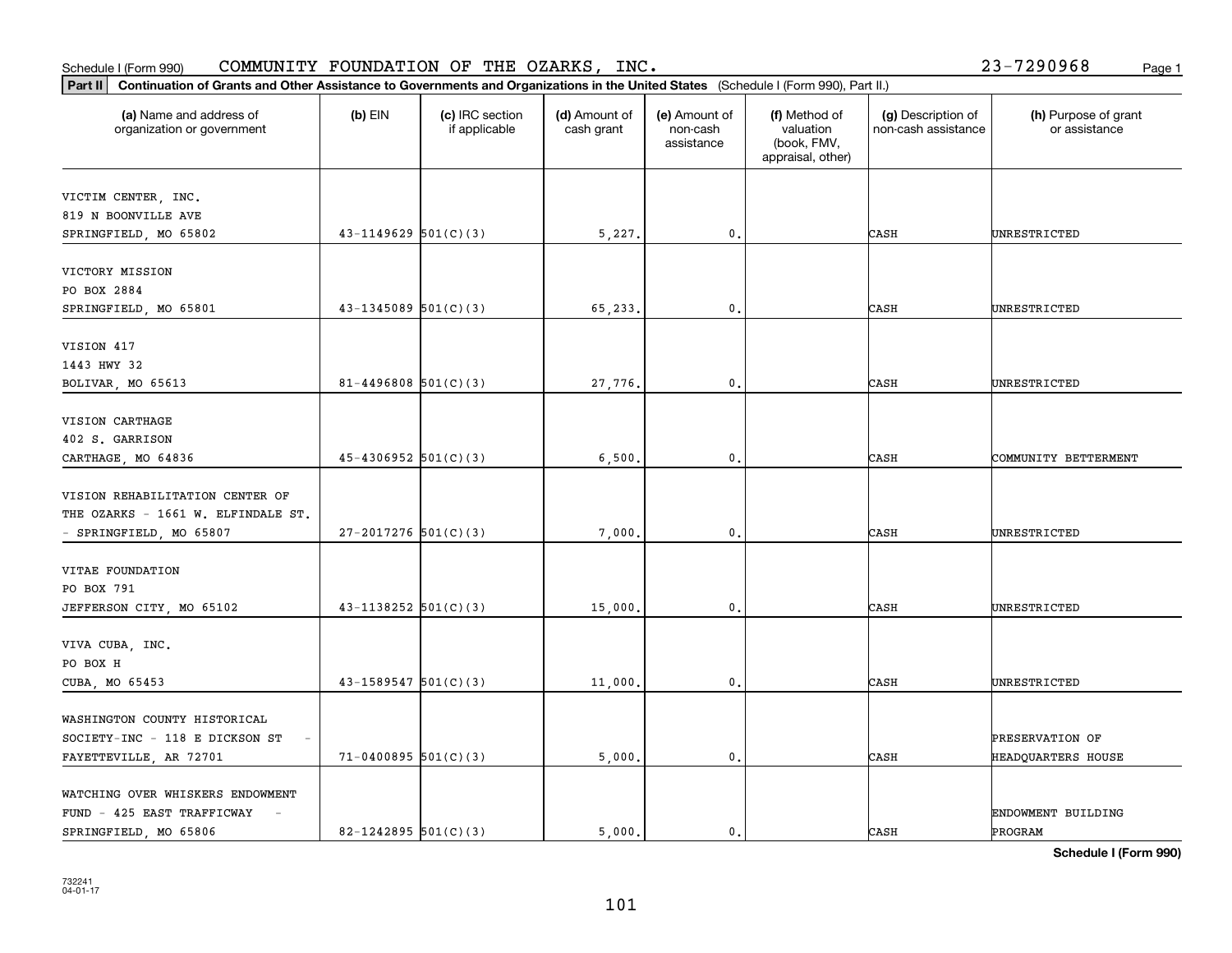| Part II   Continuation of Grants and Other Assistance to Governments and Organizations in the United States (Schedule I (Form 990), Part II.) |                            |                                  |                             |                                         |                                                                |                                           |                                       |
|-----------------------------------------------------------------------------------------------------------------------------------------------|----------------------------|----------------------------------|-----------------------------|-----------------------------------------|----------------------------------------------------------------|-------------------------------------------|---------------------------------------|
| (a) Name and address of<br>organization or government                                                                                         | $(b)$ EIN                  | (c) IRC section<br>if applicable | (d) Amount of<br>cash grant | (e) Amount of<br>non-cash<br>assistance | (f) Method of<br>valuation<br>(book, FMV,<br>appraisal, other) | (g) Description of<br>non-cash assistance | (h) Purpose of grant<br>or assistance |
| WCCA TV                                                                                                                                       |                            |                                  |                             |                                         |                                                                |                                           |                                       |
| 415 MAIN STREET                                                                                                                               |                            |                                  |                             |                                         |                                                                |                                           |                                       |
| WORCESTER, MA 16008                                                                                                                           | $04-2984716$ 501(C)(3)     |                                  | 23,000.                     | 0.                                      |                                                                | CASH                                      | UNRESTRICTED                          |
|                                                                                                                                               |                            |                                  |                             |                                         |                                                                |                                           |                                       |
| WESLEY UNITED METHODIST CHURCH<br>922 W REPUBLIC RD                                                                                           |                            |                                  |                             |                                         |                                                                |                                           |                                       |
| SPRINGFIELD, MO 65807                                                                                                                         | $43 - 6067877$ 501(C)(3)   |                                  | 10,745.                     | 0.                                      |                                                                | CASH                                      | UNRESTRICTED                          |
| WEST PLAINS ARTS COUNCIL FUND<br>425 E. TRAFFICWAY                                                                                            |                            |                                  |                             |                                         |                                                                |                                           |                                       |
| SPRINGFIELD, MO 65806                                                                                                                         | $23 - 7290968$ 501(C)(3)   |                                  | 6,687.                      | $\mathbf{0}$ .                          |                                                                | CASH                                      | UNRESTRICTED                          |
| WEST PLAINS R-VII SCHOOL DISTRICT<br>305 VALLEY VIEW DRIVE<br>WEST PLAINS, MO 65775                                                           | $44-6004756$ 501(C)(3)     |                                  | 9,000                       | 0.                                      |                                                                | CASH                                      | UNRESTRICTED                          |
| WESTMINSTER PRESBYTERIAN CHURCH<br>1551 E PORTLAND                                                                                            |                            |                                  |                             |                                         |                                                                |                                           |                                       |
| SPRINGFIELD, MO 65804                                                                                                                         | $44-0602350$ $501(C)(3)$   |                                  | 13,000                      | 0.                                      |                                                                | CASH                                      | UNRESTRICTED                          |
| WHITEFIELD ACADEMY<br>1 WHITEFIELD DRIVE SE<br>MABLETON, GA 30126                                                                             | $58 - 1224983$ $501(C)(3)$ |                                  | 58,300                      | 0.                                      |                                                                | CASH                                      | CAPITAL CAMPAIGN                      |
| WHOLE KIDS OUTREACH<br>62143 HWY 21                                                                                                           |                            |                                  |                             |                                         |                                                                |                                           |                                       |
| ELLINGTON, MO 63638                                                                                                                           | $43 - 1839370$ 501(C)(3)   |                                  | 15,000                      | $\mathfrak{o}$ .                        |                                                                | CASH                                      | NURSES FOR RURAL BABIES               |
| WHOLE KIDS OUTREACH<br>62143 HWY 21<br>ELLINGTON, MO 63638                                                                                    | $43 - 1839370$ 501(C)(3)   |                                  | 500.                        | $\mathbf{0}$ .                          |                                                                | CASH                                      | UNRESTRICTED                          |
| WILLARD CHILDREN'S CHARITABLE                                                                                                                 |                            |                                  |                             |                                         |                                                                |                                           |                                       |
| <b>FOUNDATION SCHOLARSHIP FUND - 425</b><br>E TRAFFICWAY - SPRINGFIELD, MO                                                                    |                            |                                  |                             |                                         |                                                                |                                           |                                       |
| 65806                                                                                                                                         | $23 - 7290968$ 501(C)(3)   |                                  | 10,000.                     | 0.                                      |                                                                | CASH                                      | SCHOLARSHIPS                          |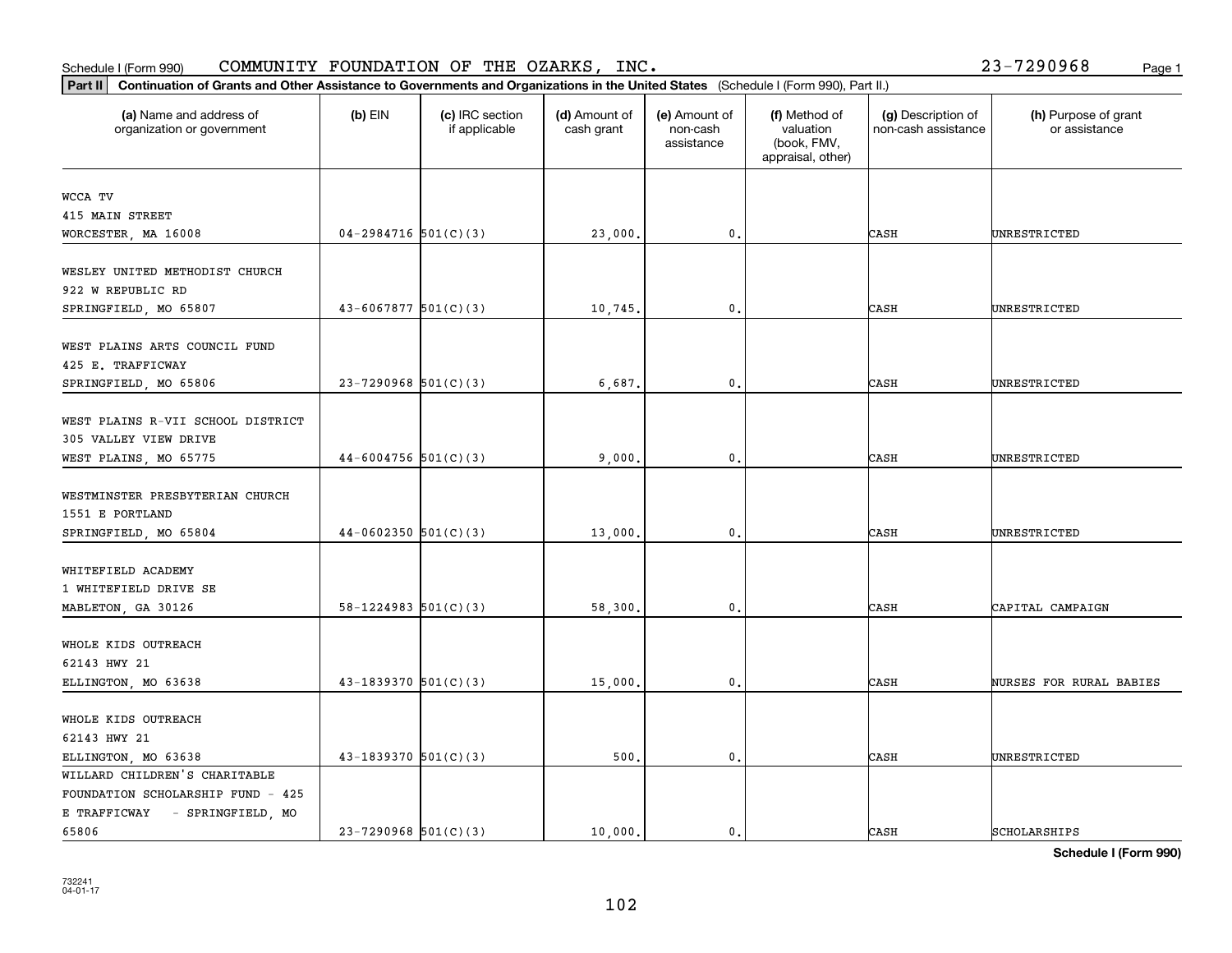| 732241  |  |
|---------|--|
| 04-01-1 |  |

| (a) Name and address of<br>organization or government                                              | $(b)$ EIN                | (c) IRC section<br>if applicable | (d) Amount of<br>cash grant | (e) Amount of<br>non-cash<br>assistance | (f) Method of<br>valuation<br>(book, FMV,<br>appraisal, other) | (g) Description of<br>non-cash assistance | (h) Purpose of grant<br>or assistance                                          |
|----------------------------------------------------------------------------------------------------|--------------------------|----------------------------------|-----------------------------|-----------------------------------------|----------------------------------------------------------------|-------------------------------------------|--------------------------------------------------------------------------------|
| WILLARD R-II SCHOOL DISTRICT<br>500 E KIME ST<br>WILLARD, MO 65781                                 | $44-6004826$ 501(C)(3)   |                                  | 600                         | 0.                                      |                                                                | CASH                                      | UNRESTRICTED                                                                   |
| WILLARD R-II SCHOOL DISTRICT<br>500 E KIME ST<br>WILLARD, MO 65781                                 | $44-6004826$ 501(C)(3)   |                                  | 143                         | 0.                                      |                                                                | CASH                                      | <b>ITEMS FOR CHILD ON THE</b><br>AUSTISM SPECTRUM WITH OUT<br><b>INSURANCE</b> |
| WILLARD R-II SCHOOL DISTRICT<br>500 E KIME ST<br>WILLARD, MO 65781                                 | $44-6004826$ 501(C)(3)   |                                  | 6,000                       | 0.                                      |                                                                | CASH                                      | HEALTH AND DENTAL<br>ACTIVITIES                                                |
| WINGS OF HOPE<br>18370 WINGS OF HOPE BLVD<br>ST. LOUIS, MO 63005                                   | $43-0909606$ 501(C)(3)   |                                  | 10,000                      | 0.                                      |                                                                | CASH                                      | <b>UNRESTRICTED</b>                                                            |
| WINGS OF HOPE<br>18370 WINGS OF HOPE BLVD<br>ST. LOUIS, MO 63005                                   | $43-0909606$ $501(C)(3)$ |                                  | 2,000                       | $\mathbf{0}$ .                          |                                                                | CASH                                      | MEDICATION AND BASIC<br>NECESSITIES                                            |
| WOLF CREEK FIRE DEPARTMENT<br>1151 OLD JACKSON RD<br>FARMINGON, MO 63640                           | $43-1372859$ 501(C)(3)   |                                  | 5,000                       | $\mathbf{0}$ .                          |                                                                | CASH                                      | WOLF CREEK VOLUNTEER FIRE<br>DEPARTMENT                                        |
| WONDERS OF WILDLIFE NATIONAL<br>MUSEUM AND AQUARIUM - 500 W<br>- SPRINGFIELD, MO 65807<br>SUNSHINE | 43-1792437 501(C)(3)     |                                  | 37,856.                     | $\mathbf{0}$ .                          |                                                                | CASH                                      | UNRESTRICTED                                                                   |
| WREATHS ACROSS AMERICA<br>PO BOX 249 4 POINT STREET<br>COLUMBIA FALLS, ME 40623                    | $20 - 8362270$ 501(C)(3) |                                  | 7,500                       | $\mathbf{0}$ .                          |                                                                | CASH                                      | UNRESTRICTED                                                                   |
| WYCLIFFE BIBLE TRANSLATORS<br>PO BOX 628200<br>ORLANDO, FL 32862                                   | $95-1831097$ $501(C)(3)$ |                                  | 21,000.                     | $\mathbf{0}$ .                          |                                                                | CASH                                      | UNRESTRICTED                                                                   |

**Part II Continuation of Grants and Other Assistance to Governments and Organizations in the United States**  (Schedule I (Form 990), Part II.)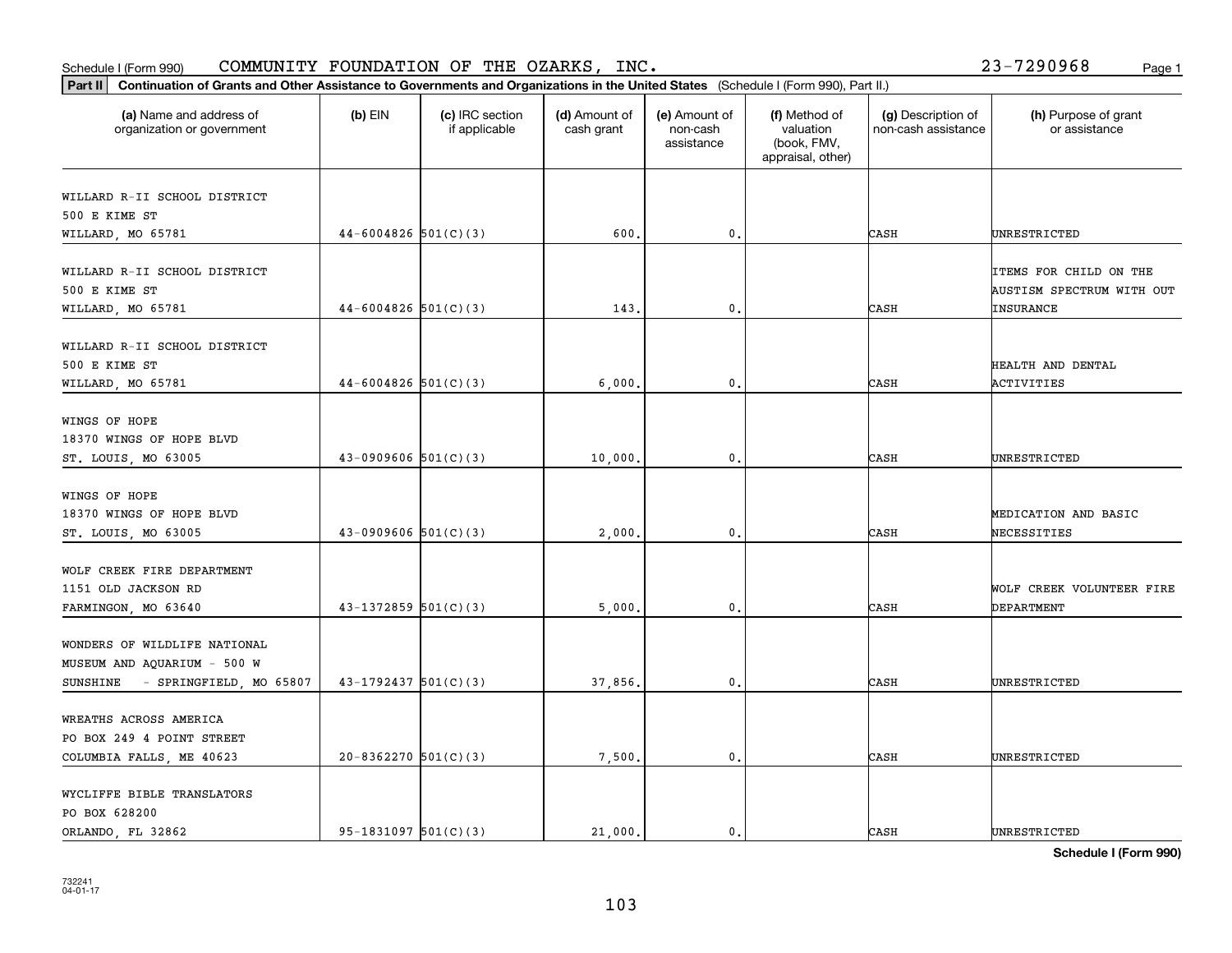### Schedule I (Form 990)  ${\tt COMMUNITY}$   ${\tt FOUNDATION}$   ${\tt OF}$   ${\tt THE}$   ${\tt OZARKS}$  ,  ${\tt INC}$  , which is the contract of the contract of  $23$  –  $7290968$  . Page 1

23-7290968

| Part II   Continuation of Grants and Other Assistance to Governments and Organizations in the United States (Schedule I (Form 990), Part II.) |                            |                                  |                             |                                         |                                                                |                                           |                                       |  |  |
|-----------------------------------------------------------------------------------------------------------------------------------------------|----------------------------|----------------------------------|-----------------------------|-----------------------------------------|----------------------------------------------------------------|-------------------------------------------|---------------------------------------|--|--|
| (a) Name and address of<br>organization or government                                                                                         | $(b)$ EIN                  | (c) IRC section<br>if applicable | (d) Amount of<br>cash grant | (e) Amount of<br>non-cash<br>assistance | (f) Method of<br>valuation<br>(book, FMV,<br>appraisal, other) | (g) Description of<br>non-cash assistance | (h) Purpose of grant<br>or assistance |  |  |
| YOUNG LIFE - MISSOURI SMALL TOWNS                                                                                                             |                            |                                  |                             |                                         |                                                                |                                           |                                       |  |  |
| P.O. BOX 1366 OZARK                                                                                                                           |                            |                                  |                             |                                         |                                                                |                                           |                                       |  |  |
| OZARK, MO 65721                                                                                                                               | $84-0385934$ 501(C)(3)     |                                  | 45,000.                     | $\mathbf 0$ .                           |                                                                | CASH                                      | UNRESTRICTED                          |  |  |
| YOUNG LIFE OZARK MOUNTAIN<br>PO BOX 892                                                                                                       |                            |                                  |                             |                                         |                                                                |                                           |                                       |  |  |
| BRANSON, MO 65615                                                                                                                             | $84-0385934$ 501(C)(3)     |                                  | 16,214.                     | $\mathfrak o$ .                         |                                                                | CASH                                      | UNRESTRICTED                          |  |  |
| ZELL VOLUNTEER FIRE DEPARTMENT<br>10993 STATE RT A STE.                                                                                       |                            |                                  |                             |                                         |                                                                |                                           | ZELL VOLUNTEER FIRE                   |  |  |
| GENEVIEVE, MO 63670                                                                                                                           | $43 - 1306990$ $501(C)(3)$ |                                  | 5,632.                      | $\mathbf 0$ .                           |                                                                | CASH                                      | DEPARTMENT                            |  |  |
|                                                                                                                                               |                            |                                  |                             |                                         |                                                                |                                           |                                       |  |  |
|                                                                                                                                               |                            |                                  |                             |                                         |                                                                |                                           |                                       |  |  |
|                                                                                                                                               |                            |                                  |                             |                                         |                                                                |                                           |                                       |  |  |
|                                                                                                                                               |                            |                                  |                             |                                         |                                                                |                                           |                                       |  |  |
|                                                                                                                                               |                            |                                  |                             |                                         |                                                                |                                           |                                       |  |  |
|                                                                                                                                               |                            |                                  |                             |                                         |                                                                |                                           |                                       |  |  |
|                                                                                                                                               |                            |                                  |                             |                                         |                                                                |                                           |                                       |  |  |
|                                                                                                                                               |                            |                                  |                             |                                         |                                                                |                                           |                                       |  |  |
|                                                                                                                                               |                            |                                  |                             |                                         |                                                                |                                           |                                       |  |  |
|                                                                                                                                               |                            |                                  |                             |                                         |                                                                |                                           |                                       |  |  |
|                                                                                                                                               |                            |                                  |                             |                                         |                                                                |                                           |                                       |  |  |
|                                                                                                                                               |                            |                                  |                             |                                         |                                                                |                                           |                                       |  |  |
|                                                                                                                                               |                            |                                  |                             |                                         |                                                                |                                           |                                       |  |  |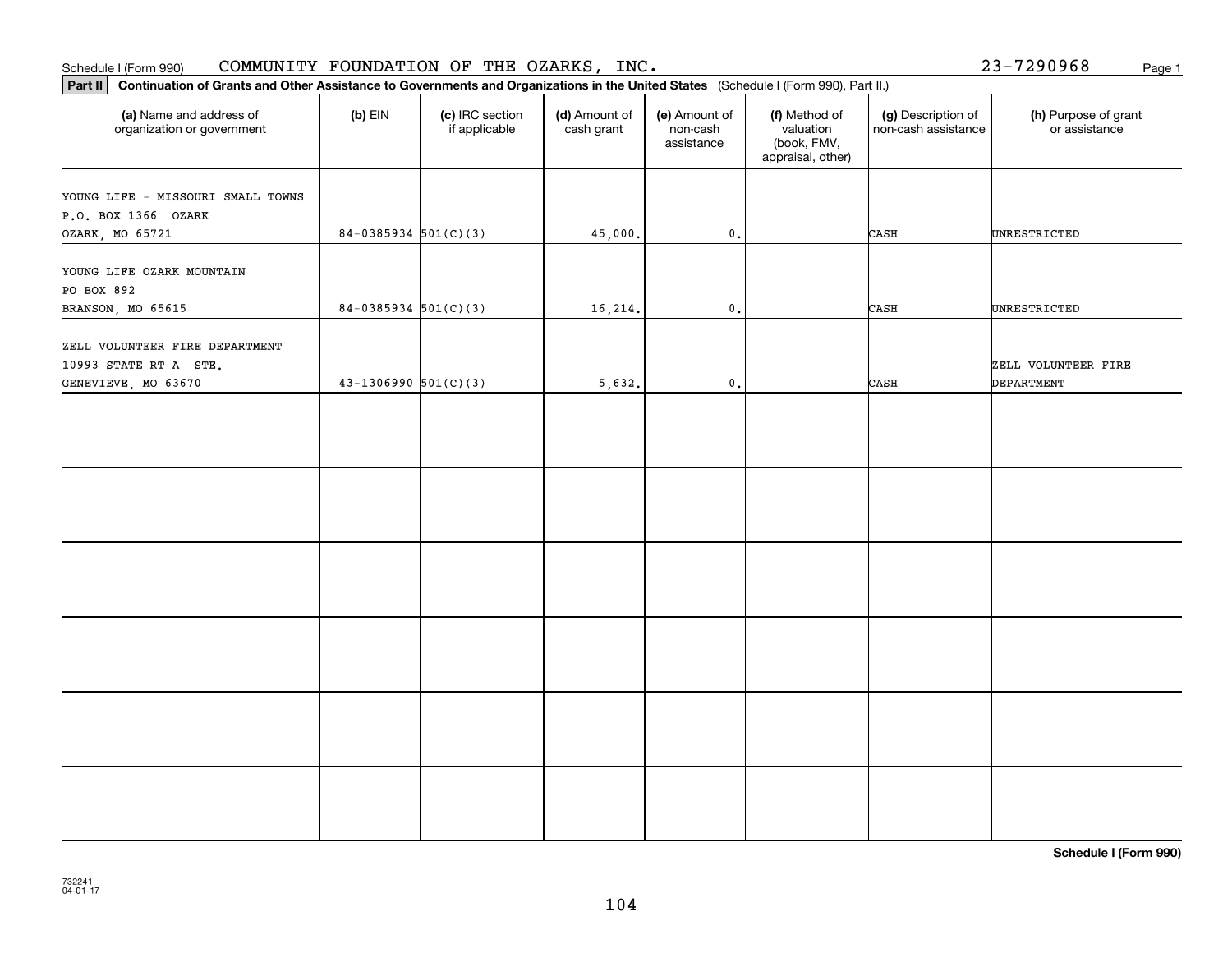### Schedule I (Form 990) (2017) CO**MMUNITY FOUNDATION OF THE OZARKS, INC.** 23-7290968 Page

**2**

**Part III** | Grants and Other Assistance to Domestic Individuals. Complete if the organization answered "Yes" on Form 990, Part IV, line 22. Part III can be duplicated if additional space is needed.

| (a) Type of grant or assistance                                                                                                                                     | (b) Number of<br>recipients | (c) Amount of<br>cash grant | (d) Amount of non-<br>cash assistance | (e) Method of valuation<br>(book, FMV, appraisal, other) | (f) Description of noncash assistance |
|---------------------------------------------------------------------------------------------------------------------------------------------------------------------|-----------------------------|-----------------------------|---------------------------------------|----------------------------------------------------------|---------------------------------------|
|                                                                                                                                                                     |                             |                             |                                       |                                                          |                                       |
| ARTS, CULTURE                                                                                                                                                       | 247                         | 76,635.                     | $\mathfrak{o}$ .                      |                                                          |                                       |
|                                                                                                                                                                     |                             |                             |                                       |                                                          |                                       |
| COMMUNITY BETTERMENT                                                                                                                                                | 3559                        | 724,688.                    | 0.                                    |                                                          |                                       |
|                                                                                                                                                                     |                             |                             |                                       |                                                          |                                       |
| EDUCATIONAL                                                                                                                                                         | 765                         | 79,097.                     | $\mathbf{0}$ .                        |                                                          |                                       |
|                                                                                                                                                                     |                             |                             |                                       |                                                          |                                       |
| HEALTH, GENERAL                                                                                                                                                     | 451                         | 42,850.                     | $\mathbf{0}$ .                        |                                                          |                                       |
|                                                                                                                                                                     |                             |                             |                                       |                                                          |                                       |
| HUMAN SERVICE<br><b>Death Inc.</b> Our also see the first provided to information as wind in Death line O. Death and we also can accept the calificated information | 2011                        | 360, 420.                   | $\mathbf{0}$ .                        |                                                          |                                       |

Part IV | Supplemental Information. Provide the information required in Part I, line 2; Part III, column (b); and any other additional information.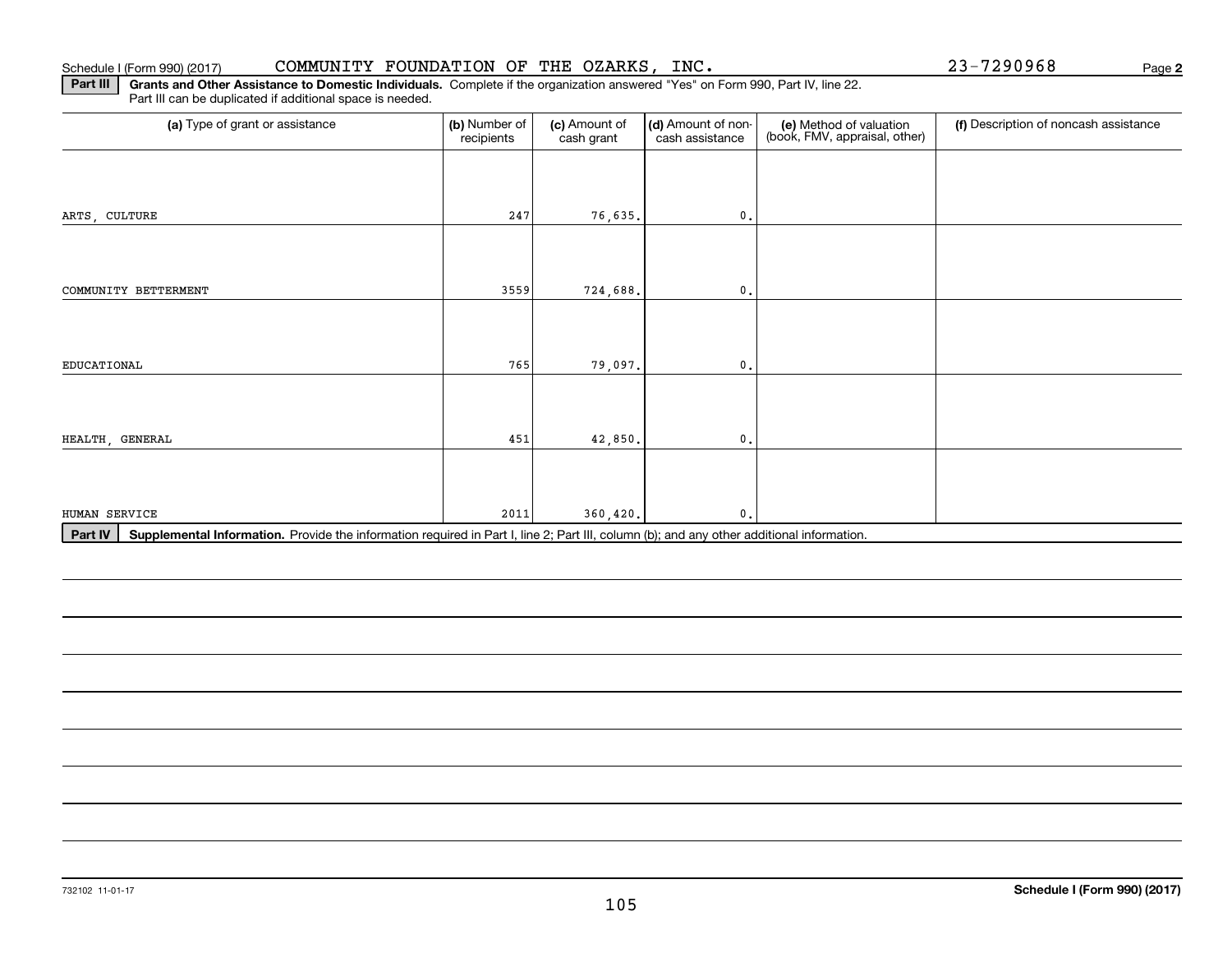| COMMUNITY FOUNDATION OF THE OZARKS, INC.<br>Schedule I (Form 990)                                                           | 23-7290968<br>Page 2        |                             |                                       |                                                             |                                        |  |
|-----------------------------------------------------------------------------------------------------------------------------|-----------------------------|-----------------------------|---------------------------------------|-------------------------------------------------------------|----------------------------------------|--|
| Part III Continuation of Grants and Other Assistance to Individuals in the United States (Schedule I (Form 990), Part III.) |                             |                             |                                       |                                                             |                                        |  |
| (a) Type of grant or assistance                                                                                             | (b) Number of<br>recipients | (c) Amount of<br>cash grant | (d) Amount of non-<br>cash assistance | (e) Method of<br>valuation (book, FMV,<br>appraisal, other) | (f) Description of non-cash assistance |  |
| DIVERSITY                                                                                                                   | 691.                        | 1,386,230.                  | $\mathfrak o$ .                       |                                                             |                                        |  |
|                                                                                                                             |                             |                             |                                       |                                                             |                                        |  |
|                                                                                                                             |                             |                             |                                       |                                                             |                                        |  |
|                                                                                                                             |                             |                             |                                       |                                                             |                                        |  |
|                                                                                                                             |                             |                             |                                       |                                                             |                                        |  |
|                                                                                                                             |                             |                             |                                       |                                                             |                                        |  |
|                                                                                                                             |                             |                             |                                       |                                                             |                                        |  |
|                                                                                                                             |                             |                             |                                       |                                                             |                                        |  |
|                                                                                                                             |                             |                             |                                       |                                                             |                                        |  |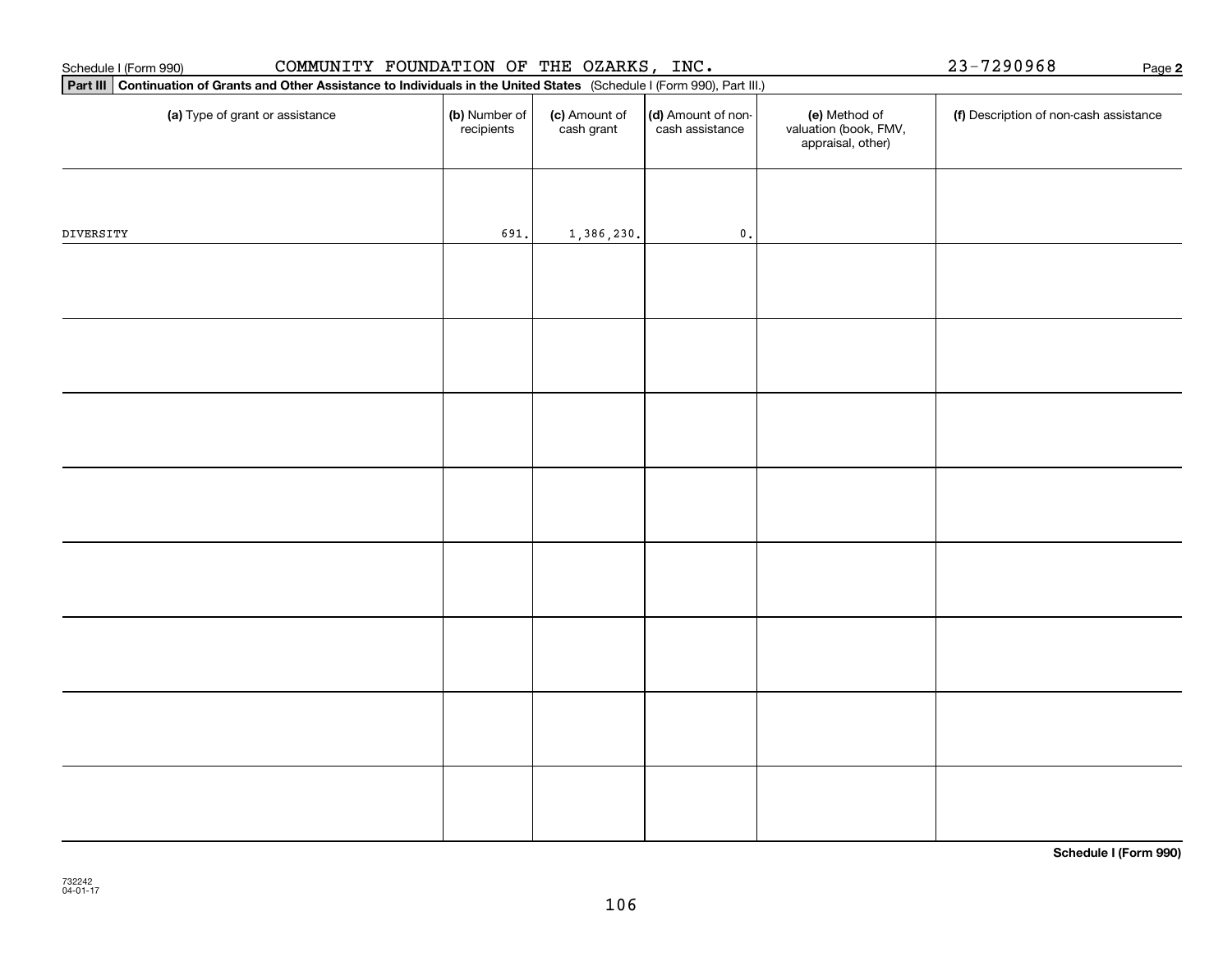|                                                                                                               | <b>SCHEDULE J</b>                                           |                                                                                                                                        | OMB No. 1545-0047                     |                            |     |             |  |
|---------------------------------------------------------------------------------------------------------------|-------------------------------------------------------------|----------------------------------------------------------------------------------------------------------------------------------------|---------------------------------------|----------------------------|-----|-------------|--|
|                                                                                                               | (Form 990)                                                  |                                                                                                                                        |                                       |                            |     |             |  |
|                                                                                                               |                                                             |                                                                                                                                        | 2017                                  |                            |     |             |  |
|                                                                                                               | Department of the Treasury                                  | Complete if the organization answered "Yes" on Form 990, Part IV, line 23.<br>Attach to Form 990.                                      |                                       | <b>Open to Public</b>      |     |             |  |
|                                                                                                               | Internal Revenue Service                                    | Go to www.irs.gov/Form990 for instructions and the latest information.                                                                 | <b>Employer identification number</b> | Inspection                 |     |             |  |
|                                                                                                               | Name of the organization                                    | COMMUNITY FOUNDATION OF THE OZARKS,<br>INC.                                                                                            |                                       | 23-7290968                 |     |             |  |
|                                                                                                               | Part I                                                      | <b>Questions Regarding Compensation</b>                                                                                                |                                       |                            |     |             |  |
|                                                                                                               |                                                             |                                                                                                                                        |                                       |                            | Yes | No          |  |
|                                                                                                               |                                                             | <b>1a</b> Check the appropriate box(es) if the organization provided any of the following to or for a person listed on Form 990,       |                                       |                            |     |             |  |
|                                                                                                               |                                                             | Part VII, Section A, line 1a. Complete Part III to provide any relevant information regarding these items.                             |                                       |                            |     |             |  |
|                                                                                                               | First-class or charter travel                               | Housing allowance or residence for personal use                                                                                        |                                       |                            |     |             |  |
|                                                                                                               | Travel for companions                                       | Payments for business use of personal residence                                                                                        |                                       |                            |     |             |  |
|                                                                                                               |                                                             | Tax indemnification and gross-up payments<br>Health or social club dues or initiation fees                                             |                                       |                            |     |             |  |
|                                                                                                               |                                                             | Personal services (such as, maid, chauffeur, chef)<br>Discretionary spending account                                                   |                                       |                            |     |             |  |
|                                                                                                               |                                                             |                                                                                                                                        |                                       |                            |     |             |  |
|                                                                                                               |                                                             | <b>b</b> If any of the boxes on line 1a are checked, did the organization follow a written policy regarding payment or                 |                                       |                            |     |             |  |
|                                                                                                               |                                                             |                                                                                                                                        |                                       | 1b                         |     |             |  |
| 2                                                                                                             |                                                             | Did the organization require substantiation prior to reimbursing or allowing expenses incurred by all directors,                       |                                       |                            |     |             |  |
|                                                                                                               |                                                             |                                                                                                                                        |                                       | $\mathbf{2}$               |     |             |  |
|                                                                                                               |                                                             |                                                                                                                                        |                                       |                            |     |             |  |
| з                                                                                                             |                                                             | Indicate which, if any, of the following the filing organization used to establish the compensation of the organization's              |                                       |                            |     |             |  |
|                                                                                                               |                                                             | CEO/Executive Director. Check all that apply. Do not check any boxes for methods used by a related organization to                     |                                       |                            |     |             |  |
|                                                                                                               |                                                             | establish compensation of the CEO/Executive Director, but explain in Part III.                                                         |                                       |                            |     |             |  |
|                                                                                                               | Compensation committee                                      | $\underline{X}$ Written employment contract<br>$X$ Compensation survey or study                                                        |                                       |                            |     |             |  |
|                                                                                                               |                                                             | Independent compensation consultant<br>$\mathbf{X}$ Approval by the board or compensation committee<br>Form 990 of other organizations |                                       |                            |     |             |  |
|                                                                                                               |                                                             |                                                                                                                                        |                                       |                            |     |             |  |
| 4                                                                                                             |                                                             | During the year, did any person listed on Form 990, Part VII, Section A, line 1a, with respect to the filing                           |                                       |                            |     |             |  |
|                                                                                                               | organization or a related organization:                     |                                                                                                                                        |                                       |                            |     |             |  |
|                                                                                                               | a Receive a severance payment or change-of-control payment? |                                                                                                                                        |                                       |                            |     |             |  |
| b                                                                                                             |                                                             |                                                                                                                                        |                                       |                            |     |             |  |
| с                                                                                                             |                                                             |                                                                                                                                        |                                       | 4c                         |     | $\mathbf X$ |  |
| If "Yes" to any of lines 4a-c, list the persons and provide the applicable amounts for each item in Part III. |                                                             |                                                                                                                                        |                                       |                            |     |             |  |
|                                                                                                               |                                                             |                                                                                                                                        |                                       |                            |     |             |  |
|                                                                                                               |                                                             | Only section 501(c)(3), 501(c)(4), and 501(c)(29) organizations must complete lines 5-9.                                               |                                       |                            |     |             |  |
|                                                                                                               |                                                             | For persons listed on Form 990, Part VII, Section A, line 1a, did the organization pay or accrue any compensation                      |                                       |                            |     |             |  |
|                                                                                                               | contingent on the revenues of:                              |                                                                                                                                        |                                       |                            |     |             |  |
| a                                                                                                             |                                                             |                                                                                                                                        |                                       | 5a                         |     | х           |  |
|                                                                                                               |                                                             |                                                                                                                                        |                                       | 5b                         |     | x           |  |
|                                                                                                               |                                                             | If "Yes" on line 5a or 5b, describe in Part III.                                                                                       |                                       |                            |     |             |  |
| 6                                                                                                             |                                                             | For persons listed on Form 990, Part VII, Section A, line 1a, did the organization pay or accrue any compensation                      |                                       |                            |     |             |  |
|                                                                                                               | contingent on the net earnings of:                          |                                                                                                                                        |                                       | 6a                         |     | х           |  |
|                                                                                                               | a                                                           |                                                                                                                                        |                                       |                            |     |             |  |
|                                                                                                               |                                                             | If "Yes" on line 6a or 6b, describe in Part III.                                                                                       |                                       | 6b                         |     | х           |  |
|                                                                                                               |                                                             | 7 For persons listed on Form 990, Part VII, Section A, line 1a, did the organization provide any nonfixed payments                     |                                       |                            |     |             |  |
|                                                                                                               |                                                             |                                                                                                                                        |                                       | 7                          |     | х           |  |
| 8                                                                                                             |                                                             | Were any amounts reported on Form 990, Part VII, paid or accrued pursuant to a contract that was subject to the                        |                                       |                            |     |             |  |
|                                                                                                               |                                                             | initial contract exception described in Regulations section 53.4958-4(a)(3)? If "Yes," describe in Part III                            |                                       | 8                          |     | х           |  |
| 9                                                                                                             |                                                             | If "Yes" on line 8, did the organization also follow the rebuttable presumption procedure described in                                 |                                       |                            |     |             |  |
|                                                                                                               | Regulations section 53.4958-6(c)?                           |                                                                                                                                        |                                       | 9                          |     |             |  |
|                                                                                                               |                                                             | LHA For Paperwork Reduction Act Notice, see the Instructions for Form 990.                                                             |                                       | Schedule J (Form 990) 2017 |     |             |  |

732111 10-17-17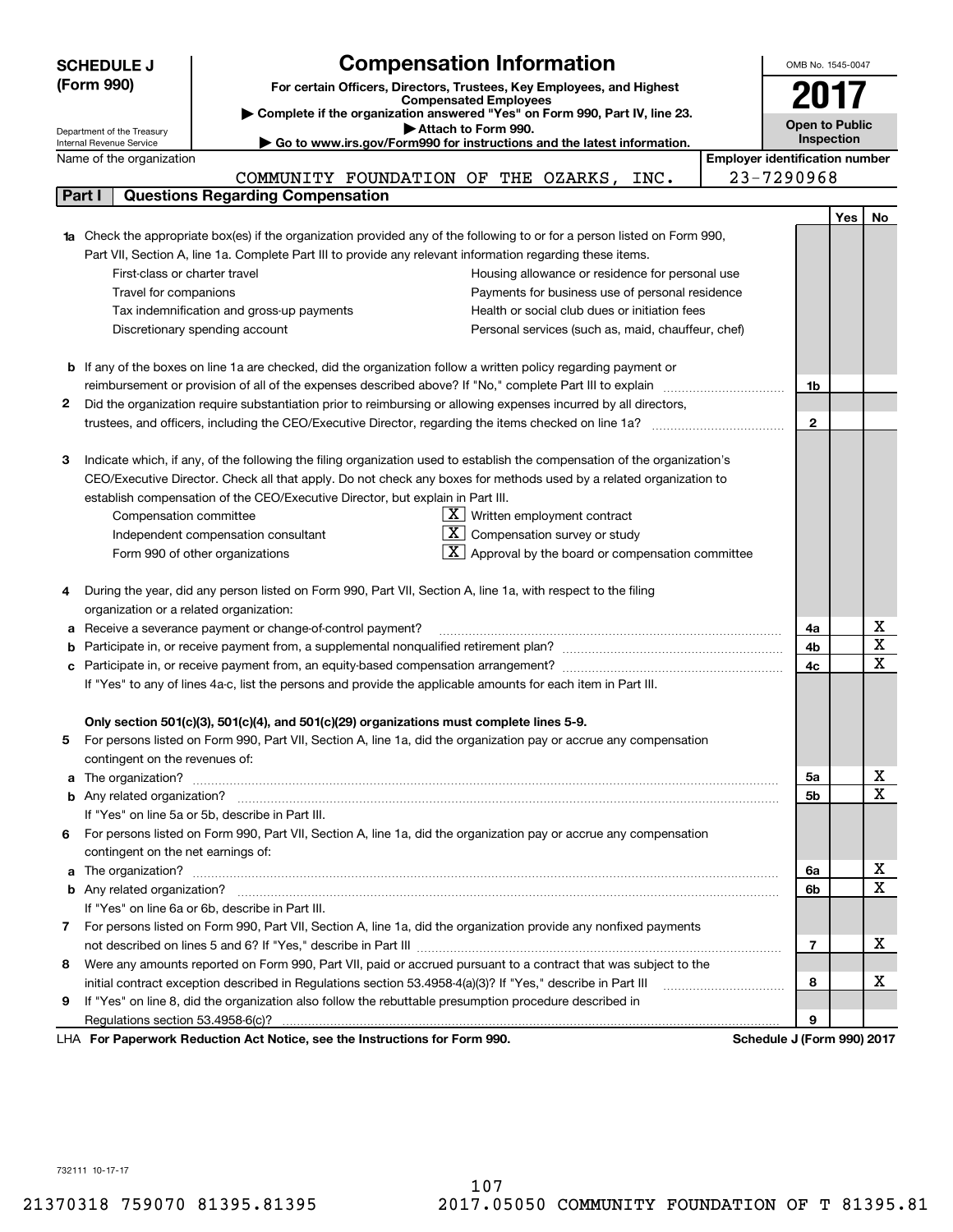### COMMUNITY FOUNDATION OF THE OZARKS, INC. 23-7290968

# Schedule J (Form 990) 2017 COMMUN L'LY F'OUNDA'L' LON OF 'L'HE OZARKS, LNC. *Z 3-T Z* Y U Y 6 8 Page<br>Part II │Officers, Directors, Trustees, Key Employees, and Highest Compensated Employees. Use dupli

For each individual whose compensation must be reported on Schedule J, report compensation from the organization on row (i) and from related organizations, described in the instructions, on row (ii). Do not list any individuals that aren't listed on Form 990, Part VII.

**Note:**  The sum of columns (B)(i)-(iii) for each listed individual must equal the total amount of Form 990, Part VII, Section A, line 1a, applicable column (D) and (E) amounts for that individual.

|                           |                |                          | (B) Breakdown of W-2 and/or 1099-MISC compensation |                                           | (C) Retirement and             | (D) Nontaxable   | (E) Total of columns | (F) Compensation                                           |
|---------------------------|----------------|--------------------------|----------------------------------------------------|-------------------------------------------|--------------------------------|------------------|----------------------|------------------------------------------------------------|
| (A) Name and Title        |                | (i) Base<br>compensation | (ii) Bonus &<br>incentive<br>compensation          | (iii) Other<br>reportable<br>compensation | other deferred<br>compensation | benefits         | $(B)(i)-(D)$         | in column (B)<br>reported as deferred<br>on prior Form 990 |
| <b>BRIAN FOGLE</b><br>(1) | (i)            | 142,821.                 | $\overline{0}$ .                                   | $\overline{0}$ .                          | 7,524.                         | 20, 353.         | 170,698.             | $\overline{0}$ .                                           |
| PRESIDENT                 | (ii)           | $\overline{0}$ .         | $\overline{0}$ .                                   | $\overline{0}$ .                          | $\overline{0}$ .               | $\overline{0}$ . | $\overline{0}$ .     | $\overline{0}$ .                                           |
|                           | (i)            |                          |                                                    |                                           |                                |                  |                      |                                                            |
|                           | <u>(ii)</u>    |                          |                                                    |                                           |                                |                  |                      |                                                            |
|                           | (i)            |                          |                                                    |                                           |                                |                  |                      |                                                            |
|                           | <u>(ii)</u>    |                          |                                                    |                                           |                                |                  |                      |                                                            |
|                           | (i)            |                          |                                                    |                                           |                                |                  |                      |                                                            |
|                           | <u>(ii)</u>    |                          |                                                    |                                           |                                |                  |                      |                                                            |
|                           | (i)            |                          |                                                    |                                           |                                |                  |                      |                                                            |
|                           | <u>(ii)</u>    |                          |                                                    |                                           |                                |                  |                      |                                                            |
|                           | (i)            |                          |                                                    |                                           |                                |                  |                      |                                                            |
|                           | <u>(ii)</u>    |                          |                                                    |                                           |                                |                  |                      |                                                            |
|                           | (i)            |                          |                                                    |                                           |                                |                  |                      |                                                            |
|                           | (ii)<br>(i)    |                          |                                                    |                                           |                                |                  |                      |                                                            |
|                           | (ii)           |                          |                                                    |                                           |                                |                  |                      |                                                            |
|                           | (i)            |                          |                                                    |                                           |                                |                  |                      |                                                            |
|                           | (ii)           |                          |                                                    |                                           |                                |                  |                      |                                                            |
|                           | (i)            |                          |                                                    |                                           |                                |                  |                      |                                                            |
|                           | (ii)           |                          |                                                    |                                           |                                |                  |                      |                                                            |
|                           | (i)            |                          |                                                    |                                           |                                |                  |                      |                                                            |
|                           | (ii)           |                          |                                                    |                                           |                                |                  |                      |                                                            |
|                           | (i)            |                          |                                                    |                                           |                                |                  |                      |                                                            |
|                           | <u>(ii)</u>    |                          |                                                    |                                           |                                |                  |                      |                                                            |
|                           | (i)            |                          |                                                    |                                           |                                |                  |                      |                                                            |
|                           | <u>(ii)</u>    |                          |                                                    |                                           |                                |                  |                      |                                                            |
|                           | (i)            |                          |                                                    |                                           |                                |                  |                      |                                                            |
|                           | <u>(ii)</u>    |                          |                                                    |                                           |                                |                  |                      |                                                            |
|                           | (i)            |                          |                                                    |                                           |                                |                  |                      |                                                            |
|                           | <u>(ii)</u>    |                          |                                                    |                                           |                                |                  |                      |                                                            |
|                           | (i)            |                          |                                                    |                                           |                                |                  |                      |                                                            |
|                           | $\overline{}}$ |                          |                                                    |                                           |                                |                  |                      |                                                            |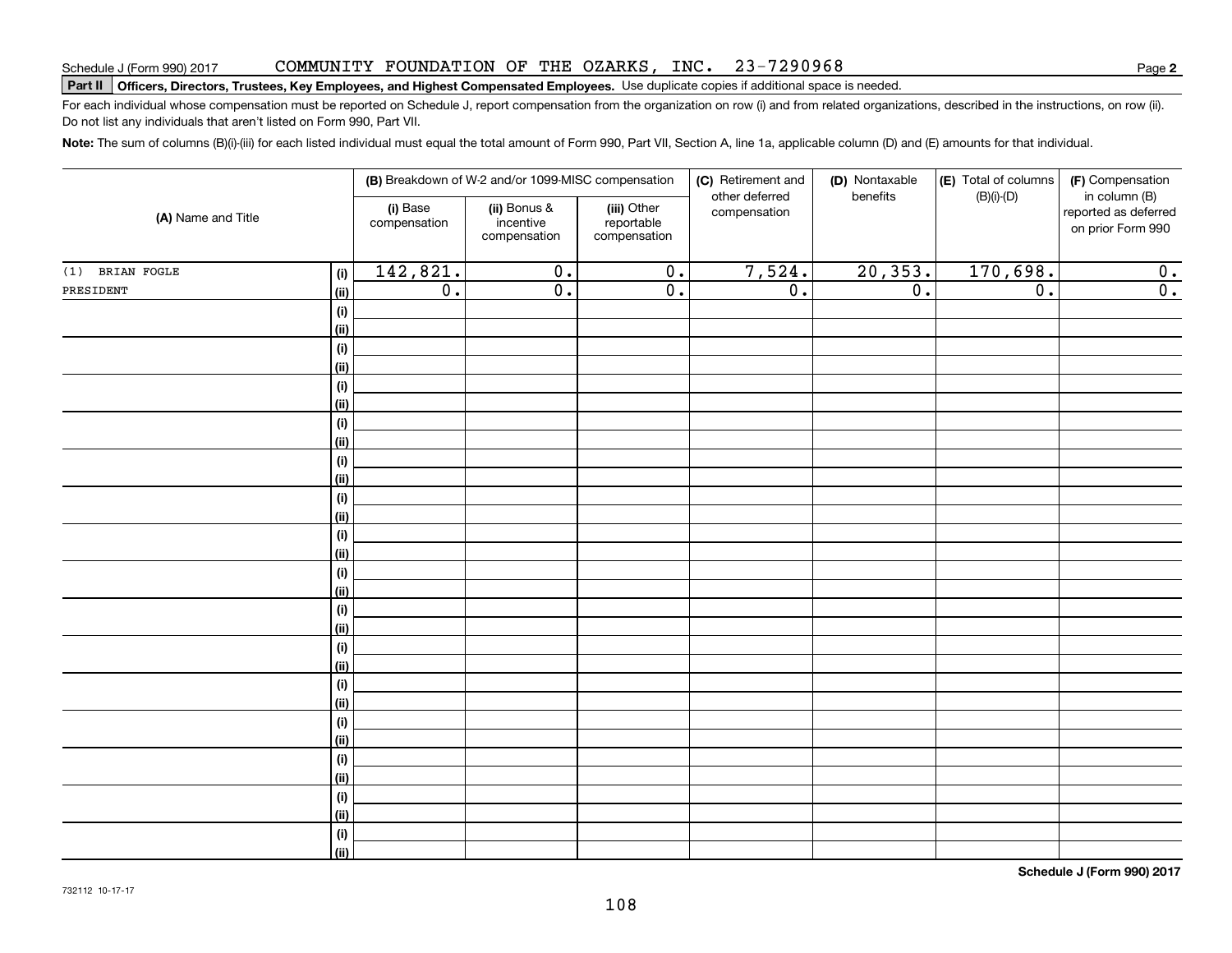**Part III Supplemental Information**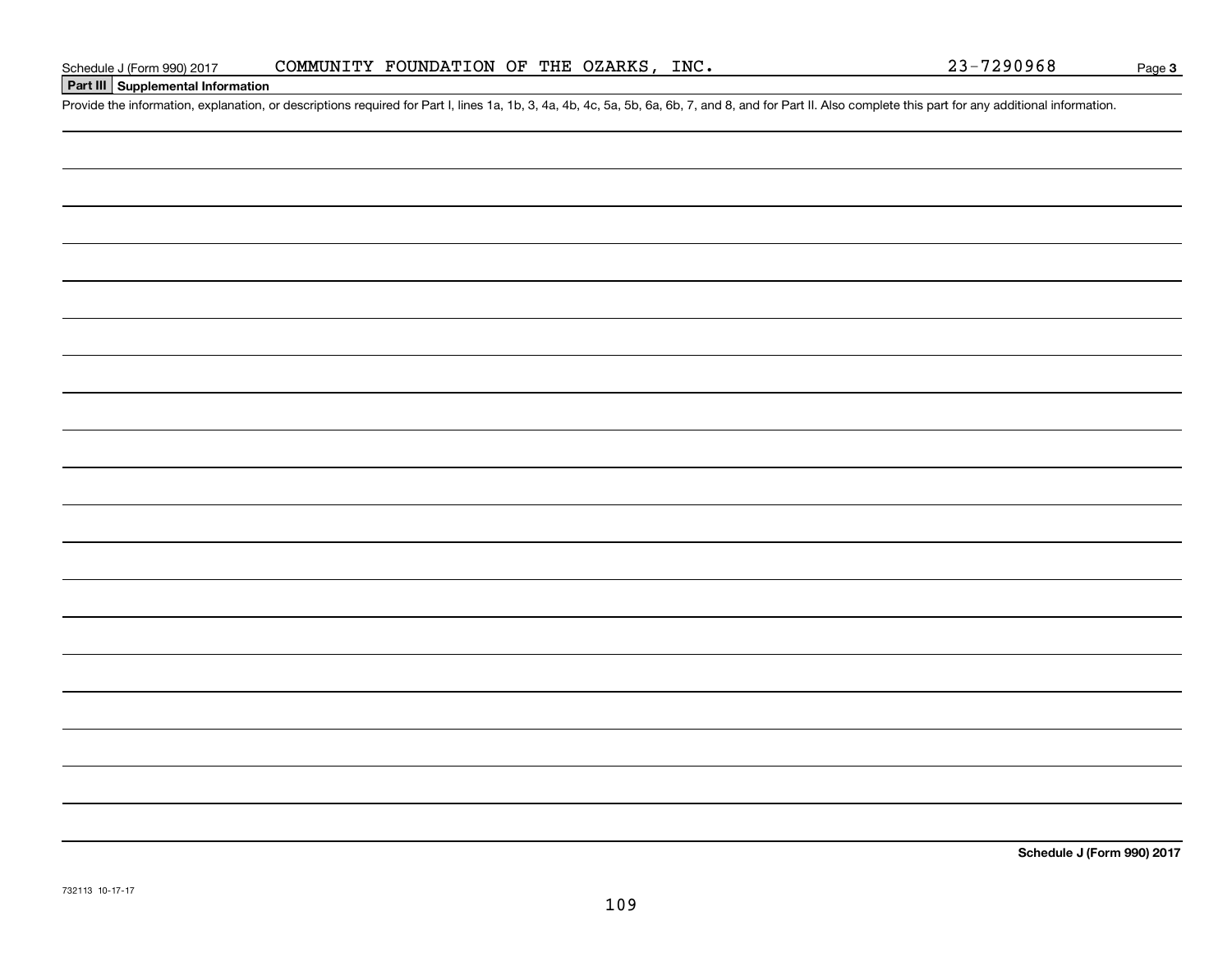|        | <b>SCHEDULE M</b>                                                    |                                                                                                                 |                               | <b>Noncash Contributions</b>                          |                                                                                                       |  |                                                              |  |  |  |  |  |
|--------|----------------------------------------------------------------------|-----------------------------------------------------------------------------------------------------------------|-------------------------------|-------------------------------------------------------|-------------------------------------------------------------------------------------------------------|--|--------------------------------------------------------------|--|--|--|--|--|
|        | (Form 990)<br>Department of the Treasury<br>Internal Revenue Service | Attach to Form 990.                                                                                             |                               | Go to www.irs.gov/Form990 for the latest information. | Complete if the organizations answered "Yes" on Form 990, Part IV, lines 29 or 30.                    |  | 2017<br><b>Open To Public</b><br>Inspection                  |  |  |  |  |  |
|        | Name of the organization                                             |                                                                                                                 |                               |                                                       |                                                                                                       |  | <b>Employer identification number</b>                        |  |  |  |  |  |
|        |                                                                      |                                                                                                                 |                               |                                                       | COMMUNITY FOUNDATION OF THE OZARKS, INC.                                                              |  | 23-7290968                                                   |  |  |  |  |  |
| Part I |                                                                      | <b>Types of Property</b>                                                                                        |                               |                                                       |                                                                                                       |  |                                                              |  |  |  |  |  |
|        |                                                                      |                                                                                                                 | (a)<br>Check if<br>applicable | (b)<br>Number of<br>contributions or                  | (c)<br>Noncash contribution<br>amounts reported on<br>litems contributed Form 990, Part VIII, line 1g |  | (d)<br>Method of determining<br>noncash contribution amounts |  |  |  |  |  |
|        |                                                                      |                                                                                                                 |                               |                                                       |                                                                                                       |  |                                                              |  |  |  |  |  |
| 2      |                                                                      |                                                                                                                 |                               |                                                       |                                                                                                       |  |                                                              |  |  |  |  |  |
| 3      |                                                                      |                                                                                                                 |                               |                                                       |                                                                                                       |  |                                                              |  |  |  |  |  |
| 4      |                                                                      |                                                                                                                 |                               |                                                       |                                                                                                       |  |                                                              |  |  |  |  |  |
| 5      |                                                                      | Clothing and household goods                                                                                    |                               |                                                       |                                                                                                       |  |                                                              |  |  |  |  |  |
| 6      |                                                                      |                                                                                                                 |                               |                                                       |                                                                                                       |  |                                                              |  |  |  |  |  |
| 7      |                                                                      |                                                                                                                 |                               |                                                       |                                                                                                       |  |                                                              |  |  |  |  |  |
| 8      |                                                                      |                                                                                                                 |                               |                                                       |                                                                                                       |  |                                                              |  |  |  |  |  |
| 9      |                                                                      |                                                                                                                 | $\overline{\mathbf{x}}$       | 115                                                   | 7,568,012.FMV                                                                                         |  |                                                              |  |  |  |  |  |
| 10     |                                                                      | Securities - Closely held stock                                                                                 |                               |                                                       |                                                                                                       |  |                                                              |  |  |  |  |  |
| 11     | Securities - Partnership, LLC, or                                    |                                                                                                                 |                               |                                                       |                                                                                                       |  |                                                              |  |  |  |  |  |
|        | trust interests                                                      |                                                                                                                 | X                             |                                                       | $5,400$ . FMV                                                                                         |  |                                                              |  |  |  |  |  |
| 12     |                                                                      |                                                                                                                 | $\mathbf x$                   | $\overline{56}$                                       | 1,720,861.FMV                                                                                         |  |                                                              |  |  |  |  |  |
|        |                                                                      | the contract of the contract of the contract of the contract of the contract of the contract of the contract of |                               |                                                       |                                                                                                       |  |                                                              |  |  |  |  |  |

|    | trust interests                                                                         | 41 | ٠. | J , <b>IV V &amp; L LIV</b> |  |
|----|-----------------------------------------------------------------------------------------|----|----|-----------------------------|--|
| 12 |                                                                                         | X  | 56 | 1,720,861.FMV               |  |
| 13 | Qualified conservation contribution -                                                   |    |    |                             |  |
|    | Historic structures                                                                     |    |    |                             |  |
| 14 | Qualified conservation contribution - Other                                             |    |    |                             |  |
| 15 | Real estate - Residential                                                               |    |    |                             |  |
| 16 |                                                                                         |    |    |                             |  |
| 17 |                                                                                         |    |    |                             |  |
| 18 |                                                                                         |    |    |                             |  |
| 19 |                                                                                         |    |    |                             |  |
| 20 | Drugs and medical supplies                                                              |    |    |                             |  |
| 21 | Taxidermy                                                                               |    |    |                             |  |
| 22 |                                                                                         |    |    |                             |  |
| 23 |                                                                                         |    |    |                             |  |
| 24 |                                                                                         |    |    |                             |  |
|    | 25 Other $\blacktriangleright$ (BONDS AND FIX)                                          | х  |    | 2,941,101.FMV               |  |
| 26 | Other $\blacktriangleright$                                                             |    |    |                             |  |
| 27 | Other $\blacktriangleright$                                                             |    |    |                             |  |
| 28 | Other $\blacktriangleright$                                                             |    |    |                             |  |
| 29 | Number of Forms 8283 received by the organization during the tax year for contributions |    |    |                             |  |

for which the organization completed Form 8283, Part IV, Donee Acknowledgement .............

**Yes No 30 a** During the year, did the organization receive by contribution any property reported in Part I, lines 1 through 28, that it **3132a** Does the organization hire or use third parties or related organizations to solicit, process, or sell noncash **33**If the organization didn't report an amount in column (c) for a type of property for which column (a) is checked, **b** If "Yes," describe the arrangement in Part II. **30a3132ab**If "Yes," describe in Part II. must hold for at least three years from the date of the initial contribution, and which isn't required to be used for exempt purposes for the entire holding period? ~~~~~~~~~~~~~~~~~~~~~~~~~~~~~~~~~~~~~~ Does the organization have a gift acceptance policy that requires the review of any nonstandard contributions? ~~~~~~contributions? ~~~~~~~~~~~~~~~~~~~~~~~~~~~~~~~~~~~~~~~~~~~~~~~~~~~~~~ describe in Part II. X X X

**For Paperwork Reduction Act Notice, see the Instructions for Form 990. Schedule M (Form 990) 2017** LHA

732141 09-07-17

**29**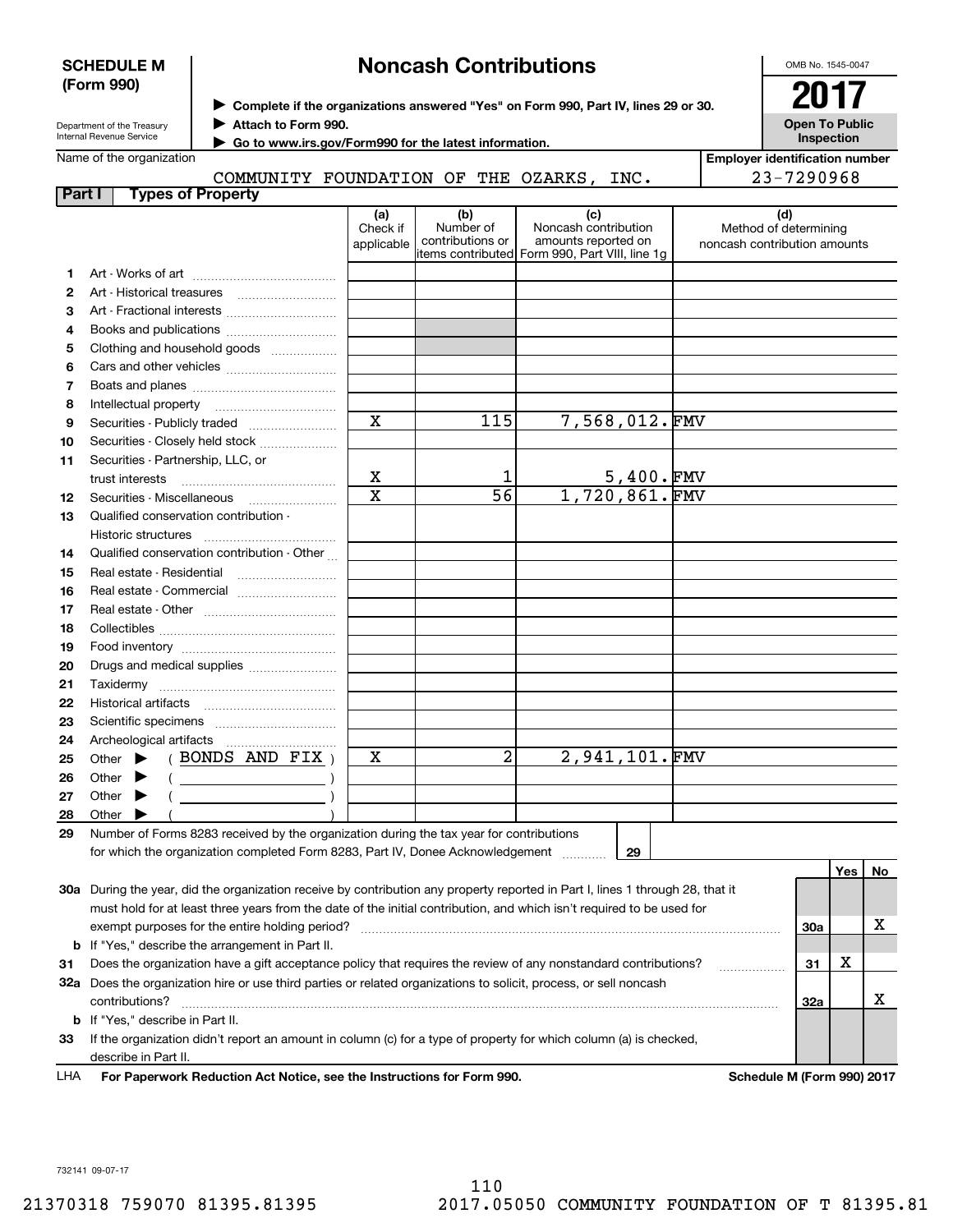|                 | Schedule M (Form 990) 2017  |                                           | COMMUNITY FOUNDATION OF THE OZARKS, INC. |     |  | 23-7290968                                                                                                                                                                                                                          | Page 2 |
|-----------------|-----------------------------|-------------------------------------------|------------------------------------------|-----|--|-------------------------------------------------------------------------------------------------------------------------------------------------------------------------------------------------------------------------------------|--------|
| Part II         |                             | this part for any additional information. |                                          |     |  | <b>Supplemental Information.</b> Provide the information required by Part I, lines 30b, 32b, and 33, and whether the organization is reporting in Part I, column (b), the number of contributions, the number of items received, or |        |
|                 |                             |                                           |                                          |     |  |                                                                                                                                                                                                                                     |        |
|                 |                             |                                           |                                          |     |  |                                                                                                                                                                                                                                     |        |
|                 |                             |                                           |                                          |     |  |                                                                                                                                                                                                                                     |        |
|                 |                             |                                           |                                          |     |  |                                                                                                                                                                                                                                     |        |
|                 |                             |                                           |                                          |     |  |                                                                                                                                                                                                                                     |        |
|                 |                             |                                           |                                          |     |  |                                                                                                                                                                                                                                     |        |
|                 |                             |                                           |                                          |     |  |                                                                                                                                                                                                                                     |        |
|                 |                             |                                           |                                          |     |  |                                                                                                                                                                                                                                     |        |
|                 |                             |                                           |                                          |     |  |                                                                                                                                                                                                                                     |        |
|                 |                             |                                           |                                          |     |  |                                                                                                                                                                                                                                     |        |
|                 |                             |                                           |                                          |     |  |                                                                                                                                                                                                                                     |        |
|                 |                             |                                           |                                          |     |  |                                                                                                                                                                                                                                     |        |
|                 |                             |                                           |                                          |     |  |                                                                                                                                                                                                                                     |        |
|                 |                             |                                           |                                          |     |  |                                                                                                                                                                                                                                     |        |
|                 |                             |                                           |                                          |     |  |                                                                                                                                                                                                                                     |        |
|                 |                             |                                           |                                          |     |  |                                                                                                                                                                                                                                     |        |
|                 |                             |                                           |                                          |     |  |                                                                                                                                                                                                                                     |        |
|                 |                             |                                           |                                          |     |  |                                                                                                                                                                                                                                     |        |
|                 |                             |                                           |                                          |     |  |                                                                                                                                                                                                                                     |        |
|                 |                             |                                           |                                          |     |  |                                                                                                                                                                                                                                     |        |
|                 |                             |                                           |                                          |     |  |                                                                                                                                                                                                                                     |        |
|                 |                             |                                           |                                          |     |  |                                                                                                                                                                                                                                     |        |
|                 |                             |                                           |                                          |     |  |                                                                                                                                                                                                                                     |        |
|                 |                             |                                           |                                          |     |  |                                                                                                                                                                                                                                     |        |
|                 |                             |                                           |                                          |     |  |                                                                                                                                                                                                                                     |        |
|                 |                             |                                           |                                          |     |  |                                                                                                                                                                                                                                     |        |
|                 |                             |                                           |                                          |     |  |                                                                                                                                                                                                                                     |        |
|                 |                             |                                           |                                          |     |  |                                                                                                                                                                                                                                     |        |
|                 |                             |                                           |                                          |     |  |                                                                                                                                                                                                                                     |        |
|                 |                             |                                           |                                          |     |  |                                                                                                                                                                                                                                     |        |
|                 |                             |                                           |                                          |     |  |                                                                                                                                                                                                                                     |        |
|                 |                             |                                           |                                          |     |  |                                                                                                                                                                                                                                     |        |
|                 |                             |                                           |                                          |     |  |                                                                                                                                                                                                                                     |        |
|                 |                             |                                           |                                          |     |  |                                                                                                                                                                                                                                     |        |
|                 |                             |                                           |                                          |     |  |                                                                                                                                                                                                                                     |        |
|                 |                             |                                           |                                          |     |  |                                                                                                                                                                                                                                     |        |
|                 |                             |                                           |                                          |     |  |                                                                                                                                                                                                                                     |        |
|                 |                             |                                           |                                          |     |  |                                                                                                                                                                                                                                     |        |
|                 |                             |                                           |                                          |     |  |                                                                                                                                                                                                                                     |        |
|                 |                             |                                           |                                          |     |  |                                                                                                                                                                                                                                     |        |
| 732142 09-07-17 |                             |                                           |                                          |     |  | Schedule M (Form 990) 2017                                                                                                                                                                                                          |        |
|                 |                             |                                           |                                          | 111 |  |                                                                                                                                                                                                                                     |        |
|                 | 21370318 759070 81395.81395 |                                           |                                          |     |  | 2017.05050 COMMUNITY FOUNDATION OF T 81395.81                                                                                                                                                                                       |        |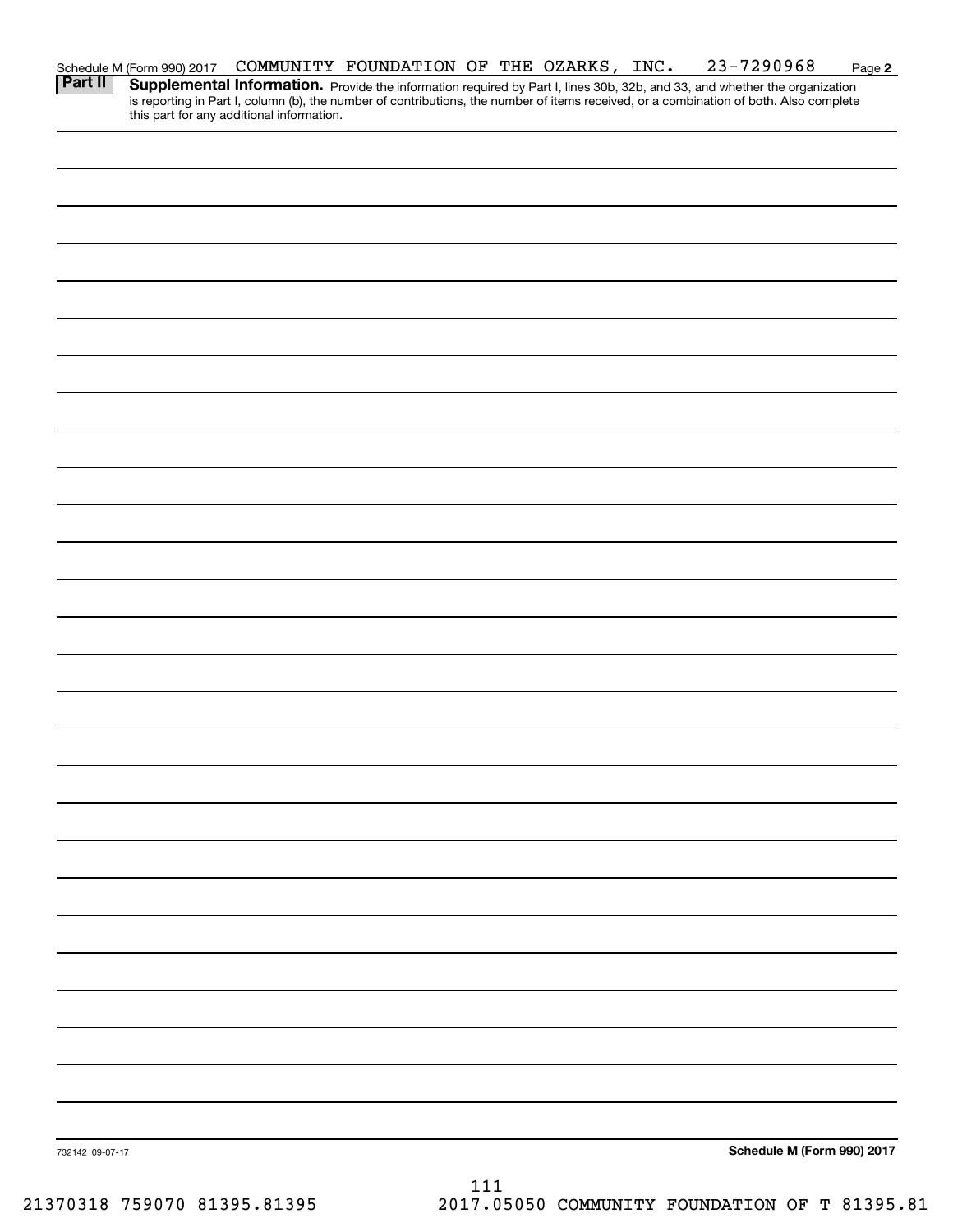**(Form 990 or 990-EZ)**

Department of the Treasury Internal Revenue Service Name of the organization

**Complete to provide information for responses to specific questions on Form 990 or 990-EZ or to provide any additional information. | Attach to Form 990 or 990-EZ. | Go to www.irs.gov/Form990 for the latest information. SCHEDULE O Supplemental Information to Form 990 or 990-EZ**



COMMUNITY FOUNDATION OF THE OZARKS, INC. 23-7290968

### FORM 990, PART I, LINE 1, DESCRIPTION OF ORGANIZATION MISSION:

SOUTHERN MISSOURI

FORM 990, PART VI, SECTION B, LINE 11B:

THE 990 IS REVIEWED BY THE AUDIT/OPERATIONS COMMITTEE IN DETAIL, ALONG WITH

THE PRESIDENT & CEO AND CFO. AFTER THAT REVIEW, IT IS SENT TO THE BOARD OF

DIRECTORS FOR THEIR REVIEW AND APPROVAL.

FORM 990, PART VI, SECTION B, LINE 12C:

CONFLICT OF INTEREST FORMS MUST BE COMPLETED BY BOARD MEMBERS AND STAFF

FORM 990, PART VI, SECTION B, LINE 15:

THE BOARD ANNUALLY REVIEWS AND APPROVES ALL SALARIES, INCLUDING THE CEO.

SALARIES COMPARISONS WERE PROVIDED THIS YEAR BY SUTHERLAND-EDWARDS, A

CONSULTING FIRM. THE EXECUTIVE COMMITTEE PERIODICALLY PROVIDES PERFORMANCE REVIEWS WITH THE CEO.

FORM 990, PART VI, SECTION C, LINE 19:

AVAILABLE UPON REQUEST.

FORM 990, PART XI, LINE 9, CHANGES IN NET ASSETS:

ANNUITY ACTUARIAL ADJUSTMENT -44,498.

RECLASSIFICATION TO AGENCY FUNDS  $-1,415,028$ .

TOTAL TO FORM 990, PART XI, LINE 9  $-1,459,526$ .

PART XI LINE 2X

732211 09-07-17 LHA For Paperwork Reduction Act Notice, see the Instructions for Form 990 or 990-EZ. Schedule O (Form 990 or 990-EZ) (2017) 112

21370318 759070 81395.81395 2017.05050 COMMUNITY FOUNDATION OF T 81395.81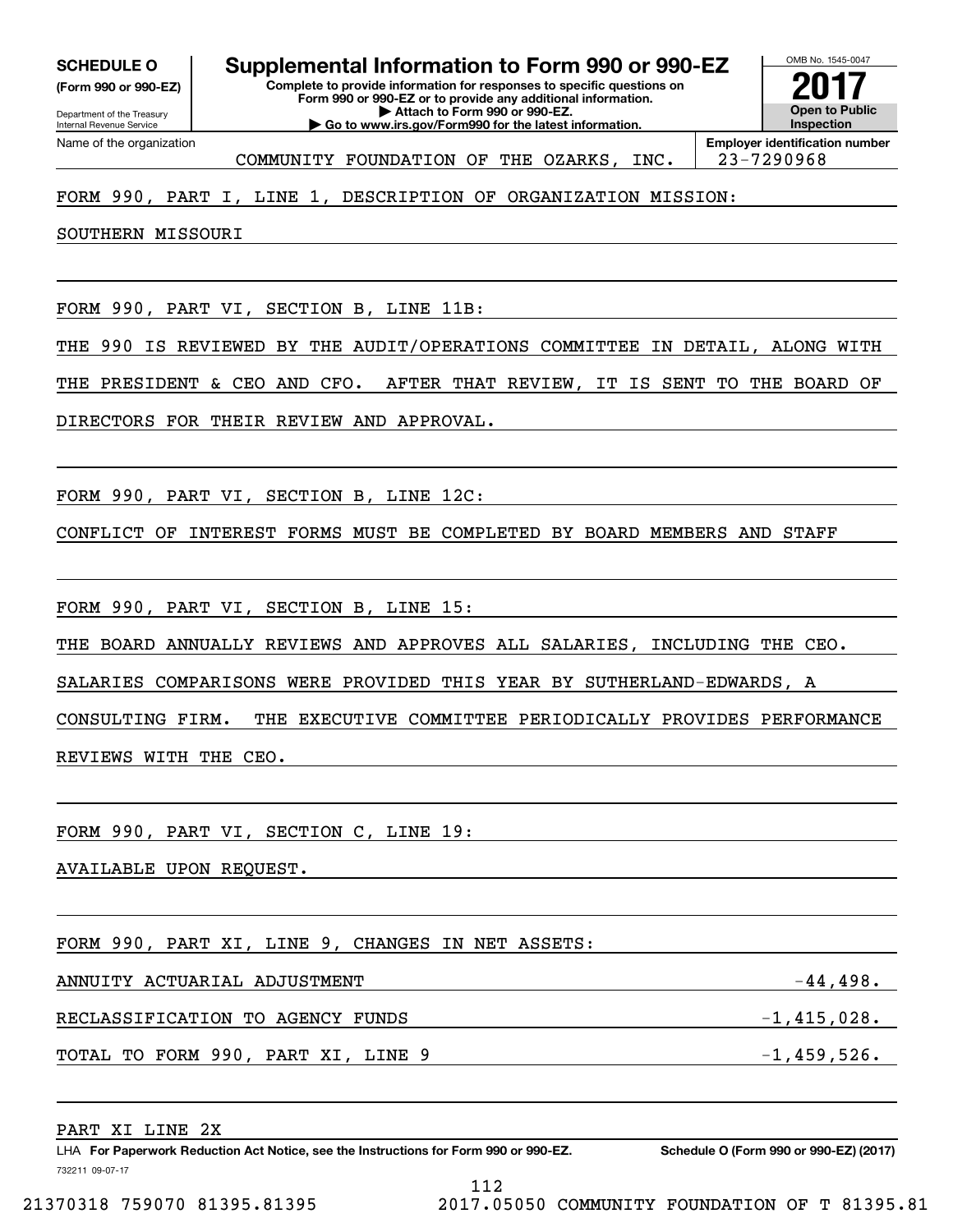| Name of the organization | COMMUNITY FOUNDATION OF THE OZARKS, INC. |  |  |  | <b>Employer identification number</b><br>$23 - 7290968$ |
|--------------------------|------------------------------------------|--|--|--|---------------------------------------------------------|
|                          | NO CHANGE IN THE PROCESS FROM PRIOR YEAR |  |  |  |                                                         |
|                          |                                          |  |  |  |                                                         |
|                          |                                          |  |  |  |                                                         |
|                          |                                          |  |  |  |                                                         |
|                          |                                          |  |  |  |                                                         |
|                          |                                          |  |  |  |                                                         |
|                          |                                          |  |  |  |                                                         |
|                          |                                          |  |  |  |                                                         |
|                          |                                          |  |  |  |                                                         |
|                          |                                          |  |  |  |                                                         |
|                          |                                          |  |  |  |                                                         |
|                          |                                          |  |  |  |                                                         |
|                          |                                          |  |  |  |                                                         |
|                          |                                          |  |  |  |                                                         |
|                          |                                          |  |  |  |                                                         |
|                          |                                          |  |  |  |                                                         |
|                          |                                          |  |  |  |                                                         |
|                          |                                          |  |  |  |                                                         |
|                          |                                          |  |  |  |                                                         |
|                          |                                          |  |  |  |                                                         |
|                          |                                          |  |  |  |                                                         |
|                          |                                          |  |  |  |                                                         |
|                          |                                          |  |  |  |                                                         |
|                          |                                          |  |  |  |                                                         |
|                          |                                          |  |  |  |                                                         |
|                          |                                          |  |  |  |                                                         |
|                          |                                          |  |  |  |                                                         |
|                          |                                          |  |  |  |                                                         |
|                          |                                          |  |  |  |                                                         |
|                          |                                          |  |  |  |                                                         |
|                          |                                          |  |  |  |                                                         |
|                          |                                          |  |  |  |                                                         |
|                          |                                          |  |  |  |                                                         |

21370318 759070 81395.81395 2017.05050 COMMUNITY FOUNDATION OF T 81395.81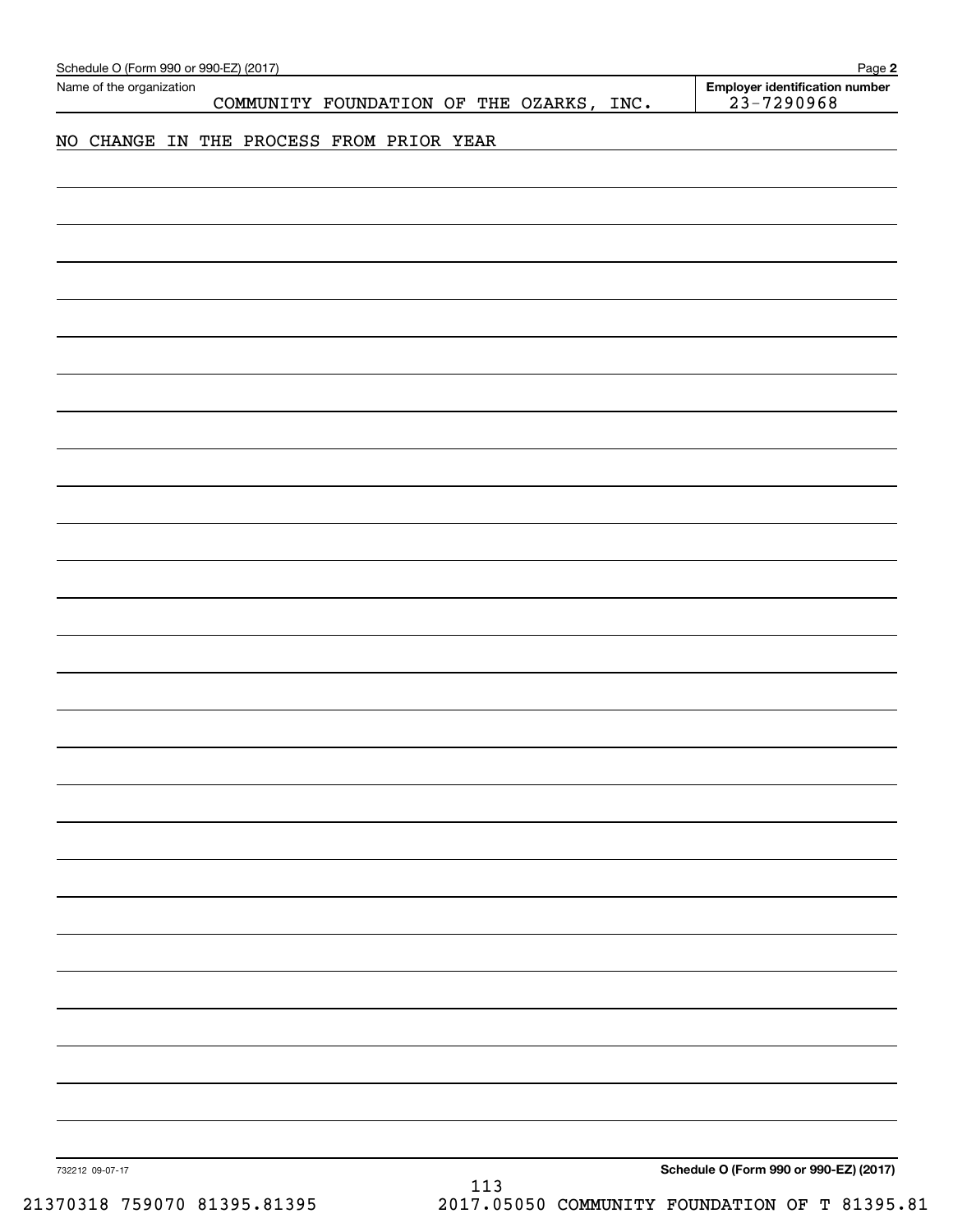| <b>SCHEDULE R</b>                          |  |
|--------------------------------------------|--|
| $\mathbf{r}$ , $\mathbf{r}$ , $\mathbf{r}$ |  |

#### **(Form 990)**

## **Related Organizations and Unrelated Partnerships**

**Complete if the organization answered "Yes" on Form 990, Part IV, line 33, 34, 35b, 36, or 37.** |

**Attach to Form 990.**  |

OMB No. 1545-0047

**Open to Public 2017**

**Employer identification number**

23-7290968

Department of the Treasury Internal Revenue Service

# **| Go to www.irs.gov/Form990 for instructions and the latest information. Inspection**

Name of the organization

#### COMMUNITY FOUNDATION OF THE OZARKS, INC.

**Part I Identification of Disregarded Entities.**  Complete if the organization answered "Yes" on Form 990, Part IV, line 33.

| (a)<br>Name, address, and EIN (if applicable)<br>of disregarded entity | (b)<br>Primary activity | (c)<br>Legal domicile (state or<br>foreign country) | (d)<br>Total income | (e)<br>End-of-year assets | (f)<br>Direct controlling<br>entity |
|------------------------------------------------------------------------|-------------------------|-----------------------------------------------------|---------------------|---------------------------|-------------------------------------|
|                                                                        |                         |                                                     |                     |                           |                                     |
|                                                                        |                         |                                                     |                     |                           |                                     |
|                                                                        |                         |                                                     |                     |                           |                                     |
|                                                                        |                         |                                                     |                     |                           |                                     |

#### **Identification of Related Tax-Exempt Organizations.** Complete if the organization answered "Yes" on Form 990, Part IV, line 34, because it had one or more related tax-exempt **Part II** organizations during the tax year.

| (a)<br>Name, address, and EIN<br>of related organization | (b)<br>Primary activity   | (c)<br>Legal domicile (state or<br>foreign country) | (d)<br>Exempt Code<br>section | (e)<br>Public charity<br>status (if section | (f)<br>Direct controlling<br>entitv | $(g)$<br>Section 512(b)(13) | controlled<br>entity? |
|----------------------------------------------------------|---------------------------|-----------------------------------------------------|-------------------------------|---------------------------------------------|-------------------------------------|-----------------------------|-----------------------|
|                                                          |                           |                                                     |                               | 501(c)(3))                                  |                                     | Yes                         | No                    |
| COMMUNITY FOUNDATION OF THE OZARKS STOCK                 | THE FOUNDATION RECEIVES   |                                                     |                               |                                             | COMMUNITY                           |                             |                       |
| TRUST - 71-6225763, 425 E TRAFFICWAY,                    | AND DISTRIBUTES FUNDS FOR |                                                     |                               |                                             | FOUNDATION OF THE                   |                             |                       |
| SPRINGFIELD, MO 65806                                    | CHARITABLE PURPOSES       | MISSOURI                                            | 501(C)(3)                     | LINE 12B, II                                | DZARKS, INC.                        | х                           |                       |
| LEZAH STENGER FOUNDATION - 43-1872019                    | ORGANIZED AS A SUPPORTING |                                                     |                               |                                             | COMMUNITY                           |                             |                       |
| 5051 S NATIONAL AVE                                      | ORGANIZATION FOR THE      |                                                     |                               |                                             | FOUNDATION OF THE                   |                             |                       |
| SPRINGFIELD, MO 65810                                    | COMMUNITY FOUNDATION      | MISSOURI                                            | 501(C)(3)                     | LINE 12B. II                                | OZARKS, INC.                        | х                           |                       |
| OZARKS CHARITABLE REAL ESTATE FOUNDATION LLC             | FOUNDATION RECEIVES       |                                                     |                               |                                             | COMMUNITY                           |                             |                       |
| $-41-2086647$ , P.O. BOX 8960, SPRINGFIELD, MO           | MANAGES AND DISTRIBUTES   |                                                     |                               |                                             | FOUNDATION OF THE                   |                             |                       |
| 65807                                                    | REAL ESTATE DONATIONS FOR | MISSOURI                                            | 501(C)(3)                     | LINE 12B. II                                | OZARKS, INC.                        | х                           |                       |
|                                                          |                           |                                                     |                               |                                             |                                     |                             |                       |
|                                                          |                           |                                                     |                               |                                             |                                     |                             |                       |

**For Paperwork Reduction Act Notice, see the Instructions for Form 990. Schedule R (Form 990) 2017**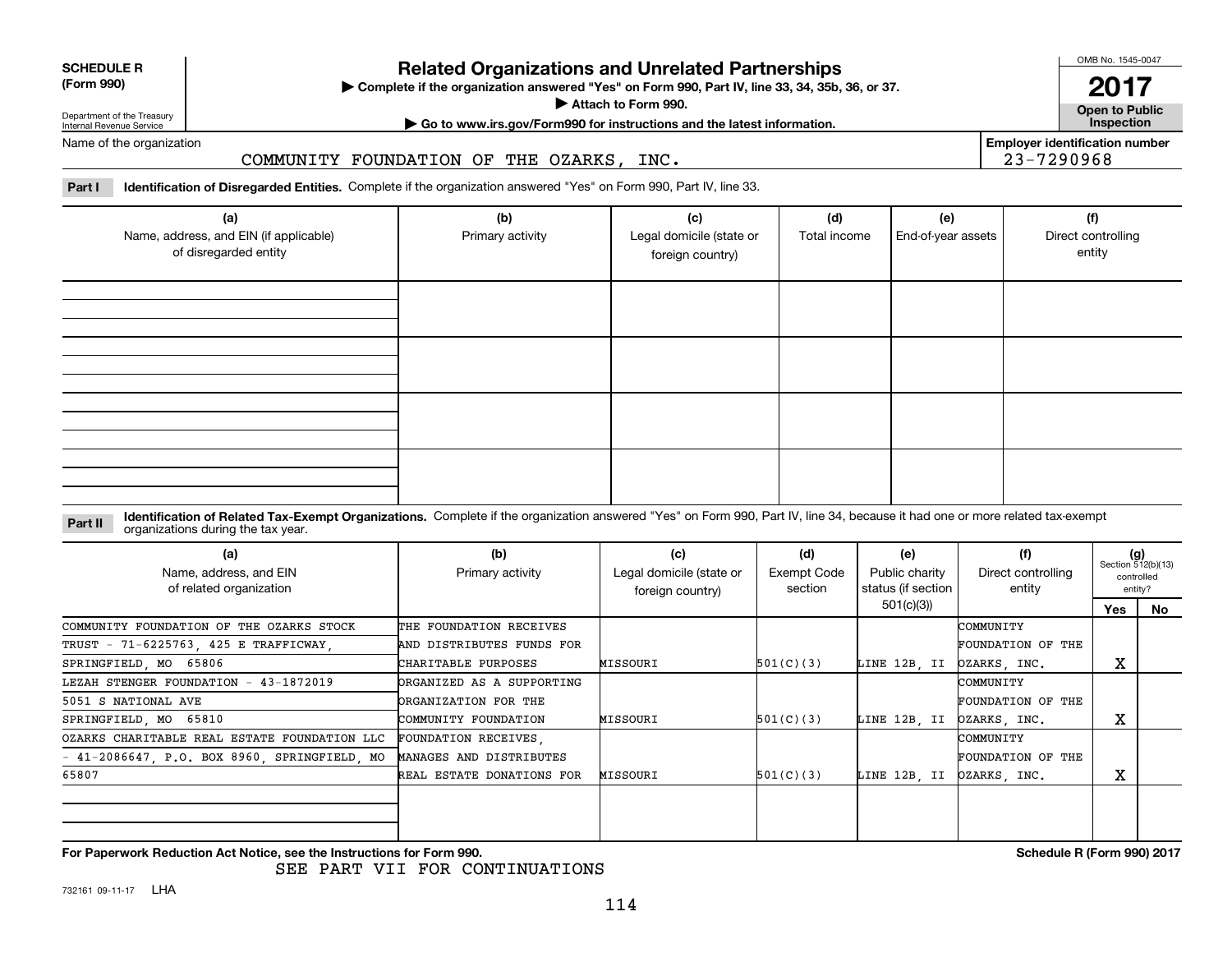#### Schedule R (Form 990) 2017 Page COMMUNITY FOUNDATION OF THE OZARKS, INC. 23-7290968

**2**

**Identification of Related Organizations Taxable as a Partnership.** Complete if the organization answered "Yes" on Form 990, Part IV, line 34, because it had one or more related **Part III** organizations treated as a partnership during the tax year.

| (a)                                               | (b)              | (c)                  | (d)                          | (e)                                                                 | (f)                      | (g)                     |         | (h)              | (i)                                      | (j) | (k)                                                     |
|---------------------------------------------------|------------------|----------------------|------------------------------|---------------------------------------------------------------------|--------------------------|-------------------------|---------|------------------|------------------------------------------|-----|---------------------------------------------------------|
| Name, address, and EIN<br>of related organization | Primary activity | Legal<br>domicile    | Direct controlling<br>entity | Predominant income                                                  | Share of total<br>income | Share of<br>end-of-year |         | Disproportionate | Code V-UBI<br>amount in box              |     | General or Percentage<br>managing ownership<br>partner? |
|                                                   |                  | (state or<br>foreign |                              | related, unrelated,<br>excluded from tax under<br>sections 512-514) |                          | assets                  |         | allocations?     | 20 of Schedule<br>K-1 (Form 1065) Yes No |     |                                                         |
|                                                   |                  | country)             |                              |                                                                     |                          |                         | Yes $ $ | No               |                                          |     |                                                         |
|                                                   |                  |                      |                              |                                                                     |                          |                         |         |                  |                                          |     |                                                         |
|                                                   |                  |                      |                              |                                                                     |                          |                         |         |                  |                                          |     |                                                         |
|                                                   |                  |                      |                              |                                                                     |                          |                         |         |                  |                                          |     |                                                         |
|                                                   |                  |                      |                              |                                                                     |                          |                         |         |                  |                                          |     |                                                         |
|                                                   |                  |                      |                              |                                                                     |                          |                         |         |                  |                                          |     |                                                         |
|                                                   |                  |                      |                              |                                                                     |                          |                         |         |                  |                                          |     |                                                         |
|                                                   |                  |                      |                              |                                                                     |                          |                         |         |                  |                                          |     |                                                         |
|                                                   |                  |                      |                              |                                                                     |                          |                         |         |                  |                                          |     |                                                         |
|                                                   |                  |                      |                              |                                                                     |                          |                         |         |                  |                                          |     |                                                         |
|                                                   |                  |                      |                              |                                                                     |                          |                         |         |                  |                                          |     |                                                         |
|                                                   |                  |                      |                              |                                                                     |                          |                         |         |                  |                                          |     |                                                         |
|                                                   |                  |                      |                              |                                                                     |                          |                         |         |                  |                                          |     |                                                         |
|                                                   |                  |                      |                              |                                                                     |                          |                         |         |                  |                                          |     |                                                         |
|                                                   |                  |                      |                              |                                                                     |                          |                         |         |                  |                                          |     |                                                         |
|                                                   |                  |                      |                              |                                                                     |                          |                         |         |                  |                                          |     |                                                         |
|                                                   |                  |                      |                              |                                                                     |                          |                         |         |                  |                                          |     |                                                         |
|                                                   |                  |                      |                              |                                                                     |                          |                         |         |                  |                                          |     |                                                         |

**Identification of Related Organizations Taxable as a Corporation or Trust.** Complete if the organization answered "Yes" on Form 990, Part IV, line 34, because it had one or more related **Part IV** organizations treated as a corporation or trust during the tax year.

| (a)<br>Name, address, and EIN<br>of related organization | (b)<br>Primary activity | (c)<br>Legal domicile<br>state or<br>foreign | (d)<br>Direct controlling<br>entity | (e)<br>Type of entity<br>(C corp, S corp,<br>or trust) | (f)<br>Share of total<br>income | (g)<br>Share of<br>end-of-year<br>assets | (h)<br>Percentage<br>ownership | $(i)$ Section<br>512(b)(13)<br>controlled<br>entity? |  |
|----------------------------------------------------------|-------------------------|----------------------------------------------|-------------------------------------|--------------------------------------------------------|---------------------------------|------------------------------------------|--------------------------------|------------------------------------------------------|--|
|                                                          |                         | country)                                     |                                     |                                                        |                                 |                                          |                                | Yes No                                               |  |
|                                                          |                         |                                              |                                     |                                                        |                                 |                                          |                                |                                                      |  |
|                                                          |                         |                                              |                                     |                                                        |                                 |                                          |                                |                                                      |  |
|                                                          |                         |                                              |                                     |                                                        |                                 |                                          |                                |                                                      |  |
|                                                          |                         |                                              |                                     |                                                        |                                 |                                          |                                |                                                      |  |
|                                                          |                         |                                              |                                     |                                                        |                                 |                                          |                                |                                                      |  |
|                                                          |                         |                                              |                                     |                                                        |                                 |                                          |                                |                                                      |  |
|                                                          |                         |                                              |                                     |                                                        |                                 |                                          |                                |                                                      |  |
|                                                          |                         |                                              |                                     |                                                        |                                 |                                          |                                |                                                      |  |
|                                                          |                         |                                              |                                     |                                                        |                                 |                                          |                                |                                                      |  |
|                                                          |                         |                                              |                                     |                                                        |                                 |                                          |                                |                                                      |  |
|                                                          |                         |                                              |                                     |                                                        |                                 |                                          |                                |                                                      |  |
|                                                          |                         |                                              |                                     |                                                        |                                 |                                          |                                |                                                      |  |
|                                                          |                         |                                              |                                     |                                                        |                                 |                                          |                                |                                                      |  |
|                                                          |                         |                                              |                                     |                                                        |                                 |                                          |                                |                                                      |  |
|                                                          |                         |                                              |                                     |                                                        |                                 |                                          |                                |                                                      |  |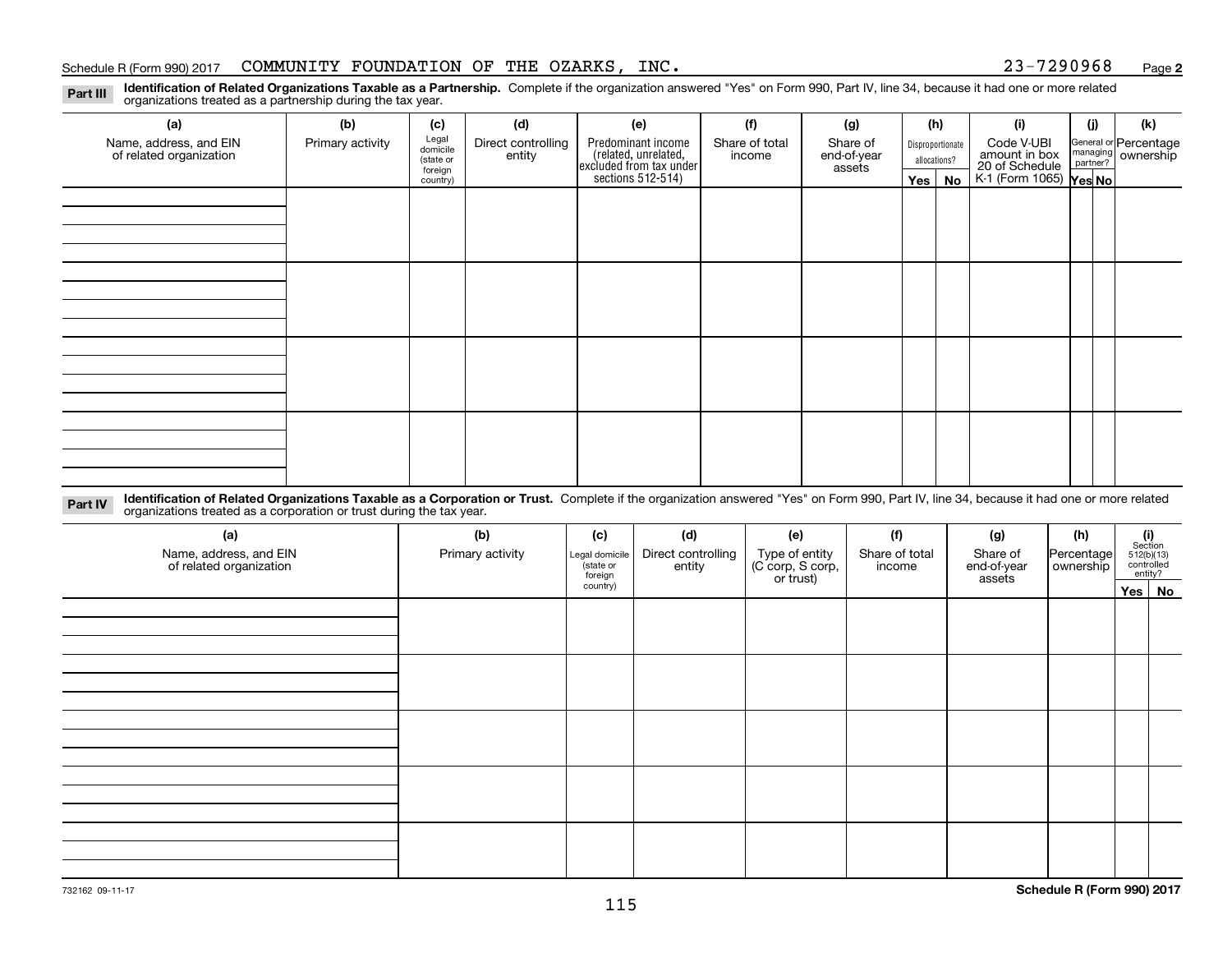#### Schedule R (Form 990) 2017 Page COMMUNITY FOUNDATION OF THE OZARKS, INC. 23-7290968

**Part V** T**ransactions With Related Organizations.** Complete if the organization answered "Yes" on Form 990, Part IV, line 34, 35b, or 36.

| Note: Complete line 1 if any entity is listed in Parts II, III, or IV of this schedule.                                                                                                                                        |                | <b>Yes</b> | No          |
|--------------------------------------------------------------------------------------------------------------------------------------------------------------------------------------------------------------------------------|----------------|------------|-------------|
| During the tax year, did the organization engage in any of the following transactions with one or more related organizations listed in Parts II-IV?                                                                            |                |            |             |
|                                                                                                                                                                                                                                | 1a             |            | X           |
| b Gift, grant, or capital contribution to related organization(s) manufactured content and contribution to related organization(s) manufactured content and content and contribution to related organization(s) manufactured c | 1 <sub>b</sub> |            | X           |
|                                                                                                                                                                                                                                | 1c             | X          |             |
|                                                                                                                                                                                                                                | 1d             |            | х           |
| e Loans or loan quarantees by related organization(s)                                                                                                                                                                          | 1e             |            | x           |
|                                                                                                                                                                                                                                |                |            |             |
| f Dividends from related organization(s) manufactured and contract and contract of the contract of the contract of the contract of the contract of the contract of the contract of the contract of the contract of the contrac | 1f             |            | X           |
|                                                                                                                                                                                                                                | 1g             |            | $\mathbf X$ |
| h Purchase of assets from related organization(s) manufactured and content and content and content and content and content and content and content and content and content and content and content and content and content and | 1h             |            | $\mathbf X$ |
| Exchange of assets with related organization(s) material content and content and content and content and content and content and content and content and content and content and content and content and content and content a | 1i             |            | х           |
|                                                                                                                                                                                                                                | 1i.            |            | X           |
|                                                                                                                                                                                                                                |                |            |             |
|                                                                                                                                                                                                                                | 1k.            |            | х           |
| Performance of services or membership or fundraising solicitations for related organization(s)                                                                                                                                 | 11.            |            | $\mathbf X$ |
| m Performance of services or membership or fundraising solicitations by related organization(s)                                                                                                                                | 1m             |            | $\mathbf X$ |
|                                                                                                                                                                                                                                | 1n             |            | X           |
| <b>o</b> Sharing of paid employees with related organization(s)                                                                                                                                                                | 1o             |            | X           |
|                                                                                                                                                                                                                                |                |            |             |
| p Reimbursement paid to related organization(s) for expenses [111] production in the content of the content of the content of the content of the content of the content of the content of the content of the content of the co | 1p.            |            | X           |
|                                                                                                                                                                                                                                | 1a             |            | x           |
|                                                                                                                                                                                                                                |                |            |             |
|                                                                                                                                                                                                                                | 1r             |            | х           |
|                                                                                                                                                                                                                                | 1s             |            | X           |

**2**If the answer to any of the above is "Yes," see the instructions for information on who must complete this line, including covered relationships and transaction thresholds.

| (a)<br>Name of related organization          | (b)<br>Transaction<br>type (a-s) | (c)<br>Amount involved | (d)<br>Method of determining amount involved |
|----------------------------------------------|----------------------------------|------------------------|----------------------------------------------|
| (1) OZARKS CHARITABLE REAL ESTATE FOUNDATION | C                                | 470,370.FMV            |                                              |
| (2)                                          |                                  |                        |                                              |
| (3)                                          |                                  |                        |                                              |
| (4)                                          |                                  |                        |                                              |
| (5)                                          |                                  |                        |                                              |
| (6)                                          |                                  |                        |                                              |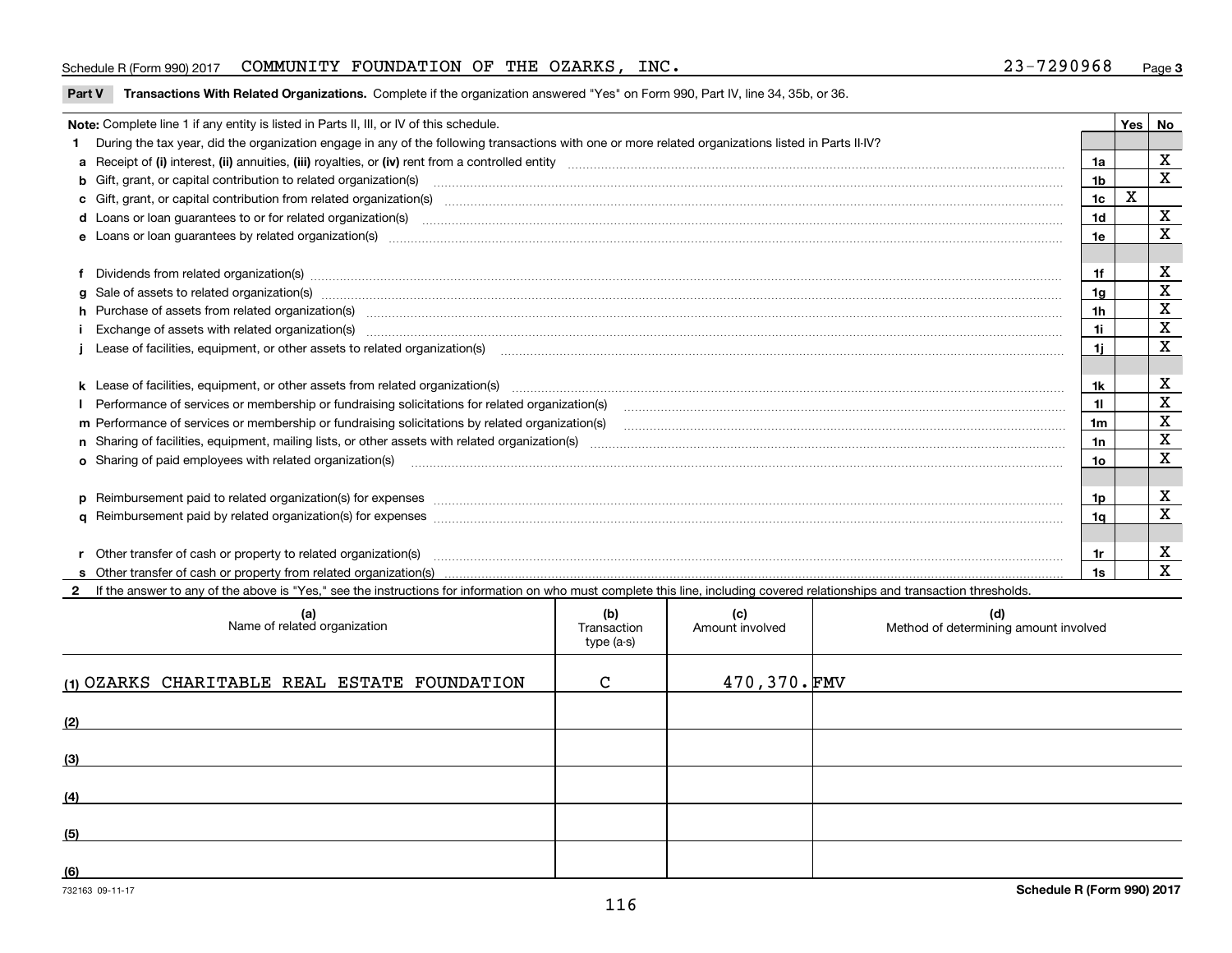#### Schedule R (Form 990) 2017 Page COMMUNITY FOUNDATION OF THE OZARKS, INC. 23-7290968

#### **4**

#### **Part VI Unrelated Organizations Taxable as a Partnership. Complete if the organization answered "Yes" on Form 990, Part IV, line 37.**

Provide the following information for each entity taxed as a partnership through which the organization conducted more than five percent of its activities (measured by total assets or gross revenue) that was not a related organization. See instructions regarding exclusion for certain investment partnerships.

| ັ<br>(a)<br>Name, address, and EIN<br>of entity | ັ<br>ັ<br>(b)<br>Primary activity | (c)<br>Legal domicile<br>(state or foreign<br>country) | (d)<br>Predominant income<br>(related, unrelated,<br>excluded from tax under<br>sections 512-514) | (e)<br>Are all<br>$\begin{array}{c}\n\text{partners} \text{ sec.} \\ 501(c)(3) \\ \text{orgs.?}\n\end{array}$<br>Yes No | (f)<br>Share of<br>total<br>income | (g)<br>Share of<br>end-of-year<br>assets | (h)<br>Dispropor-<br>tionate<br>allocations?<br>Yes No | (i)<br>Code V-UBI<br>amount in box 20 managing<br>of Schedule K-1<br>(Form 1065)<br>$\overline{Yes}$ No | (i)<br>Yes No | (k) |
|-------------------------------------------------|-----------------------------------|--------------------------------------------------------|---------------------------------------------------------------------------------------------------|-------------------------------------------------------------------------------------------------------------------------|------------------------------------|------------------------------------------|--------------------------------------------------------|---------------------------------------------------------------------------------------------------------|---------------|-----|
|                                                 |                                   |                                                        |                                                                                                   |                                                                                                                         |                                    |                                          |                                                        |                                                                                                         |               |     |
|                                                 |                                   |                                                        |                                                                                                   |                                                                                                                         |                                    |                                          |                                                        |                                                                                                         |               |     |
|                                                 |                                   |                                                        |                                                                                                   |                                                                                                                         |                                    |                                          |                                                        |                                                                                                         |               |     |
|                                                 |                                   |                                                        |                                                                                                   |                                                                                                                         |                                    |                                          |                                                        |                                                                                                         |               |     |
|                                                 |                                   |                                                        |                                                                                                   |                                                                                                                         |                                    |                                          |                                                        |                                                                                                         |               |     |
|                                                 |                                   |                                                        |                                                                                                   |                                                                                                                         |                                    |                                          |                                                        |                                                                                                         |               |     |
|                                                 |                                   |                                                        |                                                                                                   |                                                                                                                         |                                    |                                          |                                                        |                                                                                                         |               |     |
|                                                 |                                   |                                                        |                                                                                                   |                                                                                                                         |                                    |                                          |                                                        |                                                                                                         |               |     |

**Schedule R (Form 990) 2017**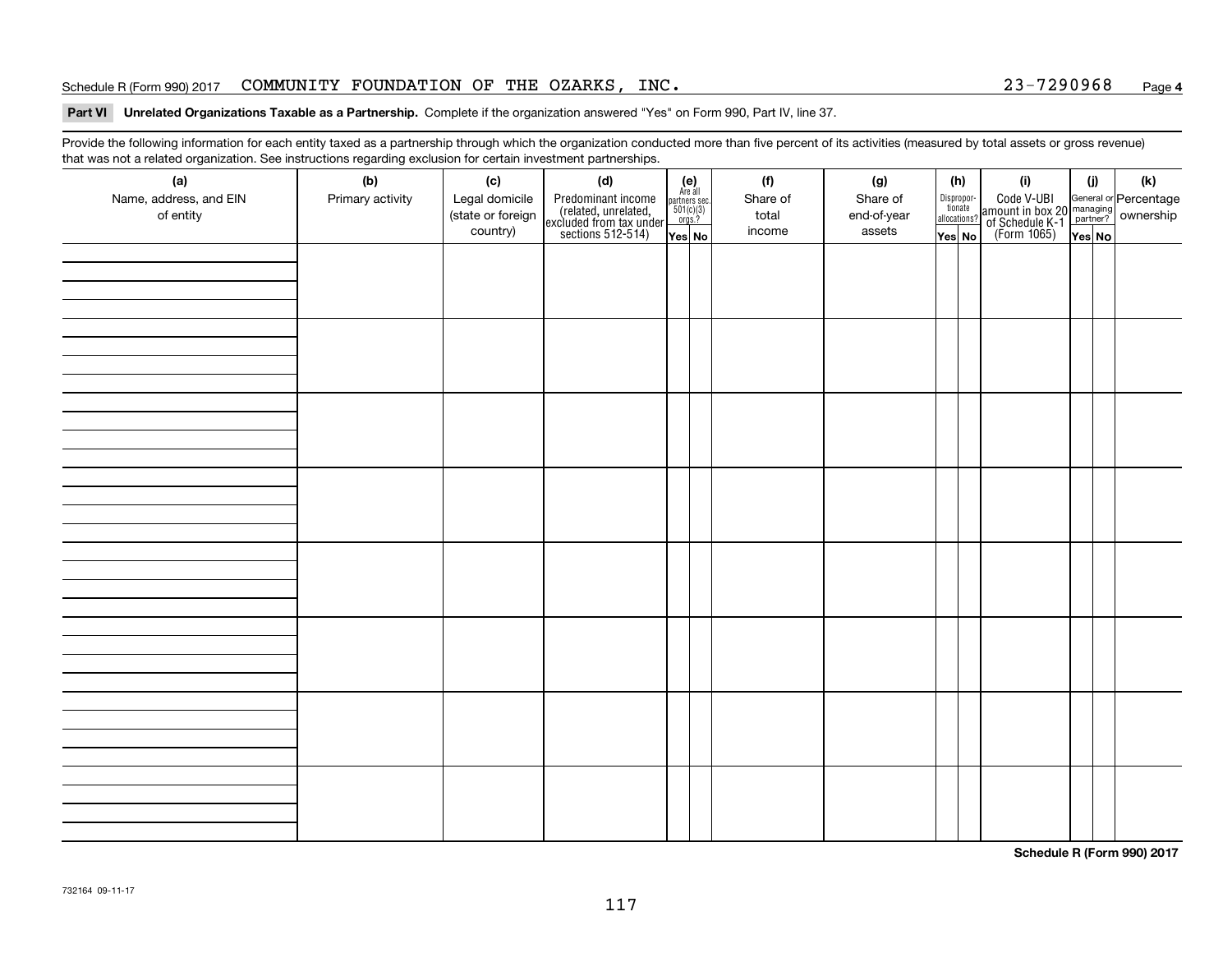Schedule R (Form 990) 2017 COMMUNITY FOUNDATION OF THE OZARKS, INC. 23-7290968 <sub>Page 5</sub><br>Part VILLS upplomental Information **Part VII Supplemental Information.**

Provide additional information for responses to questions on Schedule R. See instructions.

#### PART II, IDENTIFICATION OF RELATED TAX-EXEMPT ORGANIZATIONS:

#### NAME OF RELATED ORGANIZATION:

#### OZARKS CHARITABLE REAL ESTATE FOUNDATION LLC

#### PRIMARY ACTIVITY: FOUNDATION RECEIVES, MANAGES AND DISTRIBUTES REAL ESTATE

#### DONATIONS FOR CFO

**Schedule R (Form 990) 2017**